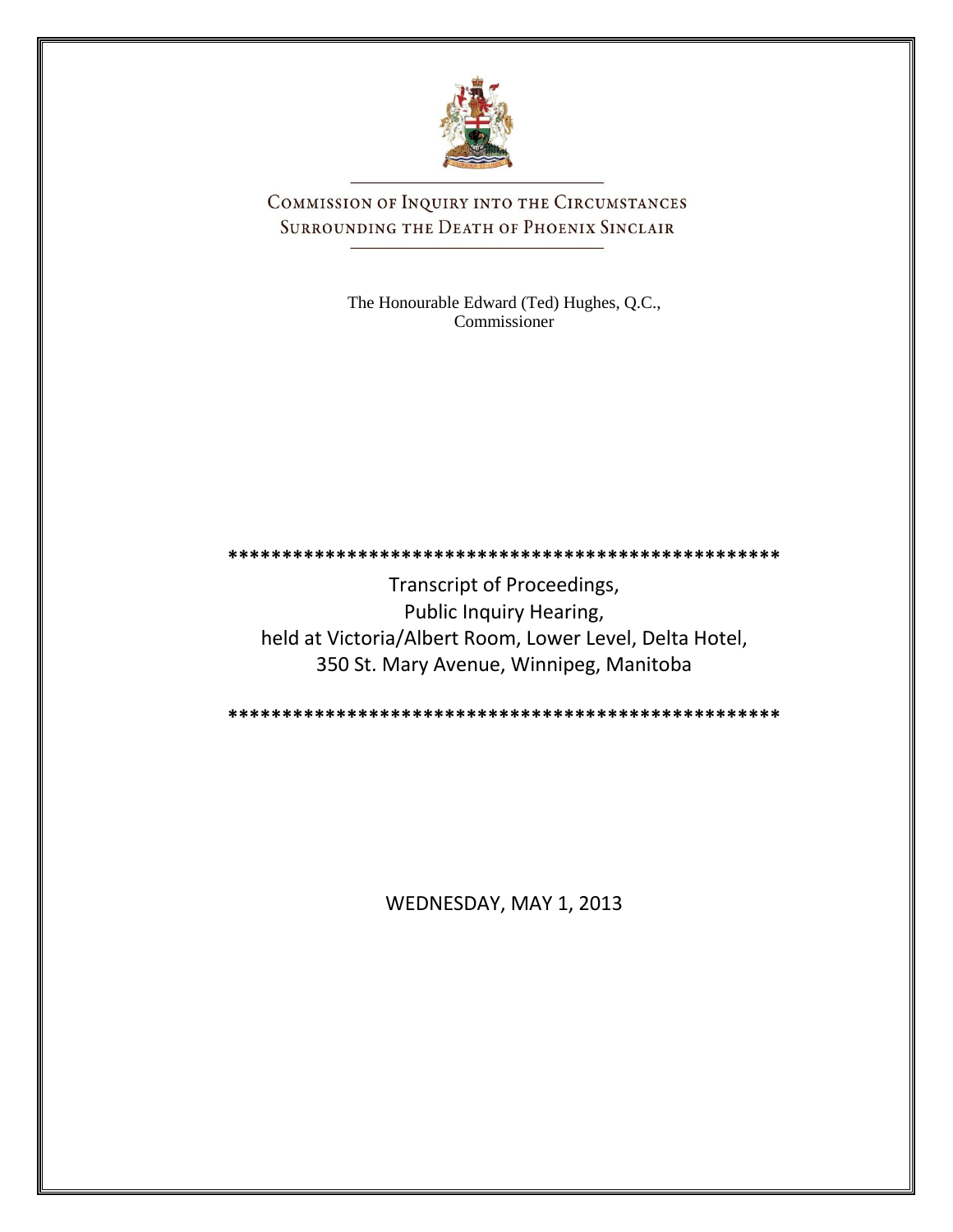## **APPEARANCES**

**MS. S. WALSH,** Commission Counsel **MR. D. OLSON,** Senior Associate Counsel **MR. R. MASCARENHAS**, Associate Commission Counsel

**MR. G. MCKINNON** and **MR. S. PAUL,** for Department of Family Services and Labour

**MR. T. RAY,** for Manitoba Government and General Employees Union

**MS. L. HARRIS,** for General Child and Family Services Authority

**MR. H. COCHRANE, MR. K. SAXBERG,** First Nations of Northern Manitoba Child and Family Services Authority, First Nations of Southern Manitoba Child and Family Services Authority, and Child and Family All Nation Coordinated Response Network

**MR. H. KHAN** and **MR. J. BENSON,** for Intertribal Child and Family Services

**MR. J. GINDIN, MR. G. DERWIN,** and **MR. D. IRELAND,** for Mr. Nelson Draper Steve Sinclair and Ms. Kimberly-Ann Edwards

**MR. J. FUNKE,** for Assembly of Manitoba Chiefs and Southern Chiefs Organization Inc.

**MS. C. DUNN**, for Ka Ni Kanichihk Inc.

**MS. B. BOWLEY**, for Witness, Ms. Diva Faria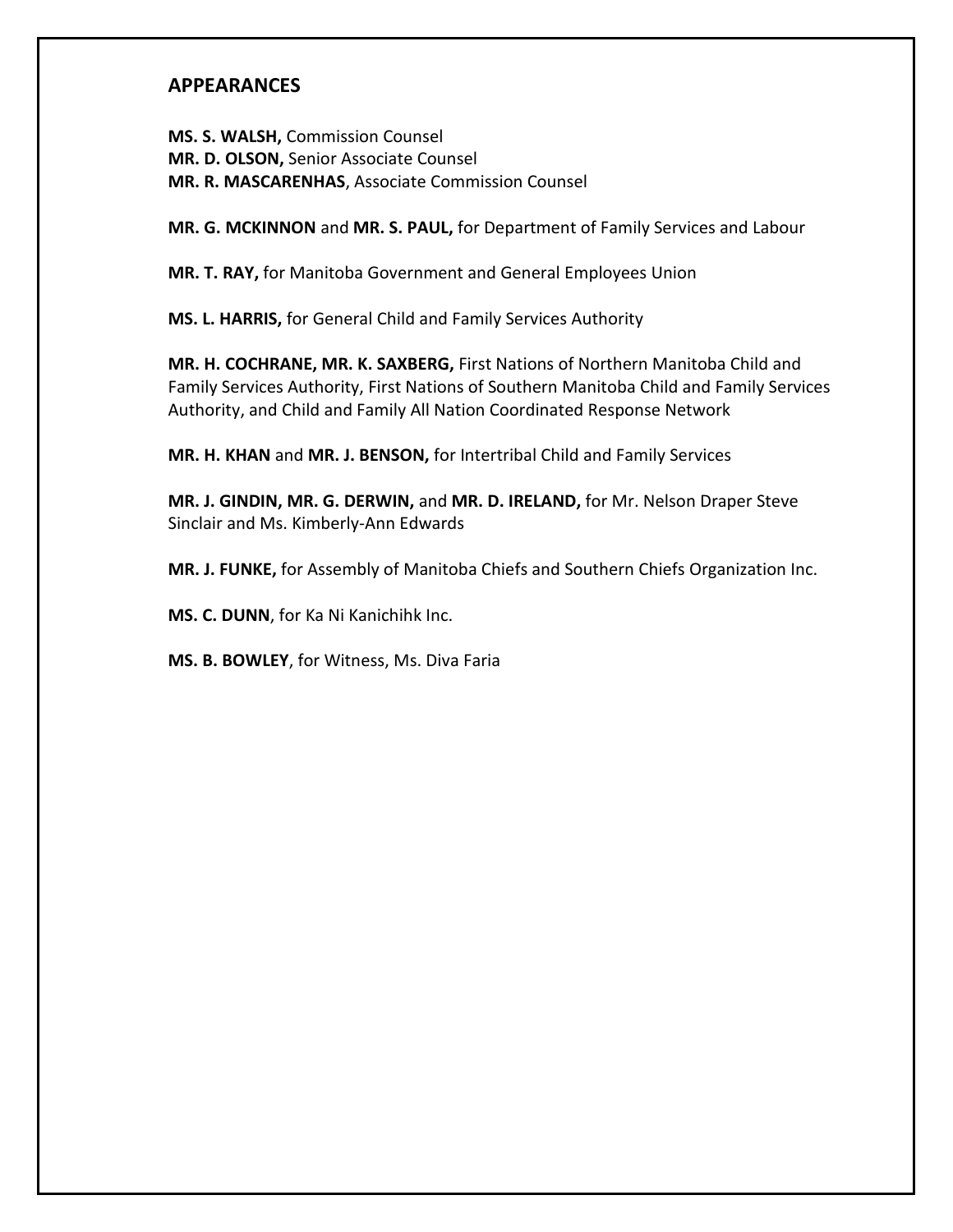# **INDEX**

**Page**

## **WITNESSES**:

#### ELSIE FLETTE

|             | Cross-Examination | (Gindin)   |     |
|-------------|-------------------|------------|-----|
|             | Cross-Examination | (Khan)     | 32  |
|             | Cross-Examination | (Harris)   | 36  |
|             | Cross-Examination | (Ray)      | 46  |
|             | Cross-Examination | (Funke)    | 71  |
| PROCEEDINGS |                   |            | 129 |
|             | Cross-Examination | (Funke)    | 134 |
| PROCEEDINGS |                   |            | 142 |
|             | Cross-Examination | (Funke)    | 152 |
|             | Cross-Examination | (McKinnon) | 187 |
|             | Cross-Examination | (Dunn)     | 209 |
|             | Re-Examination    | (Cochrane) | 215 |
|             | Cross-Examination | (Walsh)    | 219 |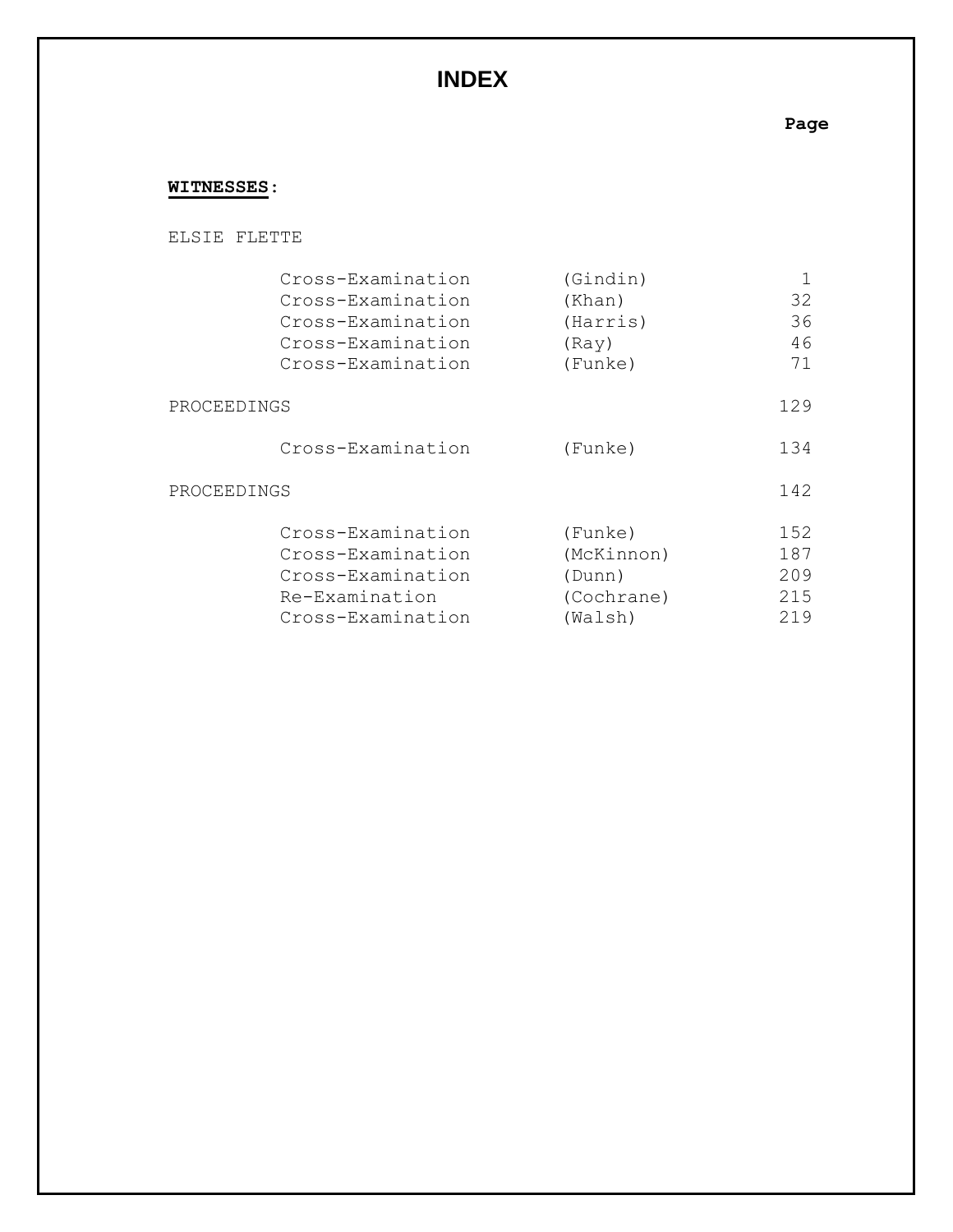MAY 1, 2013 PROCEEDINGS CONTINUED FROM APRIL 30, 2013 THE COMISSIONER: Morning. MS. WALSH: Morning. MR. OLSON: Morning. THE COMISSIONER: All right. Mr. Gindin please. 8 MR. GINDIN: Morning. Good morning, Ms. Flette, my name is -- 10 THE WITNESS: Morning. 11 MR. GINDIN: -- Jeff Gindin. I represent Steve Sinclair and Kim Edwards. Did you hear that? I'm not sure if I'm on here. Did you hear my opening -- 14 THE WITNESS: Yes. 15 MR. GINDIN: -- remarks. Okay. Thank you. I have a few questions for you. **ELSIE FLETTE,** previously sworn, testified as follows: CROSS-EXAMINATION BY MR. GINDIN: Q In your testimony, you were discussing CFSIS and, 23 and the system. And I think your words were, to some extent, it tracks children. And I had the impression that you were implying there are certain limitations with that

 $- 1 -$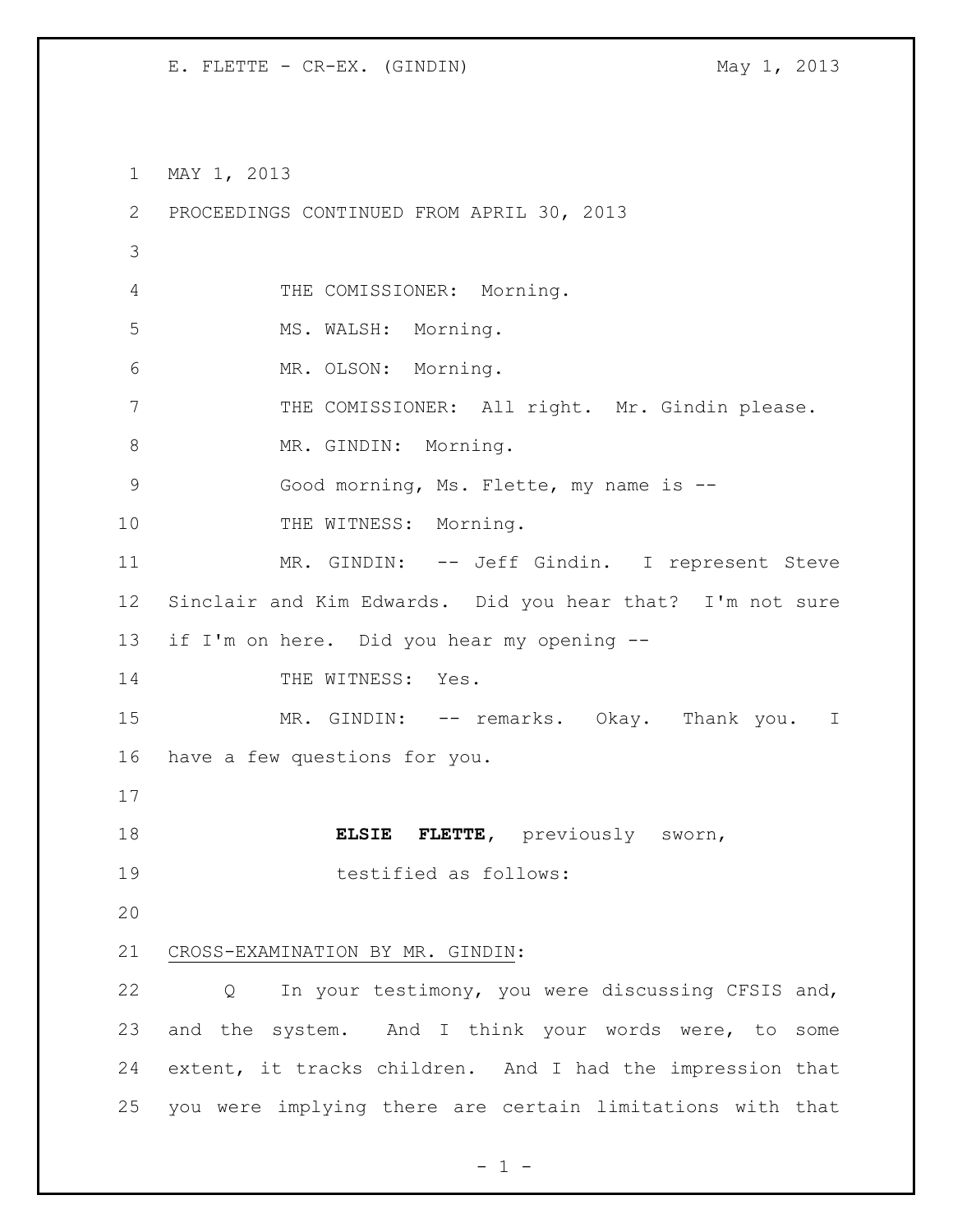system still; is that so?

A Yes.

 Q And in what way does it not track children? Or what are the problems that remain?

 A Well, like, I guess, any system, it does remain dependent on workers entering the information.

Q Um-hum.

 A And there's no good way, right now, to ensure that that happens. If a worker doesn't do it, a supervisor might, but it really does depend on the worker. Also, when we pull the names off of CFSIS, we find, although, again, that has improved, with more attention being paid, but we find a number of files on there that are, are marked open files that there's been no activity on them. In some cases, the children have been returned home, but it's not been entered. So it's not an accurate way of tracking them. And then it always kind of leaves the feeling that you can't rely on it yet as a system that will give you all the information you need.

 Q So even if the information is diligently put in by the social workers, there are still problems with that system; is that so?

 A Yes, I think so and I'm not sure how one would get around that. But I think if the system was easier and friendlier, for people to use, and we could have some

 $- 2 -$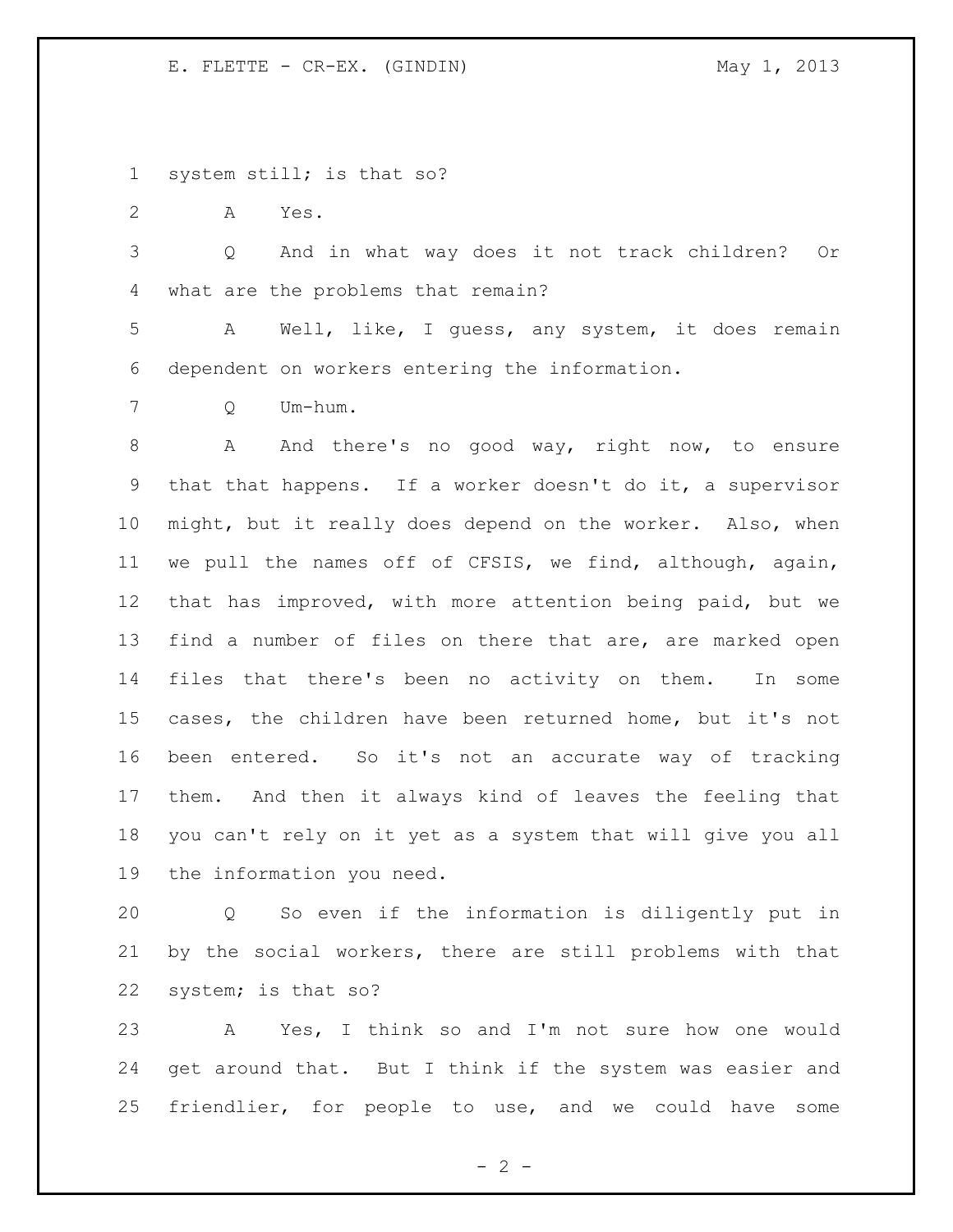assurance that it was equally available for everybody to use, that would make, that would make a difference.

 And that's also just tracking children in care, because we do have, I, I would say, greater problems tracking the kids that are living in families where services are being provided and those families are deemed to be in need of protection services. There is no good way 8 of, from CFSIS, of tracking those children.

 Q Are you suggesting that another system entirely would be preferable?

 A Well, I, I think we've been on record as saying that. It's our, it's our information that the changes that can be made to CFSIS are limited, because of the old platform --

Q Um-hum.

 A -- and that it isn't important and necessary to move on. Like, CFSIS came out in '91, '92 maybe and so it, it, it has limitations on what it can do and how you can change it.

 Q Um-hum. Are efforts being made to try and come up with a better model, or a better system?

 A Well, we understand, in the Changes for Children initiative, there was money, I believe it was about four million, but I, I'd have to look back on that, but there was money identified specifically for looking at

 $- 3 -$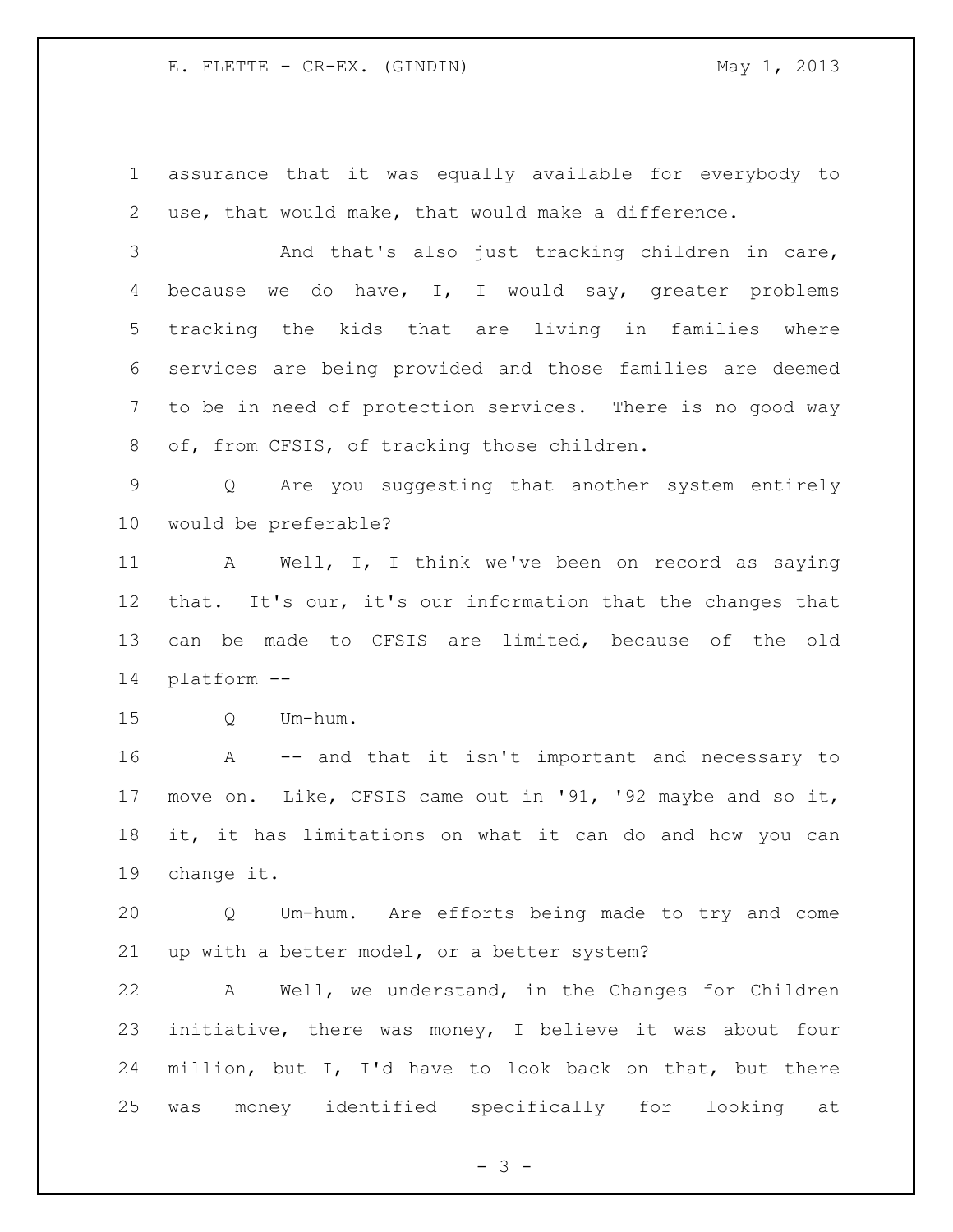information systems. And within a year or so of the changes for children initiative being announced, there was a, an, a project called Information Matters, which was commissioned, I guess, by the province, but it engaged all of the authorities and the agencies. And the objective of that was to look at and recommend a good information system for CFS. So there was a lot of -- I mean, our, our authority and our agencies participated in that to a great extent, as did everybody else. And there were recommendations around what we needed in the system. We understood then that province who, you know, was the recipient of that report was studying it. We've had no further movement on that itself. There have been, continually, some changes being made to CFSIS to enhance it a little bit. Other than in the, I think it was the last throne speech, there was a comment from government that 17 they were looking at a new information system. But that's, that's our information on it.

 Q And when was that taking place, these discussions that you've just told us about?

A With Information Matters?

Q Yeah.

 A Would have been probably '07, '08. It was just after the Changes for Children initiative was announced.

Q And, and no real progress since then?

 $- 4 -$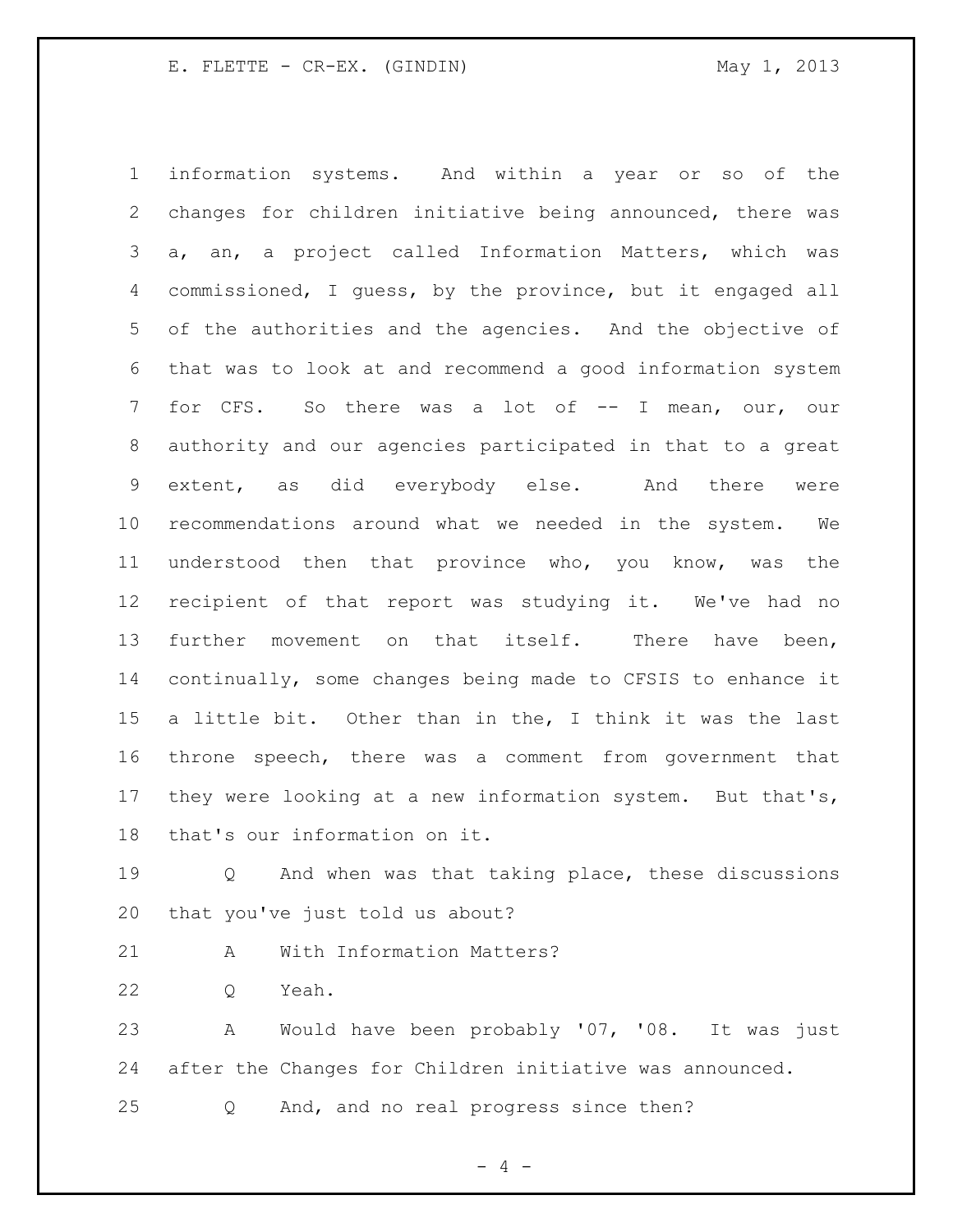1 A Not, not towards moving towards the new system. Q Okay. With respect to funding, we've talked about that, and just so we're clear, does the present system of funding, in any way, depend on the number of children in care? Is there a connection there?

 A Yes. There is, in the provincial model, it's based on actual case counts, largely. So it, if your case numbers, whatever they are, will determine your funding. It's not just children. It also includes your protection family files and your family enhancement files.

11 O Um-hum.

 A But the case load numbers are a determinant of that funding.

 On the Federal side, as I said yesterday, it's an assumption model that is used, not actual case counts, but the Federal model is a little bit different, in that it weighs heavily on the child population on reserve and then makes assumptions that seven percent of those children are in care. It doesn't look at the actual numbers. So if your case numbers went up or down, on that model, it wouldn't change your funding.

 Q It doesn't look at the particular community, but more of a general number that will apply to all the various communities?

A Yes, in fact, the seven percent came from looking

 $- 5 -$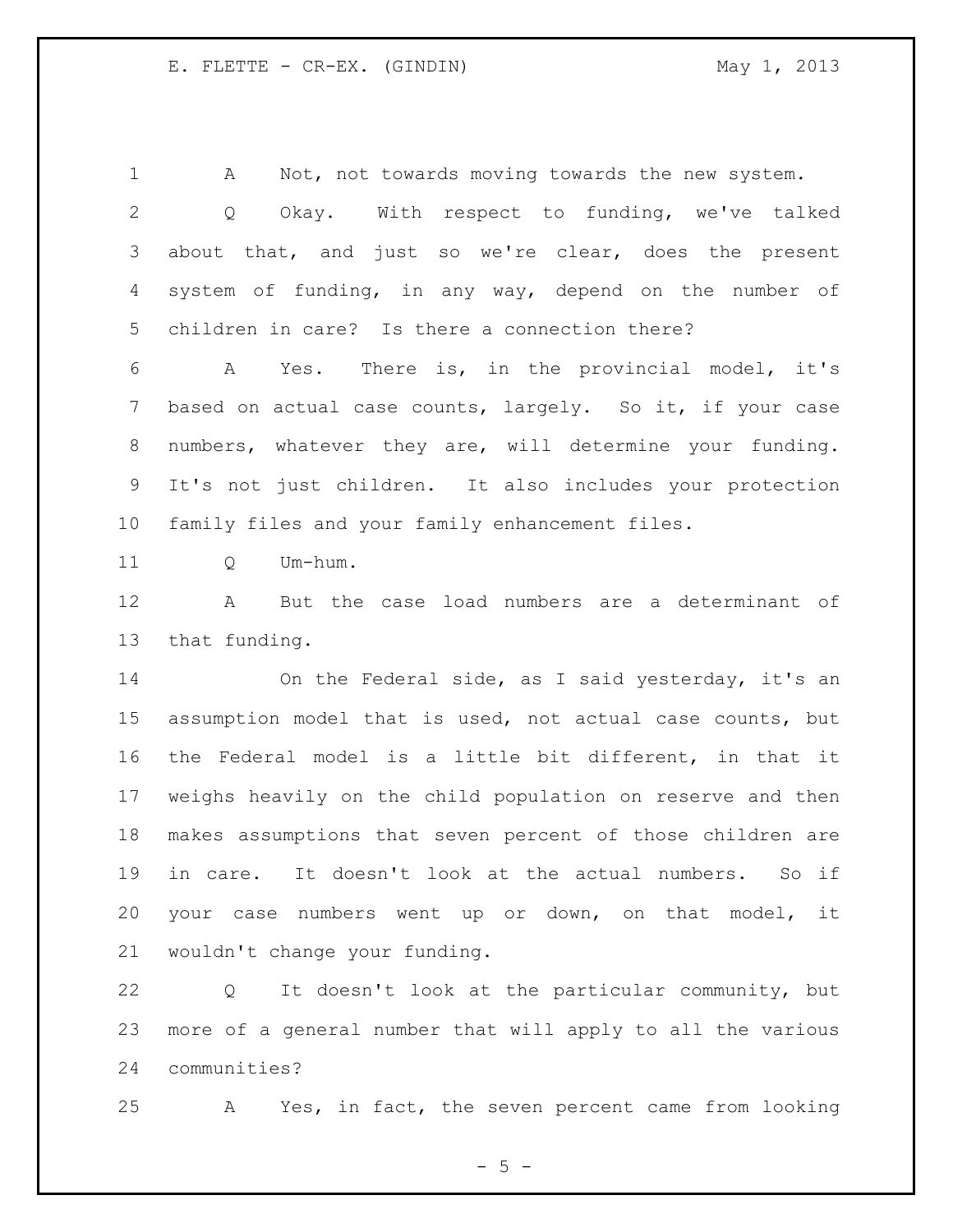at the province as a whole.

Q Um-hum.

3 A And so that is one of our criticisms, that you have, you know, different needs and different levels of kids in care in communities and it's not responsive to that on reserve.

 Q And the other number that you said the Federal government presumes was that 20 percent of, of the population requires some sort of family --

A Yes, they assume --

Q -- services?

12 A -- yes, they will, they assume that 20 percent of the families that live on reserve will be in need of CFS 14 services. And they determine the number of families, again, based on the child population and assuming that there are three children per family and that gives them a number and then they take 20 percent of that and that becomes the case count that they use. Again, it's not tied to actual numbers. We're not actually sure where that 20 percent comes from, as I said yesterday.

 Q Do you feel that, based on your experience, that it accurately reflects the actual numbers?

 A In, in some communities it does. With the family counts, it's -- our family files are probably higher in most agencies, more so than the children that, in, well, at

 $- 6 -$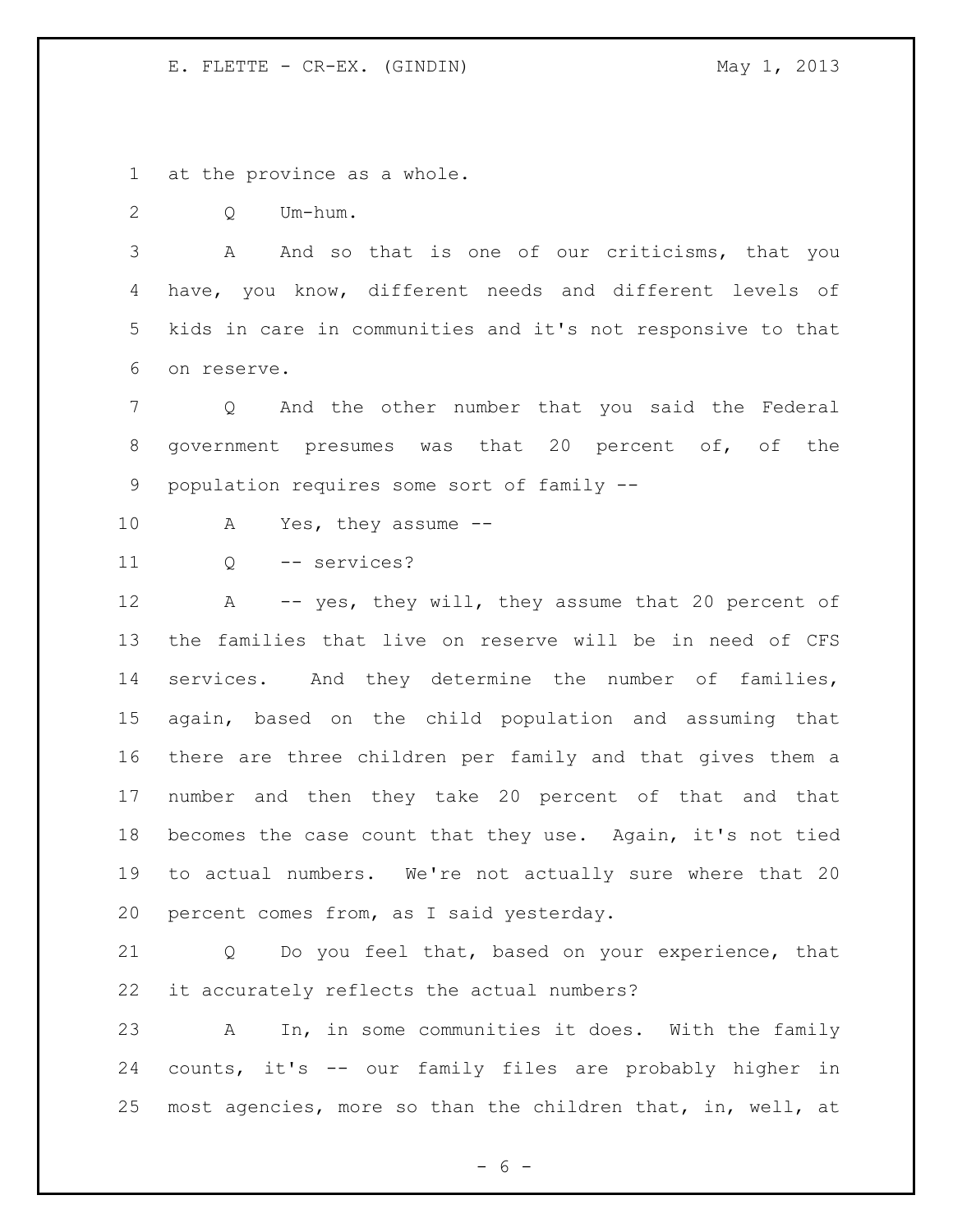least half of our agencies, would be within the seven percent.

Q Um-hum.

 A It also doesn't reflect any, anything to do with complexity of the case.

Q Um-hum.

 A So, you know, you can have a family enhancement case that you're providing preventative services to and the family's cooperating and then you can have a file, a family file where you're doing an abuse or neglect investigation and there's complex issues and there's many hours of service required for that family. It treats them the same. Q All right. You were talking about foster homes

 and the licensing of foster homes and how that would be a huge part of the, of the child welfare system.

A Yes.

 Q And you appreciate that there've been problems with licensing?

A Yes.

Q We've heard about that --

A Yeah.

 Q -- in the last week, that often, licenses aren't renewed for many years and you would agree with me that that's a pretty serious concern?

A Yes, I would and it's also an area where, as an

- 7 -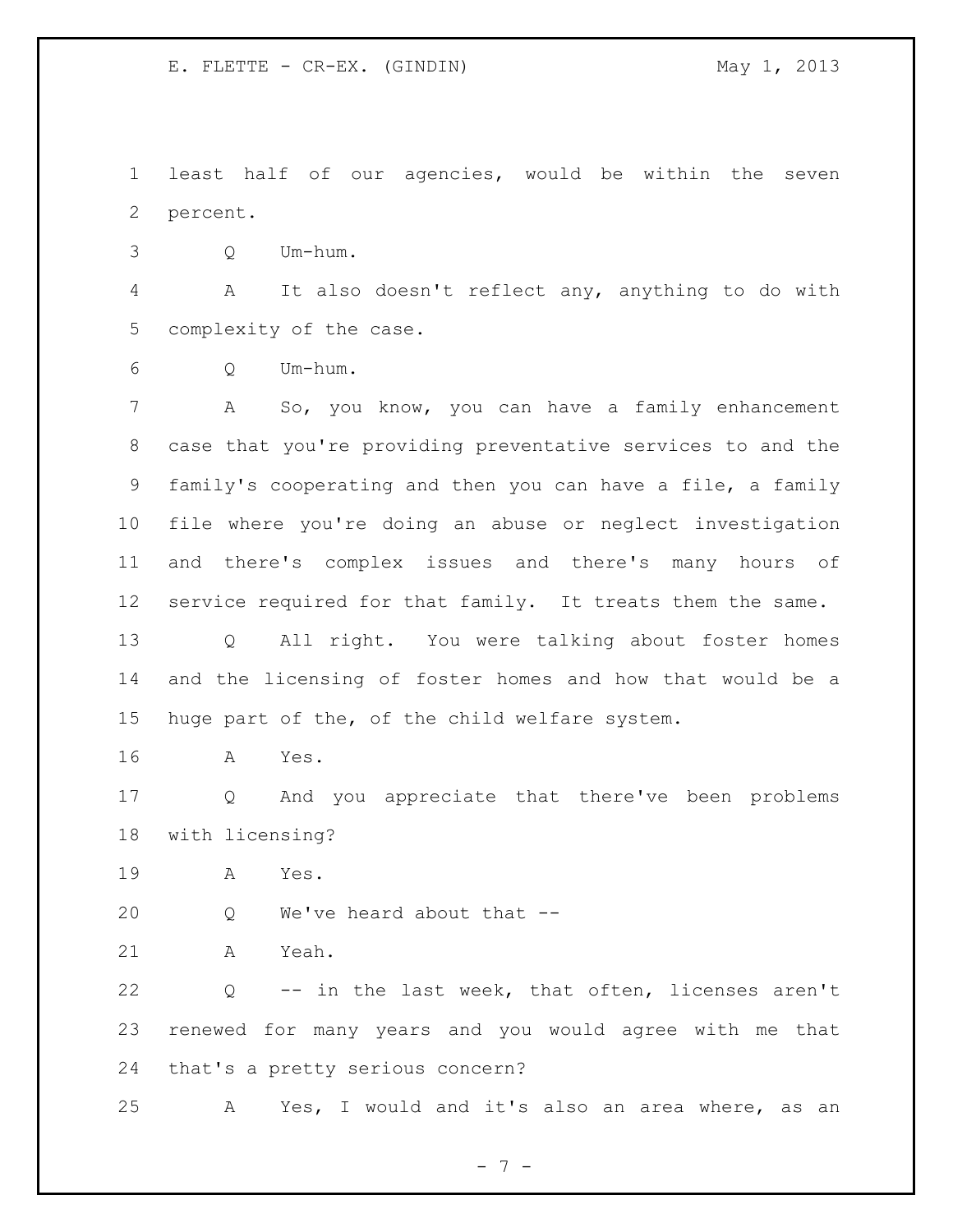authority, we have spent, and continue to spend quite a bit of time getting the reviews and getting those to a better compliance rate, in terms of both renewals and also the licensing --

- Q Um-hum.
	-

A -- of places of safety that are used.

 Q And we've heard from Carol Bellringer that there were significant problems in this area in 2006 and by 2012, there was still slow progress being made in that area; is there anything else being done to, to get those renewals of licences and those kinds of problems fixed up?

 A Well some of that, for the agency, some of that is a human resource issue.

Q Um-hum.

 A If, if that particular piece of the service is unfunded, which it is, and agencies have to do it, so they're pulling workers, so that continues to be a challenge. I think it would be very helpful if we had a recognition, in terms of the funding model, on the provincial side, that that was an important component that should be funded. We look at, in Manitoba, there are other people that run, or provide foster homes. We call them the third-party providers. So, for example, places like Ma Mawi, Macdonald Youth Services, New Directions, they run therapeutic foster homes. And their arrangement is they're

- 8 -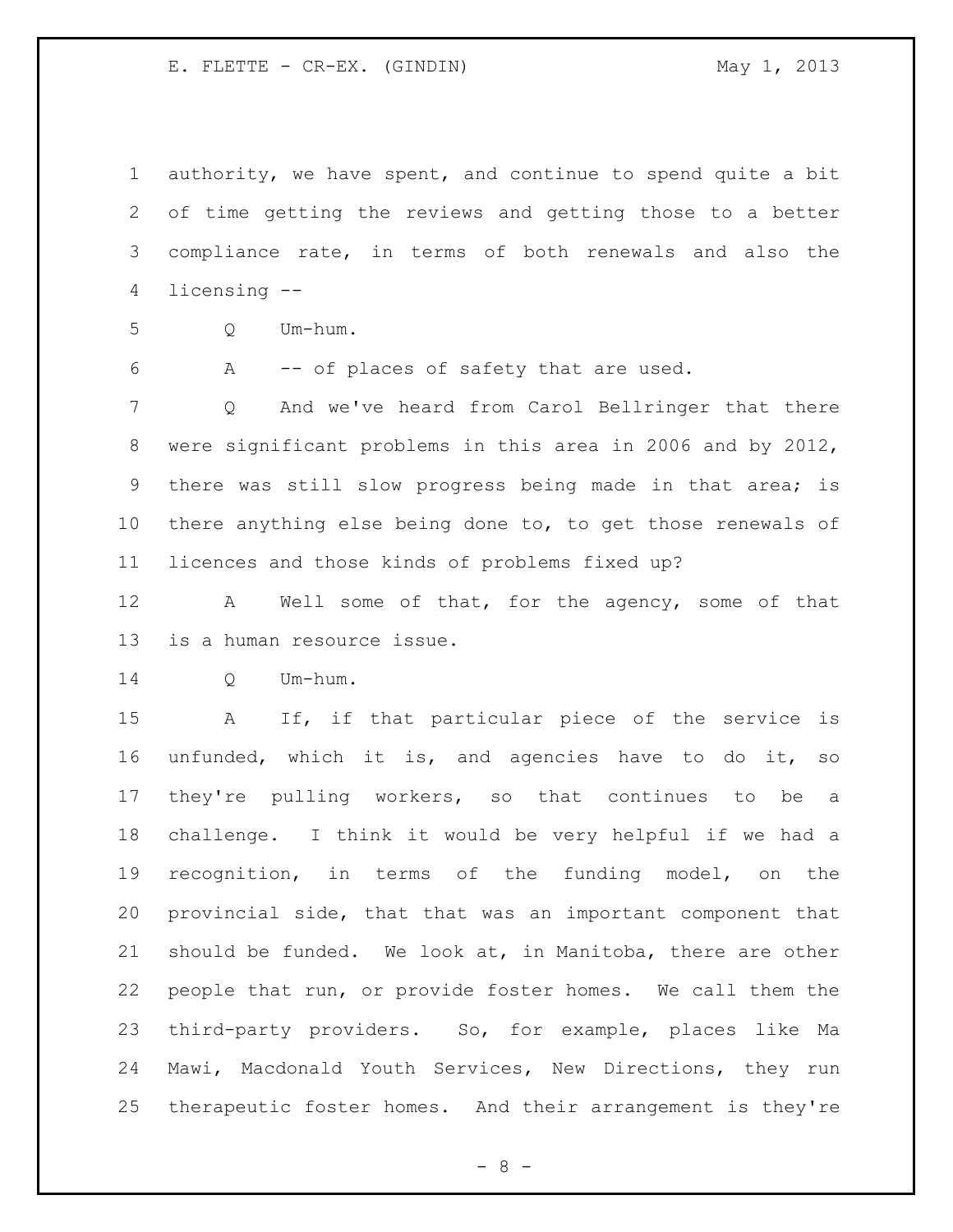given an administrative fee that they can charge, in addition to the child's per diem, in recognition of the time and human resource and admin costs involved in recruiting and licensing and in supporting and training those foster parents. So we think that there's already a model that government could use and look at that, in terms of giving agencies similar resources, because they're not in there.

 We had, at one point, the ability to bill maintenance costs for children in care, to the province. So for every day of care, you could bill 50 cents that was put in a pot for foster parent training. That was removed from agencies' ability and there was a dollar amount rolled into what was then called the central support grant. So it was rolled into administration, so it was no longer separated as foster parent training. And now, with the model, it's not really in there at all. I mean, you could look at the service purchase, but we say that is intended for family enhancement types of things and foster homes are really a protection service. They're for children in care. So re-looking at that and finding a better way to resource that would be helpful.

 For the south, for the last few months, we have been, when we're running the reports on licensing, I think we're at about 73, 74 percent of our foster homes are

 $-9 -$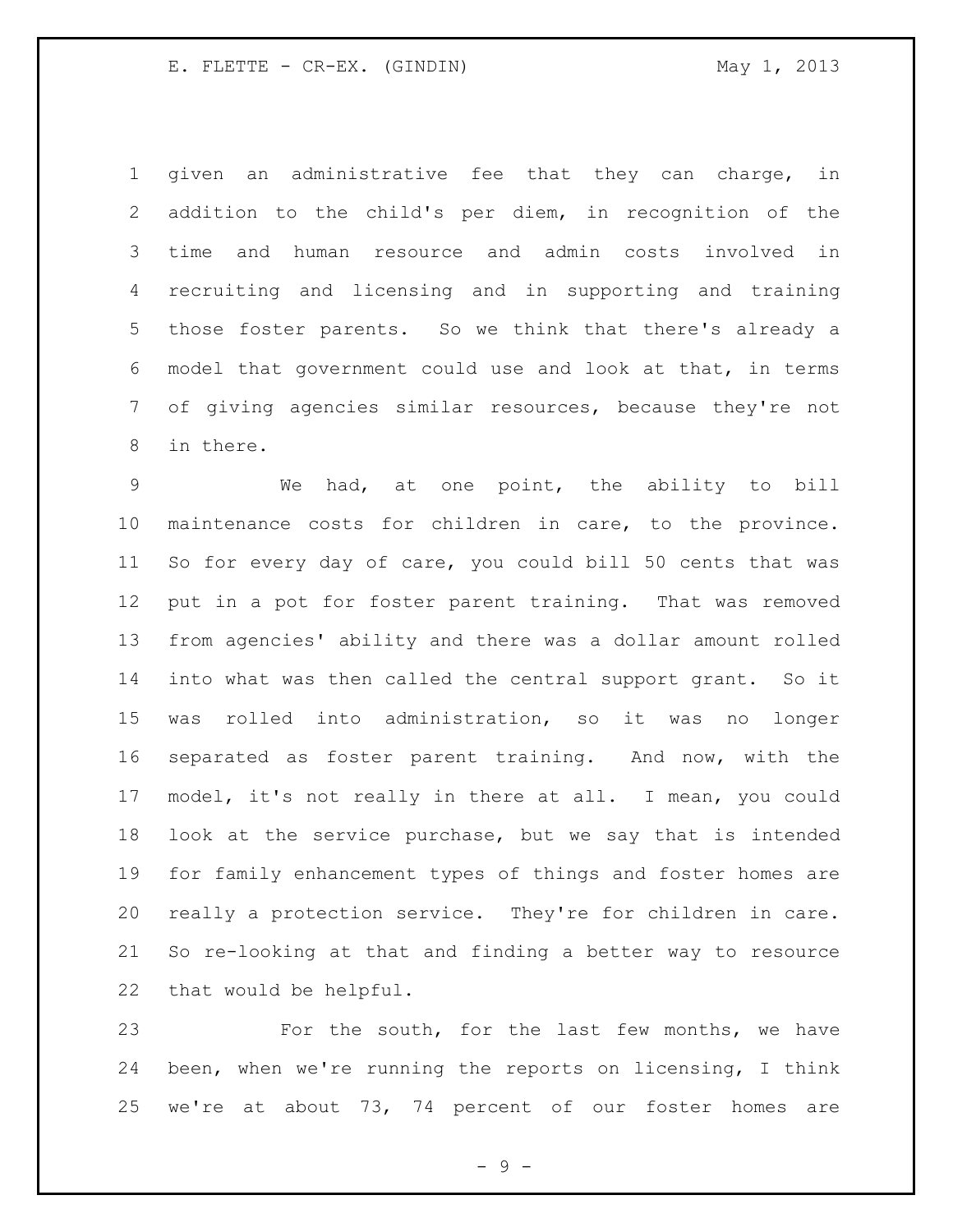current, which is an improvement, still not where we want to be.

 Q Oh, pardon me, what was that, what was that percentage again?

 A Seventy-two, 73 percent have been, the last few months, where we've been at. And that's the renewal of licences. So you can look at that and say, well, those homes have already been studies and they have had all their checks done and that's true. It still remains that their licence needs to be renewed. And the places of safety also continues to be an issue, and getting those done in a 12 timely manner. So yes, there's some challenges there and I think that's true across the system.

 Q And the other issue that was discussed that, was that this problem with the child abuse registry system, in terms of getting people's names actually placed on it quicker?

 A Yes, I, I can't speak too much to that. We don't control the registry and we don't -- it would be the child abuse committees that work, or report names there, or the court system that would report it. I'm, I can't speak to how backlogged, or how long that's taking.

 Q But you'd agree it's important that it be done quickly?

A Yes.

 $- 10 -$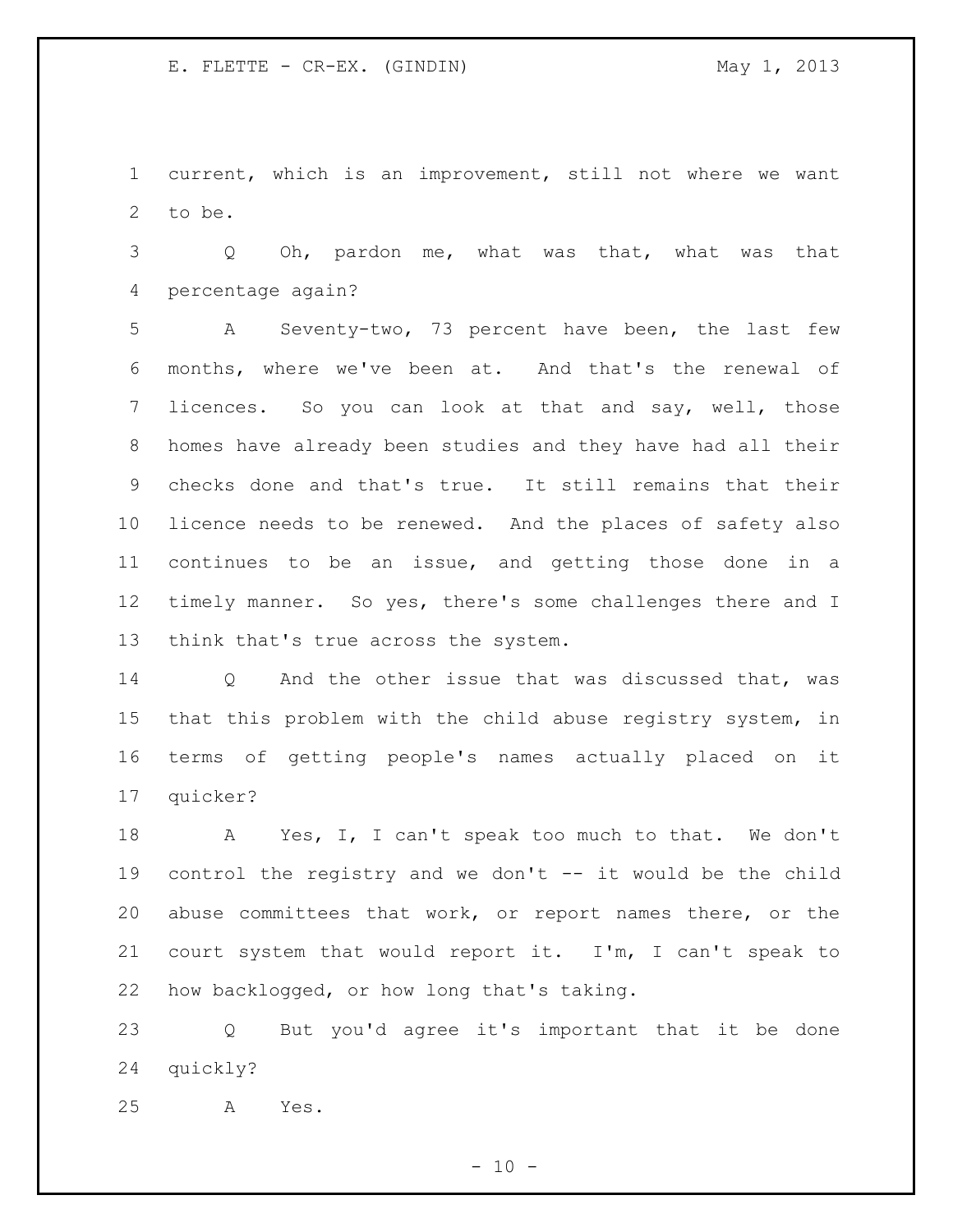Q And certainly if someone's applying to review their licence, you'd like to know that they're not on the child abuse registry?

A Absolutely.

 Q Or that they haven't got a criminal record that they may not have had the last time they renewed? Those things are --

 A Well, criminal records are a little bit, we can run the -- the turnaround time on those has improved, so we are getting those back more quickly.

 Q Um-hum. But that is something that takes place when the licence is actually being renewed, in terms of checking out if anything has changed, and that kind of thing?

 A That's true. We -- the criminal checks are done at the beginning. There's an expectation on foster parents that if you are charged, or have a criminal record in between the year, you just, you self-disclosure and there's also crim (phonetic) checks that are done at the time of renewal.

 Q Um-hum. So to some extent, you're depending on the foster parents to self-disclose?

A In, in between the, the renewals, yes.

 Q Now, I just wanted to refer you to a particular statistic that was mentioned earlier and I think we can

 $-11 -$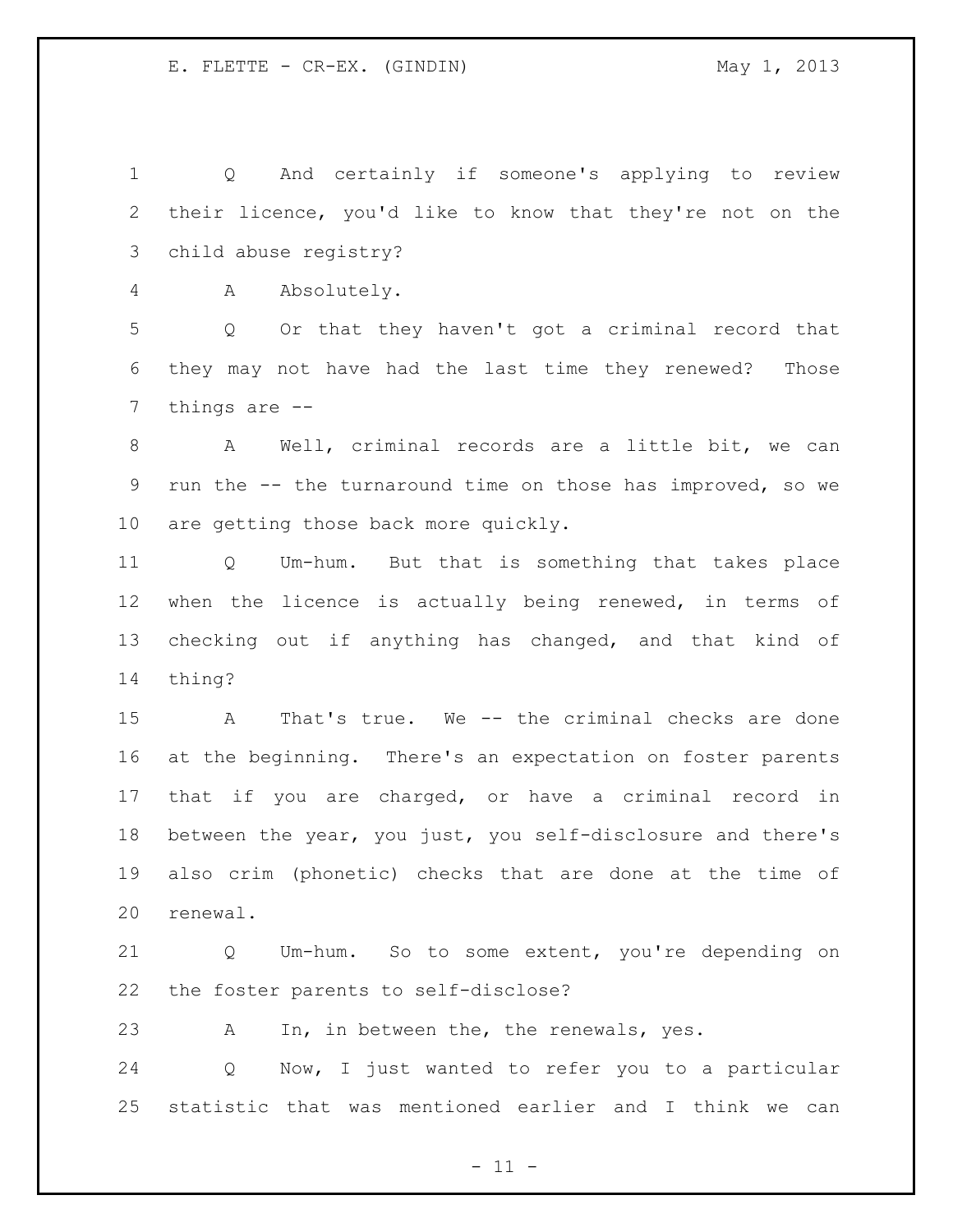| $\mathbf 1$ | find it at Exhibit 48, which would be tab A of the           |
|-------------|--------------------------------------------------------------|
| 2           | materials from ANCR, at page 47. I think I have that         |
| 3           | correctly. Yes, that would be the right page. And before     |
| 4           | we get to that, we've heard some evidence from other         |
| 5           | witnesses that one of your objectives, and particularly      |
| 6           | from Dr. Wright and some other people, would be that we      |
| 7           | need more community involvement in the system.               |
| 8           | Um-hum.<br>A                                                 |
| $\mathsf 9$ | That included extended families being considered,<br>Q       |
| $10 \,$     | in terms of placing children in care --                      |
| 11          | Yes.<br>А                                                    |
| 12          | -- right? And you, and you agree with that --<br>Q           |
| 13          | Α<br>Yes.                                                    |
| 14          | -- concept? And according to this statistic<br>Q             |
| 15          | here, I notice that $4,322$ children in care, is the number, |
| 16          | at the end -- as of March 31st, 2012?                        |
| 17          | Yes.<br>A                                                    |
| 18          | Is that -- that's in one year? Or is that up to<br>Q         |
| 19          | that date?                                                   |
| 20          | That's the number on that date. It's a point in<br>A         |
| 21          | time number.                                                 |
| 22          | Okay. Now, would you be able to tell us what<br>Q            |
| 23          | percentage of that number are children who have been placed  |
| 24          | in care with extended families?                              |
| 25          | Our last review, when we looked at where the kids<br>A       |

- 12 -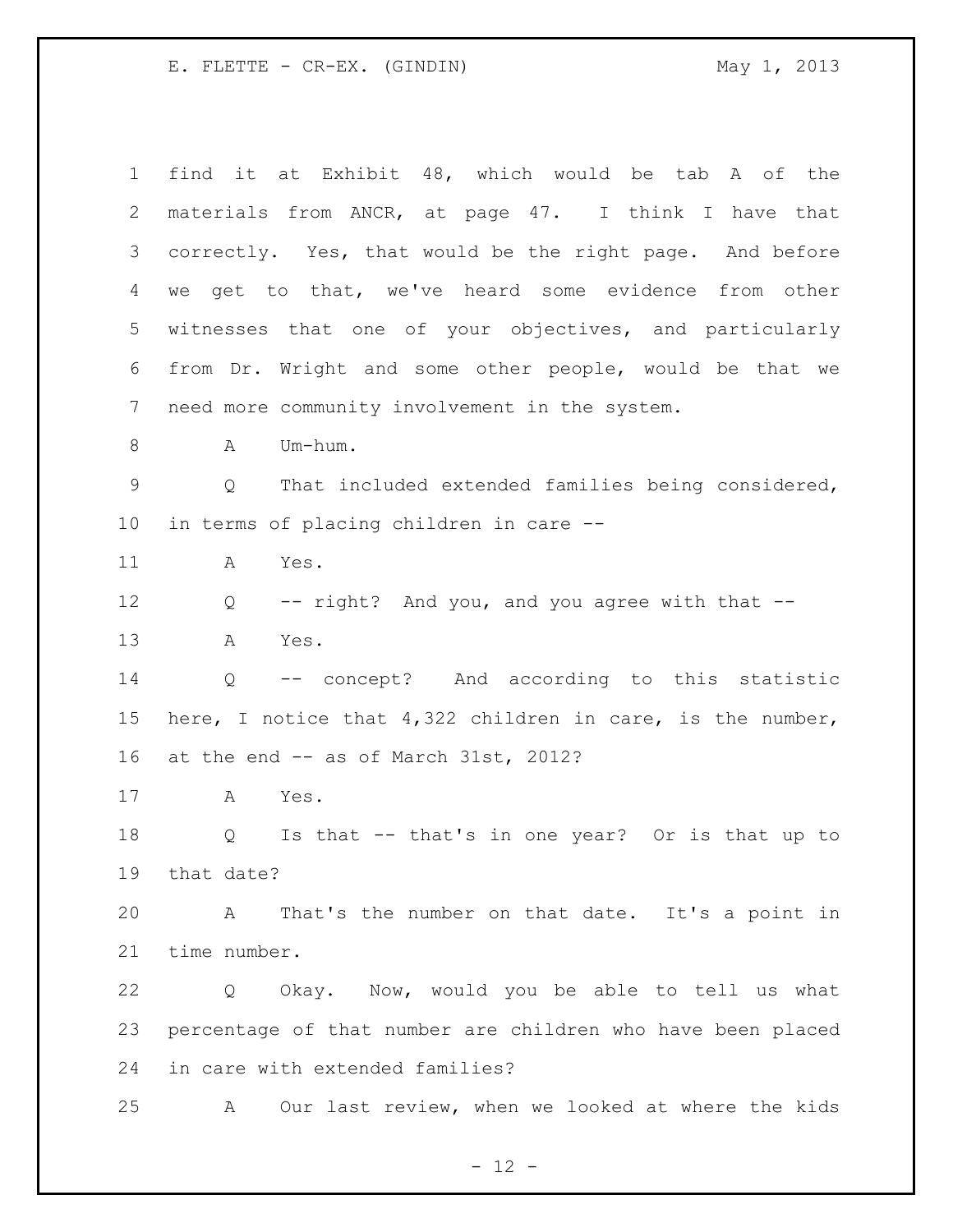are placed and who's placed with kinship. And, and just as an aside, that is also not tracked well on CFSIS and it would be a very good thing for the information system to do that.

Q Um-hum.

 A But our last review of that was we had, I'm not sure if I'm going to get these numbers right, but I, I think close to 30 percent that were placed with family and we had about just under 50 percent, I believe, that were placed in aboriginal homes.

 Q Um-hum. So you're saying about 30 percent, as far as you can recall?

13 A Yes. And to the best -- and we depend on agencies to disclose that, because we don't have another source to get that.

 Q All right. And that would be a good statistic to be aware of --

18 A Absolutely.

Q -- in view of the objectives?

A Yeah.

 Q All right. I just wanted to refer you to -- now I, I don't know which exhibit this is. This is the witness summary that was filed early on and you've obviously seen that. And at page 11 of that summary, fourth bullet down, we talk about the recommendations regarding the ANCR phone

 $- 13 -$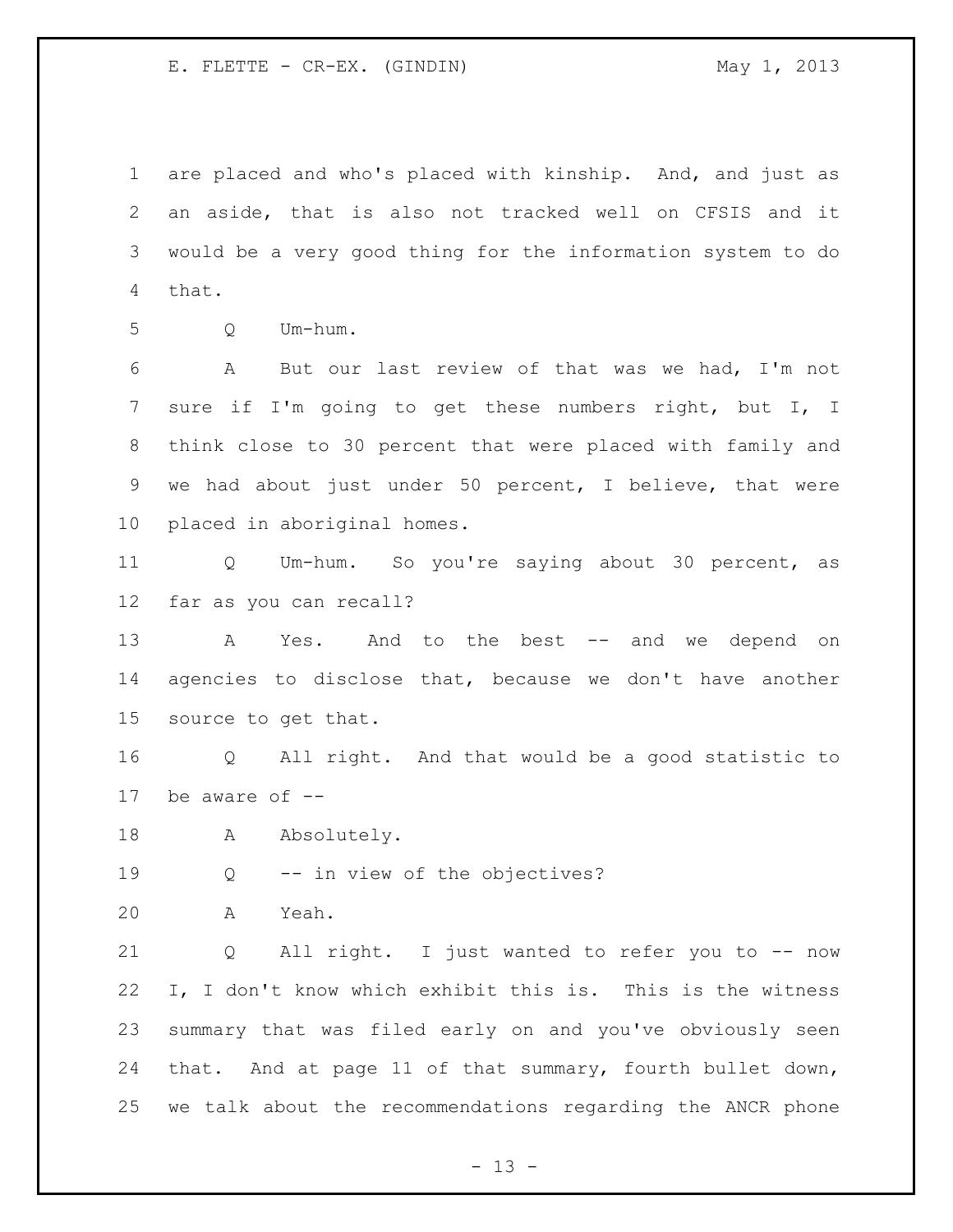system. You can have a look to refresh your memory, if you like.

A Yes.

 Q And essentially, you're saying that there were problems with the phone system; can you expand on that and tell us what, what you meant there?

 A Well, one of the things that, you know, one would want from an intake system is the ability to respond quickly and the ability to not drop phone calls and to not have callers --

11 O Um-hum.

 A -- hang up because they've been waiting for too long on the phone. As well as an ability to track your incoming phone calls, what happened to them, where they went, et cetera. ANCR had, just prior to us doing the review, and I, I believe that was still when, when it was JIRU and still under Winnipeg, but they had installed a new phone system and we found that they were not using the features of that phone system very well. We found some practices where workers could set their phone to a do not disturb and so when the phone call came, it wouldn't go through to the worker.

Q Um-hum.

 A So there were a lot of dropped calls, lot of unanswered calls. And when we looked at ways to improve

- 14 -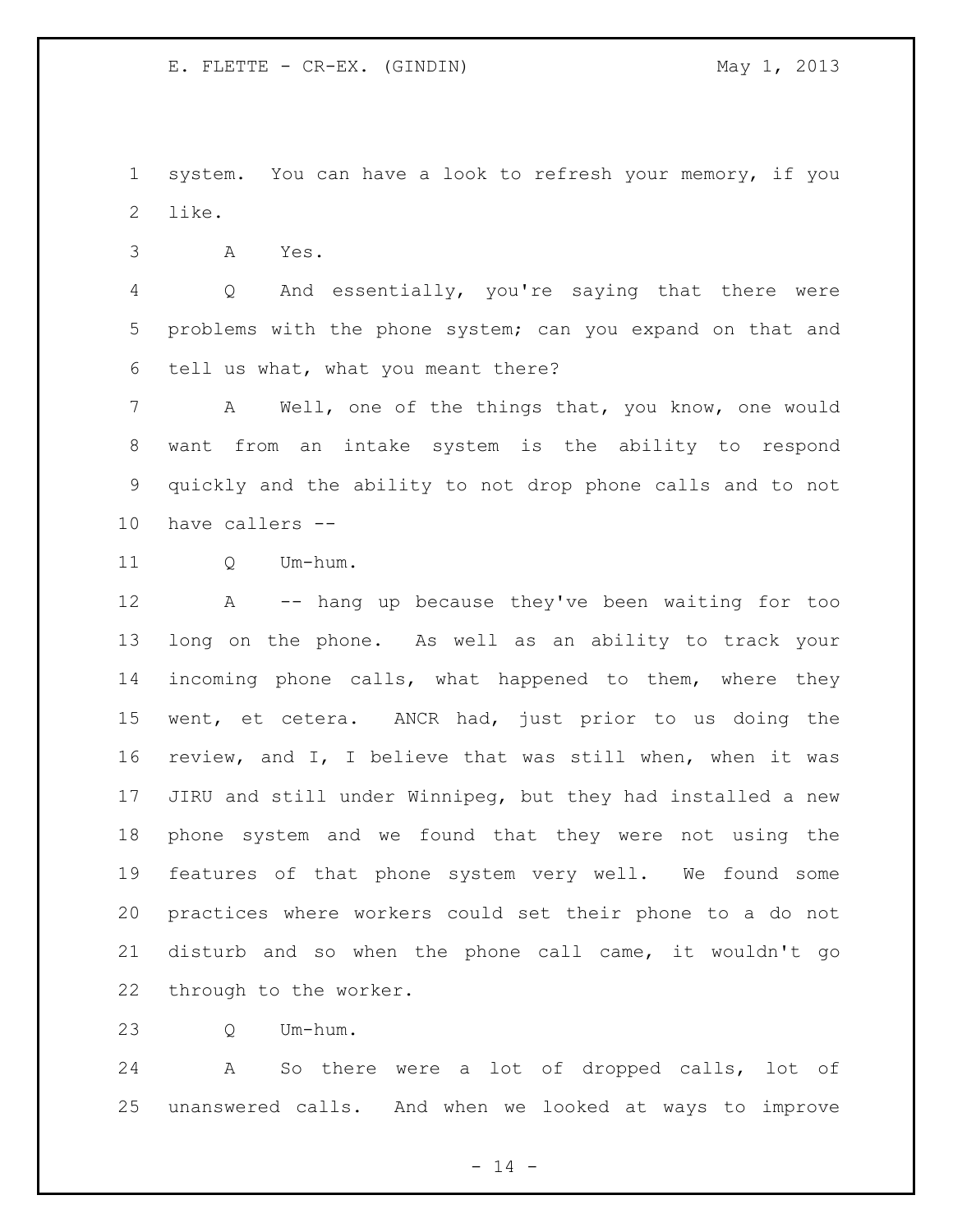it, essentially the system was there, the technology was there, they needed to (a) I guess, acquaint themself (phonetic) (sic) and then train the staff on how to use that and run reports. They do now run them and I'm, I'm thinking probably Ms. Stoker can provide you with more detail on that later -- Q Yeah. A -- because they do track their phone calls on a very regular basis now. Q So back then, there was the ability to put the phone on do not disturb -- A Yeah.  $Q \rightarrow -$  and  $-$ 14 A At the worker level. Q -- yeah, and is there any way of knowing how 16 often that was done, or who was doing it? Or ... A Well, I believe, in the review report, there's, there's quite a bit of information on how frequently that occurred and to what extent and what that resulted in with, you know, often fair number of workers on a do not disturb notice. Q And we're talking about the service model review -- A Yes. Q -- that you were involved in; right?

 $- 15 -$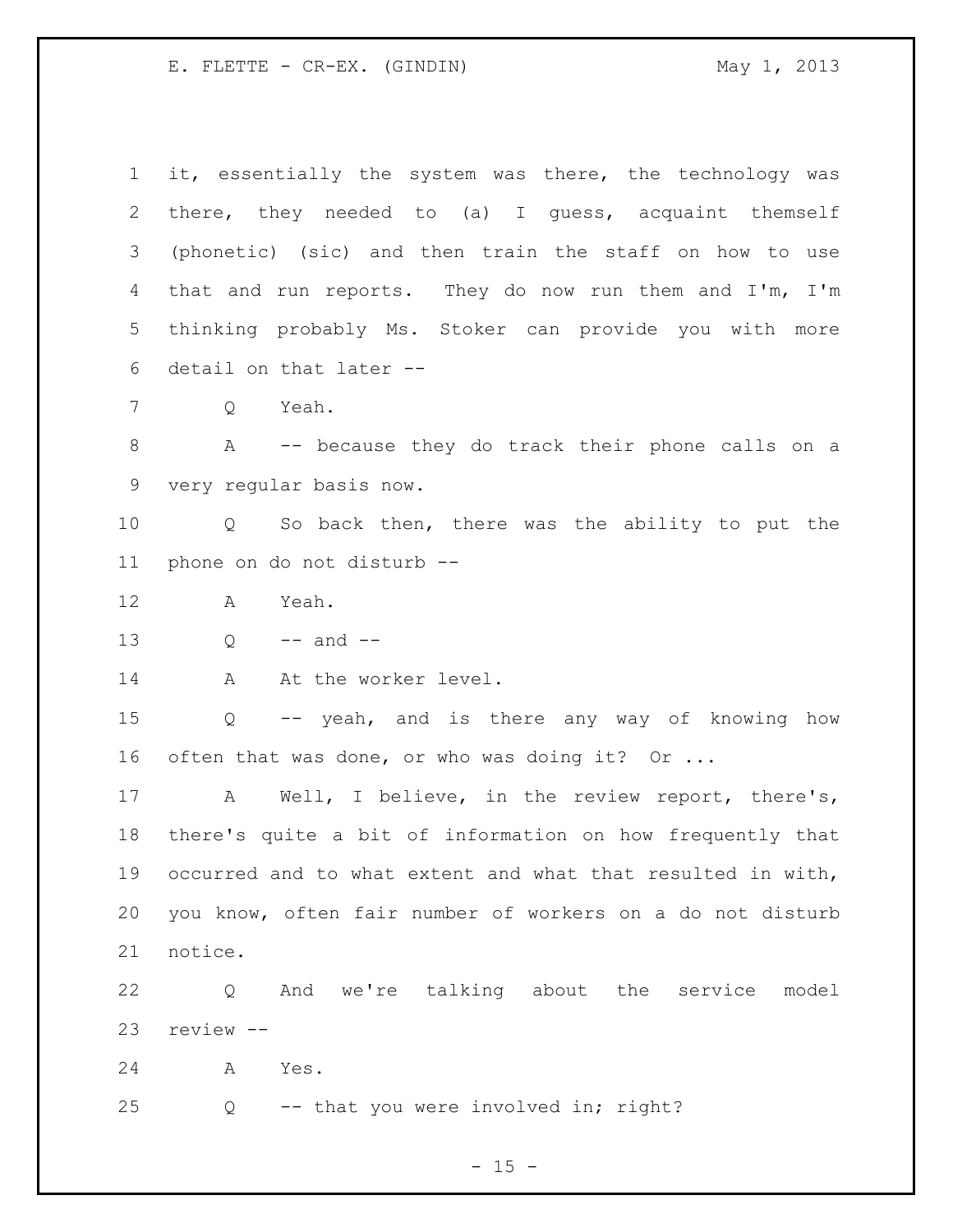A Yes. Q And that particular paragraph that I referred you to, which I, I think might be on the screen now, yes, it is, says: "The review found that some calls were going unanswered because of 8 b the system that was in place at 9 the time." Correct? You agree with that -- A Yes. Q -- right? A Yeah. Q And efforts have been made to be more effective; correct? A Yes. Q And is the -- has the problem been solved entirely? A I would say pretty close. The last few reports, there was very few unanswered calls. The ones that were, went unanswered, they can track peak times, seem to happen over the noon hour, when you would expect that, because people would be on, on lunch breaks. But in, in terms of workers being responding to the calls and calls being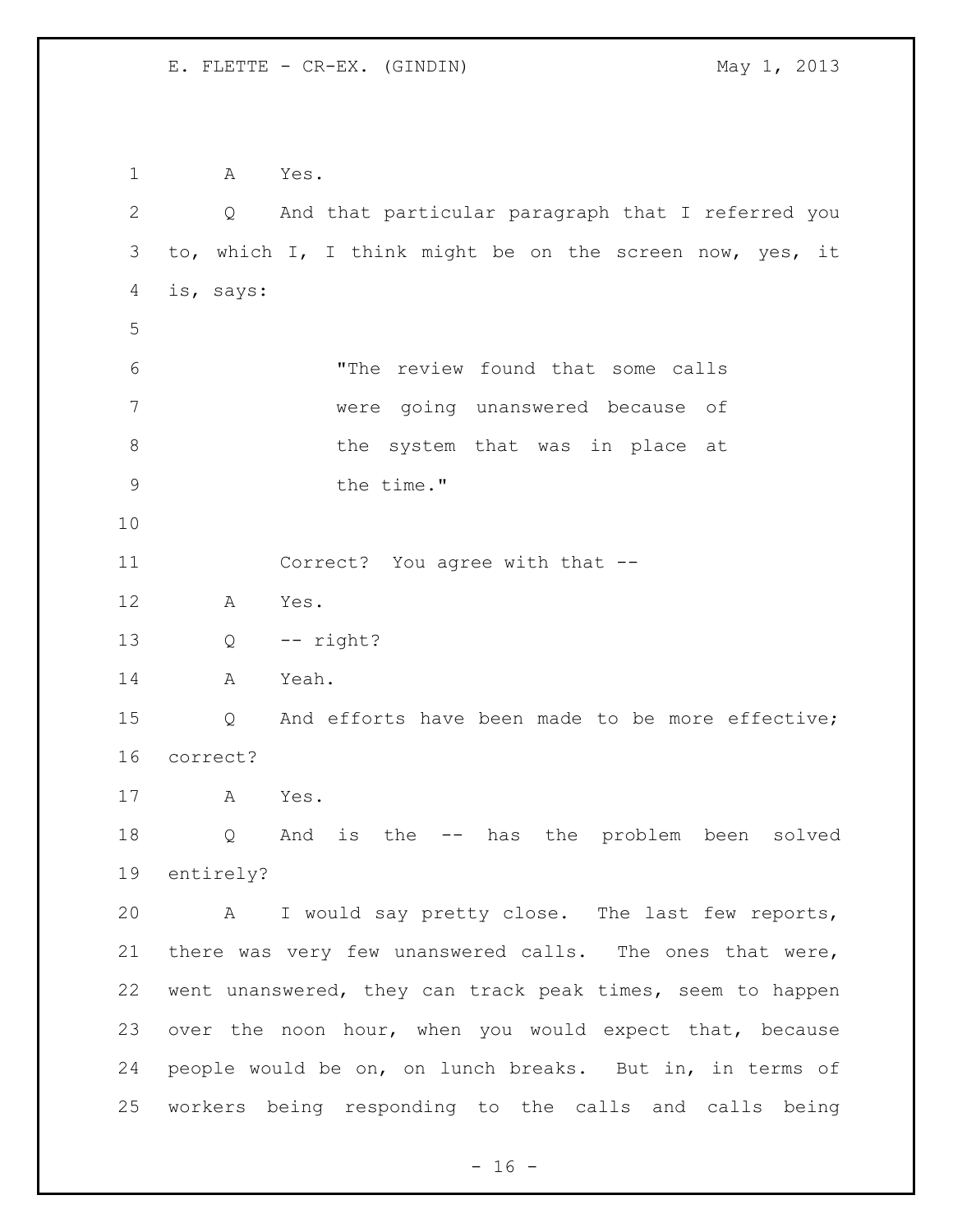answered and not dropped, the number of dropped calls has gone way down. So I would say, yes, they've made really good efforts to improve that. Q Since when? When did they start to -- A Well, they would have done that -- that was one of the first things they undertook after we released the report. In fact, already while we were doing the report, it was identified and they began a, kind of a find and fix effort. Q And the date of that report being released again was? 12 A Let me just look, it's in our -- do you know what tab that is, Sandie (phonetic)? It's under tab L in our binder. So that would have been released -- we began it in '09, I, so I, I think it would have been released either late '09 or early 2010. Q Okay. UNIDENTIFIED PERSON: 2010, yeah. MR. GINDIN: Okay. UNIDENTIFIED PERSON: 2010. BY MR. GINDIN: Q 2010, we're told by your -- A Okay. Q -- counsel.

- 17 -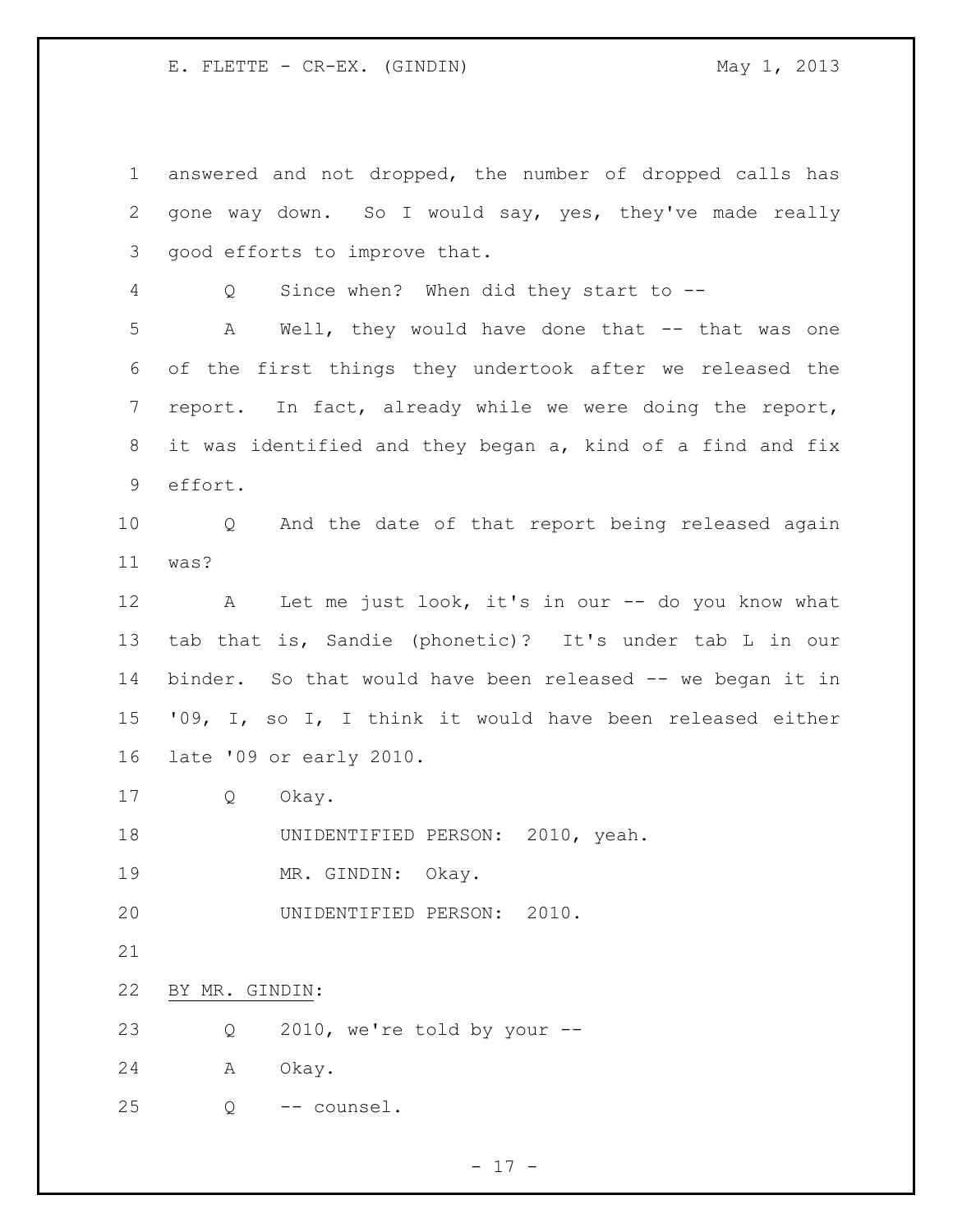A Yeah.

| $\overline{2}$ | And so the problems that we're talking about<br>Q           |
|----------------|-------------------------------------------------------------|
| 3              | there, it wasn't until around 2010 that those problems were |
| 4              | looked at in more detail (inaudible) --                     |
| 5              | A No, I would say the problems were looked at in            |
| 6              | more detail in '09 already, when we --                      |
| 7              | Okay.<br>Q                                                  |
| 8              | A -- started the review, because it was easy to             |
| 9              | indentify that and efforts were made to train staff and     |
| 10             | become more efficient. So by the time our report was        |
| 11             | released, I think they were well on their way with that.    |
| 12             | Um-hum. But clearly after the death of --<br>Q              |
| 13             | Oh, yes.<br>A                                               |
| 14             | -- Phoenix Sinclair was discovered?<br>Q                    |
| 15             | A<br>Yes.                                                   |
| 16             | Okay. Now, in your testimony yesterday, Mr.<br>Q            |
| 17             | Cochrane asked you what recommendations you would like to   |
| 18             | see, towards the end of your testimony, I think he asked    |
| 19             | that. You began by saying, number one, better<br>you        |
| 20             | training. I'm just being brief here. I know you, may have   |
| 21             | taken you longer to explain that. But one of the things     |
| 22             | you said was better training. That's something that, of     |
| 23             | course, you'd need collaboration with the University of     |
| 24             | Manitoba --                                                 |

A Well, that was my recommendation, that we --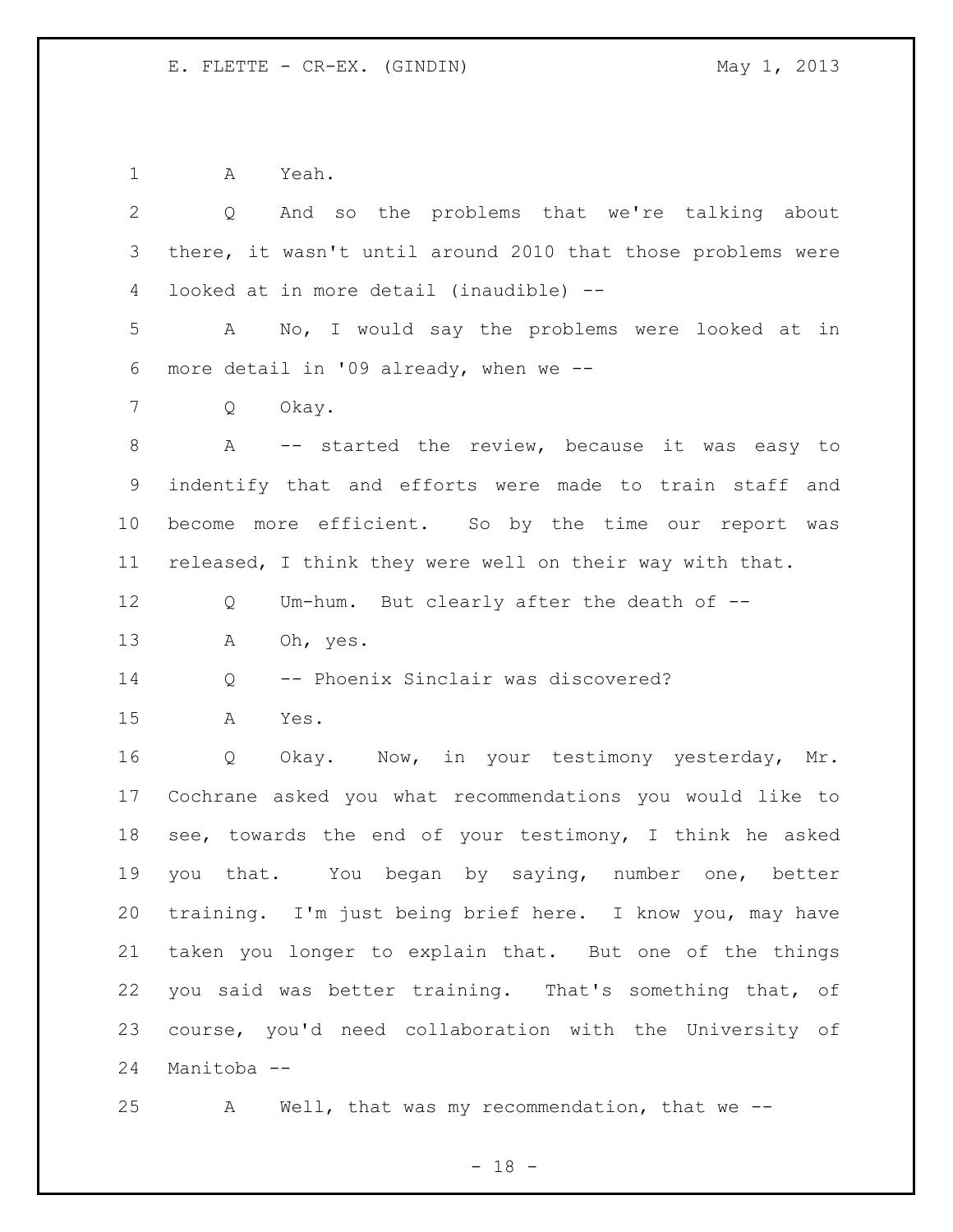1 Q -- to achieve, yeah. A -- in fact, have that collaboration, so it doesn't fall on the CFS system. Q The second thing you mentioned was a better relationship between CFS and education. I'm putting it very briefly. A Um-hum. Q And that, of course, would depend on the schools to cooperate -- A Yes. Q -- right? And then you said, your last one was housing, which is, again, something external to the internal workings of the child welfare system; correct? A So these recommendations that you've made all are really societal concerns and external to the child welfare system itself. I don't think you were asked what recommendations you'd made internally. Do you have some that you would make internally to the system itself? A Well, I think throughout the course of the day yesterday, there were a few times that things were mentioned. But I would say internally to the system, an information system is right at the top of -- Q Yeah. And you discussed -- A -- the change. That would be very beneficial,

 $- 19 -$ 

would help not just workers do their job, but I believe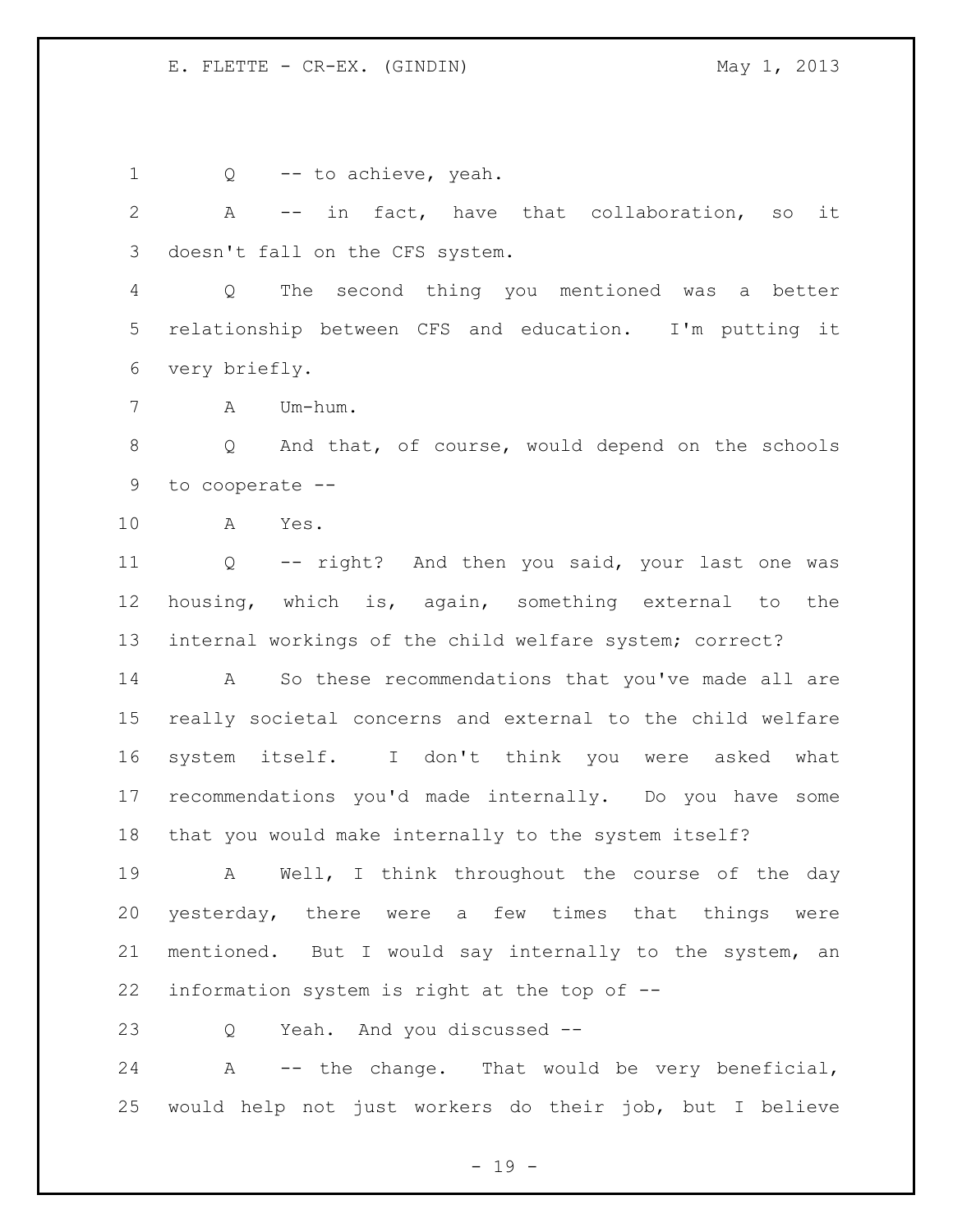it's an, a very important tool for child safety and we should, we should get that done.

Q Um-hum.

 A I think also, internally, the, the whole issue of case and file documentation, but I believe that can go hand-in-hand with a good information system where --

Q Um-hum.

 A -- workers are doing their file recordings and their contacts and their home visits, et cetera. So that, again, it's done, it's in one place. It's easily accessible, no matter where, in the province, your office is located.

 There has been some work done to improve the intake systems and that is occurring as we're doing differential response. The whole completion of that structured decision making tool starts at the intake process, so agencies have been looking at redesigning or changing some of their processes there to make sure that that happens. I think that's underway.

Q Um-hum.

21 A And then I think the other big thing would, for me, would be the whole area of alternative care when children are place in out-of-home care, supports to the, to the system to really be able to resource that and do that properly.

 $- 20 -$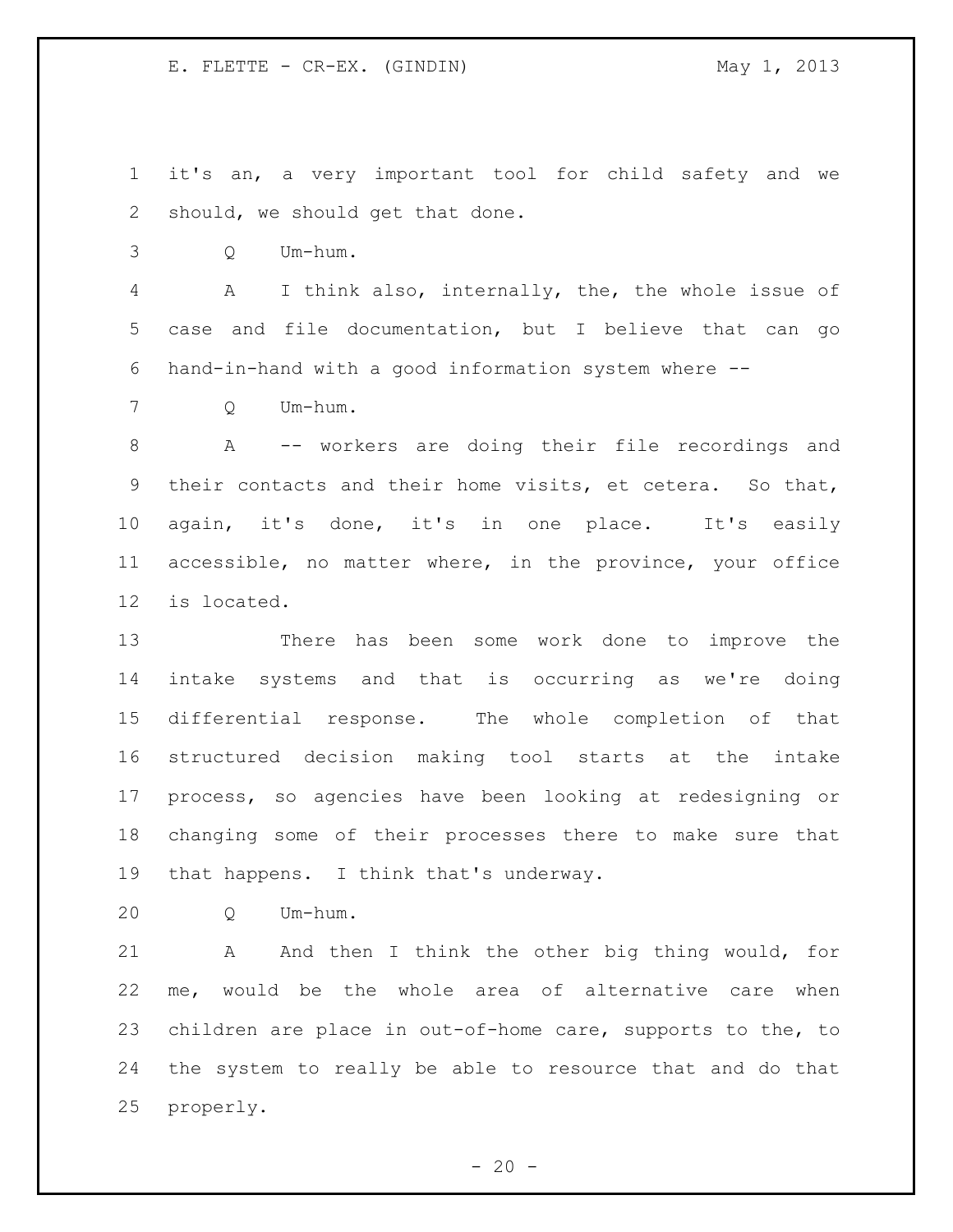| $\mathbf 1$    | Um-hum. Changing the information system seems to<br>Q       |
|----------------|-------------------------------------------------------------|
| $\overline{2}$ | be right on top of the list and you would agree that that's |
| 3              | particularly important because the more information you     |
| 4              | have available to you, obviously the better off you are?    |
| 5              | Yes, broadly, that's very true and --<br>A                  |
| 6              | Yeah.<br>Q                                                  |
| 7              | -- it's also very important because of our<br>$\mathbb A$   |
| 8              | delivery system in Manitoba, we cover First<br>service      |
| $\mathsf 9$    | Nations, we cover rural areas. Agencies have field offices  |
| 10             | in all of those sites. It, it's not feasible or efficient   |
| 11             | to think about case files being in multiple sites. So a     |
| 12             | good information system would house that all somewhere      |
| 13             | centrally and it doesn't matter where you're working, you'd |
| 14             | be able to access and have up-to-date information at your   |
| 15             | fingertips. So, for many reasons, that's a very important   |
| 16             | piece of, or a very important tool that we would have to    |
| 17             | work with.                                                  |
| 18             | And of course, that depends, to a large extent,<br>Q        |
| 19             | on documentation, proper --                                 |
| 20             | Yes.<br>Α                                                   |
| 21             | -- note keeping, proper --<br>Q                             |
| 22             | As with any --<br>Α                                         |
| 23             | -- information?<br>Q                                        |
| 24             | -- information system --<br>Α                               |
| 25             | Yeah.<br>Q                                                  |

- 21 -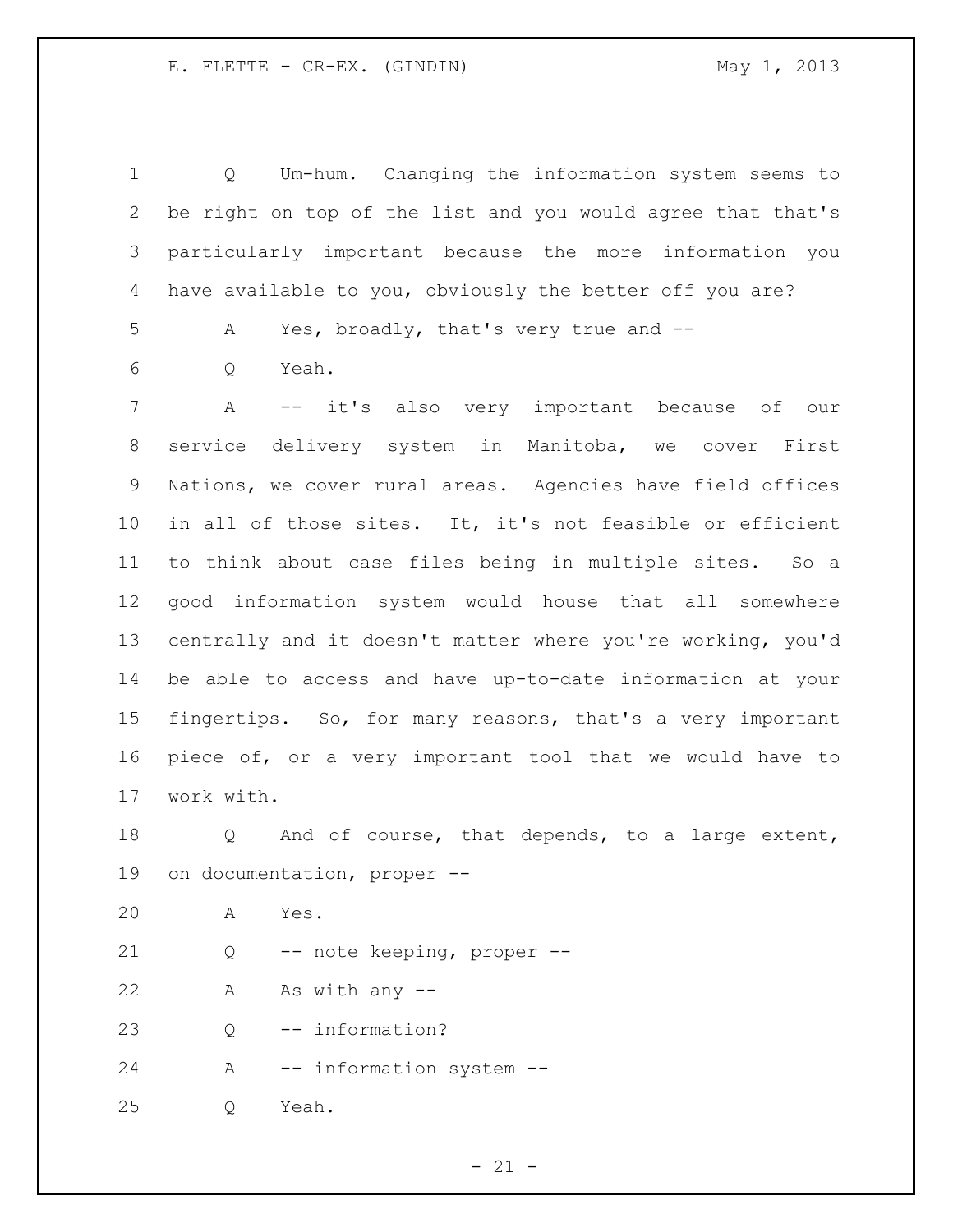1 A -- yes.

 Q And I think you said that one of the changes you've seen is that you're focusing now on, on better record keeping and that kind of thing? A Well, we have done a lot of training in CFSIS in

 the last number of years, I guess particularly since about '06, '07, when the transition dollars for differential response were provided because of the structured decision making tool and because of needing to get people on CFSIS, in order to be able to access the funding, et cetera. And we have found the response from agencies has been, our 12 agencies, has been very good and that workers, when they complete the training, are actually very positive about it 14 and, and also see it as a tool that can help them. So I, I think that would be something that would be welcomed by the field.

 Q Um-hum. You were talking about, I think you were talking about, when you were talking about training, I think you mentioned that one of the things you're doing is that, I believe you said, with respect to supervisors in particular, that they were now being given training sessions every six months; is that what you were talking about?

 A No, we, I, I was referring to the standards training --

 $- 22 -$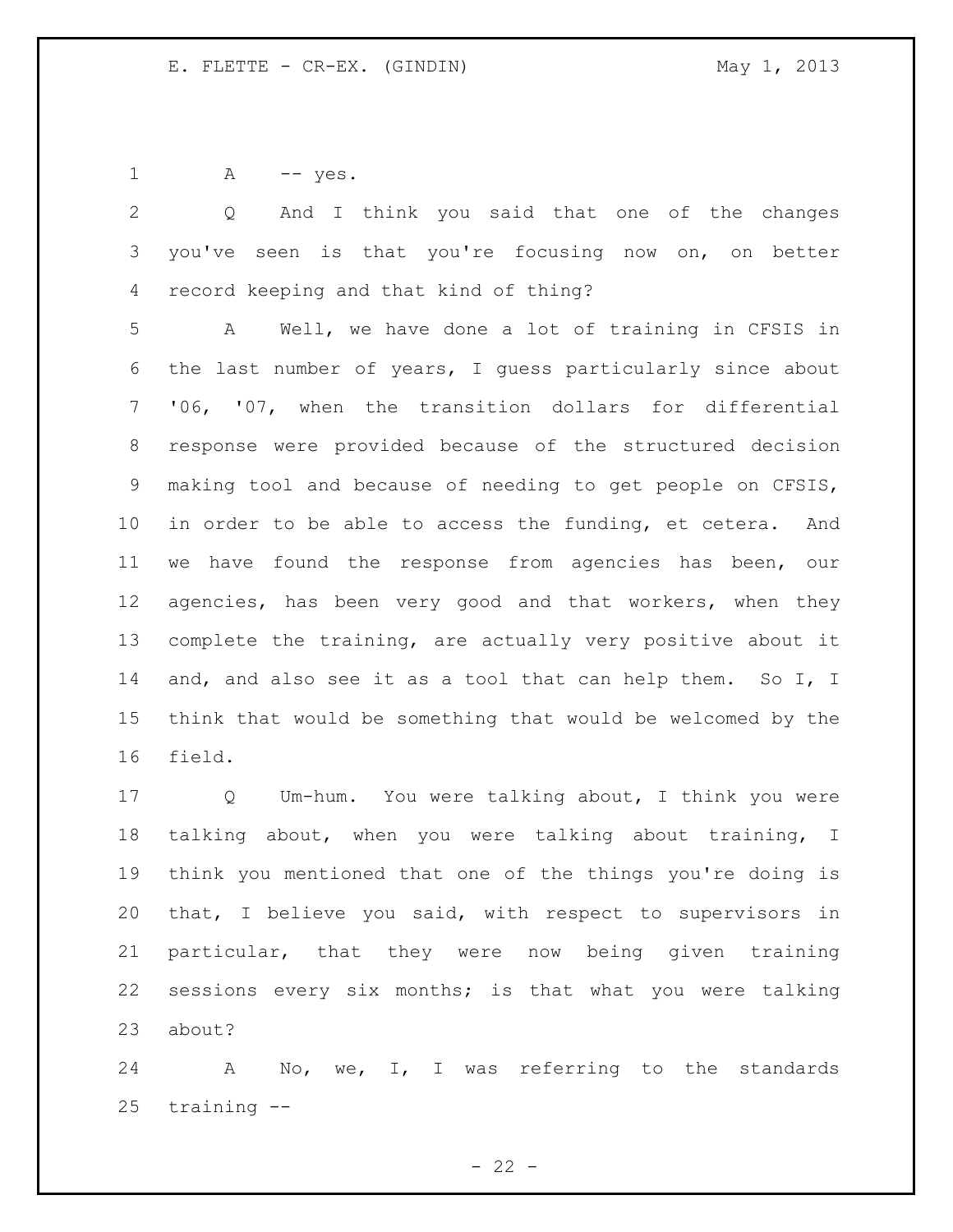Q Right.

2 A -- that we're incorporating --

Q Um-hum.

 A -- to be every six months, offer training and standards at our training centre, so that if an agency doesn't do any of that themselves, they would be able to have, every six months, their staff, their new staff, a refreshing training completed. We do also have a number of agencies that have trained trainers and that run training sessions in standards themselves at least once a year.

 Q Okay. But is there training now before workers or supervisors begin in their capacity, or is it every six months after they've started?

A You're speaking about supervisor training?

Q Yes.

- A Yes?
- Q In particular.

 A There is no formal training. There is -- the province provides, through its core training, or competency training, there is a supervisory module that they do. There is not a requirement that workers have that. It's not even a mandatory requirement, although, to the best of my knowledge, most of the southern agencies participate and send people and there's been a positive response about it. It, it provides core training for supervisors. So it isn't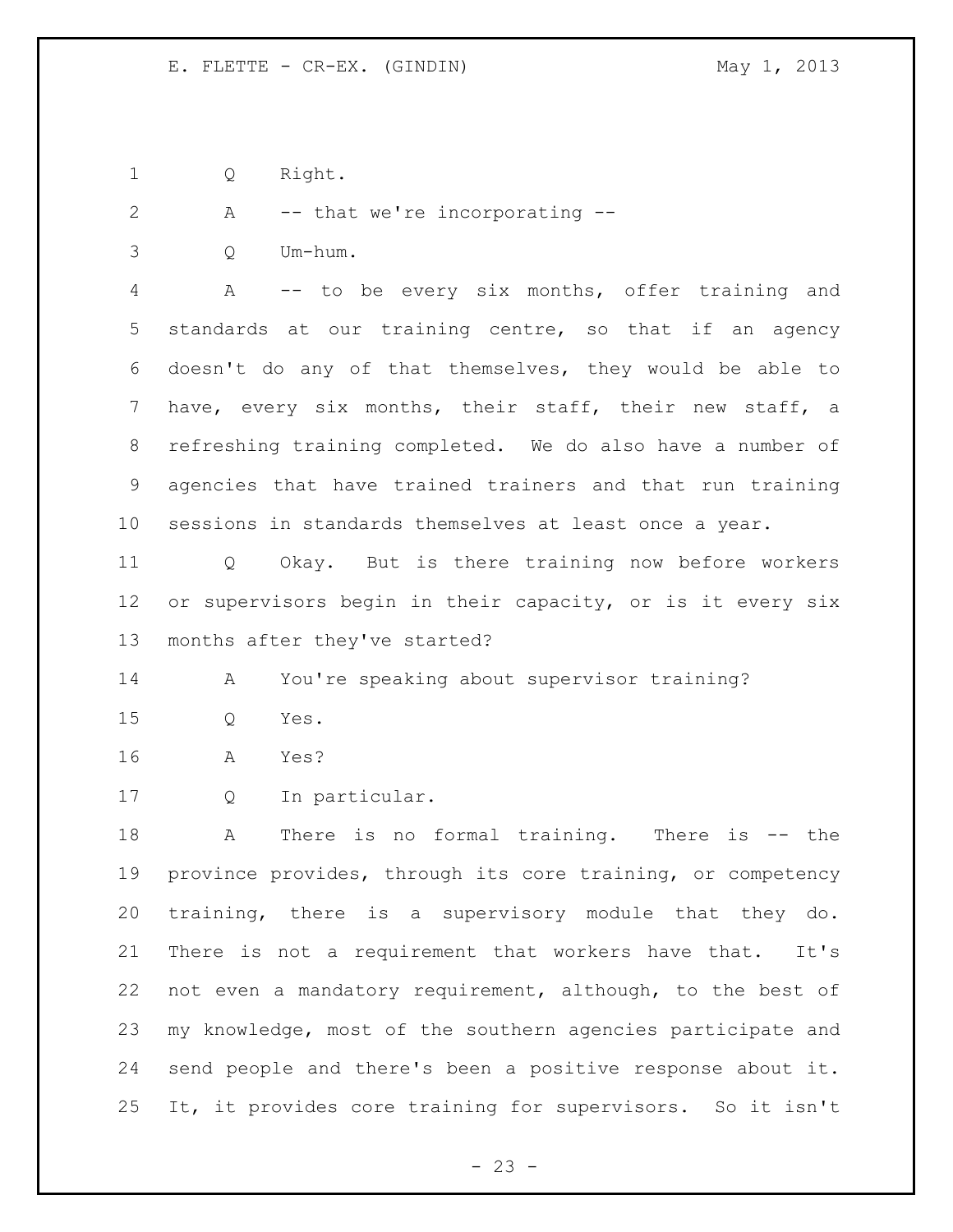ongoing training. It's an important piece, but, in my opinion, we should be doing more and we should have training available for people who, you know, are aspiring to move into supervisory positions.

 One of the challenges we have is with turnover of staff, which seems to be improving, but for awhile there, you know, was quite a large turnover. So you would have social workers with, you know, who were qualified with abuse (inaudible), perhaps some front line, but not the depth of experience that we'd like to see in a supervisor, move into supervisor positions. And so I think, quite often, maybe a bit overwhelmed. And without some immediate training as to what does that mean and how is that different from doing front like work? Training like that, I think, would be very helpful.

Q So there's room for improvement in that --

A Yes, there is.

 Q -- area? And would you agree that training prior to starting, at least to some degree, would be a good idea? A Yes, and I think I would roll that into my recommendation that, you know, we are more engaged with the Faculty of Social Work. In my opinion, there's no reason why we can't have a certificate for CFS supervisors and require workers to have that as they work for qualification. But that's not available right now.

 $- 24 -$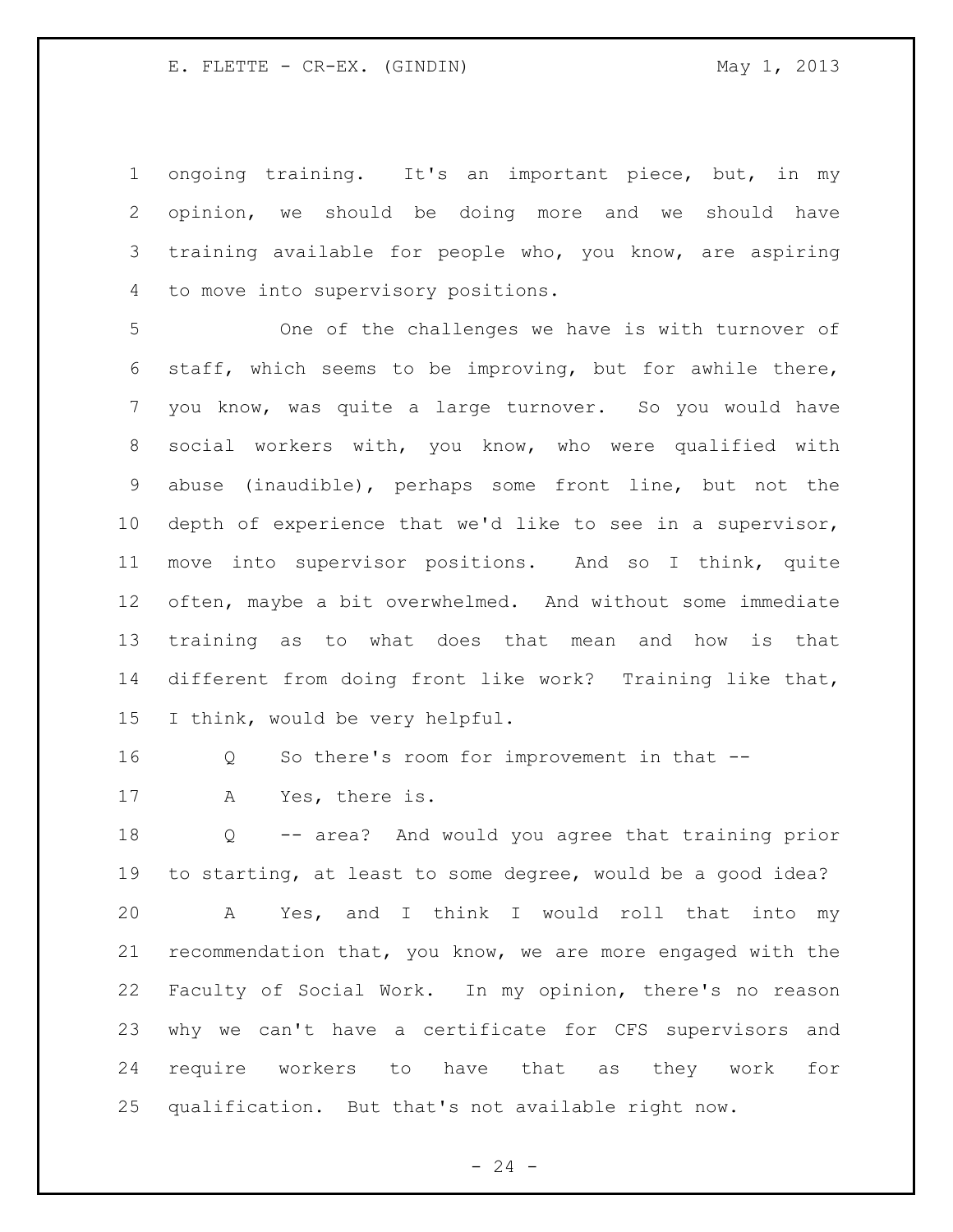Q And I'm not sure if you were asked this before, but your view on social workers being registered? I'm not sure if that was, that came up in your evidence or not. I don't have it in my notes. Most of the evidence we've heard, people agree with that as a good concept. And you know about Bill 9 that's coming out? A Yes. Q Do you agree that that's a good thing? A I agree with that as a good concept. Q Um-hum. A I think we've expressed not so much objections, they're more concerns about how it's done and who's doing it. We would have concerns about a college that's very mainstream, or doesn't understand, or is really involved with the First Nations or aboriginal practices. But the concept of social workers being registered and being monitored, yes. I think Bill 9 still creates some challenges, in that it's a protection of title legislation. So you could say, I'm not calling my workers social workers, I want to call them CFS workers -- 21 O Um-hum. A -- and not have them registered. So I think those kinds of things need to be addressed. I think --

Q Right.

A -- they've all been identified by various

 $- 25 -$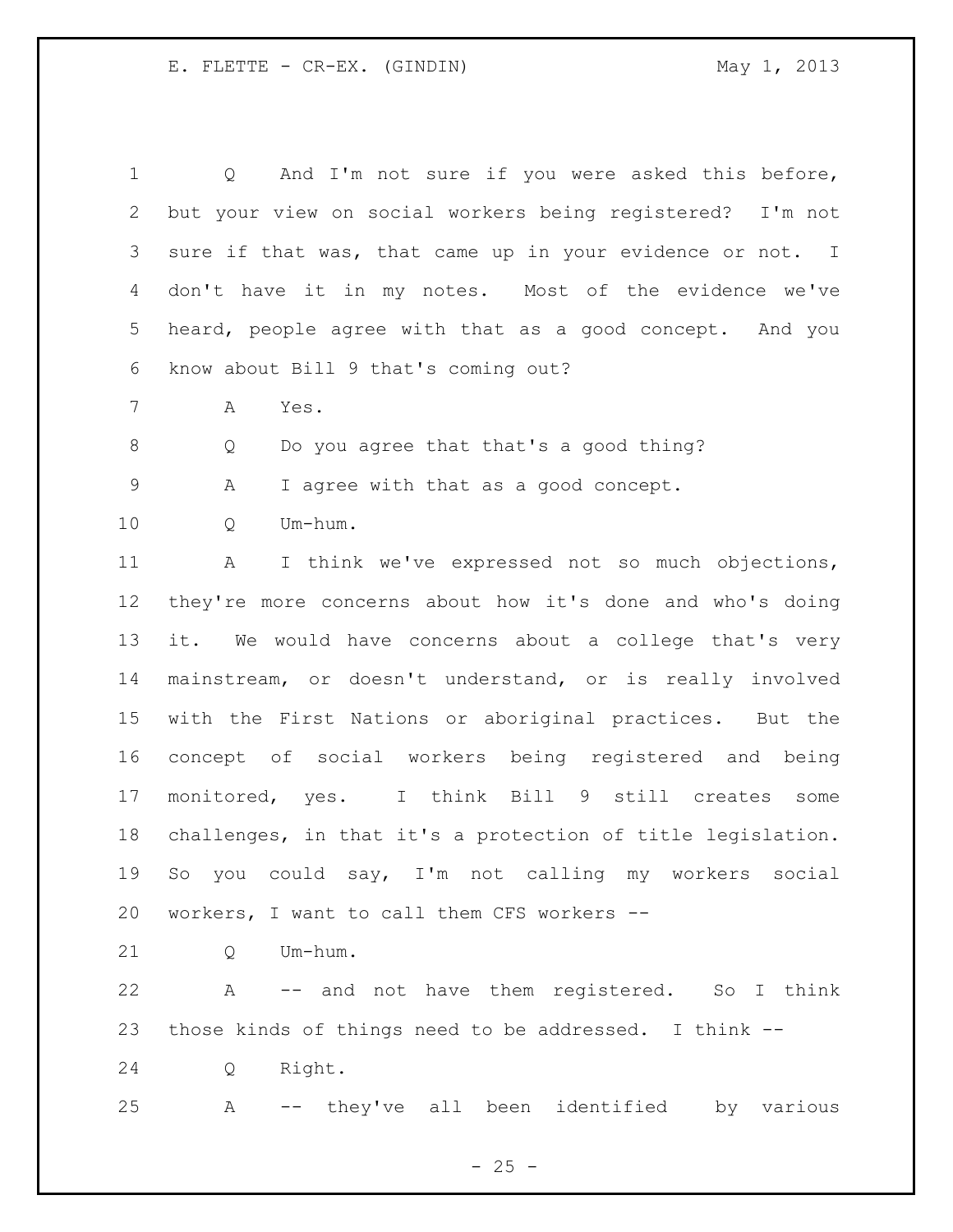parties as well.

| $\overline{2}$ | But the, but the concept of whoever, whatever we<br>$Q \qquad \qquad$ |
|----------------|-----------------------------------------------------------------------|
| 3              | call them, being registered, which would result in a                  |
| 4              | complaint process, so that people with complaints had a               |
| 5              | board to go to, for example, that could look at complaints,           |
| 6              | would be a good thing, provided it's done properly?                   |
| $\overline{7}$ | I would see it as much more than a complaint<br>$\mathsf{A}$          |
| 8              | process. There are avenues right now for complaints, so               |
| 9              | that would provide another avenue, yes. And I do think it             |
| 10             | is important for the profession itself to be monitored and            |
| 11             | regulated.                                                            |
| 12             | And the avenues for complaint that exist now,<br>$Q \qquad \qquad$    |
| 13             | what would they be?                                                   |
| 14             | Well, depending on the complaint, but I, I think,<br>A                |

 probably, in most cases, people can go start with the agency, if they wish. They can complain to the authorities that cover those agencies. They can complain to the Child Protection Branch.

Q Um-hum.

 A They can complain to the Ombudsman. They can comply to the Children's Advocate. So there's a number of avenues. The Ombudsman and the Advocate's office are more independent as well. So there are a number of venues right now that could be used. The creation of a college would provide another avenue, if the complaint is specifically

 $- 26 -$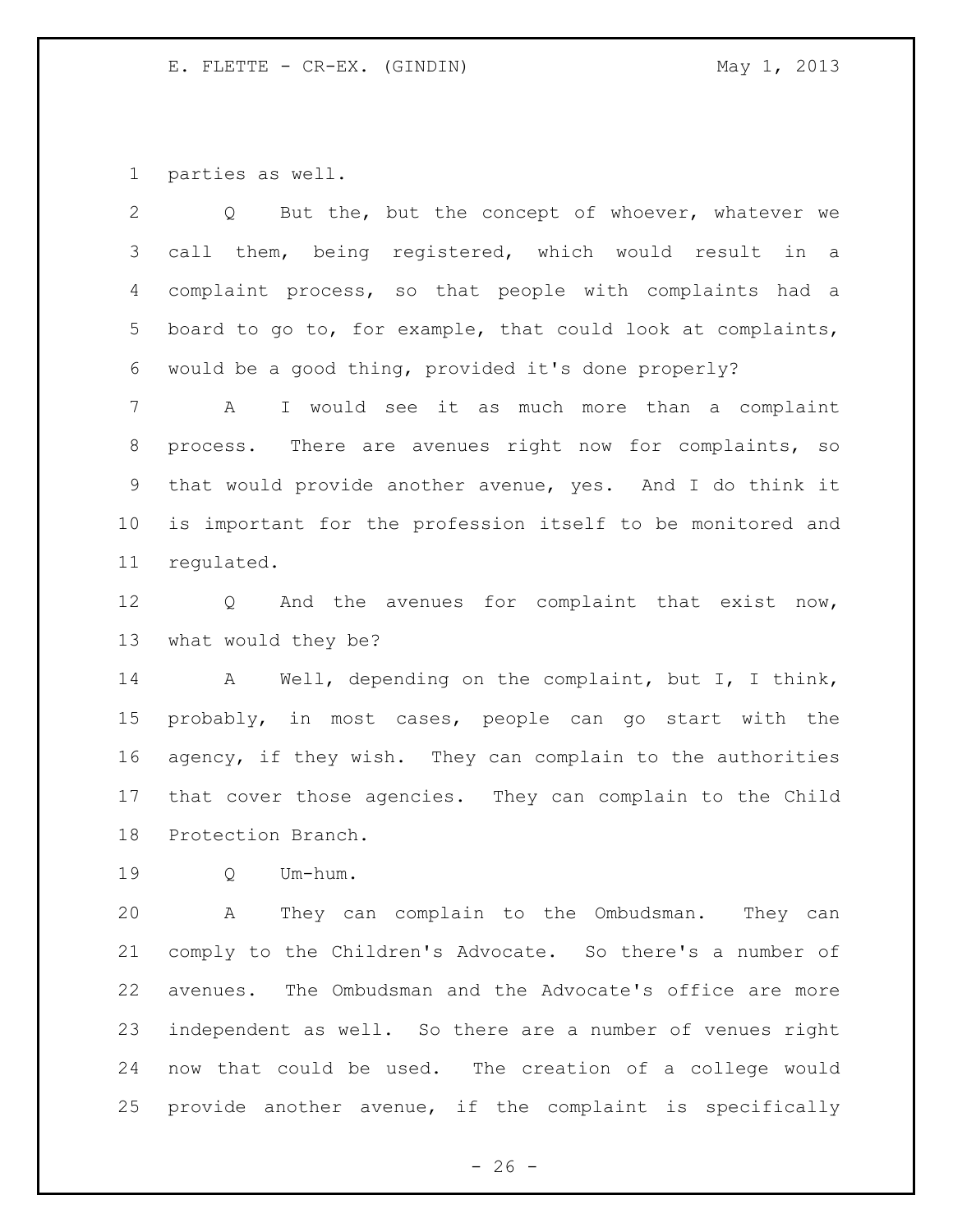about the conduct of a social worker.

| 2               | Do you have any idea, or any knowledge of records<br>$Q \qquad \qquad$ |
|-----------------|------------------------------------------------------------------------|
| 3               | that document the number of complaints that come in, how               |
| 4               | they're dealt with, how many are dismissed, how many are               |
| 5 <sup>5</sup>  | accepted, how many are disciplined, anything like that?                |
| 6               | Are you able to tell us about that?                                    |
| 7               | Well, we track, in our office, and it would be in<br>A                 |
| 8               | our annual report, there is a table in there about our                 |
| 9               | intake and it tracks the nature of the intake. So it would             |
| 10 <sub>o</sub> | say whether they're complaints or not. We, we are not                  |
| 11              | tracking how many are dismissed, or how many are --                    |
| 12              | Disciplined?<br>$Q \qquad \qquad$                                      |
| 13              | -- disciplined. We would track how many of those<br>A                  |
| 14              | calls are be, are dealt with right at intake, so that would            |
| 15              | be within a short time period --                                       |
| 16              | Um-hum.<br>$Q \qquad \qquad$                                           |
| 17              | A -- and which ones have to go for further follow-                     |
| 18              | up on a file, we track that. It, it -- we don't, in the                |
| 19              | annual report, although I'm, I think we would have that in             |
| 20              | our database, be able to speak to how many of those                    |
| 21              | complaints involved professional conduct of workers. I                 |
| 22              | would say off, I would say generally the complaints are                |
| 23              | about the case plan for a child, the decisions that are                |
| 24              | being made for the child, the foster parents not happy with            |

the plans, the parents not happy, more of that nature, than

- 27 -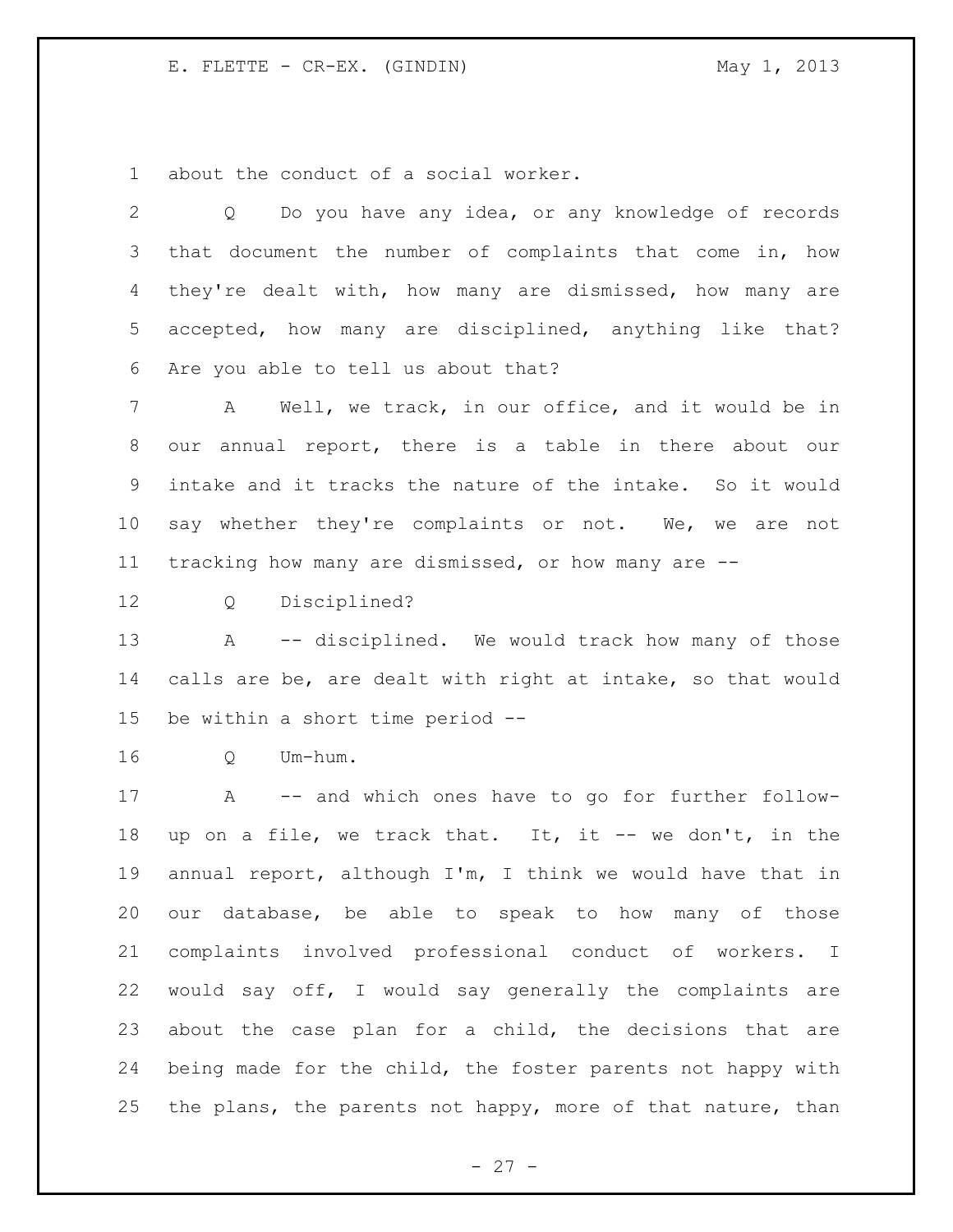the professional conduct.

 Q You can appreciate, of course, that, that some people may not feel comfortable complaining about an agency to that agency?

A Yes, we do.

 Q Okay. Now, you were being asked yesterday, by Ms. Walsh, about, in particular, children under five --

8 A Um-hum.

 Q -- who are particularly vulnerable, for all the reasons we've heard about over the --

A Yes.

 Q -- over the months? And you indicated that -- you were asked how one can deal with an issue like that, because of the obvious problems with children who aren't in school and can't be monitored to the same extent. And you said that it was, it would be easier to protect them in small communities, because in smaller communities, people generally know who lives where and that kind of thing; do you recall that evidence?

A Yes.

 Q Now, when you say small communities, would you consider a community of less than 2000, for example, a small community?

A Yes.

Q And that  $-$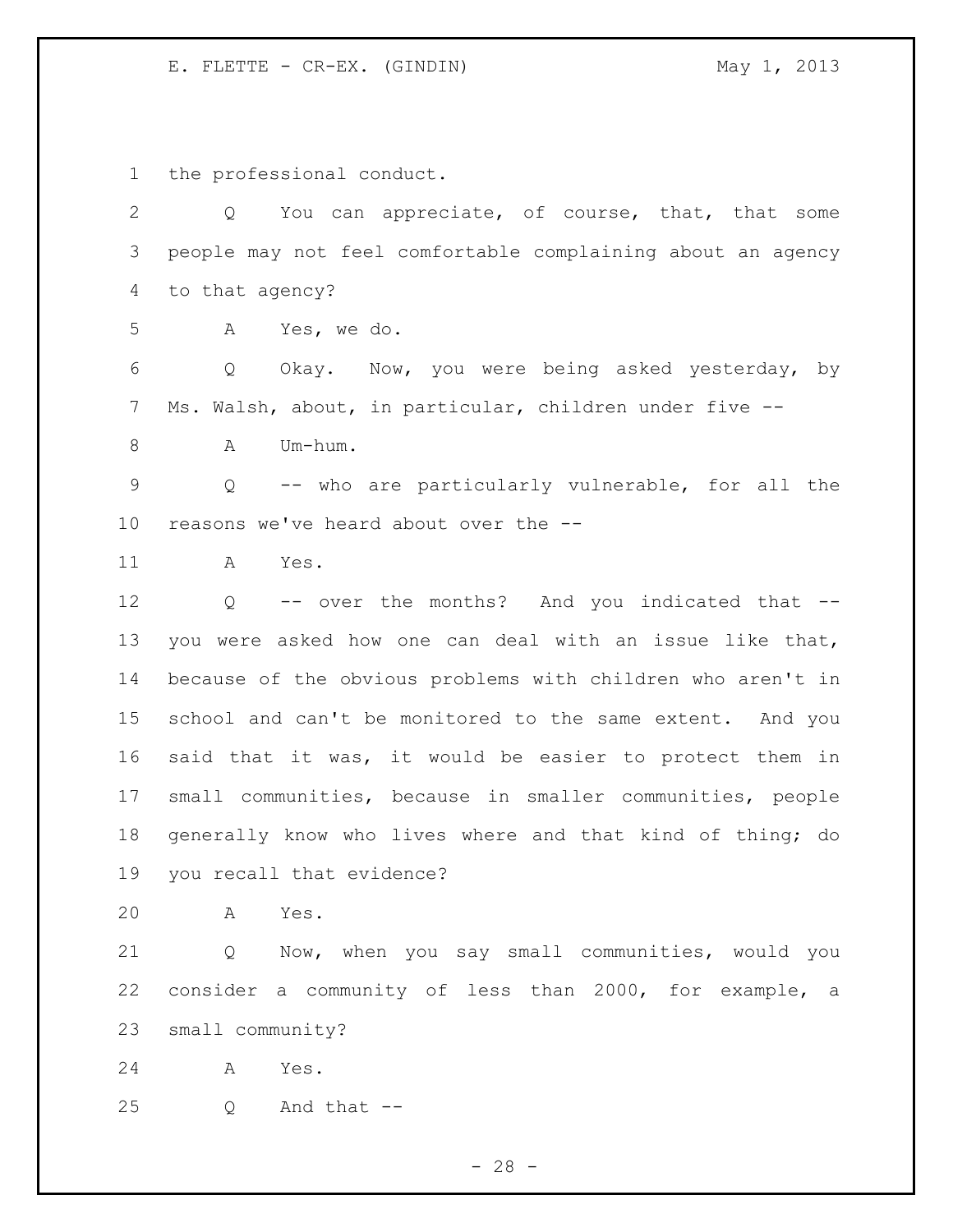1 A Maybe even smaller than that. Q -- yeah, and so Fisher River would qualify as a  $-$  A Small community. Q -- as a small community? Now, just one last document that I wanted to refer you to, page 16884, please, if we could get that up. And as you can see, this is a letter, I believe, that you would have written to the Winnipeg Free Press -- A Yeah. Q -- and it's dated March 17th, '06, so that would be around a week after, or so -- 13 A Shortly after. Q -- after the discovery of Phoenix Sinclair's death. And if you can tell us what led you to write that letter, or what you had in mind when you wrote it, at the time? That you recall, I know it's awhile back, but ... 18 A I think mostly it was to, you know, we felt a statement had to be made. Q Um-hum. A I mean, we had a little girl die very tragically and very horrific and I felt it was important for us, the authority, the child welfare system, to make a statement about that. Q Um-hum. And I take it that, I see it was

- 29 -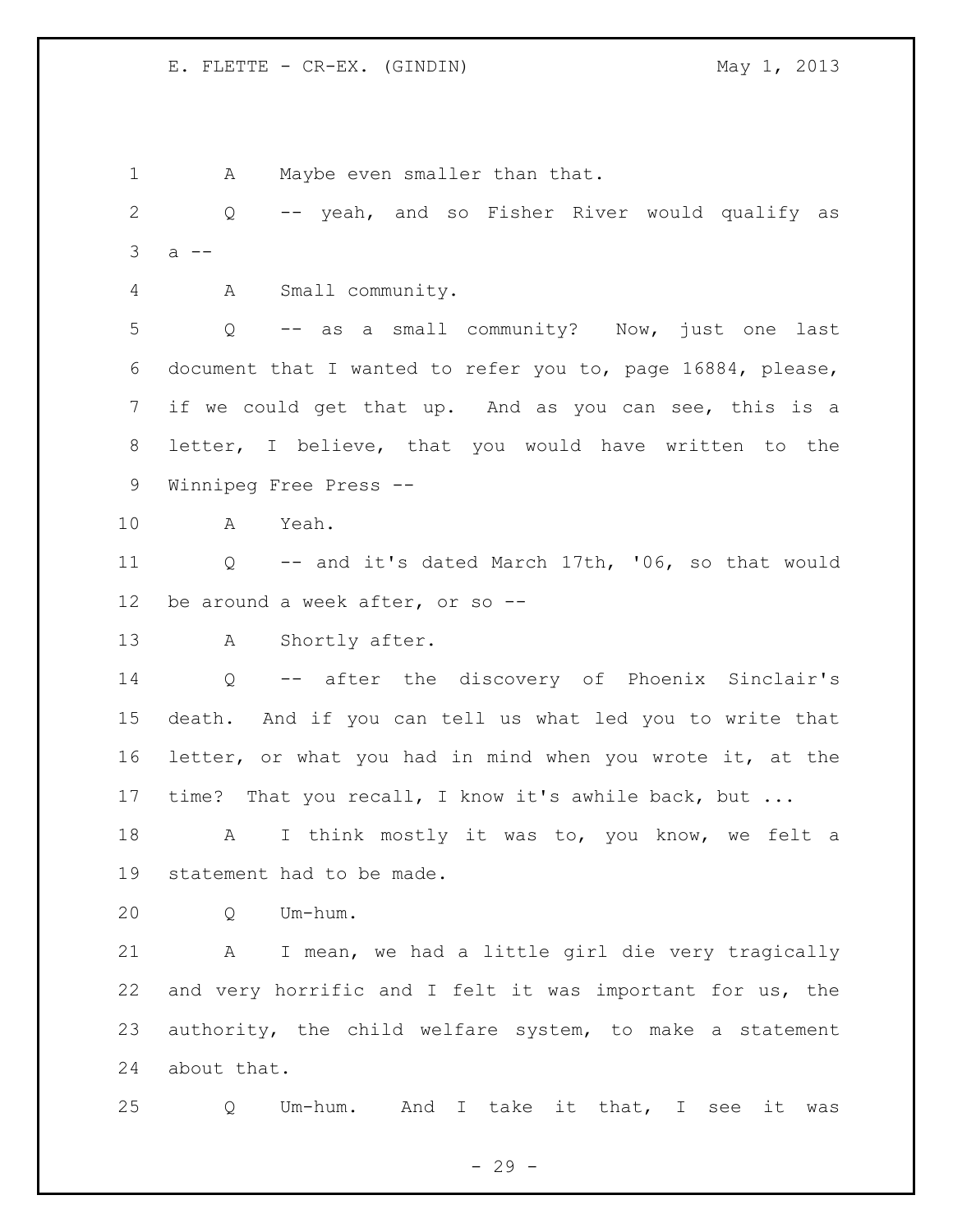published March 17th, so I presume that you may have drafted it a few days before, as you worked on that letter; right? That be fair to say? A That'd be fair. Q Yeah. And if I draw your attention to the third paragraph, around the middle of it, you say: 8 TWe are all acutely aware that Phoenix's death represents the failure of a system charged to **11** protect children such as her." 13 And you still stand by that? A Yes. Q And when you say, we are all acutely aware, are you talking about the Southern Authority, are you talking about the child welfare system as a whole, or? A Well, I, I think I start the paragraph talking about the child welfare community and to me, that would be the we that I'm referring to there. Q Okay. Now, just to be fair, the rest of that paragraph says: "We would like to protect every child that needs our help. We

 $- 30 -$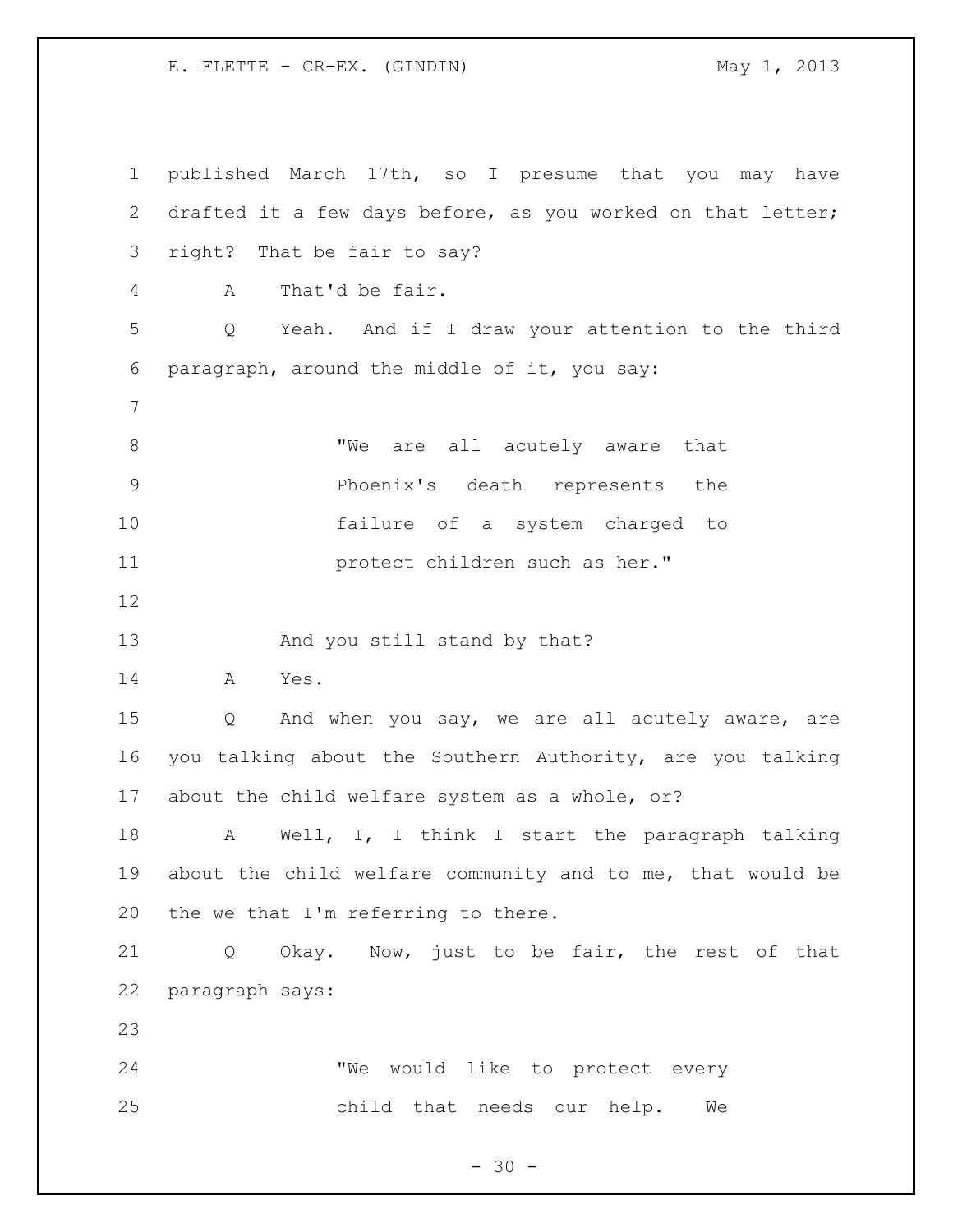would like to give every child that comes to our attention a better chance, a better quality of life." A Yes. 7 Q And clearly, you stand by that? 8 A Yes. Q And towards the very end of that letter, which would be the next page, that would be page 16885, very last paragraph, you conclude the letter by saying: 13 TWe should accept our collective 14 responsibility for her death ..." Correct? A Yes. Q And do you stand by that? A Yes. Q "... and work with one mind and one spirit to find strategies and solutions that may help to prevent 24 such profound tragedies."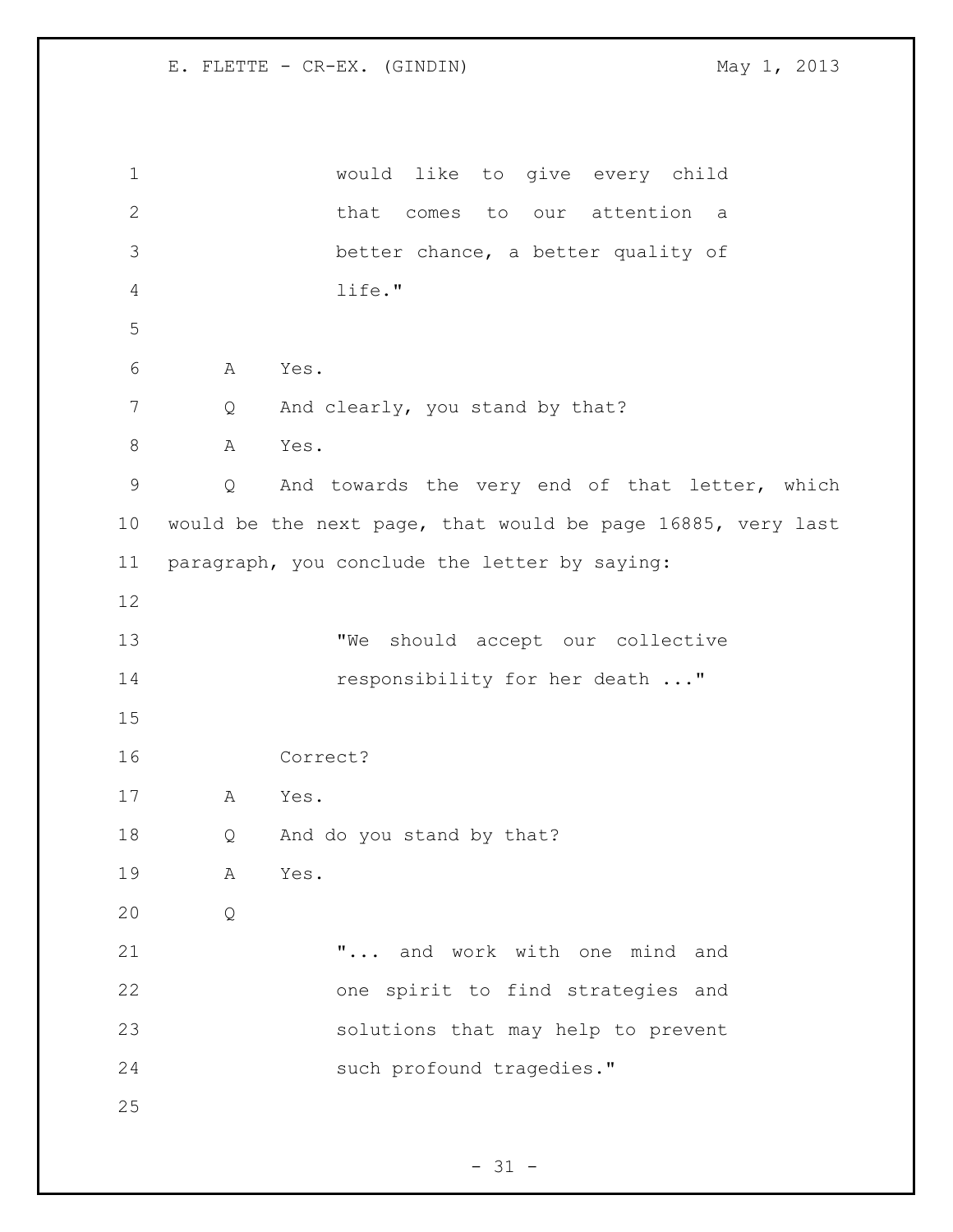E. FLETTE - CR-EX. (GINDIN) May 1, 2013 E. FLETTE - CR-EX. (KHAN)

 Correct? A Yes. Q And again, you still stand by that today? A Yes. MR. GINDIN: Those are my questions, thank you. THE COMISSIONER: Thank you, Mr. Gindin. Who's next? Mr. Khan? 8 MR. KHAN: Hello, Ms. Flette --9 THE WITNESS: Morning. 10 MR. KHAN: -- my name is Hafeez Khan. I'm counsel for Intertribal Child and Family Services. 12 THE WITNESS: Morning. MR. KHAN: Just a few questions. CROSS-EXAMINATION BY MR. KHAN: Q You were asked yesterday some questions with respect to quality assurance and, and ensuring that 18 agencies are, are meeting the standards and so on. My understanding is, for example, with, with our agency, there is an individual, Mr. Murdock, who reports directly to the Southern Authority if there are any concerns that arises (sic). Are there, are there other individuals with similar positions with the other mandated agencies under the authority?

25 A Are, are -- who are you -- are you talking about

- 32 -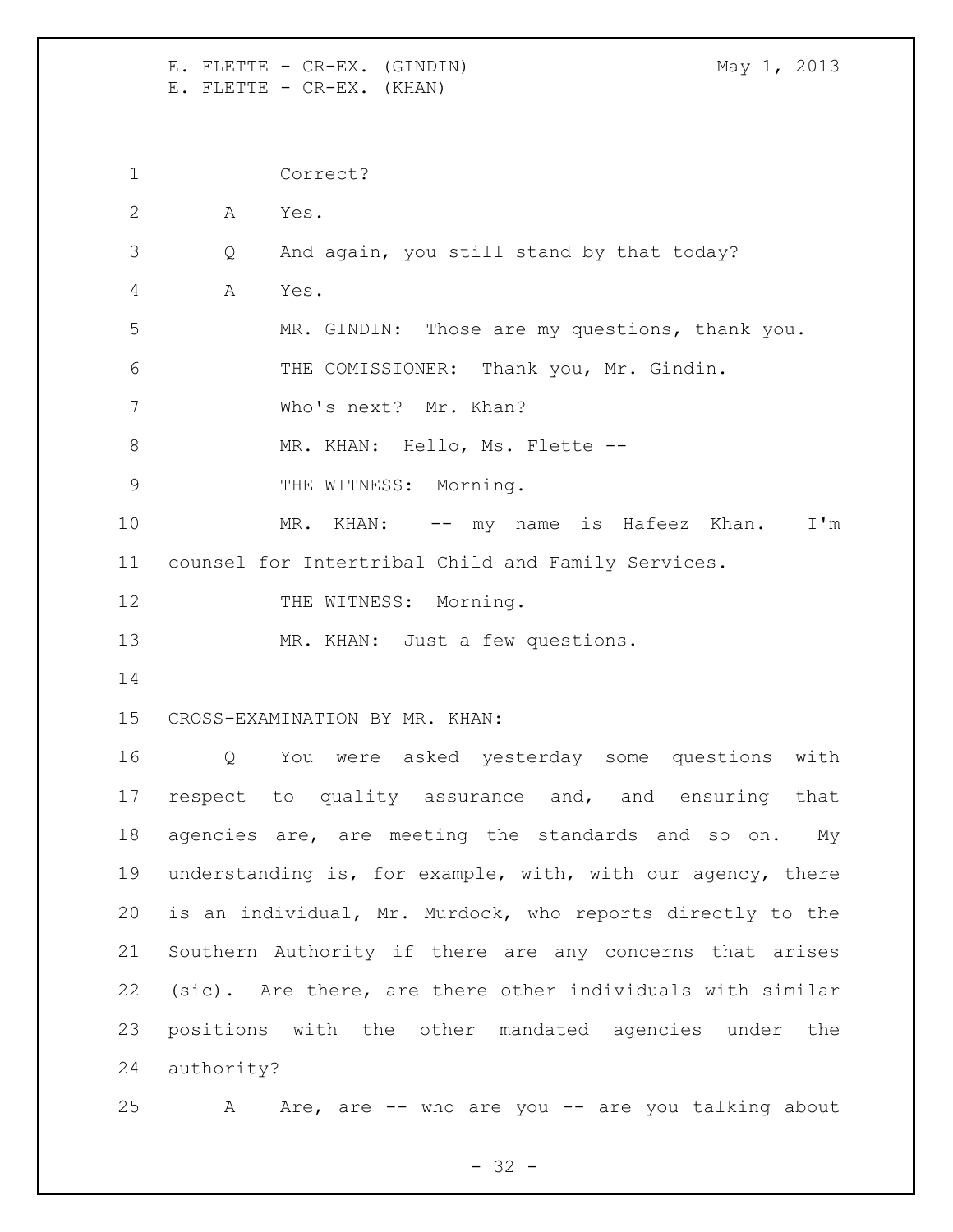Randy Murdock?

Q Yes.

 A Oh, Randy doesn't report directly to us. He's an employee of the agency. He may be carrying out the quality assurance function there and as such, our quality assurance manager would be working with him, as part of the team to develop those work plans. We expect the quality assurance folks at the agencies to have a dual reporting. If they're finding issues, they report that to their ADM. They report it to our quality assurance team.

 Q Thank you. So, so would there be a similar person with all agencies?

 A Yes, it's in their core funding and I believe all agencies, I believe all agencies now have someone in that role.

 Q Yesterday you discussed about what are the some, some of the factors that causes children to enter care. You mentioned poverty, domestic violence, housing, addiction issues. In your, in your experience in the system, have you noticed a difference in complexity in cases over the years? Are cases more complex today than they were --

A Yes --

Q -- perhaps, say 20 years ago?

A -- we would, I think we, I think I would agree

 $- 33 -$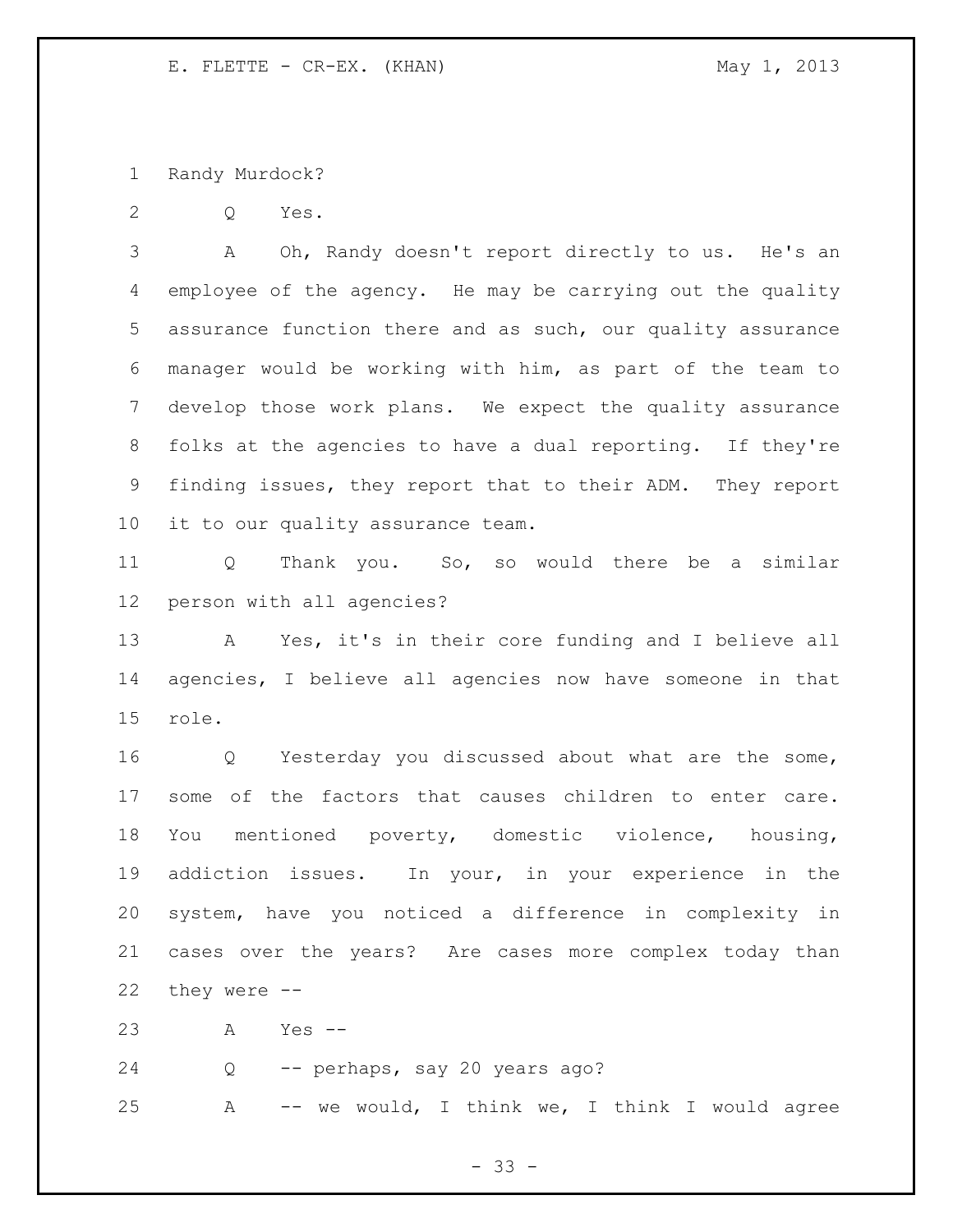with that, that they are. We've noticed that both at the family level. We've certainly noticed it with the children we have in care. There are an increasing number of special needs and high special needs children. Many of them are gang involved and so there's some very serious safety issues we've had in the last number of years, a number of situations where we've had to work with the police to put those children in places where gangs can't find them. So that becomes a real challenge for child welfare and not something that child welfare has particular training or experience in, kind of learning as we go. We've got children with increasing mental health needs and not good access and not a lot of resources for mental health treatment for children. So yes, I would say we are dealing with more complex matters.

 Q I'm sure you would agree that one of the goals in, in child, child welfare is to address concerns with families, or, or issues with families before they blow up into a matter where apprehensions are required?

 A Well, that's the hope, yes. The reality is that we don't always know about the families until things have blown up. That's probably more true, you know, in the urban areas. But yes, that would definitely be the way we'd like to work, is if we can intervene sooner and provide supports and prevent things.

 $-34 -$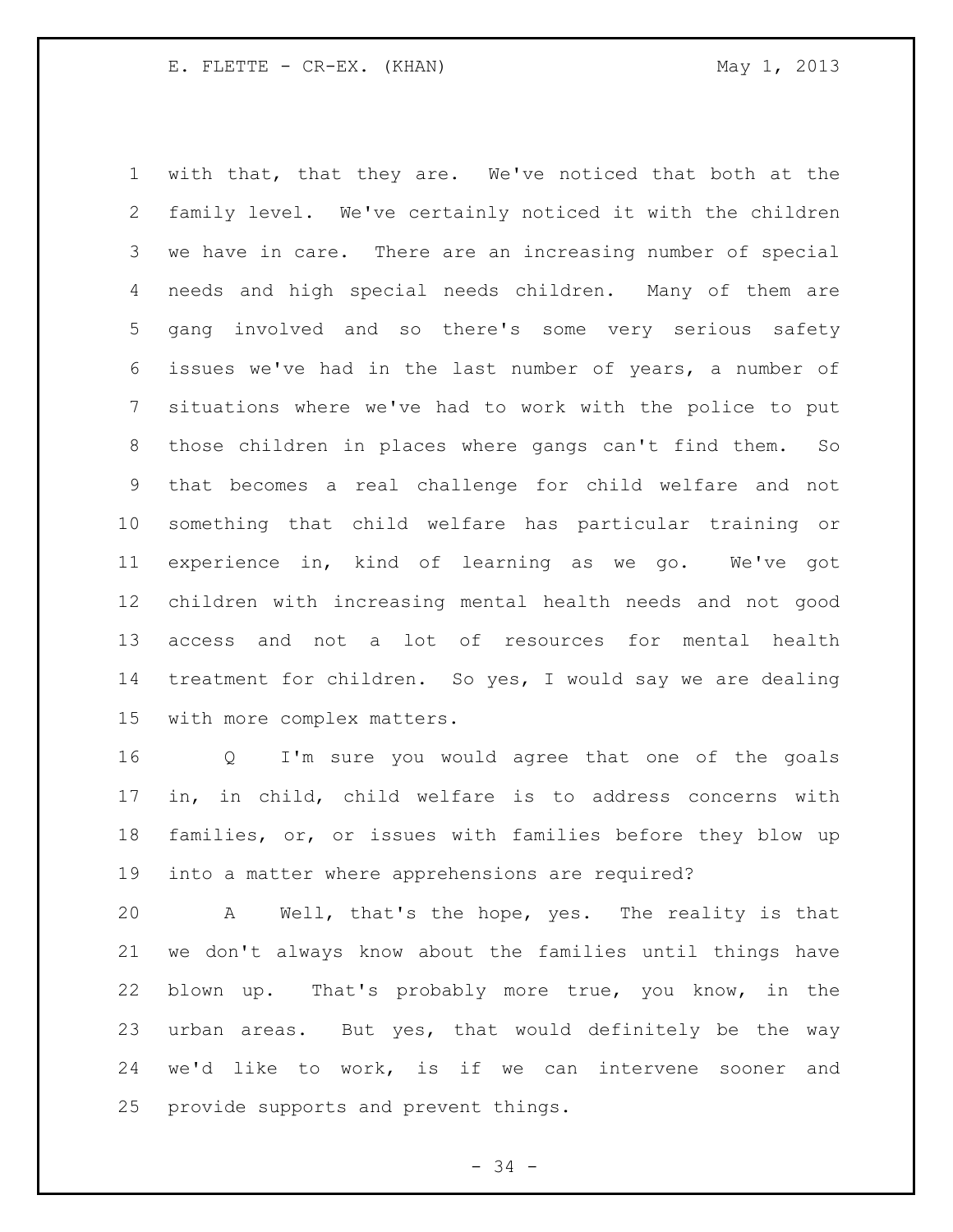Q And so working with families before these issues erupt really helps to address those concerns?

 A I believe it could. It certainly would make the families probably more cooperative and less threatened and the interventions less intrusive.

 Q So of course, you would agree that parents are encouraged to, to seek assistance from either CFS agencies or collateral agencies when they have, when there are certain needs?

 A Yes, we, we would definitely encourage parents. I think our reality, in a First Nations community, both on and off reserve, is you know, the historical experiences that people have had, first with residential schools and then with CFS. So there isn't an, isn't always an easy avenue for those parents to come to CFS and ask for help and there is work that needs to be done and is being done to try and break that down a little bit. It's still, unfortunately, you know, CFS is seen as the place that takes our kids.

 With, with increasing preventive programs and with you know, perhaps the differential response model and the family enhancement programs that agencies may be able to offer, as well as the partnership arrangements that we're hoping will really grow, we can maybe change some of that attitude. But that is a reality for us, in working

 $- 35 -$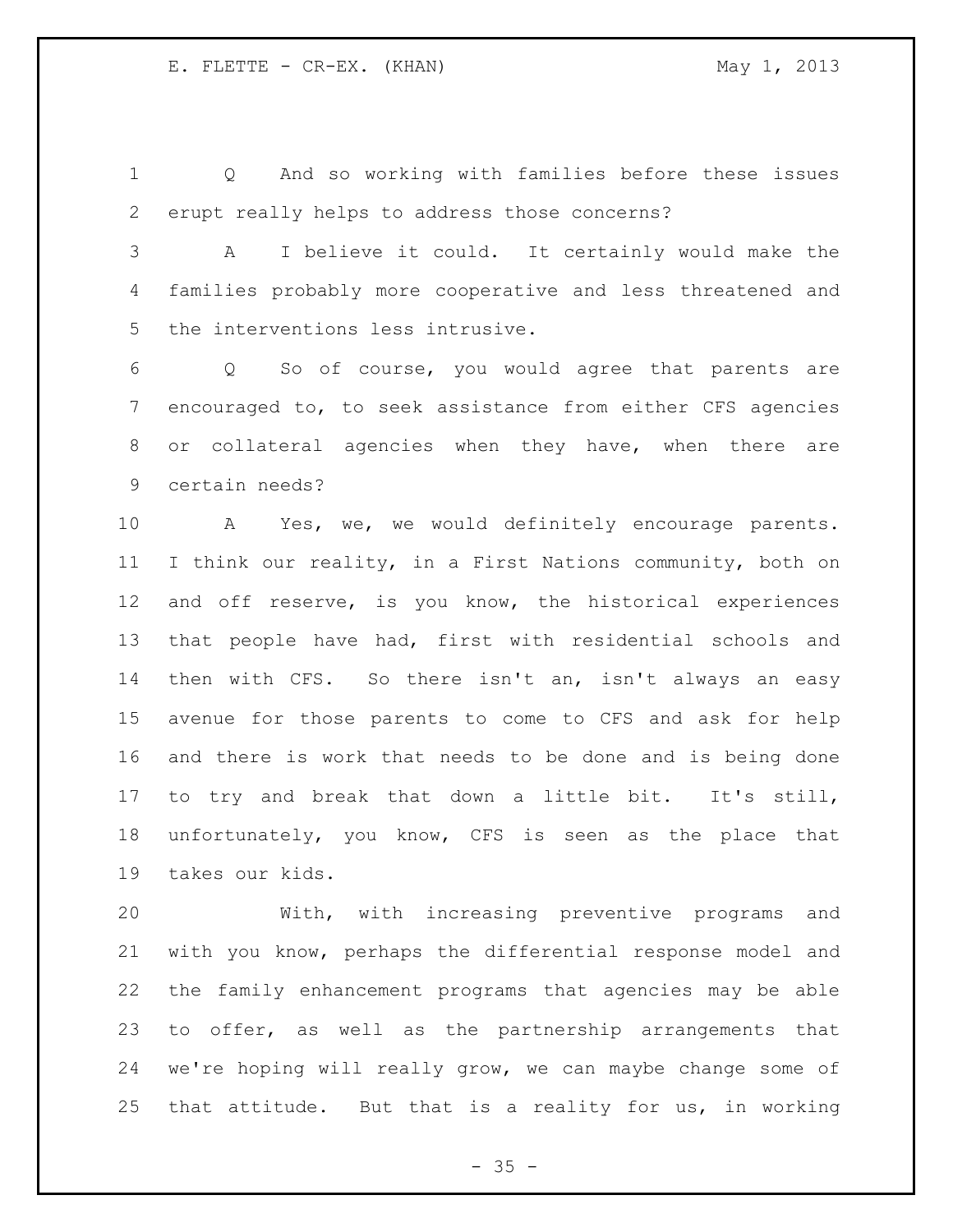E. FLETTE - CR-EX. (KHAN) May 1, 2013 E. FLETTE - CR-EX. (HARRIS)

with families, that we have to work hard to overcome.

 Q Do you think that most, if not the majority, of the, of the client parents that the agencies deal with are individuals who have a general distrust for authority, perhaps people who have negative experiences with authority in the past? A Well, I, I wouldn't necessarily characterize it as distrust with authority, but definitely with CFS. MR. KHAN: Thank you, those are my questions. 10 THE COMISSIONER: Thank you, Mr. Khan. Ms. Harris? MS. HARRIS: Morning. Morning, Ms. Flette, I'm -- 14 THE WITNESS: Morning. MS. HARRIS: -- Laurelle Harris. I'm counsel for the General Authority. I just have a very short number of questions for you. CROSS-EXAMINATION BY MS. HARRIS: Q Turning back to, turn your mind back to yesterday's evidence with respect to evidence based practice and the assessment tools that the Southern Authority's now starting to use; why -- you stated that the move to evidence based practice was a good one; why did you say that it was a good move? Could you please explain why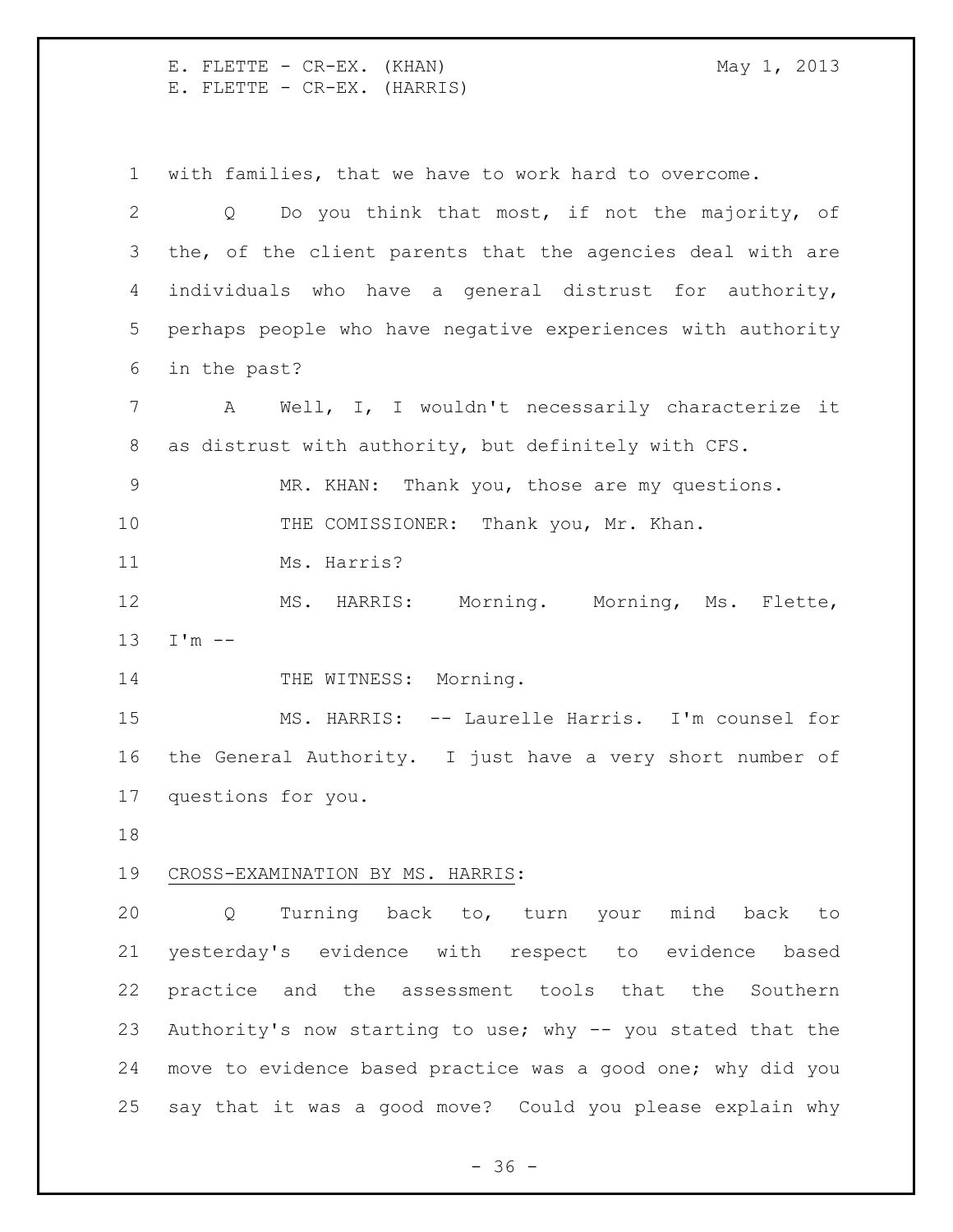E. FLETTE - CR-EX. (HARRIS) May 1, 2013

 the move to evidence based practice is a good -- THE COMISSIONER: Just one moment, I, I don't think they can hear you -- MS. HARRIS: Okay. UNIDENTIFIED PERSON: Can't hear you in the back. 6 THE COMISSIONER: -- Ms. Harris. MS. HARRIS: Can't hear me? Is this better? Okay. THE COMISSIONER: Yeah, speak -- yeah, you'll repeat the question. 11 MS. HARRIS: Certainly. BY MS. HARRIS: Q My question was, yesterday you said that the move to evidence based practice was a good thing. What I'd like you to do is please expand on that. And if you could 17 please tell us why, in your experience, the move to evidence based practice has been a good thing, in terms of the delivery of child welfare services? A I think it's important when, when you're looking at how to intervene with a family, or when you're looking at what kind of programs you want to offer or design, that you have an attempt to have some ideas how effective those programs are, and whether they are achieving the outcome that you're hoping they'll achieve. It would not be, I

 $- 37 -$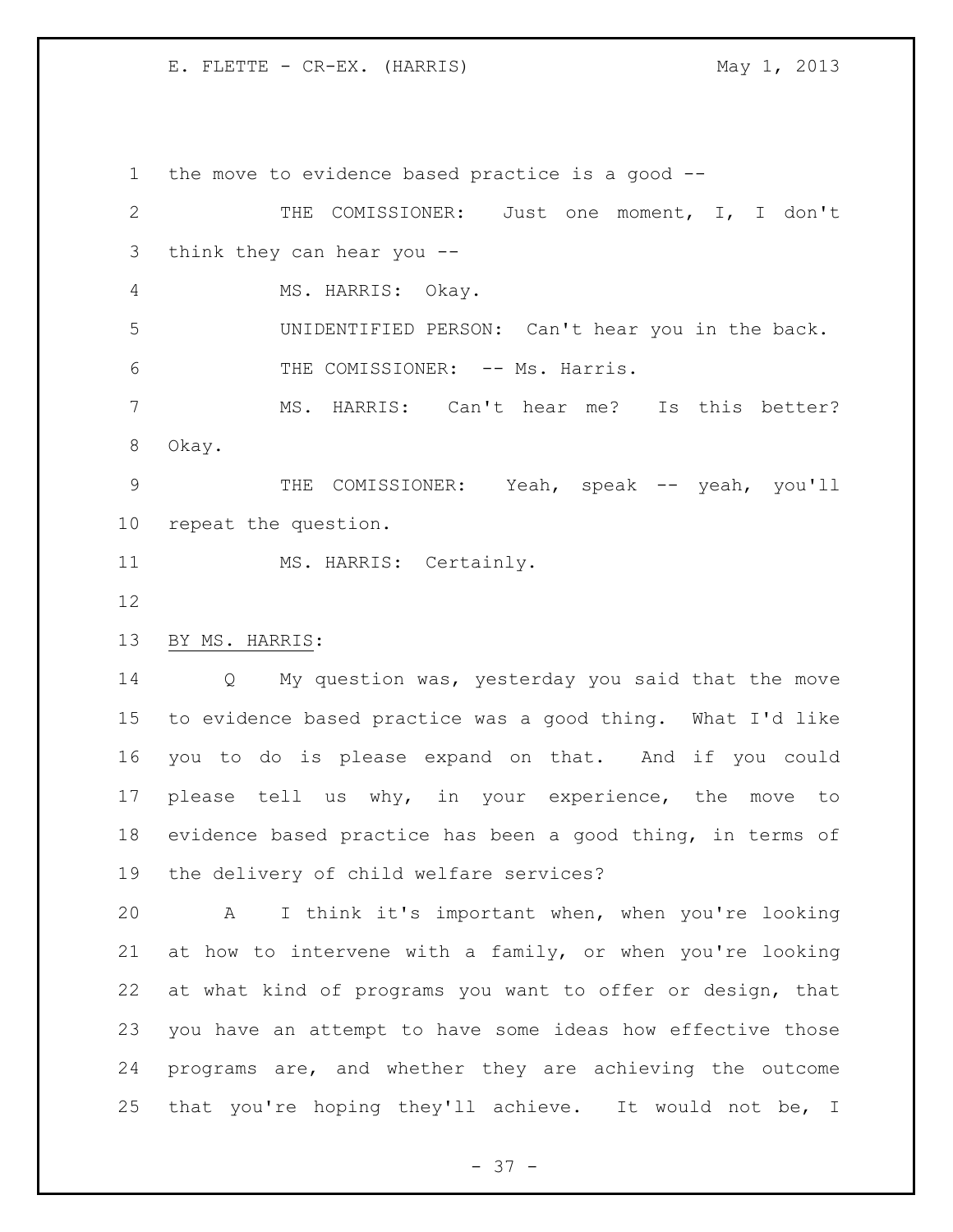don't believe, good for practice, to base all your interventions on subjective measures, although those are important and we certainly recognize the need for professional judgment to play a role in this. I think it's important though for agencies to be looking at their data, to be looking at, for example, their intake systems and looking at the data they're collecting, or how many calls are coming in, how many are dealt with, you know, at the moment, how many are actually calls that require some intensive involvement of the agency later, because that will help you design your intake program to be more effective, perhaps to be more in touch with the issues that are coming to intake.

 When you're looking at foster care programs, it's important to know how many placement moves are there for children in care? Is that more likely to happen for younger children, or for older children? Because those things are very -- can have harmful impacts on children, particularly -- well, I guess at all levels, but if younger children are bounced around a lot from placements, you'd want to know, is that happening and why is that happening? So numbers can give you that. Whereas, you can think that kids are moving around a lot, but you would really not have anything to back that up, unless you're also looking at the numbers. So I think the evidence that you can collect, by

- 38 -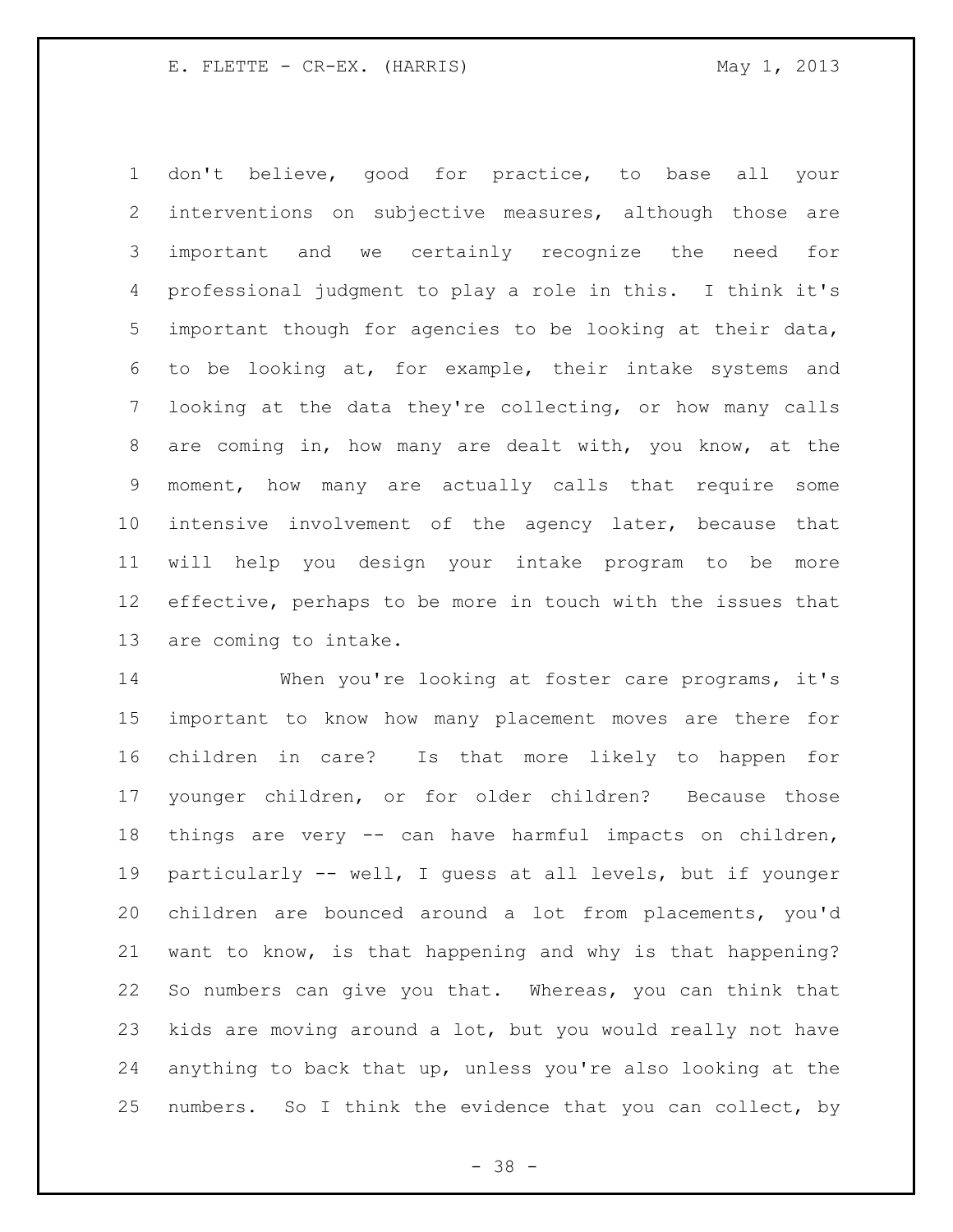E. FLETTE - CR-EX. (HARRIS) May 1, 2013

 looking at what you're doing, collecting your data, measuring outcomes, I guess even at the outset, taking the time to determine what the outcomes are that you want and how you, in fact, would measure those and are they measurable, those are, those things can really enhance the practice.

 Q Thank you. Which of the structured decision making tools is, are currently being used with the Southern Authority?

 A We are using the safety assessment that's in the intake module, which is part of the child and family service application. We are, at the present time, working along with the General Authority and ANCR, as part of one of our agencies, in looking at the safety assessment that the, the Children's Research Centre has, with a view to perhaps, down the road, using that safety assessment. So that's kind of a work in progress.

18 THE COMISSIONER: What was the first one?

 THE WITNESS: The, the one we're using right now is the safety assessment that is included in the intake module.

 THE COMISSIONER: But didn't you say that there 23 was a tool, one of the tools that -- didn't you say something ahead of safety assessment? Maybe not.

25 THE WITNESS: No.

 $- 39 -$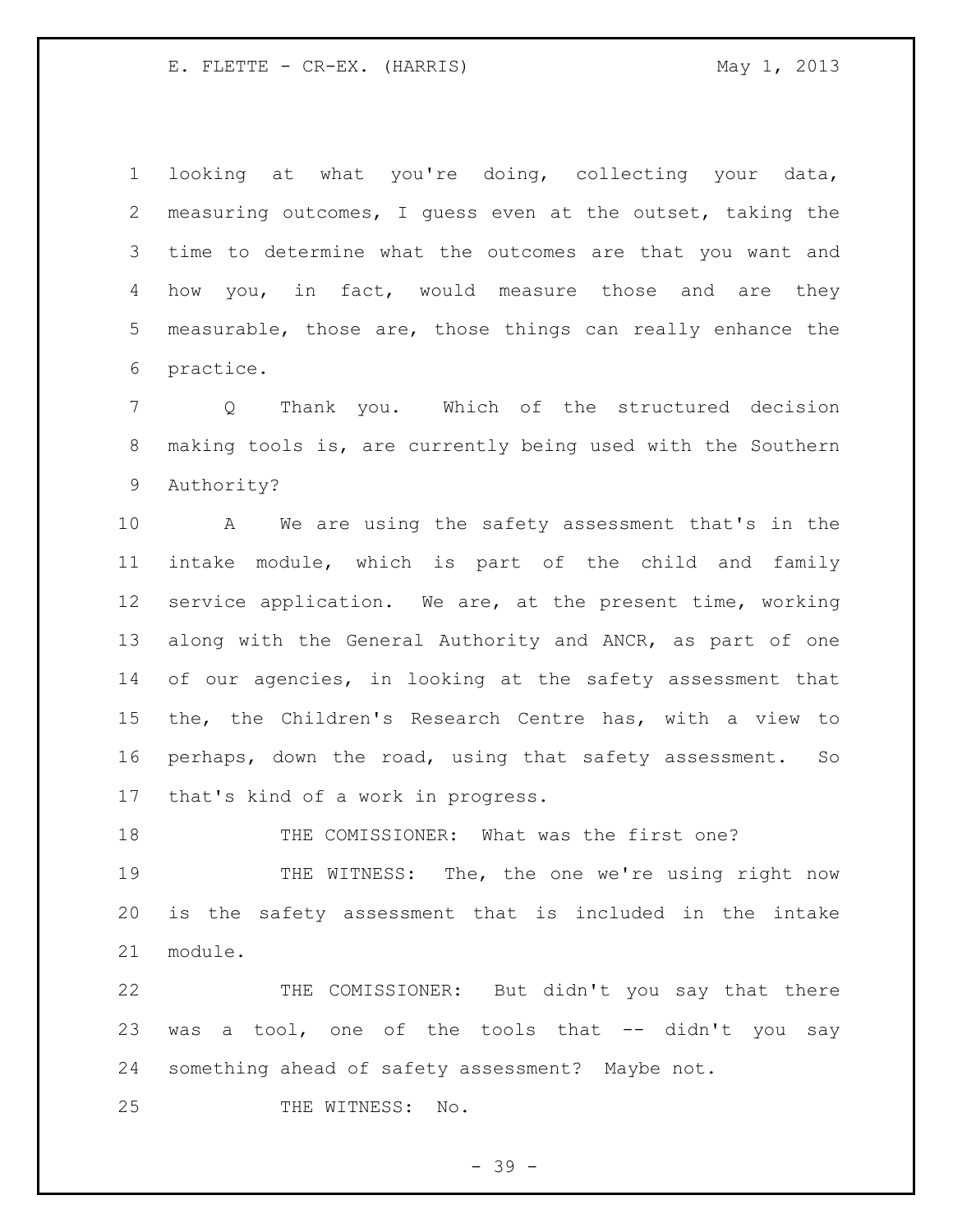1 THE COMISSIONER: Okay.

 THE WITNESS: And then the, the next tool is the probability of future harm. So the safety assessment is the tool that asks the question, is this child safe right now? It's the immediate safety.

 The probability of future harm, we use the one from the Children's Research Centre. That is a, a tool that's been tested in research and so it's, whatever the word is there, verified, I guess. But that tool will track, or will give a rating as to whether it's low, medium or high risk that, in the future, there could be harm to these children.

13 In addition, we use the child -- sorry, the family strength and needs assessment, which looks at the family and tries to articulate what the strengths are and what their needs are. We do the same tool for children, so the children's strength and needs. And then the case plan, we develop also, as part of that and the case plan is driven by those strengths and needs and the probability assessment. So if you're identifying a need or a strength, it needs to show up in the case plan as to how you're going to work with that.

BY MS. HARRIS:

Q Thank you. Would you agree that the use of at

 $- 40 -$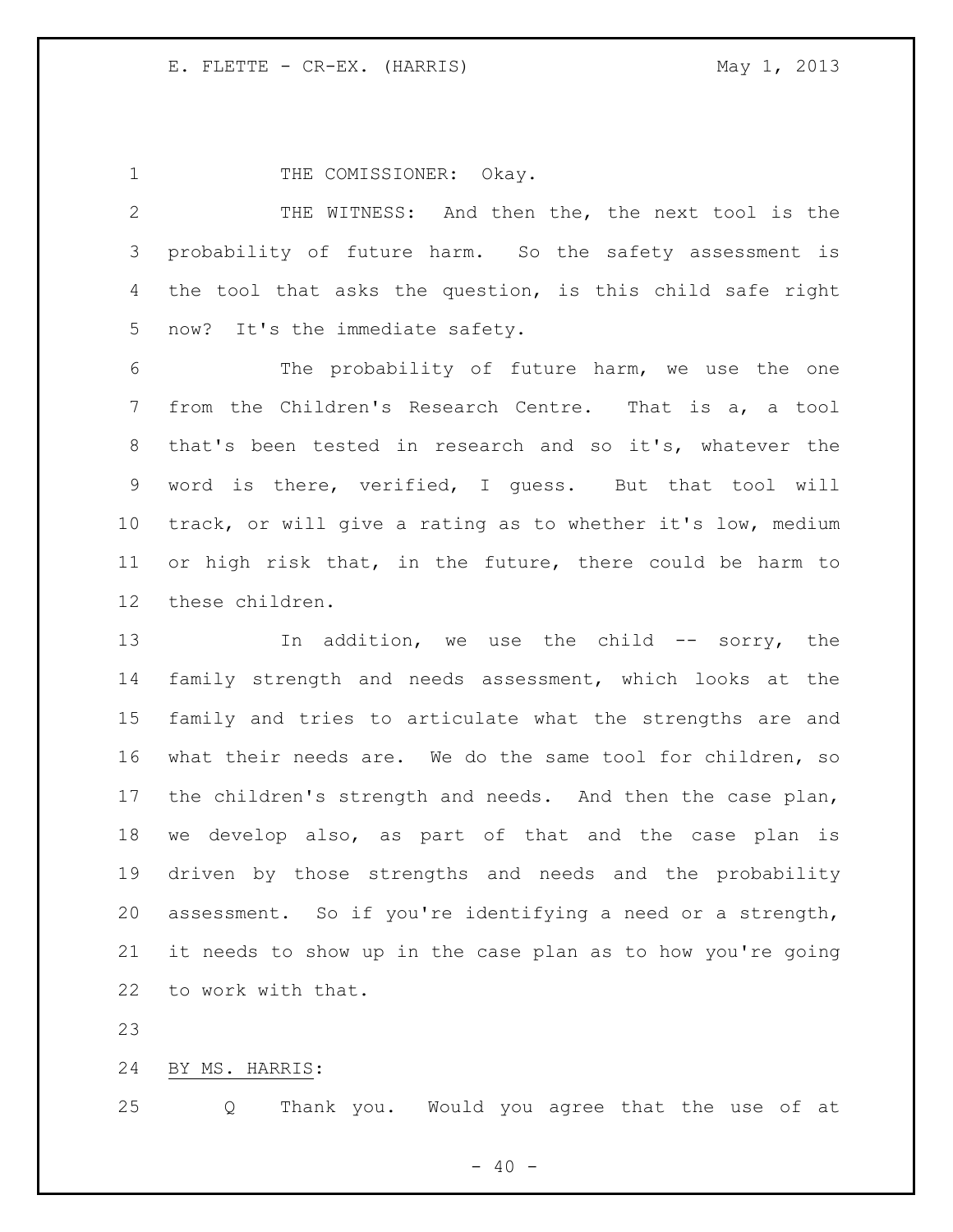E. FLETTE - CR-EX. (HARRIS) May 1, 2013

 least the two tools that you're using right now, the probability of future harm tool and the strengths and needs assessment, have improved information gathering for your front line workers?

A Yes.

 Q And do you, do you have any concerns with respect to the application of the tools and practice at this time?

 A Well, it's, it's, it's a reasonably new feature of our system and we've been, you know, spending a lot of time training folks in that system. So yes, there would be, I guess the concern, whenever you introduce a new tool, that it's being used properly and that it's, that workers understand what they're using. I think, broadly, we've had the concern about the cultural appropriateness of the tool. Does it, does it recognize that, or you know, does it show a bias in that area? So that's another thing, I think, that we'll be watching for.

 We see the strengths and need based tool as, you know, very helpful, because it does allow workers, when they're doing it, for example, to identify community supports, community strengths, family strengths, extended family resources and so on, that a family may have. But I think those are things that we will be watching and I think that we are advocating and supporting an evaluation of those tools, you know, within the next couple years.

 $- 41 -$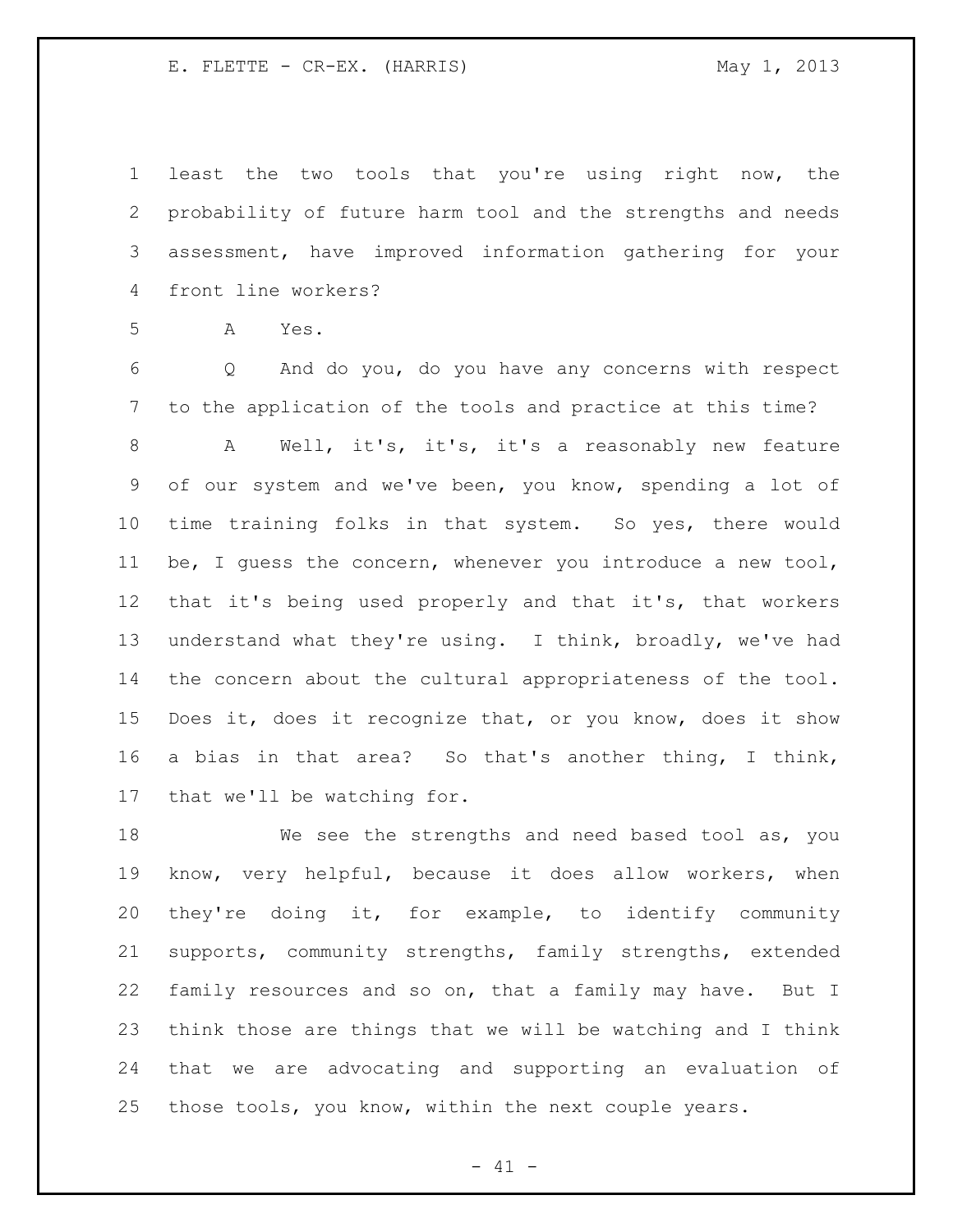Q And do you have any preliminary data to give rise to a concern about bias, in terms of cultural appropriateness, at this time, or is that just something you're watching out for?

 A Well, both. I think on the probability of future harm, that, that tool is, you can't modify or adapt it, because it's based on research. And so one of the things with that tool is if you, you know, if you have a history that would score you high on that tool. So, for example, if, let's say you're a, a single mom, so that would be a risk factor. Let's say that, you know, you, you were addicted, or drinking, you know, three, four, five years 13 ago, but you've now been straight for the last three years, but that history would show up in that tool and you can't change that history. So that's, that's one of the concerns, given, you know, our knowledge, in terms of the families and, and we see many families that have turned their life around, so to speak, that that tool would not adequately perhaps recognize. But that recognition is definitely spoken to and built in and very evident when we look at the strengths and needs assessments.

 THE COMISSIONER: And what is that tool you're just talking about?

24 THE WITNESS: The -- which? The risk one, or the --

 $- 42 -$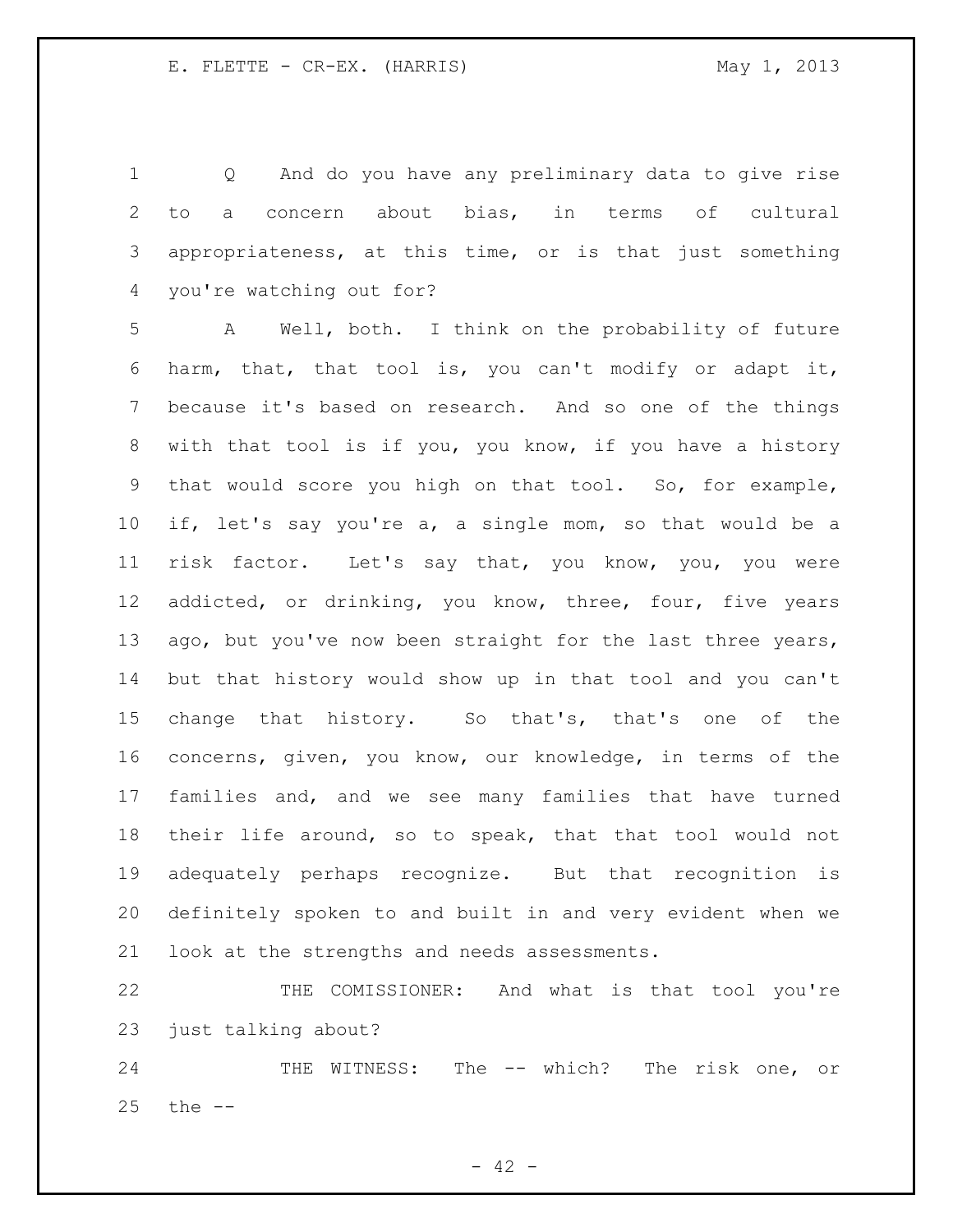1 THE COMISSIONER: Well, I don't know, you, you talked about the use of that tool and the question related to a cultural bias, as I understood your question. Was there -- am I right? MS. HARRIS: Yeah, that's the probability of future harm tool. THE COMISSIONER: That's the probability of future harm tools? 9 THE WITNESS: Yes. 10 THE COMISSIONER: All right. 11 MS. HARRIS: And --12 THE WITNESS: It's part of the structured decision making tool, like, it's a component of it. BY MS. HARRIS: Q But what that tool does is it attempts to predict if a child is -- the, the likelihood of a child coming to harm at some point in the future. It's not a predictor that the child is going to be harmed -- A No.  $Q$  -- but that the child may  $-$  A Yes. Q -- be harmed? And the purpose for that is so that the agency can then devote more time and services to that particular family; is that right?

 $- 43 -$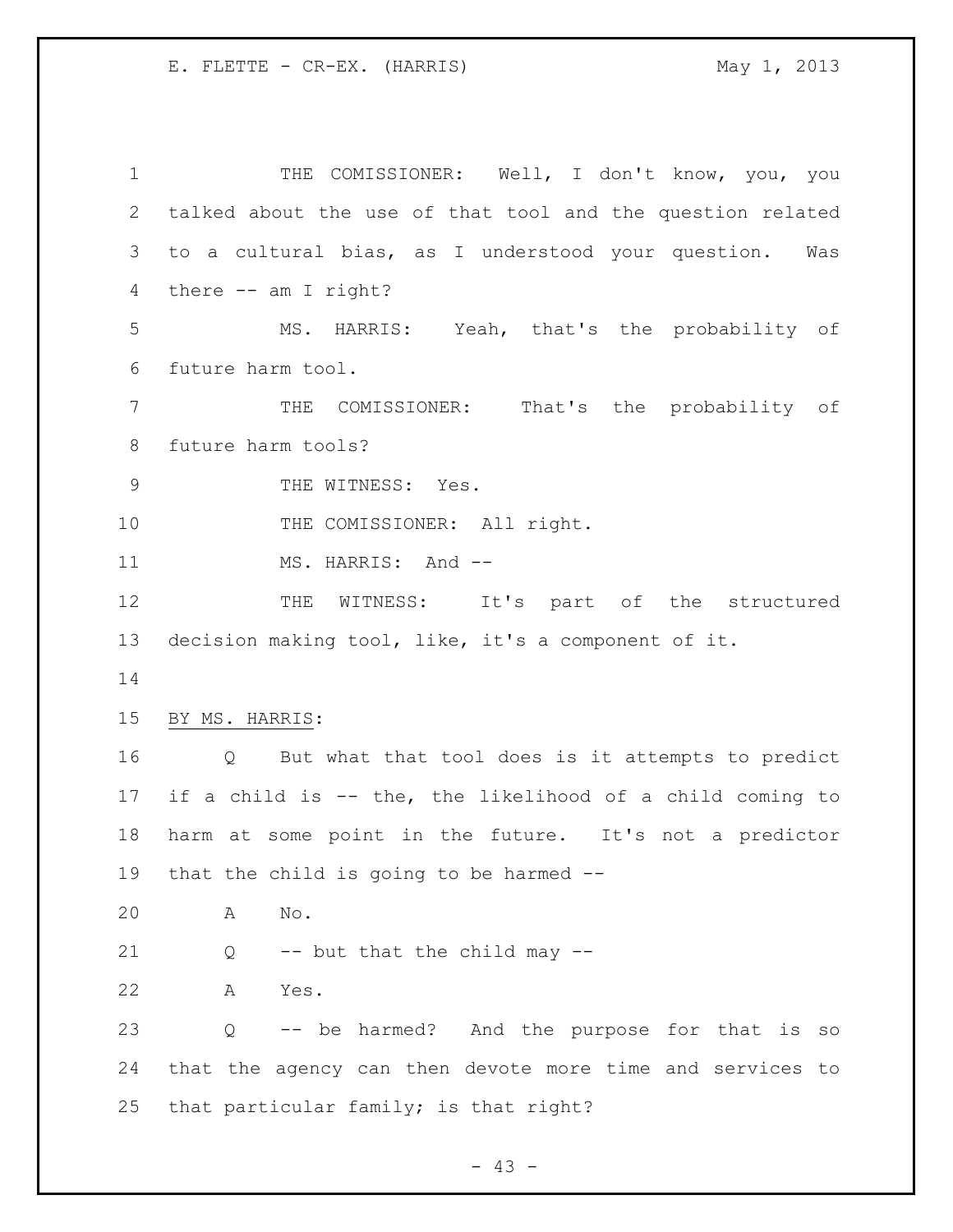A Yes, and you want, you want to have a good knowledge of the history of a family and you know, be able, when you're working with them, to say, okay, what are the risk factors? What's the probability here that, you know, they're doing okay now, what's the probability of future harm? You know, I think if a family's been, or a parent has been straight, or dry, for six months, as opposed to a family that's been straight and dry for three years, you would assess the probability a little bit differently. Over time, that would also change, but I think that's an important piece of knowledge for child welfare workers.

12 THE COMISSIONER: But your question related to a cultural bias?

 MS. HARRIS: Yes, and I think that the witness has answered the question. What the witness has indicated is that the information which is gathered, there might be -- and I'm rephrasing, you can tell me if you agree -- there might be a series of, of, of historic factors in the family which might be more prevalent in an aboriginal community, which might just end up become, being marked and increasing the risk level.

BY MS. HARRIS:

 Q Is, is that a fair re-statement? Or you can restate it in a way that makes more sense that I'm --

 $-44 -$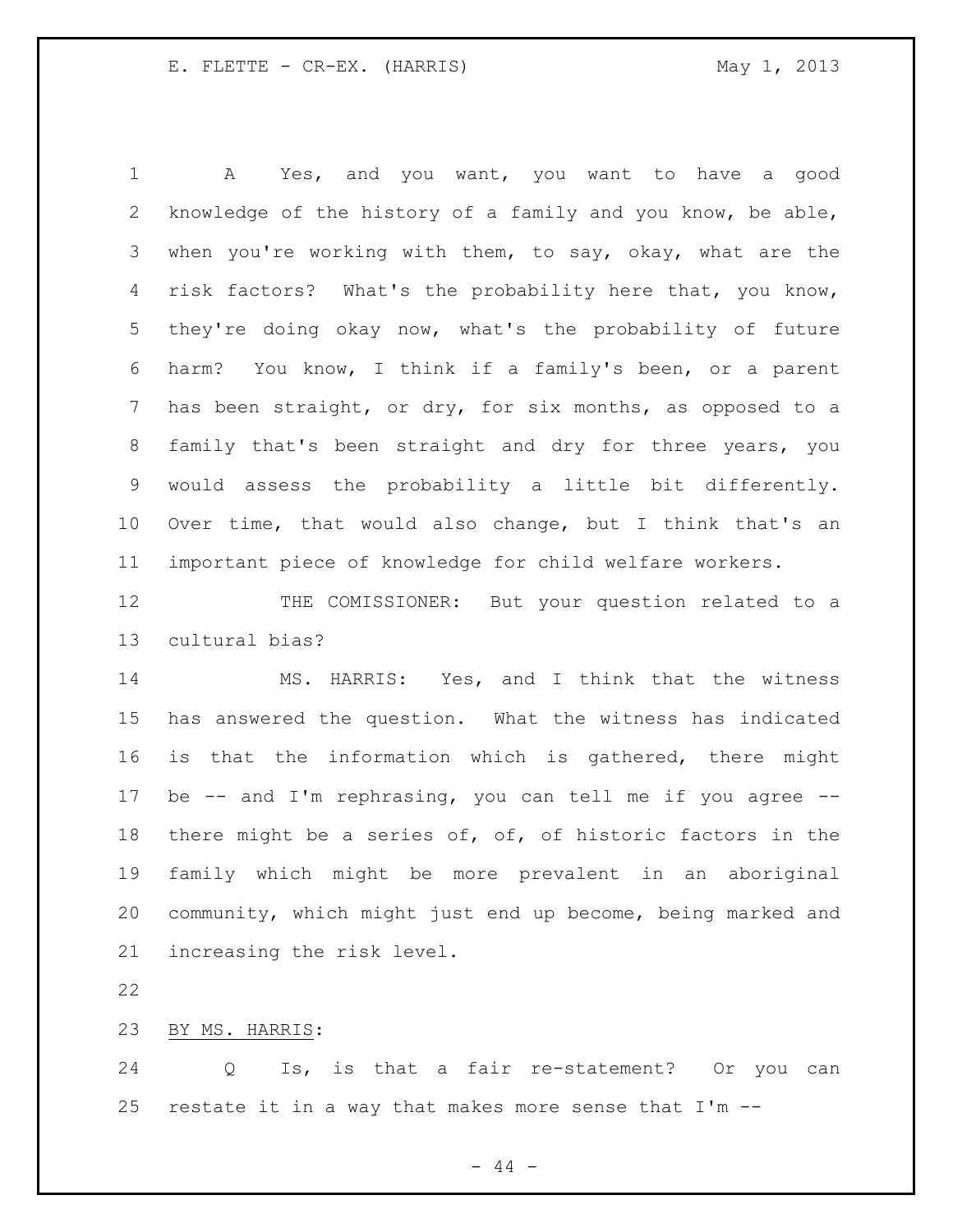A Yeah, no, I'm, I'm, I don't think I used the term "more prevalent in an aboriginal community". We see that with our families and that is one of our concerns that we not only are measuring kind of the risk elements, but also the strengths that would exist in those families and in those --

Q Right.

8 A -- communities.

 Q Okay. You would agree though that nothing about these tools replaces clinical judgment? You need -- this tool, these tools gather information and then from that information, your social workers can then apply their clinical judgment to the situation and it helps them work with the families; would you agree with that statement?

 A I'm not sure. What, what I would say is, when we ask the worker to do an assessment, or complete a case plan, and they're using a structured decision making 18 approach. They need to use the safety assessment, the probability, the strengths and needs based, the case plan and their clinical opinion. We would not want to see clinical judgment be the main piece. We would like to see clinical judgment backed up by something, but we see it as important piece. There are provisions in the tool for overrides, on an assessment, let's say based on clinical judgment, but that has to be signed off and verified by a

 $- 45 -$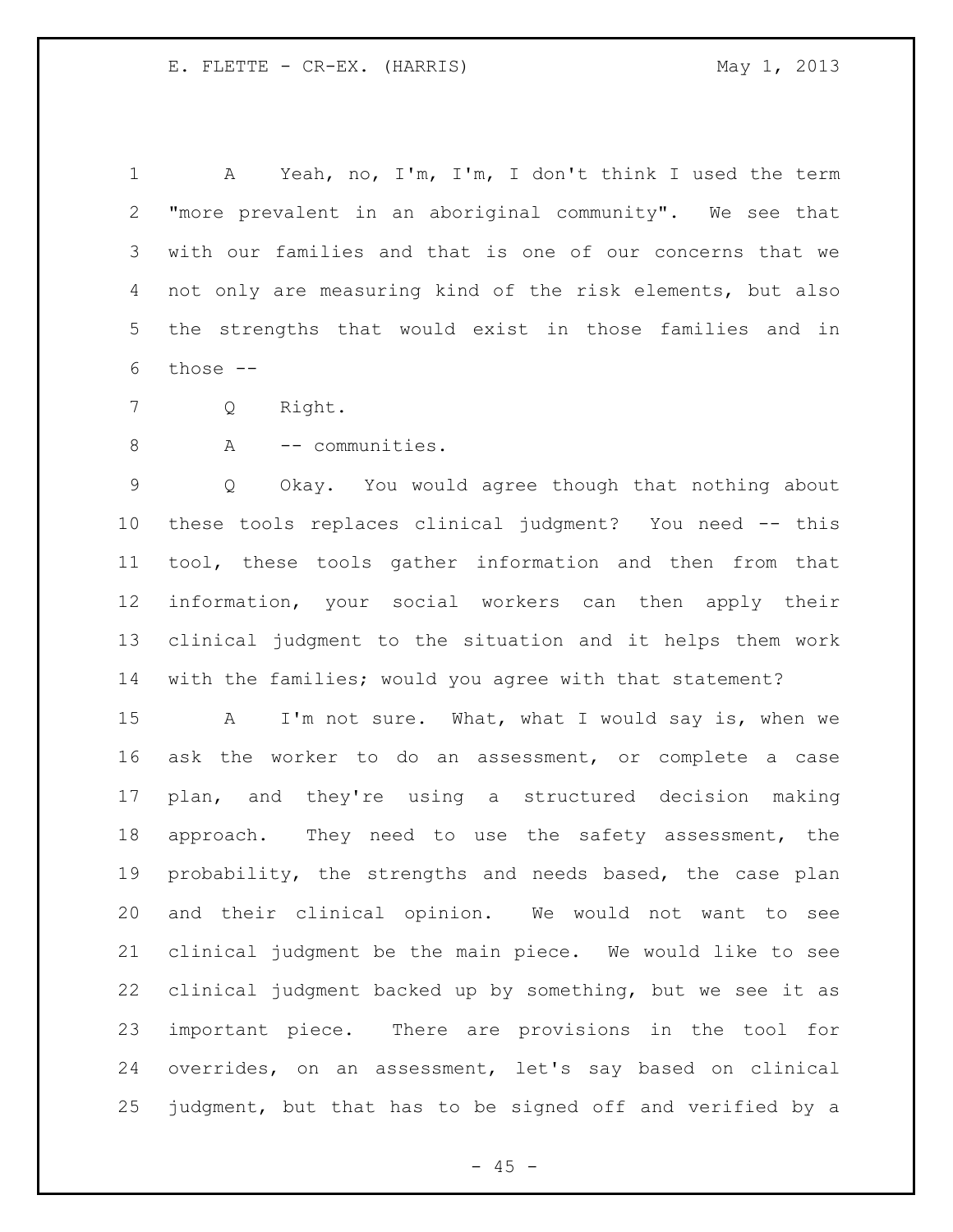E. FLETTE - CR-EX. (HARRIS) May 1, 2013 E. FLETTE - CR-EX. (RAY)

 supervisor. It's not readily done. So I wouldn't characterize clinical judgment as the most important. It is, it is an important piece though. Q Okay. And so far, what's the feedback from agencies been with respect to the use of the tools? A Again, from the front line workers that we've been training, very positive. 8 MS. HARRIS: Thank you. Those are all my questions. THE COMISSIONER: Thank you, Ms. Harris. 11 Next? Mr. Ray? MR. RAY: Yes, good morning, Mr. Commissioner, thank you. Good morning, Ms. Flette, my name is Trevor Ray. I act for a number of the social workers involved in providing services to Phoenix Sinclair and as well, for the MGEU. I have just a few questions for you and primarily questions of clarification. CROSS-EXAMINATION BY MR. RAY: Q And I'd like to start with your comment that you made about the standards. And as I understood it, you talked about the Southern Authority enhancing standards, which I understand to mean making them better from a, from a service perspective and from a client perspective; right?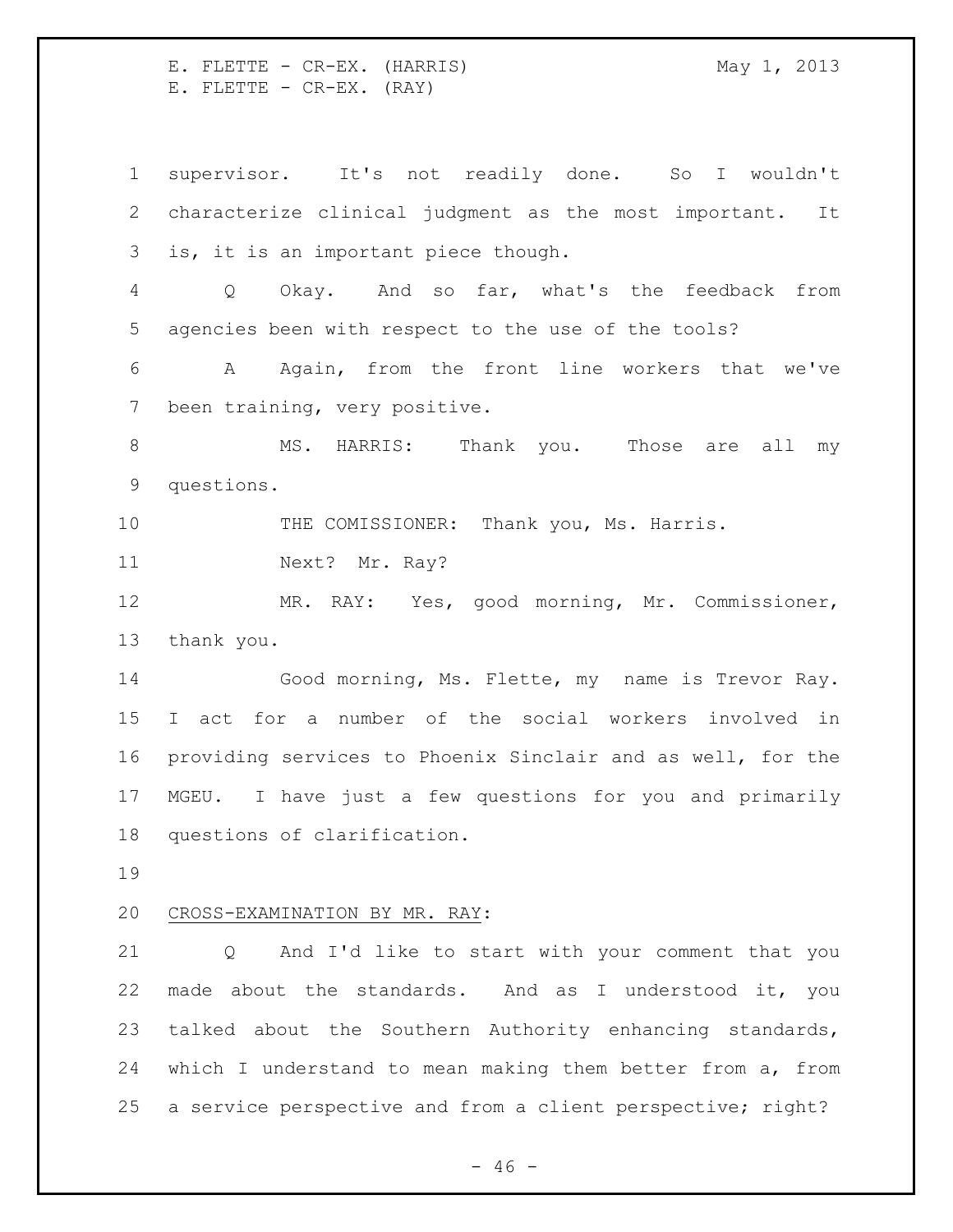A We have the ability, within the Authorities Act, to develop and implement culturally appropriate standards 3 for our agencies in the south, with the provision that they must be consistent with the foundational standards that the province has. So that is a, a, a piece of work that we are involved with. At this point, we have two standards, just -- yeah, two standards that we have done specific to the south. One is the worker's qualification for entry level social workers and the other one is a standard on requirements of agencies to report to chiefs and councils on their work.

 There's a number of other standards that we are currently involved in trying to -- I guess they're working 14 on making them culturally appropriate. Some of them are, like, some of the work going on with the differential response model. We are looking at the current standards on case management with a view to how can we make them not only more friendly to differential response, but more culturally appropriate. We have some -- we are looking at the standards around places of safety. We're looking at the standards around licensing of foster homes, so a number of areas. But we don't yet have those done. We have a working group involving reps from the agencies and from the authorities that are involved in that exercise. We are hopeful that within, you know, the next few years, we can

- 47 -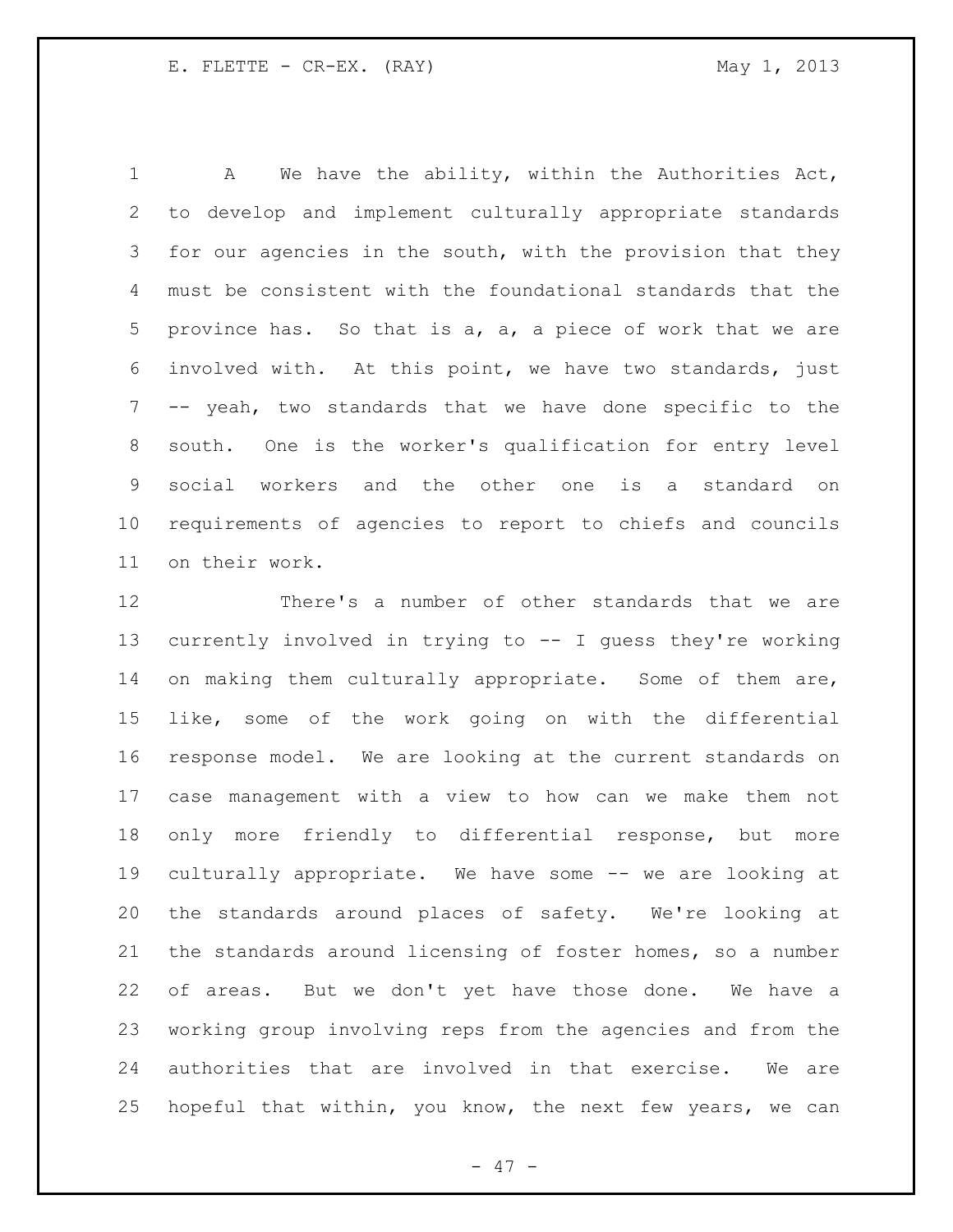have made significant progress on that.

 Just like to add to that though that, you know, while there's an emphasis on standards, an agency operates with, and the child welfare system, operates with a lot more than just standards. So there's programs, there's policies, there's practices and then, of course, standards, regulations, legislation. So in looking at, you know, how culturally appropriate are the service and how far have we moved in being more culturally appropriate in our services, I think you'd need to look at all of those pieces, practice, programs. Like, when you look at our agencies, there's a, a significant number of things that people are doing which is quite different from the mainstream system. Q At, at a very high level, would you agree with me

 that, depending on how well you enhance the standard, that because standards typically -- or many of the standards, govern the way a social worker is, is supposed to go about doing their job, would you agree with me that, depending on the enhancement, that it may increase the workload of a social worker? I'm not saying that that's necessarily a negative thing, I'm just -- let me give you, let me give you an example, if I, if I can --

A Yeah --

Q -- and perhaps it --

A -- go ahead.

 $- 48 -$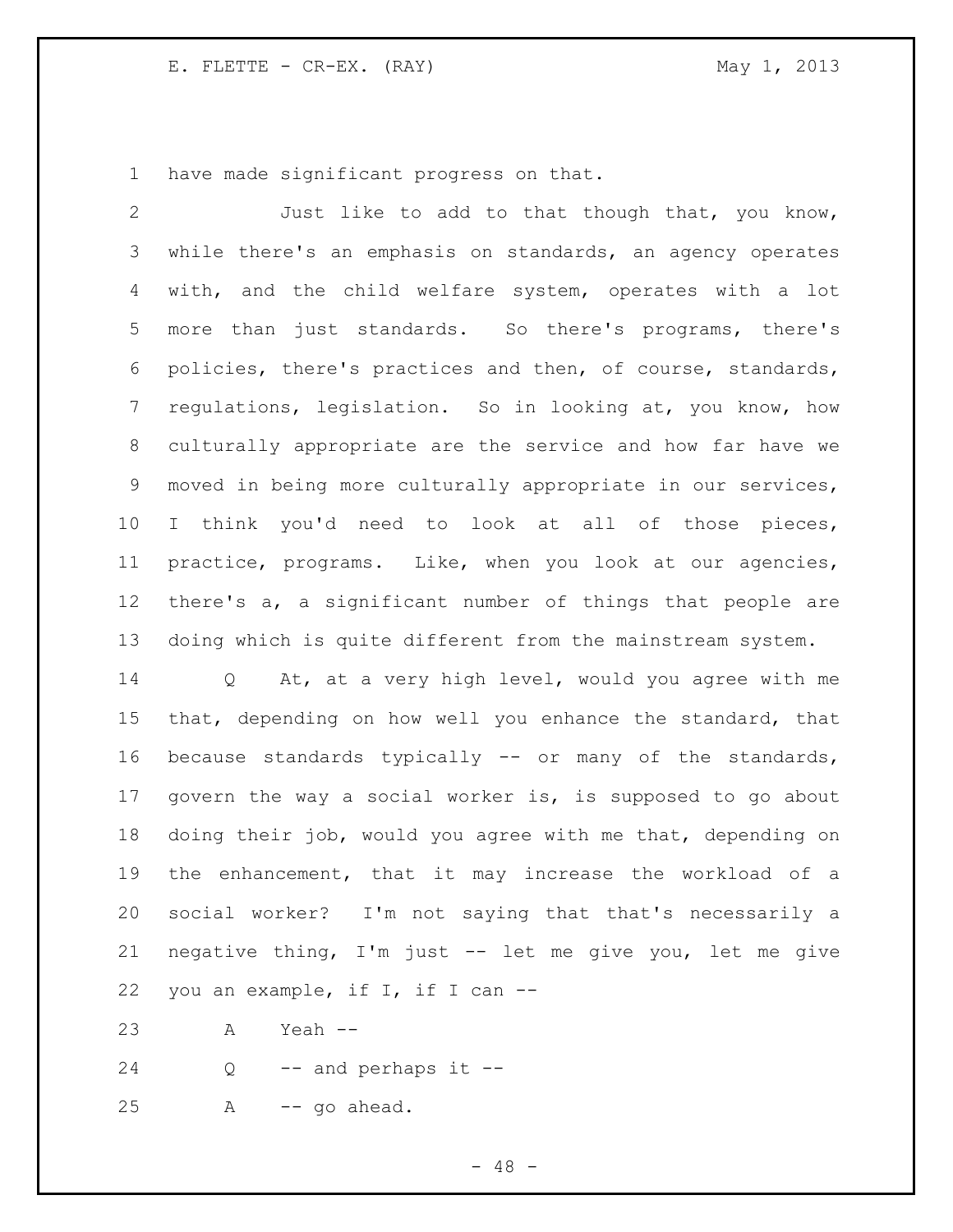Q -- it might seem a bit of an, of a, of an absurd example, but just to make the point, and you can indicate whether you agree. We know that there are response times for certain severity of files, like, 24, 48, five day responses. We've heard that in evidence in phase 1.

A Yes.

 Q And an enhancement of that standard, from the Southern Authority's perspective, could be to say, although we, the standard requires a 48 hour response on this type of a file, we think, the Southern Authority, that it should be a 24 hour. So you could enhance the standard to make certain responses a 24, even though the provincial standard is a 48 hour response; right?

A Yes.

 Q And that could conceivably increase the, the number of social workers you would require in order to meet that standard in every situation?

18 A Well, it could, for sure. I, I think that, in looking at that though, the, the first question wouldn't be how does it increase workload? The first question would be, is this necessary to improve child safety? And if it is, then say, okay, now what does this mean, in terms of workload and --

Q Right.

A -- worker time? And so come at it that way. On

- 49 -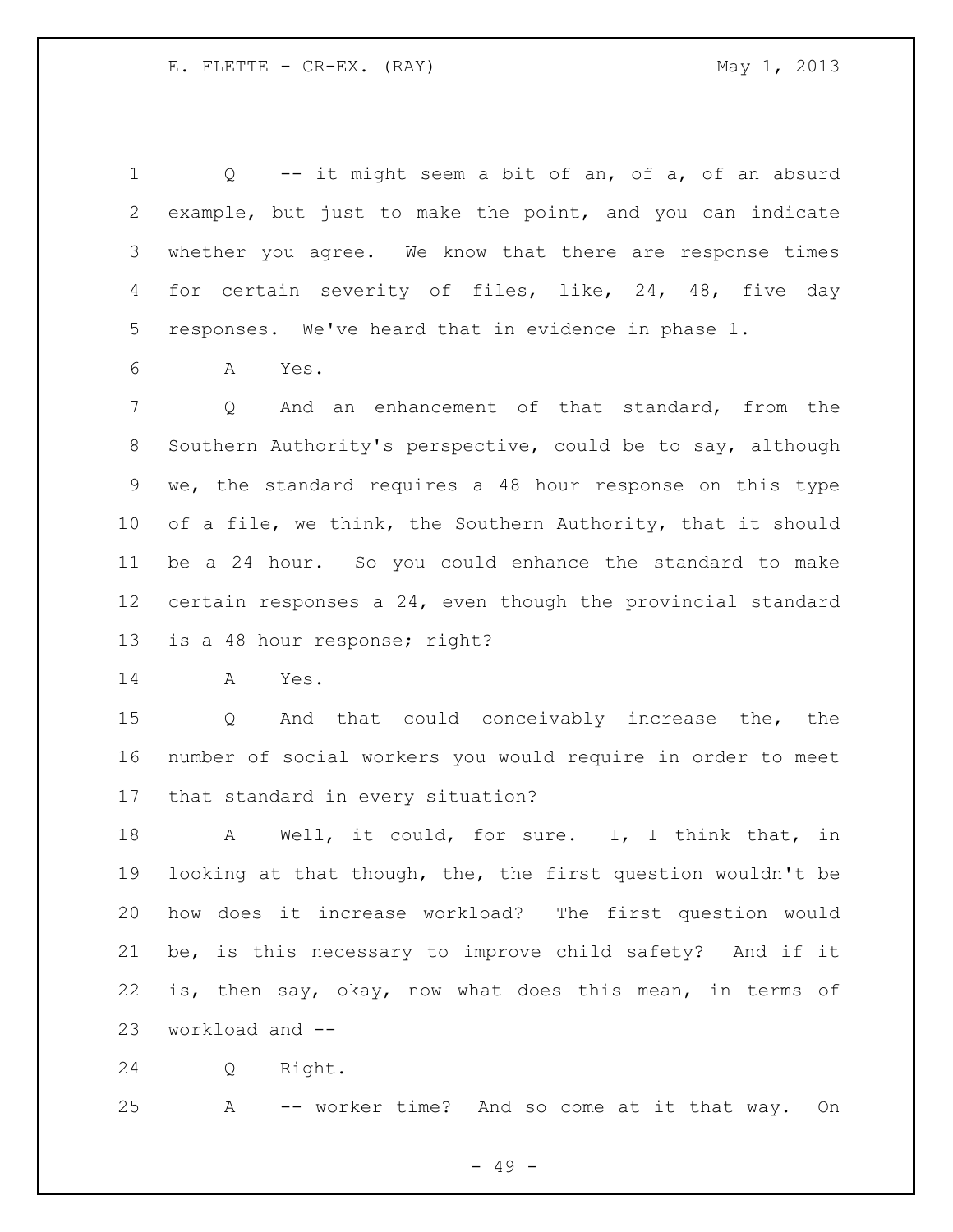the other hand, you know, you could make a similar argument for standards that are unwieldy and unreasonable with many requirements that really aren't essential for child safety that we're expecting social workers to do and say, well, look, could we not streamline those? Or could we not make those more relevant, because they also create a workload issue. So while the standards are important and of course, they're a workload factor there, you know, to me, it's, the reason for having standards is that you have at least basic standards that you expect workers to follow and the focus of those standards is to make sure that children are safe, at the end of the day. So --

 Q Absolutely, no, no, no question that that's the purpose of the standards. I was just asking if you enhanced them, because, in your view, additional things are required --

A Um-hum.

 Q -- to, to make either the system work better, or to make children safer --

A Yes.

 Q -- then that's possible that that would require you to have more social workers and it could, conceivably, result in a, in a higher workload for a social worker --

A It's --

Q  $-$  which is not a bad thing.

 $-50 -$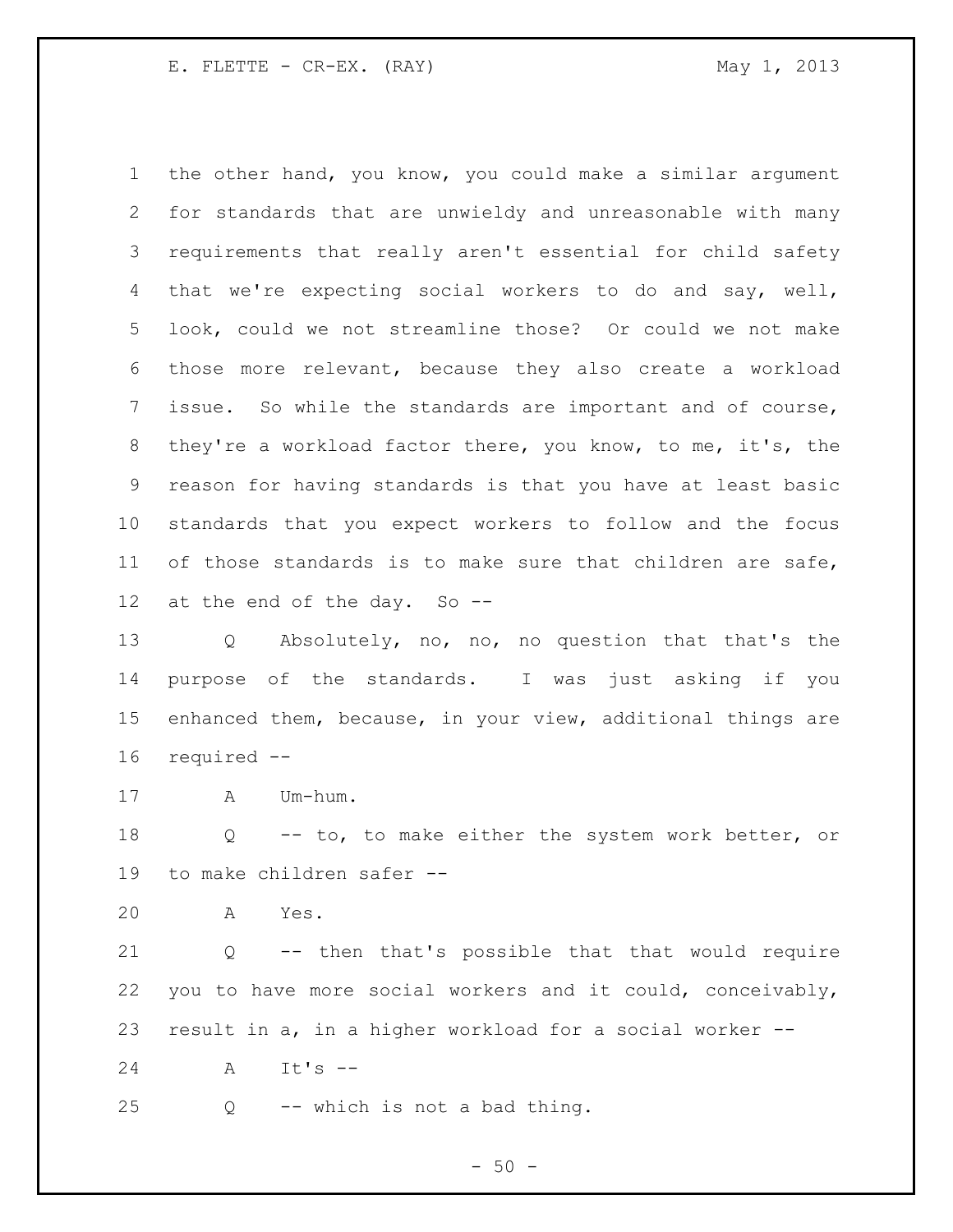A -- yes, it's possible. I, I guess I just want to make the point that there are many factors that should be looked at before one arrives at the conclusion that this would be more work. But clearly, one of the, you know, one of the things we've said many times within in the child welfare community, I think, and certainly in the Southern Authority, is that if you're going -- you know, you need to pay attention to what this means for workers, if you have these standards and there needs to be the capacity to meet them.

 Q Of course. I'd like to ask you about the training initiative that was, that was indicated in your annual report, the 2011/2012 report and it's contained at tab A, page 41. And I, I don't know that you necessarily have to turn to it, I just --

A All right.

 Q -- I can refer you to what I've -- to, to the, the material. I think it indicates that in, in that year, you trained roughly 1,960 people attending training; is that --

A I think that's a, a --

 $22 \qquad Q \qquad -- \qquad a \text{ total?}$ 

A -- a count of the participants, yes.

 Q Right. Yes, not that you have 1,960 workers, but there was that many --

 $-51 -$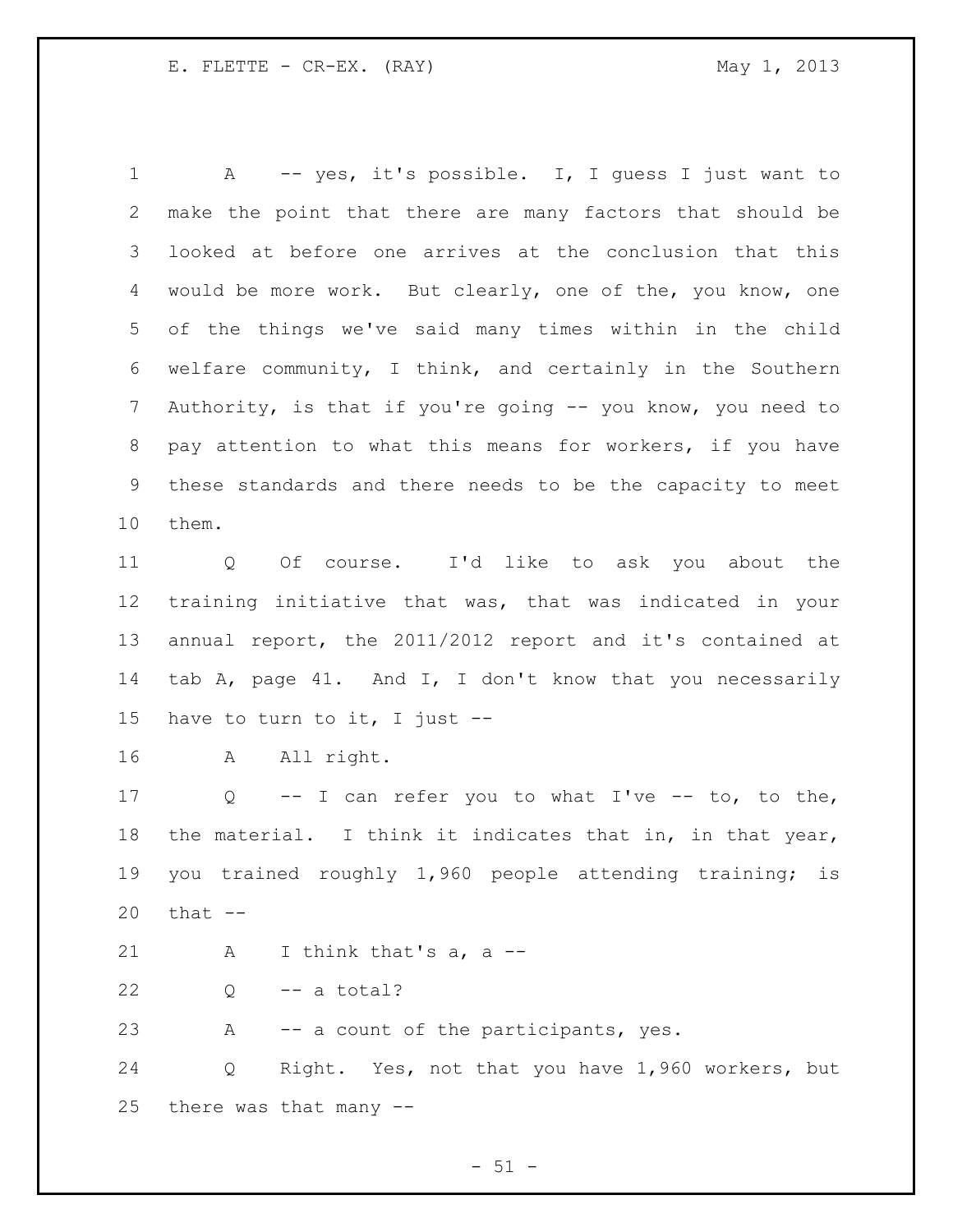A Yes, there would have been some --

Q -- worker training days?

A -- training more than once, yes.

 Q Right. And that's obviously very commendable. I'm mean, one of the things workers have indicated repeatedly is a lack of training. My question for you is, in terms of your funding arrangement, are you funded to backfill absences for workers when they attend those training initiatives?

 A That's a, that's an agency decision. So agencies, as you heard yesterday, get funding on a funding model and there is no backfill money there, unless you're -- because you're still paying those workers, unless you've made a decision at the agency not to pay their 15 salary on the days that they're in training. But really, when you're talking social workers and they're on a five day training, you're really not going to backfill. You would have people covering.

Q Right.

 A We do have a, a policy for, for, oh, I guess we did send it out in a, in a directive letter, that when people are covering, an agency cannot have a social worker covering more than one additional case load in addition to their own. So we do try to set some limits on that. But no, they wouldn't be able to, to backfill when they're

 $-52 -$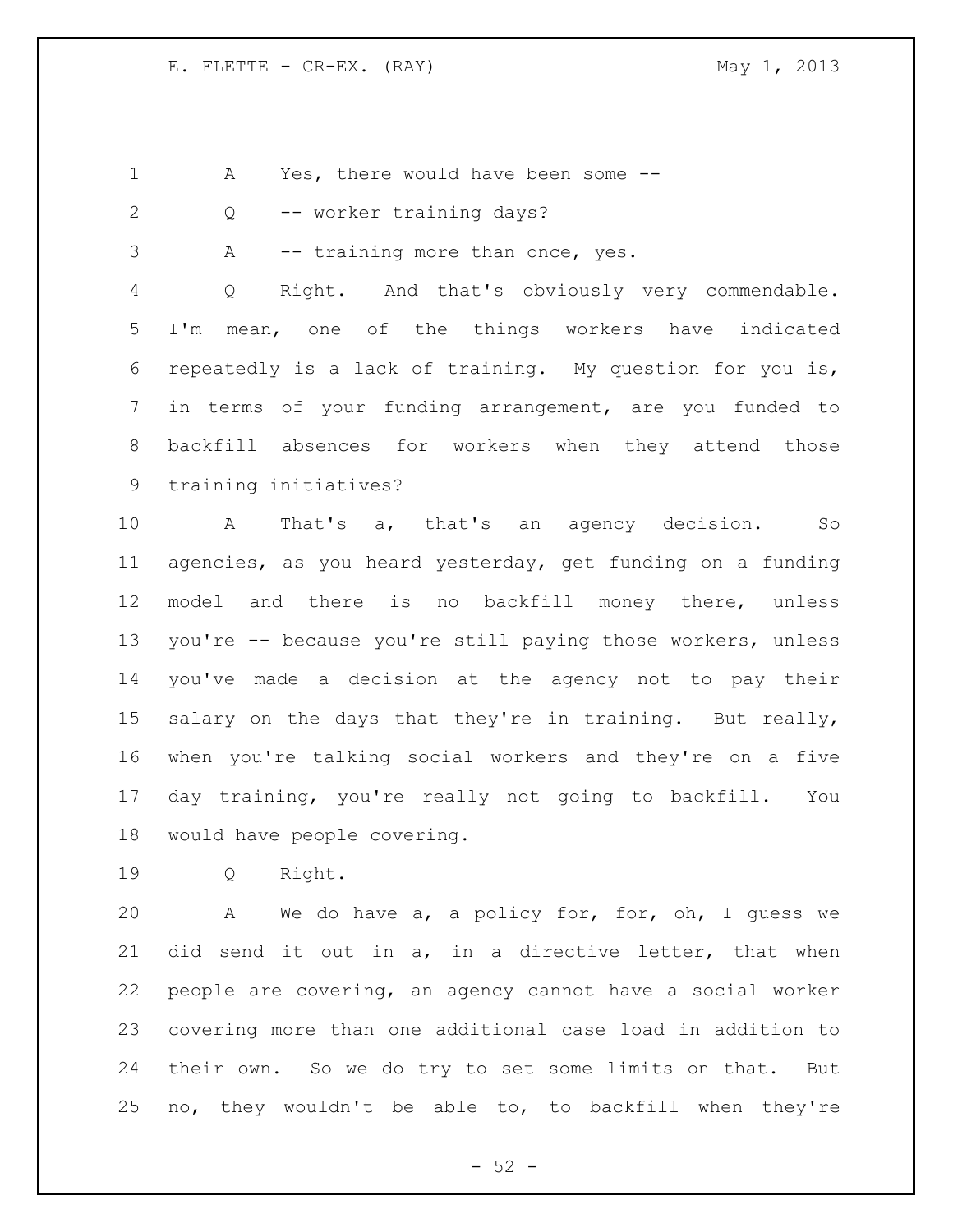going.

 Q Right. So my understanding of your answer is that they could backfill, but it would be expected to be covered under the same funding allocation that they already receive?

A Yes, they --

Q They would not receive additional funding --

8 A -- no, they would not.

 Q -- to do that. Thank you. You described the different types of funding and one of the descriptions you gave was core funding. Do you know, and, what percentage of total funding would be allocated to core funding, as opposed to the funding for service provision?

 A I, I believe, in the last numbers that I looked at, and that was when we were getting the figures for this year from government, at the agency level, the, the, the money in the service delivery line, so if, if I take service delivery in core as, you know, the hundred percent, I'll leave maintenance out of the mix right now, the money going to agencies on the service delivery line is about 85 percent.

Q Eighty-five percent --

A So --

 Q -- for service delivery? So then approximately 15 percent --

 $-53 -$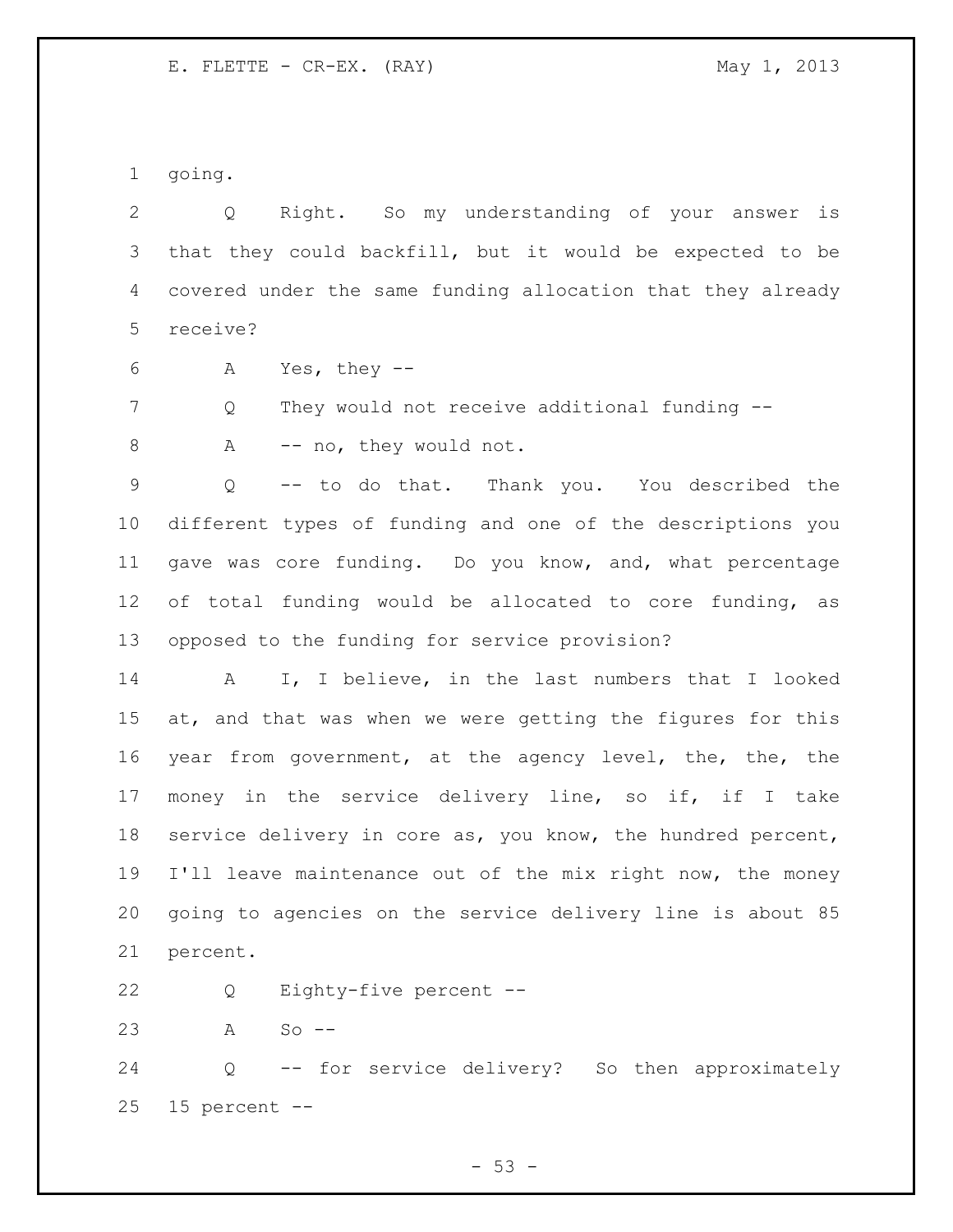A -- 15 percent --

Q -- would be for --

A -- would be in core.

 Q -- core? Okay. And I understand that the core funding dollars can't be used to fund service delivery; is that correct? They have to be used for core --

A Well, you, you --

8 Q -- provisions?

 A -- can't really separate them out that well, because in the core, you do have, like, your child abuse coordinator, which is a service --

Q Right.

 A -- division. It's -- the funding for it sits in the core line and you have the quality assurance, which, you know, arguably, also is a service provision responsibility. So what, what you're restricted on is you can't, you don't have the same flexibility to take money out of the core line and move it into service delivery. So you couldn't decide, I'm not going to hire a child abuse investigator, I'm going to hire three social workers instead. You could not do that. You need to show that you have a child abuse person there.

 Q Right. And is the, is the core amount -- so you have, let's generalize for a moment, you have funding for approximately five positions in the, in the core -- was it

- 54 -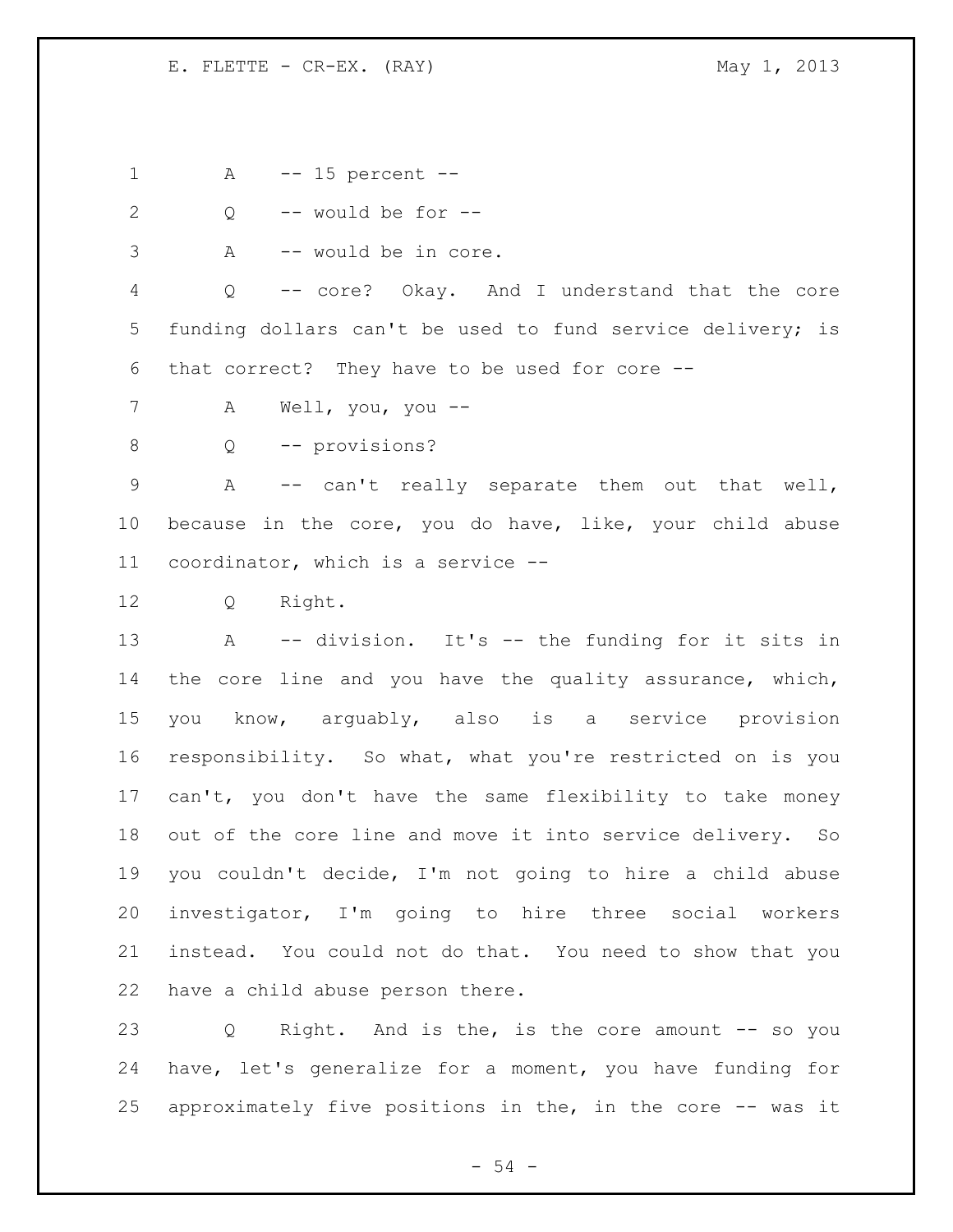five positions?

| $\overline{2}$ | There's five core, there's five key positions,<br>A         |
|----------------|-------------------------------------------------------------|
| 3              | but core also includes, like, your reception, admin support |
| 4              | for core. It includes your finance clerks an analysts.      |
| 5              | Right.<br>Q                                                 |
| 6              | So there's additional -- but it's, there's the<br>A         |
| $7\phantom{.}$ | five keys one there.                                        |
| 8              | Q And is it a set dollar amount for each agency?            |
| 9              | Each agency would get -- I'll just -- \$500,000 flat rate   |
| 10             | for, for the core, or is it --                              |
| 11             | No.<br>A                                                    |
| 12             | -- is it, fluctuate between agencies?<br>Q                  |
| 13             | The core funding is based on whether an agency is<br>Α      |
| 14             | small, medium or large and there's criteria that were       |
| 15             | agreed to, as to how you would rate that. That has to do    |
| 16             | with your number of cases and communities served. And then  |
| 17             | if you -- the, the standard, the standard, in the core, is  |
| 18             | that the provincial pay scale gets used, MGEU, as the       |
| 19             | reference guide and then they set the salary dollar that    |
| 20             | you get for that position. So let's say the child abuse,    |
| 21             | and the coordinator, I believe they're SP5, so you would    |
| 22             | get the second from the top in your funding and regardless  |
| 23             | of whether you hire someone who's just starting and will be |
| 24             | paid at level 1 and not at whatever the second from the     |
| 25             | $top$ $--$                                                  |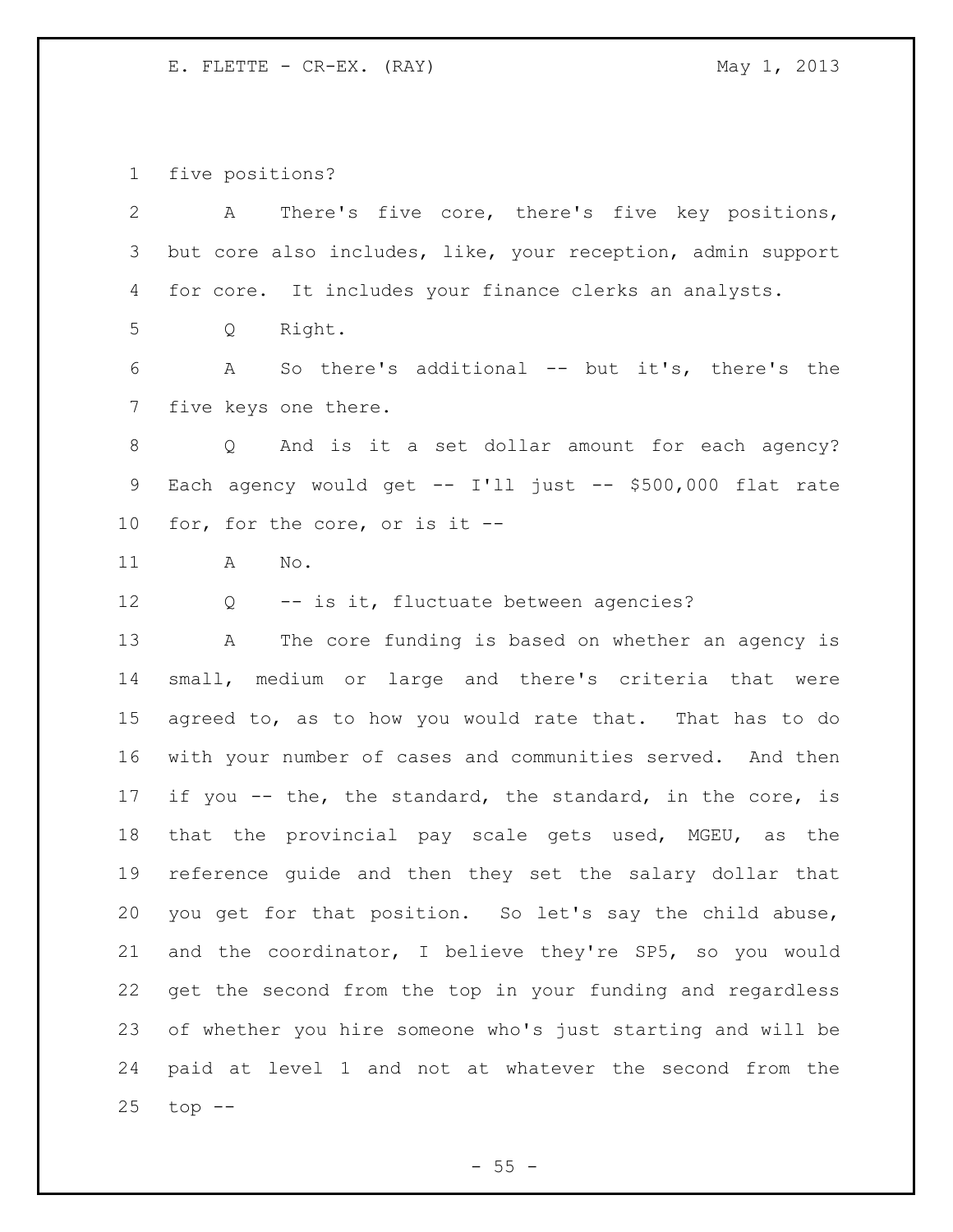Q I see.

 A -- is. And then the same is true with your EDs. There's a recognition of responsibility and workload, so a large agency, their ED position would be classified different than the small agency, which I believe is in the PM, whereas the larger one would be a different classification. So there's some recognition there of those pieces. Q Okay. Thank you. A So that would give you some variables among agencies. Q With respect to the funding model, I, I'm fairly certain I understood your evidence about the way it works. 14 But based on a couple questions that you had, I, it became somewhat muddied for me. So I just would like to ask you, the provincial dollars, you've clearly indicated, are based on a case count. You are funded for one social worker 18 position for every 25 protection files; right? You're nodding at that? A That's correct, yes. 21 0 That's correct? A Yes, yeah. And protection includes families and children in care. Q Right. And beyond protection files, there are other non-protection files that get funded out of that same

 $-56 -$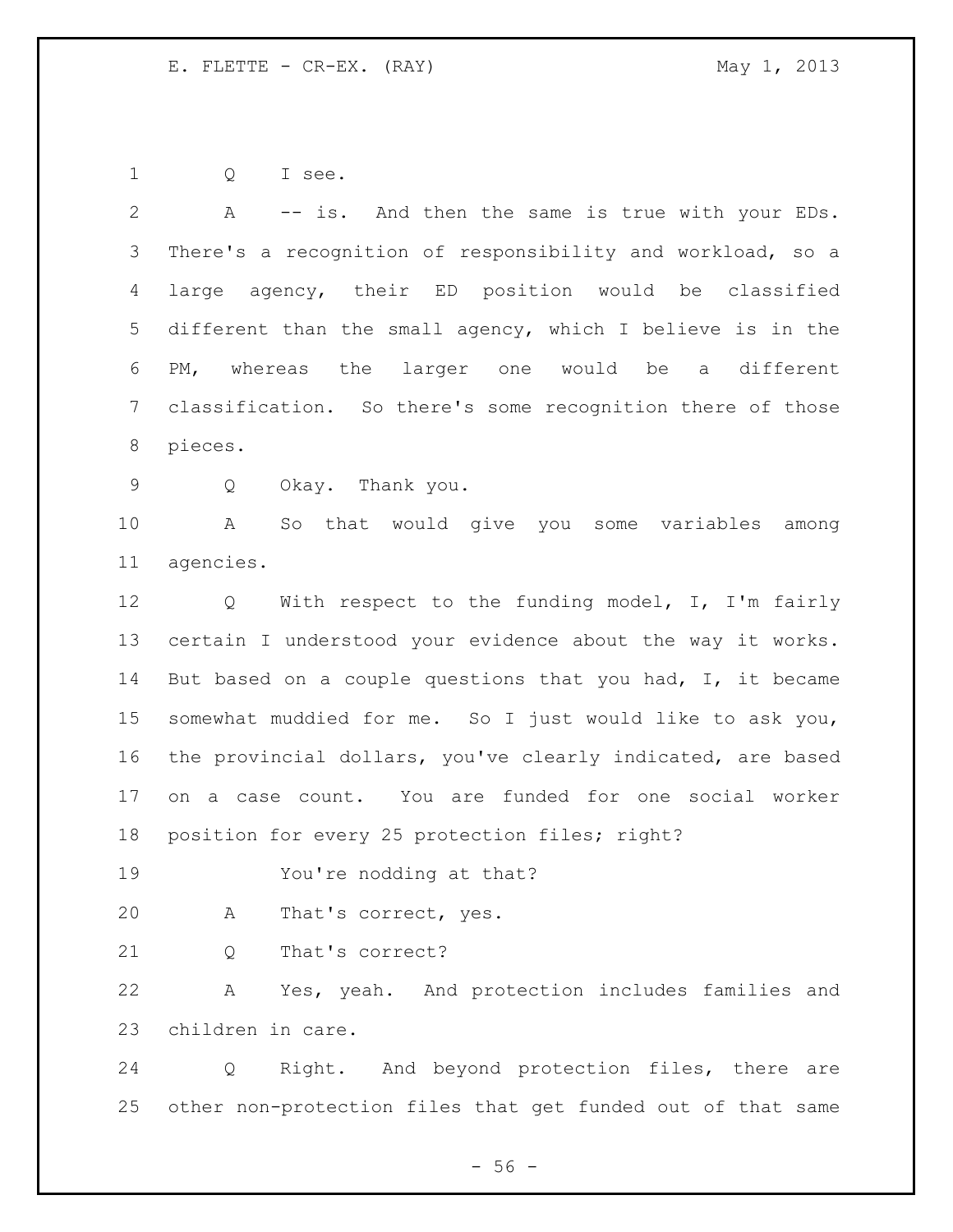pot of money; is that correct? And maybe I've --

A No.

 Q I think, if I understood your evidence, it was that, for example, a social worker has 25 protection files and then you indicated that other files may come in that are not protection related and then you don't get an additional social worker funded for those other types of files, so you have to take the social worker off of their protection case work and assign them to do those other types of files --

11 A Okay.

Q -- that was my understanding.

13 A It wasn't, it wasn't the type of file that I was talking about. The, the only other type of file you would have in child welfare is the family enhancement voluntary service file. And those are funded at one to 20. So you would get that, you know, when, when your case load is looked at, for purposes of funding, calculate how many protection files, divide by four -- or sorry, divide by 25, gives you your workers. You'd look at your family enhancement files, divide by 20, it would give you your workers. What I was referring to is the additional workload that, on the provincial side, is unfunded, which is the whole area around alternative care, your foster care units, your foster care workers. They're not in that mix

 $- 57 -$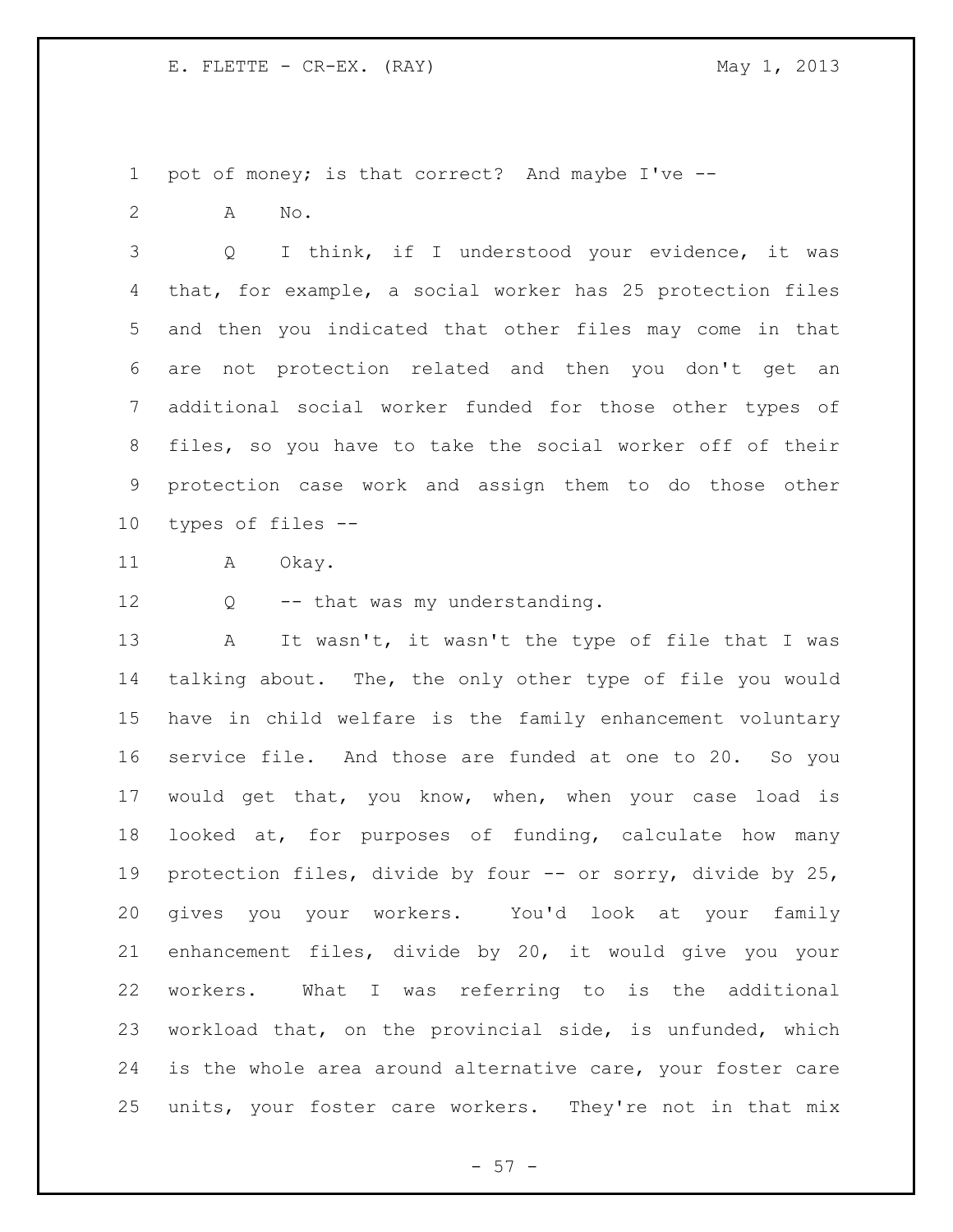on the provincial side.

Q I see.

 A So if I'm creating a foster care unit of, you know, three, four people that's responsible to recruit, licence, train, support foster parents, I would have to find those resources from somewhere else and it would mean pulling a worker that might be funded to carry a case, but now they would not be carrying a case, those numbers would have to be distributed and it would increase the case loads.

11 Q That, and that was my, that was my point, is that simply because you get one worker for 20, every 25 files, does not necessarily mean that the maximum number of files a worker would have is 25? They may be assigned other files, for example, as you've just described, in addition to their, their regular protection file caseload.

 A Yes, they may have, there may be other work that a worker's pulled off. The other thing is, you know, you're, you're given -- the, the dollar amount is determined at a point in time in the year. So if your case load's really climbed during the year, you're not going to see those adjusted until the next round of the model. So you could be also carrying more cases there.

 Q Thank you. You mentioned some difficulties that you've experienced with CFSIS. One of the things you

 $- 58 -$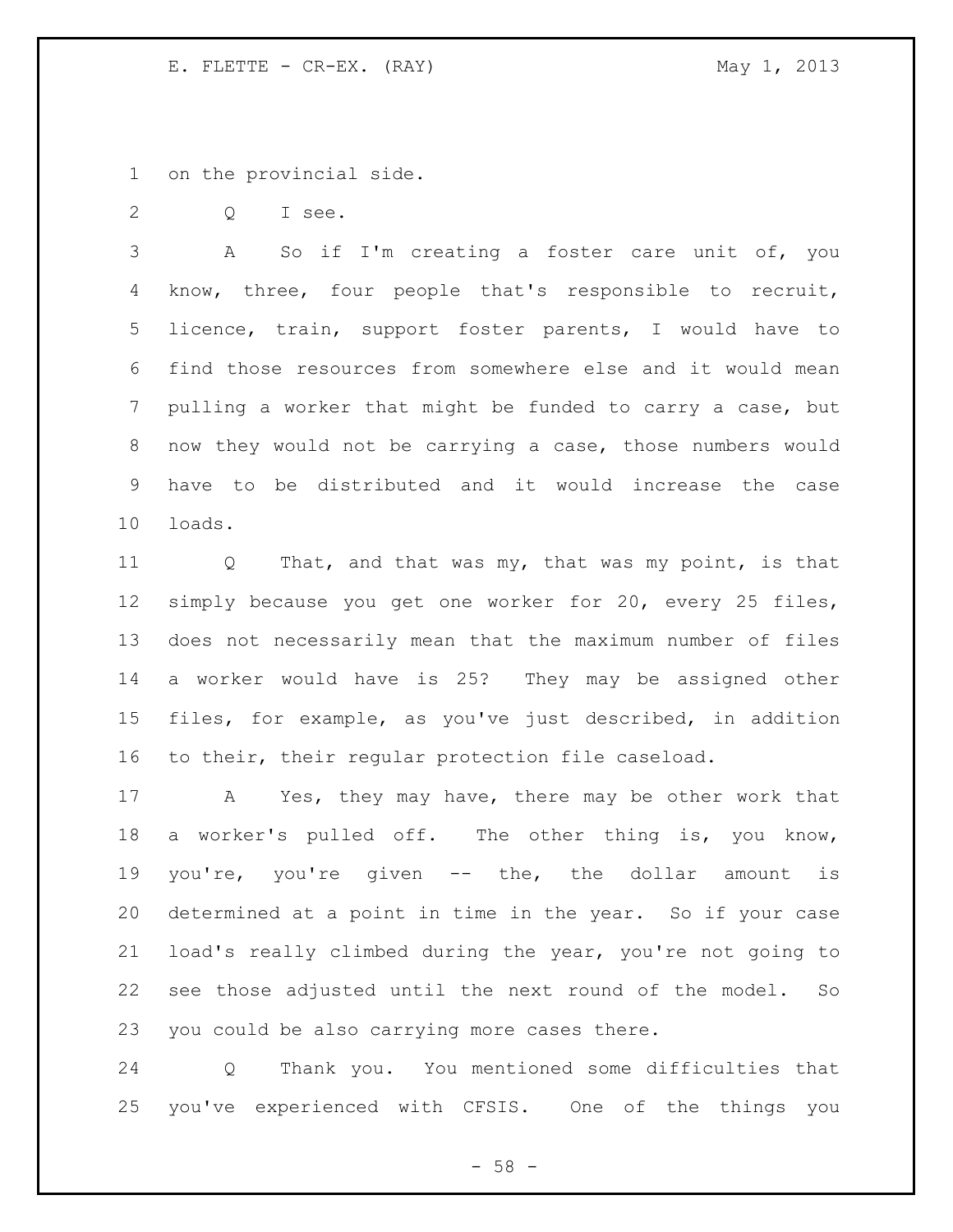mentioned was the connectivity issues. And we heard evidence, in the first phase, about, from social workers, where -- with one agency, for example, ANCR, who go onto CFSIS and, and attempt to do a case history review and they are unable, within CFSIS, to see CFSIS recordings of another different agency. They can see that the CFSIS recording is made and that there's an entry, but they actually can't go in and, and read the actual entry, to see what type of information is contained in the recording of that other agency. Are you aware -- are you able to confirm that that is, or is not a problem? Or are you aware of that?

13 A Well, it's my understanding that ANCR and the other designated intake agencies in the province have at least one person who can see every file.

Q Okay.

 A It is true, at the agency level, that I cannot go, if I'm working at Intertribal, I cannot go and open a file that would be open to Peguis and see that. I can see that there's a file, but I could not go into that file and read it.

 Q Right. So would you agree with me that it would be more, it would be more convenient for a social worker to be able to go into CFSIS and read that other agency's file, to determine, well, what kind of a case history have we got

- 59 -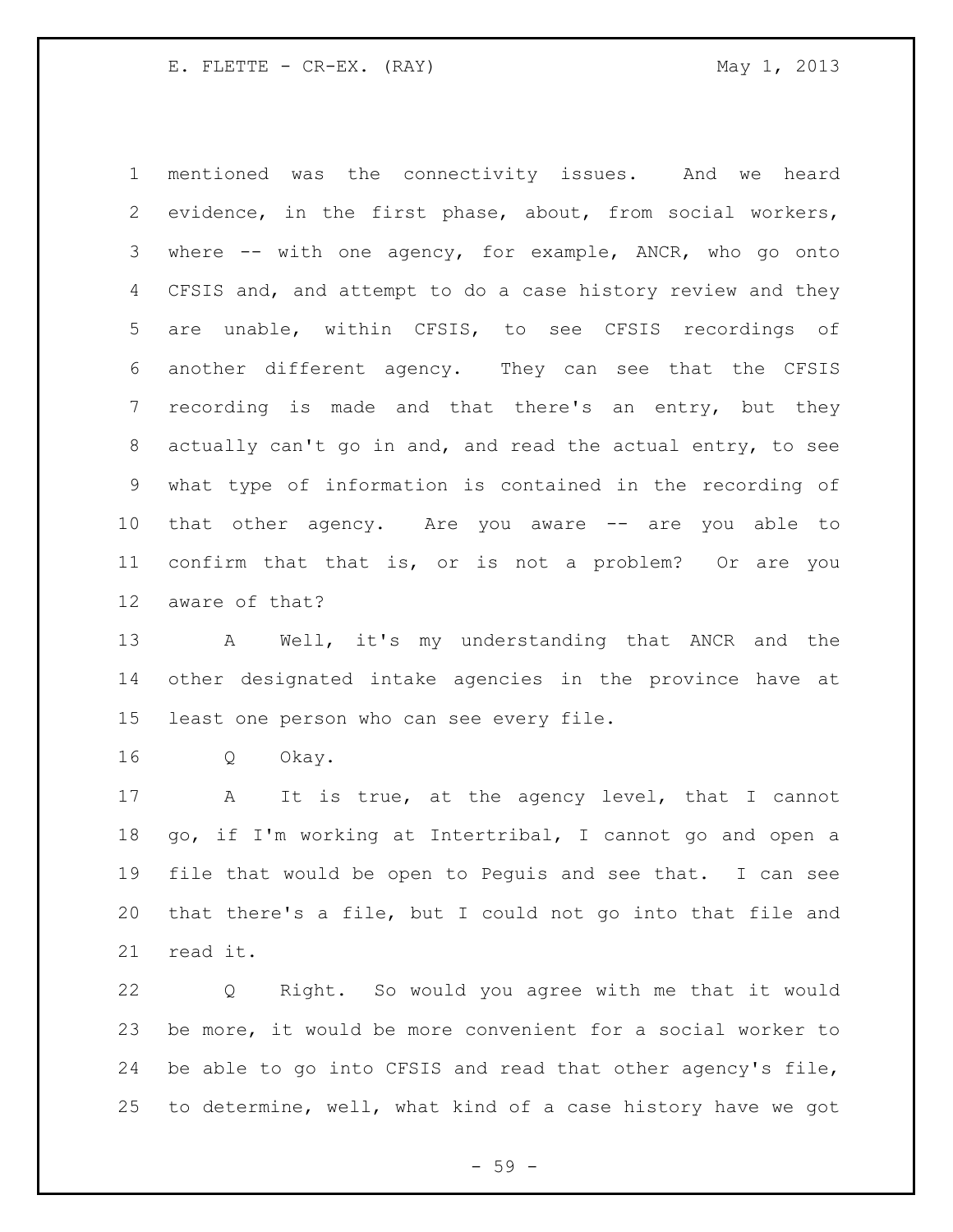| 1 here and what do, what am I dealing with now, as the        |
|---------------------------------------------------------------|
| 2 current social worker? And to determine what the past       |
| 3 history, history has been, perhaps, with another agency and |
| 4 to do that quicker, if they had that access?                |

 A Well, you would be doing that if, now, in fact, the file is sitting with you in your agency and then you would be able to go in. But there's no value to having a worker from ICFS go and find out what's happening on a Peguis file, for example, if they don't carry that file themselves.

 Q Right but they, the -- you're talking about the physical file? You would be able to go into the physical file, if it comes to you at, at an agency; correct?

 A Well, if you, if there's been a file transfer, that file has now closed at Peguis and opened to ICFS, you would be able to go in on CFSIS and get it, because it would now be your case.

 Q Right. Well, what, what about a situation where you have a, a closed file to ICFS and a new intake that comes in?

A Well, like I said --

Q The intake --

 A -- the designated intake agencies and, and ANCR is one of those. There's a number of others throughout the province. They have at least one person who would be able

 $- 60 -$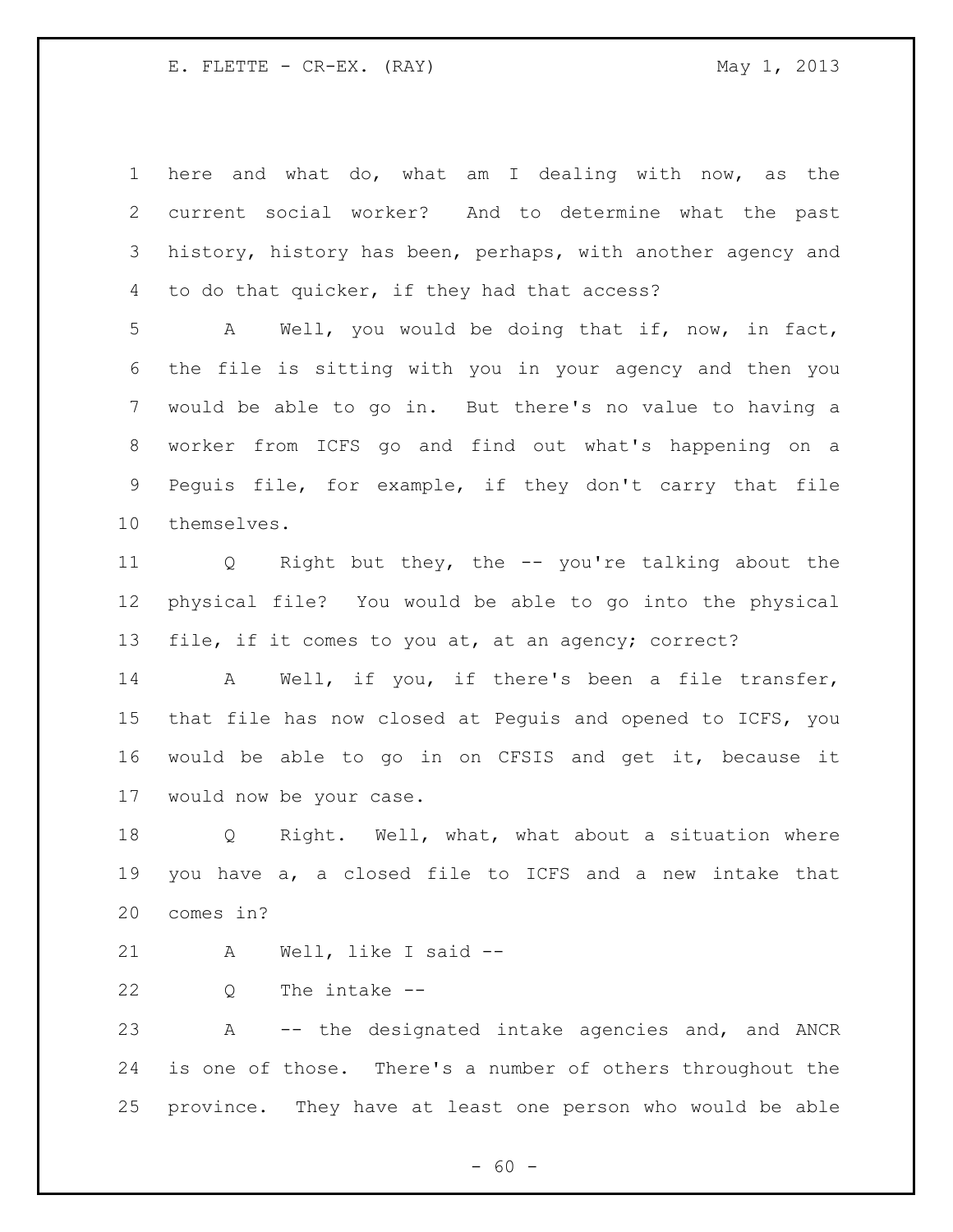to access all the files.

 Q Right. But the individual social worker, at 3 that, at that moment in time, while they are, perhaps, speaking to a source of referral, would not be able to go into CFSIS to, to start looking at the past information from another agency; correct?

 A It's my understanding that that happens a lot more quickly now.

Q Okay.

A Yeah.

 Q Thank you. One of -- a little bit about your evidence, in terms of being able to track children through CFSIS and you mentioned that there were the CIC files, the children in care files, are -- you're able to track the number of kids that way. And then you mentioned family files and you gave an example, if I understand, where a family file may have three children attached, or receiving services through the family file?

A Yes.

 Q And that that presents a difficulty for the agency to track numbers of kids in care; is that my understanding of your --

A That's correct.

 Q -- evidence? Okay. So we've heard numbers, throughout the inquiry, about the number of kids in care in

 $- 61 -$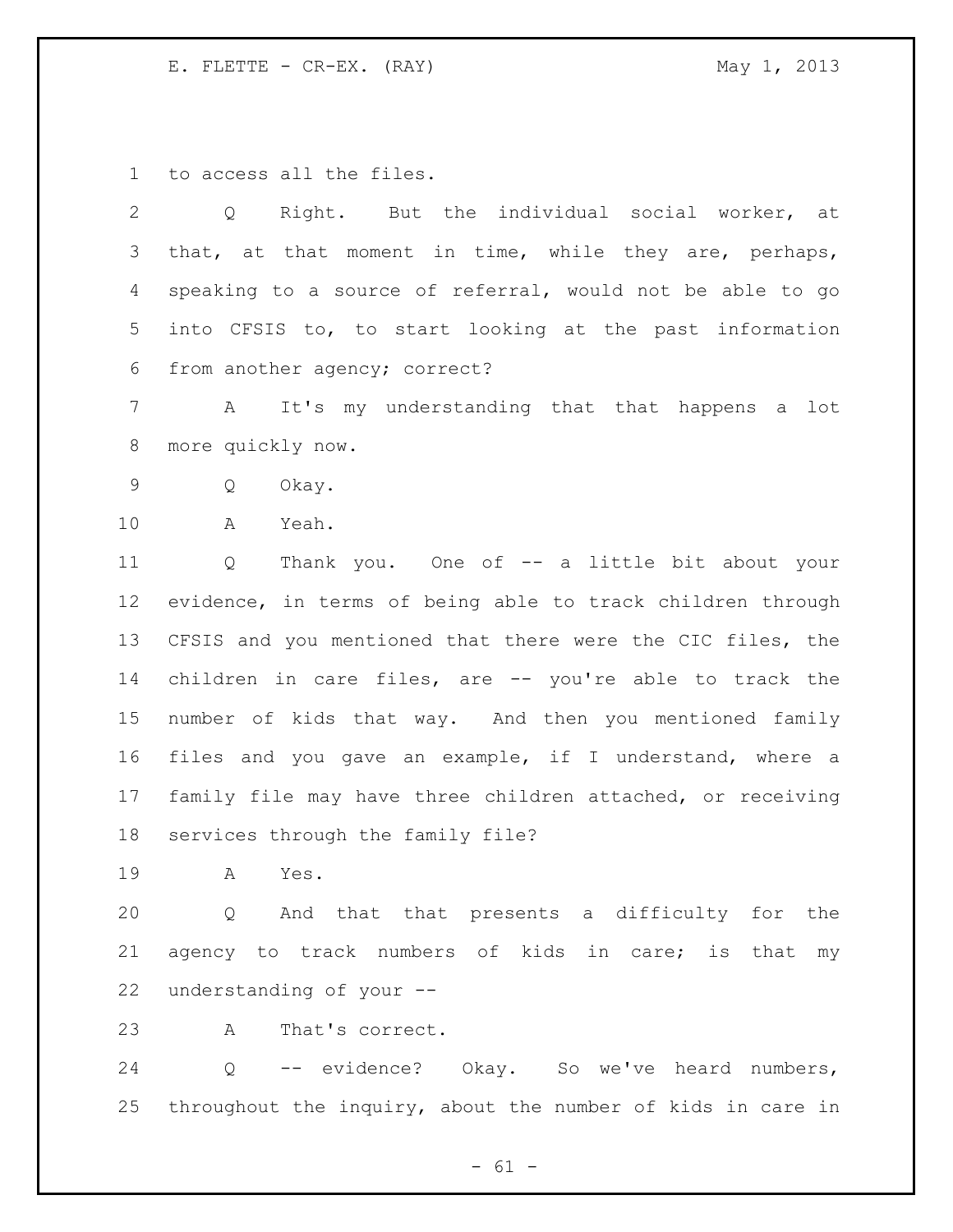Manitoba and the number, currently, is roughly around the high nine thousands to close to 10,000; is that approximately -- A Yeah, that would be -- Q -- right? A -- correct. Q So in addition to those children in care, are you able to tell us, because I, I haven't heard a number yet, how many other children in Manitoba are receiving services, although not in a child in care file? Do you have an -- because, to me, it, it sounds like it may be much -- A Well -- Q -- much higher than the 10,000 we're talking about? A -- well, the 10,000 are just children in care, yes, so, so those would not be even counted when we're counting protection files, if we're already counting them as children in care. Our best count was in '06, when we did the broad system-wide face-to-face on every child. That included all the children in care and all the children in protection families, where we actually got names and counts of every child. And our numbers on that, on that matter was we had 3,006 children in care and we had about 4500 children in protection families.

Q And your numbers you're talking about are

 $- 62 -$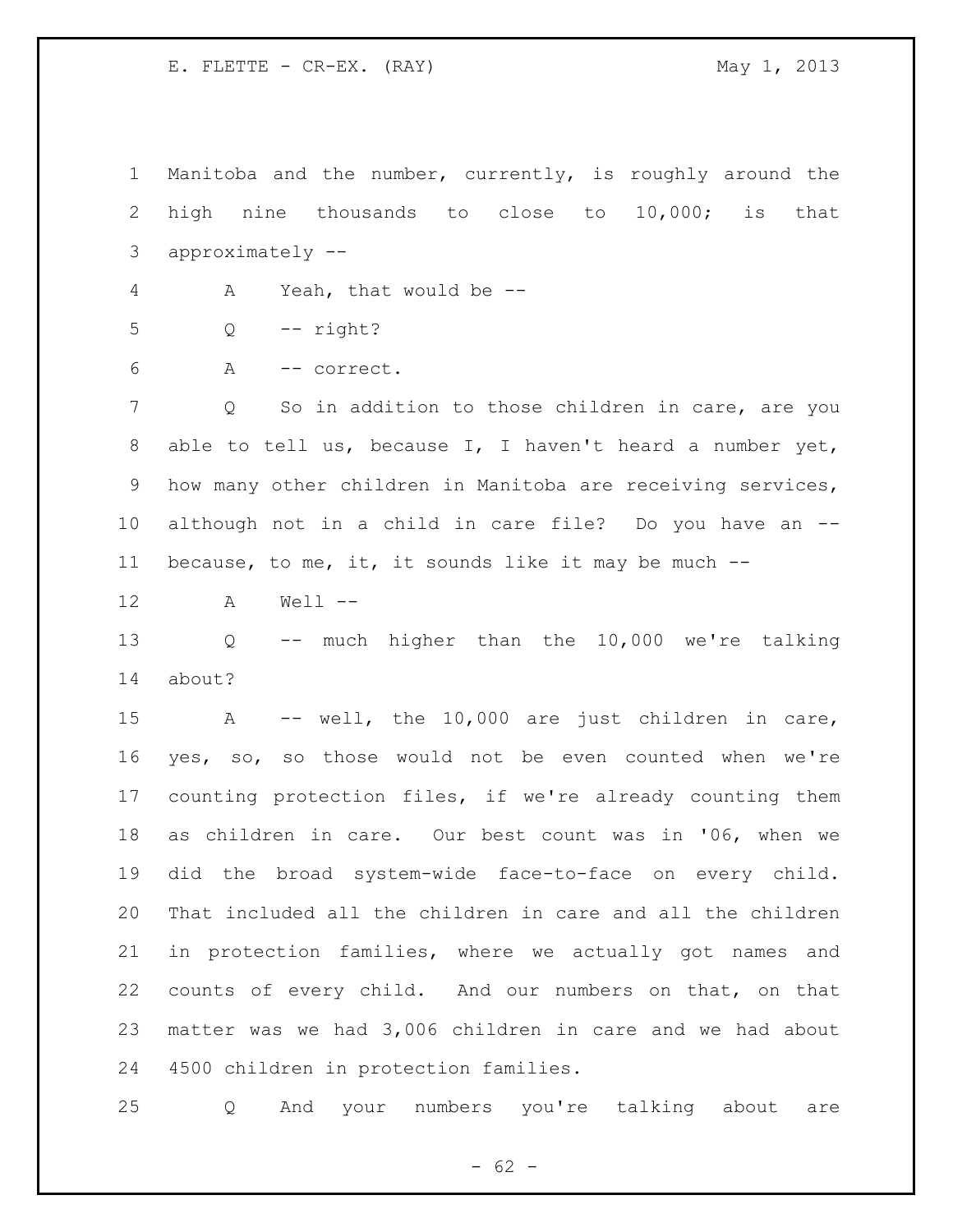exclusively for the Southern -- A Yes -- Q -- Authority? A -- that's correct. I don't know the other numbers. Q Okay. So you're, what you just told me, it'd be roughly that double the children in, double the number for at least the Southern Authority, you would have? A Well, I'm, well, I'm not sure doubling is correct, in terms of the protection files, but the ratio would probably be close. We, we cannot -- THE COMISSIONER: You said three, 3,006 in care and how many under protection files? 14 THE WITNESS: There were about, about 4500. I can't go to CFSIS, or ask the CFSIS experts to give me a list of all the kids that are in protection families. They, they can give me a list of all the protection files and the primary caregiver, but the way CFSIS works, is those kids are then just listed under the caregiver name. So unless they have their own file or some provision for that, it becomes very difficult to actually pull those. MR. RAY: Okay. 24 THE WITNESS: Unlike children in care, if, if I get a report that, you know, there's 50 kids who have not

- 63 -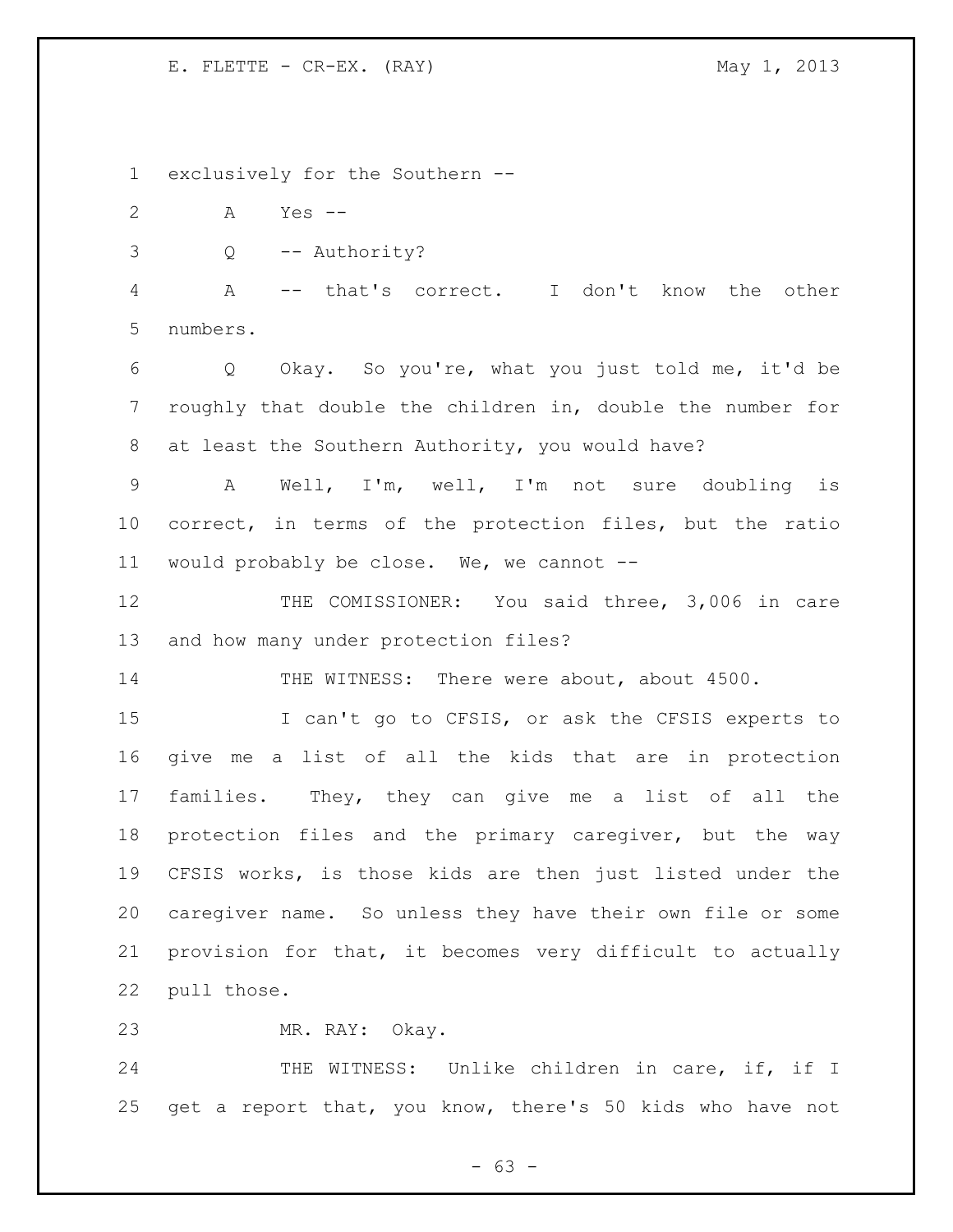been seen in time, I can go to CFSIS and get a name -- I can get 50 names, who the worker is, which agency they are, so I can get right on in phoning and saying, this kid needs to be seen. You can't do the same thing with kids in protection families.

- 
- BY MR. RAY:

 Q We've heard a great deal of evidence, including from you, about some of the factors that result in children in care, children coming into care. And I've seen some of the national statistics, and I, so I can't direct them to you, in terms of a document, but, but perhaps you can just help me with this. In Manitoba, as I understand it, of the roughly 10,000 children in care, approximately 80, the high eighties, or 80 percent are First Nation children?

16 A Aboriginal children, would be --

Q Aboriginal children.

18 A -- First Nation and Métis.

Q Okay.

A Um-hum.

 Q And I've also -- now, considering the other provinces, are you able to tell us what the rough ratio would be for B.C., Alberta, et cetera, in terms of their percentages of aboriginal children in care?

A I can't.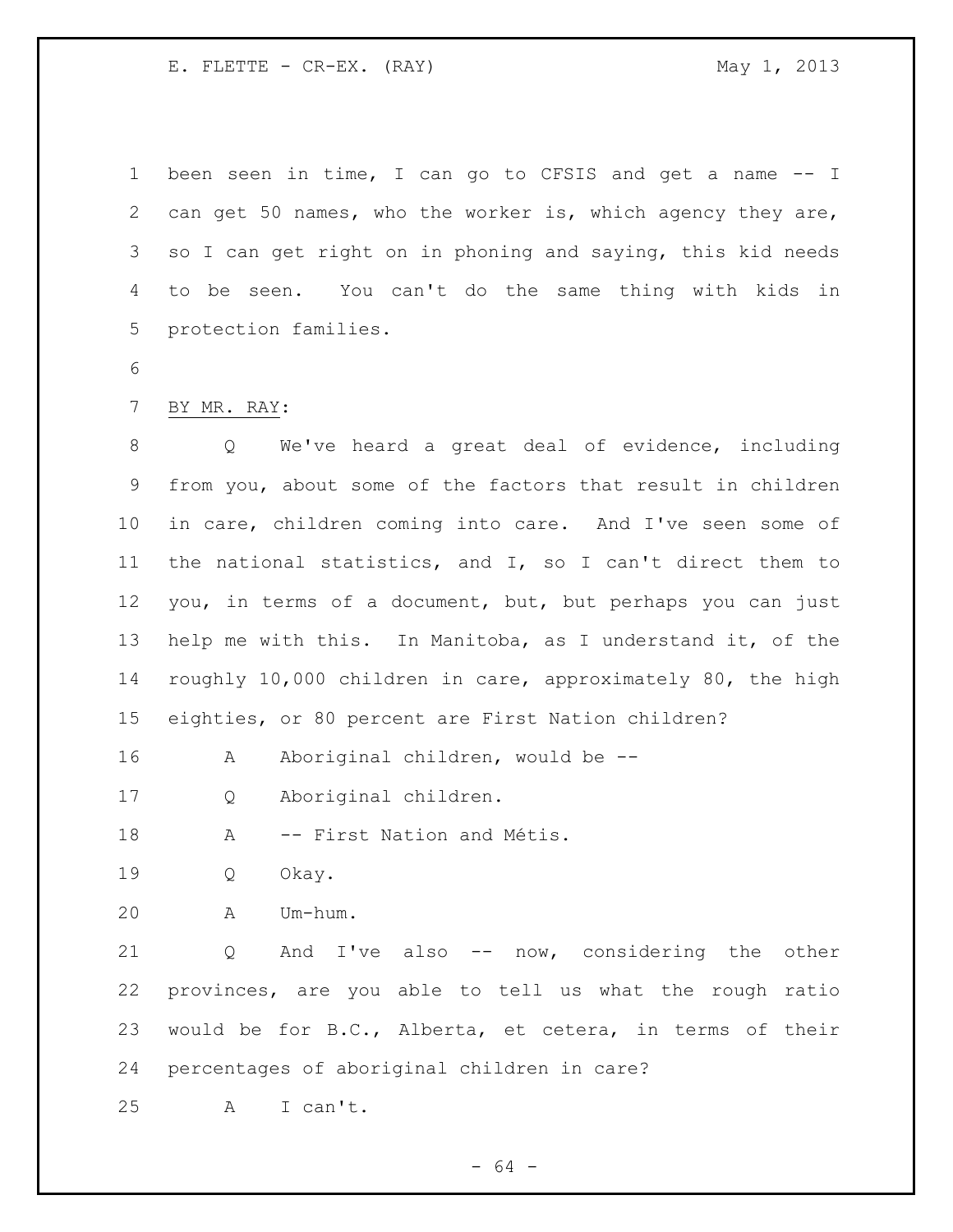Q Okay.

 A I could probably get it, or find documents that would have it. I think the other caution to that is what I talked about yesterday. When we were doing the national policy review and we were looking for those kind of comparisons, it was very difficult to get a meaningful comparison. You could get a number, but when we then looked at, well, who's counted as a child in care, like, for example, in Manitoba, any child that is placed with kinship, in a kinship placement, if they're in care and there's, you know, maintenance or an agency with an open file, we would count that as a child in care. Other provinces don't count those numbers in their children in care counts. So you'd need to do some, some analysis of what those numbers actually represent, to be able to figure that out.

 In Manitoba, up until this year, we've also counted all the, all the youth who are under an extension 19 of care, as children in care and those numbers have risen, I think, for everybody. So again, if you're counting children care, it would include that group, whereas, in another province, it might not. So while that might be an interesting thing to do and a good way to see is child welfare feeling the same pressures everywhere --

THE COMISSIONER: Well, the bottom line is, you

 $- 65 -$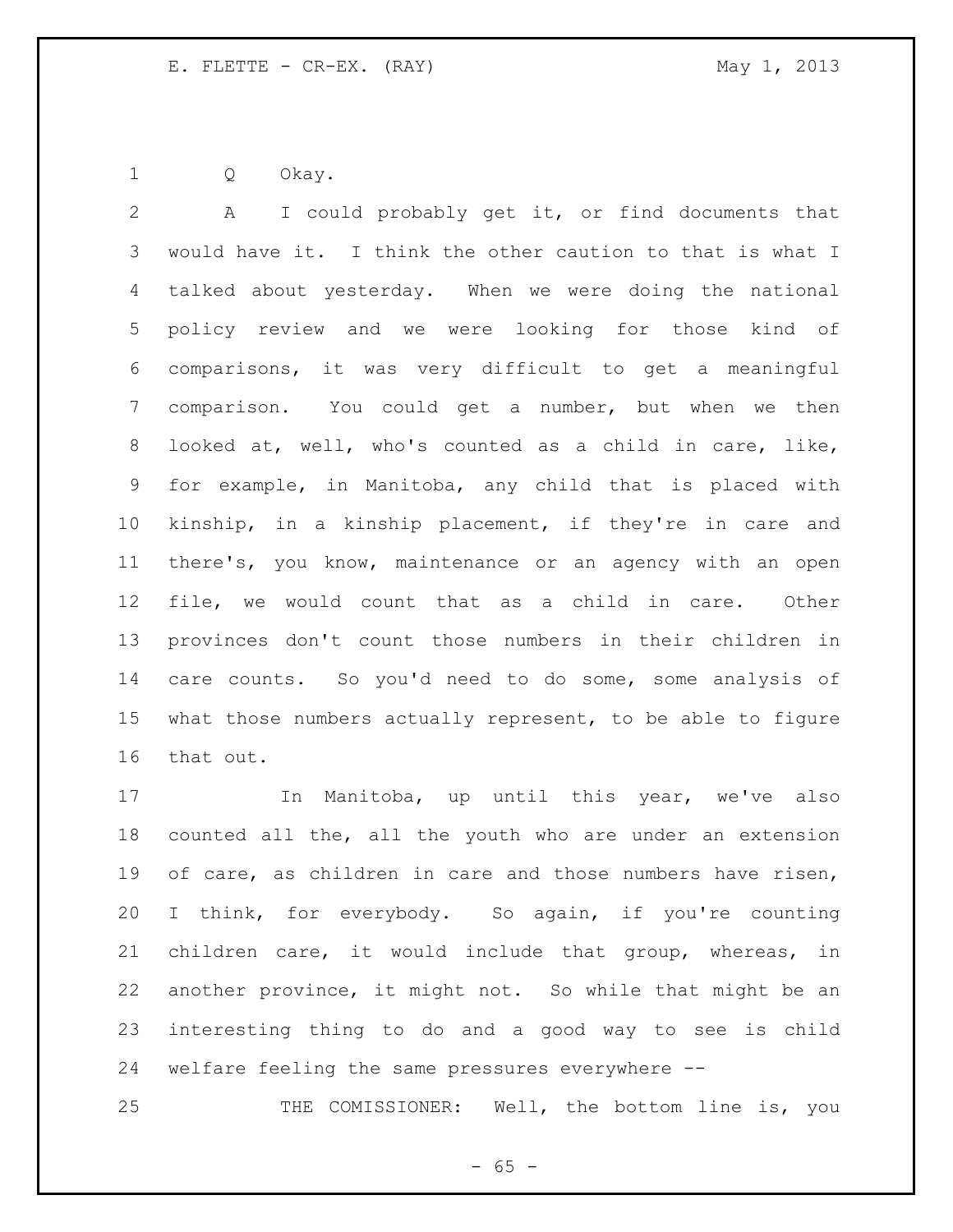don't know what's -- 2 THE WITNESS: No. 3 THE COMISSIONER: -- going on in other provinces, I think that's -- MR. RAY: That, that's -- 6 THE COMISSIONER: -- (inaudible). 7 MR. RAY: -- I was satisfied with that answer, Mr. Commissioner -- 9 THE WITNESS: Okay. 10 MR. RAY: -- that's fine. 11 THE WITNESS: You should stop me. BY MR. RAY: Q Well, it's, it's interesting information, but I have some statistics that I expect we'll hear about in, in upcoming evidence, about the ratios, in terms of the percentage or the number of children in care for every thousand children aged zero to 18 and for Manitoba and Saskatchewan, they're disproportionately higher than other provinces and for Manitoba, the numbers I've seen are for every thousand children, at that age group, we're seeing approximately 24 children in care and Saskatchewan is very similar, approximately 22. 24 A Are you talking province-wide?

Q Yes.

 $- 66 -$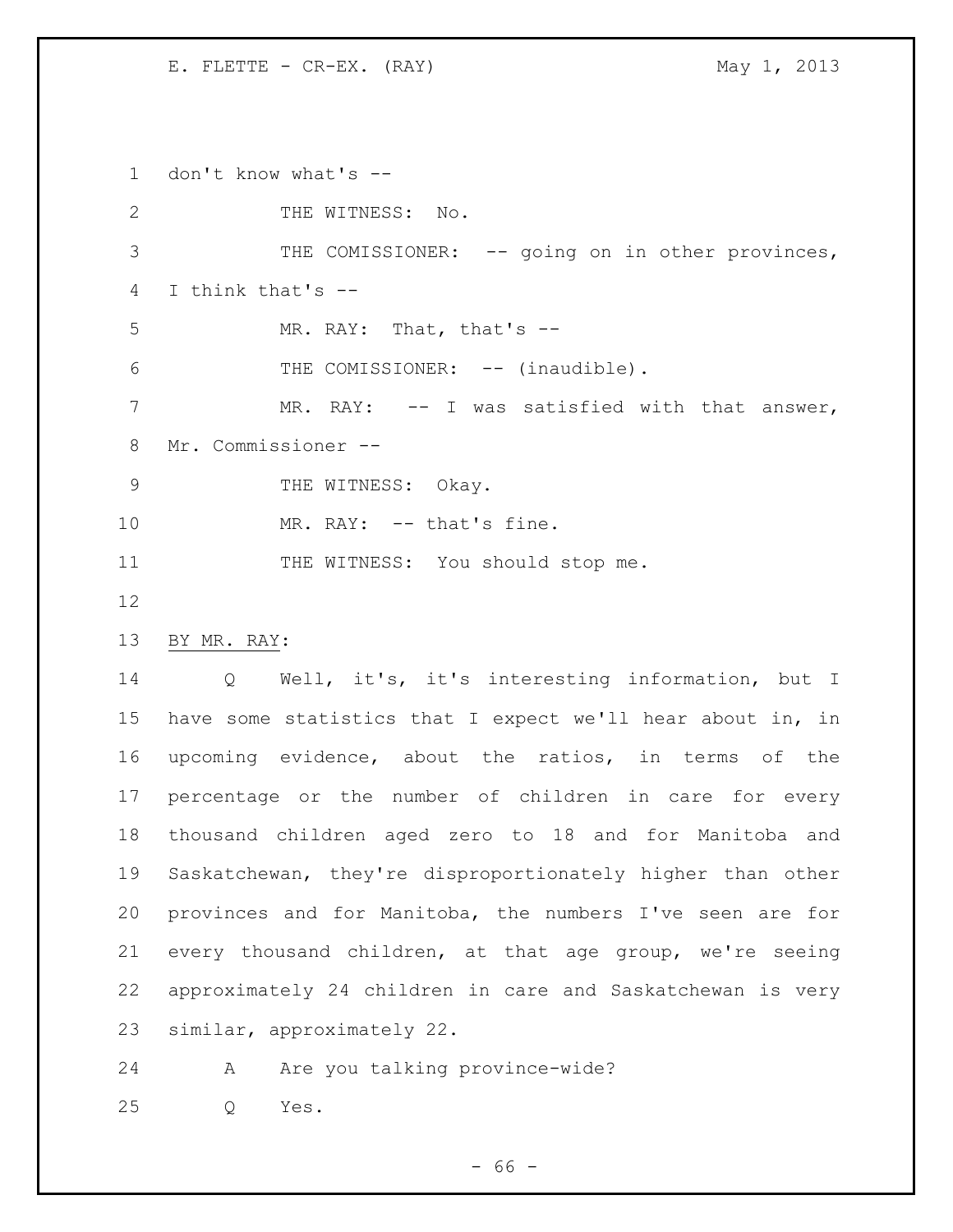1 A All children?

 Q Yes. And for other provinces, we're seeing seven and a half children, nine children, eight children, 10 children per thousand. So we're experiencing levels in Manitoba that are considerably higher than other provinces and I'm wondering if you, in your work on Federal committees, are able to comment on that, or if you're aware 8 of those statistics and ... THE COMISSIONER: Do you, do you know those figures to be so? THE WITNESS: No, I'm, I'm familiar with our figures on child pop (sic) on reserve and the percentage that are in care there, which is -- 14 THE COMISSIONER: Um-hum. 15 THE WITNESS: -- provincial, province-wide, about seven percent and differences in certain communities. So I'm not aware of the current numbers across the country. BY MR. RAY: Q Okay. Just one final question about the Federal funding arrangement. You've described that arrangement as providing a, an estimate, I suppose, or an assumed value and you said that you get seven percent, is the number that you were using and that may be, in some circumstances, a benefit to a First Nation that doesn't actually have seven

- 67 -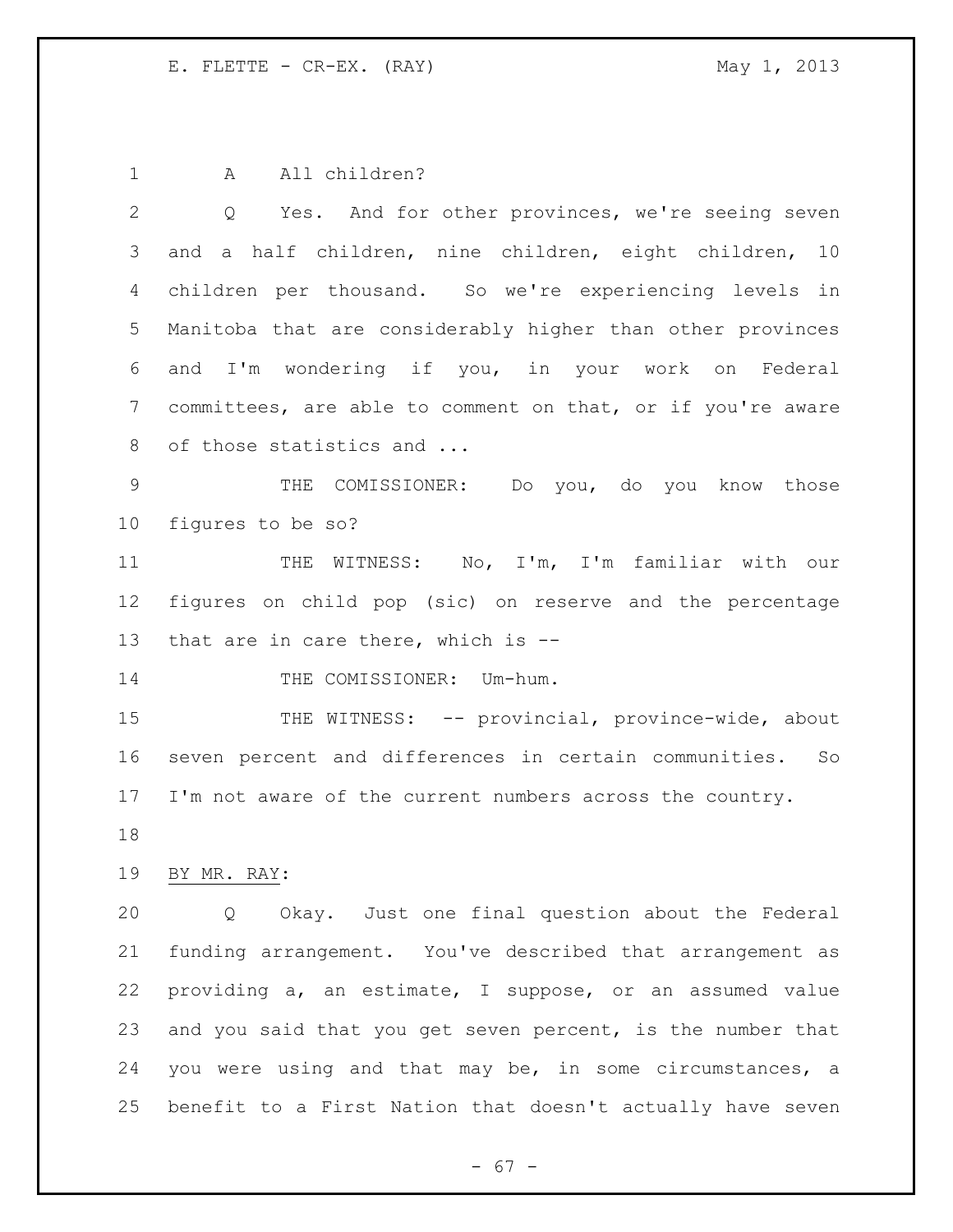percent of its children in care. And you've also said, for other agencies, that may be detrimental, because they actually have more, a higher percentage of their children --

A Yes.

 Q -- in care? And are you able to comment about what those agencies are entitled to do, for those that, where it results in a benefit, what are they entitled to do with their funding, given that they're overfunded, I guess, for lack of a better term? I would, I would --

11 A Well, we never want to use that word.

 Q -- you -- yeah, poor choice of words, but from the model's perspective, they would be overfunded.

14 A Well, the -- we would be talking strictly then Federal dollars, if we're using your example about the seven percent. It would not be, it would not include provincial money, which is funded differently. So the agreements with the Feds and the agreement, the funding agreement is between the Federal government and the agency, there are provisions in their agreements that they are allowed to keep unexpended dollars, but they need to present a plan for how they're going to spend those and they have to be consistent with the purpose for which they're given. I know also that the Federal government is currently working on a revision to that policy, which will

 $- 68 -$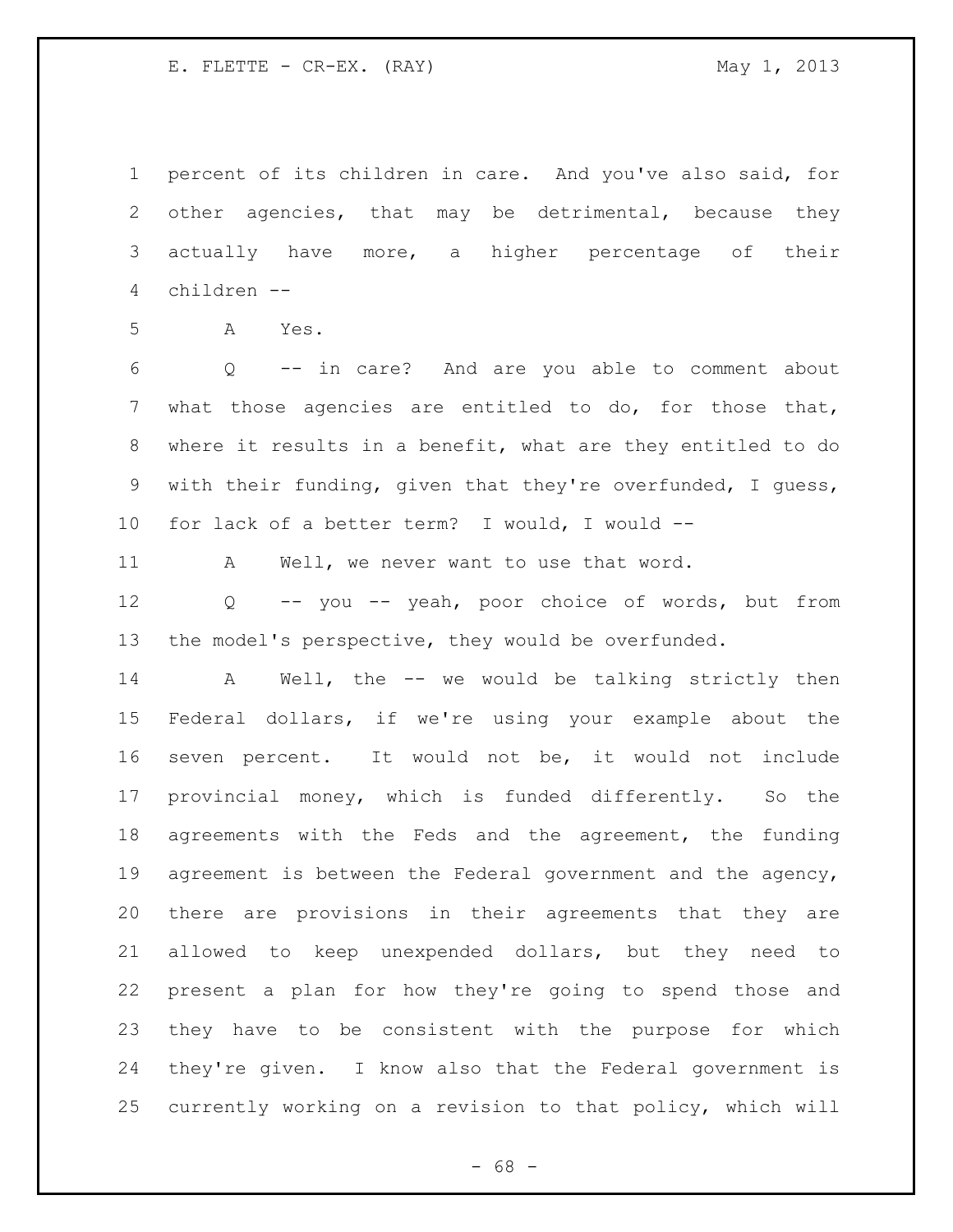restrict it a little bit more and what they're putting forward is that agencies will be expected to use that unexpended funds first in the new year, before they get additional monies.

Q Additional monies?

A Yes.

Q Okay.

 A But they have not put that out yet, it's not final. They're still working on a draft, from what we understand.

 Q And for those agencies where it's detrimental, where they are underfunded, are you able to tell us whether there's a process for them to obtain additional funds, or whether they are simply stuck with a lack of social workers to do the necessary work?

 A There's no provision in any of those funding arrangements with the Feds for any deficit within, within the operational line, which would be core and service delivery, to be reconciled in any way, or for deficits to be made up. Having said that, because the funding model is fairly new, they are, they have made a, kind of a one, one of arrangement with, let's say Southeast, which is the agency that has 14 percent of its child pop in care. So they're doing what they call an anomaly adjustment. However, that is conditional on the Manitoba region having

- 69 -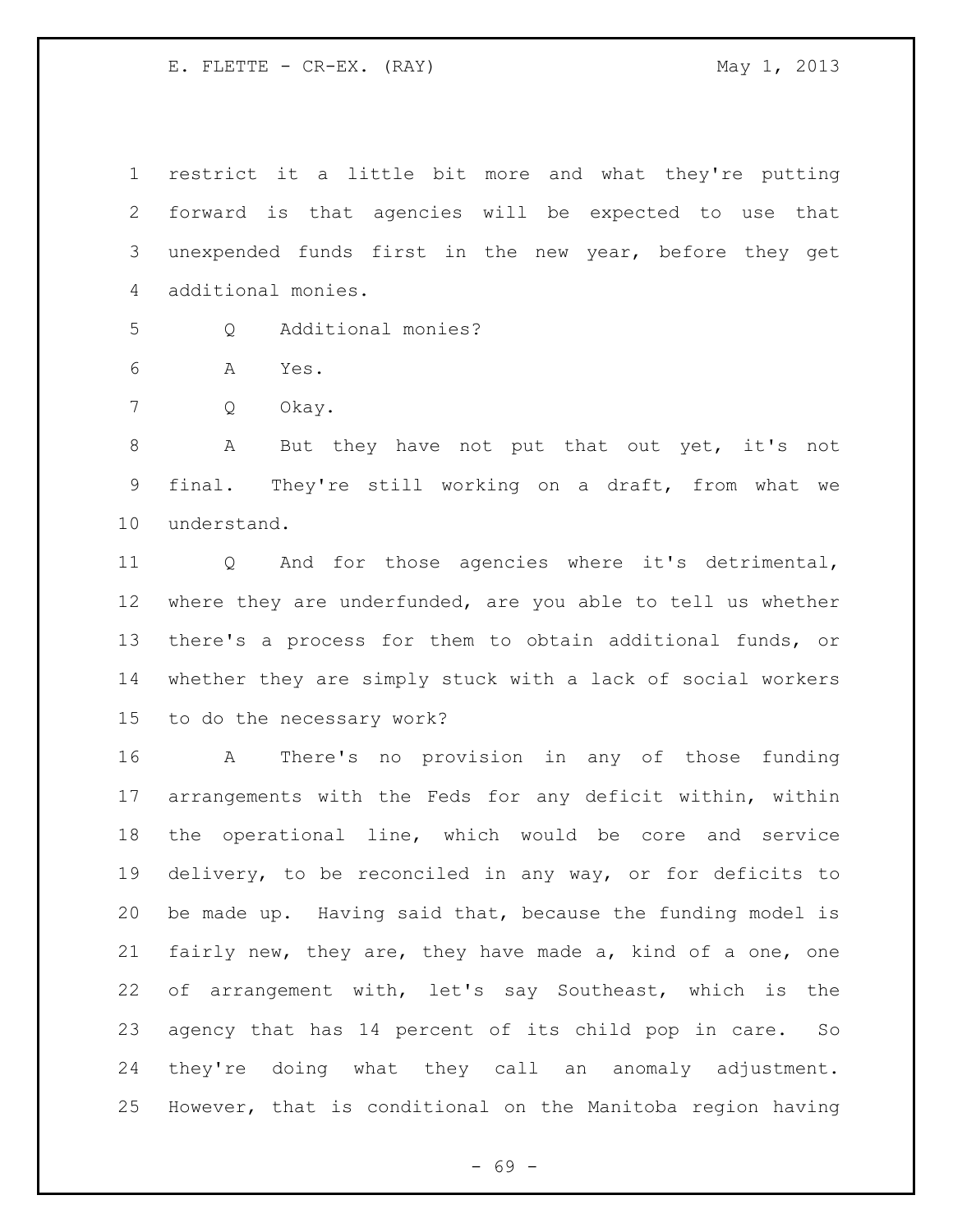E. FLETTE - CR-EX. (RAY) May 1, 2013

| $\mathbf 1$     | that money in its budget at year end. It's not something        |
|-----------------|-----------------------------------------------------------------|
| 2               | the agency can count on and it may or may not happen. It        |
| 3               | has happened in $10/11$ and $11/12$ and now $12/13$ , so that's |
| 4               | been a positive thing. The anomaly adjustment is not as         |
| 5               | great as the agency getting funded for the additional seven     |
| 6               | percent of the kids, but it does offset some of their           |
| $7\phantom{.0}$ | funding pressures. The other thing that that agency has to      |
| 8               | do is use its family enhancement and prevention funding,        |
| 9               | instead of family enhancement workers, perhaps, they have       |
| 10 <sub>o</sub> | to put them into the protection line, because they have         |
| 11              | really no choice.                                               |
| 12              | Right. Because the protection --<br>Q                           |
| 13              | Α<br>Yes.                                                       |
| 14              | -- work has to be, obviously, done?<br>Q                        |
| 15              | Because that's the -- yeah, exactly.<br>Α                       |
| 16              | MR. RAY: Okay. Thank you, Ms. Flette, those are                 |
| 17              | my questions.                                                   |
| 18              | THE WITNESS: All right.                                         |
| 19              | MR. RAY: Thank you, Mr. Commissioner.                           |
| 20              | THE COMISSIONER: Thank you, Mr. Ray.                            |
| 21              | All right. It's time for our midmorning break.                  |
| 22              | I'm just going to say we're obviously running considerably      |
| 23              | behind. So we will be sitting until five o'clock today.         |
| 24              | It'll take some emergency to make me relent on that. I did      |
| 25              | relent yesterday, but I won't be relenting today, unless        |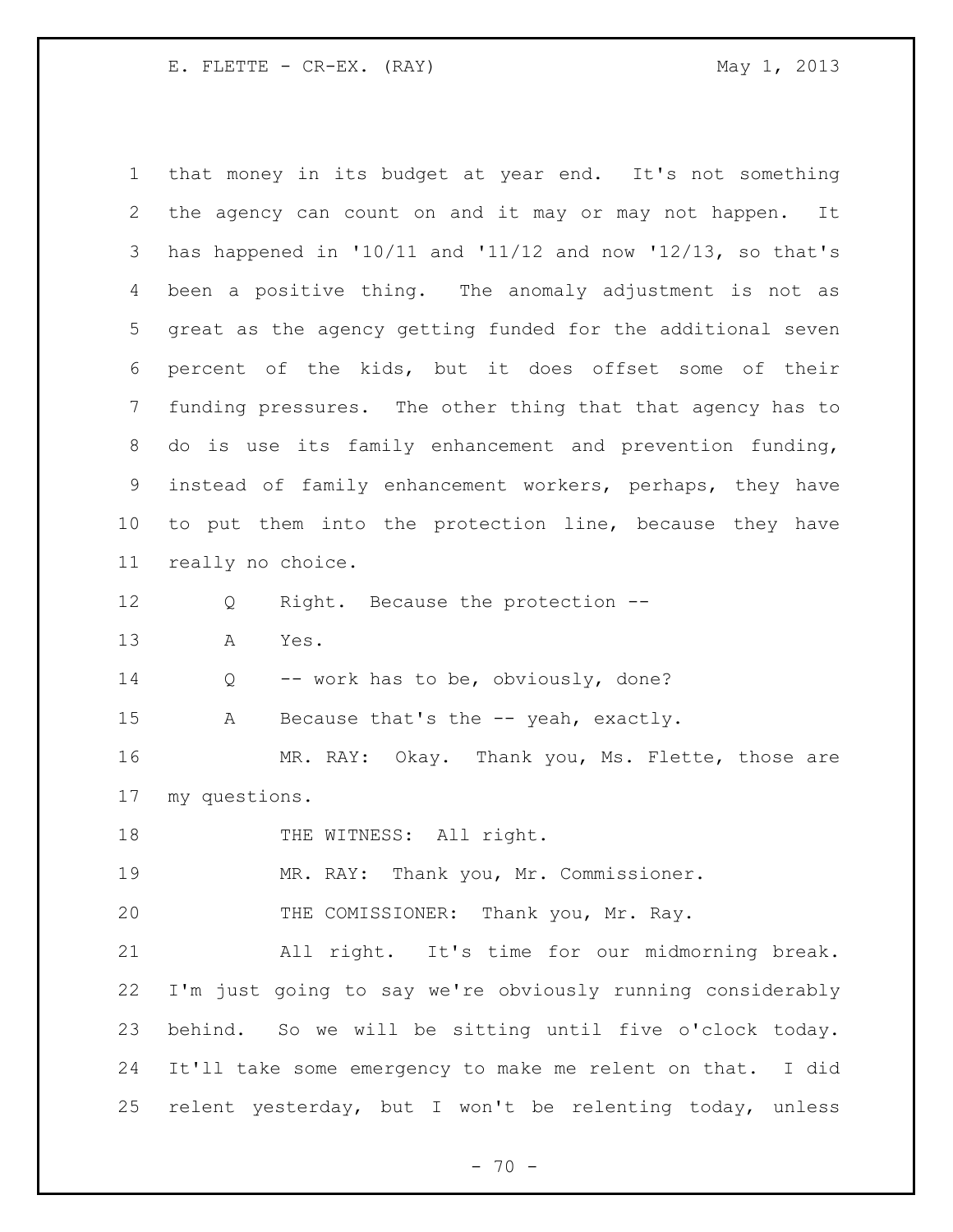there's some very emergent reason for it. So we'll rise now for 15 minutes. (BRIEF RECESS) THE COMISSIONER: Mr. Funke, please. MR. FUNKE: Good morning, Mr. Commissioner. Ms. Flette, my name is Jay Funke and I'm here on behalf of the Assembly of Manitoba Chiefs and the Southern Chiefs Organization. 11 THE WITNESS: Morning. CROSS-EXAMINATION BY MR. FUNKE: Q What I'd like to start off with today is by going back and reviewing some aspects of the testimony that you've provided yesterday in your direct and I'd like to start by going back to your professional history, as you set it out yesterday and I understand that you first started in child welfare with West Region CFS; is that correct? A No, I first started in child welfare with, working at Rousseau River First Nation. I did front line 23 there for almost six, seven years. Q Okay. Would -- that was before your position at the Behavioural Health Foundation?

 $- 71 -$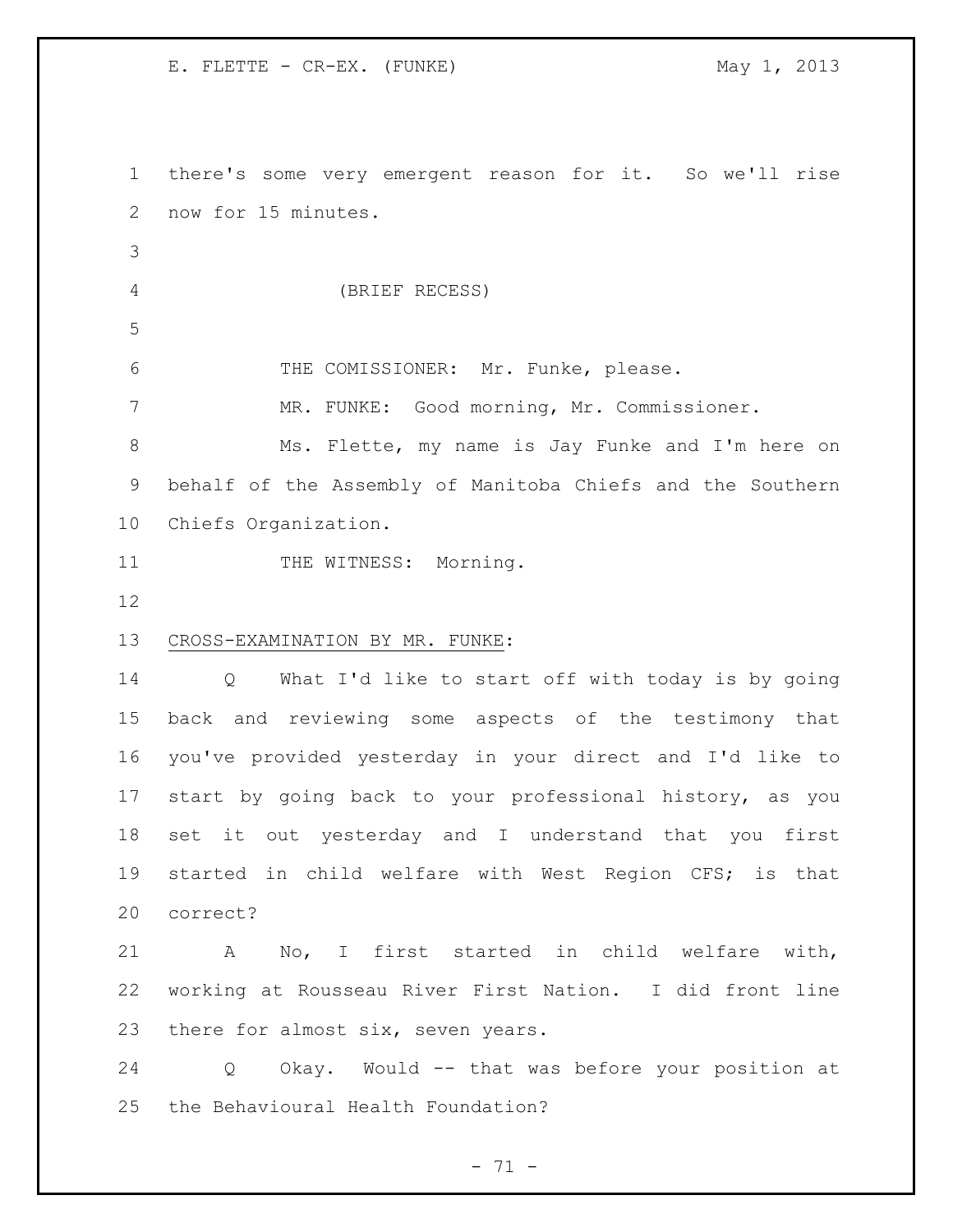A Yes.

| 2               | Okay. And was there another agency that you<br>$Q \qquad \qquad$ |
|-----------------|------------------------------------------------------------------|
| 3               | provided social work for between Rousseau River and              |
| 4               | Behavioural Health Foundation, or was it a direct move from      |
| 5               | Rousseau River to BHF at that point?                             |
| 6               | It was a direct -- I, I worked at Rousseau<br>A                  |
| 7               | through CFS of Eastern Manitoba, which had the mandate, at       |
| 8               | that time, to cover Rousseau. But I worked exclusively at        |
| 9               | Rousseau as a prevention worker --                               |
| 10 <sub>o</sub> | Very good.<br>Q                                                  |
| 11              | -- and I went from -- and then I worked still<br>A               |
| 12              | through eastern, but I worked for about six to eight months      |
| 13              | with DOCFS, that was coming to take over to assist with the      |
| 14              | transfer of the work and everything. And then I went to,         |
| 15              | yeah, I think then I went to Behavioural Health --               |
| 16              | Sure.<br>Q                                                       |
| 17              | -- and from there to West Region.<br>A                           |
| 18              | So after BHF, then to West Region?<br>Q                          |
| 19              | Um-hum.<br>Α                                                     |
| 20              | Q And I understand that shortly after arriving at                |
| 21              | West Region, you indicated that you became the interim           |
| 22              | executive director and then later became the, formally           |
| 23              | became the executive director; is that correct?                  |
| 24              | A Yes, I was first, when I moved to, up, up to                   |
| 25              | Dauphin, it was for a position of training staff and             |

- 72 -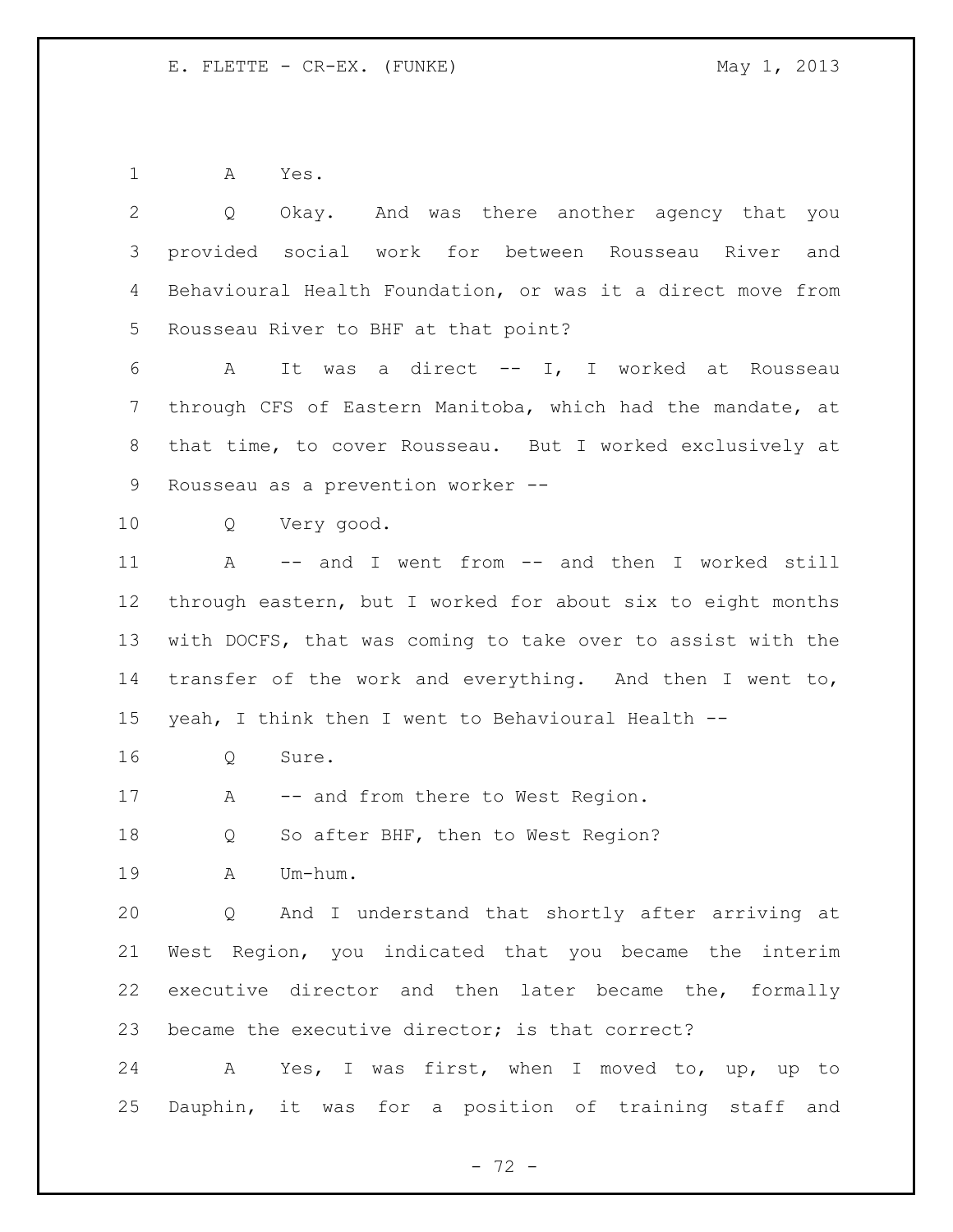communities, to -- the agency was not mandated at the time, they were very new, so it was to do a training initiative. And I moved up there in I think it was February and somewhere around May, I was asked to step in as interim and then became the director.

 Q Okay. And I understand that at the time that you started with West Region, you indicated that it was a relatively small agency at that time?

 A Well, it was just starting, so it didn't, it wasn't funded yet. It didn't have a mandate. It had initial operating dollars, through the agreement that was signed and it had a group of workers that were being trained, through the New Careers program. Our mandated services were provided in conjunction with Parkland Region, which had the mandate.

 Q So how many, how many workers and staff, in total, if you can recall, were -- just generally, I'm not asking --

A That's, like, 30 years ago.

 Q I know, it's not a skill testing question, I'm just getting a sense of it.

 A Well, I would say, I mean, there's nine communities, so I would say there probably would have been maybe 20, 25 workers initially and then rapid growth. Especially, the mandate was granted, I believe, in '85, so

 $- 73 -$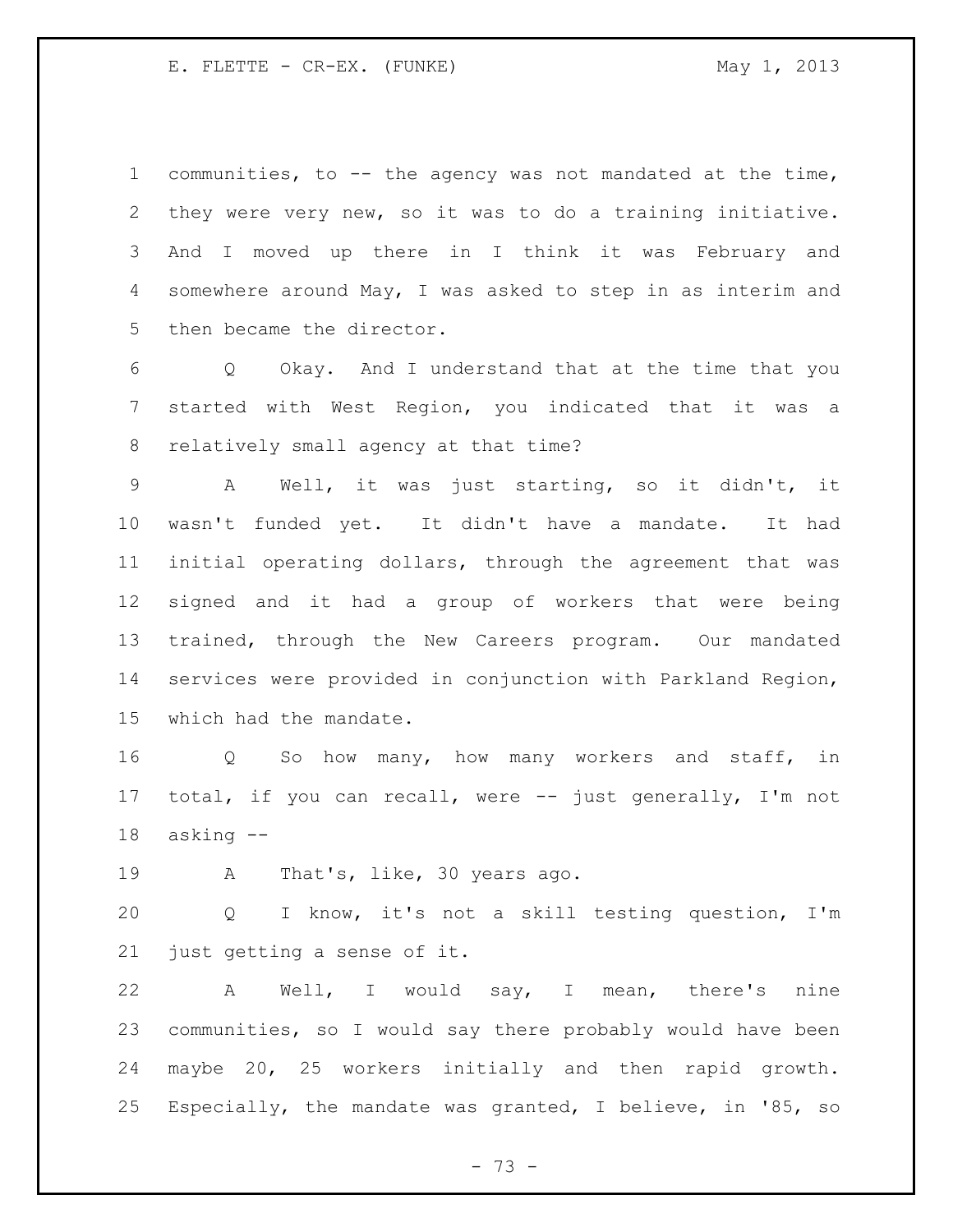there would have been, you know, quite rapid growth after that.

 Q And you indicated that there was nine communities that the agency was responsible for servicing --

A Yes.

 Q -- now, I have a list of the agencies that West Region currently serves and has that remained consistent throughout that time, or have further communities been added to its catchment area?

10 A No, it is still the same nine.

11 0 Still the same?

12 A None have been added, none have moved away.

Q Very good.

A Um-hum.

 Q All right. And as I understand it, the services that were provided by the agency, like other First Nations agencies, were restricted to on reserve surface, services, rather, until the implementation of the Authorities Act; is that correct?

 A Yes, the mandate was restricted to on reserve. We did, we did quite a bit of what we called outreach work. So if a child, for example, came into care with Winnipeg in the city, we would get involved with Winnipeg and look to see if we could transfer the child back to community, or, or with family, but we didn't have the authority to do it.

- 74 -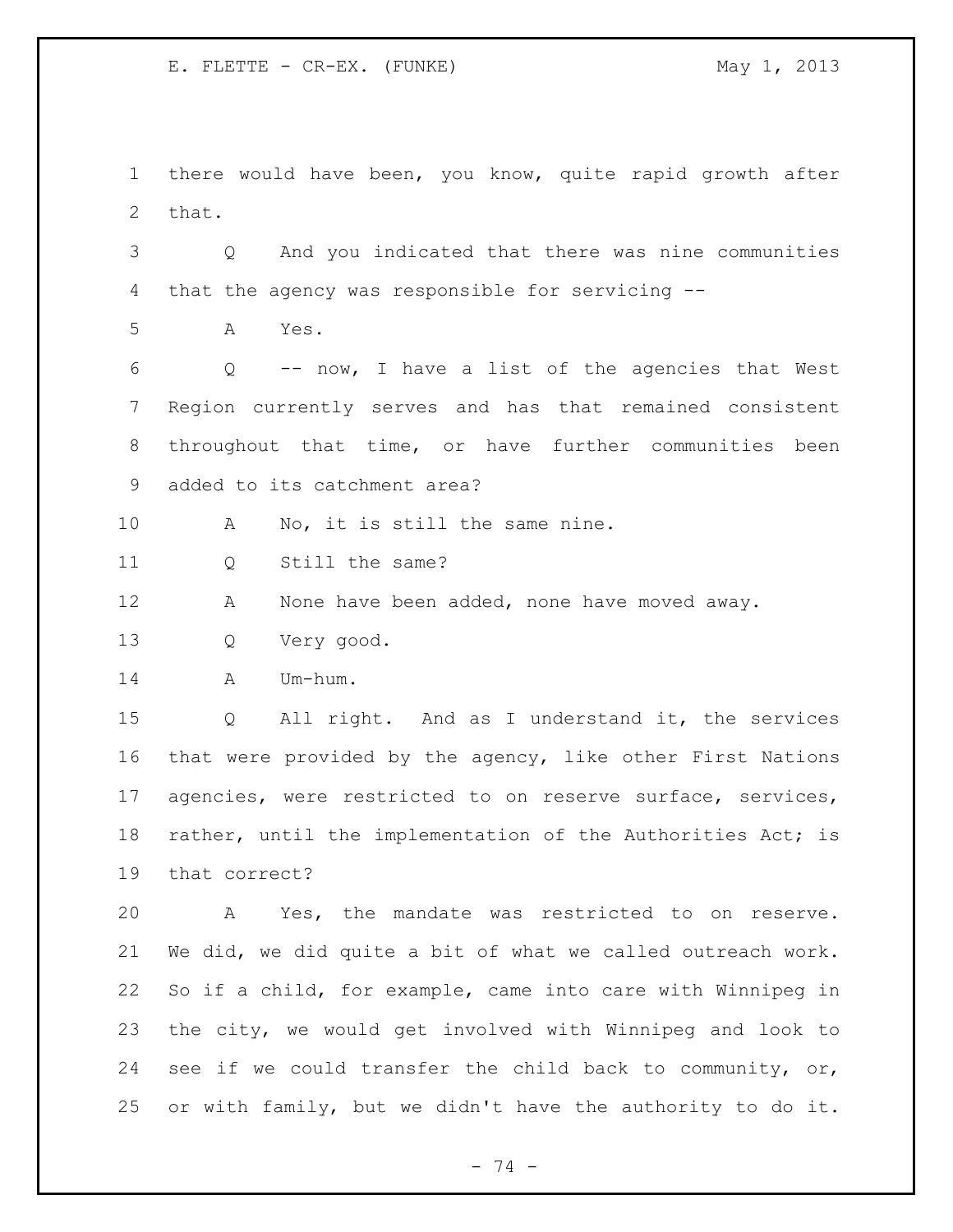We had to do the transfers and, and --

- Q Sure.
- 

A -- work that out with Winnipeg.

 Q And I'm going to get back, a little later in my examination, to some of the special projects that were undertaken by West Region, but I'd like to move on now, briefly, if I can, to the work that you then took up with the Southern Authority in 2003, which is, at which time you 9 became the executive director of the Southern Authority; is that correct?

A Yeah, title, I think, is CEO, but yes.

 Q CEO? And of course, we refer to it as the Southern Authority, but it's properly known as the Southern First Nations Network of Care; correct?

15 A That's the name we operate under, yeah.

 Q Yeah. And you had testified yesterday about, about how the authorities came about, as a result of the initiative known as the Aboriginal Justice Inquiry Child Welfare Initiative, otherwise known as the AJI-CWI, for short; is that correct?

A Yes.

 Q And I understand that, based on your testimony yesterday, you indicated that the purpose of the AJI-CWI was to provide First Nations and Métis people with meaningful control over the development and delivery of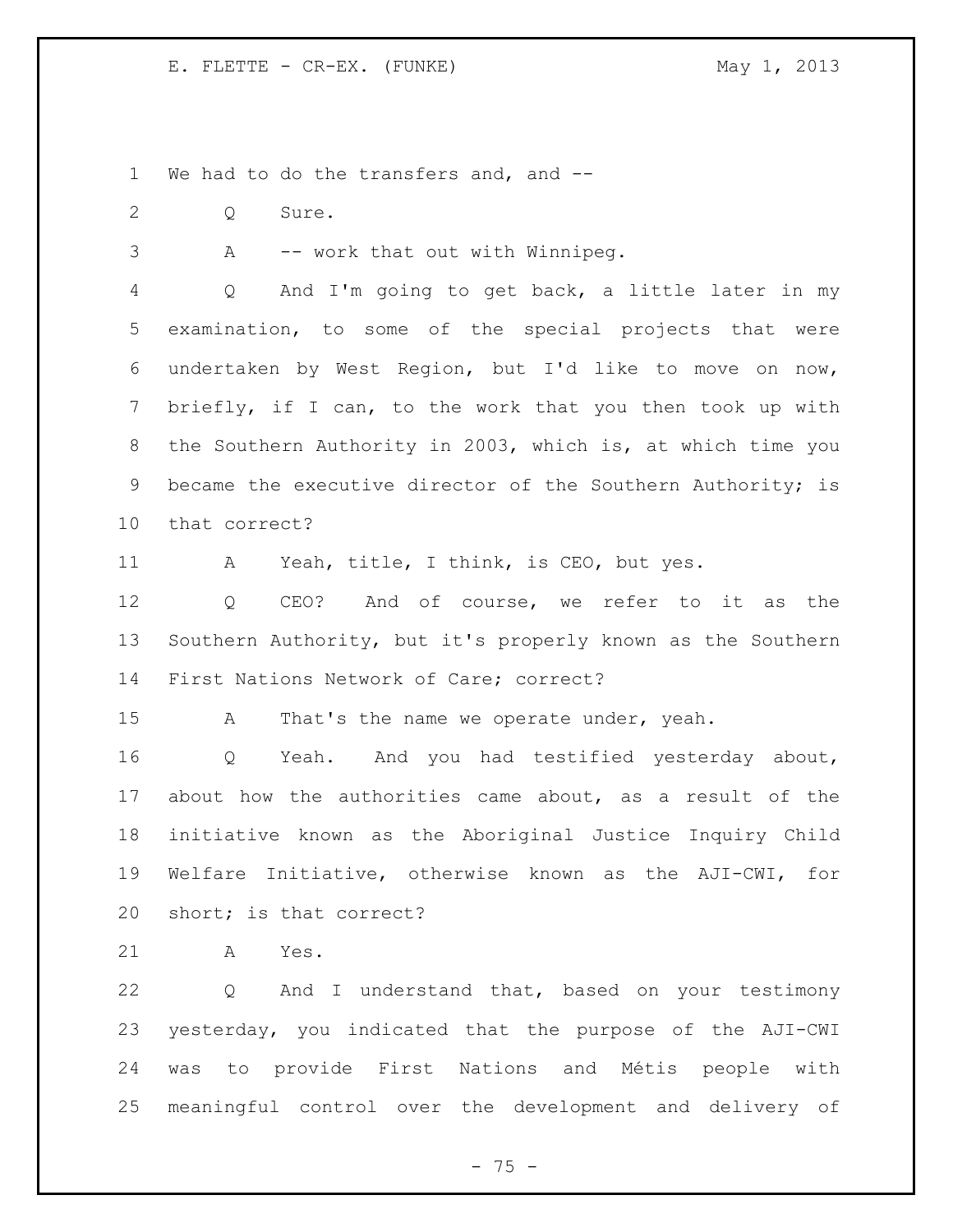child welfare services, to the families and children of those communities; is that correct?

 A I think that broadly is. There's a number of principles that were articulated, but I think, broadly, that is, was one of the main objectives.

 Q Sure. And one of the reasons for that, or if not one of the reasons, it certainly reflects subsequent research that Dr. Blackstock testified to earlier this week. And you may not have been present for her testimony, but I'll, I'll do my best to try and summarize that for you and ask you if it's consistent with your understanding of the research as well. She talked about specifically studies that were done in British Columbia, where researchers with the UBC and UVIC, did a study to determine what were the contributing causes to a high rate of youth suicides in southern B.C. and they determined that 90 percent of those suicides were occurring in only 10 percent of the communities. And when they eliminated the other factors, they found that the strongest correlative link was between the level of self-determination and autonomy that those First Nations have been able to achieve and a correlative connection to not only child welfare outcomes, but also general, general health of the community. So that was Dr. Blackstock's testimony. Are you familiar, in general, with that idea that the greater extent to which

 $- 76 -$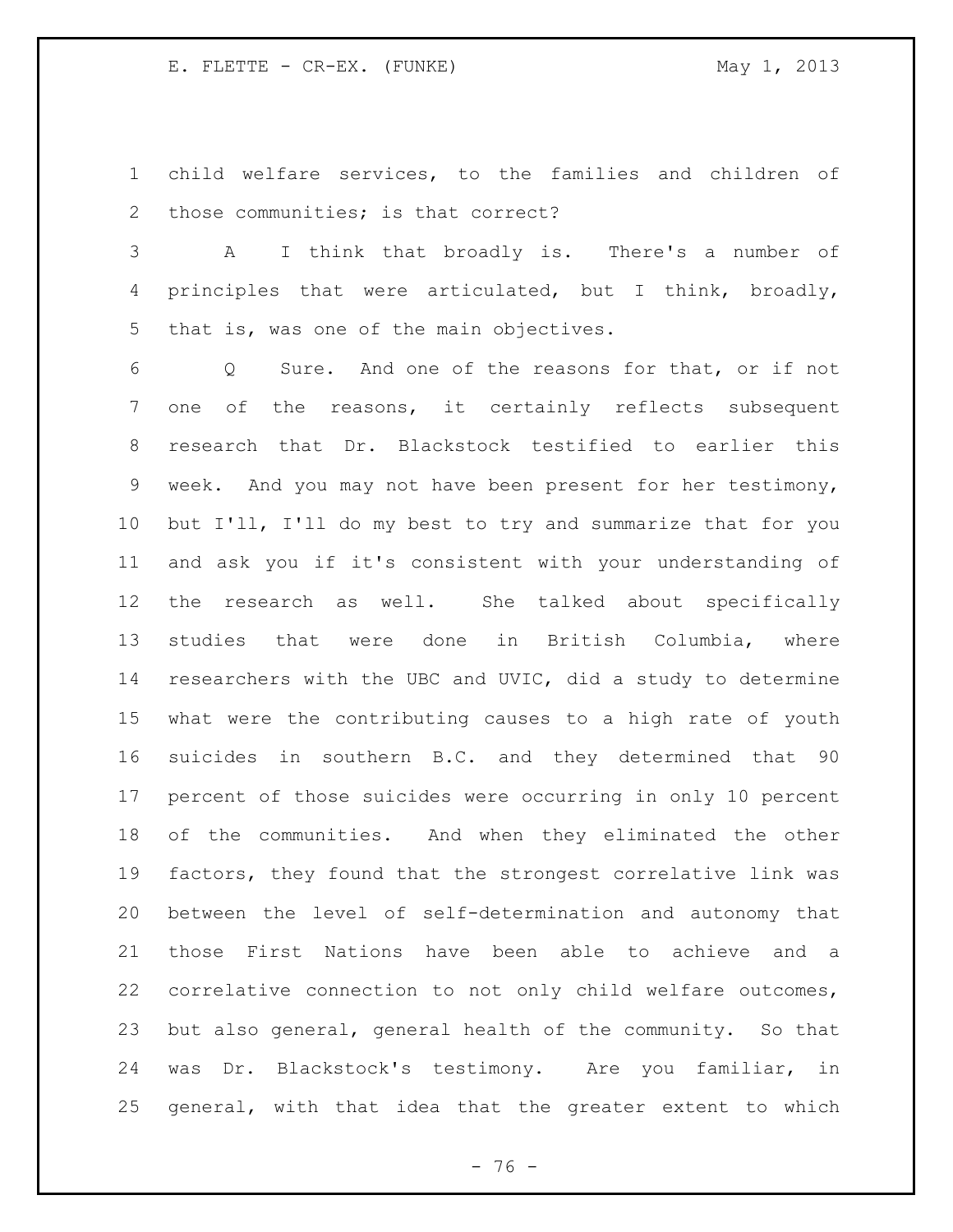First Nations are able to achieve self-determination and autonomy, the better those communities do? They tend to thrive more. A Generally I would agree with that. Q All right. And that's kind of the idea that's -- A Um-hum. 7 0 -- reflected in the AJI-CWI; correct? A Yes. Q That, that First Nations and Métis people have a right to have meaningful control over the development and delivery of those services to the families and children in their community that require them; would you agree? A I would agree. I would maybe phrase that a little bit different and -- Q Certainly. A -- turn it around and say it's the children and families that require service that have the right to have their communities involved in that. Q Well, let's talk about that. You had testified yesterday that the four partners in the AJI (inaudible) or the MKO -- A Um-hum. Q -- which represents the Northern Chiefs, the AMC, who, at that time, were representing the Southern Chiefs, my other client organization, the Southern Chiefs

- 77 -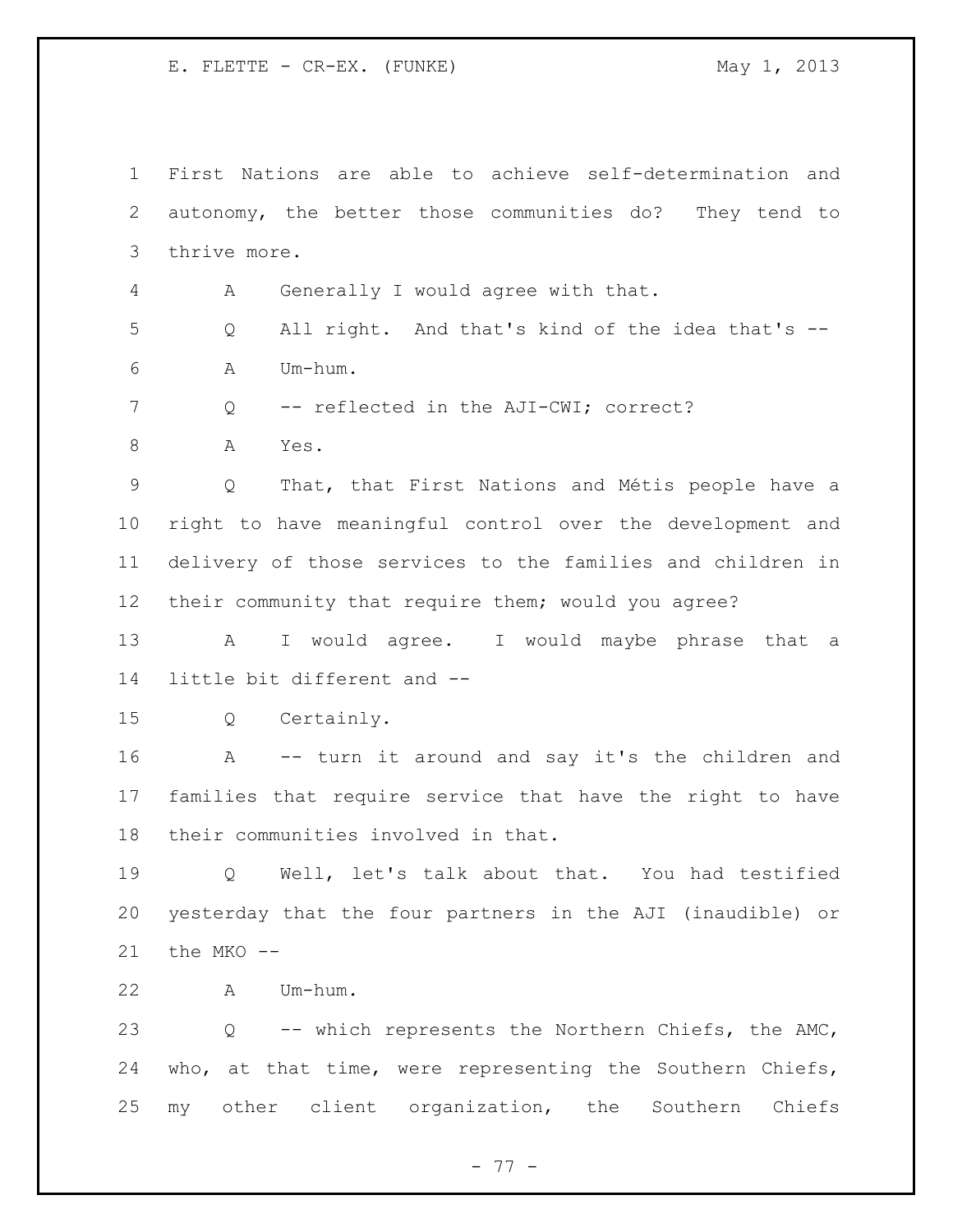Organization, was still in its infancy at that time and so the AMC was operating on their behalf and, and the AJI-CWI.

 A That was a motion, a resolution from the chiefs, to have AMC do that, so yes.

Q That's correct, yeah.

A Yeah.

 Q The Métis Federation represented the interests of the Métis people and then the other partner was the province; is that correct?

A That's correct.

 Q And early in that process, you testified yesterday, in the year 2000, memorandums of understanding were signed between the three First Nations or aboriginal groups, MKO, the AMC and the Métis Federation, with the province. Individually, they each signed a memorandum of understanding; correct?

A Yes.

 Q And each of those memorandums of understanding used that very language that I referred you to earlier, which is that the, the purpose and intent of the memorandum of understanding was to ensure that those First Nations and Métis people had meaningful control over the development and delivery of child welfare services to the families and children in their communities; is that not correct?

A I believe that's, that's similar language, yes.

- 78 -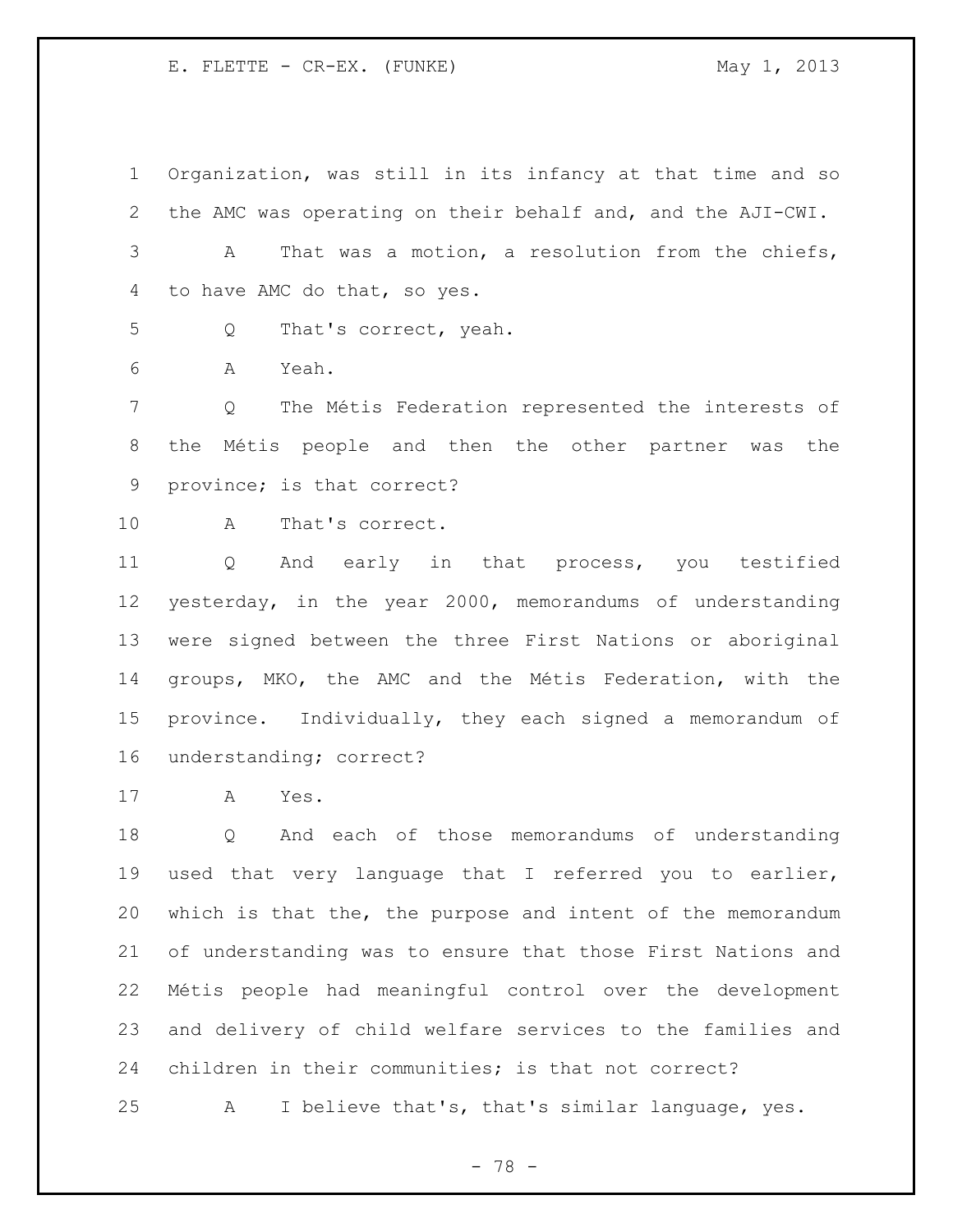1 Q Yeah. And in fact, it was those very MOUs that then led to the development of the Authorities Act, which was later proclaimed and created your organization; correct?

 A It was the, the MOUs that signified the political agreement to start the process.

Q Certainly.

 A There were many steps along the way where additional agreements were sought, but that was the first one.

 Q And certainly, it was the understanding between those organizations and the province for the guiding principles that were to inform the legislation; correct?

A YES.

 Q Now, the negotiations that led to those MOUs being signed, you'd agree with me, involved the democratically elected leadership of the Southern/Northern First Nations; correct? It was -- I'm not trying to trick you. It was the MKO --

A Yes.

 Q -- who signed the MOU and it was AMC who signed the MOU?

A Yes, it was the political body, yes.

Q Yeah. It wasn't agencies?

A No, it was not agencies.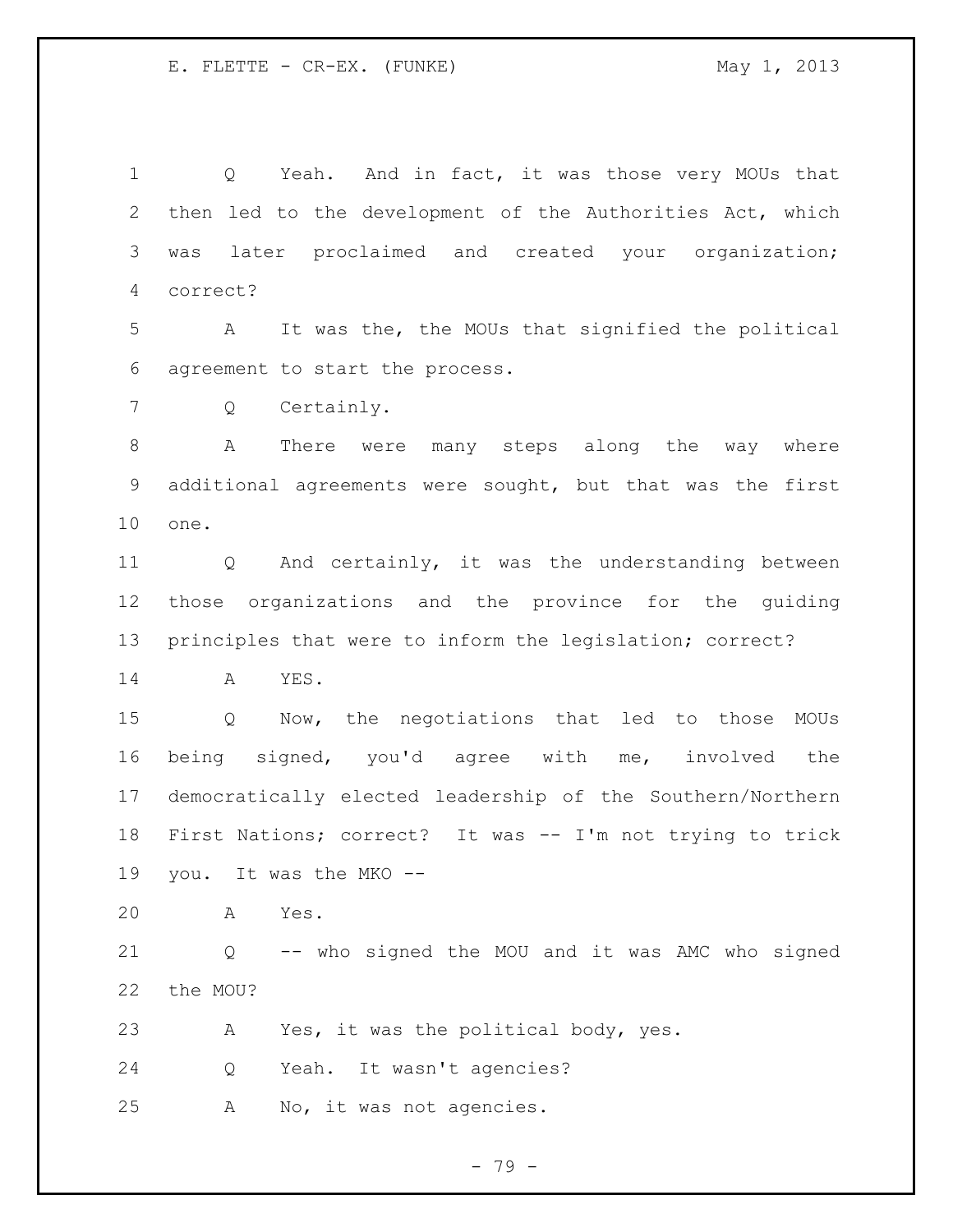1 Q And to be clear, agencies and their boards are not members of the AMC; correct? They're not members of the Assembly?

A No, they are not.

 Q Now, you had mentioned yesterday that there were was a number of different community -- sorry, I apologize, a number of different committees that were struck in order 8 to do the work necessary to implement the AJI-CWI; is that correct?

 A Yes, there were a number of working ad hoc, longer term committees, looking at different pieces, yes.

 Q And that included the implementation committee, 13 which you were a part of; correct?

 A The implementation committee was a broad 15 committee and they, for the most part, were the ones that determined and set up those working groups and those working groups reported to them and then they reported up to the joint management group and then up to the leadership.

 Q Thank you. And you indicated yesterday that you were the representative for the Southern First Nations on that implementation committee --

A Yes.

Q -- did I understand that correctly?

A Yes.

 $- 80 -$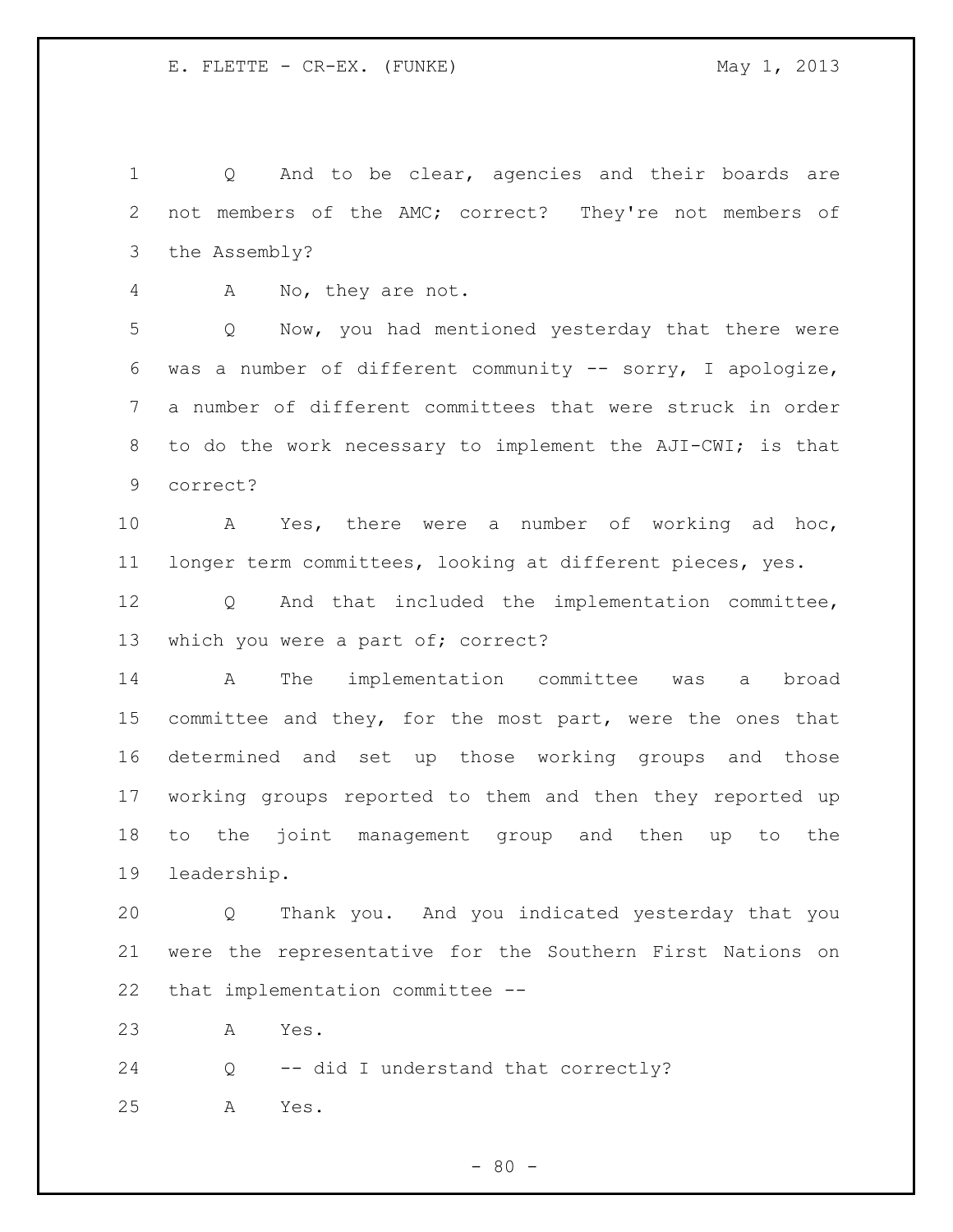Q All right. Can you explain to us how you were selected for that, that position? THE COMISSIONER: Does that have a bearing on what we're doing here, how she was selected for that position? MR. FUNKE: Well, she offered it in evidence yesterday, Mr. Commissioner -- 8 THE COMISSIONER: Yeah. MR. FUNKE: -- as part of her historical context for providing -- 11 THE COMISSIONER: Well, I just, I just want to keep you on track of what the mission of this inquiry is, but having said that -- 14 MR. FUNKE: Yes. 15 THE COMISSIONER: -- you carry on. MR. FUNKE: Thank you, Mr. Commissioner. 17 THE COMISSIONER: Long as you have that in your mind. 19 MR. FUNKE: I do and I, and I'm tying these questions back to the evidence of Dr. Blackstock, Mr. Commissioner, who indicated that self-determination and autonomy is a fundamental component of ensuring the health of their communities and that's the theme that I'm attempting to explore here. 

 $- 81 -$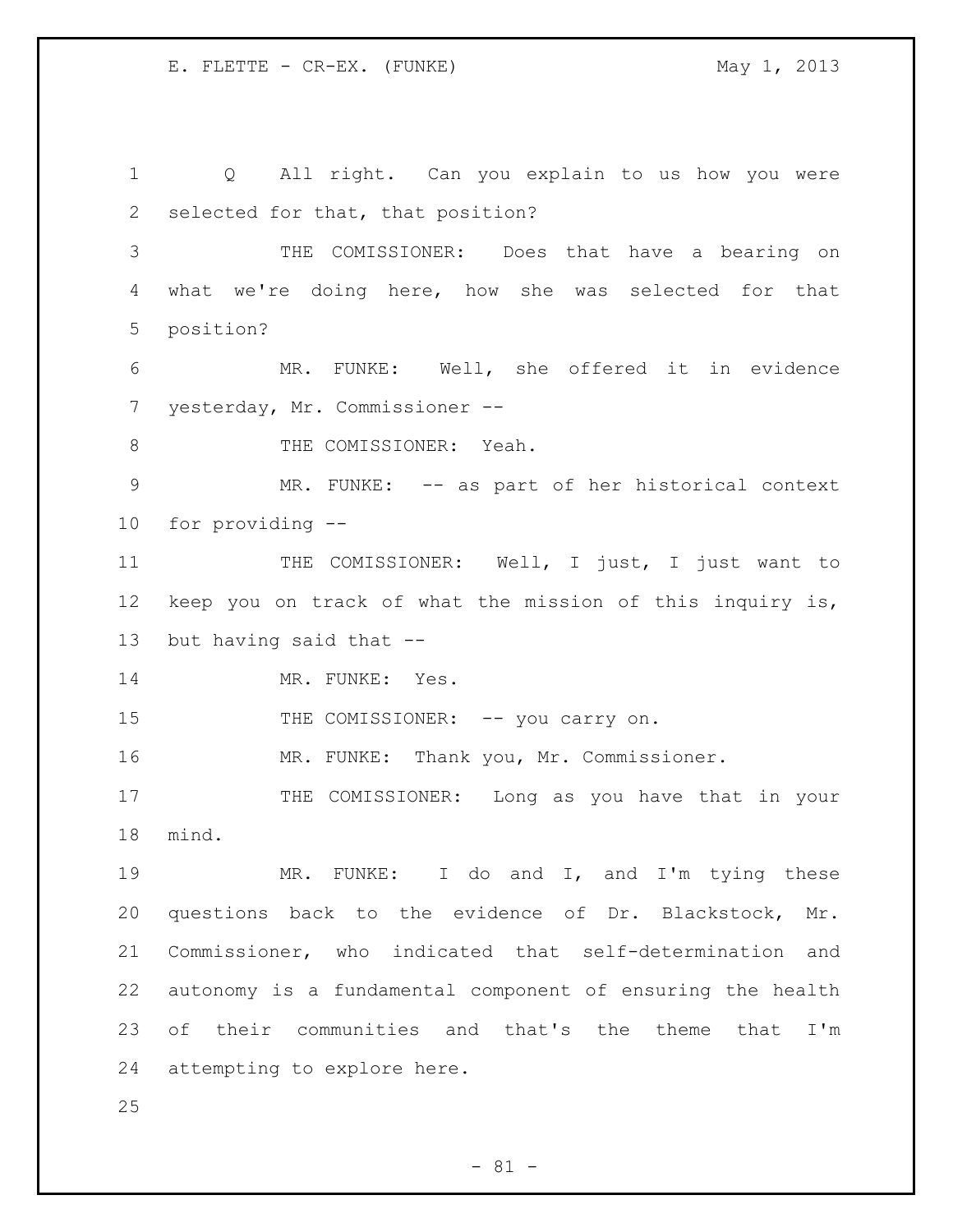BY MR. FUNKE:

 Q Do you remember, Ms. Flette, how it was that you became selected to represent the Southern First Nations in that committee? A I think the -- I believe the process was a request at the agency directors' meetings, of which I was a director at the time, to be the rep and then that was okayed by AMC. There was a process to advise them on who our reps were going to be. I don't believe it was a formal, like, election process, or anything like that. Q Okay. I appreciate that. You're -- I'm only -- 12 A It's awhile now though. Q -- asking you for your recollection. I appreciate that. Now, you had testified that eventually, in 2005, the AJI-CWI was rolled out and files were transferred from Winnipeg CFS to the various First Nations agencies that had been either created, or had previously had their mandate, that were now providing services to families in Winnipeg; is that correct? A AJI was rolled out prior to '05. It was '05 where we essentially completed the transfer of work and resources. We started the transfer in '03, as soon as the Authorities Act was proclaimed and we, again, we were able to give agencies their expanded mandates to cover off

reserve. We began the transfer process in the interlake

 $- 82 -$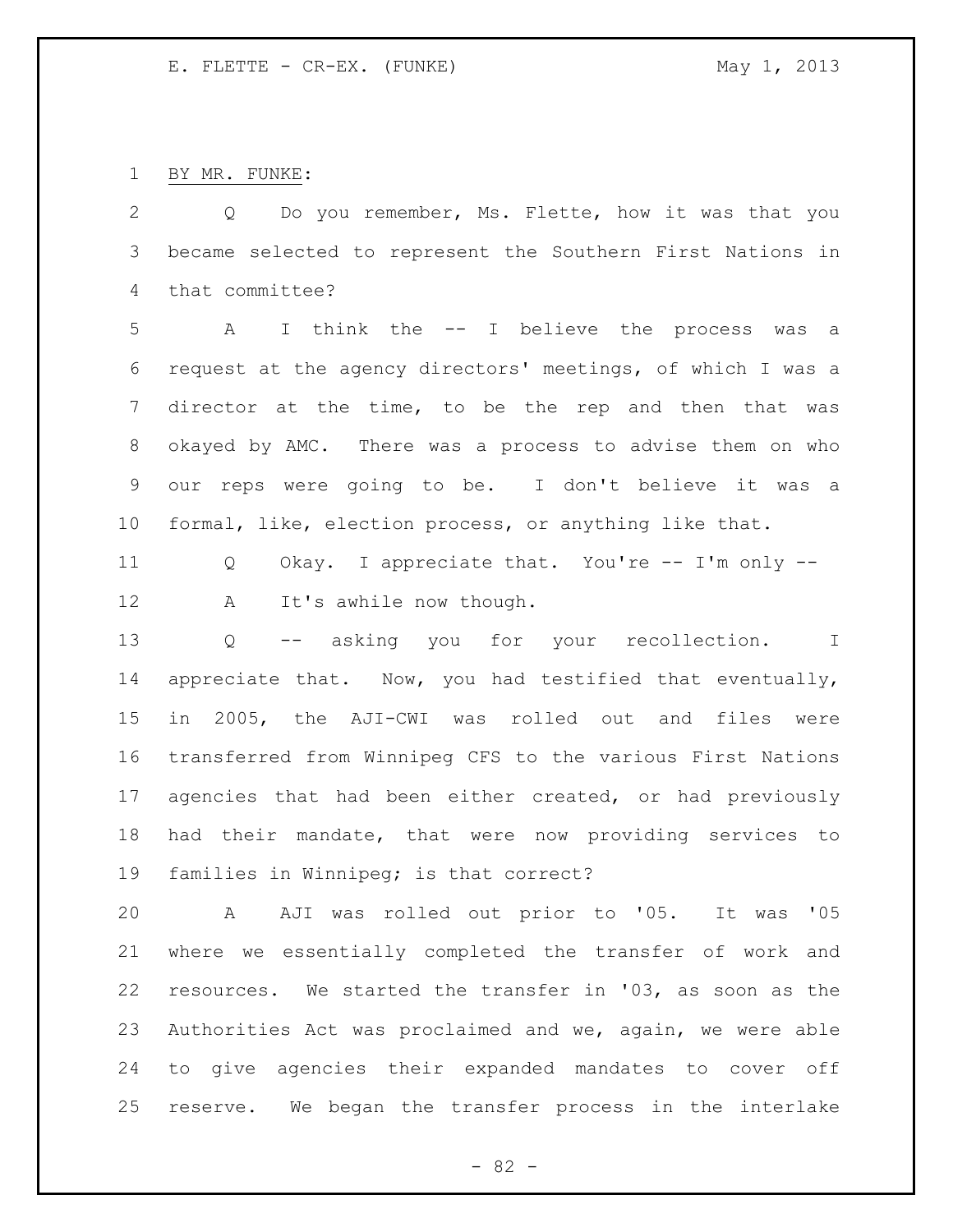area, for example, that occurred in November of '03.

 Q I, I apologize, perhaps my question was, was vague. I'm speaking specifically of the transfer of files from Winnipeg CFS to First Nations agencies that were operating in Winnipeg at that time, with respect to the date that those files are transferred. My understanding is that that happened on May 16th, 2005?

 A Well, there was no one specific day where that would have happened on. It would have been over the period, I, I believe that started at the beginning of May and ended sometime in June.

Q Okay.

13 A There were many, many files and --

Q Sure.

 A -- lots of agencies, between the north, the south and the Métis. So it would have been certainly more than a day and time. Also leading up to that, I mean, there were decisions already made about how many resources, et cetera. That was done by having those, all the files and all the families, that Winnipeg complete their ADP and selecting which authority they wanted to go to. And that was done in '04, I think, those were essentially completed late '04, because by early '05, we had a breakdown of how many cases were going where and what that meant, in terms of money and, and staffing.

- 83 -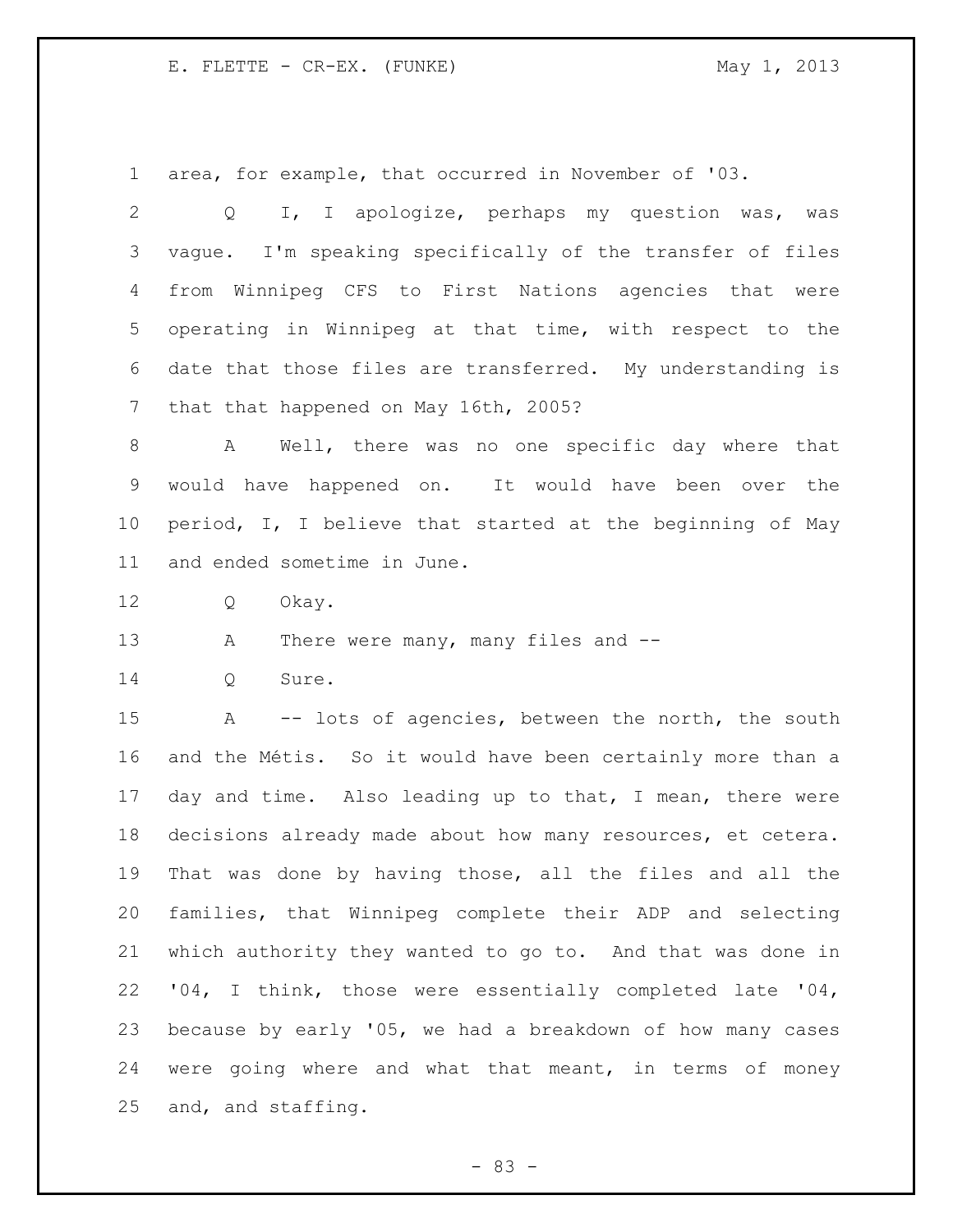Q Sure. And my understanding was, and, and perhaps I'm mistaken, or the information that I've been given is incorrect, but it's my understanding that many of the agencies had requested that that the transition of those family files not occur all at once, but rather be phased in in batches; now do you recall that being the case?

 A Well, I, I recall that being a discussion, because we looked at a number of options about how we could do that in a manageable way that was not going to put kids or families at risk, but also insist, or ensure that the agency that was getting the files could manage the files. And the idea of moving them in batches was certainly one consideration that we looked at, the pros and cons of that. There were a number of reasons why that option was not chosen, probably primarily because we were also dealing with the transfer and division of work among the staff. And so, if we transferred a batch of files over, a worker would have to go with that batch of files and it would become almost impossible to manage, on both Winnipeg's end and our end --

21 0 Sure.

 A -- if we were doing the whole thing in batches like that.

 Q And what you're referring to are the resource transfer tables; correct?

- 84 -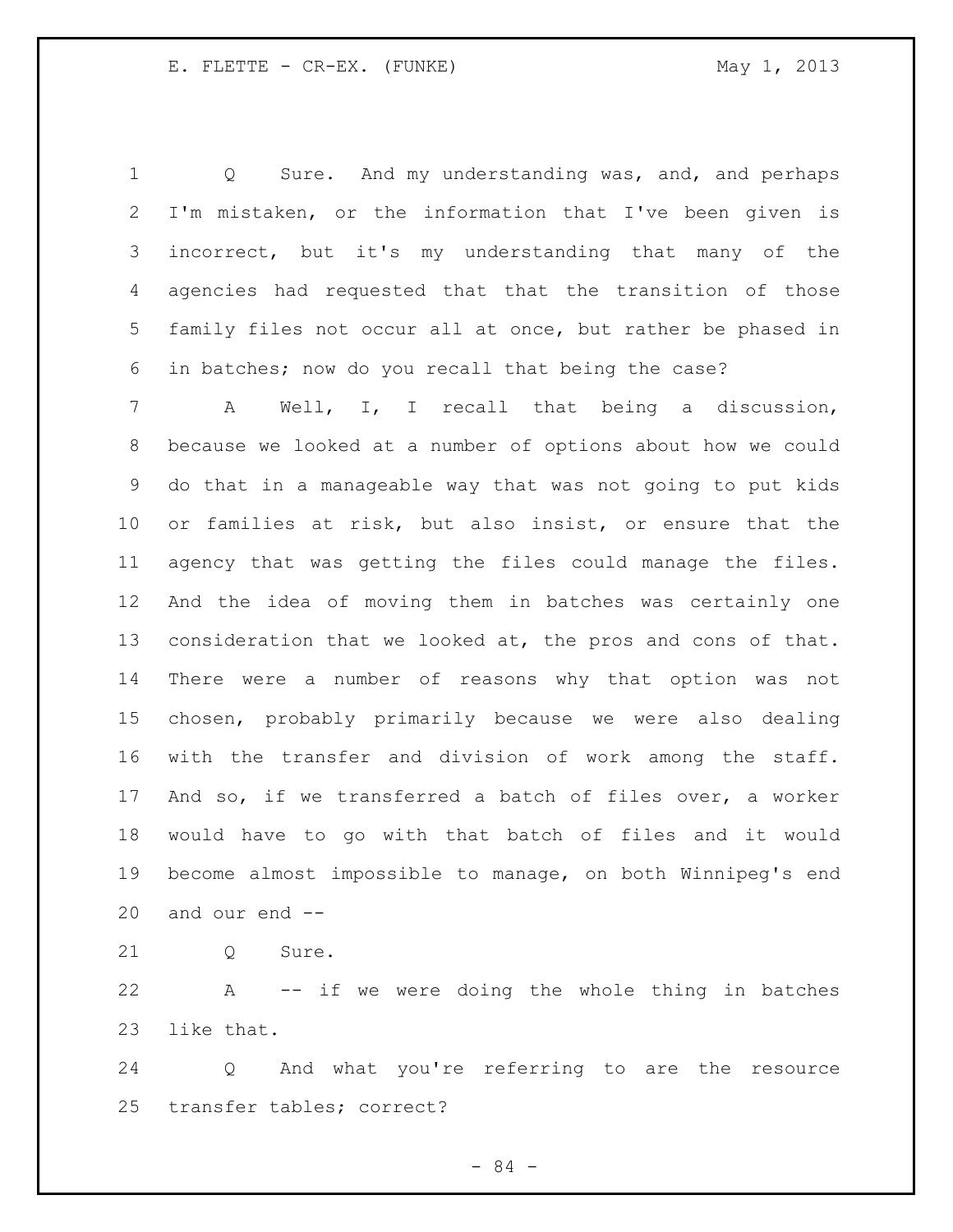A Yeah, well, there -- we did two. One was a case transfer table and one was the resources, which was the money and the staff.

 Q And it became a logistical nightmare, if I can use that terminology, to try and apportion which resources were going to be transferred at which time, unless everything was done all at once?

8 A Yes, it, it was -- in the end, we thought that that was not going to be a good, a good model. We had to not just -- it wasn't just the southern agencies, we were transferring, like, all the files and so that, the logistics of that were really difficult to deal with and we felt, would result in perhaps cases falling in between the cracks, or a case getting multiple workers assigned, while the batch transfers were going on. So there were a number 16 of reasons why that wasn't, why that wasn't done that way.

 Q And the concern that the agencies, the receiving agencies, had was they were concerned about the impact of receiving all of those files at once and the burden that that would create, both for the, these new burgeoning agencies, or at least these burgeoning offices in Winnipeg, for previously existing agencies, with new staff, new operations, et cetera, that having all of these files (inaudible) all at once would create a, an overwhelming burden for those agencies? That was the concern that had

 $- 85 -$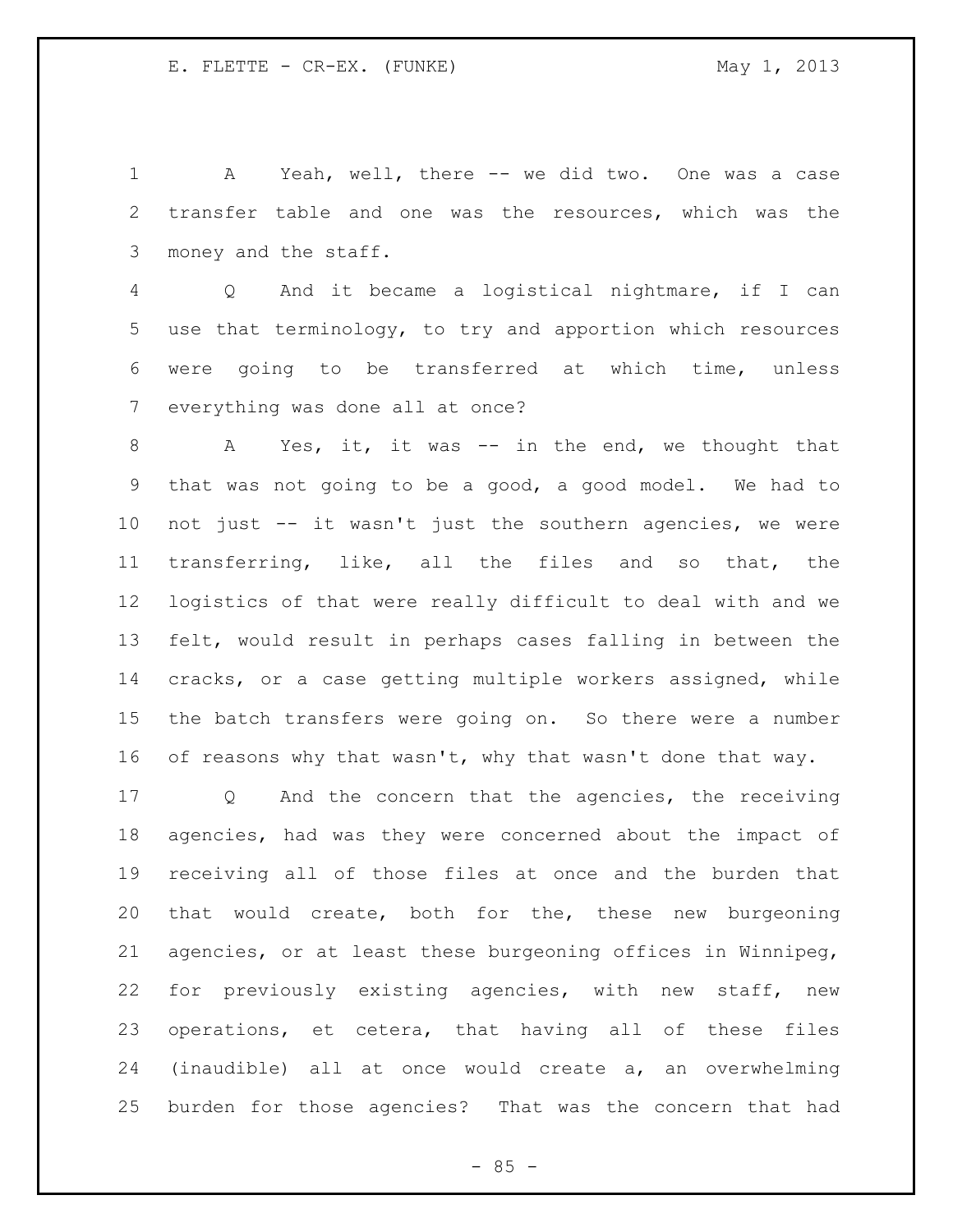been voiced at the time; correct?

 A Well, it was certainly one of the challenges that we were trying to address and minimize and see how we could best handle that. If an agency was getting a lot of files, yes, there was a growth factor. That was offset, in some cases, by existing workers. For example, Southeast, that got quite a number of files from the Winnipeg transfer table, but all of the workers that initially went to Southeast were all seconded, so they came with knowledge already of some of those families and some of those cases. So that mitigated it a little bit. It did, I mean, clearly, and, and I think we identified and acknowledged, that created the, you know, the HR issues, the growth issues that an agency would have to deal with, yes.

 Q Yeah. And we've already heard evidence from a number of workers, at this inquiry, who were seconded, or who were concerned about the issue of secondment. There was also concerns voiced by previous witnesses with respect to job security, continued benefits, other related issues. And you're not saying that all of the seconded Winnipeg CFS employees that were now assigned to the First Nations agencies maintained their case load, or that the families that had been assigned to them, while they were with Winnipeg CFS, were now the same families that were assigned to them when they went to the First Nations agencies?

 $-86 -$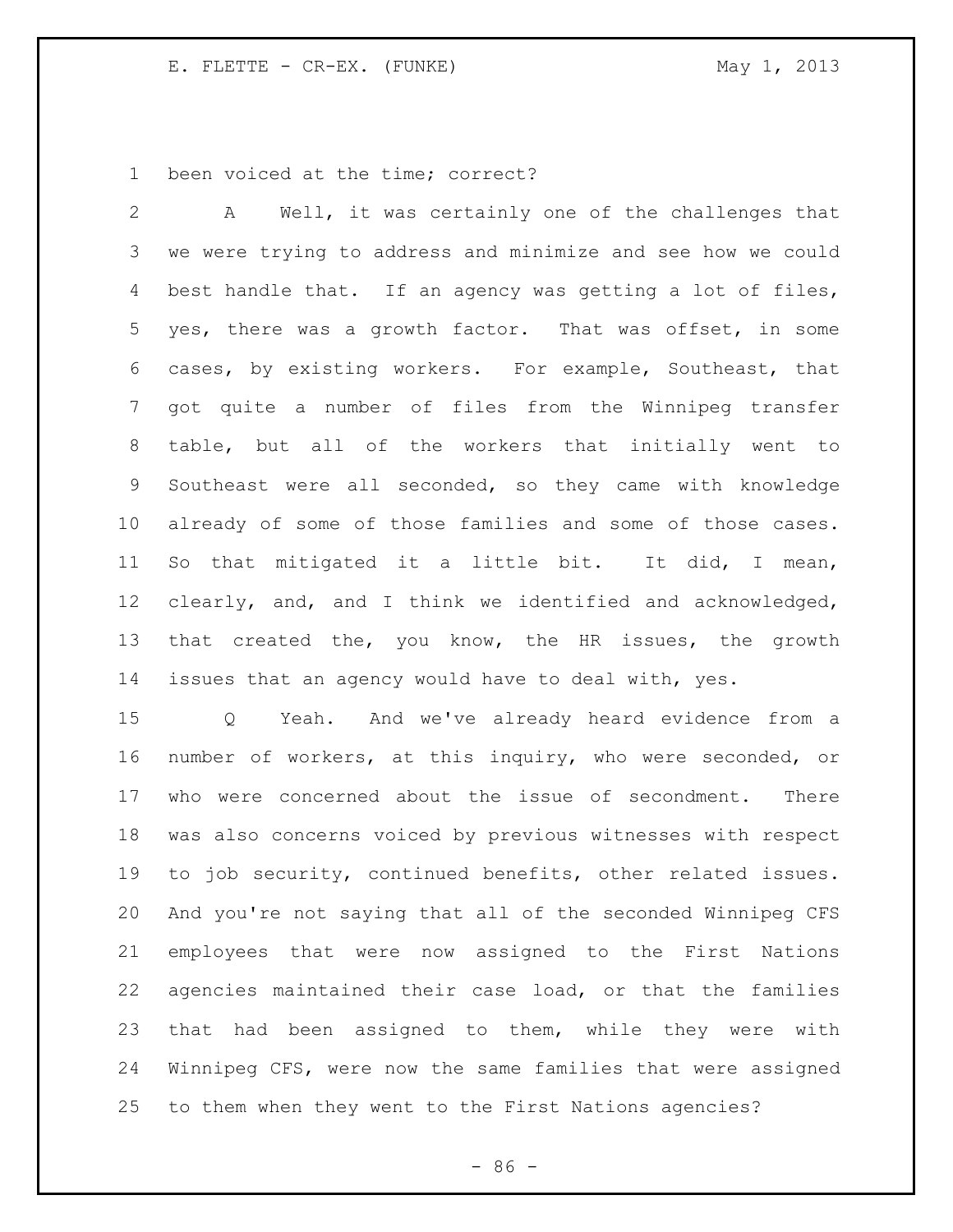- 87 - 1 A Oh, no, that was impossible, because -- Q Yeah. A -- the case load could have gone to three or four different agencies and three or four authorities -- Q Absolutely. A -- so it was almost impossible to work, to work the transfer that way. 8 Q Okay. Just wanted to make sure we were saying the same thing. A Yes. Q All right. Now, you were part of the implementation committee and do I understand that, that this, the, the effective date, or the rollout date of May the 16th, 2005, that I've been given, that was something that was under the control of your committee? A Well, I would argue the May 16th date, but laying out the dates of the transfer and the dates of those transfer tables and when we were going to meet and do those processes would largely have been coordinated by the implementation committee. Q Sure. And I've, I've heard it referred to as the go-live date. Are, are you saying that that wasn't commonly referred to as the go-live date of May 16th -- A No. Q -- 2005?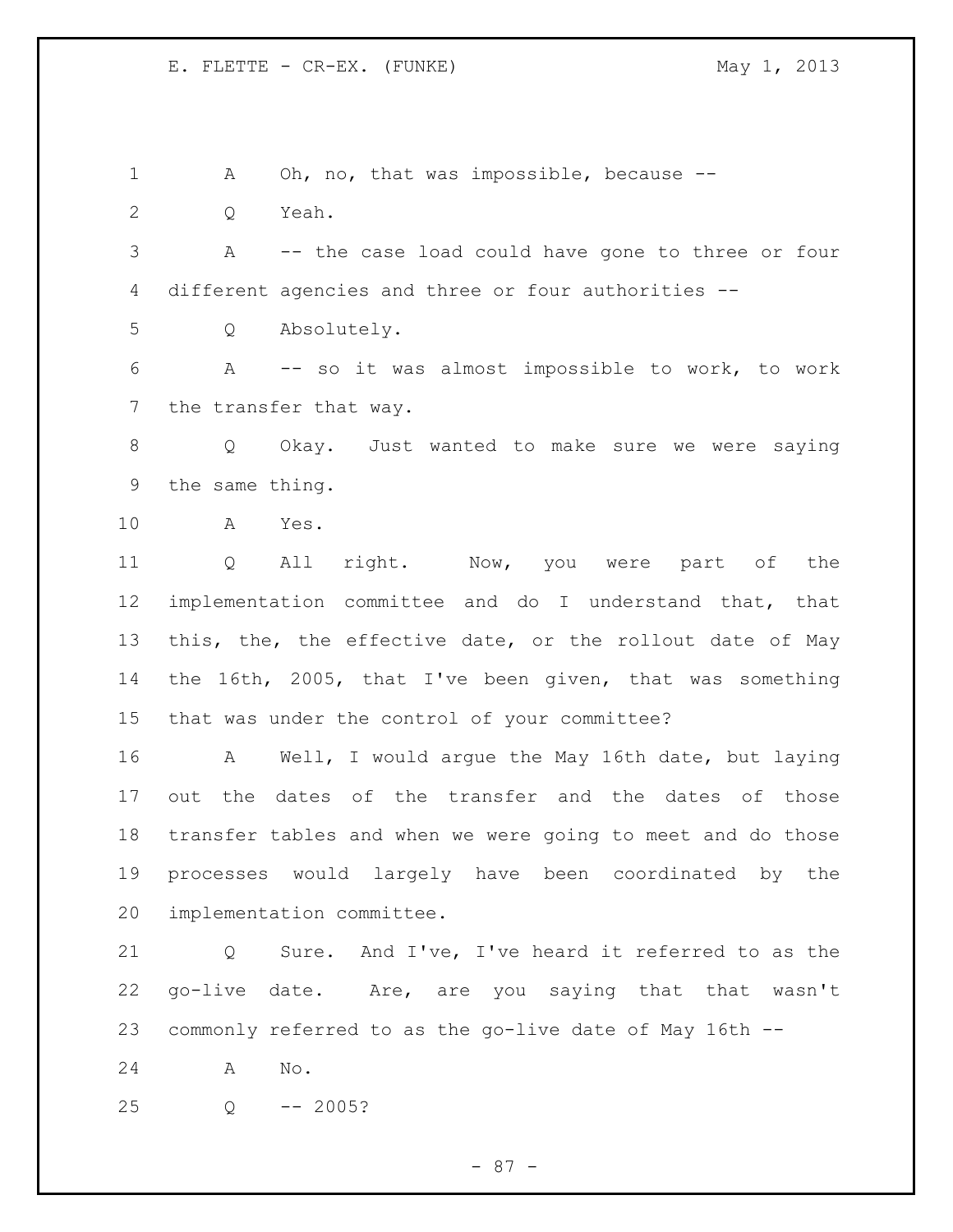A We would set different, what we called go-live dates, when, when all the transfers had occurred and within an agency, or within an authority, there was a go-live date for a certain area. I'm not sure that May the 16th was a go-live date for Winnipeg. I, I, I could be wrong, it's, it's been awhile, but the go-live term was when, actually, all the transfers had, had happened and those cases were now there and that agency was responsible.

 Q Okay. Well, I appreciate your evidence in that regard. The next thing I want to ask you about is the authority determination protocol that you had discussed yesterday and you had indicated that one of the advantages of the ADP, as it's now known, allows families, who are receiving services, to choose the authority of service from whom that, those services are delivered; is that correct?

A Yes.

 Q All right. Now, it's my understanding of the ADP, and correct me if I'm wrong, is that although families can choose the authority from whom they receive services, they do not choose the agency that they --

A Correct.

 Q -- receive services from? The agency is determined by the authority, upon review of the ADP protocol and the information received from the parent; is that correct?

- 88 -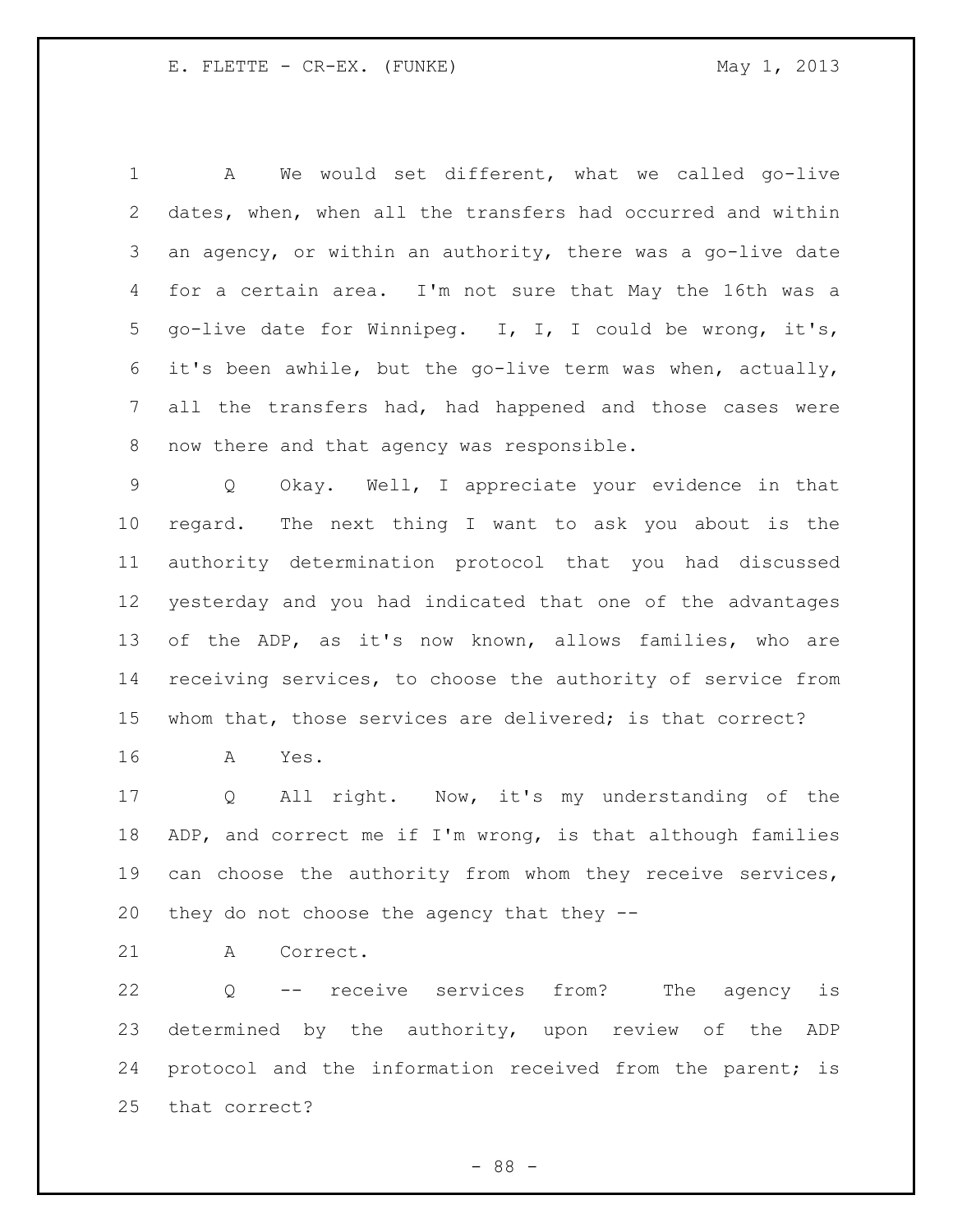A No. There were already decisions made at each authority and I'll speak for the South. If we have a family who comes from a West Region community, for example, who chooses the South, that case would go to West Region Child and Family. So that family would not be able to say, well, I want the South, but I want, you know, Peguis to do my case.

Q Sure.

 A It would go to West Region. If they wanted to switch, and they had a valid reason, they could bring that forward, but that was not part of the ADP process itself.

 Q Sorry, I guess what I'm thinking of is a circumstance -- and I'm not asking you to comment on a hypothetical -- but it's entirely feasible that you would have a family where the father was from one First Nation, the mother was from another First Nation and they may choose one or the other agency. What I'm suggesting to you is that their choice, in that regard, or their indicated preference, was not determinative of which agency would be assigned to them? Ultimately, the authority was responsible for making that decision?

 A I think that's too broad. We certainly had guidelines for workers to use if you had two caregivers and they, they came from different areas, or were making different choices, around how to resolve that. The rule

- 89 -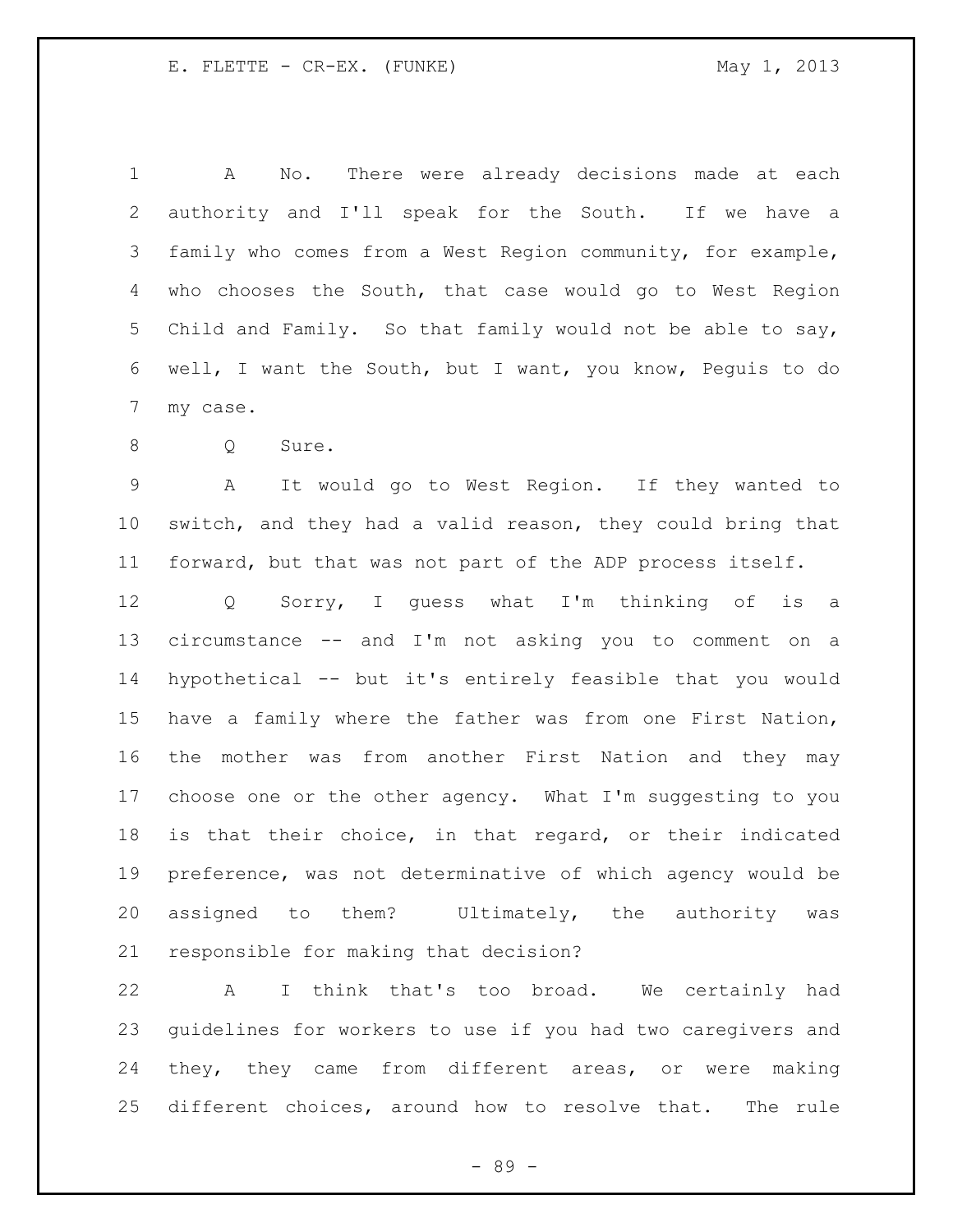generally being that we want those agencies to work it out. We want one agency to provide services to one family. We don't want families split up. If they cannot agree, or come to an agreement, then the authority would step in and make the decision.

 Q And that's ultimately what I'm getting at, is that it's not, it's not up to the family to choose. Ultimately, that responsibility lies with the authority?

 A Yes, however, their preferences and their wishes were certainly taken into account and in most cases, we were able to accommodate them.

 Q Sure. Now, you had spoken yesterday, at length, on the issue of funding and I'm going to ask you some questions about that. Prior to the Authorities Act, the province provided funding under Section 6 of the Act; is that correct? To First Nations agencies? Section 6 of the Child and Family Services Act?

18 A Can you refresh my memory on that Section?

 Q It's subsequently been repealed. Whether or not it's that particular section or not, you'll agree with me that the province provided funding to the agencies, prior to the Authorities Act, directly; is that correct?

 A Yes, it would have been directly. They funded primarily maintenance costs for kids that had transferred to the First Nations agencies, but were provincially

 $-90 -$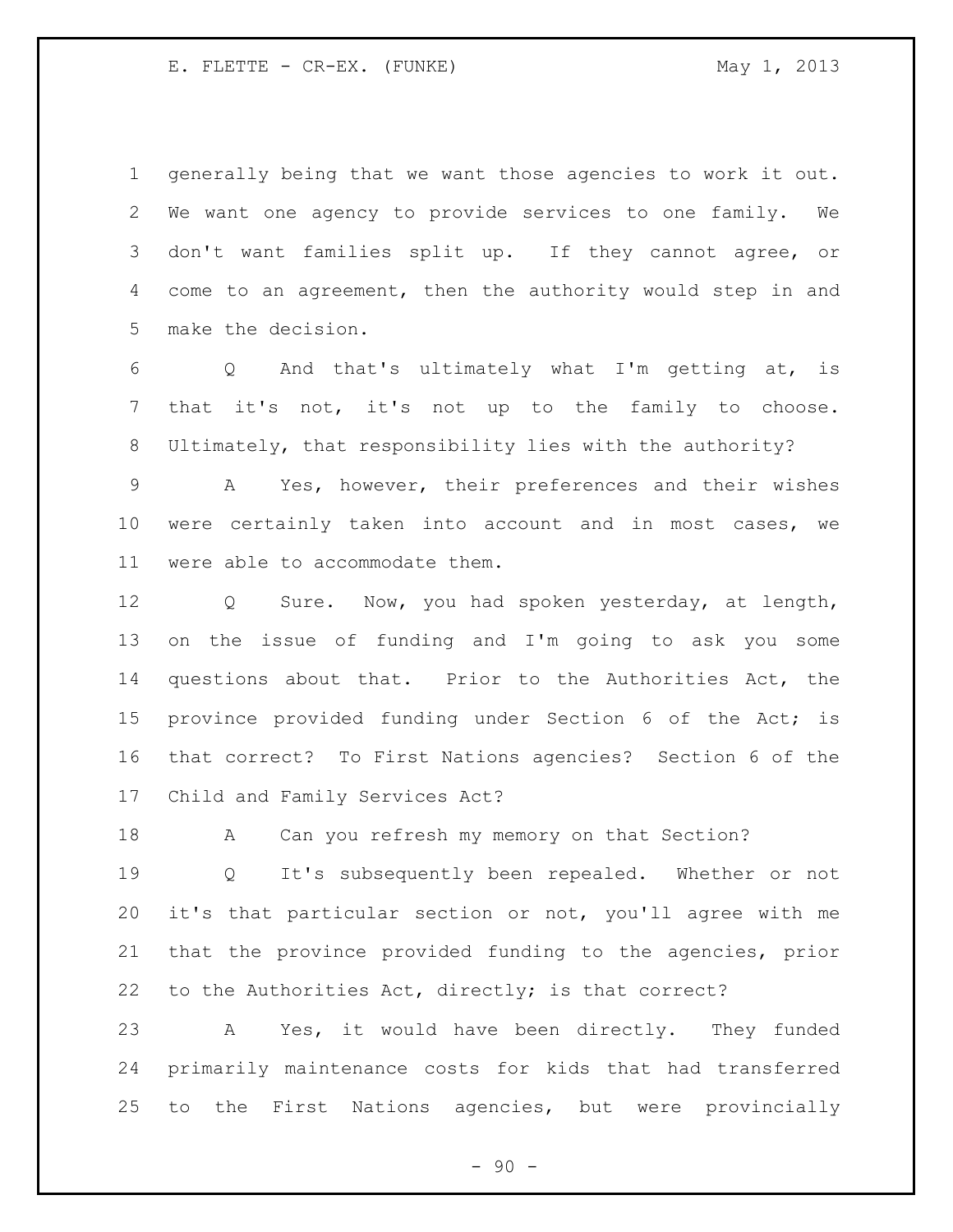funded. And then they provided us money for outreach services, which was, I think, typically, in most cases, a grant amount that was done. So there was no funding model that was provided and it was based on the actual -- a recognition of the services we needed to provide to provincial kids. We were not engaged with families, to the same extent -- 8 Q Sure. A -- because we had no, we didn't have the jurisdiction, off reserve, for that. Q And the funding was more ad hoc in that nature? 12 A Well, pretty much, throughout the system -- Q Yeah. 14 A -- that's pretty ad hoc, but yes. Q And since the implementation of, or the passing of the Authorities Act, we now have a situation where all provincial funding, to an agency, now flows through the respective authority, other than maintenance; is that correct? A That's correct. Q And you'll agree with me that a substantial component of the expenses that an agency incurs and is responsible for, is maintenance? A Yes, it is. It's funded separately, it's funded

on actual -- it's, it's not -- it doesn't operate the same

 $-91 -$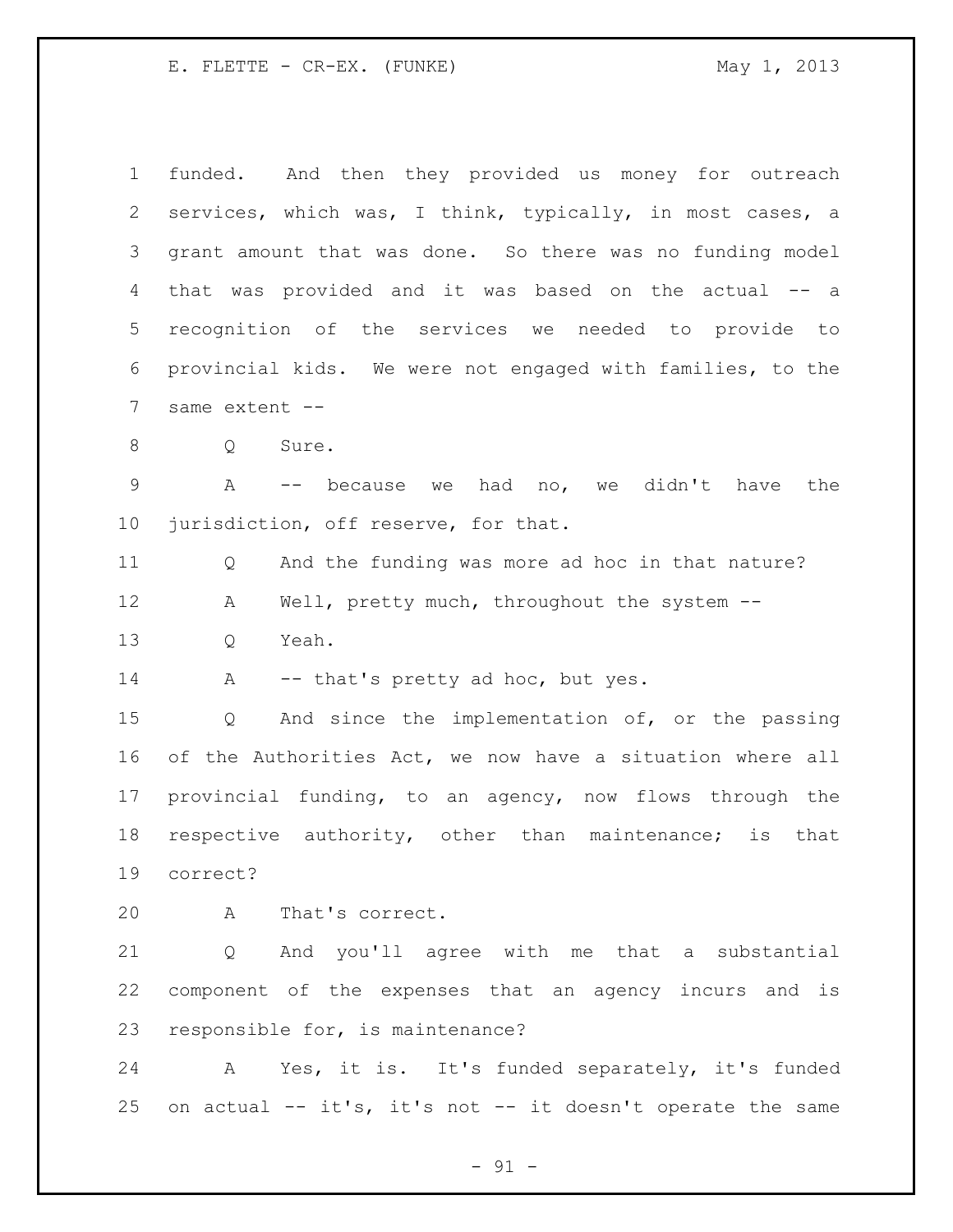as an agency's operation -- Q No. A -- funding would. Q It's very different. 5 THE COMISSIONER: What, what is it -- what, what are you referring to there? What doesn't operate the same? THE WITNESS: The maintenance funding. Like, agencies -- THE COMISSIONER: The, the, the which funding? THE WITNESS: For maintenance of children. 11 MR. FUNKE: It's called maintenance --12 THE WITNESS: Yeah. 13 MR. FUNKE: -- Mr. Commissioner. 14 THE WITNESS: Yeah. BY MR. FUNKE: Q Perhaps, Ms. Flette, you, for the benefit of everyone, you can explain what types of expenses are covered by maintenance? A Well, broadly, the definition is any costs related to children who are in out of home care. So it would cover group homes, it would cover treatment centres, it would cover foster homes. It would cover clothing for those children and for daycare, if they're eligible,

 $-92 -$ 

respite payment, support workers, anything related to the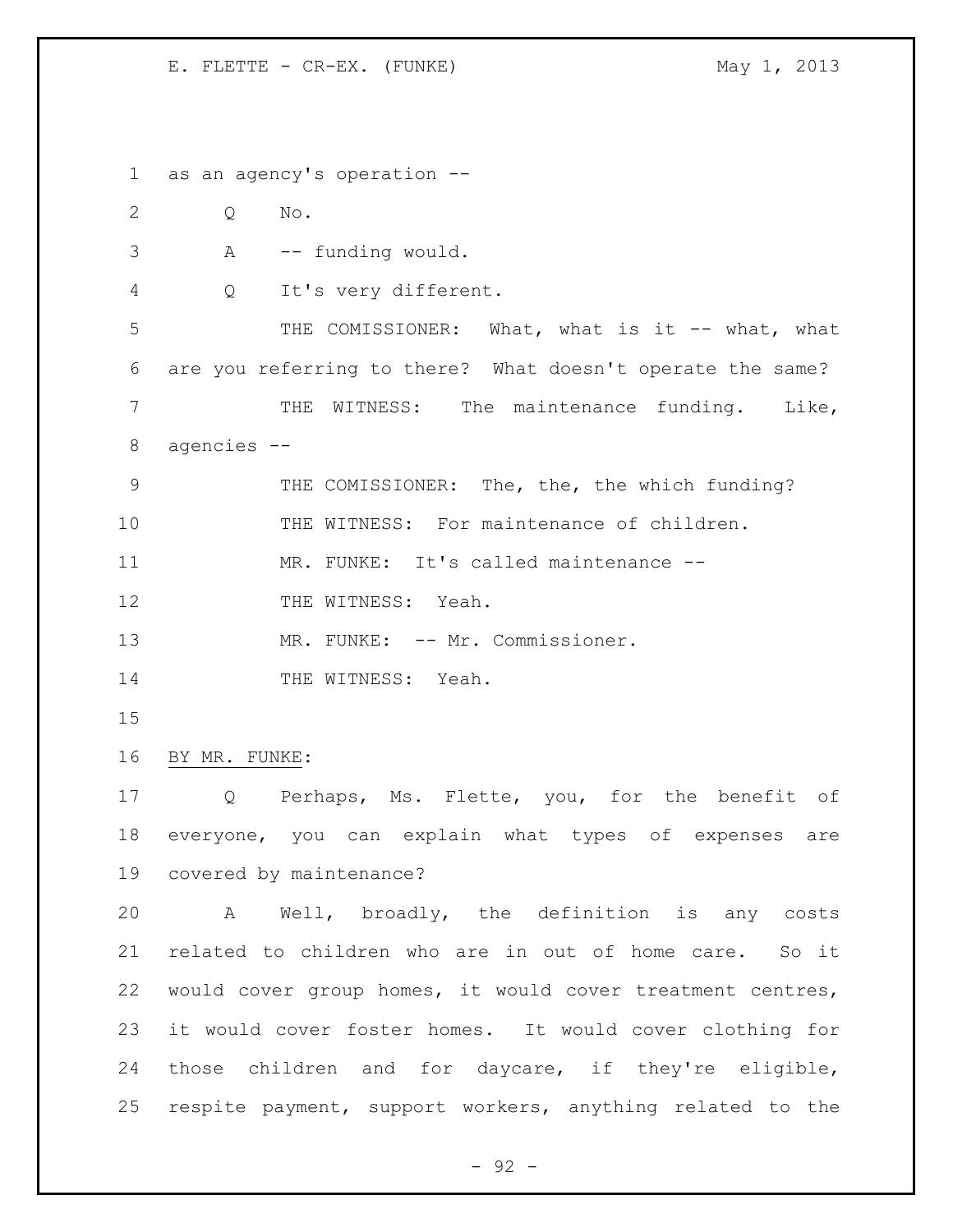care of those children.

 Q And it's a fairly complicated system now where although the province is responsible for providing that funding to that agency and provides that funding directly, approval for certain maintenance expenses flows through the authority first; is that correct?

 A Well, there are pieces of it where we are asked to approve the agency's plan. So, for example, extensions of care, the agency has to submit the request to us and we have to agree with it. And if we approve it, then the province pays it, based on whatever care plan the agency has provided to the province. The special rates, for the most part, we have not approved at the authority, even prior to AJI, but certainly since. Agencies are considered self-managed. In our case, all of them, except one agency is self-managed. So they have special needs committees that they take those requests to and those committees have to review and sign off and then that goes to the province for payment.

 We have been more involved in the last, probably since the spring now, so maybe for about a year, in a review of when there's changes to special rates and that's been more a review and a control factor where the authority is asked to review those and approve the increases before the province will pay them. That has not necessarily

- 93 -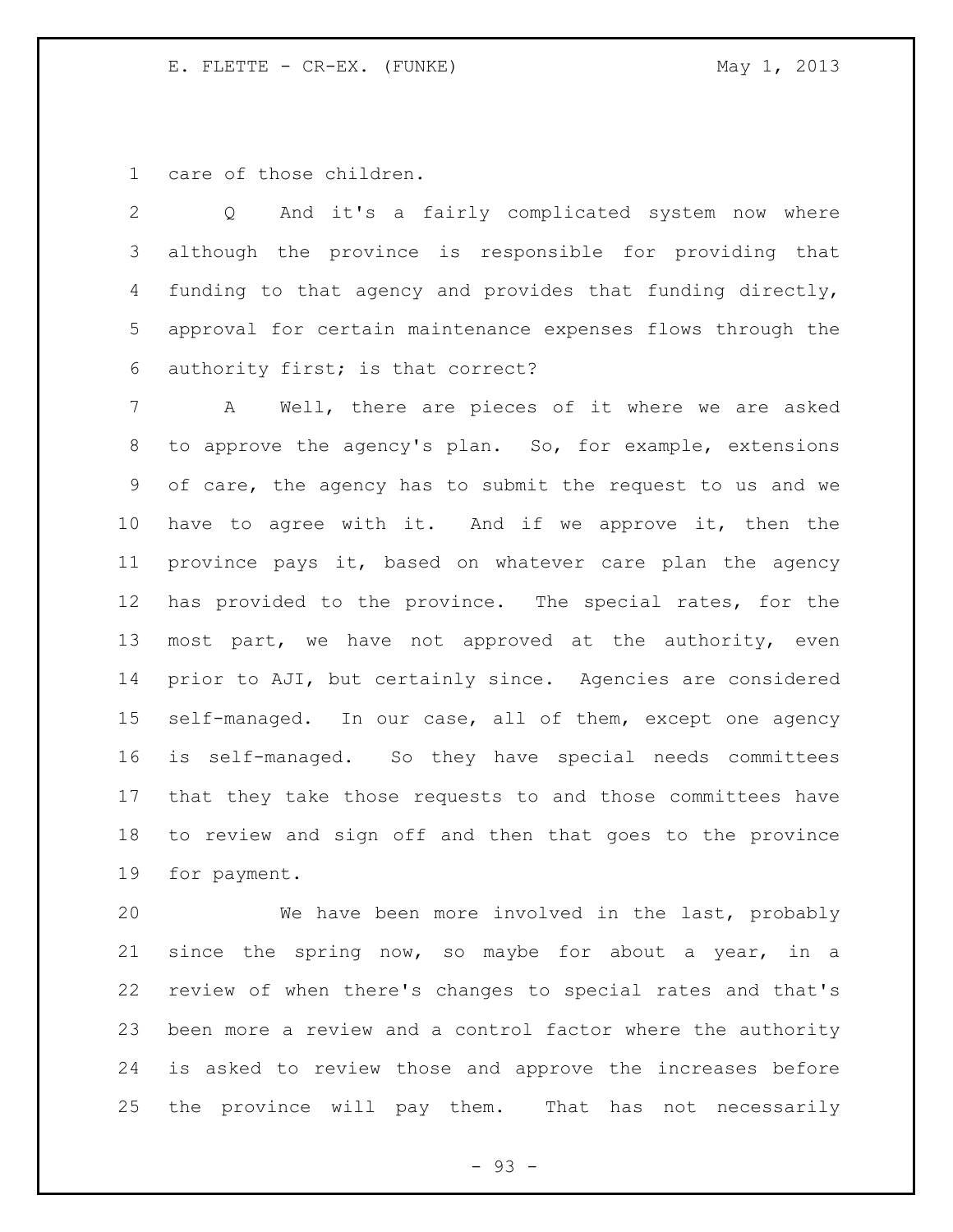though resulted in the province rubber stamping. We find there's still lots of questions --

Q Certainly.

 A -- that come from the province. And at the end of the day, they are the ones that cross things off the bills. So --

 Q And, and I just want to be clear about that. You said that the request is made for the authority to review those rates before they're submitted and, and, and, and so there's no confusion, that request is not coming from the agency, that request is coming from the province?

 A That request is from the province and the Feds 13 have followed suit, so it's really both --

Q Sure.

A -- yes.

 Q And with respect to leveling children, in terms of what they need in, as far as group 2 resources are concerned, it's my understanding that the province has exclusive authority over level 5 --

THE COMISSIONER: Well, you know, I --

21 MR. FUNKE: -- approval; is that correct?

 THE COMISSIONER: -- I don't have a background on what these levels and groups are and I'm not going to do a reassessment of the funding formula at this hearing. So I don't know what the point is of you going into all this

- 94 -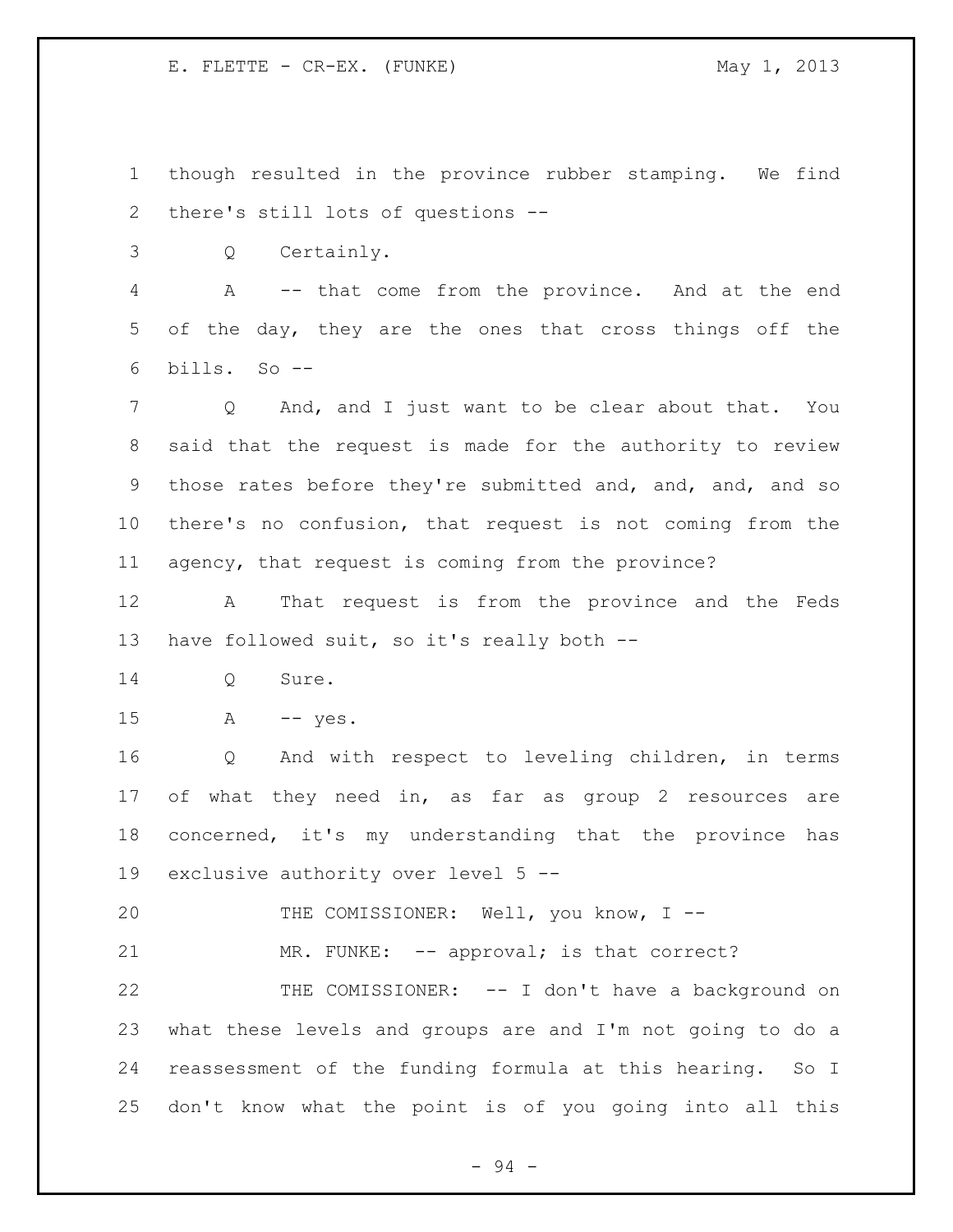2 explain to me what, what you're driving at,  $I$  -- it would help me, because I just don't have the background of the -- MR. FUNKE: Certainly. THE COMISSIONER: -- of the facts that you're talking about. 7 MR. FUNKE: And, and, and we can explore those, Mr. Commissioner, to ensure that you have an understanding of, of what it is I'm asking the witness. I don't want to leave you with any confusion in the, in that sense. 11 THE COMISSIONER: Well, you are, that's the -- that's where you're putting me at the moment. MR. FUNKE: Well, let's, let's resolve that. First of all, in terms of the significance of my question, again, it relates to the control over the delivery of services to child, to children and families in First Nations communities and who has control over the delivery of those services to those children and family. And I'm exploring with the witness, in terms of funding, which has been a matter of much discussion in evidence before you, how some of that control works. And I'm not intending to go through every single type of example of how funding operates, I'm just picking some general examples that show how complex the system is. And it's not my intent to ask you to embark on a systemic review of

detail of the funding, because the, the -- if you can

 $- 95 -$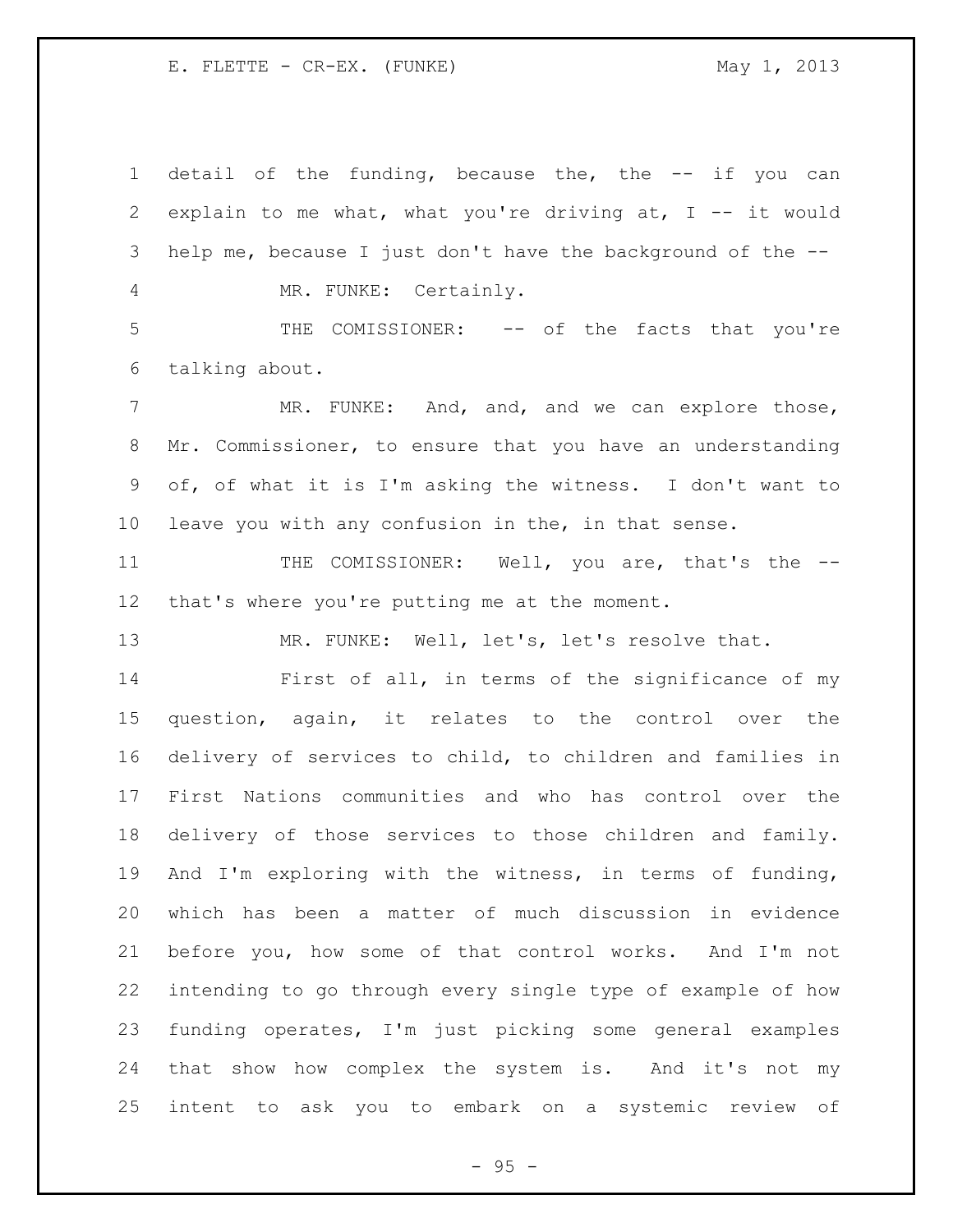provincial funding. But there are some issues -- 2 THE COMISSIONER: Or Federal funding. MR. FUNKE: -- or Federal funding. But there are some issues that you need to be aware of insofar as these funding issues limit a First Nations agency's ability to deliver services that are required under both provincial and authority standards. And that's something that you very much do need to be aware of. THE COMISSIONER: Well, are you suggesting that it's within my purview to, to recommend changes in funding? MR. FUNKE: Absolutely. If an agency comes before you, Mr. Commissioner, and says, we have standards that we are expected to meet, under the legislation and we want to do that, but because of exigencies either in the

 model, or because of the exigencies that we face in the communities where we deliver those services, we're not able to do so, because of the limitations in the funding, I don't know how you avoid dealing with that in your recommendations, if it impacts on the availability of those services to children and potentially puts those children at risk. I don't know how you escape that. And, and I can advise the Commission that I anticipate calling exactly that evidence next week. So that's the context within which I'm asking these questions.

THE COMISSIONER: Carry on.

 $-96 -$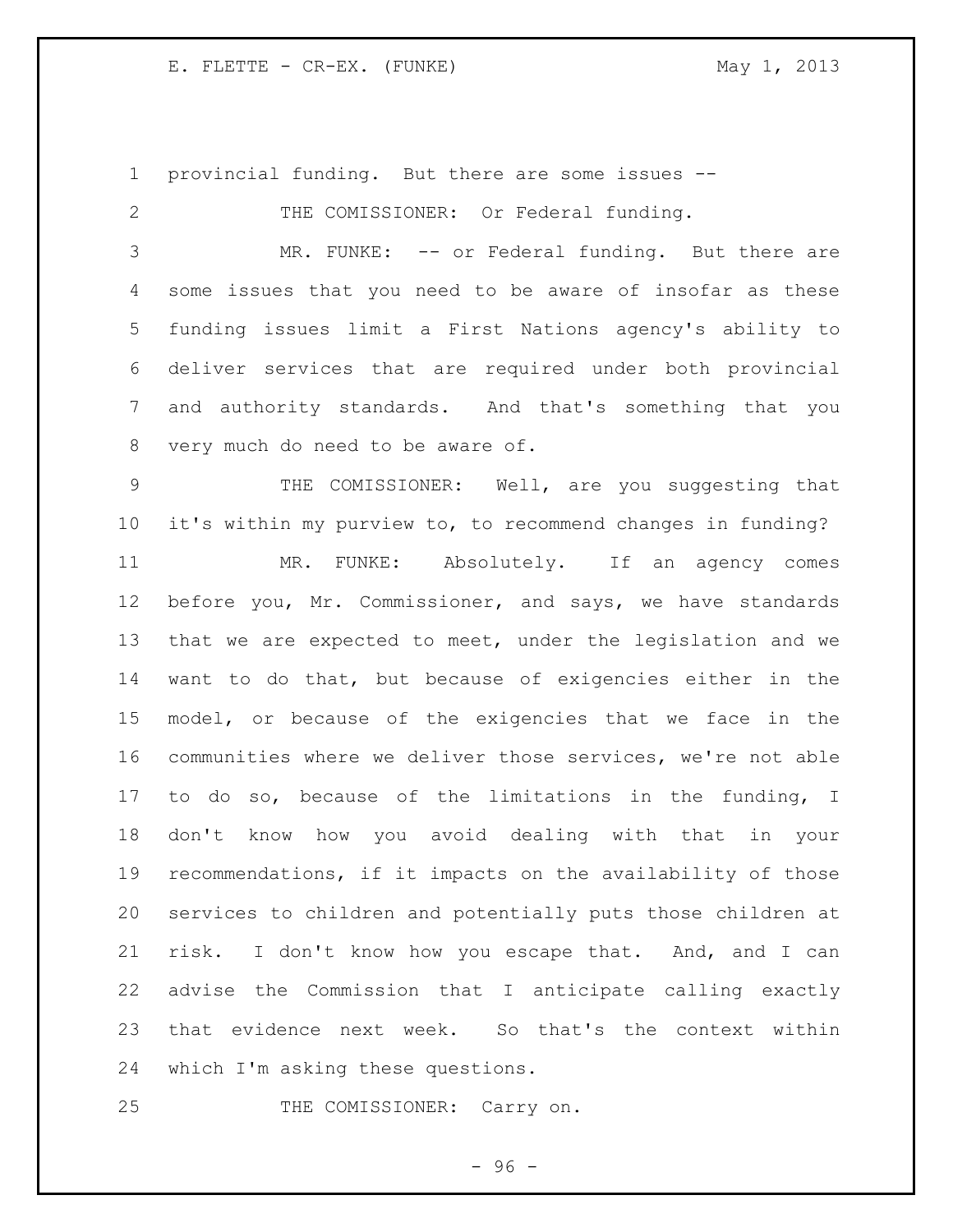MR. FUNKE: Thank you, Mr. Commissioner. BY MR. FUNKE: Q So just as an example, with respect to level 5 funding, and that refers to group 2 resources, and a group 2 resource, correct me if I'm mistaken, is any placement of a child in a home that is not licensed as a private foster 8 placement; is that correct? A Well, group 2 resources was a term we used through AJI, to kind of put those all in a collective place, because we were -- at the time, it was a project that we wanted to look at the residential care system. So

 group 2 is a wide variety of resources that are licensed primarily through the residential care component at the province and not as foster homes. It's not limited to level 5 and nor are all level 5 kids in group 2 resources.

17 Q No, I'm not suggesting that.

18 A Okay.

 Q But where an agency wants to place a child in a level 5, group 2 placement, that goes directly to the province and the province has a separate application process for that approval; am I correct?

23 A Any --

24 THE COMISSIONER: Well, now, have I, have I been told what level 5 and group 2 are?

- 97 -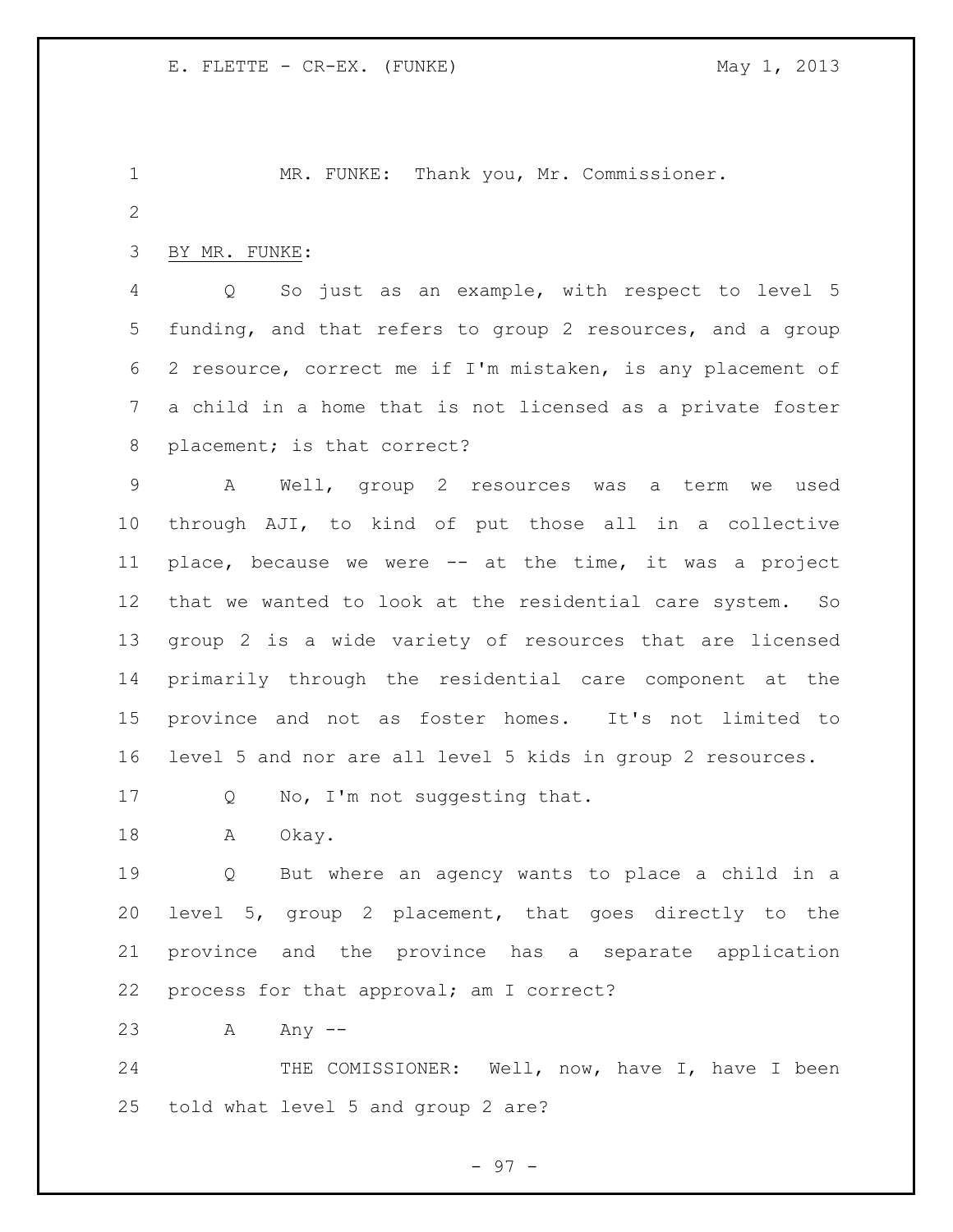MR. FUNKE: Group 2, Ms. Flette just explained what group 2 is. Level 5, there's a series of levels that children are ranked on, depending on their level of need and level 5 is the high -- THE COMISSIONER: Ranked, ranked by whom? MR. FUNKE: Well, that's what we're getting at. The agencies have a self-approval process, that Ms. Flette just described, that allows them to rank children on levels 1 through 4. Sometimes, if I understand your testimony correctly, the authorities are asked to review those special rate approvals, to determine whether or not a child has been properly leveled, before that then gets submitted to the province and ultimately is approved. But with respect to the highest level, the level 5 placements, that goes directly from the agency to the province and it has a separate application process.

BY MR. FUNKE:

Q Am I correct?

A No.

 Q Then please, please clarify that then. I may be using the wrong terminology.

 A Well, I think the use of the word "leveling children", what I understand from what you just said, is you're referring to a process of leveling a child, based on

- 98 -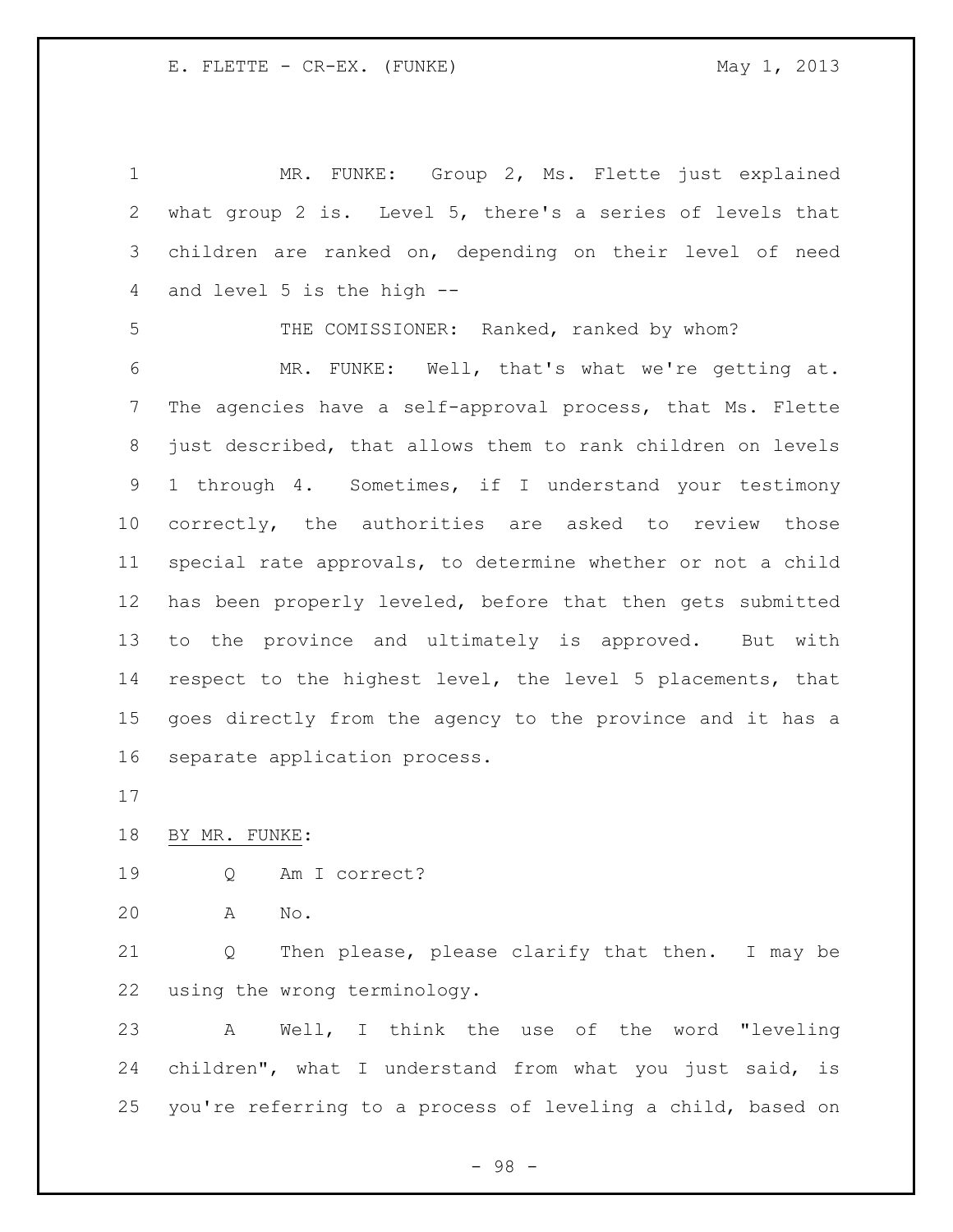their needs. In fact --

Q Yes.

 A -- while, while that initially started out that way, for at least the last 10, 15 years, children receive a level based on the amount that's paid for them. So if they're in a certain range that's considered a level 2 range, or a level 3 and it has more to do with the dollars that are being paid --

Q Yes.

 A -- than it does about the needs of the kids. There are times where, you know, we would say, from a purely assessment of needs of the child, we would agree with some kind of level 2 rating. But broadly, when we refer to a child in a level 2 placement, or a level 3 placement, we are referring to the amounts that are paid --

Q Yes.

17 A -- for that child. So that's --

Q You're --

 A -- quite different than, I think, what you were --

Q Sorry --

A -- saying.

 Q -- thank you for being precise. What we're really talking about is approval of the per diem rate that is allowed to be paid for that child, that corresponds to

- 99 -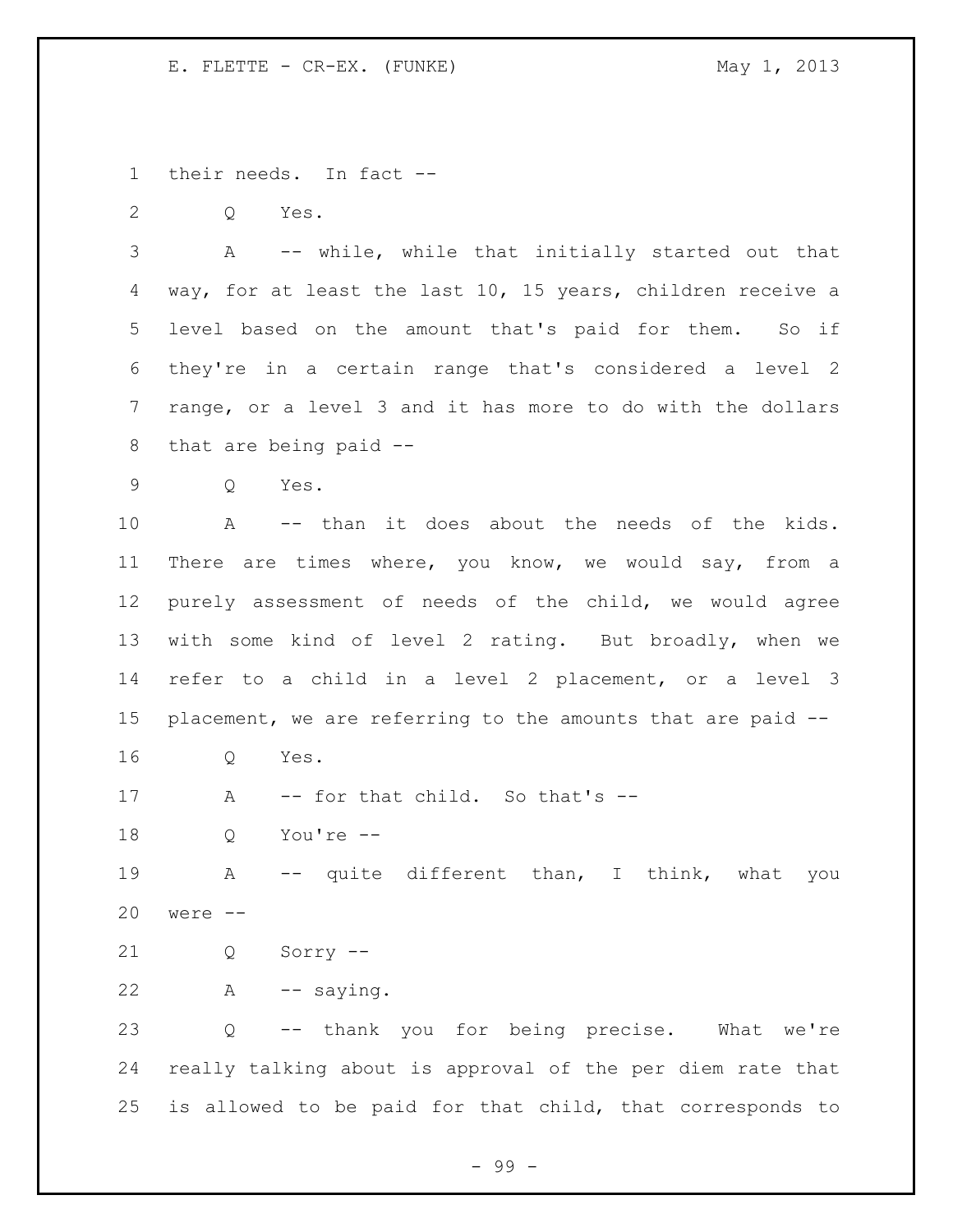their placement; correct?

 A Perhaps. The approval of the per diem, agencies go through a process of developing a case plan and then attaching dollar values to that case plan. And if that special rate gets approved, then that would say okay, this is now a level 3 kid, or a level 4 kid. It, it, again, it's tied more to the money. We see lots of examples where a child with what we would consider not so high needs is in a very high placement for whatever reason. So it isn't -- it's not that they necessarily all tie together and always make complete sense. So --

 Q And, and I appreciate that and I don't want to get too far into the weeds, Mr. Commissioner.

 My only point is, is that those determinations are ultimately made not by the authority, but rather by the province. Maintenance is approved and paid by the province; am I incorrect?

 A Maintenance is approved and paid by the province. Q Now, we had talked as well, or you had testified as well, yesterday, about efforts to try to make the authority and ANCR more culturally appropriate and have that reflected in its work, in its workforce; do you recall that?

A Yes.

Q And you had indicated yesterday that between 80

 $- 100 -$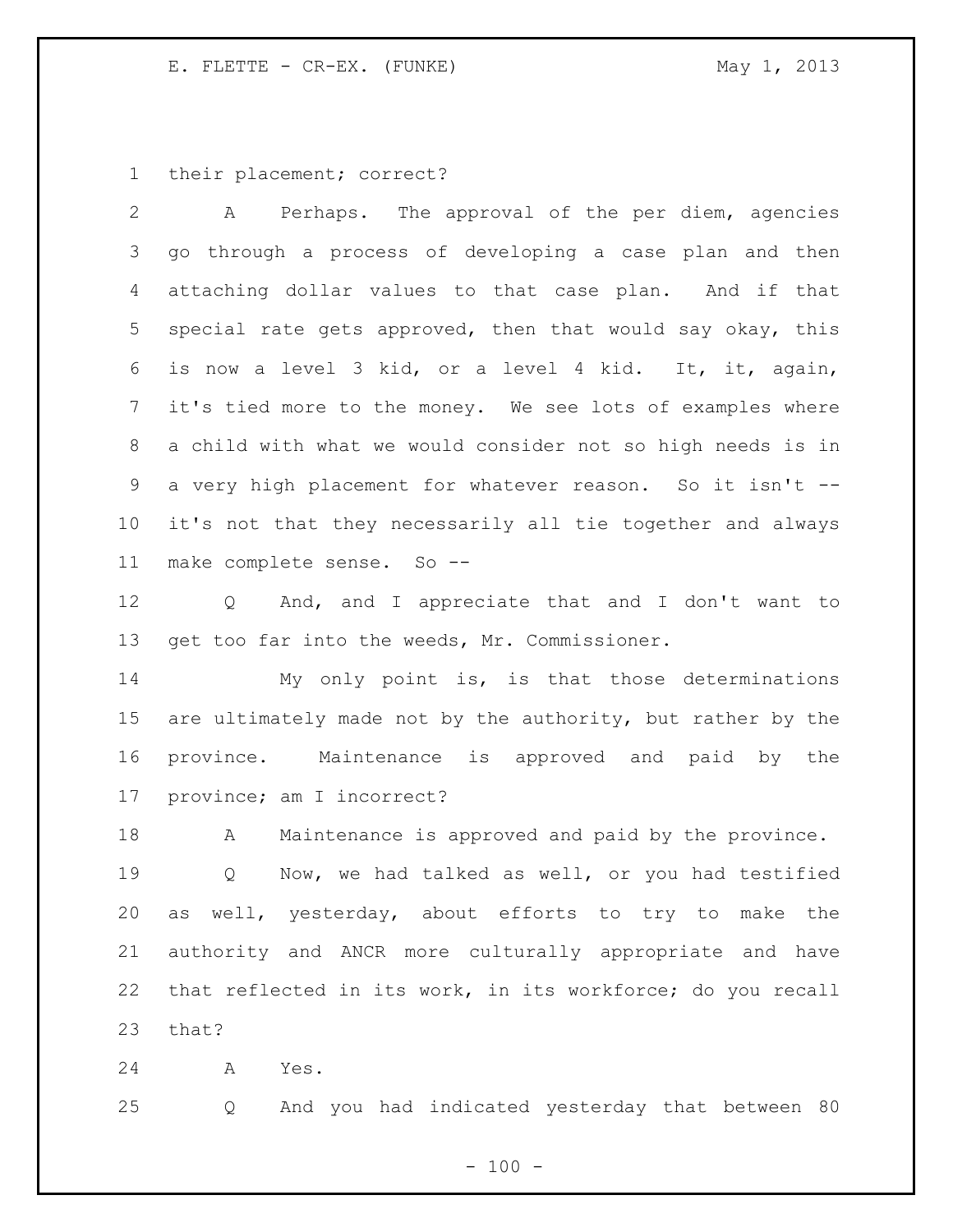and 84 percent of the authority staff are currently aboriginal; is that right?

A Yes.

 Q That's not to say that between 80 and 84 percent of the authority staff are First Nations, because they are two different terms; am I correct?

7 A They, yes, they are.

 Q This is self-identified as aboriginal, which can also include Métis; is that correct?

A Yes.

 Q And just to be clear, do you know what the statistics are, in terms of which percentage of the authority staff self-identify as First Nation?

14 THE COMISSIONER: You're talking about staff?

15 MR. FUNKE: Staff. The, the Southern Authority staff identify as First Nation.

17 THE WITNESS: I can't tell you what it is right now. When we report, we don't break it down. We do collect that information, but I would have to go and see. I, I can tell you that most of our staff are First Nation, but I can't give you what the breakdown would be.

BY MR. FUNKE:

 Q Sure. And you'd agree with me that there's a, there's a meaningful distinction to be made, in terms of

 $- 101 -$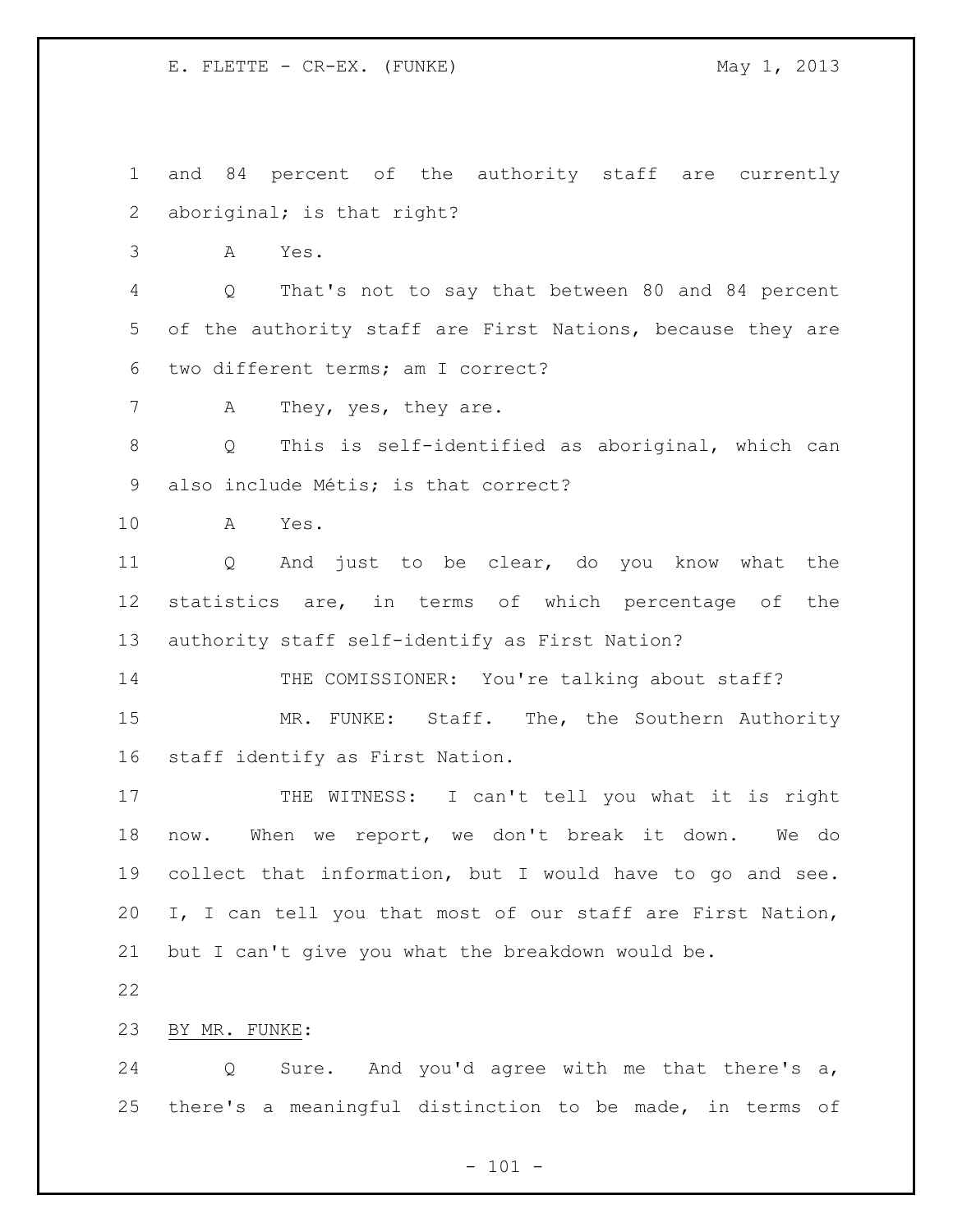culture, between First Nations and Métis?

 A Well, yes, there is meaningful distinctions between communities that are First Nation and their culture, so yes, that, that's true.

 Q But even beyond that, the reason that there is a First Nations Authority for the south, a First Nations 7 Authority for the north and a separate First Nations -- I'm sorry, separate authority, rather, for the Métis, is to reflect those cultural diversities between those groups?

 A I'm, I'm just thinking of your wording, because I'm not quite sure I would agree with that. But it is to -- yes, I would agree that we are primarily charged with culturally appropriate services to First Nations. The group of kids we look after is primarily First Nations. The exception would be ANCR, which is an agency that operates on behalf of all four authorities.

 Q We'll get to that, but I'm talking about the authority at this point.

 Now, in terms of the staff complement that the authority has, what was the, the initial numbers of staff that you had when the authority was first created?

A Seven.

 Q Seven? All right. And I understand then, at the time of, and I don't want to mince words with you, in terms of the rollout in 2005, what was the staff complement, if

 $- 102 -$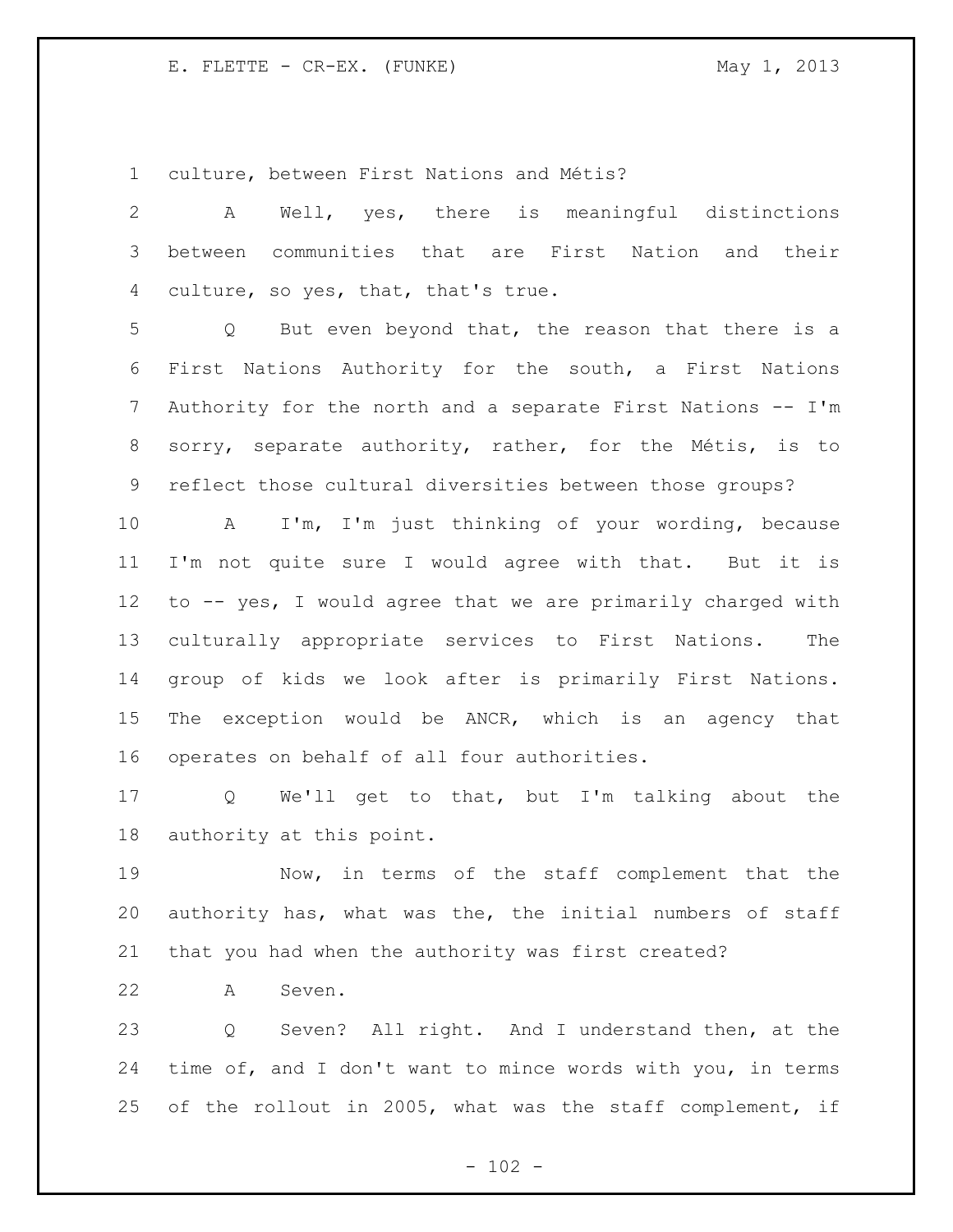you can recall, in 2005, at the time that devolution was underway and files were being transferred from Winnipeg CFS to the First Nation agencies in Winnipeg? A Well, I believe we were still funded basically for the seven initial staff. There were additional dollars provided for staff, to assist with the transfers. So we had, like, a case transfer coordinator that could specifically work around the transfer of cases. I don't recall what the exact number were at the time. I, I'd have to go and look. 11 0 That's fine. 12 A It, it would have been more than seven, to assist with that work -- Q Sure. A -- yes. Q And as I understand it, the staff of the authority currently is approximately a hundred and fifty; is that right? A Of the authority? Q Yes. A No, we have about 40 staff at most. Some of those positions are term, or project funded positions. Q Of the 40? A Yes. Q So how many permanent staff do you have then? Do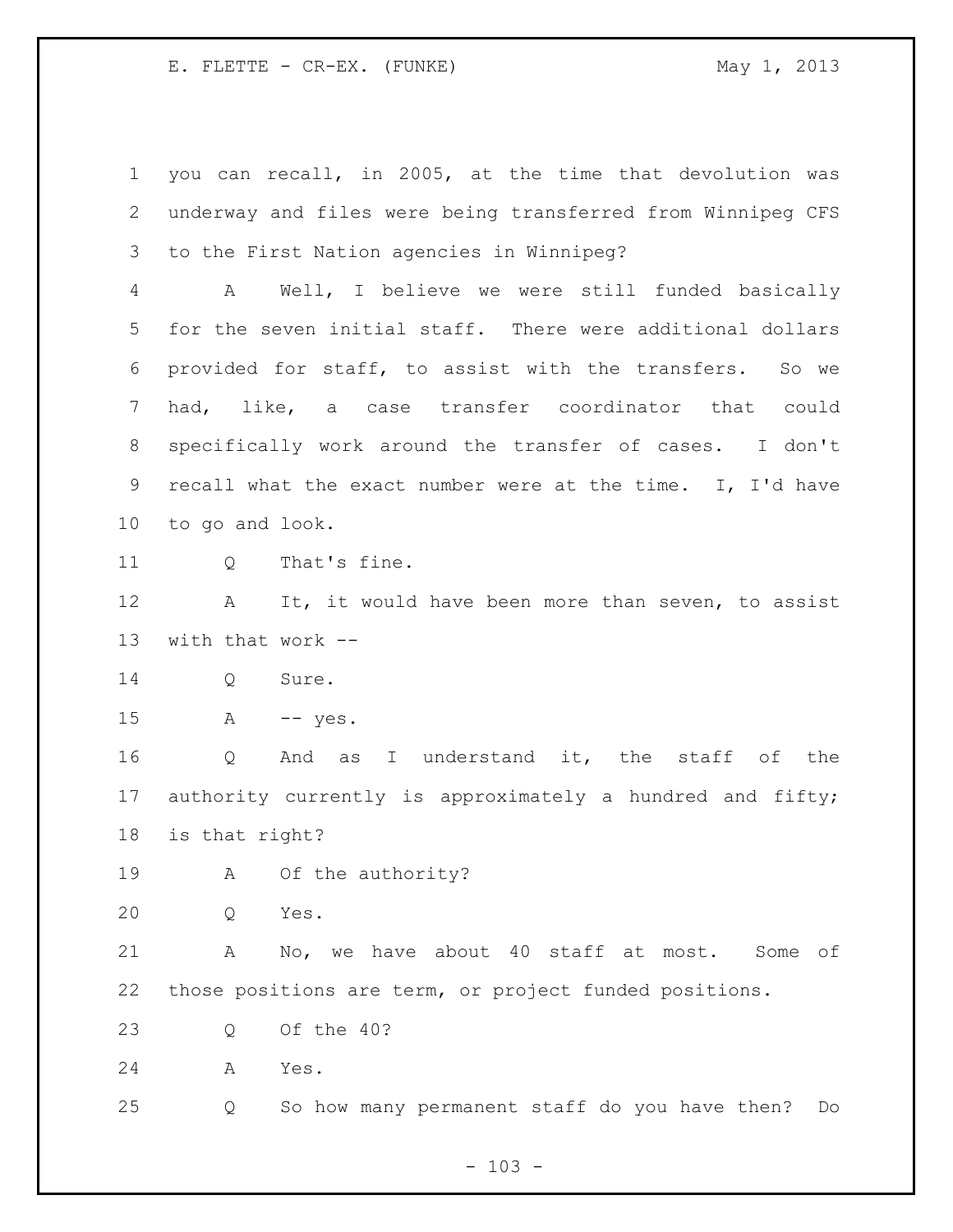you know?

 A I'd say probably around 32 or 33, that we would consider permanent staff.

 Q Okay. And you would agree with me that the authority doesn't provide direct family services to children and family? It, it supervises, or, or is responsible for the provision of those services through the agencies under its umbrella; is that correct?

 A Well the agencies are separate entities. They have a board, they have EDs. They are mandated, under the CFS Act, to be providing those services. The authority's role is to monitor, make sure that the agencies are carrying out their mandate.

 Q Okay. But the, the authority doesn't provide those services directly to the families, is my point.

A No, we do not.

 Q Okay. Now, you had mentioned yesterday that the authority has the jurisdiction, or the authority, to pass culturally appropriate standards, if you choose; did I understand you correctly?

 A We have the ability, under the CFS Authorities 22 Act, to develop and implement standards, yes.

 Q And -- but my point is, is that yesterday, the words you used, as I wrote them down, were if we choose to do so; did I misunderstand you, or is, is that what you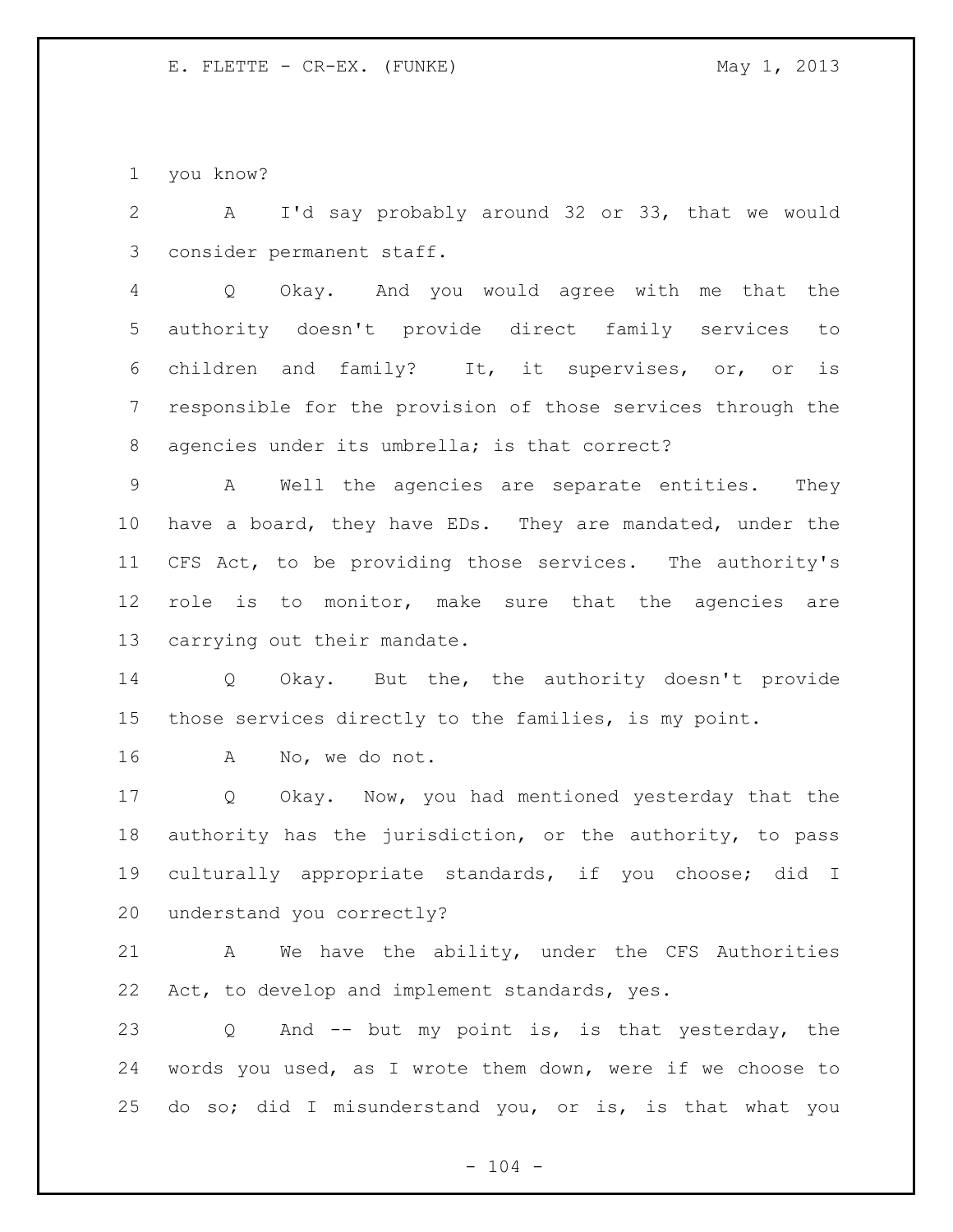said?

| $\overline{2}$  | I, I can't remember if I said that. I -- there's<br>A                 |
|-----------------|-----------------------------------------------------------------------|
| 3               | nothing compelling us. We do have the authority and the               |
| 4               | ability to be able to do that under legislation.                      |
| 5               | Q Okay. So now you've talked about two standards                      |
| 6               | that were implemented today in earlier questioning and I, I           |
| 7               | went on your website and I could find three standards that            |
| 8               | the Southern Authority has implemented. Are there more                |
| 9               | that aren't listed on your website, in terms of the                   |
| 10 <sub>o</sub> | authority standards that it has proposed and passed since             |
| 11              | coming into effect?                                                   |
| 12              | A Well, I was under the opinion we had two, but if                    |
| 13              | you found a third one, good. There wouldn't be many more              |
|                 |                                                                       |
| 14              | than that --                                                          |
| 15              | Okay. I can tell you what $I$ --<br>Q                                 |
| 16              | -- that we've done at this point.<br>A                                |
| 17              | -- sorry, I didn't mean to interrupt. I can tell<br>$Q \qquad \qquad$ |
| 18              | you what I found. You tell me if this assists you. One                |
| 19              | was the standard with respect to reporting requirements to            |
| 20              | the chiefs?                                                           |
| 21              | Yes.<br>А                                                             |
| 22              | That was reporting requirements by the agencies.<br>Q                 |
| 23              | THE COMISSIONER: Reporting what?                                      |
| 24              | MR. FUNKE: Reporting requirements for the agency                      |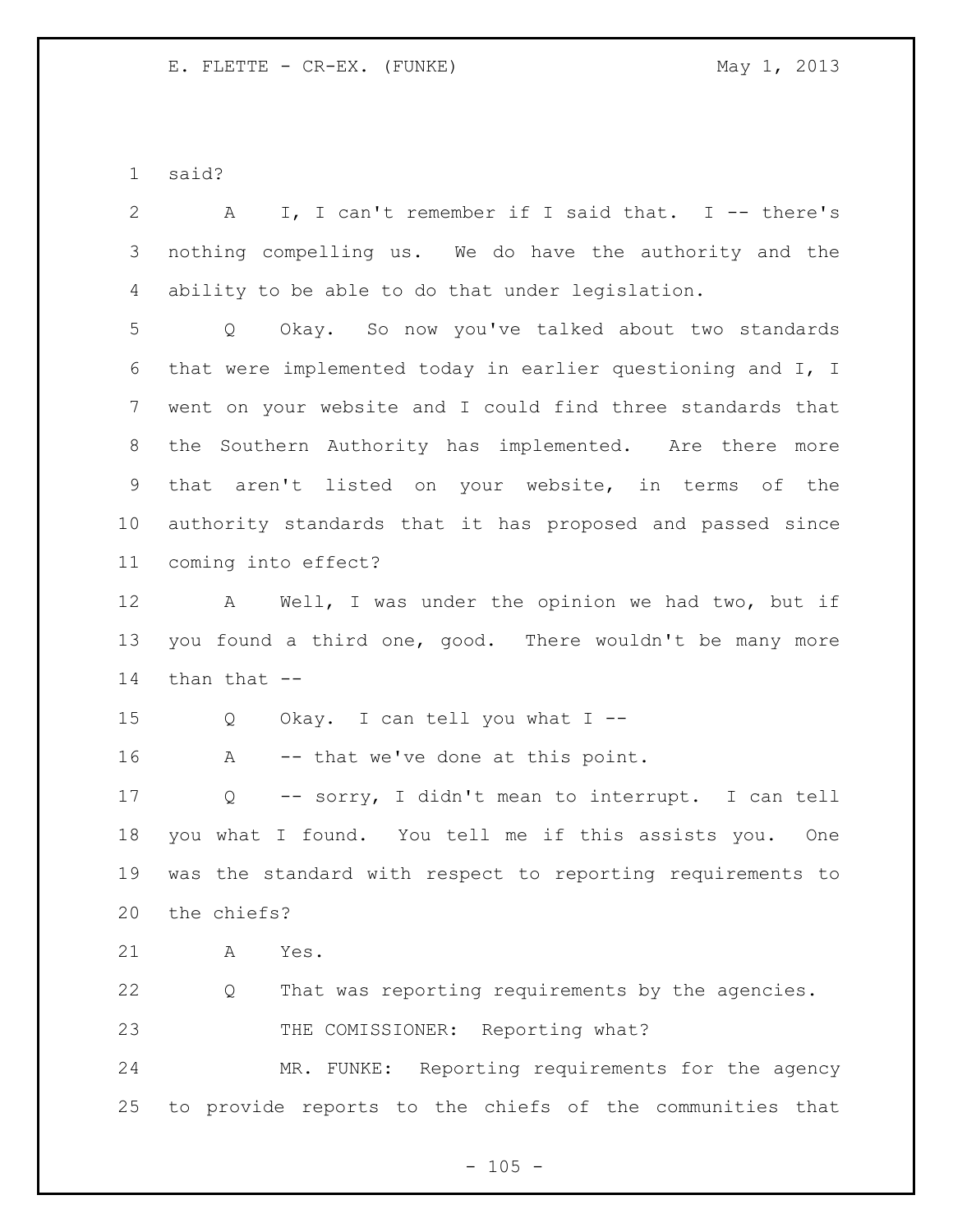the agencies serve. BY MR. FUNKE: Q Am I correct? A Yes. Q That particular standard does not require the authority to report to the chiefs of those communities, 8 just the agencies; correct? A Well, the authority would not pass standards for itself -- Q Granted. 12 A -- you know. However -- Q But -- A -- just to say that we do provide reports to the chiefs twice a year as well. Q Okay. A But we would not set a standard for ourselves to do that. Q No, and I'm not suggesting that you should, I just want to make sure that everybody understands that that is a standard that doesn't apply to the authority, it applies to the agencies under your, under your supervision? A They're agency standards -- Q Yeah -- A -- yes.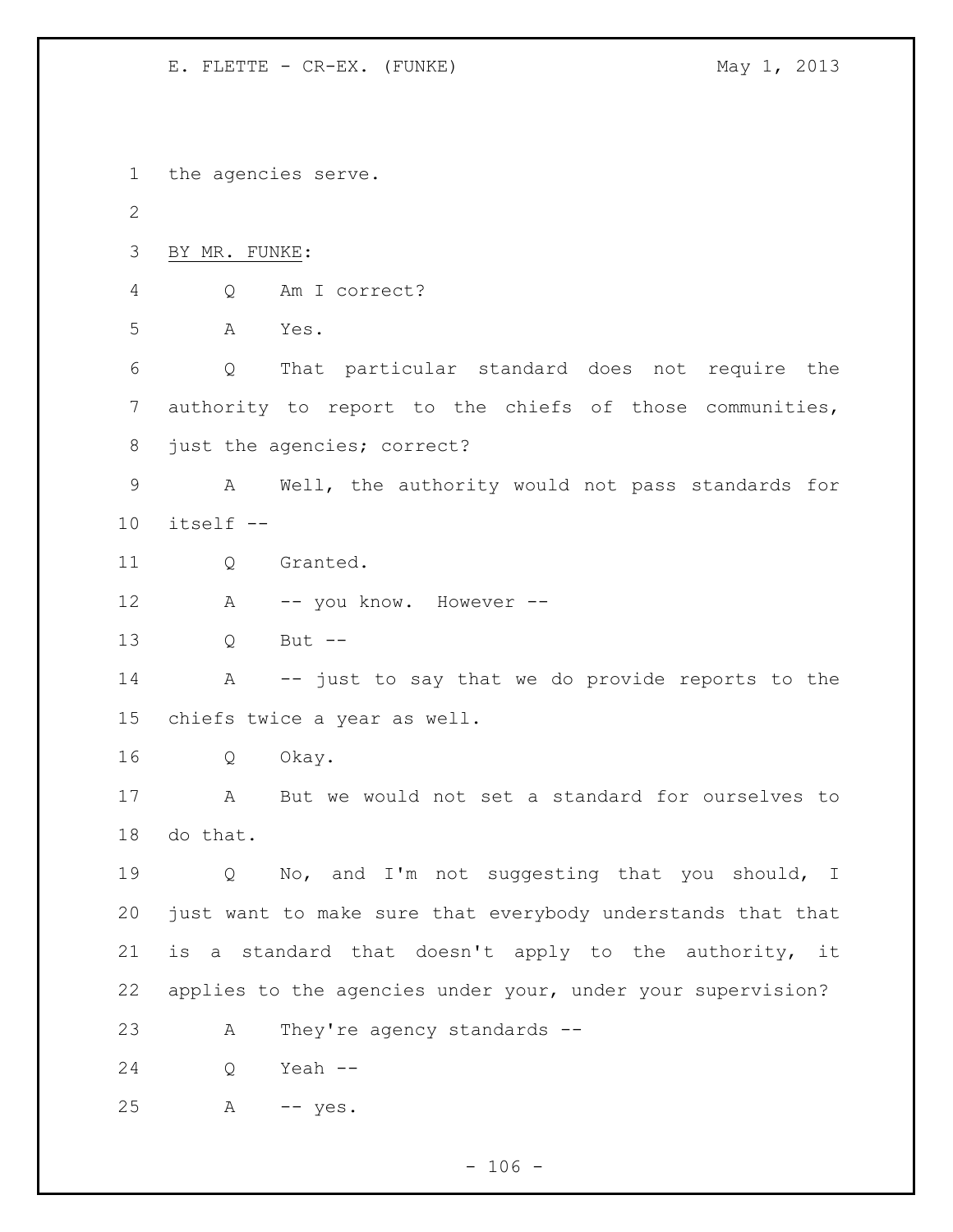Q -- that's all. The second one was that there's a protocol with respect to developing a culturally appropriate workforce and other requirements for hiring and social workers; is that correct? A There's a workforce qualification standard for entry level and it is, it's our standard that is consistent with the foundational standard that the province has for workforce qualifications, yes. Q And then third one I found was a standard with respect to foster parent removal protocol? A That's not a standard. That would be a protocol -- Q All right. A -- for when children are removed from a foster home, we are responsible for an appeal that a foster parent might make and we have a protocol and a procedural step for that. Q And that protocol essentially sets out the foster parent appeal process set out both in the legislation and under the foster parent -- A It mirror -- Q -- regulations; correct? 23 A -- it mirrors that, yes. Q Yeah. And I apologize, if that's not a protocol, I think it's listed as such on your website, but --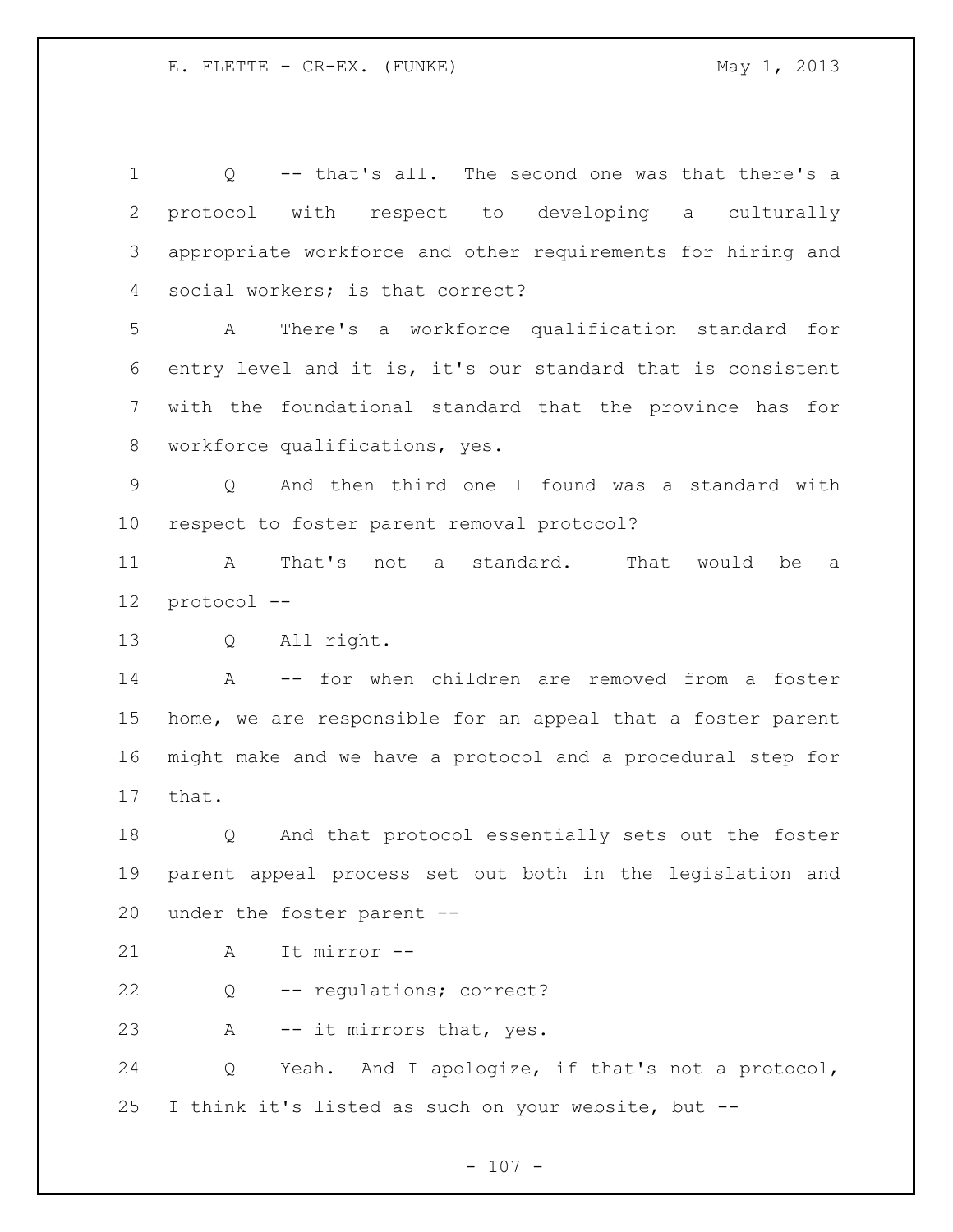A It, it's -- Q Okay. In any event, those are the only two standards then that you're aware of that the authority has passed, since coming into, into, into effect in 2003 -- A Three, yes. Q -- correct? Now, you had said that the authority has the ability to pass standards, but, but I'm going to suggest to you that, in fact, it's significantly more than that. Does the authority not have a duty to do so? And is that duty not set out under the Authorities Act? 11 A Yes, I wouldn't argue that. Q So it's not that you have the choice, it's not 13 that it's open to the authority to do that, the authority has an obligation to do that. In fact, Section 19(c) of the Authorities Act says that the authority is responsible to ensure that culturally appropriate standards, for services, practices and procedures are developed -- A Yes. Q -- would you agree? And although the authority's now been in place for 10 years, only two standards have been developed; is that correct? A Yes. Q No standards with respect to the delivery of services?

A There's lots of standards. They're not Southern

 $- 108 -$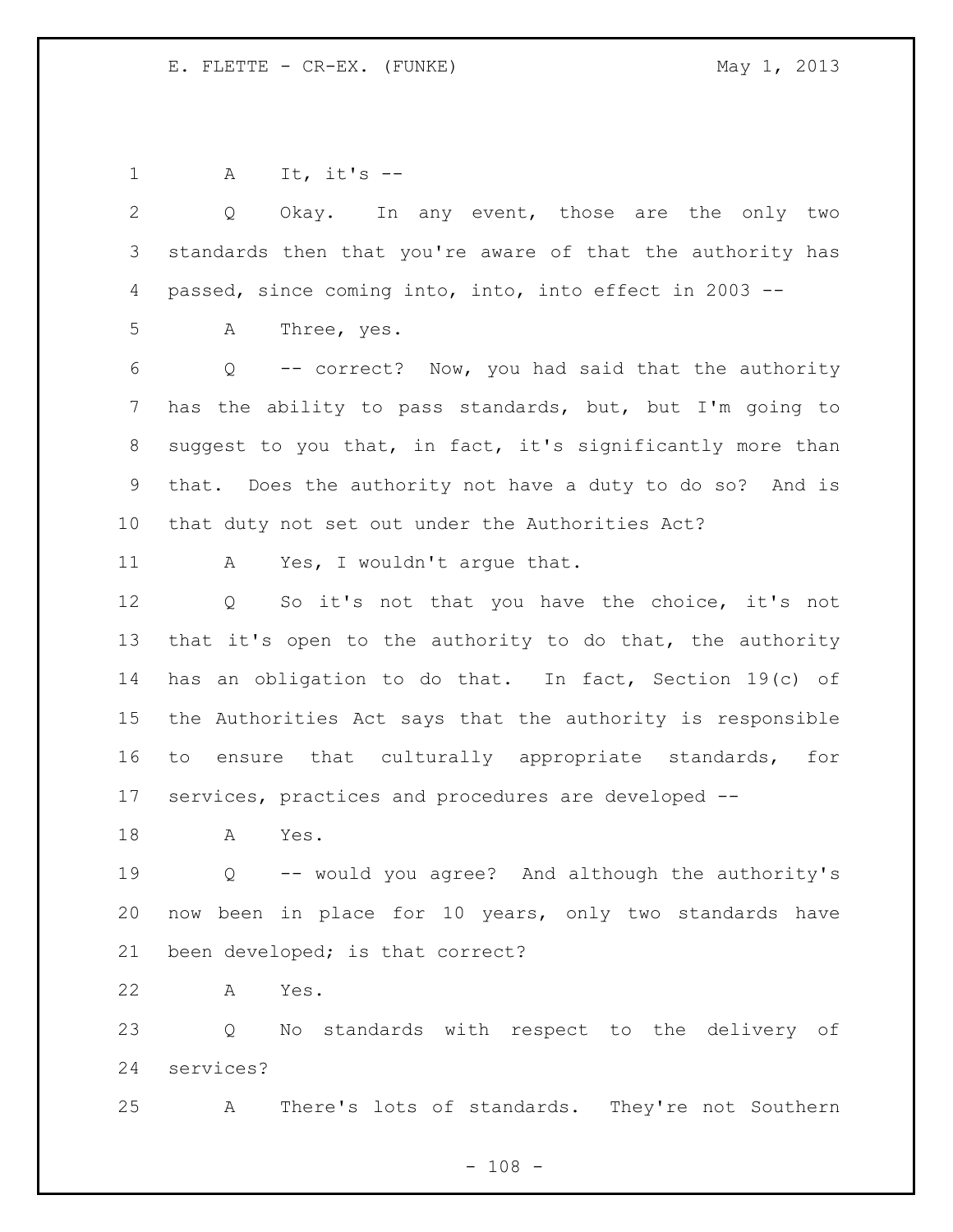Authority standards.

2 Q That's my point, the --

A Yes.

 Q -- authority has not passed culturally appropriate standards to ensure that the delivery of services to First Nations people are culturally appropriate; am I correct?

 A The authority has not passed any standards to ensure that the practices of the First Nations agencies and the delivery of those services to First Nations people that they serve are culturally appropriate; that hasn't happened either, has it?

 A There's no standard. There's many reviews though, that we have done and there's many expectations that we have given to agencies that that is what's expected.

 Q But Section 19(c) doesn't speak to reviews -- A No, that's right.

 Q -- doesn't speak to directions, it speaks to -- A No.

 Q -- standards. And third, you'd agree with me that the, that the authority has not passed any culturally appropriate standards with respect to the procedures to be followed by First Nations Child and Family Services and the delivery of services to those children and families; would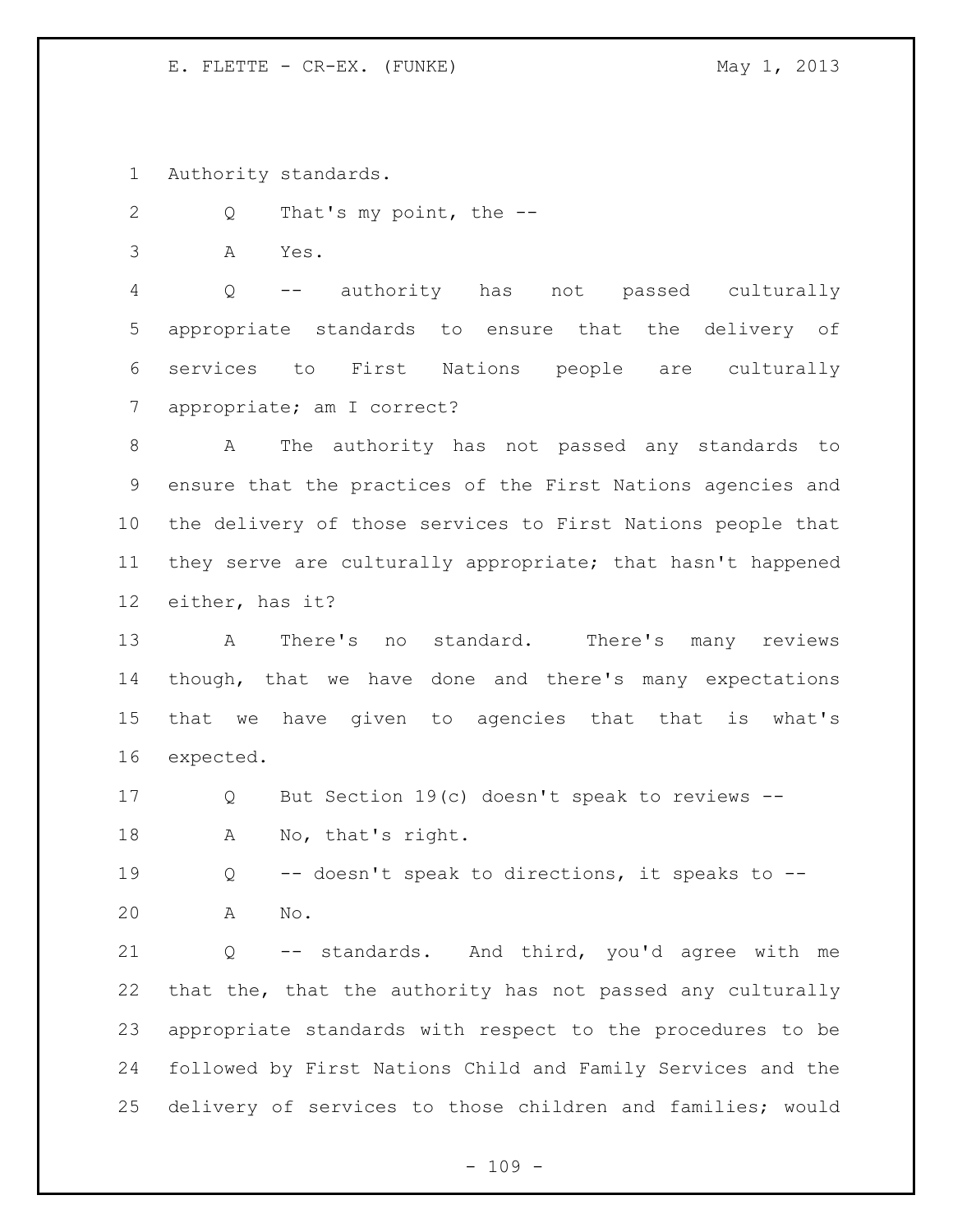that be correct as well?

 A We don't have Southern Authority standards, that's correct.

 Q Okay. Why not? It's been 10 years. That's a duty that's set out in the Act. Why has the authority not done more to ensure these standards are in place, to help guide First Nations agencies in developing these practices, policies and services, to ensure that the children and families that they're, they're providing services for are done in a culturally appropriate manner?

 A Well, as you pointed out earlier, you know, starting in '03, there was -- and up until late or summer of '05, we were very consumed with the business of transferring resources, with enabling our agencies to be able to absorb and carry the workload of those resources. We were very engaged in trying to address the recruitment and staffing issues. We were very engaged with trying to get an appropriate funding base in place, with a view to having adequate staff to fulfill the standards that we have. So much of our work was certainly consumed with that and other priorities. And not that standards are not a priority, but there have to be, in our opinion, certain things in place, such as resourcing and staffing to be able to do that.

I'll also say that it's not that there was an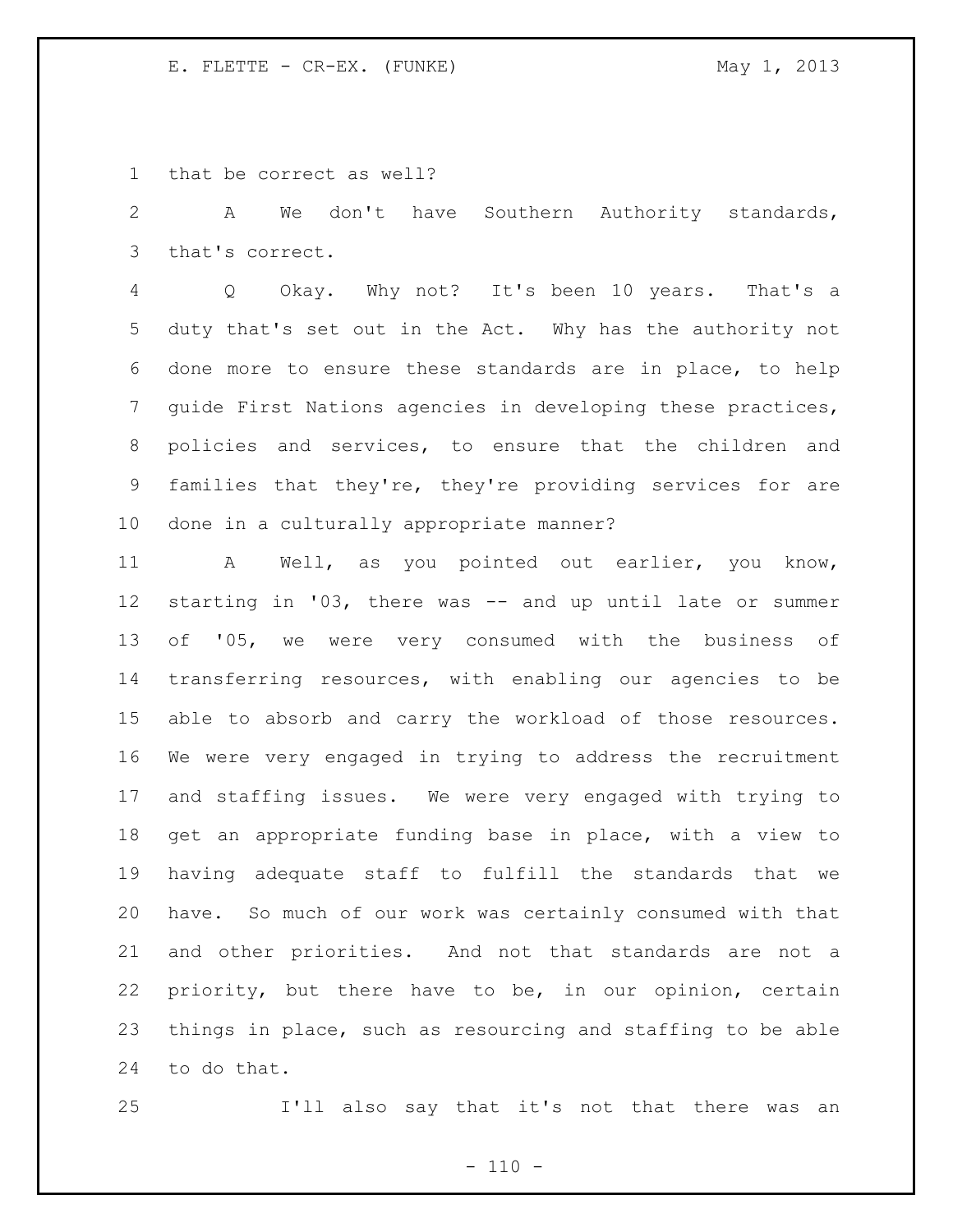| $\mathbf 1$ | absence of work. There has been work done and there is a      |
|-------------|---------------------------------------------------------------|
| 2           | group, we have a standards working group that is working on   |
| 3           | those things. So that's -- and for us, the process of         |
| 4           | developing the standards also is a, you know, a, a            |
| 5           | consultative process that we go through, like, even the two   |
| 6           | standards that we have took quite some time to develop and    |
| 7           | then take to the agencies and bring them back for             |
| 8           | consultation. So the process of that also is time             |
| 9           | consuming.                                                    |
| 10          | I appreciate that you say it's one of many<br>$Q \sim$        |
| 11          | priorities, but some of the other priorities, such as         |
| 12          | recruitment, those have been addressed?                       |
| 13          | Have they been addressed?<br>А                                |
| 14          | Have they been --<br>Q                                        |
| 15          | No, I $--$<br>Α                                               |
| 16          | -- addressed?<br>Q                                            |
| 17          | -- think we're still seeing -- I think they've<br>$\mathbb A$ |
| 18          | improved. We still have agencies struggling, especially in    |
| 19          | the rural areas, to fill positions and we still have, in      |
| 20          | some agencies particularly, turnover that's too high.         |
| 21          | And funding? That's been addressed?<br>Q<br>Not to            |
| 22          | your --                                                       |
| 23          | Well, we have a $-$<br>A                                      |
| 24          | -- let me finish, finish my question.<br>Q                    |
| 25          | Sorry.<br>А<br>Okay.                                          |

- 111 -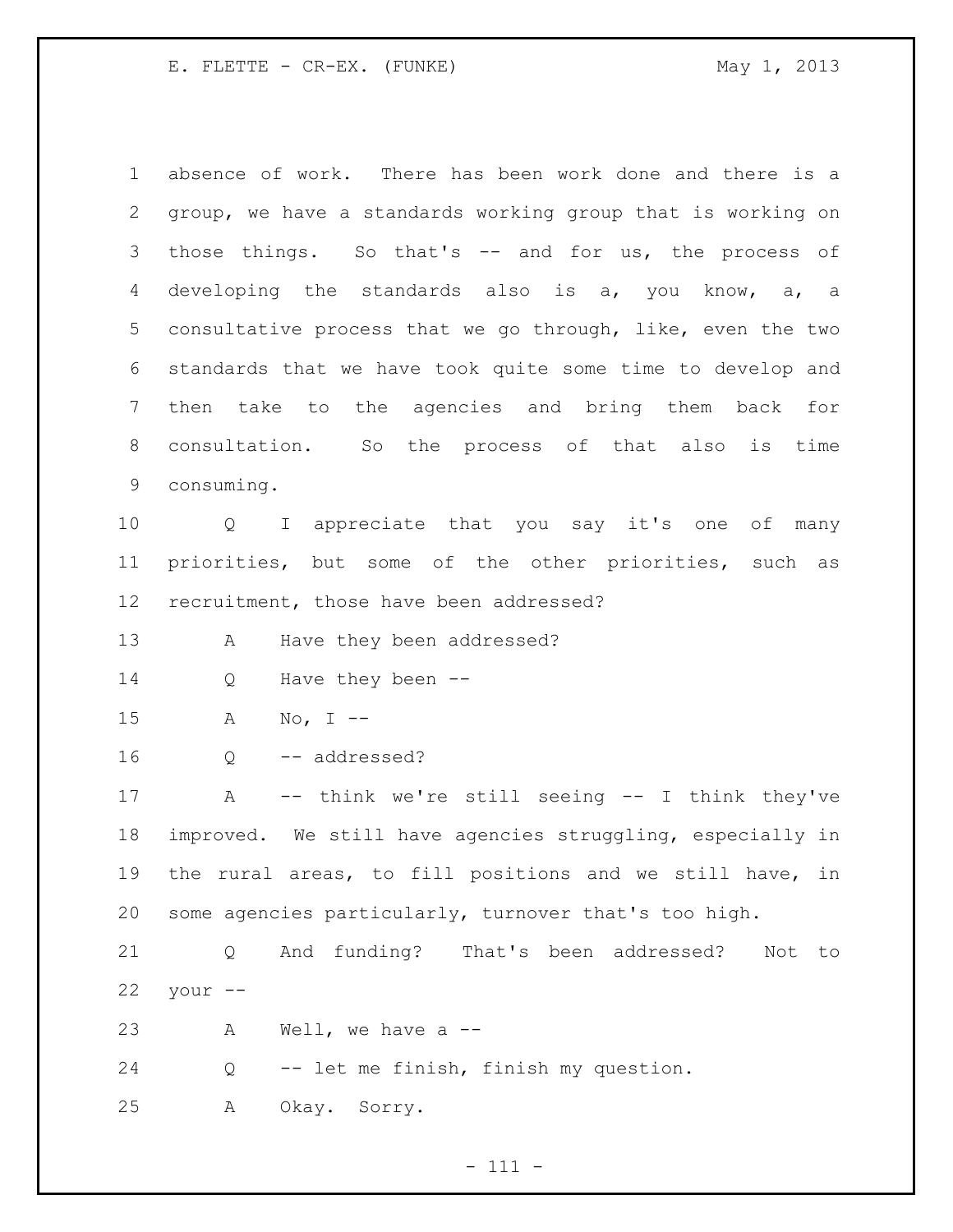Q Funding's been addressed, perhaps not to your satisfaction, but we've heard that there's a new funding model in place and that work continues on that. So there has been substantial work done by the authority, in terms of securing that additional funding; correct?

 A Well, as you saw, we have gotten a funding model that's given people increased funding. As I also said yesterday, much of that has just rolled out in this last year and we've identified areas that we believe are still, represent shortcomings in that funding model. But yes, we would agree there's been progress made there.

 Q Very good. Move on now to ANCR, which is properly known as the All Nations Caring Network. And ANCR, correct me if I'm wrong, is currently responsible for 15 all referrals and intakes in the city of Winnipeg; is that correct?

17 A Yes, ANCR is the joint intake agency in the city. Q All right. And you'd agree with me that that's, generally speaking, the first point of contact for a family that is referred to the child welfare system; is that correct? In Winnipeg?

A Yes, that typically would be true.

 Q All right. And if I understand your testimony yesterday, you indicated that approximately 37 percent of the staff at ANCR are aboriginal; correct?

- 112 -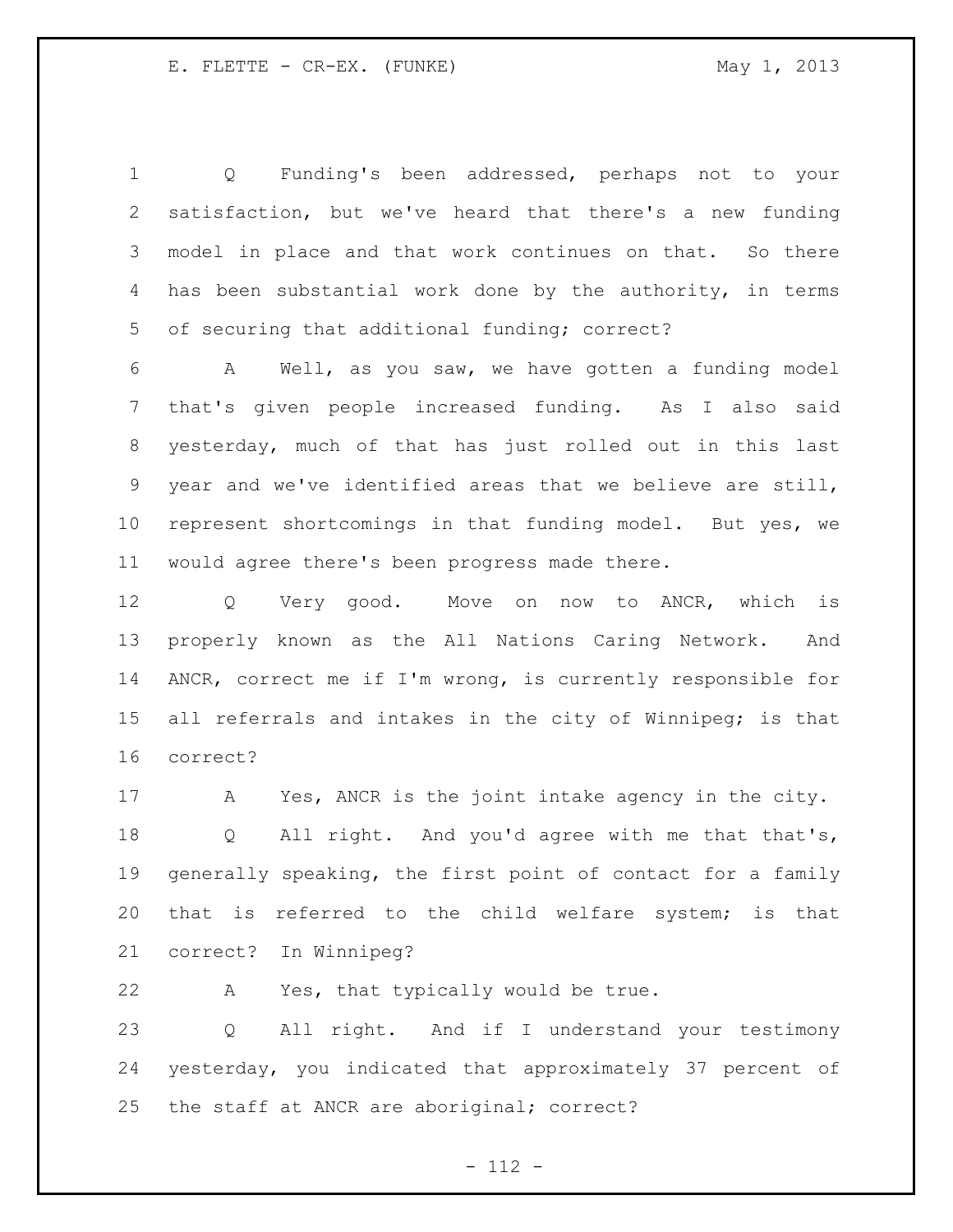A That was the, I believe, the data, as of May 2012. Q All right. So it may have improved slightly since then, but as of May 2012 -- A Yeah. Q -- 37 percent was the indication for aboriginal? A Um-hum. Q Again, that's not First Nations, that's aboriginal? A Yes. Q And you don't know, of that 37 percent, which component of that is represented by First Nations workers? 13 A I don't, but the ED of ANCR could tell you that. 14 MR. FUNKE: Sure. 15 THE COMISSIONER: And you're talking about as between First Nations and, and Métis? MR. FUNKE: Well, self-identified aboriginal people includes Métis and First Nation, perhaps other classes as well. I'm not -- THE COMISSIONER: Well, what other classes? Because I'm trying to see what you're breaking, what you're, you're trying to break down here. MR. FUNKE: -- I don't really care, for the purposes of my clients' interests, at this inquiry, Your Honour, or sorry, Mr. Commissioner, what other group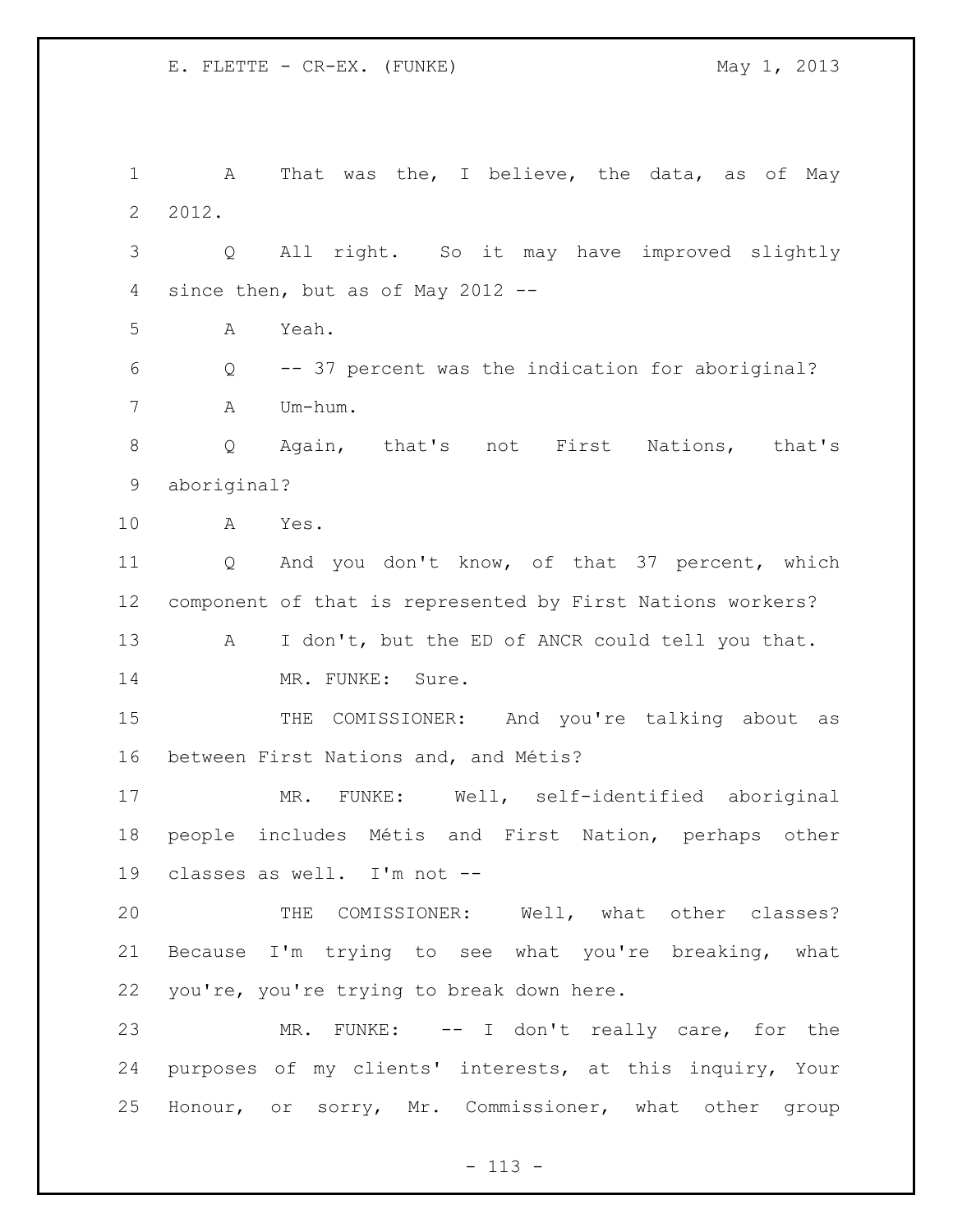someone who self-identifies as aboriginal may believe qualifies them to be aboriginal. I am only concerned with which portion of that self-identifies as First Nations. THE COMISSIONER: You're saying First Nations, Métis and, and any others? MR. FUNKE: Any others. THE COMISSIONER: And who do you understand would come within that, the group of any others? MR. FUNKE: I, I don't know, Mr. Commissioner. It's, it's, it's a self-reporting of their status. So it's impossible for me to know what someone may believe to entitle them as an aboriginal status. THE COMISSIONER: What do you understand could fall into that category? MR. FUNKE: I don't know and I'm not suggesting that that's relevant. What I'm suggesting is relevant is of that  $-$  THE COMISSIONER: Are you suggesting there is such a category? MR. FUNKE: I, I don't know, Mr. Commissioner and I don't think that's the point. 22 THE COMISSIONER: Well, it, it may be my point. MR. FUNKE: Well, then perhaps we can ask the witness. I'm not giving evidence and if we want to ask the

 $- 114 -$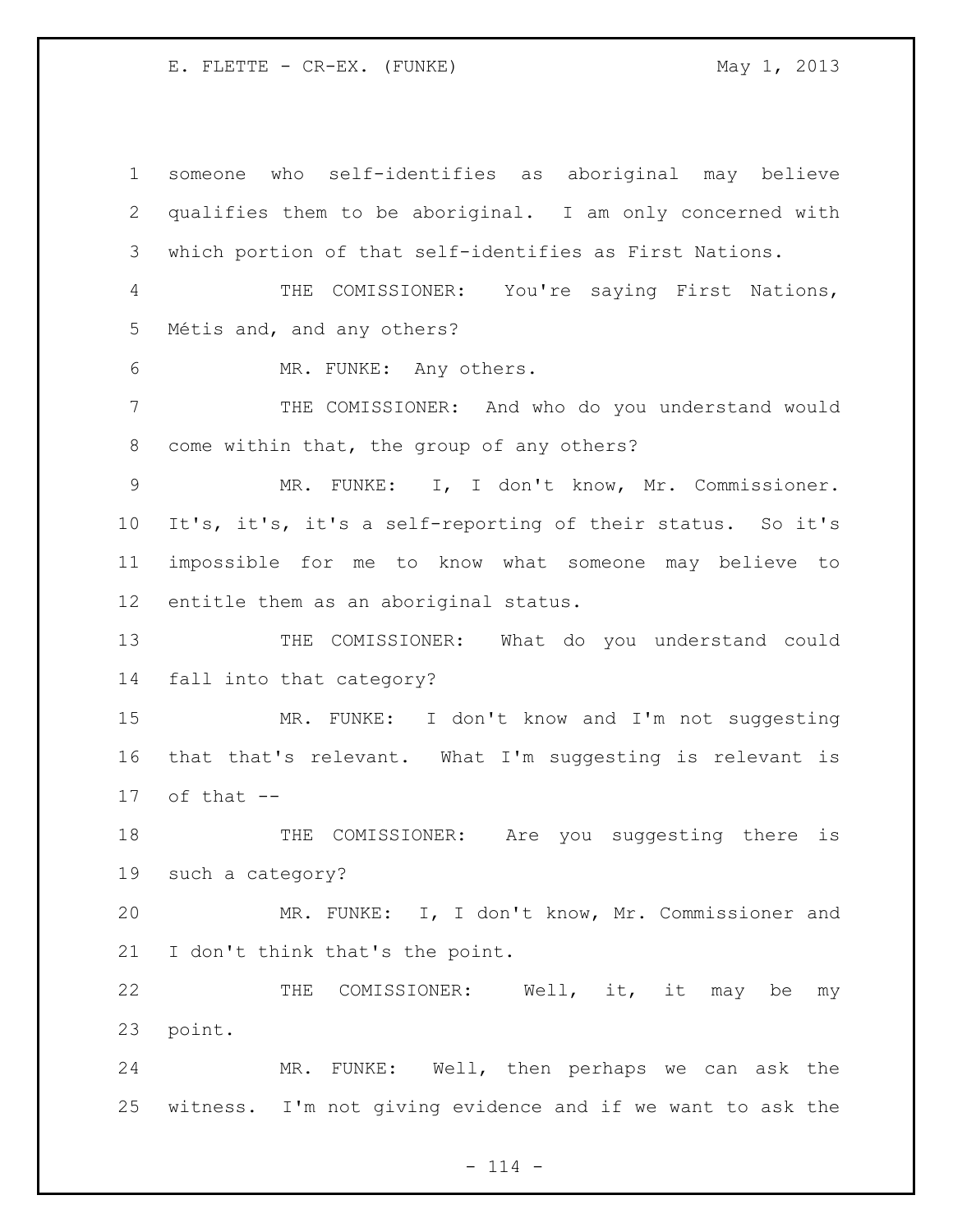witness, I can do that. BY MR. FUNKE: Q But my point is, of that 37 percent, do you know how many are First Nations? And I think your answer was no? 7 A Oh, you're asking me? No, I don't -- Q Yeah. 9 A -- know. Q That's fine. And you don't know where, in ANCR, that 37 percent of people are employed; correct? They may or may not be in front line? A Well, I can't tell you offhand. I do know that our tracking of it, and the way ANCR tracks those is that we're looking for equal numbers, I guess, across management, across frontline and across admin. So, exactly, so they're not all housed in the admin line and no one in management or doing frontline. Q Okay. So if we -- A So they could give you a better breakdown of that. Q -- but if that's correct and we assume that that's an even distribution across the various levels of service that exist within ANCR, then based on this statistic, a First Nations family that comes into contact

 $- 115 -$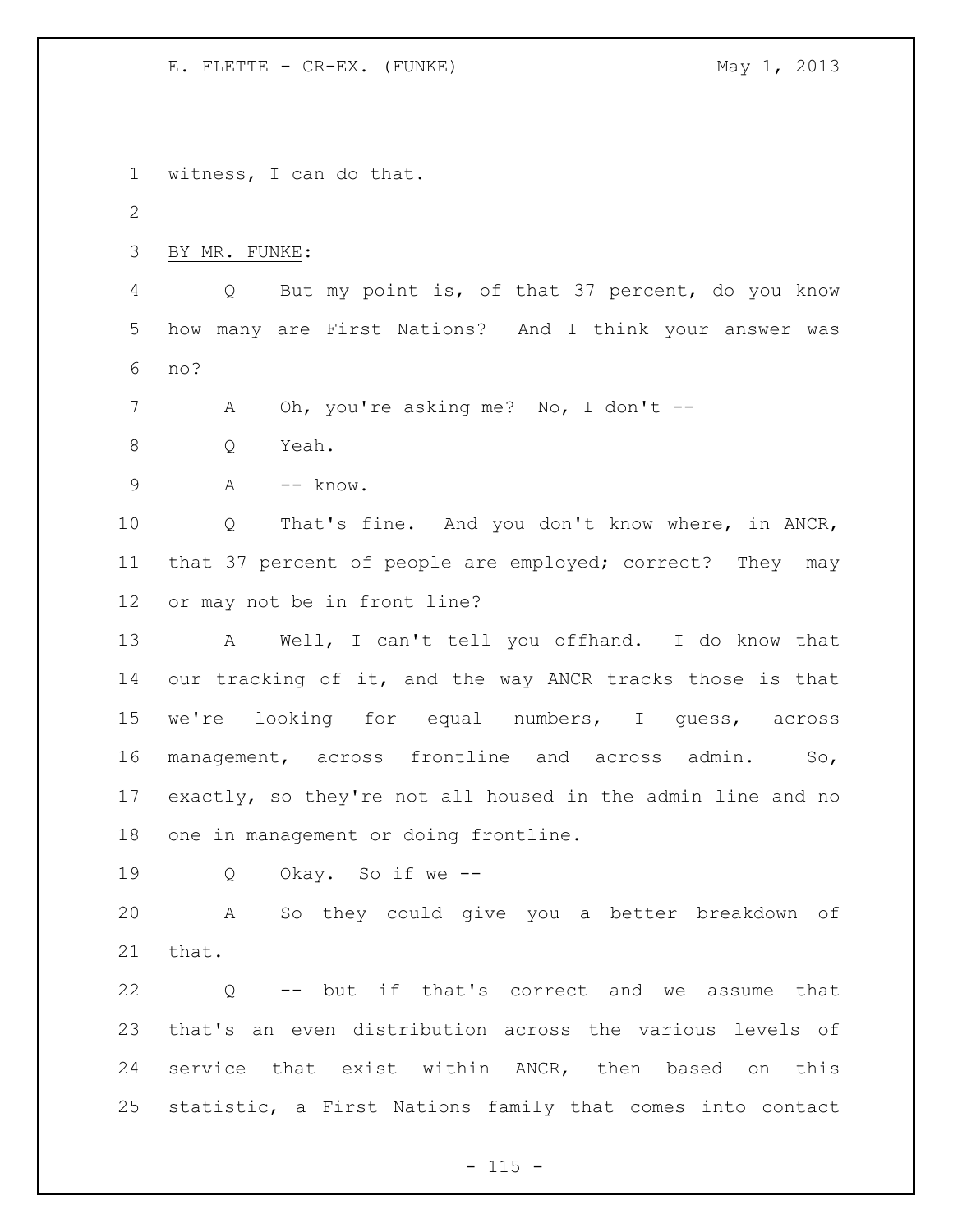with ANCR, following a referral, has approximately a two in three chance that the person that they're going to be receiving services from is not aboriginal; is that correct? MR. COCHRANE: Mr. Commissioner, that may not be a, a proper question for this witness. Can advise that, that the next witness being called, after Ms. Flette, is Ms. Stoker. That question, perhaps, could be better, or more appropriately put to her. She is the ED of ANCR and Ms. Flette is not at ANCR. THE COMISSIONER: Does that not make sense, Mr. Funke? MR. FUNKE: That's fine, we, we can ask Ms. Stoker that question as well. If this witness is able to answer -- 15 THE COMISSIONER: Well, but as, as well, it, Mr. Cochrane's point is that, that she can answer it better than this witness, and is more informed, because of her employment position. MR. FUNKE: I don't think that's the test, Mr. Commissioner. I think the test is whether or not this witness is able to answer the question. If the witness is able to answer the question, she has an obligation to do so. If she indicates that she's not able to answer the question, then I withdraw the question.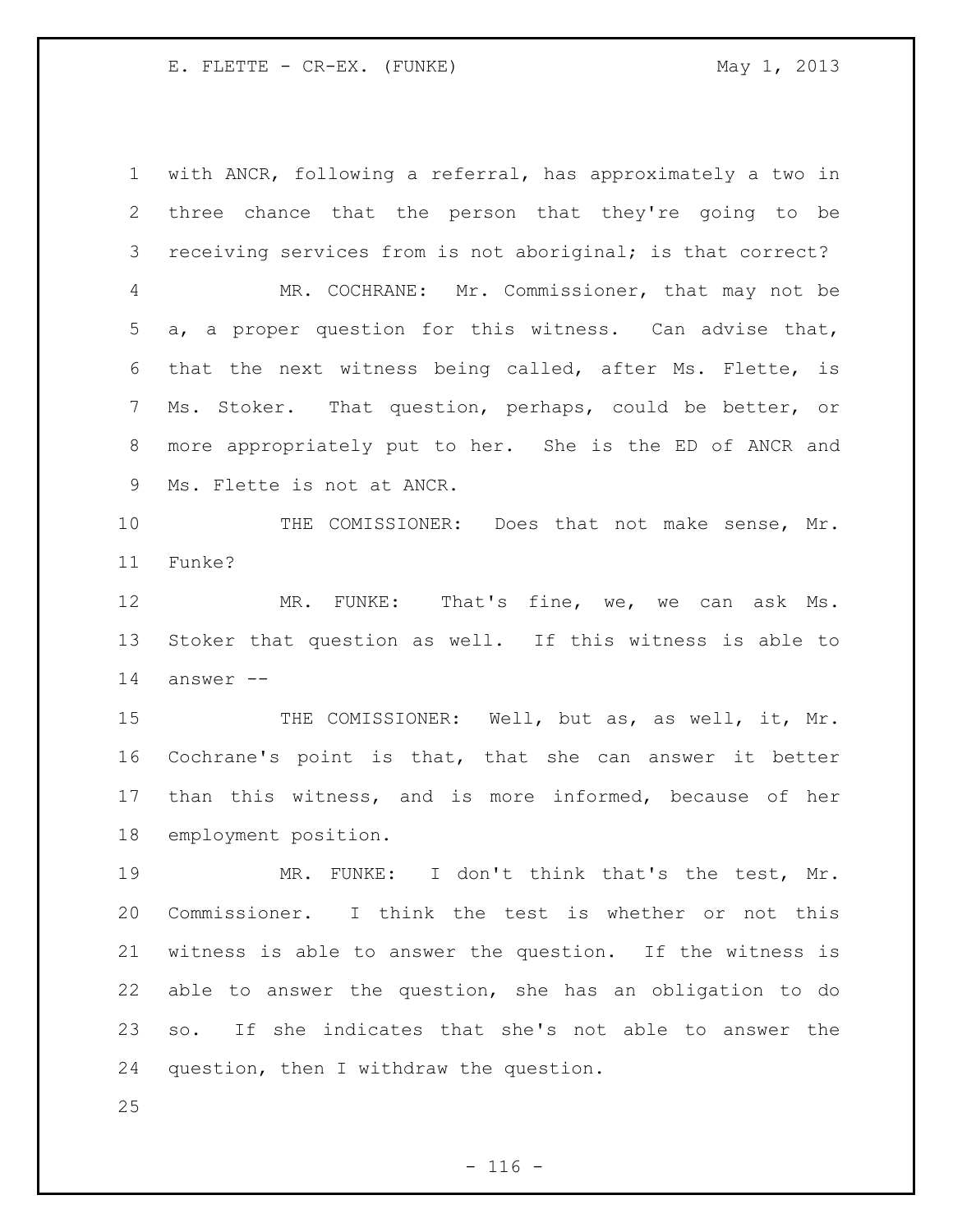BY MR. FUNKE:

| 2  | Are you able to answer the question, Ms. Flette?<br>Q         |
|----|---------------------------------------------------------------|
| 3  | Can you repeat the question?<br>Α                             |
| 4  | I asked you if you were aware of the<br>Q                     |
| 5  | distribution, within ANCR, of where this 37 percent of        |
| 6  | people who self-identify as aboriginal are employed. And      |
| 7  | you indicated that it was your understanding that that 37     |
| 8  | percent was distributed, largely equally, throughout the      |
| 9  | organization; was that your evidence?                         |
| 10 | I know when we get reports from ANCR, on their<br>A           |
| 11 | staffing, we ask them to show, in each of the categories,     |
| 12 | management, frontline, supervisor and admin, what the         |
| 13 | makeup of the staff is there.                                 |
| 14 | And, and you don't recall, as I understand your<br>$Q \qquad$ |
| 15 | evidence, what that makeup is at this point?                  |
| 16 | No, I don't know, at this --<br>A                             |
| 17 | So in fairness --<br>Q                                        |
| 18 | -- point.<br>A                                                |
| 19 | -- you can't say, in terms of frontline, at the<br>Q          |
| 20 | point of intake, what component of that cohort of workers     |
| 21 | self-identifies as aboriginal, or does not?                   |
| 22 | No, and I'm not sure ANCR could -- like, ANCR can<br>A        |
| 23 | give the information if someone actually self-declares, but   |
| 24 | many -- there's workers who don't, and they're not            |
| 25 | specifically asked, you know, are you Métis, or do you        |

- 117 -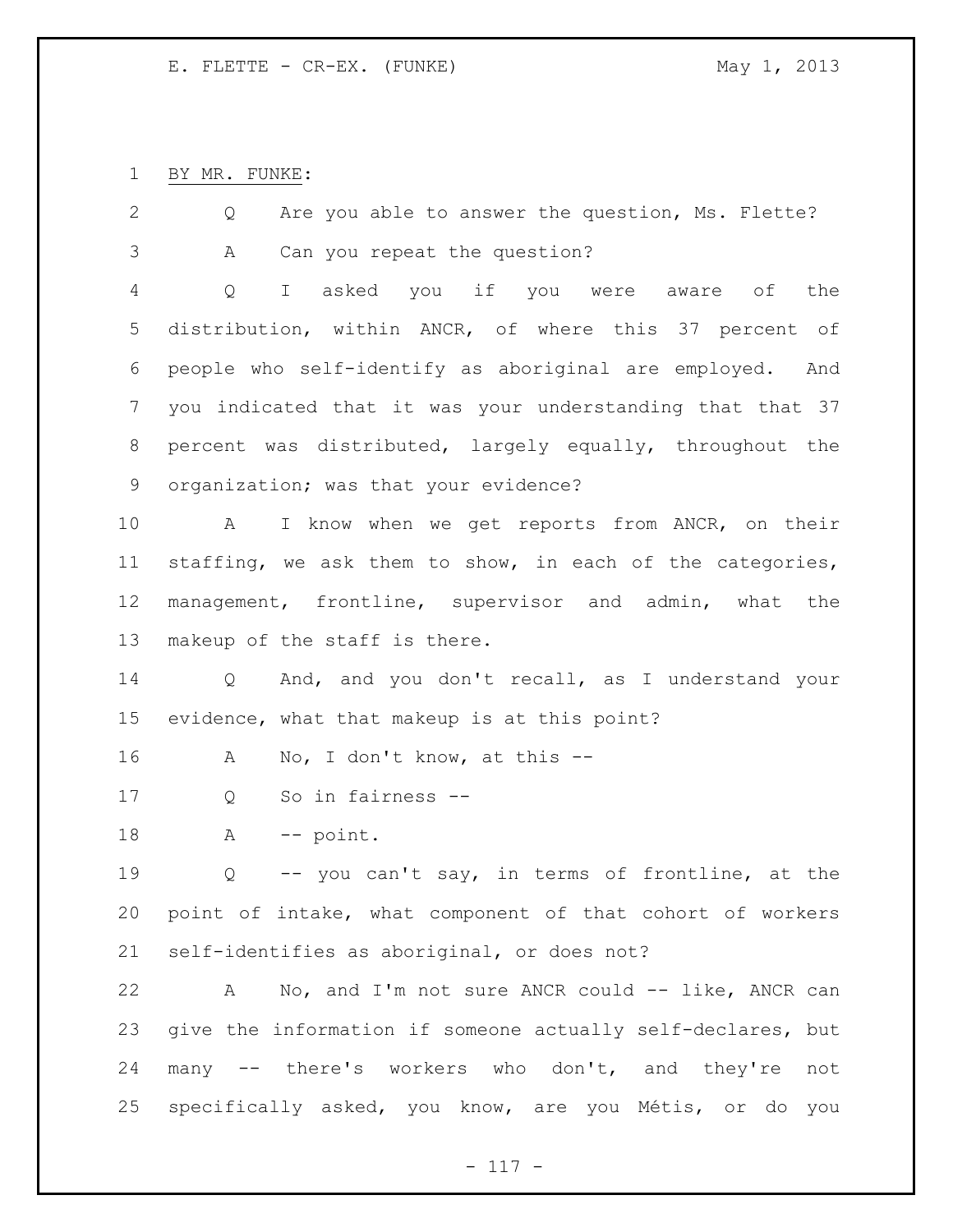1 self-declare. So it is dependent on what people are 2 telling them. They do recruit, you know, with aboriginal 3 preference and they make that known to the people who apply 4 or get hired as well, but I can't tell you, you know, if 5 those workers are all at the frontline, or how a staff, or 6 a new intake -- many intakes, as Ms. Stoker will tell you, 7 are handled over the phone, so I can't tell you -- 8 THE COMISSIONER: Is it your view --9 THE WITNESS: -- that. 10 THE COMISSIONER: -- Ms., Ms. Stoker would know 11 the answers better than -- 12 THE WITNESS: She would. 13 THE COMISSIONER: -- you do? 14 THE WITNESS: Oh, yes, she would. 15 THE COMISSIONER: Okay. Let --16 MR. FUNKE: And I'm, I'm -- 17 THE COMISSIONER: -- well --18 MR. FUNKE: -- prepared to accept that, Mr. 19 commissioner. 20 THE COMISSIONER: -- we're going to accept it 21 right now. 22 MR. FUNKE: Yeah, yeah, we're in agreement. 23 24 BY MR. FUNKE: 25 Q Now, as I understand it, when a, a referral is

- 118 -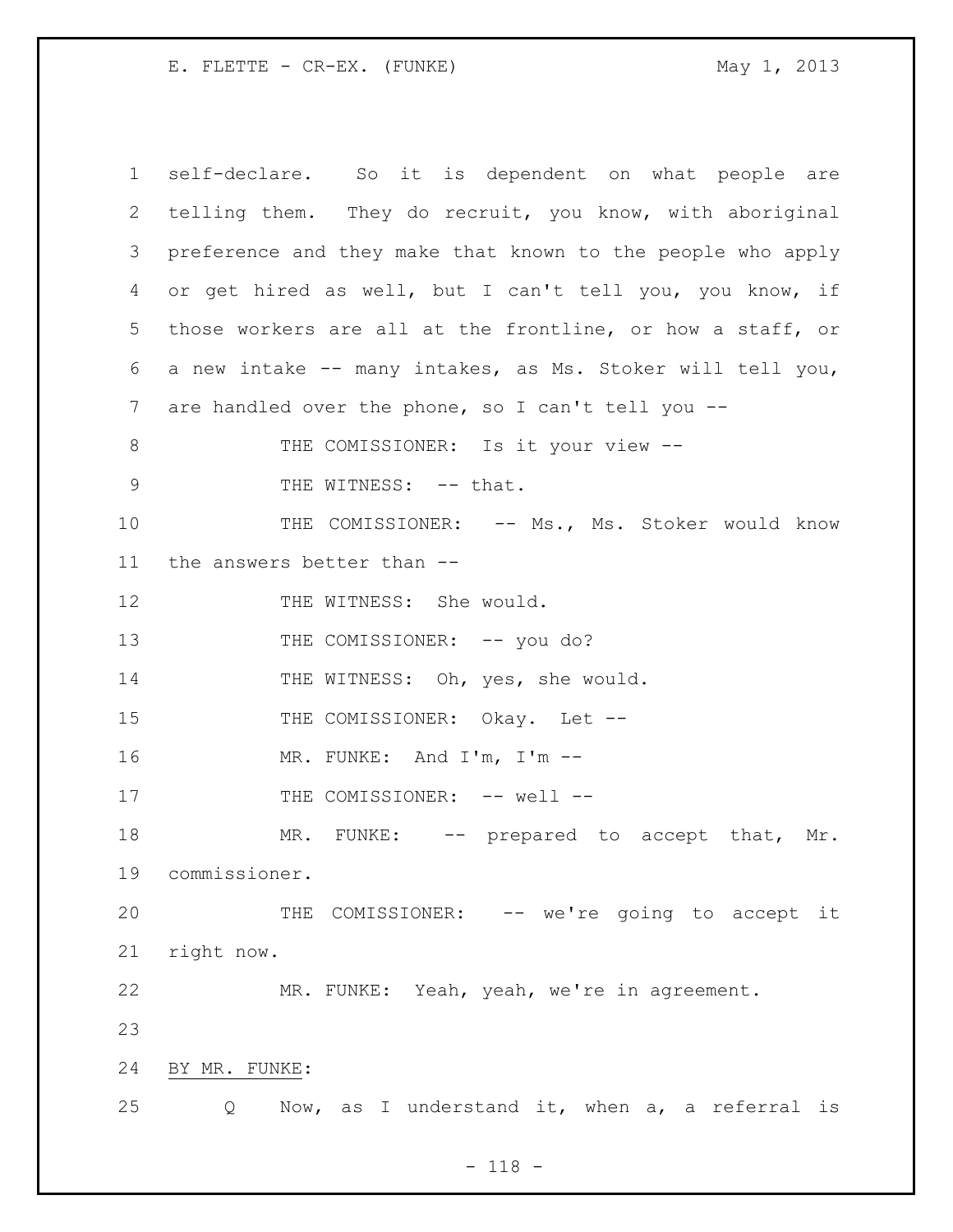made to ANCR for intake, that based on the evidence we've heard at the Commission, that very often that file remains with ANCR for the next 30 to 60 days before it's then passed on to, in the case of a First Nations agency, the agency will then provide services from that point forward; is that correct?

 A Well, there's many factors, I guess, but I would say those timelines are quite reduced. ANCR does try to move the file out very quickly. They don't have capacity, at ANCR, to manage a case. So when they get an intake and the ADP is done and they know who the agency is, they will move that file out very quickly. There are delays, sometimes, if they've had to apprehend a child after hours, 14 or there might be delays if, for some reason, the agency that the file is to go to is unwilling or reluctant to receive it, that may result in a file staying there longer.

 ANCR also as their family enhancement program, which, I believe they call early intervention. So families that are assessed to be able to be dealt with a family enhancement stream will go there and they, they are there for about 90 days, receiving family enhancement services before decisions are made, if they have to go further into the system as a protection file or follow-up with family enhancement. So those files would stay longer.

Q And currently, ANCR is under the responsibility

 $- 119 -$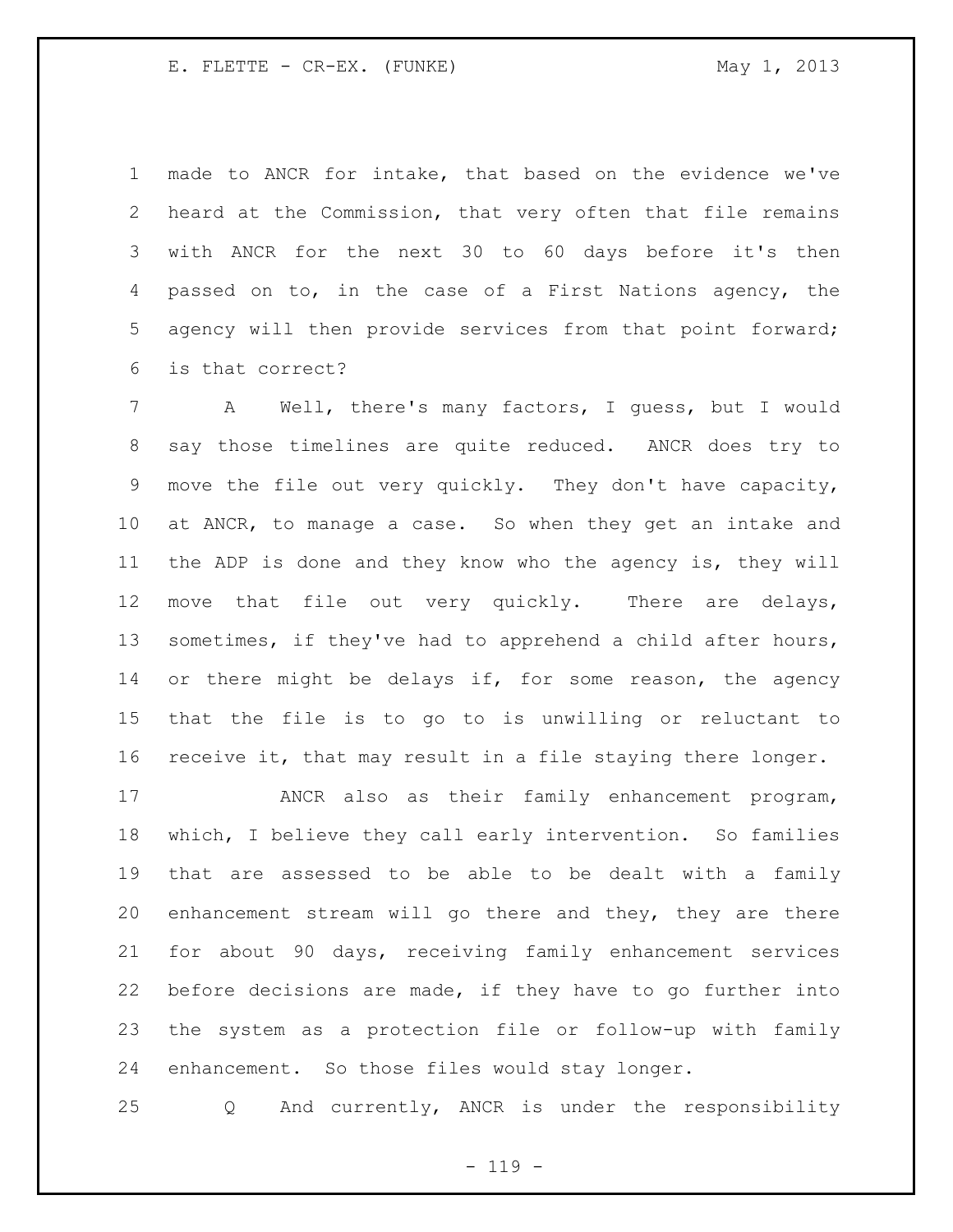of the Southern Authority; is that correct?

A Yes.

 Q It was my understanding that, as part of the implementation process, that responsibility for the oversight of the intake unit, which is known now as ANCR, was supposed to rotate amongst the four authorities; is that not correct?

8 A No, that's not my understanding at all.

Q It was not supposed --

 A There was, there was a decision made, in the discussions about who would mandate and be responsible for ANCR and a decision made that it would be the Southern Authority. Other discussions that it should rotate, I'm not aware of any agreement like that.

 Q You're not aware of any discussion that the Métis Authority was supposed to be the next authority --

- A No.
- Q -- to oversee --
- A Well, I think --
- Q -- ANCR?

 A -- I think I just said, there were discussions around how that should be managed, or if we should rotate them, but I'm not aware of any agreement or decision that, in fact, that would happen.

Q No agreement between the authorities, or no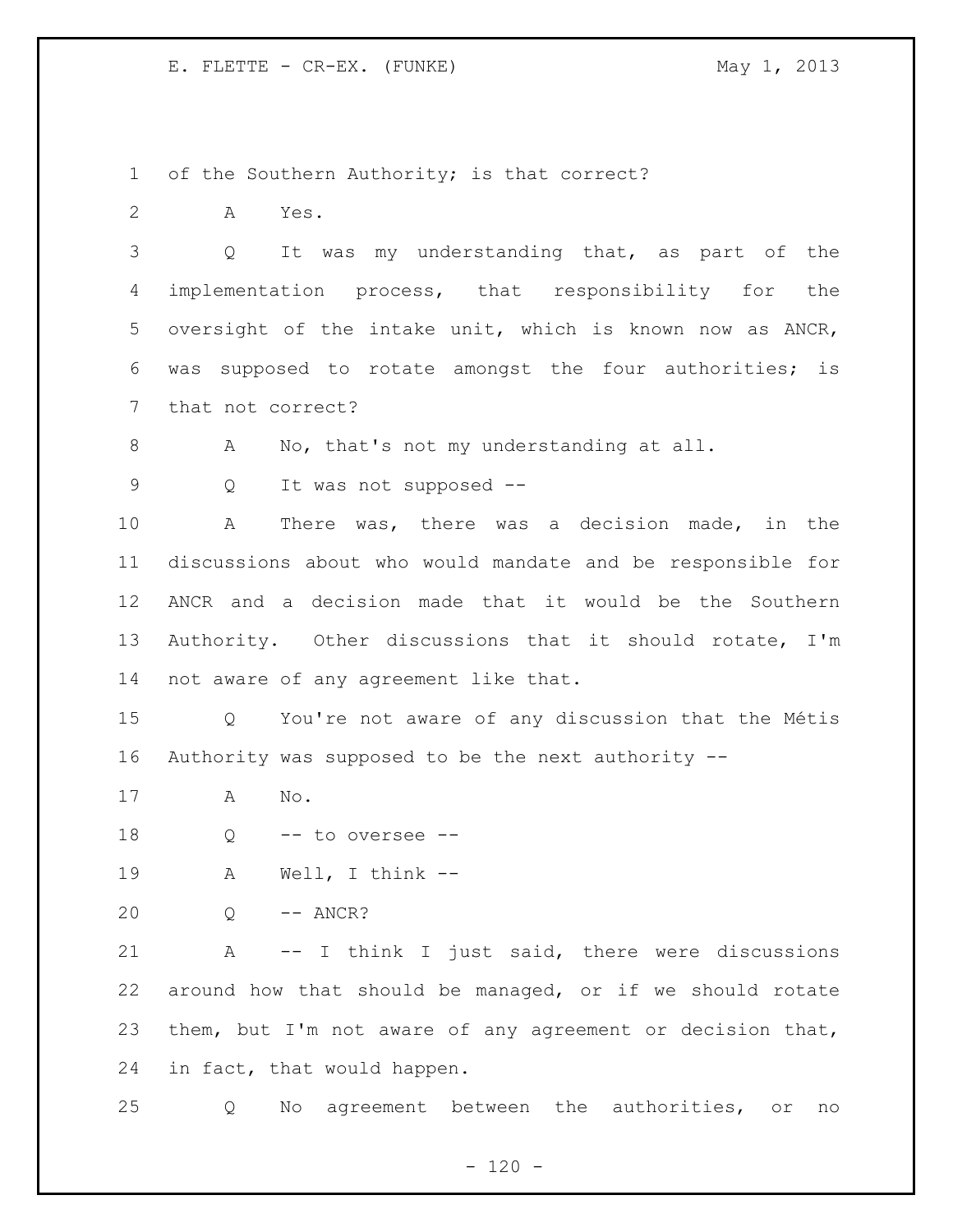agreement with whom?

2 A At any level.

 Q I want to take you back to your involvement at West Region CFS, particularly with respect to a program that was described by Dr. Blackstock, in her testimony, as the wraparound program; are you familiar with that?

7 A Are you talking about a West Region program?

Q Yes, yes, during your time at West Region CFS.

 A I don't believe we ever used the term "wraparound program".

Q Okay.

 A There's been different words used to describe it, some of which are wraparound, some are community caring approach, which were certainly objectives that we had with the services, particularly preventive services were doing that. They would, in fact, have that result for families and kids.

 Q Sure. And, and they were focused on prevention; is that correct?

 A Well, they were -- yes, they were programs with a preventative nature, but they were often geared for protection families as well and kids in care as well. So it wasn't -- when you say preventative, it wasn't to keep them out of care, per se, it was to assist the family to have the kids returned, to keep them out, if that was

- 121 -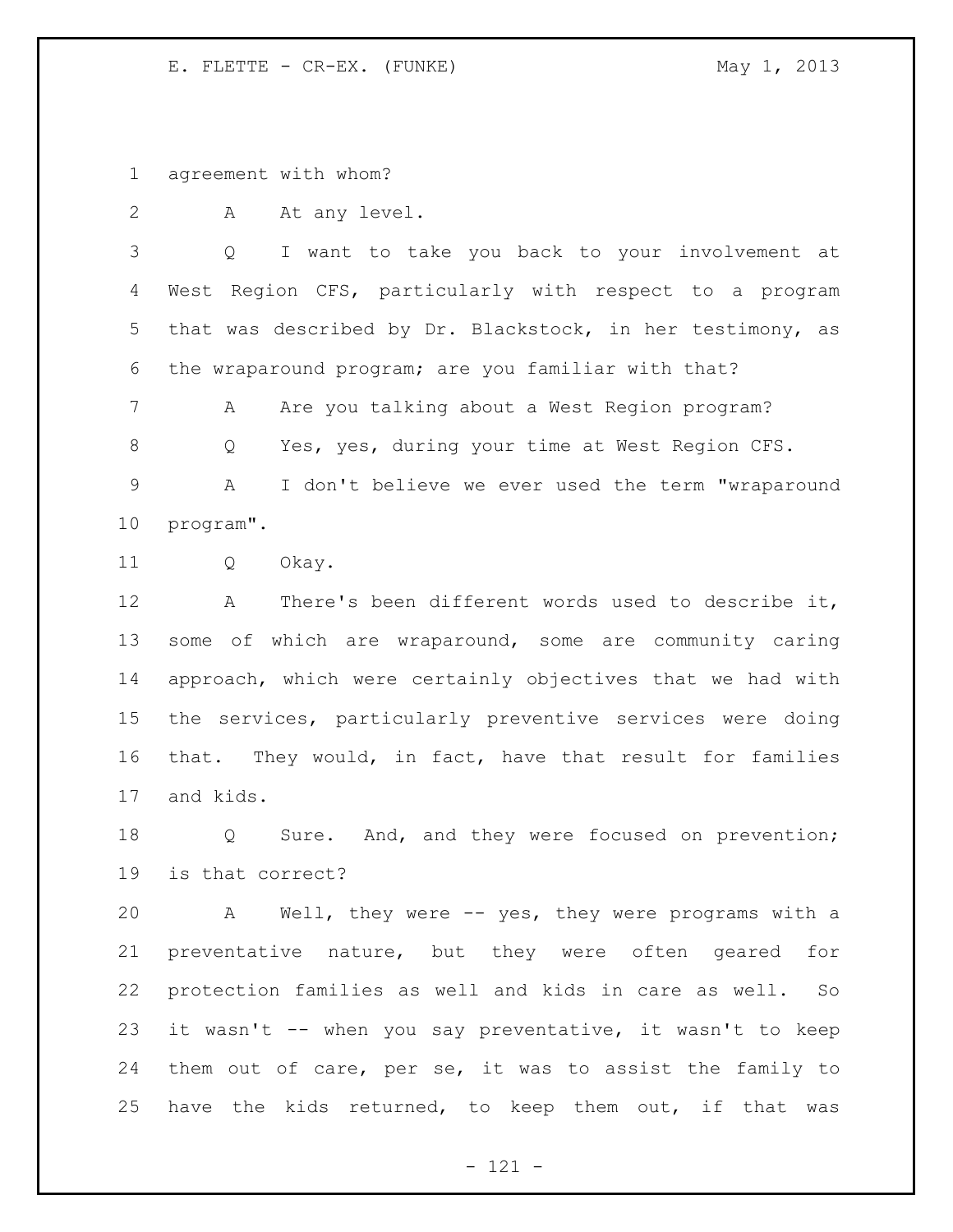possible --

Q Sure.

 A -- but provide a whole continuum of support services.

 Q So Dr. Blackstock, in her testimony on Monday, talked about different levels of prevention services. She talked about primary, secondary, tertiary?

A Yes.

 Q And as I understand it, primary, and correct me if I'm wrong, primary is with respect to a programming that the general population, very broad in its application, designed to provide services to community, to prevent families from coming into contact with child welfare services in the first place; is that correct?

 A Yes. I, I'm just, I'm hesitating because I, I don't know that we would have described all our primary prevention programs as, as geared for anybody. You know, we do, as a child welfare agency, have limited resources. But I would agree that those were geared to the community at large and families that wanted to participate could.

 Q My understanding then is that secondary interventions are designed to deliver services to families that come into contact with the agency, or who may come into contact with the agency, but are not targeted at any

 $- 122 -$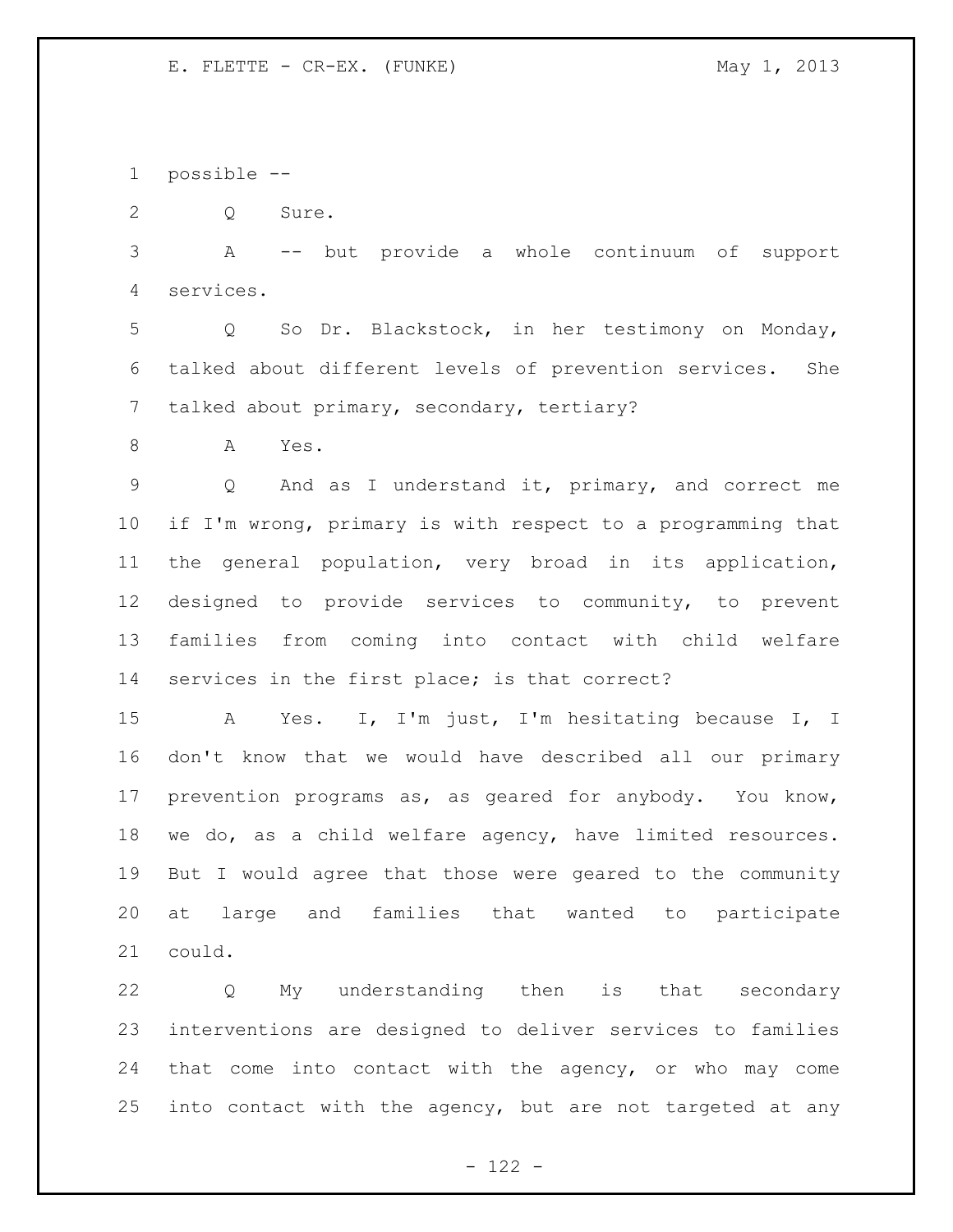specific family?

 A No, I, I think secondary is, is a little bit more targeted. It does look at families that have come into contact, where there is some risk and the effort is to try and prevent those families from having to go deeper into the system. Q Sure. And tertiary are family-specific designed interventions? A Yes. They would deal with your hardest families and they would be primarily aimed at either reunifying the family, or assisting the family, again, where things are not deteriorating. 13 Q Sure. But the point is, is that those interventions are focused specifically on that particular family; correct? That's what, that's the category caught by the  $-$  A Well, those -- 18 Q -- tertiary? A -- those families would be -- yes, they would be involved -- for example, if we were running a parenting program, you would have people from any of those levels there. You would have families whose kids were in care, that would be going. But you could also have people that

 would fall under the secondary prevention, or the primary prevention there. So your group could be quite mixed and

- 123 -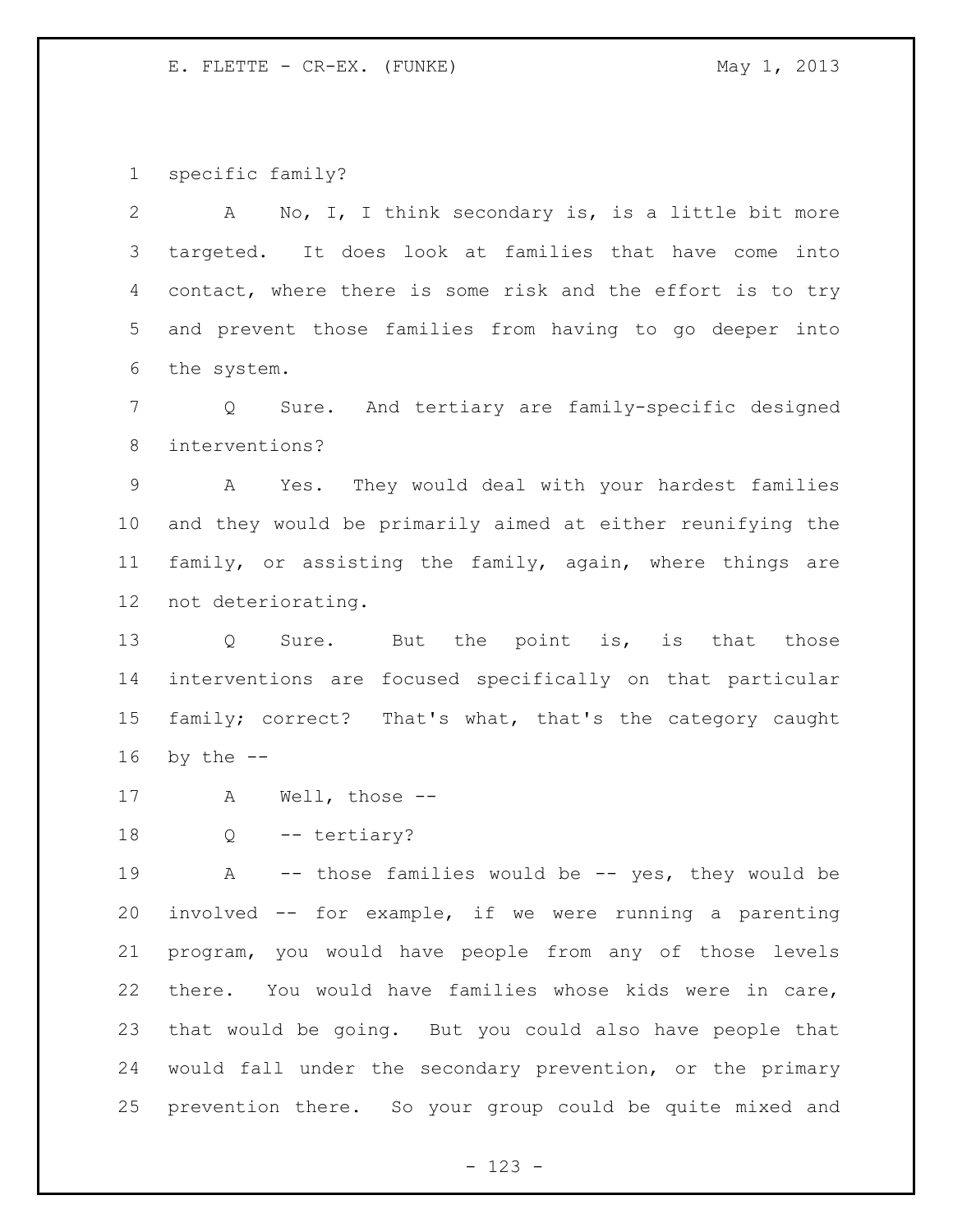you wouldn't just have families with kids in care at the parting program.

 Q So are you saying that a parenting program is a tertiary program?

 A No, that's not what I'm saying at all. You're, you -- I believe you asked me the question that the services to the, under the tertiary, would be specific to those families and I'm saying that --

Q Yes.

 A -- those families would participate in a whole range of programs.

 Q I'm -- you're missing the point of my question, perhaps.

A Sorry.

 Q It's not -- and that was why I asked you the question about whether or not you would describe the program -- I'm not talking about whether programs fall within primary, secondary or tertiary, intervention type. The efforts aimed at providing services are either primary, secondary, tertiary, developing -- or depending, rather, on the scope of their application; am I not correct? In terms of who they're directed towards and the manner in which they're directed towards those groups?

 A Well, I'm not sure I would agree with that. I, I think that we ran a number of programs that you could say

- 124 -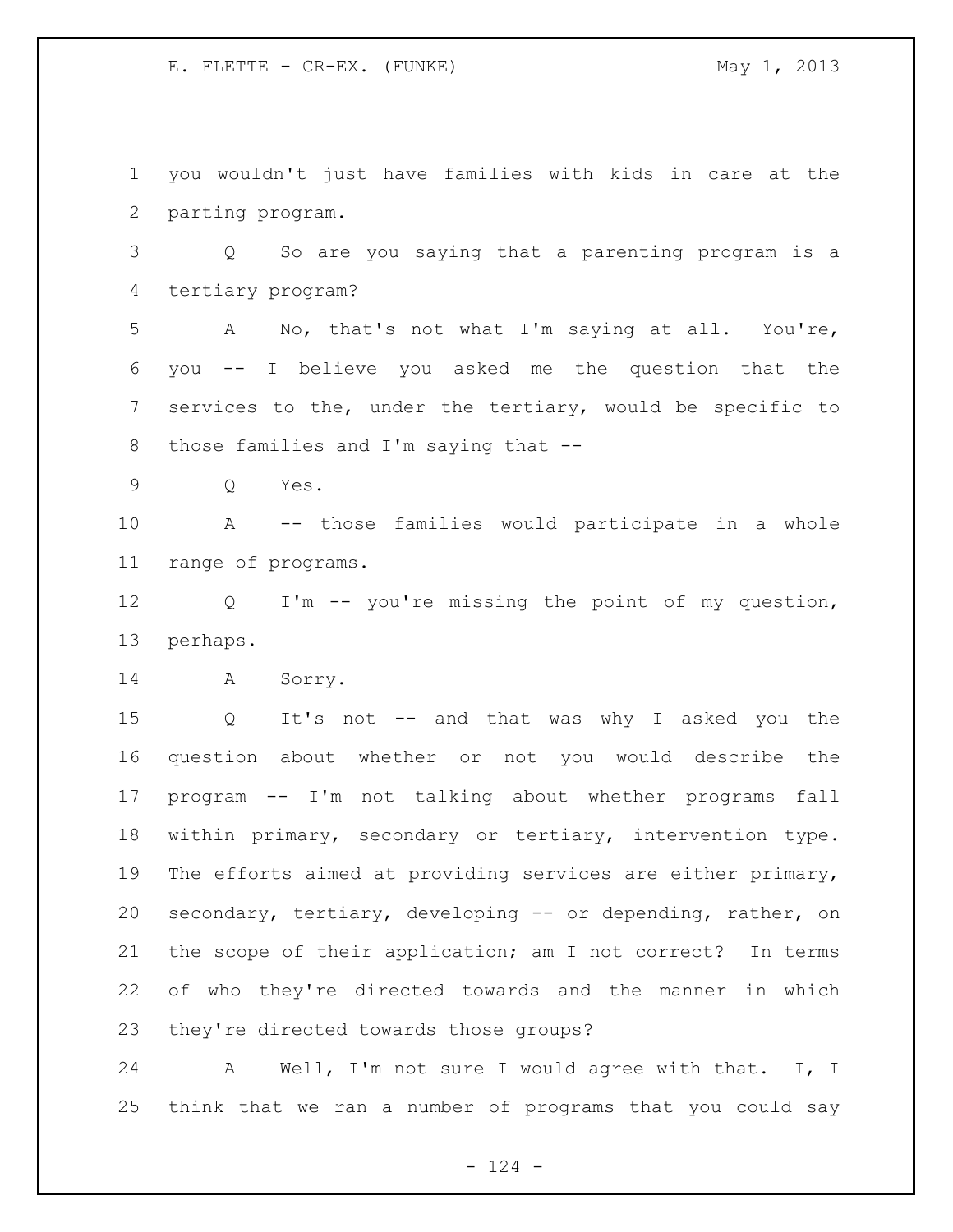are primary program, prevention programs, but you would definitely see people that would maybe fall under the tertiary program line, in those programs. So I don't think the boundaries -- Q Sure. A -- are quite that clear. Q And I'm not suggesting that they're exclusive, Ms. Flette. I think both you and I know that. I'm just asking questions generally about what falls under the scope of primary, secondary, tertiary. I'm not trying to get into a debate with you. 12 What I am trying to get at is, the program that you assisted in developing, at West Region CFS -- A Um-hum. Q -- where, in that spectrum, of primary, secondary and tertiary, would you place that program? A I'm, I'm -- I don't follow your question. Which -- Q Okay. A -- program are you talking about? Q The program that we just discussed. You said that you hadn't heard it -- it wasn't specifically referred to as wraparound, but you have heard of it referred to in that fashion. A Well, I don't know which program you're talking

 $- 125 -$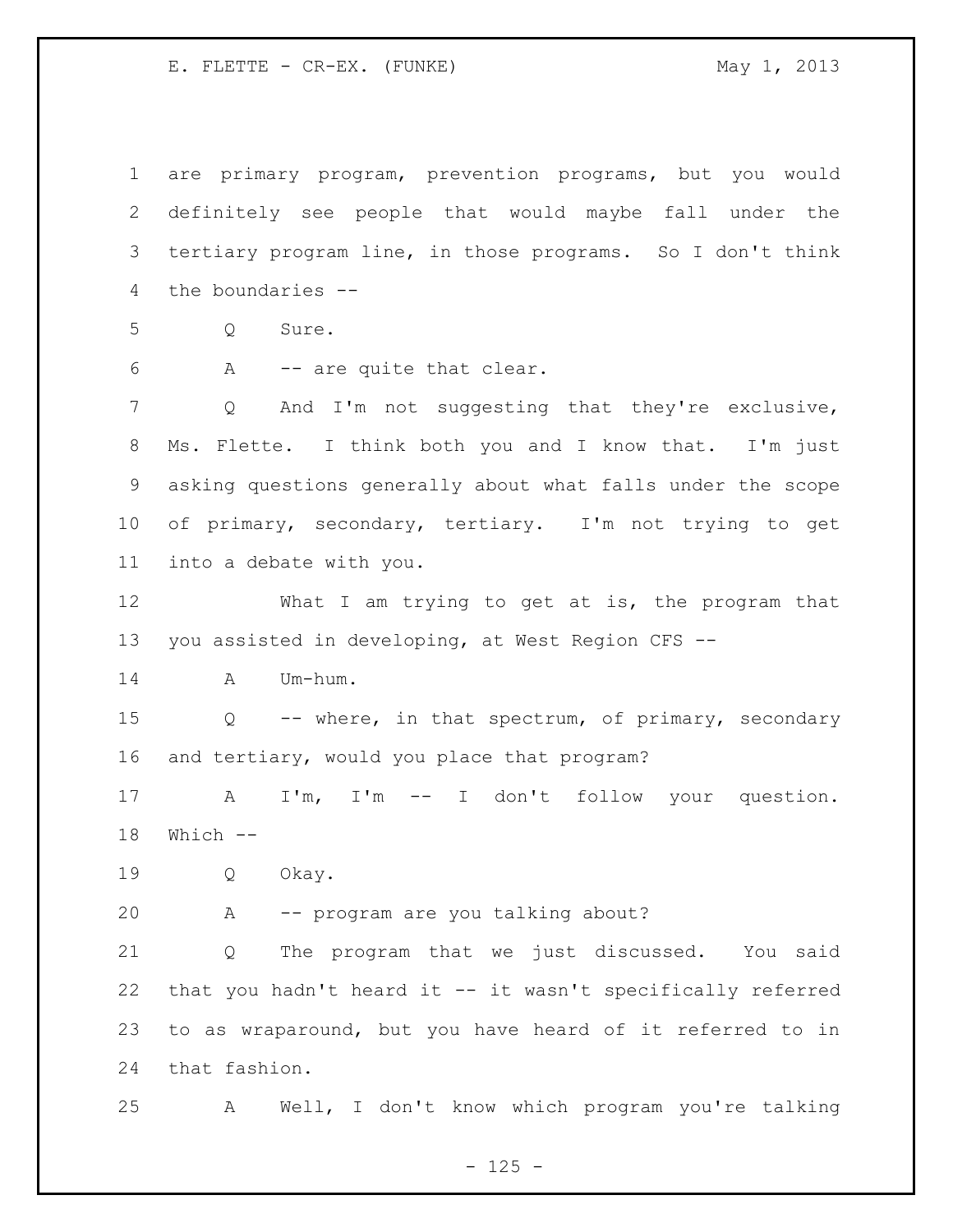about. Like, what we were talking -- THE COMISSIONER: Neither do I. THE WITNESS: Yeah. BY MR. FUNKE: Q Dr. Blackstock talked about a pilot program that was rolled out in West Region. She indicated that it was one that was fairly well renowned and even received national attention. And she held it up as a hallmark, on Monday, of good practice. THE COMISSIONER: But ask this witness if she's aware of it. 13 MR. FUNKE: I am, Mr. Commissioner. 14 THE COMISSIONER: Well, but she -- MR. FUNKE: I'm, I'm -- 16 THE COMISSIONER: -- she can't answer that question unless she's aware of -- are you aware of the program he's talking about? 19 THE WITNESS: Well, I -- it wasn't a program. We were doing a pilot project -- MR. FUNKE: That's what I'm getting at. THE WITNESS: -- on -- well, that's quite different. It, it was a pilot project on block funding maintenance and that included many different programs under all three of those lines of prevention.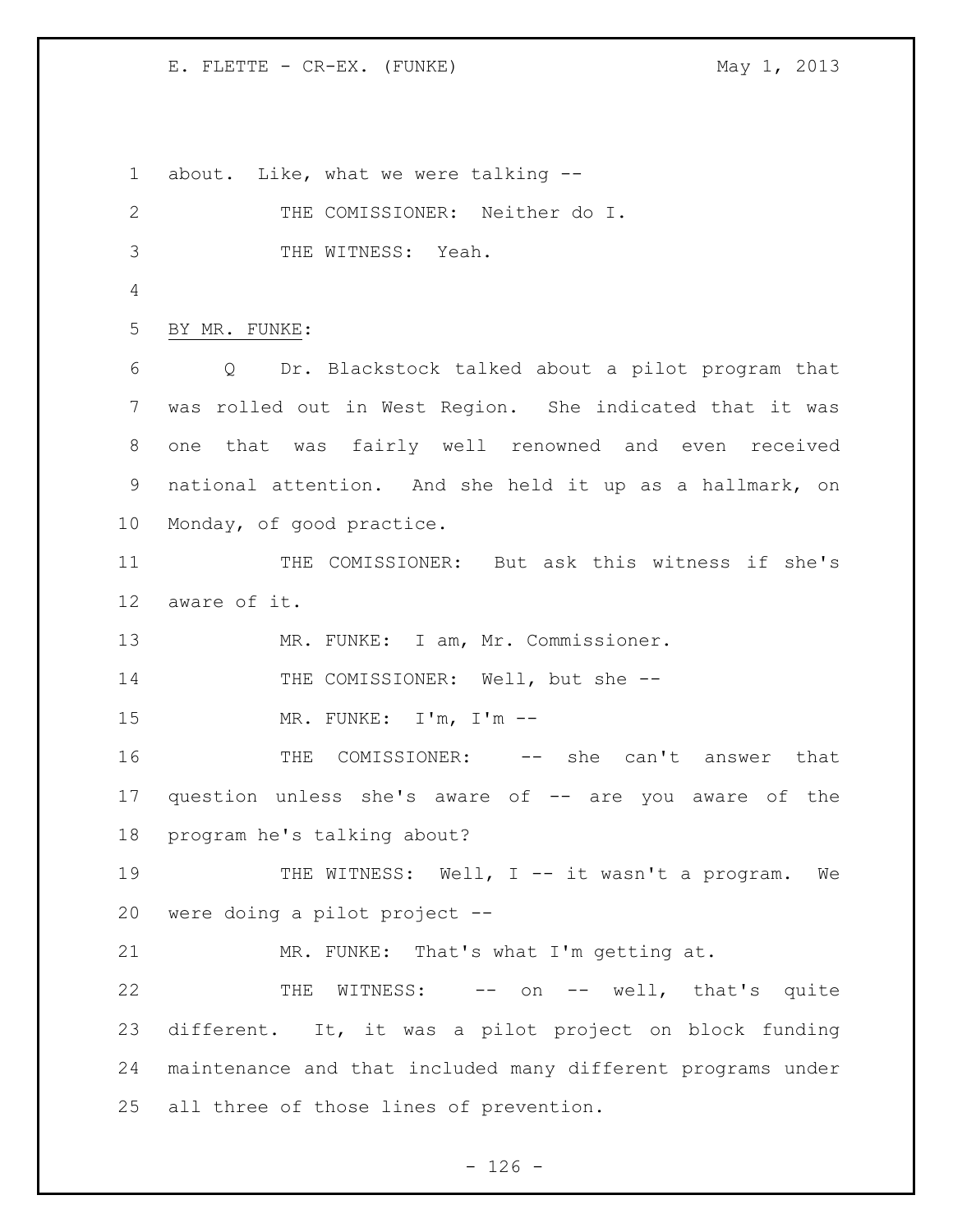MR. FUNKE: Very good. BY MR. FUNKE: Q So it encompassed all three? A Yes. Q That's all I'm trying to get at. So there was a specific focus then on the, on, as well, the secondary and tertiary, but also this primary aspect of trying to reach out to the community, to try to provide services that prevented children from coming into contact with the agency in the first place; is that correct? 12 A There would have been a focus on all three. I, I believe that our emphasis would have been more on the secondary and tertiary, because they would involve maybe more of our families, but we were concerned about other families that could benefit from the programs. Q Sure. And your evidence was that it encompassed all three; correct? A Yes. Q Thank you. And I understand that that pilot project was supported by your board at the time? A Yes. Q Can you tell us, do you recall who was on the board at the time? A Well, the West Region board has always been the

- 127 -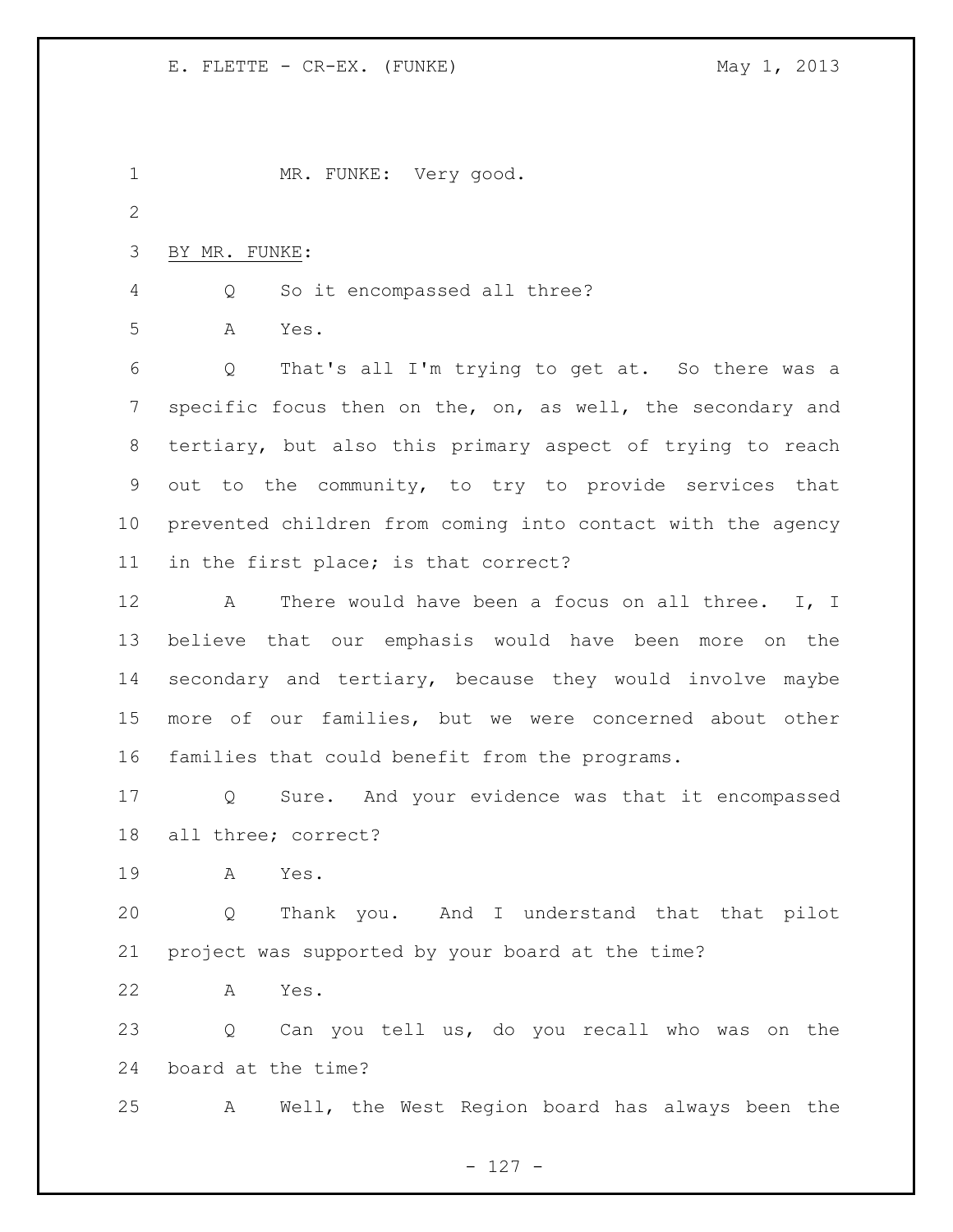chiefs, so it would have been whoever was chief at the time.

 Q Certainly. And it's my understanding, as well, that the West Region board continues to be chiefs; is that right?

A Yes.

 Q And the chiefs didn't attempt to interfere in the operation of that pilot project, did they?

 A Well, I'm going to say that the chiefs are on the board and they supported the pilot project.

 Q Very good. Now, I -- the next area I want to talk to you about is with respect to the governance of the Southern Authority and that topic may take some time.

 Mr. Commissioner, and I note that it is now 20 after 12:00 and it might be --

THE COMISSIONER: Well, how, how much --

17 MR. FUNKE: -- an appropriate time --

18 THE COMISSIONER: -- how much time?

 MR. FUNKE: Well, I expect that I'll at, be at least another half hour to 45 minutes before I'm finished.

THE COMISSIONER: Finished everything?

MR. FUNKE: At least.

23 THE COMISSIONER: Or that subject?

MR. FUNKE: No, everything.

THE COMISSIONER: Well, in light of the time it's

- 128 -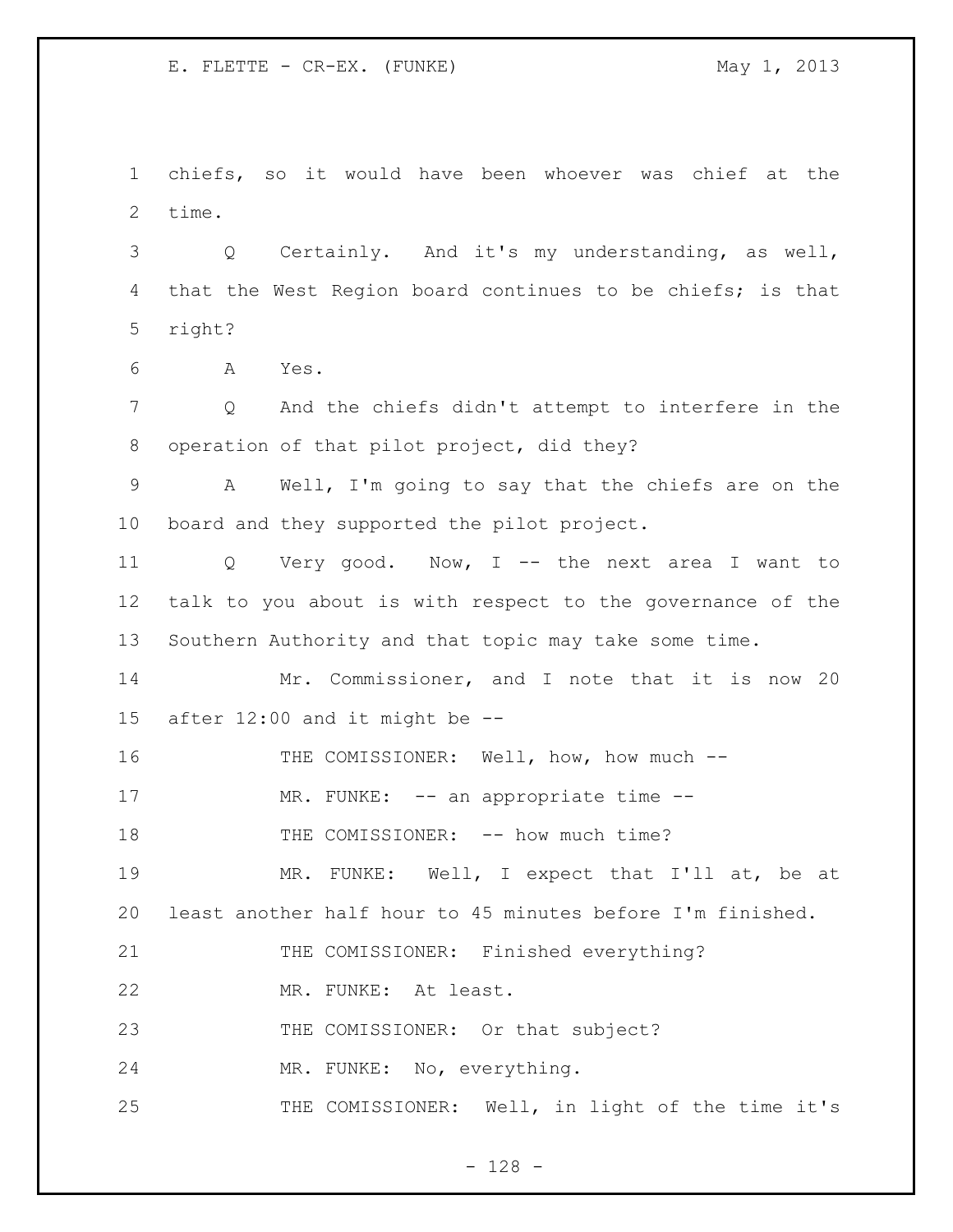taking, I think we better adjourn until quarter to 2:00 then. MR. FUNKE: Very good. THE COMISSIONER: Stand adjourned until 1:45. (LUNCH RECESS) 8 THE COMISSIONER: All right. Mr. Funke? MR. FUNKE: Good afternoon, Mr. Commissioner. I can advise, Mr. Commissioner, that the reason I invited the court to take a break when it did, or sorry, the Commission to take a break when it did, was because the next area of questioning that I want to embark on is a matter involving litigation between Southern Authority and my clients. And I'm not ask -- and it's not intention to ask questions relating to the subject matter of the litigation, nor to ask the, the witness to comment on that. But I am going to be asking questions that do pertain to some of the circumstances that are related to, or may have given rise to the litigation. Now, I've warned counsel for Ms. Flette that it's my intention to pose some questions to her in that regard. And before we proceed, I think that Mr. Cochrane wishes to make some submissions on that act. 24 THE COMISSIONER: All right. Mr. Cochrane? MR. COCHRANE: Mr. Commissioner, you don't have

 $- 129 -$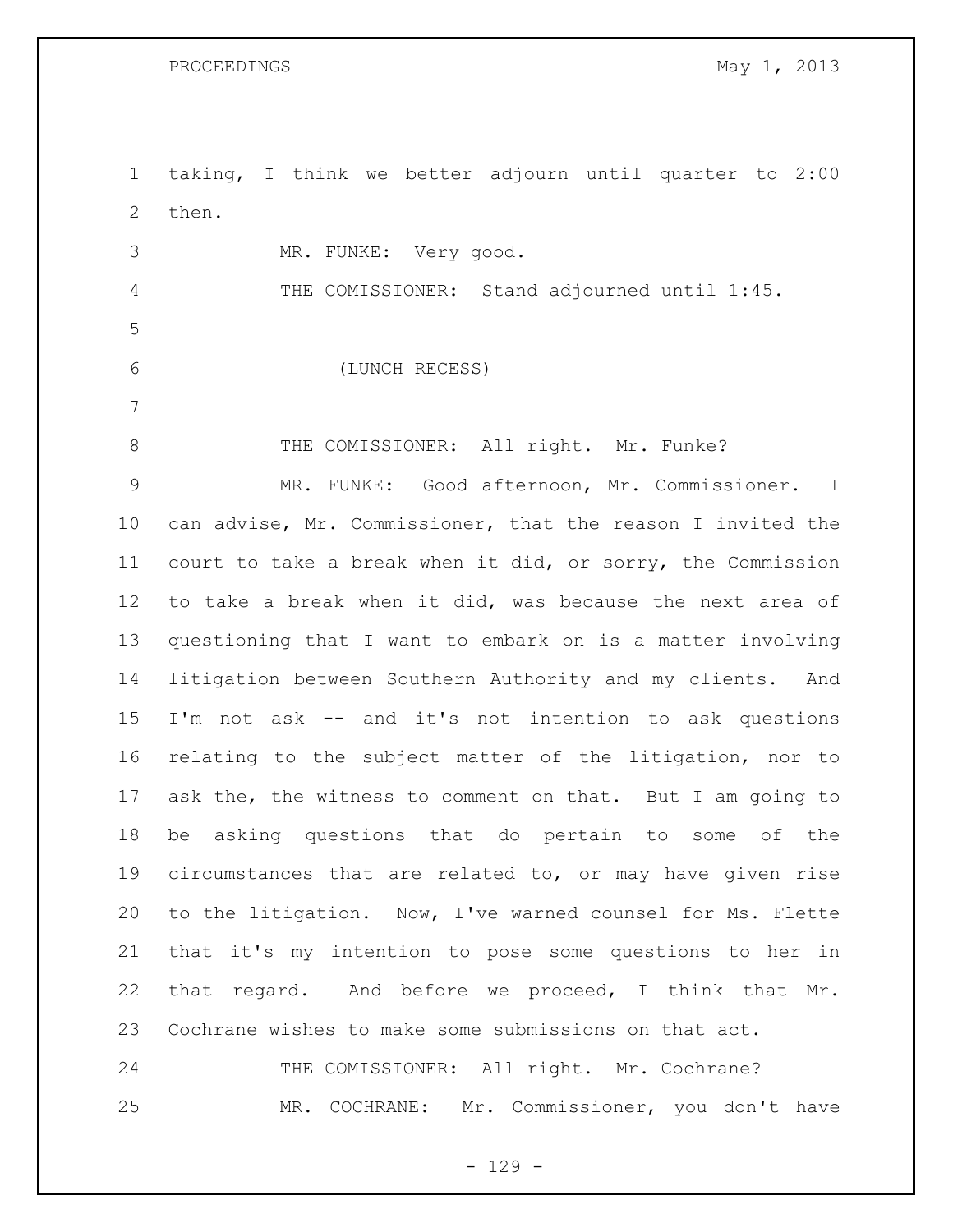PROCEEDINGS May 1, 2013

 the information before you as to the nature of the litigation, but suffice it to say that the litigation has commenced. It commenced prior to the commencement of this inquiry. I'm going to object, obviously, to any questions, any issues relating, or could impact that litigation, because I think that's entirely inappropriate. I don't know where, exactly, Mr. Finke's going with his questioning at this point, but if it relates, in any way, to the litigation, then, in my view, that is improper to have 10 addressed here at the inquiry, given that we are in court.

11 THE COMISSIONER: Well, do you -- is, is your, are your questions, Mr. Funke, going to relate to the nature of the litigation?

 MR. FUNKE: It's not my intention to ask Ms. Flette to comment on the central issues in the litigation, which are a disagreement between her organization and my client, as to the application of the Authorities Act. So I'm not going to engage in that. I'm not going to ask the witness to offer her position on that, or to explain --

 THE COMISSIONER: Well, are you, are you going to question her outside the realm of the litigation?

 MR. FUNKE: Well, I intend to question her on facts that do have, have a relation to the litigation. For example, one of the areas that I want to question her on is on the composition of the board, how the board is

 $- 130 -$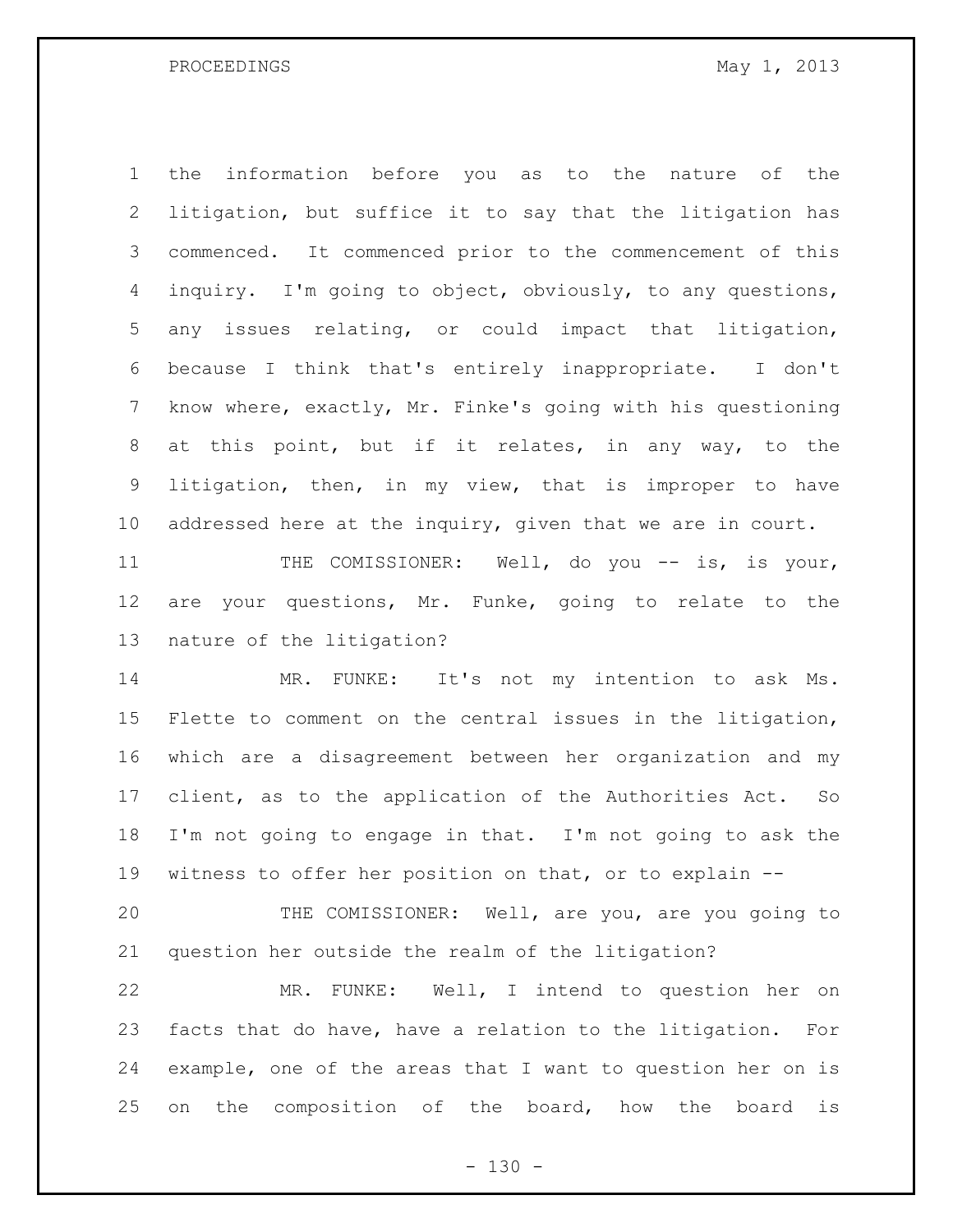PROCEEDINGS May 1, 2013

 appointed. The questions that I want to ask her on (sic), arise directly from the material that the authority has filed with the Commission. And so I want to explore some of the issues that was, were addressed yesterday in her direct testimony, with respect to the appointment of the board and how that arose. I, I do not want to ask her -- well not -- nor am I going to ask her, about the appropriateness of that process. The appropriateness of that process is the subject of litigation and that would not be appropriate and I don't intend to ask her to comment on that.

12 THE COMISSIONER: Does that make you more comfortable, Mr. Cochrane?

14 MR. COCHRANE: If, if the questions are simply to reconfirm what's contained in the Authorities Act with respect to AMC's role in the appointment of board members, at the Southern Authority, no problem.

 THE COMISSIONER: And to cross-examine on 19 evidence that came out yesterday. I, I -- we, we've, we've --

MR. COCHRANE: Yes, but --

 THE COMISSIONER: -- had the evidence and counsel's entitled to cross-examine.

 MR. COCHRANE: That's right. Now, I should -- in my view, we didn't, we stayed clear of that issue

 $- 131 -$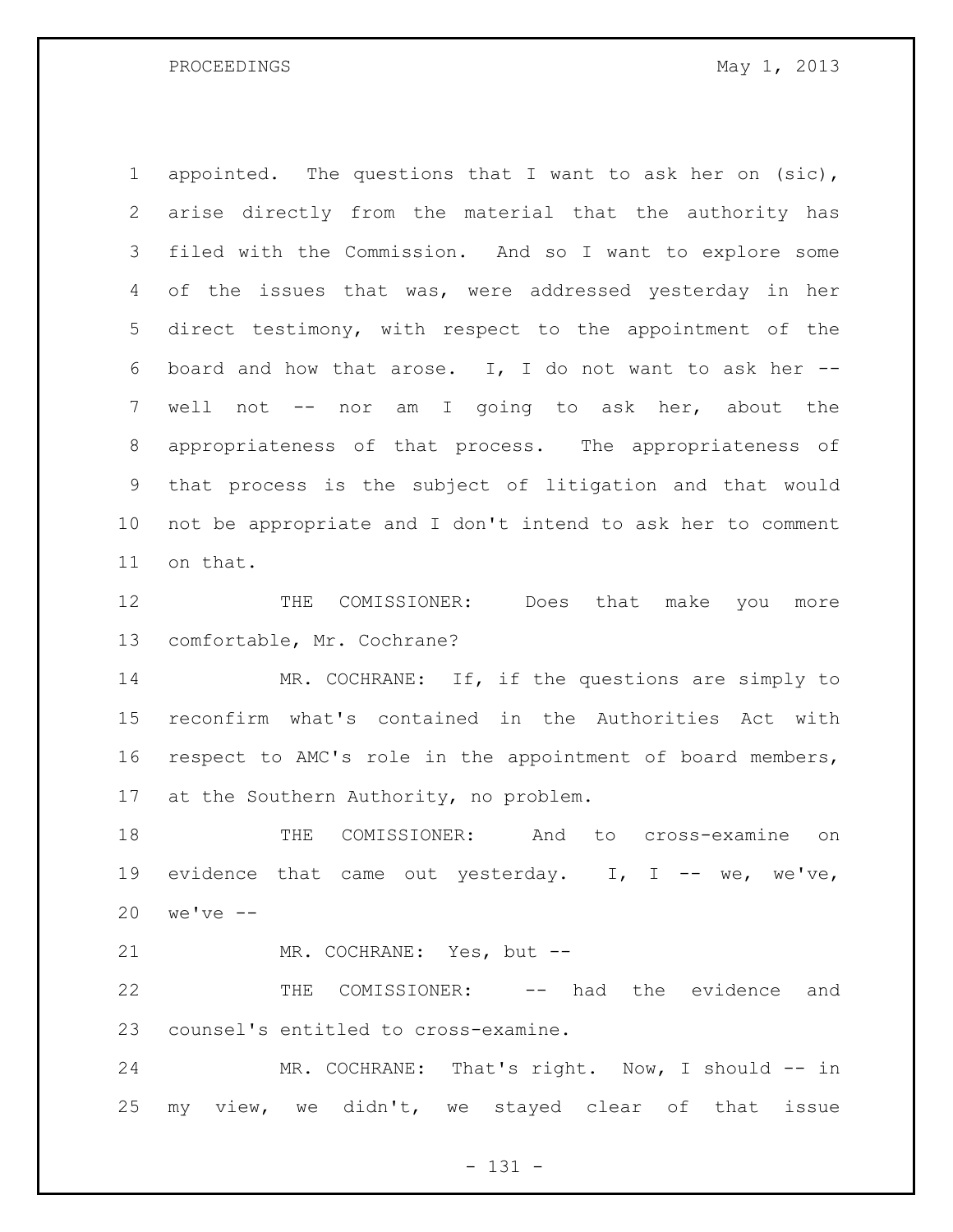entirely --

2 THE COMISSIONER: Okay.

 MR. COCHRANE: -- because of the reason I'm objecting today.

 THE COMISSIONER: I just, I, I think I heard Mr. Funke say that he's going to deal with, with part of that 7 which did come out yesterday in, in, in chief; is, is that not what I heard?

 MR. FUNKE: Absolutely. And, and I can indicate to the court that that comes from tab A of the materials filed by the Southern Authority, which is the annual general report, that refers to the appointment process and the Act and the material that was filed on behalf of the Southern Authority with the Commission. So it's clearly in evidence and it's my intention just to ask some questions to clarify that. But as I said, I'm not going to ask the witness to comment on the litigation. It would be inappropriate for me to do that and I, it's not my intention to do so.

 MR. COCHRANE: Mr. Commissioner, if, if the intent then is, again, to reconfirm what's in the Authorities Act, I have no problem with that. If the intent is to reconfirm what is in the annual report, which is at tab A, again, I have no issue with that. If, however, he's going to go a bit further and step over those

- 132 -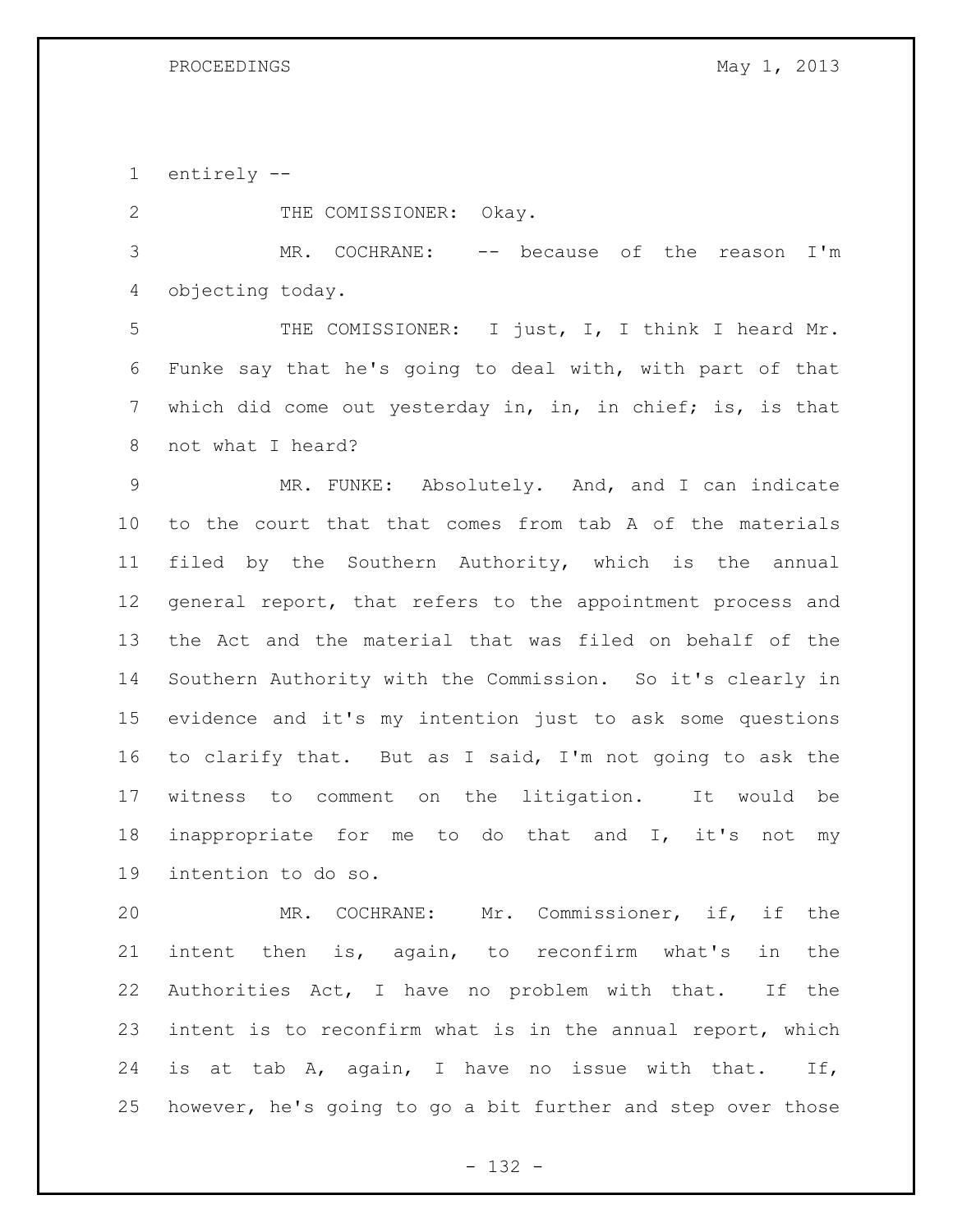parameters, then I would, I would rise again and I would object to those type of questions.

 THE COMISSIONER: Well, let, let's let him begin and you certainly have reserved your right to rise again if you feel it's, it's going into an area that you, you object to.

7 MR. COCHRANE: Thank you.

 MR. FUNKE: Thank you, Mr. Commissioner. And with the Commission's permission, what I was going to suggest to Ms. Flette and I anticipate that she'll do this in any event, but what I was going to suggest is that when I ask a question, don't answer it until Mr. Cochrane's had an opportunity to consider whether or not he takes issue with the question.

15 THE COMISSIONER: Well, he won't be taking issue if you stay within the parameters he's just outlined.

 MR. FUNKE: Well, he and I may have a difference of opinion, Mr. Commissioner, in terms of whether or not I'm within those parameters or not and I --

21 THE COMISSIONER: Oh, I see --

22 MR. FUNKE: -- I want to be --

23 THE COMISSIONER: -- all right.

24 MR. FUNKE: -- I want to be exceedingly fair to the witness.

- 133 -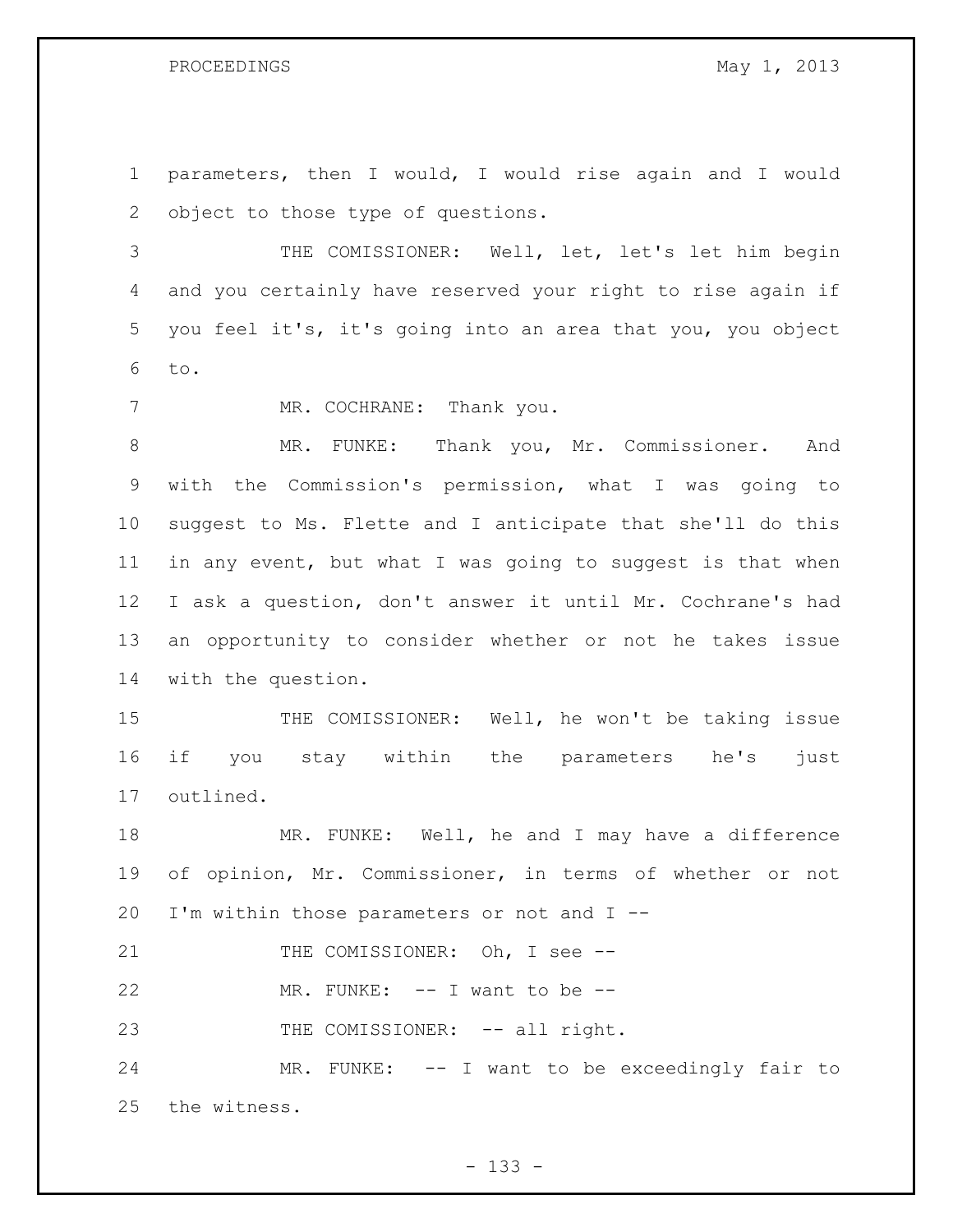1 THE COMISSIONER: All right. All right. CROSS-EXAMINATION CONTINUED BY MR. FUNKE: Q As the executive director of the Southern Authority, you are, of course, aware of the provisions with respect to the appointment of the board, under the CFS Authorities Act -- 8 A Yes. Q -- correct? A Yes, I am. Q And specifically Section 6 of the CFS Authorities Act says that: "The board of directors of the 15 Southern Authority [shall be] ... **appointed** by the Assembly of 17 Manitoba Chiefs Secretariat Inc., 18 [based] on the recommendation of the southern First [Nation] 20 members of the [Assemblies]." Is that correct? A Yes. 24 THE COMISSIONER: Now, is that, is that the CFS Act, or the Authorities --

 $- 134 -$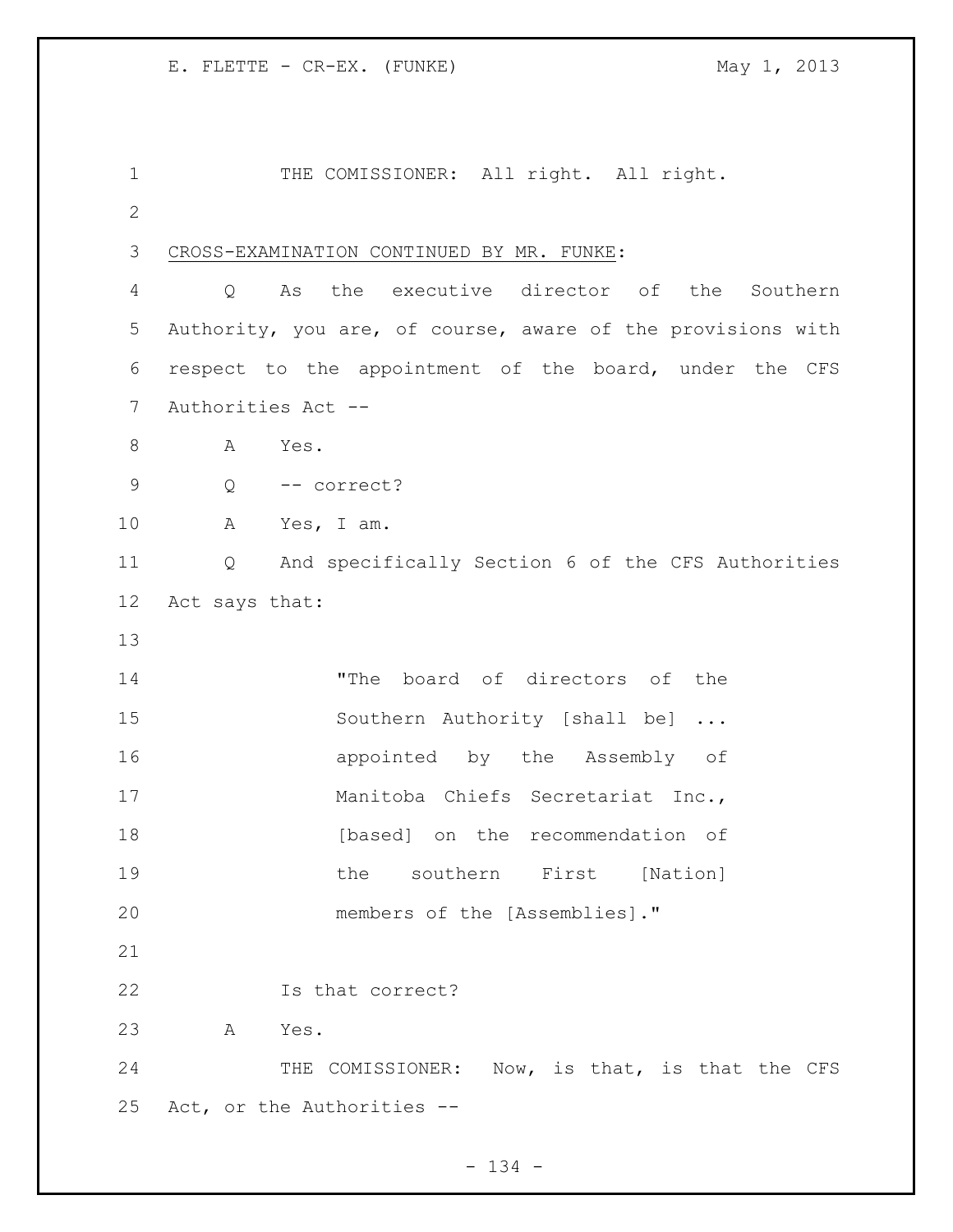1 MR. FUNKE: CFS --2 THE COMISSIONER: -- Act? 3 MR. FUNKE: -- Authorities Act. 4 THE COMISSIONER: The Authorities Act? 5 MR. FUNKE: The Authorities Act -- 6 THE COMISSIONER: Yes. 7 MR. FUNKE: -- Section --8 THE COMISSIONER: Yeah. 9 MR. FUNKE: -- 6. 10 THE COMISSIONER: Yeah, all right. 11 MR. FUNKE: Madam Clerk, if you could please 12 bring up Exhibit A, or sorry, tab A in the authorities' 13 exhibit, I don't know the exact number of the exhibit at 14 this point. That's the correct one, tab A. Number 48 on 15 your list. 16 17 BY MR. FUNKE: 18 Q And do you -- 19 THE COMISSIONER: And just tell me again what --20 I don't have my copy of the Authorities Act here, what does 21 Section 6 say again? 22 MR. FUNKE: Section 6 says that: 23 24 The board of ... the Southern 25 Authority [shall] ... be appointed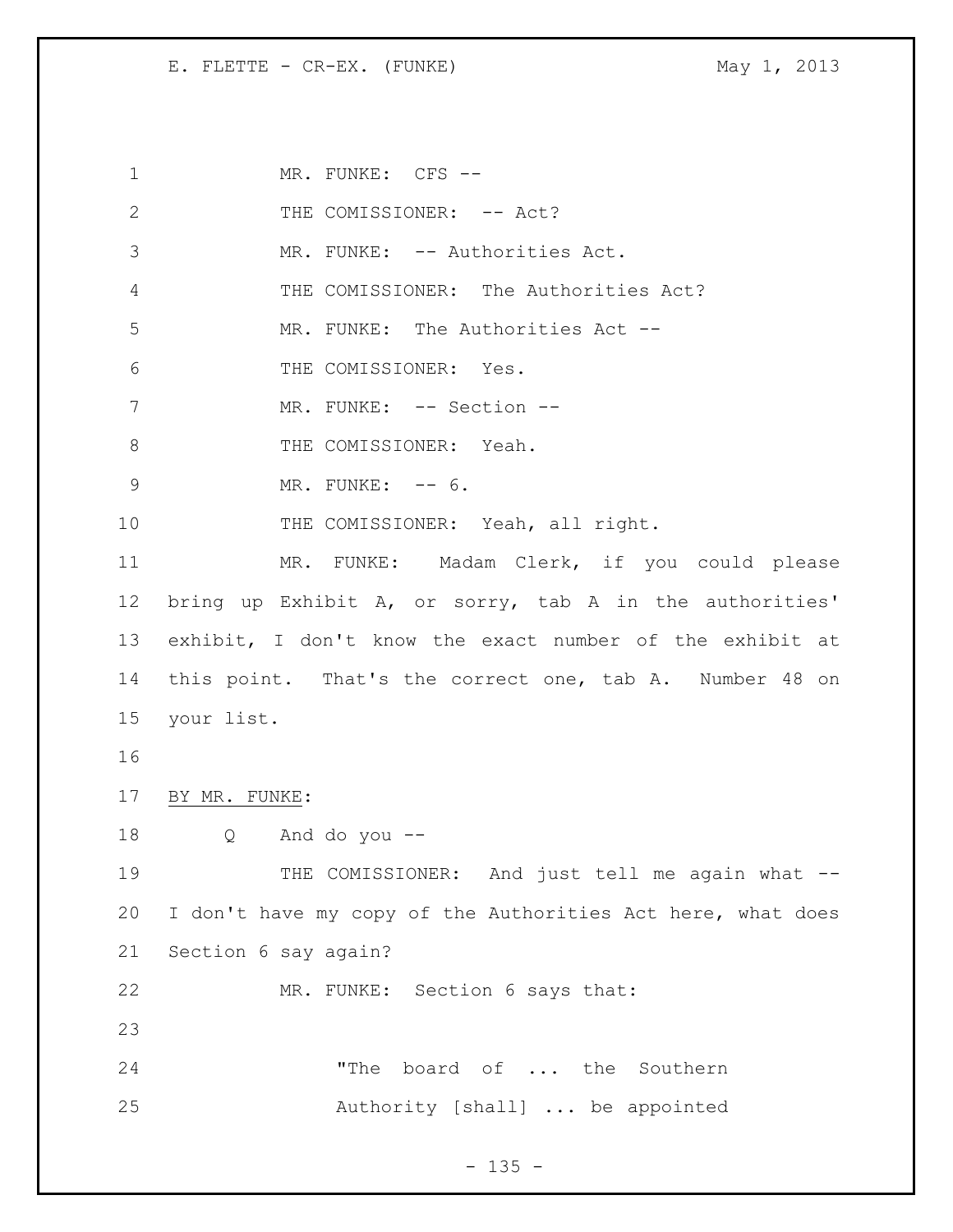1 by [the attempt] the Assembly of 2 Manitoba Chiefs Secretariat Inc., 3 on the recommendation ..." 4 5 THE COMISSIONER: Yes, bring that --6 MR. FUNKE: 7 8 T... of the southern First Nations 9 members of the Assembly." 10 11 THE COMISSIONER: Thank, thank you. Mine's up in 12 my office. Let me just, let me just read that. 13 THE CLERK: Mr. Funke, are you asking about 14 Exhibit 48? (Inaudible)? 15 THE COMISSIONER: The recommendation of the 16 Southern ... 17 MR. FUNKE: You've got it exactly right. 18 THE CLERK: Okay. 19 MR. FUNKE: Page 14, if you don't mind, Madam 20 Clerk. Sorry -- 21 THE COMISSIONER: All right. 22 MR. FUNKE: -- it would be page 12 then, I 23 apologize. One more page, Madam Clerk. There you 24 go. 25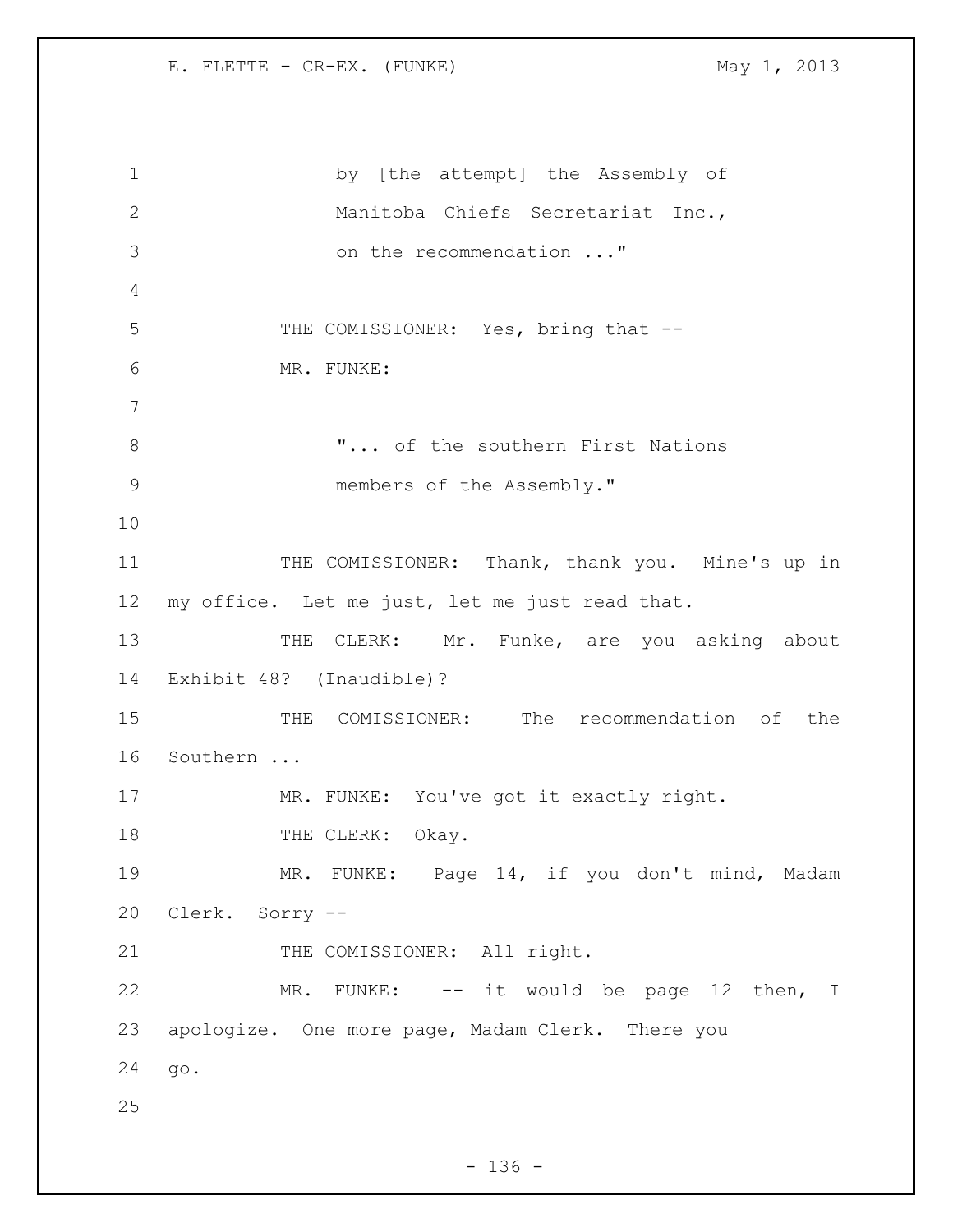BY MR. FUNKE:

| 2           | Now, as you can see on the screen, your annual<br>Q         |
|-------------|-------------------------------------------------------------|
| 3           | report, your most recent annual report, sets that out under |
| 4           | the board of directors appointment process; correct?        |
| 5           | Yes.<br>A                                                   |
| 6           | In fact, you've paraphrased it, but essentially<br>Q        |
| 7           | you're saying the same thing, the report says:              |
| $\,8\,$     |                                                             |
| $\mathsf 9$ | "The CFS Authorities Act states                             |
| 10          | that the Board of Directors of the                          |
| 11          | Southern First Nations Network of                           |
| 12          | Care  shall be appointed by the                             |
| 13          | Assembly of Manitoba Chiefs                                 |
| 14          | Secretariat Inc. on<br>the                                  |
| 15          | [recommendations] of the Southern                           |
| 16          | Nation members of<br>First<br>the                           |
| 17          | Assembly."                                                  |
| 18          |                                                             |
| 19          | And as we previously discussed, and you agreed,             |
| 20          | agencies are not members of the assembly, are they?         |
| 21          | No, they're not.<br>A                                       |
| 22          | THE COMISSIONER: Just a minute, now what, what              |
| 23          | board of -- what page is that of tab B?                     |
| 24          | MR. FUNKE: This is tab A that's on the screen in            |
| 25          | front of you --                                             |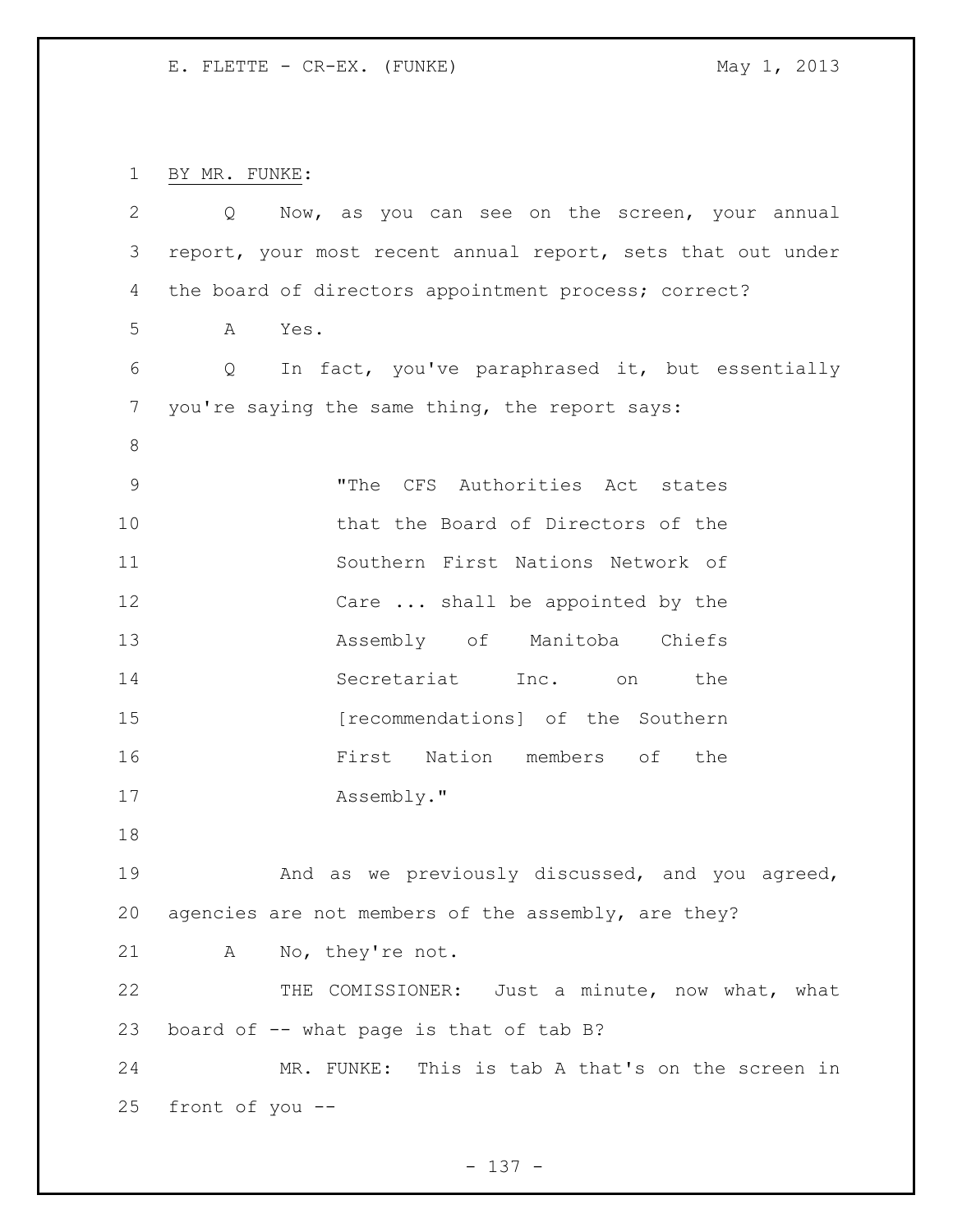1 THE COMISSIONER: Tab A --2 MR. FUNKE: -- Mr. Commissioner. 3 THE COMISSIONER: -- page what? MR. FUNKE: Page, it'll be page 12 of the report. THE COMISSIONER: I have it. MR. FUNKE: Thank you. BY MR. FUNKE: Q At the bottom of that page, it indicates the legislative basis for the, for the appointment of the board of the Southern Authority. It then goes on to discuss the current appointment process, which is set out in the by- laws of the Southern Authority, Section 3.05, approved on September 12th, 2009. Now, the current appointment process, as it's set in your by-laws and reflected in your annual general report, is slightly different. And the first bullet indicates that: "Each Agency nominates an individual who meets the qualifications as per Section 3.03." And to be fair, Section 3.03 is not reproduced in your annual report, is it?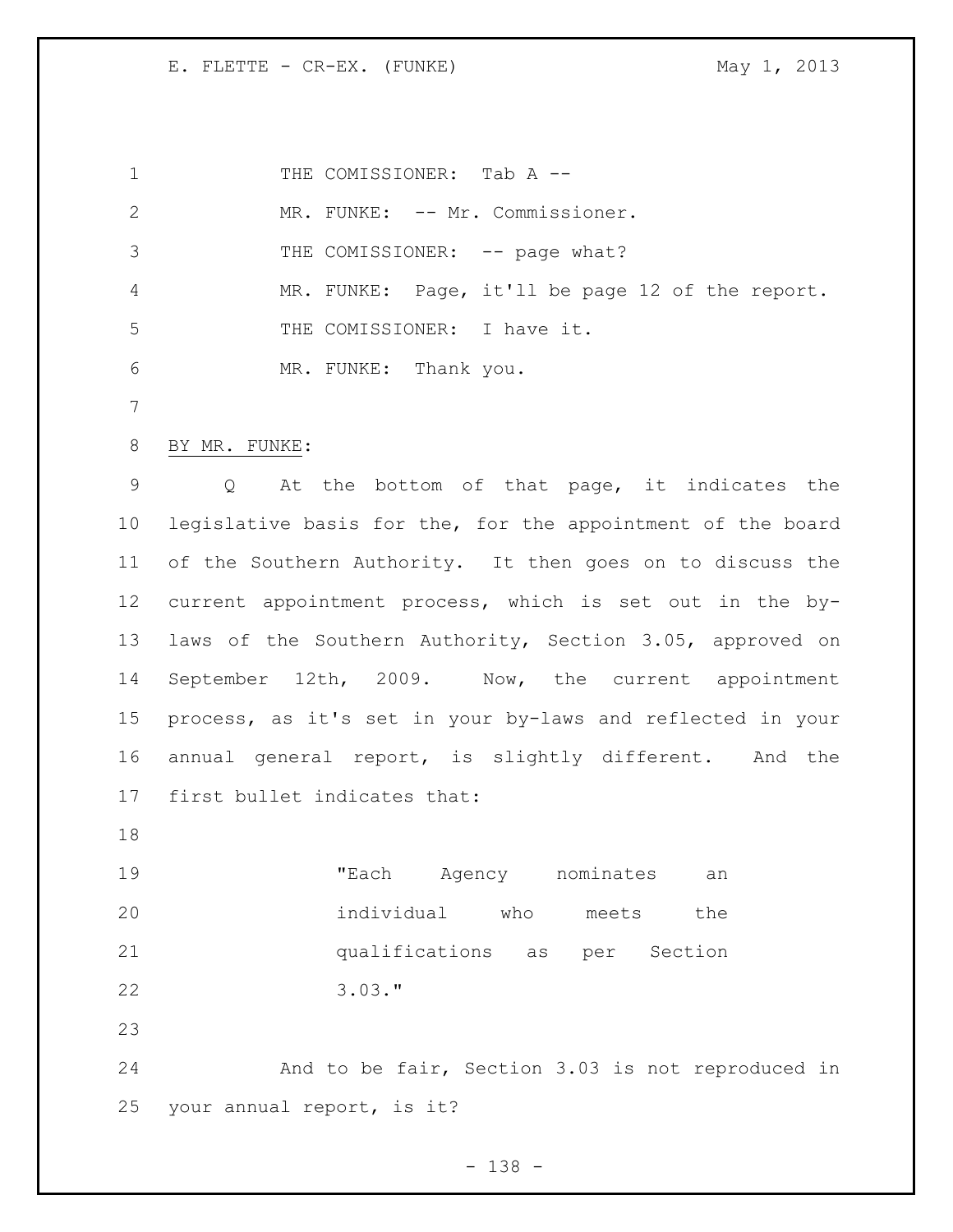A That would be from the by-laws -- Q Yes. A -- Section 3.03, yes. Q But it doesn't appear in your annual report, is what I'm saying, the actual wording of the by-law under 3.03? A Yes. Q And Section 3.03 essentially sets out what can be described as eligibility requirements; is that correct? A Yes. Q Okay. The next bullet says that: "Each Agency submits in writing 14 the name of the individual being nominated and the written consent 16 [or] approval of the appropriate Tribal Council or Chief and Council. This same process is followed for re-appointment of 20 [the] current board members." A Yes. Q "Once the above process has been completed, the [Southern First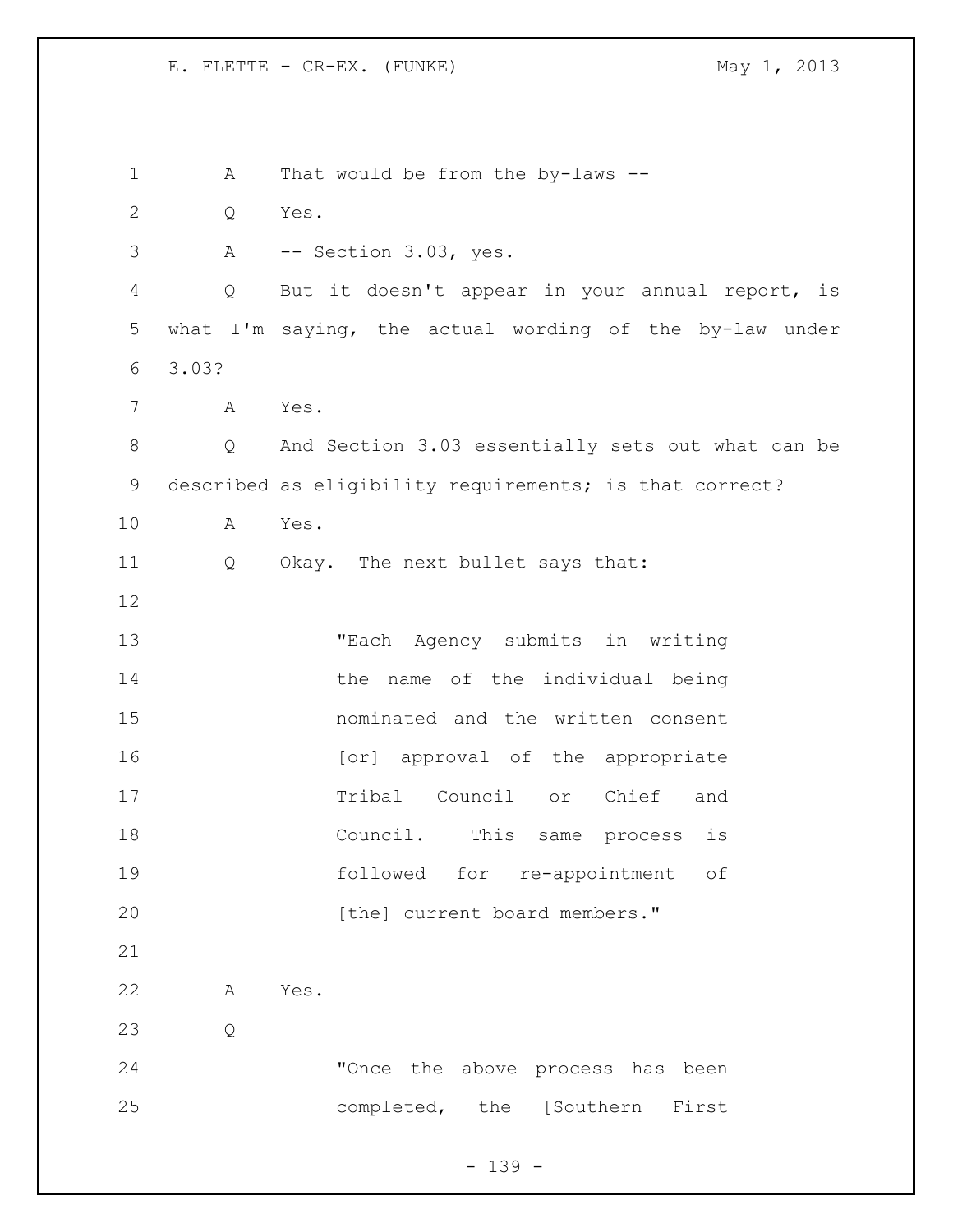Nations Network of Care] will submit the name(s) of qualified individual(s) to the Assembly of Manitoba Chiefs Secretariat ... for appointment to the Board for a four year term." 8 Is that correct? A Yes. Q Okay. So in this model then, the nominations are 11 being submitted to the AMC by the authority itself; is that correct? A Well, the names are being submitted to AMC for appointment. Q And the scheme that's been developed has the agencies nominating those individuals; correct? A The agreement that we reached between AMC and ourselves, at the time, about the process of how to bring names forward, the agreement was that agencies would first bring the names forward. The requirement, when the names come to the authority office is that those individuals are, have been agreed to, in writing, and signed off by the chiefs of that agency, so that it is coming from the leadership. Our role, in that process, is to vet them and by that, I mean run the crim checks and the child abuse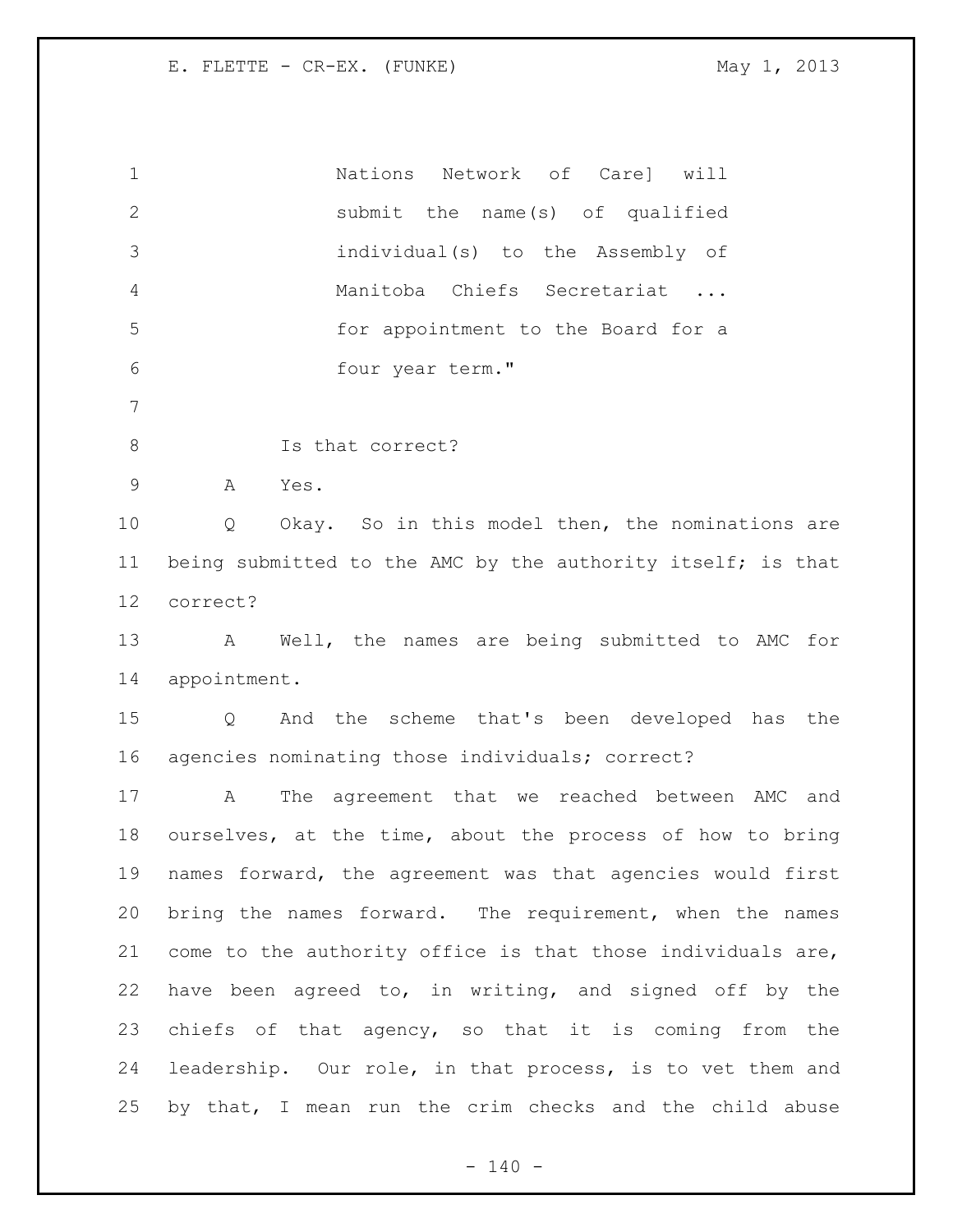checks, et cetera. And the we send the letter to AMC, along with the chiefs' -- the letter signed by the chief, if it's a single band agency, saying here is this name that's come forward from this agency. And we verify that they've been cleared from their checks, the record check and crim check.

 Q Well, I wasn't going to ask you a question about what your discussion with AMC was, but you brought it up. You say that there was an agreement with the AMC with respect to this process?

11 A There was an agreement.

 MR. COCHRANE: Mr. Commissioner, now we're moving beyond the boundaries of what I thought was going to be the extent of the discussion. So far, we've confirmed what the Authorities Act says. We've confirmed what's in the annual report. That's the point to which I was comfortable with having the discussion. Going beyond this, we're now stepping over, in my view, into the realm of the, of the, the subject matter of the litigation.

 THE COMISSIONER: Well, I, I don't know what the litigation is, that's my problem.

 MR. FUNKE: I can advise you, Mr. Commissioner, that the subject matter of the litigation is whether or not the appointment process that I have just outlined, with the witness, and as set out in the annual report, is in

- 141 -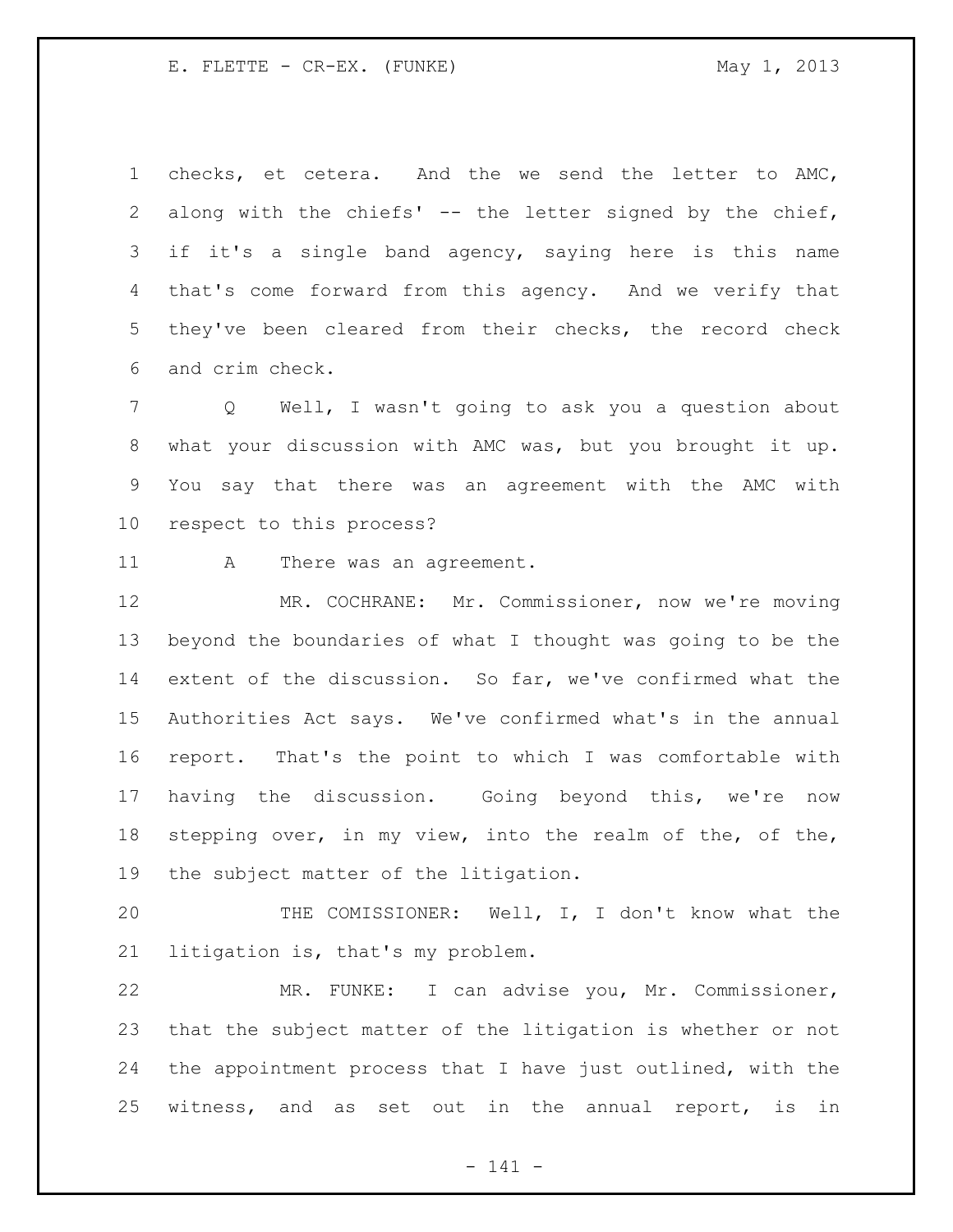PROCEEDINGS May 1, 2013

 compliance with the legislation, or whether or not it frustrates the right of the AMC and the Southern First Nation members of the Assembly to appoint board members that do not comply with the by-law for eligibility that Ms. Flette had earlier described.

 THE COMISSIONER: And you're asking a court to decide that?

 MR. FUNKE: No, the Southern Authority has asked the court to decide that.

 THE COMISSIONER: The Southern Authority is the plaintiff?

 MR. FUNKE: The Southern Authority is the moving party. They brought an application, in the court, to determine the rights, under Rule 14 of the Queen's Bench Act, to determine what the import of the legislation is, what the rights of the parties are under the legislation -- 17 THE COMISSIONER: Well, you would agree that I

shouldn't be answering those questions?

MR. FUNKE: You should not be considering that.

 THE COMISSIONER: And why should I hear any evidence that relates to that question?

 MR. FUNKE: I'm not -- I wasn't asking the witness to comment on that. The, the witness indicated that there was an agreement --

25 THE COMISSIONER: Yes, she --

- 142 -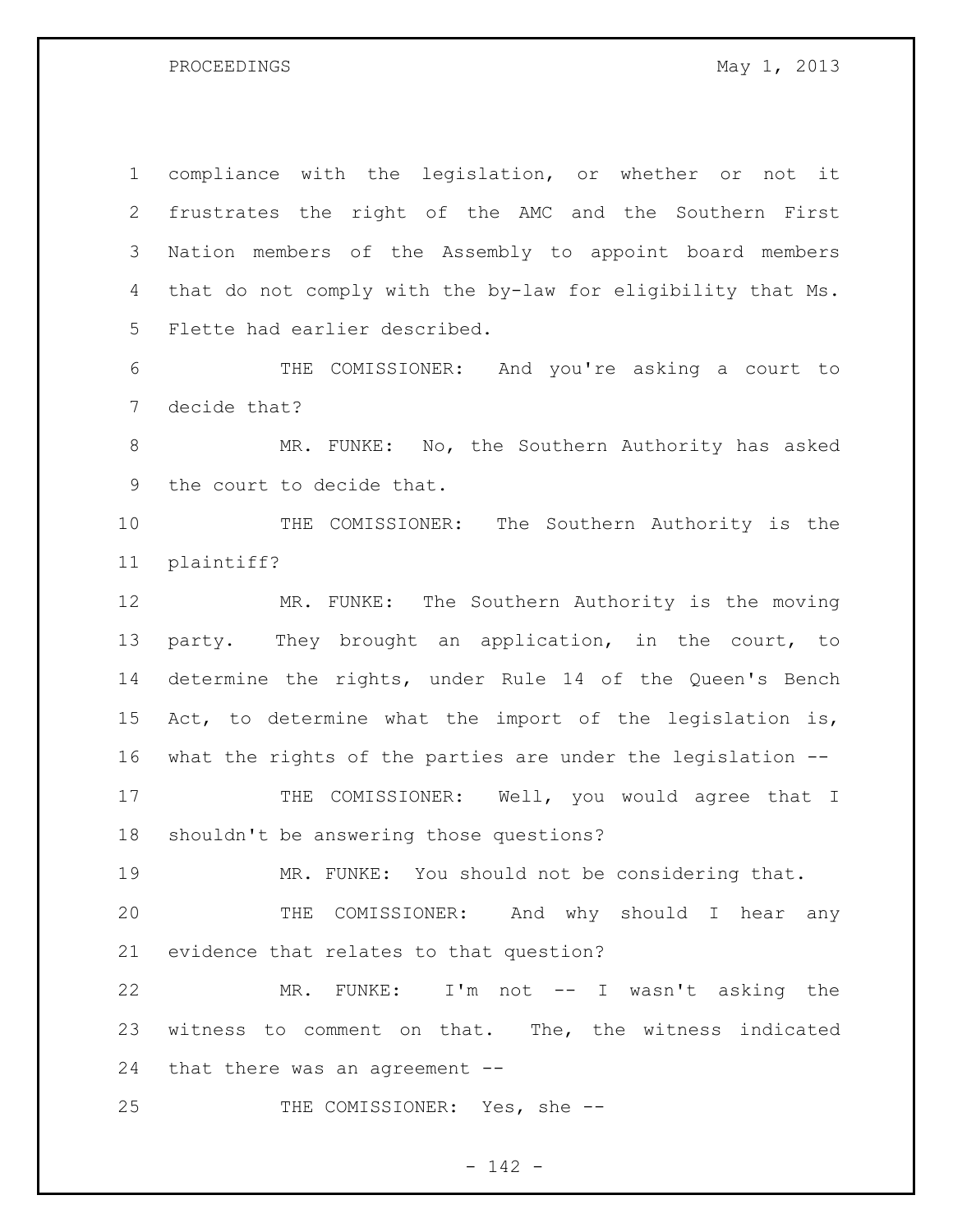1 MR. FUNKE: -- between --2 THE COMISSIONER: -- did, but -- and -- but Mr. Cochrane say that, that that's leading you into the litigation material. MR. FUNKE: Well, it may or may not. THE COMISSIONER: Well, in light of what you've said that the litigation is, it sounds to me as though that's where it's going. What, what question do you want to ask her about her having said there is an agreement, there was an agreement in place? 11 MR. FUNKE: Well, I, I want to know when that agreement occurred and whether it was reduced to writing. 13 THE COMISSIONER: Any problem with that? MR. COCHRANE: Absolutely, Mr. Commissioner, that, that question gets us into the realm of that litigation. I mean -- 17 THE COMISSIONER: All right. 18 MR. COCHRANE: -- here -- the litigation --19 THE COMISSIONER: Well, look, everyone's -- I'll, I'll take Mr. Cochrane, then I'll, I'll take Ms. Walsh and then I'll take Mr. McKinnon and then Mr. Funke, you won't be ruled out, but obviously these people all want to speak on this issue. MR. FUNKE: They all have an interest, Mr.

Commissioner.

- 143 -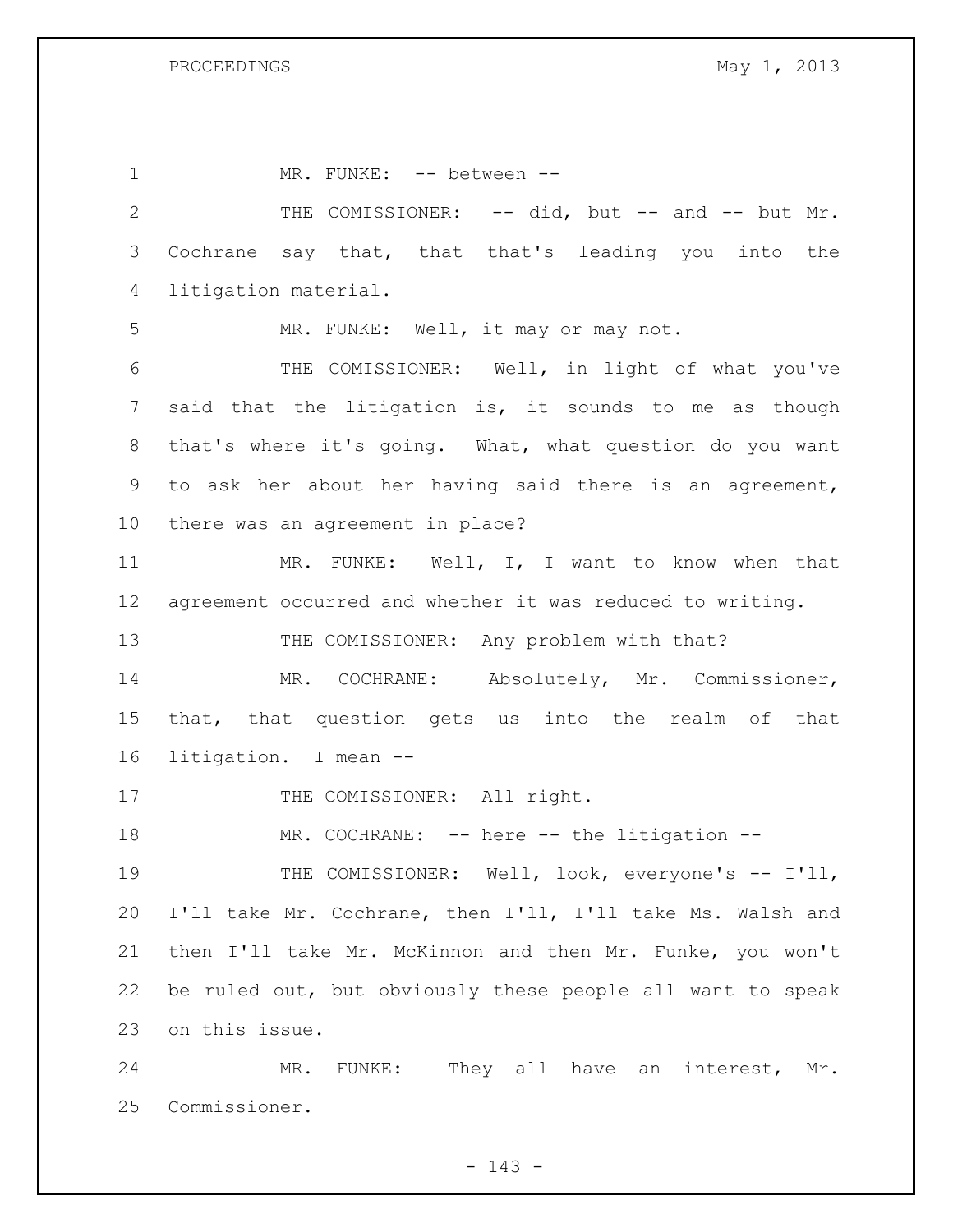1 THE COMISSIONER: They all have an interest? MR. FUNKE: They do.

 THE COMISSIONER: Yes, well, I'm sure -- I know Commission counsel does and, and I can understand Mr. McKinnon's client. So let, let's -- you, you've made your point, Mr. Cochrane, that, that asking those questions about that agreement goes to the heart of the litigation.

 MR. COCHRANE: It, it, it definitely impacts the litigation. It's not necessarily to the heart of it, but it definitely has a bearing on, on the litigation.

11 THE COMISSIONER: All right. Well then, Ms., Ms. Walsh?

 MS. WALSH: I only wish to, I only wish to comment, Mr. Commissioner, that we are bound, we, the inquiry, you, in your mandate, are bound by the terms of reference of the order in council. At this point, I don't know what the relevance of this area of questioning is, but I would remind counsel that we do have to keep within the terms of the terms of reference set out in the order in council and aside from that, or in addition to that, we have a duty to the public to make sure that we conduct these proceedings in an economically appropriate fashion, both with respect to the public money that's being spent by our sitting here and the amount of time that it takes to conclude these proceedings and, and get your final report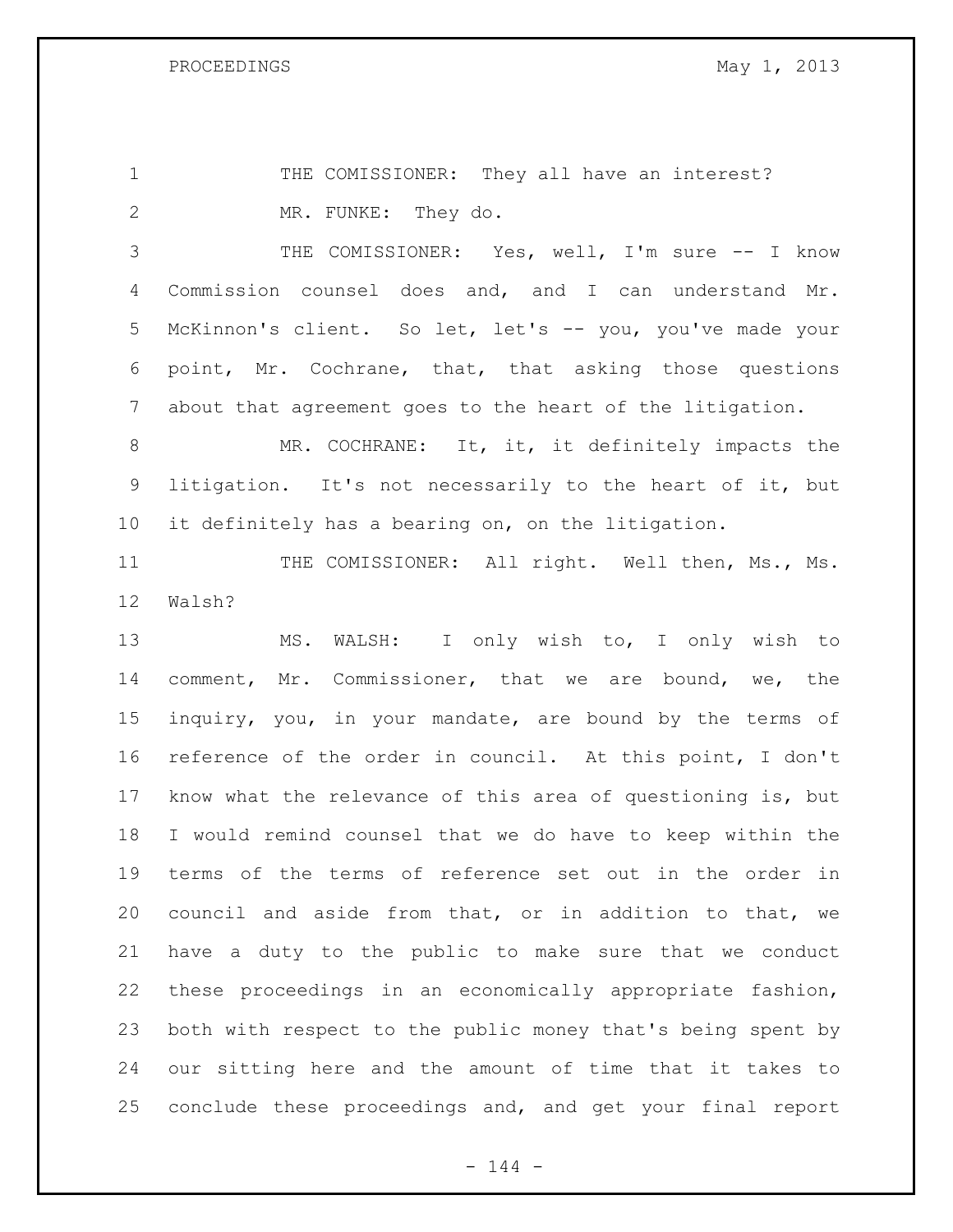out. So, of course, whatever extra time or money is needed to adduce relevant evidence is important, but that's why relevance is so critical.

 THE COMISSIONER: Well, besides the question that I'm to answer, arising out of the phase 1 evidence, the nub of where we're going from is the safety of Manitoba children. That's what this is all about. So thank you.

8 MS. WALSH: thank you.

9 THE COMISSIONER: Mr. McKinnon?

 MR. MCKINNON: Really just the same point that Ms. Walsh made. I, I think Mr. Cochrane has raised the issue of this being essentially a matter that's before the court in an, in a, in another proceeding. I'm raising an issue of relevance, as Ms. Walsh just did. I, I don't think it's relevant how the board of the Southern Authority is appointed to what your mandate is, Mr. Commissioner.

 MR. FUNKE: Well, that's a different matter and I'm certainly prepared to respond to, to both Ms. Walsh and Mr. McKinnon's comments in that regard. And I think it goes back to my earlier comments that I made this morning, which is that having heard the evidence of Dr. Blackstock, where the empirical data and research indicates that the welfare of First Nations children, there is a distinct correlative effect between the process towards self-determination and autonomy and how far a community has

 $- 145 -$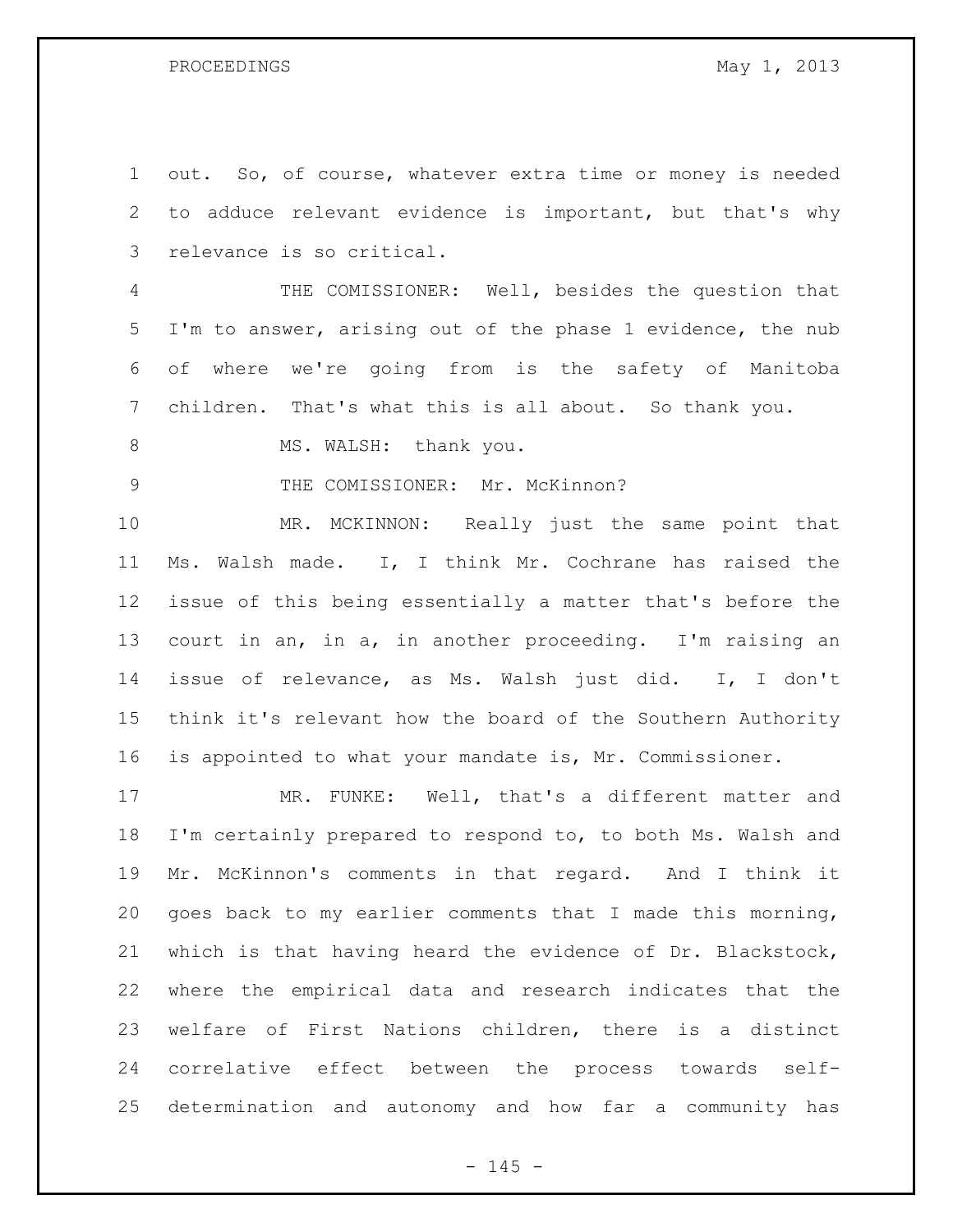PROCEEDINGS May 1, 2013

 progressed towards those goals, is directly to the overall welfare of the community, including the child welfare outcomes. And to the extent that that assists in ensuring the safety of children in those communities, then it is my client's position, and I submit to you, Mr. Commissioner, it is relevant to this inquiry, to examine, to what extent, First Nations leadership and communities are engaged in the process of developing and delivering those services to their communities. And the subject of my questions and the thrust of my questions is designed at determining what is the level of involvement for those leaders, in the development and delivery of those services? And to that extent, their relationship with the authority is relevant to this inquiry. I am trying to respect the concerns that 15 Mr. Cochrane has raised and I agree with me, this is not an arena where we should be fighting that battle by proxy.

 THE COMISSIONER: But he says that he questions you now want to ask impact on the litigation.

 MR. FUNKE: I agree, my response was with respect to the position --

 THE COMISSIONER: Yes, and, and my response to that is that I would be prepared to hear you on the, based upon your relevance argument, and reserve my consideration 25 of whether I, at the end of the day, think it is relevant.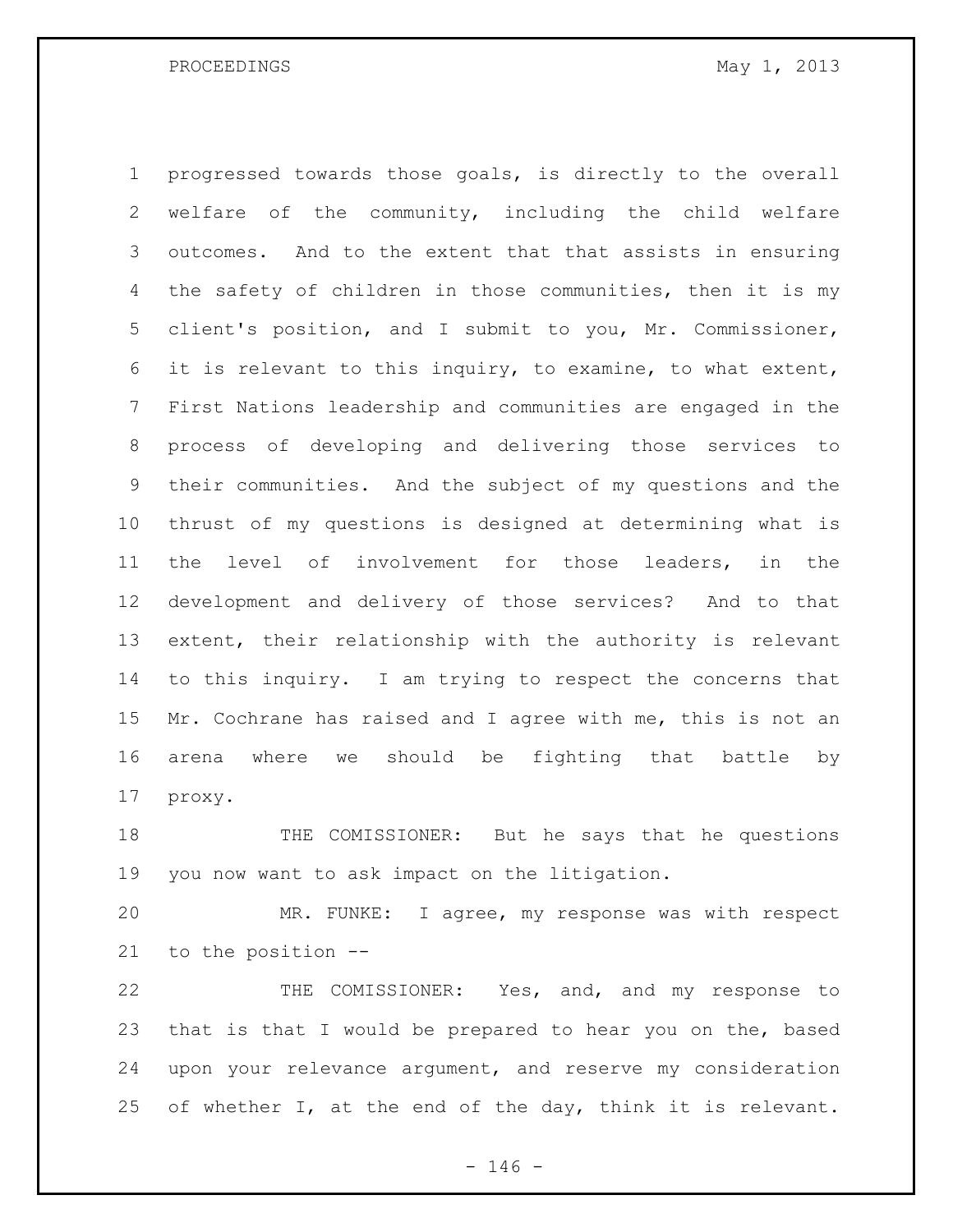But I, I'm not prepared to let you move into the, into the area if it impacts on the legislation. MR. FUNKE: That's fine then -- THE COMISSIONER: So that's where we are. 5 MR. FUNKE: -- I appreciate that, Mr. Commissioner. And as I indicated, it's not a question I intended to ask the witness, but she made reference to it and so I asked the question to follow up. THE COMISSIONER: Well, you, you were prepared to get along without that question? 11 MR. FUNKE: I was, I, I, as I said, it wasn't my intention to ask that. She offered the information and I asked a question in follow up. 14 THE COMISSIONER: Well -- MR. FUNKE: So if you don't want me to pursue that, I won't. 17 THE COMISSIONER: -- I, I think you should not. 18 MR. FUNKE: I won't. THE COMISSIONER: And I'll leave Mr. Cochrane the, the availability to rise again, if he thinks you're, you're getting into forbidden territory. MR. FUNKE: Absolutely. And I would invite him to do so, Mr. Commissioner. THE COMISSIONER: Right. MR. FUNKE: As I say, I want to be fair to the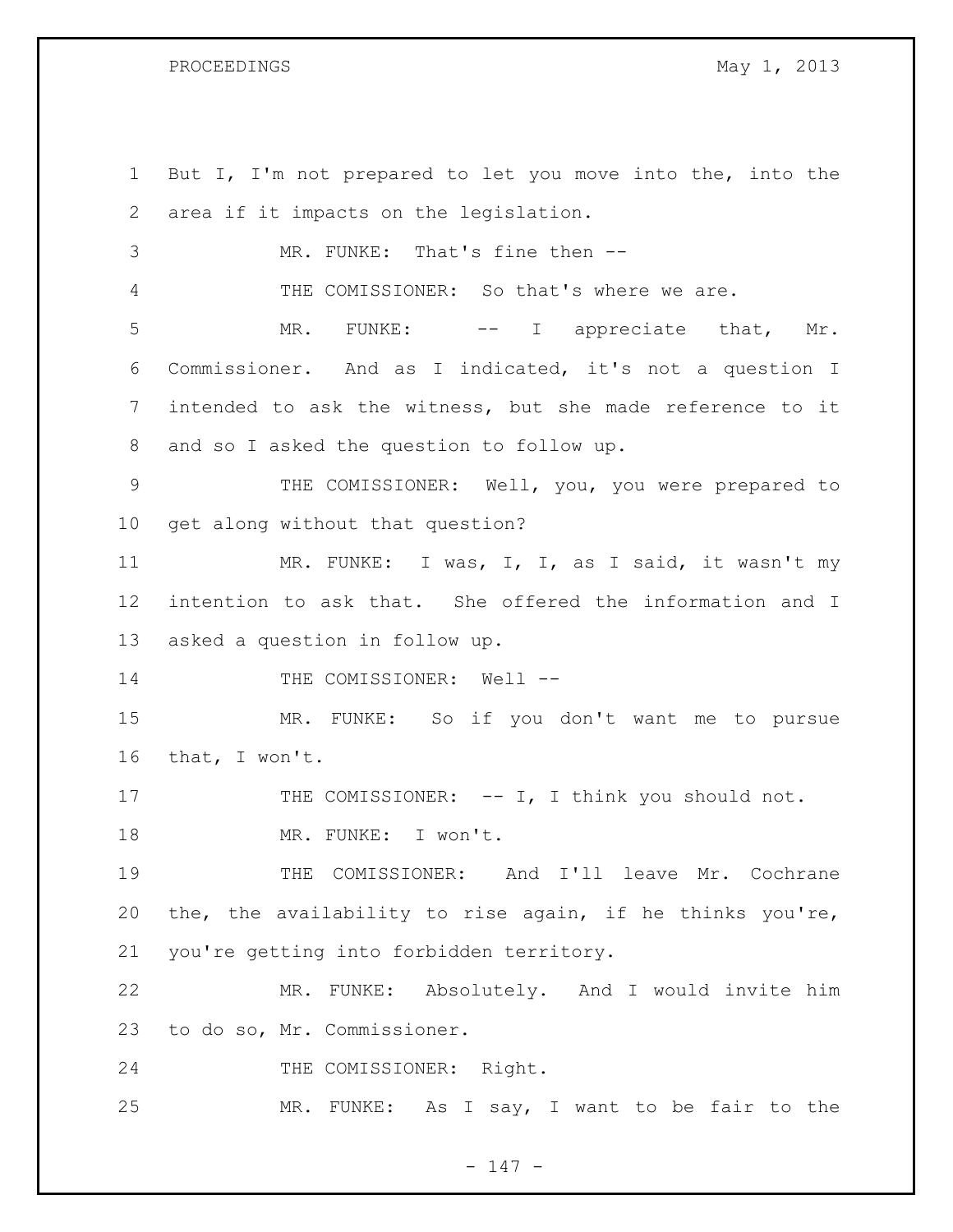witness.

CROSS-EXAMINATION CONTINUED BY MR. FUNKE:

 Q Leaving aside the issue of any agreement, it's my understanding that subsequent to the change in the by-laws, where this appointment process was formalized, the Assembly of Manitoba Chiefs has appointed other board members to the board; is that correct? In, in the five individual respondents to the litigation?

 MR. COCHRANE: Mr. Commissioner, we're, we're getting right back into the litigation issues that -- the litigation itself relates to the appointment of five individuals that do not -- and this is subject to dispute, do not meet the qualifications of board members, as set out in the by-law. He's getting right back into the same --

16 THE COMISSIONER: When --

17 MR. COCHRANE: -- issue.

 THE COMISSIONER: -- when, when's the, when's the matter going to be argued in court?

MR. FUNKE: It's adjourned sine die.

21 THE COMISSIONER: Why, why is it adjourned sine die?

 MR. FUNKE: I can simply indicate that it's been adjourned sine die as a result of agreement between the 25 parties and I'm not, I should not say anymore than that,

- 148 -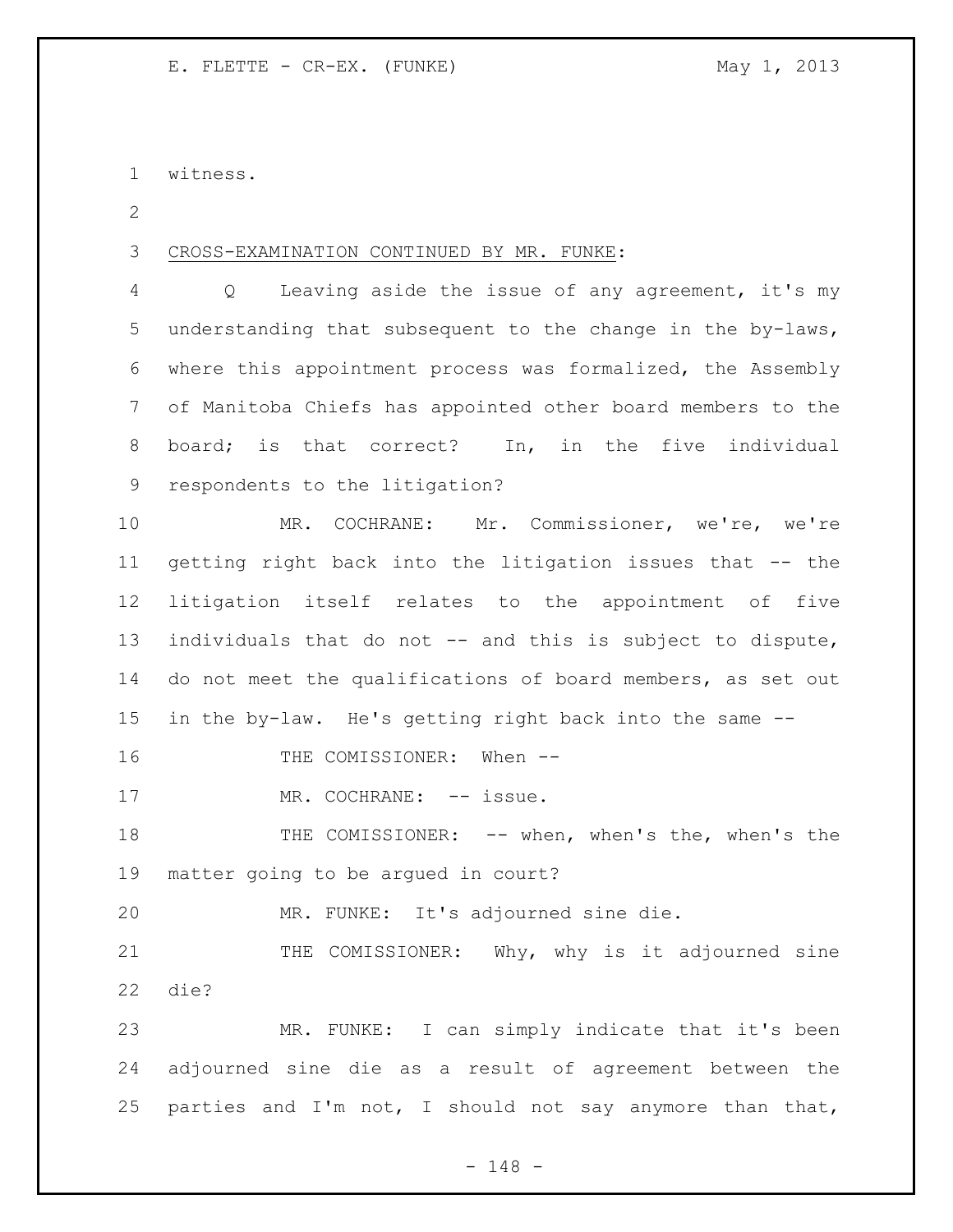Mr. Commissioner. What I can advise you is that it's not my intention to look beyond the circumstances that I'm questioning Ms. Flette on. I'm just setting out the facts. 4 These are not facts in dispute. No, as a party to this litigation, is disputing that the AMC appointed these people to the board. Whether or not they ought to take their positions is a matter of dispute and I'm not going to ask the witness about that. But the fact that, that they passed the resolution and appointed these individuals is not in dispute.

11 THE COMISSIONER: Well, Mr. Cochrane says that 12 it, it is a relevant point, with respect to the litigation. MR. FUNKE: It's a fact from which the litigation arose, but it's not a fact in dispute in the litigation.

 THE COMISSIONER: Well, Mr. Cochrane doesn't agree with you and I, I, I feel I should not be allowing this to go into an area that you, that, that, that the, the applicant has chosen the court as its forum to have that resolved. And if you lift the sine die and the matter gets heard before we're through, and then we're clear to deal with it, I would. But I, I, I think we ought, I ought not to be going there, when the matter is before the court in litigation and that's my ruling.

 MR. FUNKE: I appreciate that, Mr. Commissioner. Just for clarify then, perhaps you can assist me. Are you

- 149 -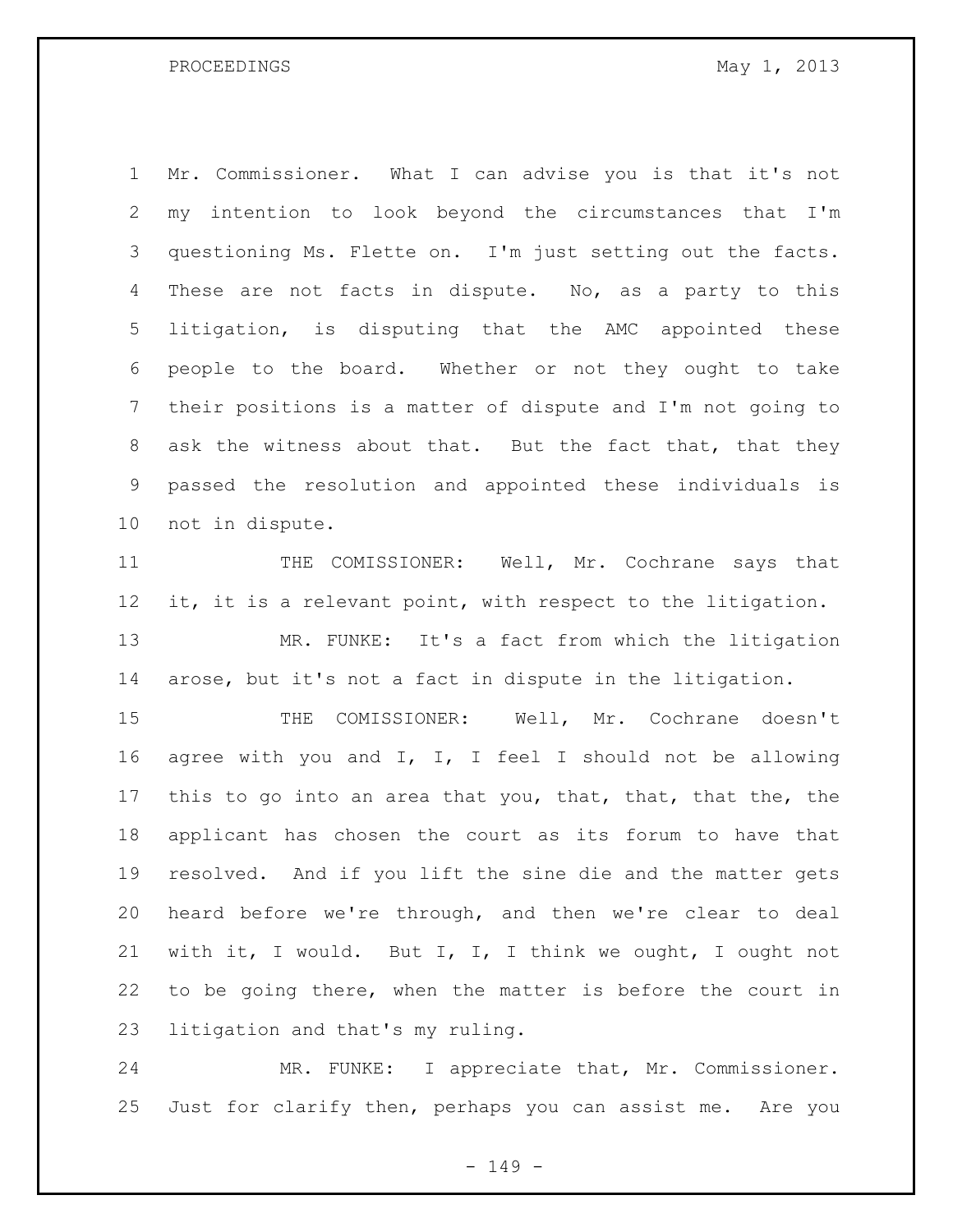saying then that you're not allowing me to ask this witness any questions with respect to the current governance of the authority?

 THE COMISSIONER: I'm not allowing you to ask her any questions that bear on the litigation.

 MR. FUNKE: And I will try my best to do that. The concern I have is that Mr. Cochrane and I may yet disagree on what bears on the litigation and what doesn't.

 THE COMISSIONER: Well, if, if you both got two sides to an argument, I'm going to, to go on the side of, of not allowing questions that, that counsel for the applicant believes, and, and can make a reasoned argument why it does impact on the legislation.

14 MR. FUNKE: And I will respect that.

BY MR. FUNKE:

 Q Ms. Flette, you'll agree with me that currently, the board of the authority has been suspended by the province; correct?

MR. COCHRANE: Mr. Commissioner --

21 THE COMISSIONER: That, Mr. Funke, I can't see how that's got anything t do with what I'm here to, to, to deal with in this Order in Council. That's -- there's obviously a dispute here and, and the fact that there's been a suspension of the board has to be part of what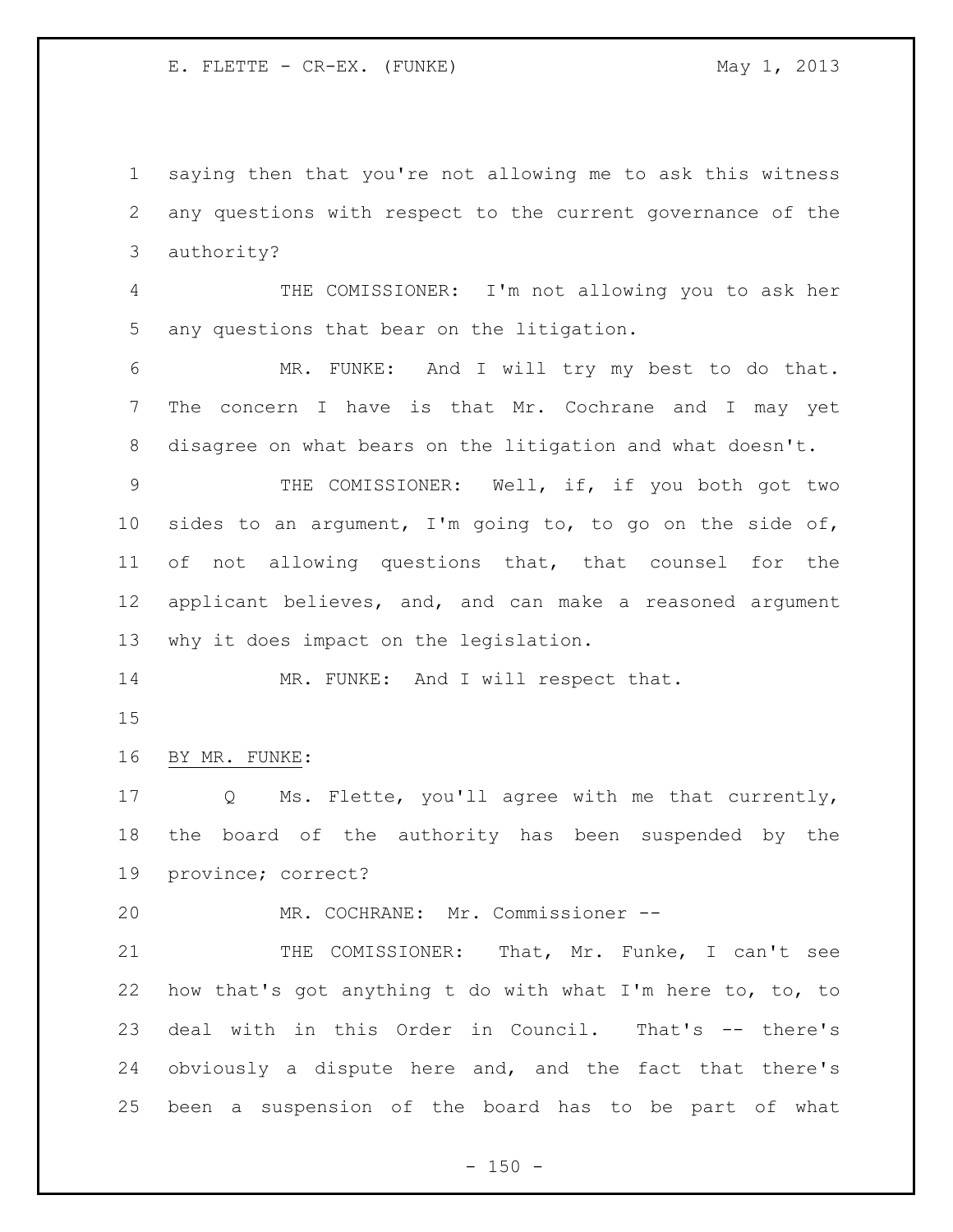## PROCEEDINGS May 1, 2013

you're arguing about in court.

 MR. COCHRANE: Well, and Mr. Commissioner, it's, frankly, it's wrong to say that there's been a suspension of the board. That's an improper characterization. This is getting into the area where the discussions that are taking place, that is the subject matter. What this boils down to, Mr. Commissioner, is it's a, it's, frankly, it's a political dispute that has no place at this inquiry. So to raise it in here is not only irrelevant, it's, it's improper.

11 MR. FUNKE: And my response to that, Mr. Commissioner, would be that my clients' efforts to secure the promise of self-determination and autonomy and to give effect to the words of the agreement between the province and my clients, in the memorandum of understanding, is very much a matter of relevance to the future child welfare in this province, particularly as it relates to the children and families that are served by my clients. That is my position.

 THE COMISSIONER: I understand that, what, the argument you want to advance, based upon the Blackstone evidence and quite properly so and you will certainly be heard on that. But insofar as the, the facts of the litigation are concerned that you would like to use to support your position in this hearing, I'm going to have to

 $- 151 -$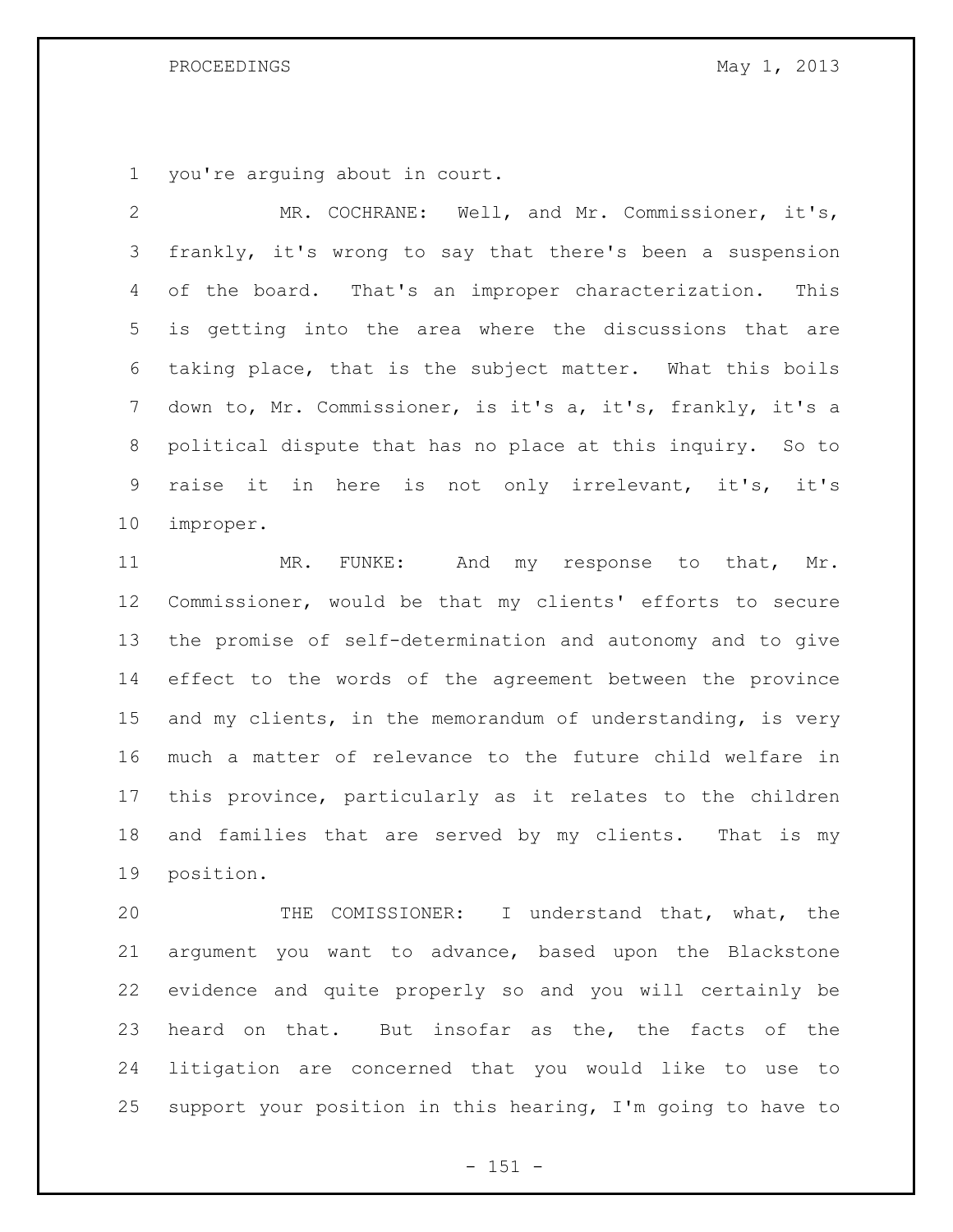rule that, that I can't accept that, in light of the fact that it, it bears right on the point in dispute and I -- MR. FUNKE: Thank you, Mr. Commissioner. THE COMISSIONER: -- we're just going to have to leave it there and I, I won't hear it. MR. FUNKE: I have your point, Mr. Commissioner, 7 thank you. I'll move on. CROSS-EXAMINATION CONTINUED BY MR. FUNKE: Q Ms. Flette, the next area I want to discuss with you is the enhanced prevention focused approach, or what we've been told is the EPFA. And you had offered some testimony yesterday with respect to that. And in your, in your testimony, you indicated that there were certain templates that were developed for a business plan to be prepared by the agencies, in order to avail themselves of 17 the new funding that was available under the EPFA model; is that correct? A Yes. Q All right. Now, as I understand it, before the money could flow under those business plans, certain criteria had to be met; is that correct? You indicated two of them yesterday. You said that there was a repayment of the CSA, so what's prominently known as the children's special allowance and that the agencies had to become CFSIS

 $- 152 -$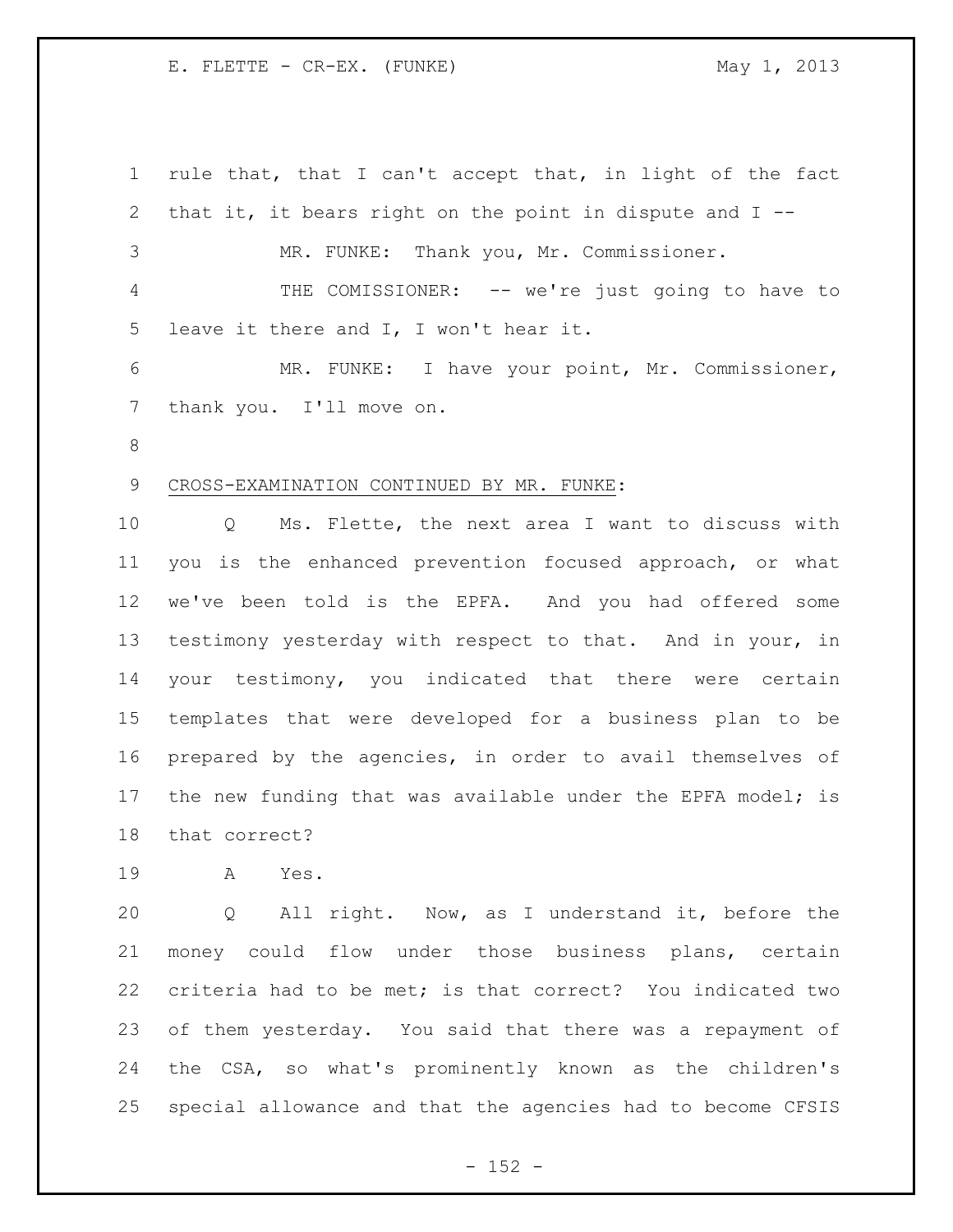compliant, or at least agree to become CFSIS compliant, under those business plans, before the money would begin to flow to the agencies; is that correct?

 A Yes, that, along with the business plans themselves, were conditions.

 Q Absolutely. And you had to meet the template criteria, in order to have your business plan approved. There was a further requirement though, as I understand it, as well, and correct me if, if I'm wrong --

10 THE COMISSIONER: Just speak up a bit, Mr. Funke. MR. FUNKE: Oh, I'm sorry, Mr. Commissioner.

# BY MR. FUNKE:

 Q There was a further requirement, before the money would flow into the EPFA and that is, is that for each of the communities that was served by a particular agency that was seeking EPFA funding out of the business plan, chief and council, in each of those communities, had to sign off on the business plan as well, before the funding would flow; is that correct?

 A No, the requirement was that the agency ED had to sign off and that the board of directors of the agency had to sign off and if the agency wished to, they could get support letters from their chiefs and councils, which many did, and submitted them, along with their business plan.

 $- 153 -$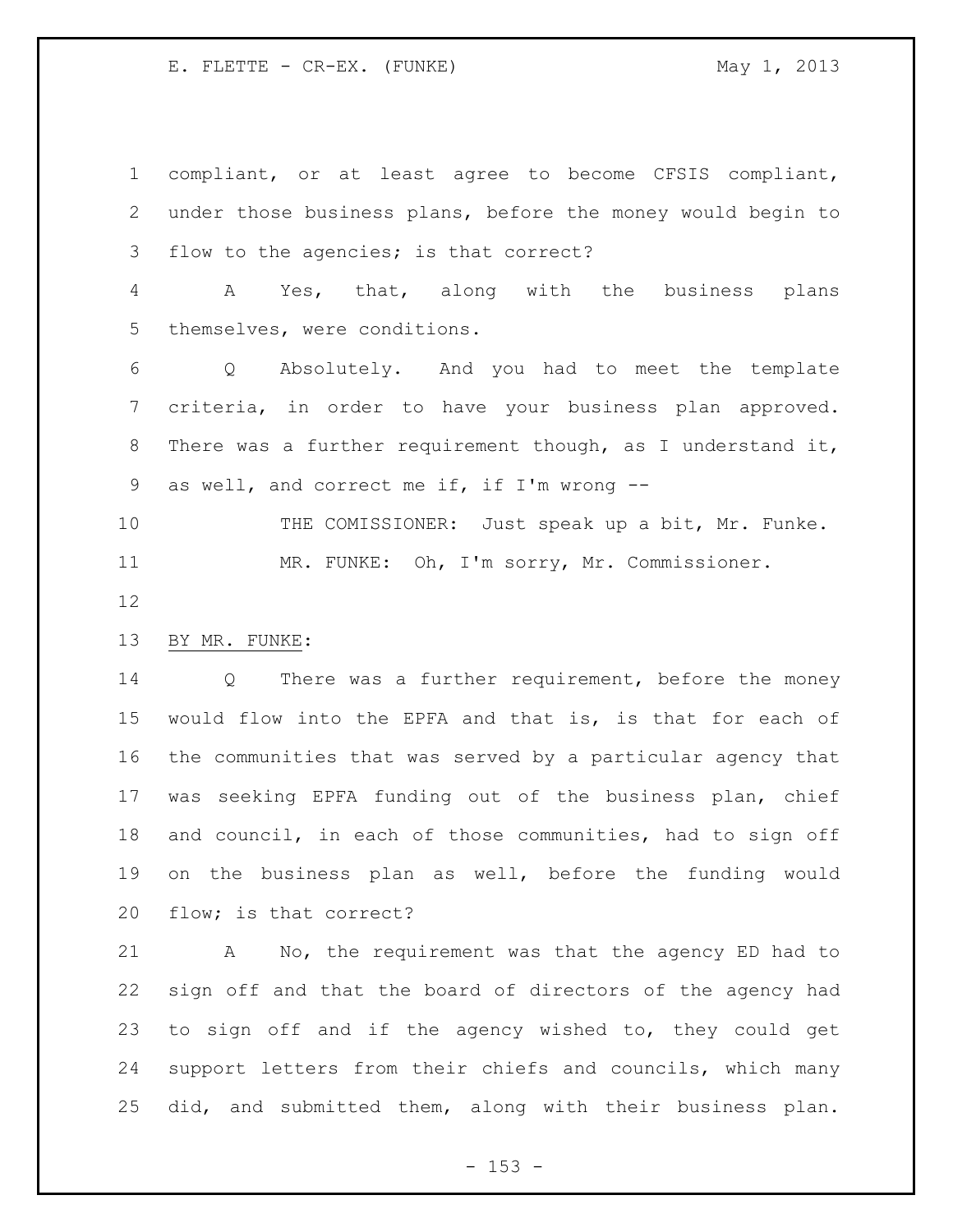The requirement for letters of support were only in those -- from the chiefs, were only in those agencies where there was an administrator and that, in the south, would have been Southeast and ACFS.

 Q And do either of those agencies service the Brokenhead First Nation?

A Southeast.

 Q Very good. You were saying that, as far as you understand, however, that no agencies that were not under administration were required to obtain those letters?

 A They were not required. Many did, but the requirement -- and that was a requirement primarily or 13 solely from AMC, that those letters be there. That was no a requirement for those other agencies, unlike the ones where they were under administration.

 Q So if other agencies say that they were required, you would say that was not your understanding of the model?

A Yes.

19 0 Okay. Thank you very much for that. Now, your testimony yesterday was that you felt that the imposition of those business plans has improved the delivery of services and improved child welfare outcomes; is that correct?

 A I think, I think I said that there's potential for those business plans to do it. We are seeing some

 $- 154 -$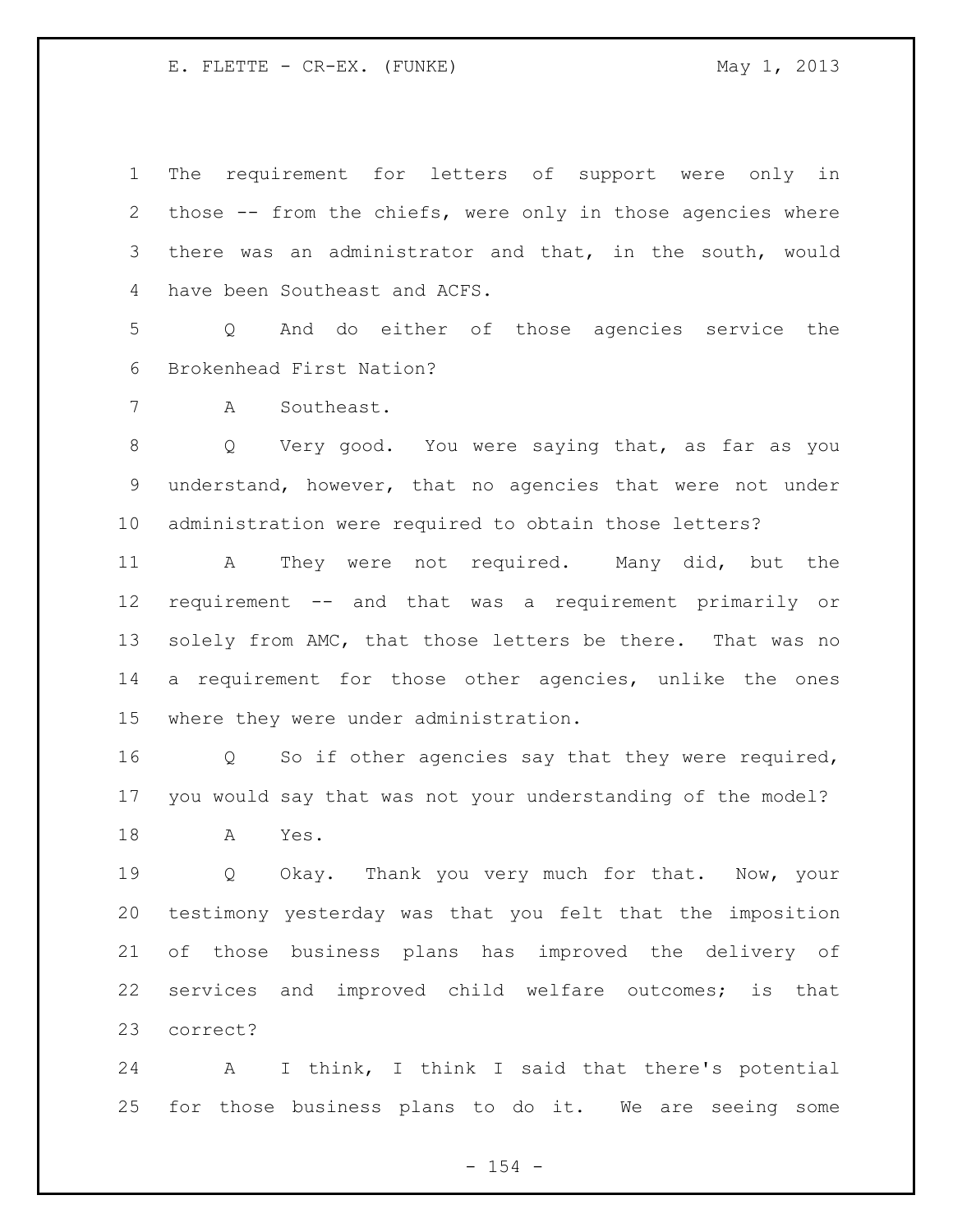changes, which we think are improvements through the collection of data. Those business plans are forcing agencies to identify and articulate outcome statements, as well as how they see measuring them and how they want to achieve them. So we have them set target dates on one of those templates, which I believe will serve to improve service and focus programs and services that agencies are doing.

 Q You'd agree with me, at this point, that that's your personal view and that that may be based on anecdotal reviews of the responses, but you're not suggesting that there's any research data, or empirical evidence to suggest that, at this point, you're able to demonstrate that, are you?

 A We don't have any research to demonstrate that. We've only just -- I mean, the money, most of the money has just moved in this last year, so it's, it's kind of early for us to be looking at that. But what we're seeing, and yes, anecdotally, and hearing from agencies, you know, seem to point towards improvements in the service.

 Q You're forecasting future change, is what you're saying?

 A Well, perhaps I'm just saying there's a potential for services to be improved through this process.

Q And, and there's a potential that it may not

 $- 155 -$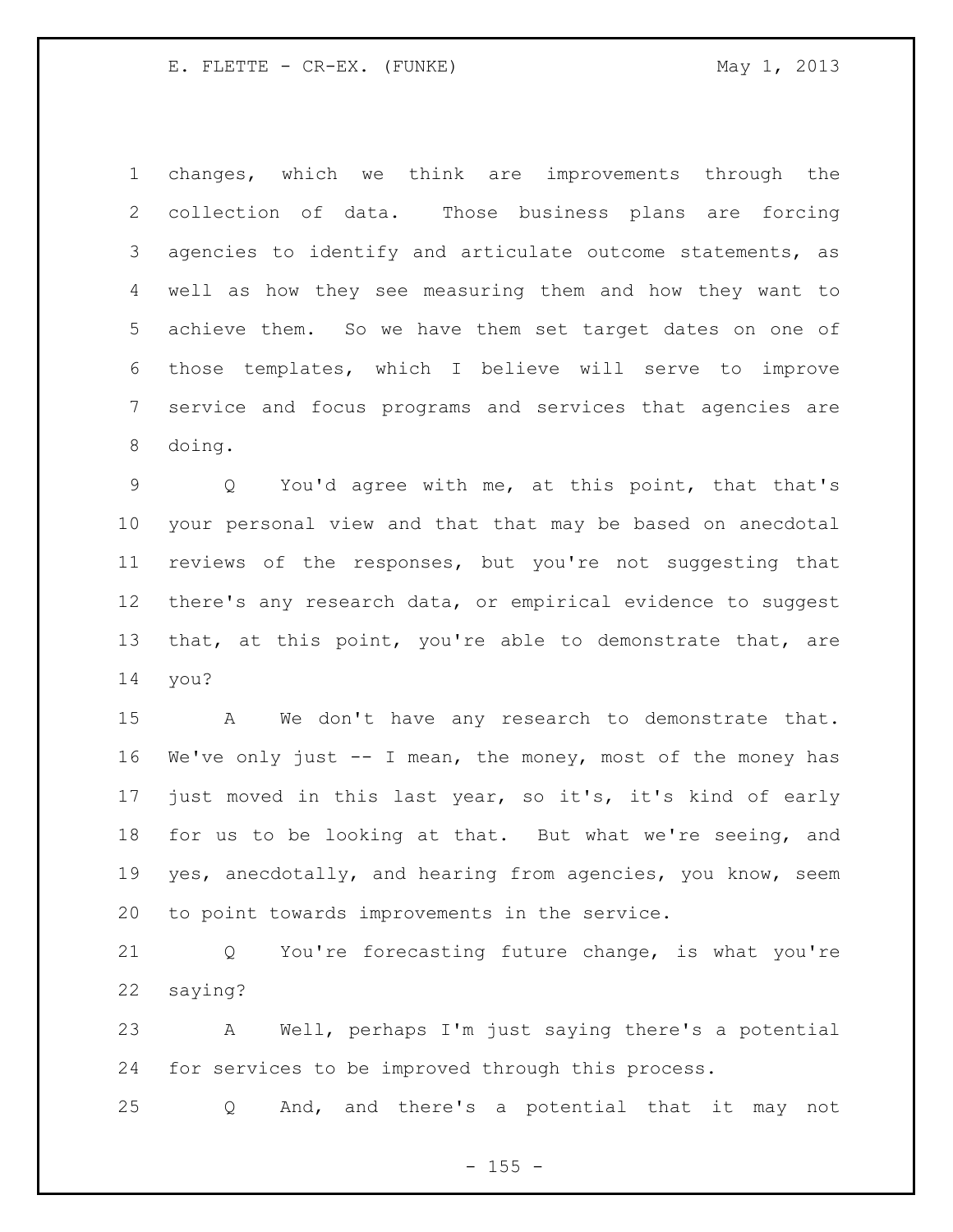improve services?

A Well, yes.

 Q Now, you said yesterday, as well, that as part of the work to develop the EPFA model, the joint working group made a number of recommendations and that, as I understood in your testimony yesterday, you said that a number of those recommendations remain unfunded in this --

- 8 A Um-hum.
- 9 Q -- model; is that correct?

A Um-hum.

 Q Perhaps you could tell us, if you can, which of those recommendations, that you recall were made, that are currently not funded in the model? And, and again, I don't expect you to be exhaustive and complete, but if you can, if you can provide us with some examples?

 A Well, I can give you some examples. We had included the ability for agencies to build resources, so some kind of capital contribution. That did not get funded by either level. We had included capacity and treating in the core funding line, the ability to hire culture, cultural advisors, or cultural experts, if you will, to assist the agencies in developing their programs and services. We had recommended the funding of foster care, like, the alternate care programs. That got funded in one, but not, not in the other model. So those are some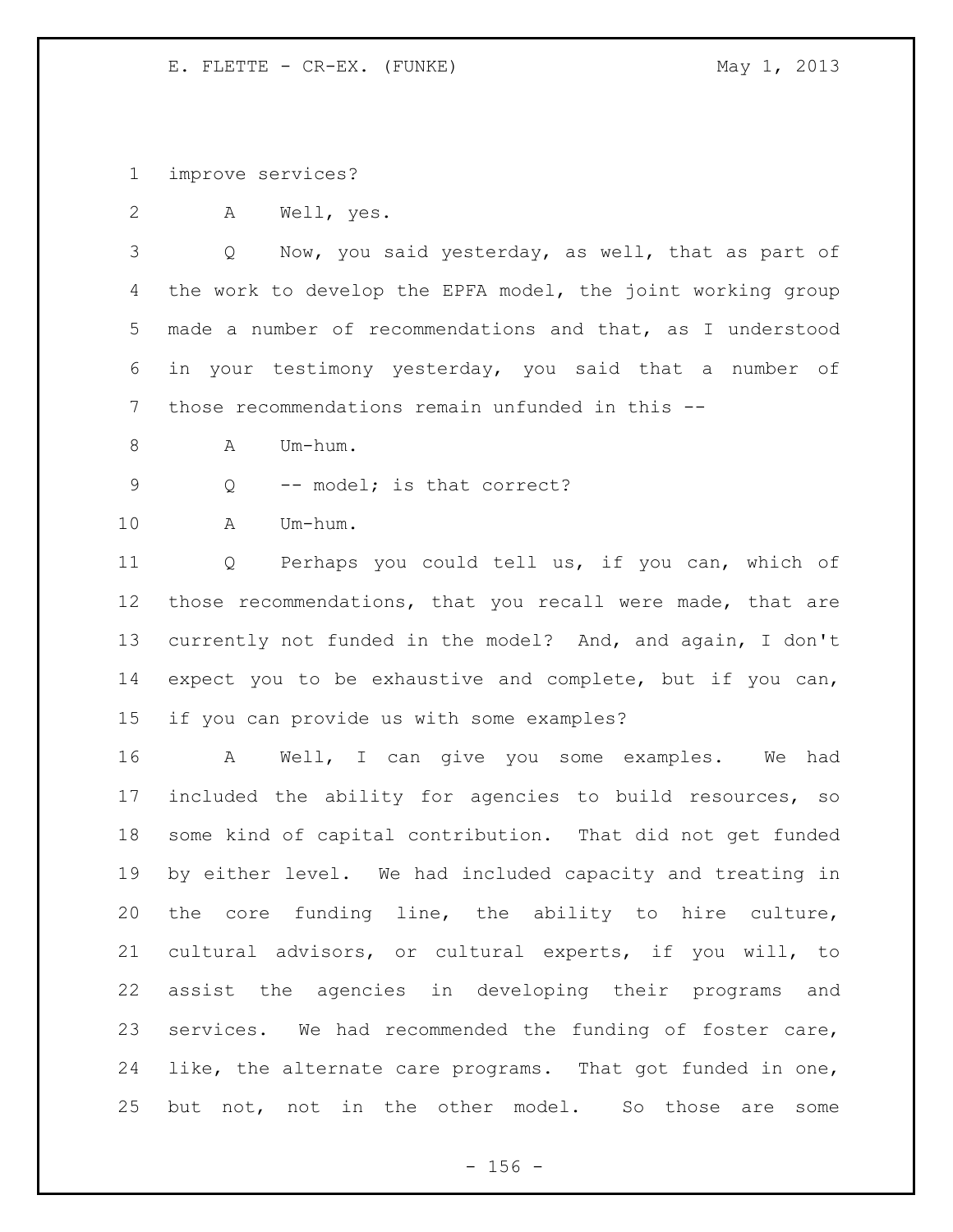examples of areas. I think we had also, in a number of cases, recommended the complement of workers to cases be less. I think we were using one to 20 for protection and 4 one to 15 for family enhancement. That got changed on both models as well. So those are some examples of things that would have gone forward.

 We don't -- from the working group, we don't know what actually went to the treasury boards, because internally, governments would be developing those documents.

 Q Now, one of the other, I believe it was a recommendation that wasn't funded, is with respect to the provision of a foster care coordinator; is that right?

 A Well, there is a foster care coordinator in the model on the Federal side.

Q Funded by the Feds, but not --

A Um-hum.

Q -- funded by the province; correct?

A Um-hum.

 Q And that's of particular concern for many First Nations agencies, because they do have the power to license their own foster homes, up to, I think it's a limit of four beds per home; am I correct?

 A A foster home is four beds, unless you have a sibling group in there, it can be --

 $- 157 -$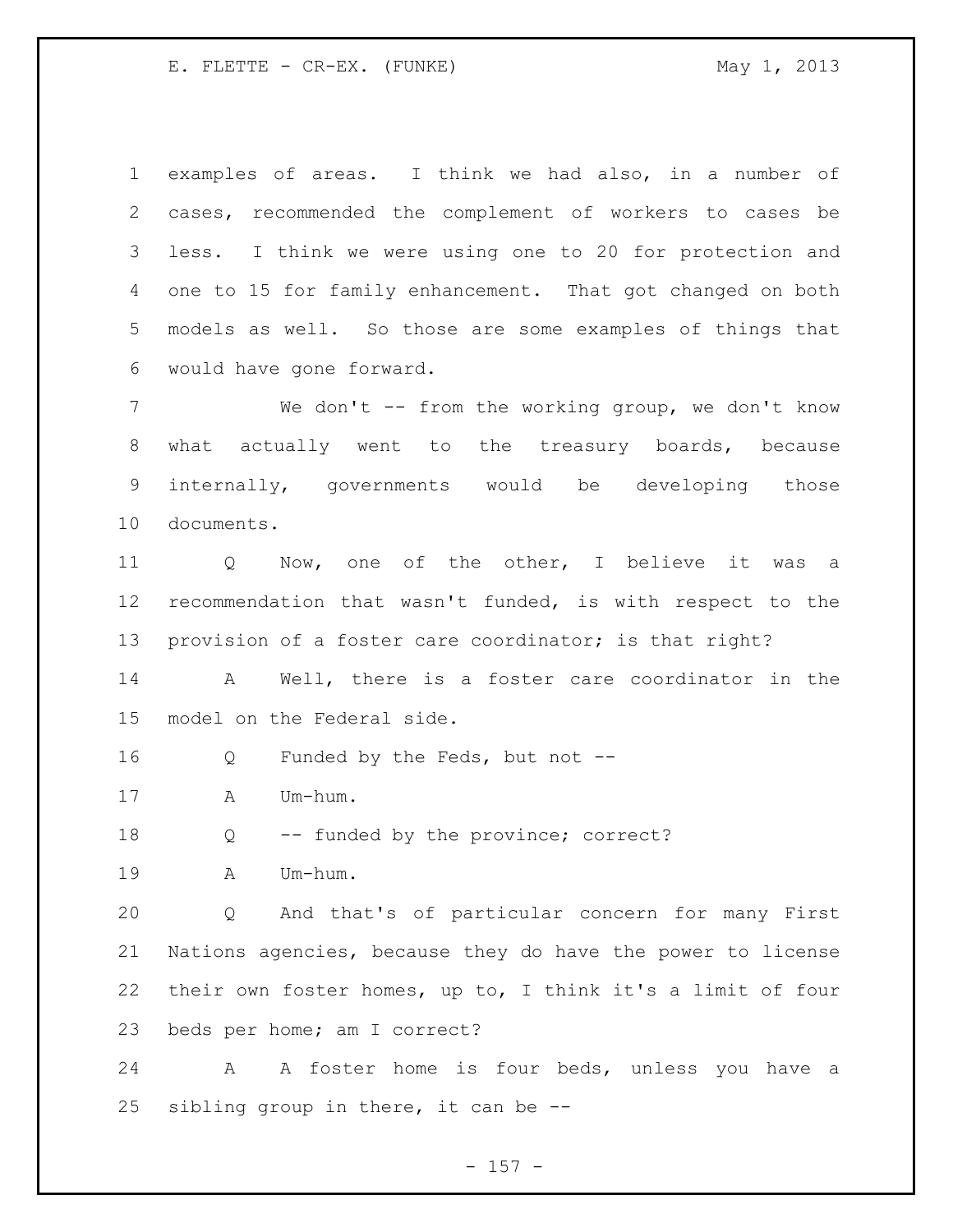Q Yeah.

A -- extended.

 Q Yeah. But the agency, the First Nations agencies now have the ability to individually license those homes; correct?

 A Yes, they've had that ability since they were first mandated in the '80s. It's now both on and off reserve, so yes --

 Q That's correct. And obviously, there is a desire, from the perspective of First Nations agencies, to license foster homes under their own mandate, so that they can, to the greatest extent possible, ensure that there are culturally appropriate foster homes available for their children; is that correct?

A They have the ability to license foster homes.

 Q And to the extent to which the, the process to do so requires a foster care coordinator within the agency, because there's a significant amount of work that has to be involved --

A Um-hum.

 Q -- in approving a home as a foster home; is that not correct?

A Yes.

 Q So, to the extent that that position is not funded by the province, that creates an additional burden

- 158 -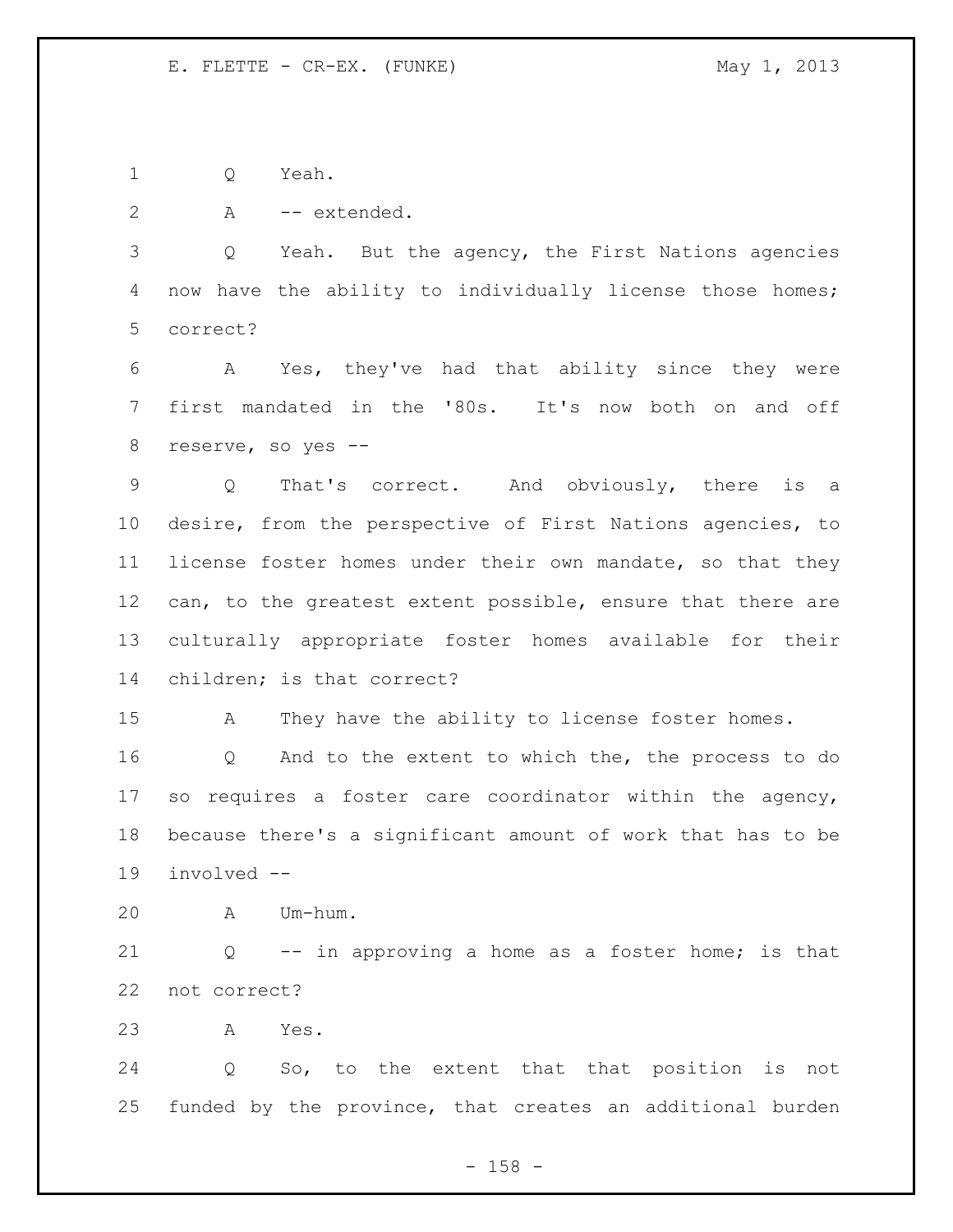on the agency, in trying to secure those culturally appropriate foster homes; is that not correct?

 A Well, yes, and I think it goes quite beyond just the foster care coordinator, when we look in the Southern Authority, I believe, in our last report, which would have been around March of 2012, within the Southern agencies, there were close to 1500 foster homes, so, you know, even if you split that among agencies, but they'd need more than a coordinator, they would need staff to actually go and -- it's quite labour intensive to do a licence and then, in addition, the support and their, the, the training for those foster homes. So --

13 O Sure.

 A -- it's -- you would need someone just to coordinate all that work, but you'd definitely need a staff complement.

 Q Somebody to do the work, in addition to coordinating it?

A Yeah.

 Q Yeah. Now, we've heard before that the funding model for core positions, in terms of the new model, is a split between the province and the Feds, 60 percent is paid by the province and 40 percent by the Federal government?

A Yes.

Q How does that correspond to foster

- 159 -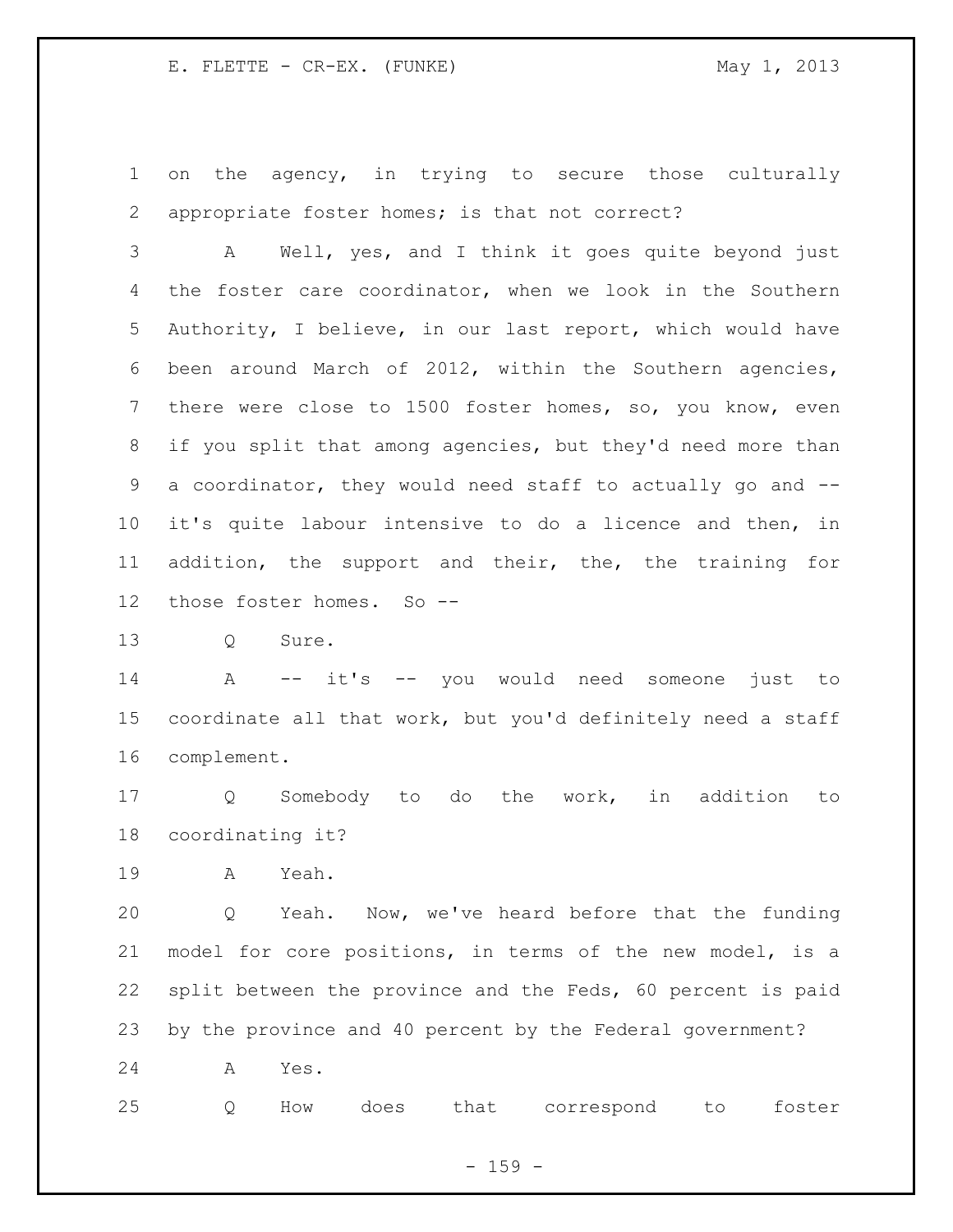coordination -- sorry, funding for the foster coordinator? You say it's, some funding's provided by the Federal government, none is provided by the province. Is the position fully funded by the Federal government, or is it only partially funded by the Federal government?

 A That position is not in the core funding, it's sitting in the service delivery funding and so there is no split in cost sharing there and it's fully funded by the Federal government.

 Q For the purposes of supporting federal children? Or sorry, I shouldn't say that. Children who are federally, are, who are Federal responsibility?

13 A Well, it -- they fund the full position, so I'm not sure that they're, they'd put the restriction on, but that would be probably their hope, that that's what it would be used for.

 Q And those other positions that are required to actually do the work are not funded at all?

 A In the Federal model they are. They're funded on a one to 30 basis for every 30 kids in care.

 Q Every 30 children who are Federal responsible, or all children?

 A Every 30 kids in care, who are Federal responsibility.

Q Exactly. So it's a ratio of Federal children,

 $- 160 -$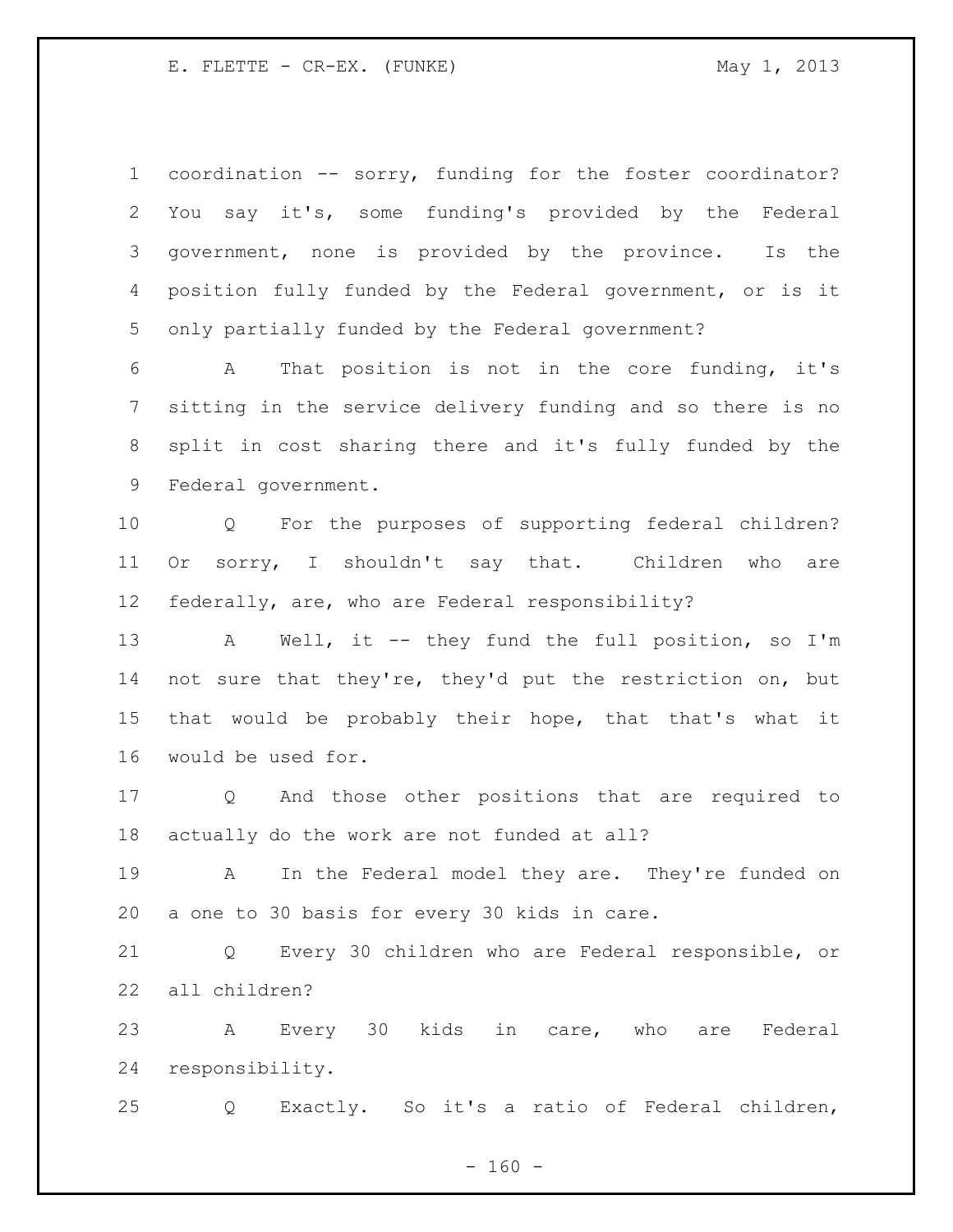not all the children that the agency's responsible for?

A Yes, it's only the Federal portion of it.

 Q Yeah, okay, thank you. Now, given what you've said both today and yesterday about disparities in funding, or absences of funding, it's common practice, is it not, for agencies to often have to move money around from different line items in their budgets, in order to cover the costs of providing these other services that are nevertheless required, in order to provide for the children that the agency is responsible for; is that not correct?

11 A Agencies have some flexibility, yes.

 Q Now, obviously, if they're reallocated money and there are services that they feel they are required to provide, in order to meet the needs of their children and that funding is not adequately provided, that creates a financial burden on the agency?

A Yes.

 Q And that, somewhere along the line, compromises need to be made, in order to operate within their funding allocations?

 A Yes, they would have to figure out how they were going to do that work.

 Q And as I understand it, agencies are not allowed to carry a deficit from one year to the next?

A No, our requirement, with the business plans, is

- 161 -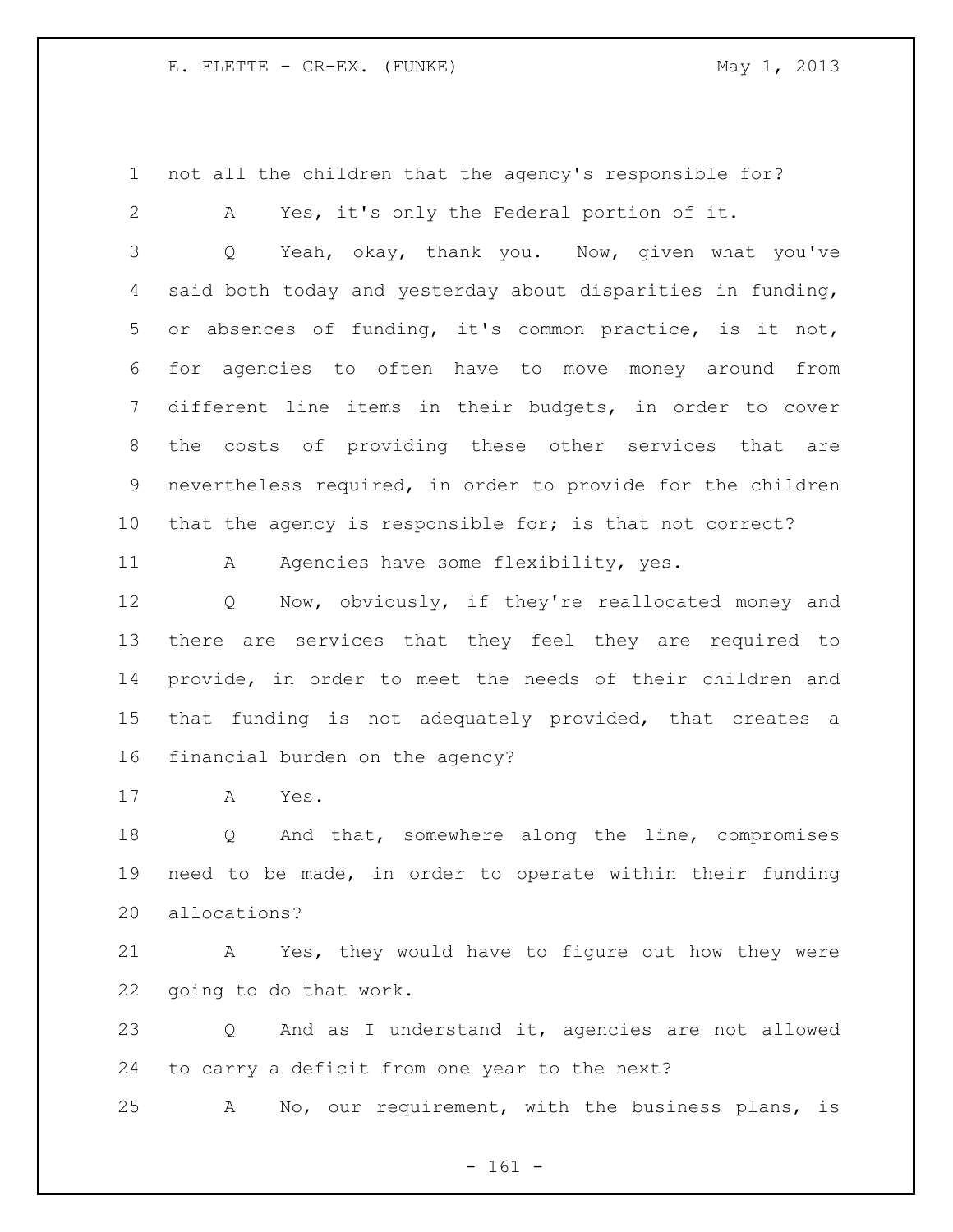that when you present a five year plan, it can't be a deficit plan. So you might have a deficit one year, but you would be expected, at the end of the five years, to be balanced. Q You have to zero out -- A Um-hum. Q -- at the end of five years? Now, we also talked yesterday about and I thought you referred to it both as DR and as FE funding. 10 A And what? Q FE, family enhancement and DR, differential response? A I -- Q I don't know if you used those terms interchangeably, or if I -- A -- no. Q -- just missed the distinction? A I, I think I was clear that our definition of differential response is as a service model and it includes both family enhancement and protection services. Q Okay. Can you tell me, in terms of the overall budget that the agencies receive, what portion of that reflects the DR money, differential response money? A Well, there is no differential response money. Again, it's a model, so everything that's service delivery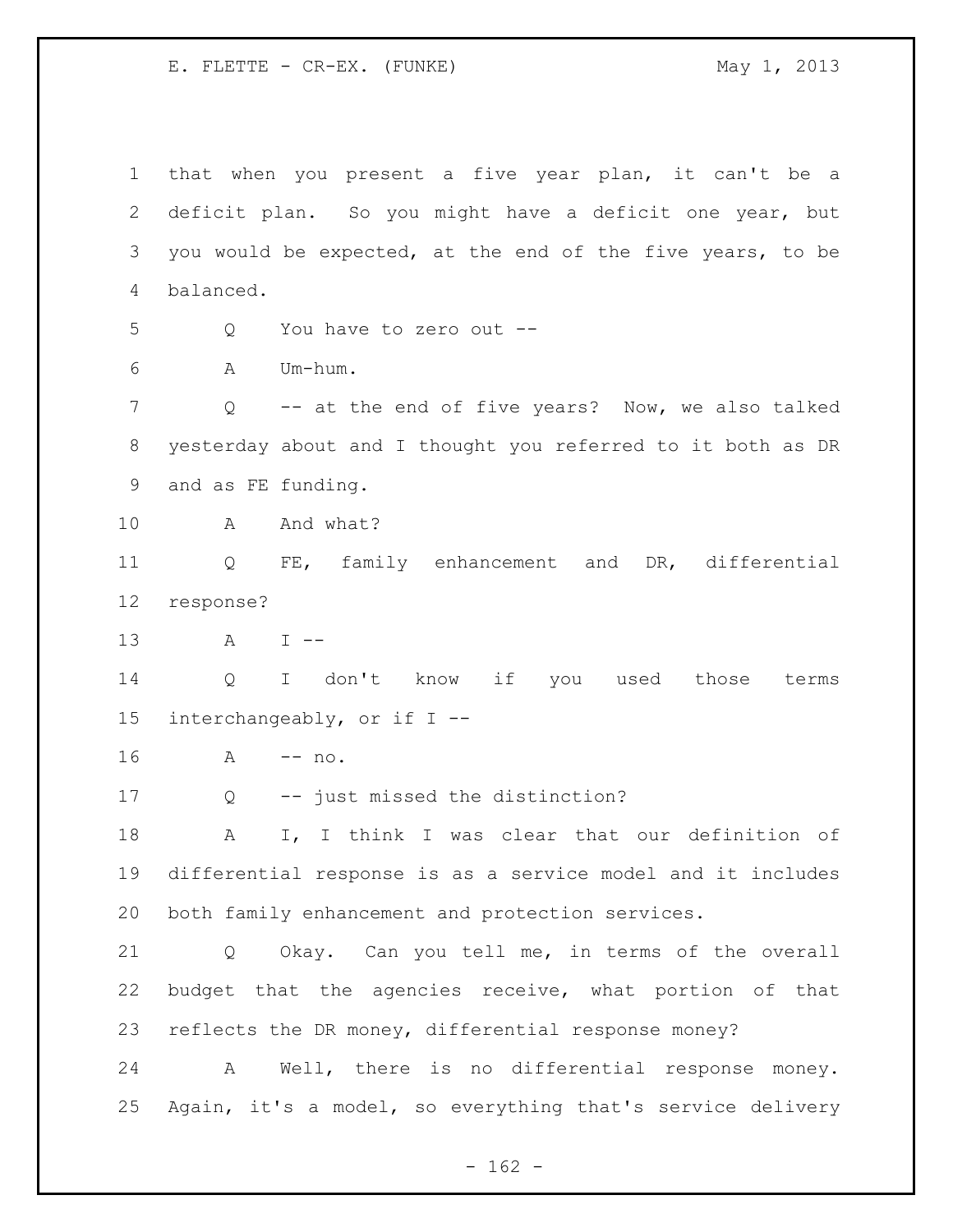really would reflect differential response. What you probably are wanting to pull out is the family enhancement portion.

 Q Thank you for, for clarifying that. What portion of that would represent the family enhancement funding?

 A Well, in, on the provincial side, it would be based on how many FE cases the agency had. And going into the funding model, because that was not a category that was there prior to the funding model, there were projections made as to how many FE cases each agency might have and on that basis, they were given money for FE funding. So on the provincial side, if those cases go up, they would get more money in FE. They were done on the one to 20 funding line.

Q Now you're talking about positions?

 A Well, that is the bulk of FE funding. I mean, there is service purchase dollars in there as well that are funded, they're calculated a bit differently, not on positions.

Q That's exactly what I'm getting at.

A Okay.

 Q So the, the -- and you're, you've anticipated my question exactly, that the majority of the money that's provided under FE is for positions for workers to provide those services, but you called it service purchase dollars?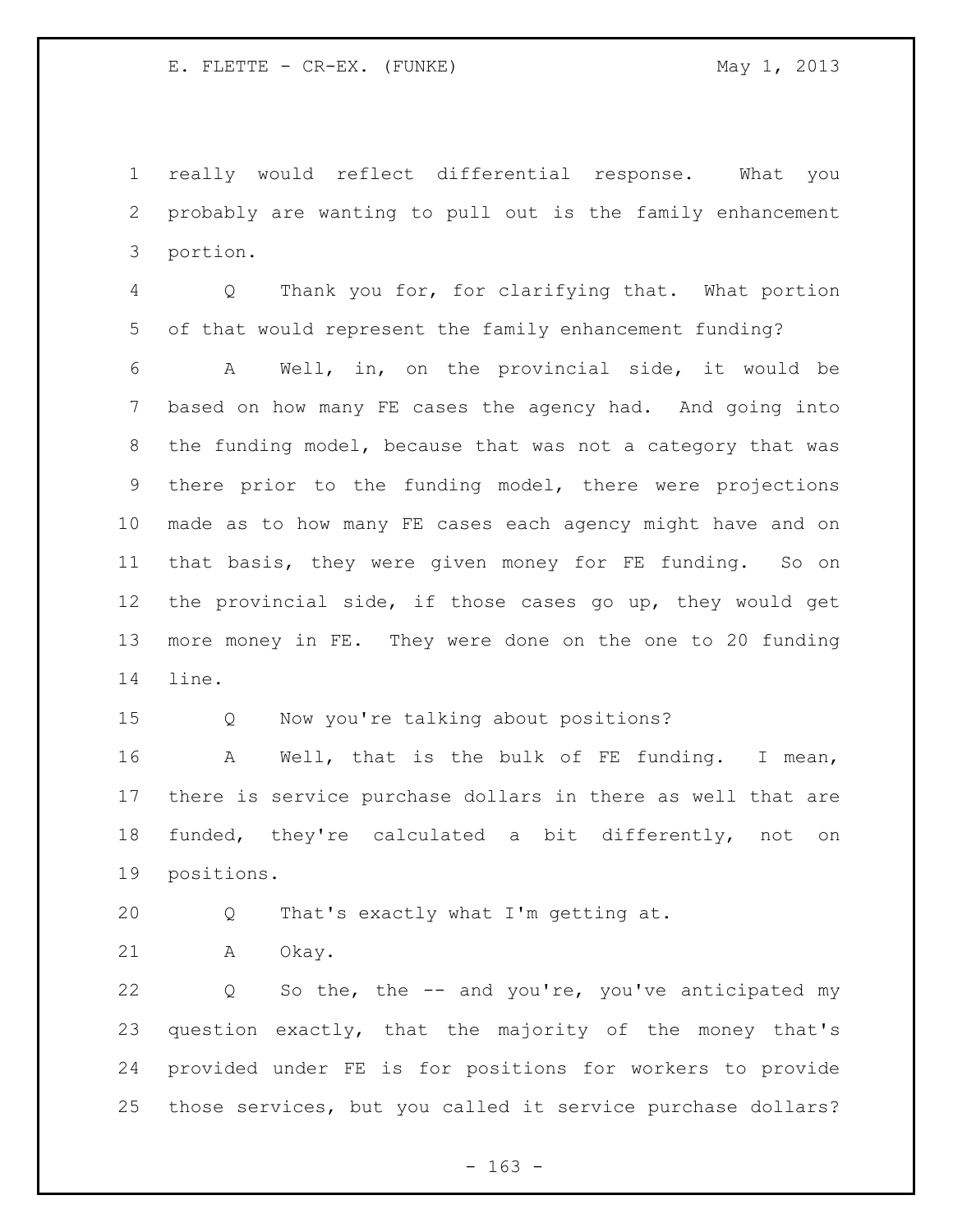Or, I, I didn't quite catch the language you used, but the money that is provided to the agency for the purchase of other services and goods that families may need, as part of that FE budget. You used a, you used a term for it and I didn't quite catch it. Purchase dollars?

 A They get money that's called service purchase dollars, yes --

Q Service purchase dollars, yes.

 A -- that allows them to either partner up, and purchase, or do their own program development, or in some way, use those dollars. Those dollars are available both under FE and protection. They replace what used to be called the services to families dollars.

 Q Sure. We're not talking about a substantial amount of money, are we?

 A Well, not a -- on the provincial side, those numbers are based on kids and cases. So if you, for example, on the FE side, it's \$1300 per case, per year. So if you have a substantial case load there and it would be calculated the same way on the protection side, so they would take your cases, your, and look at \$1300, that would be your budget. On the Federal side, they're calculated a little bit differently.

 Q So it's \$1300 per case, per year? And per case, by that, you mean per family; right?

- 164 -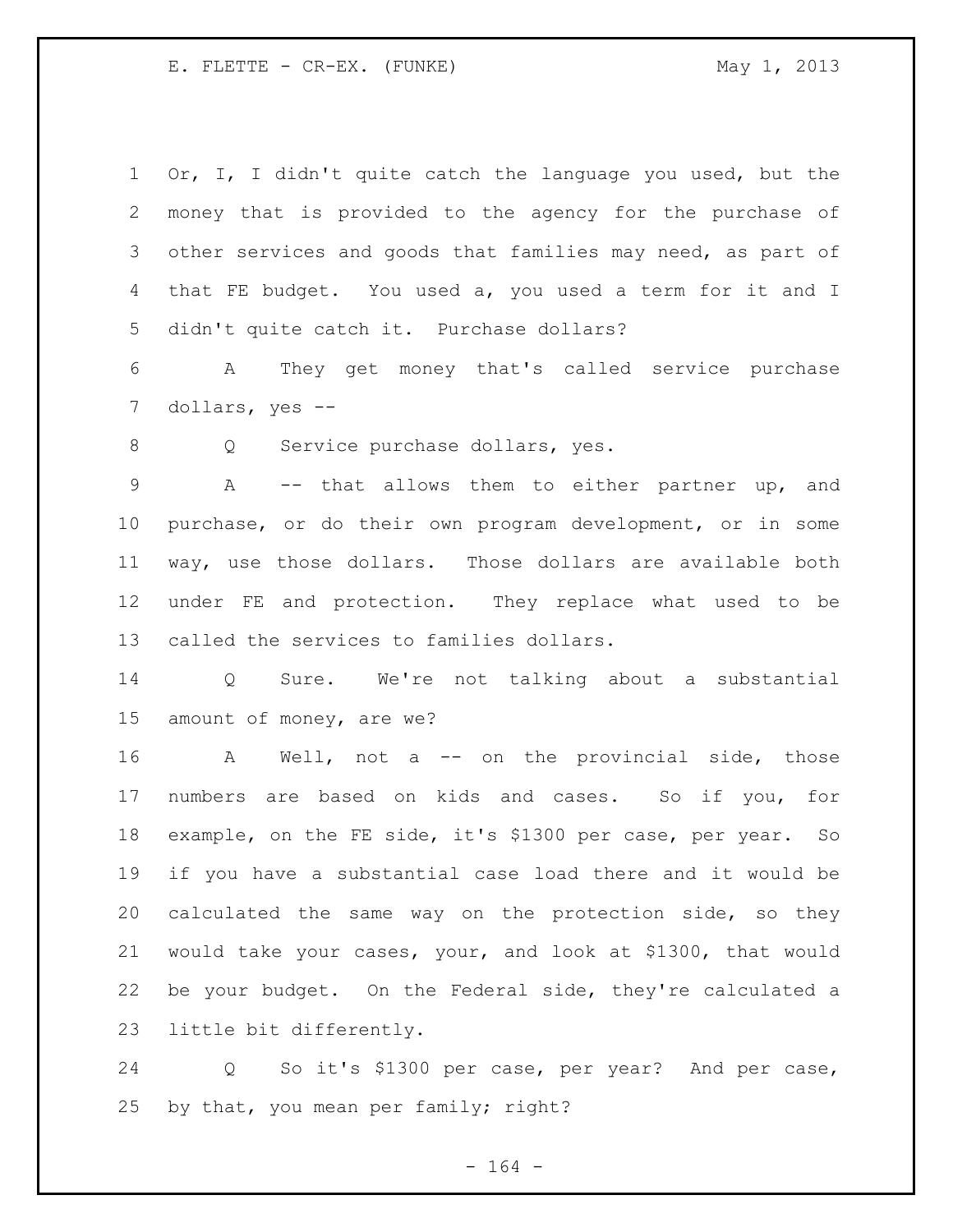1 A For FE, it would be per family, yes.

- Q That's right.
- A Yes.

 Q So if you have a family that's involved with the agency and requires services, doesn't matter how many children are in that family, you have a total of \$1300 that you can use for providing counselling or services that they may need, or even goods that they may need --

A Um-hum.

 Q -- is that correct? One of the things that Dr. Blackstock spoke about on Monday, when she testified, was when they were working in Vancouver and she was providing services both through the province and through Squamish First Nation, to, to children and families who were at risk of coming into care, she talked about the simple things that can often make a difference, going out, buying Pampers, buying groceries, those types of things. Things that, that strike at the very core factors that the evidence seems to suggest bring children into care: Poverty, housing availability and substance abuse. Would you agree with me that \$1300 a year per family doesn't afford an agency the ability to do very much to strike at those fundamental contributing factors that lead those children to come into care?

A Well, I would agree that it would always, you

 $- 165 -$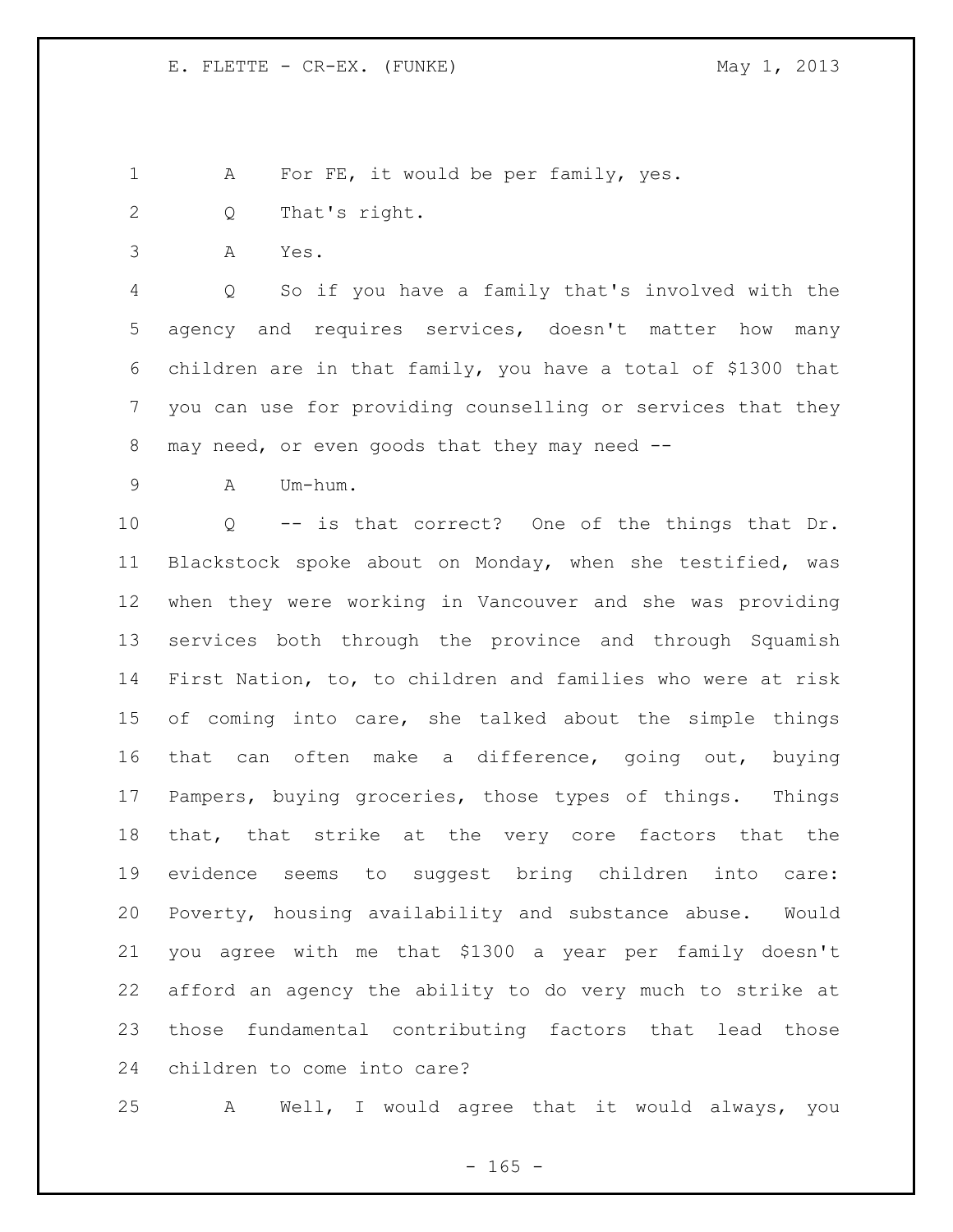know, we would certainly argue for an increased budget there. We'd like to also argue though that, you know, that is part of the importance of having a community get around this issue of child protection and of supporting families. In my opinion, it should not be only the child welfare agency that is providing those things.

7 And many of our agencies have, you know, even prior to a funding model, have, particularly in the communities, very good partnership programs with, let's say, the welfare administrator, on cost sharing some of those costs. So it's, it's not a new thing and I think it, it's, it's not, it's not going to be adequate if the expectation is that CFS now has that money, they should be providing all of those things, because yes, you wouldn't have enough money in there.

 It's also clear though that there are families that the risk level is well beyond offering, you know, a bus pass or a washer and drier, that that's going to reduce the risk. So not every family is going to necessarily access those services. So it is a challenge for agencies to decide, at the beginning of the year, how they're going to budget that money, what they're going to pay, what they're not going to pay and make some of those decisions.

 Q No one's suggesting that the agencies have to go it alone, but the agencies are unique, in the sense that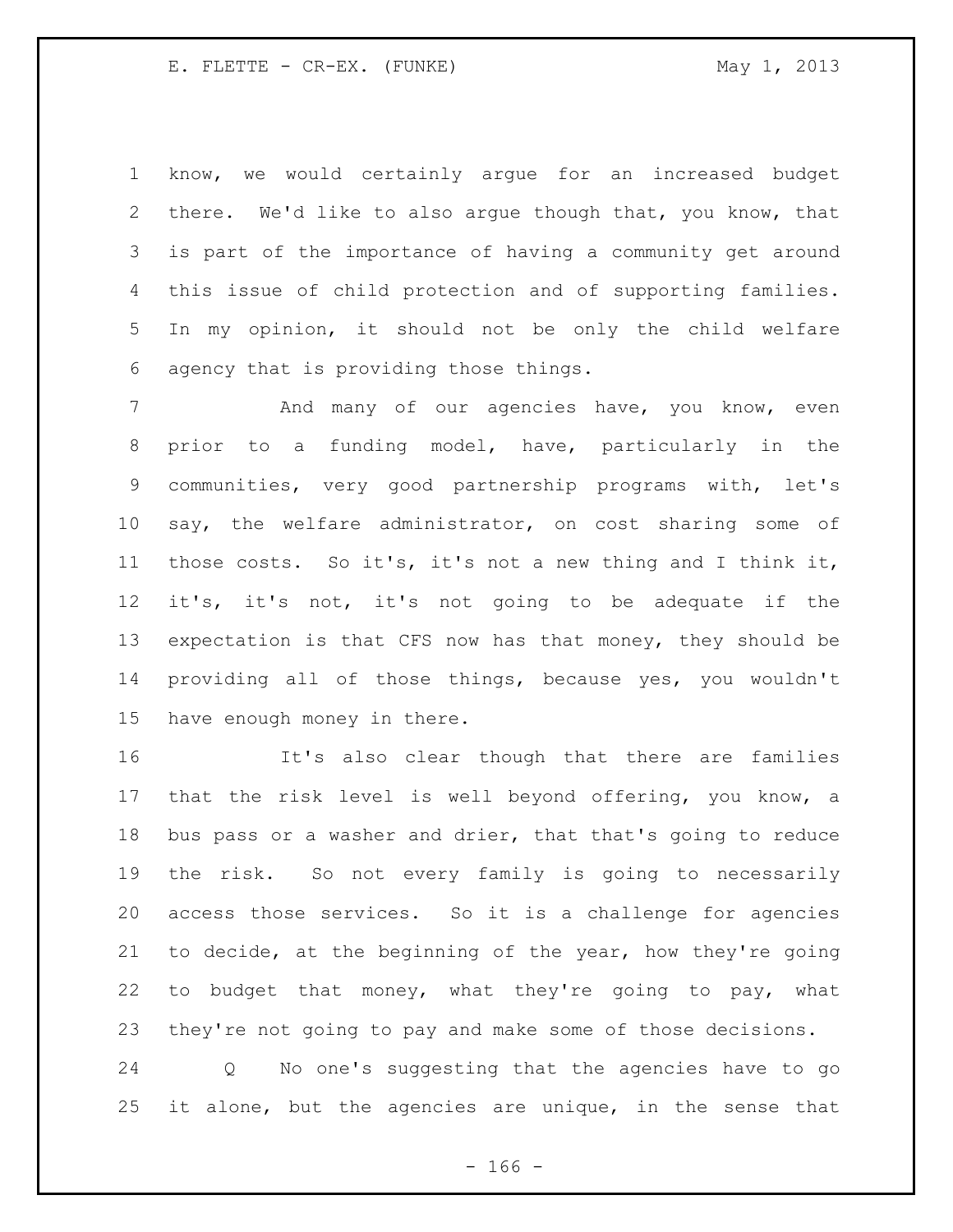they are the only ones who are mandated to ensure the welfare of those children; is that correct?

 A They have a mandate to ensure the safety and protection of the children, yes. But again, I don't, I think it would be unfortunate if we interpret that to mean that they're the only ones who should be doing it.

 Q No, and I'm not suggesting that, but I am suggesting that if that funding isn't going to come through the agencies, through the funding model that's developed by the province and by the Federal government, that funding needs to come from somewhere and it needs to be delivered to those families through some avenue. The only avenue that's mandated to do that right now is the child welfare system; you would agree with me?

A I don't --

Q I'm not, I'm not --

 A -- I'm, I'm not quite -- well, I'm just thinking, because I'm --

Q -- I'm not suggesting --

 A -- I'm not arguing with what you're saying, but I'm not quite agreeing with you either, that it should be the role of CFS to make sure that families have all of those things. There are other programs that can provide them. I think it is the role of CFS to work alongside, with those programs and figure out ways to get families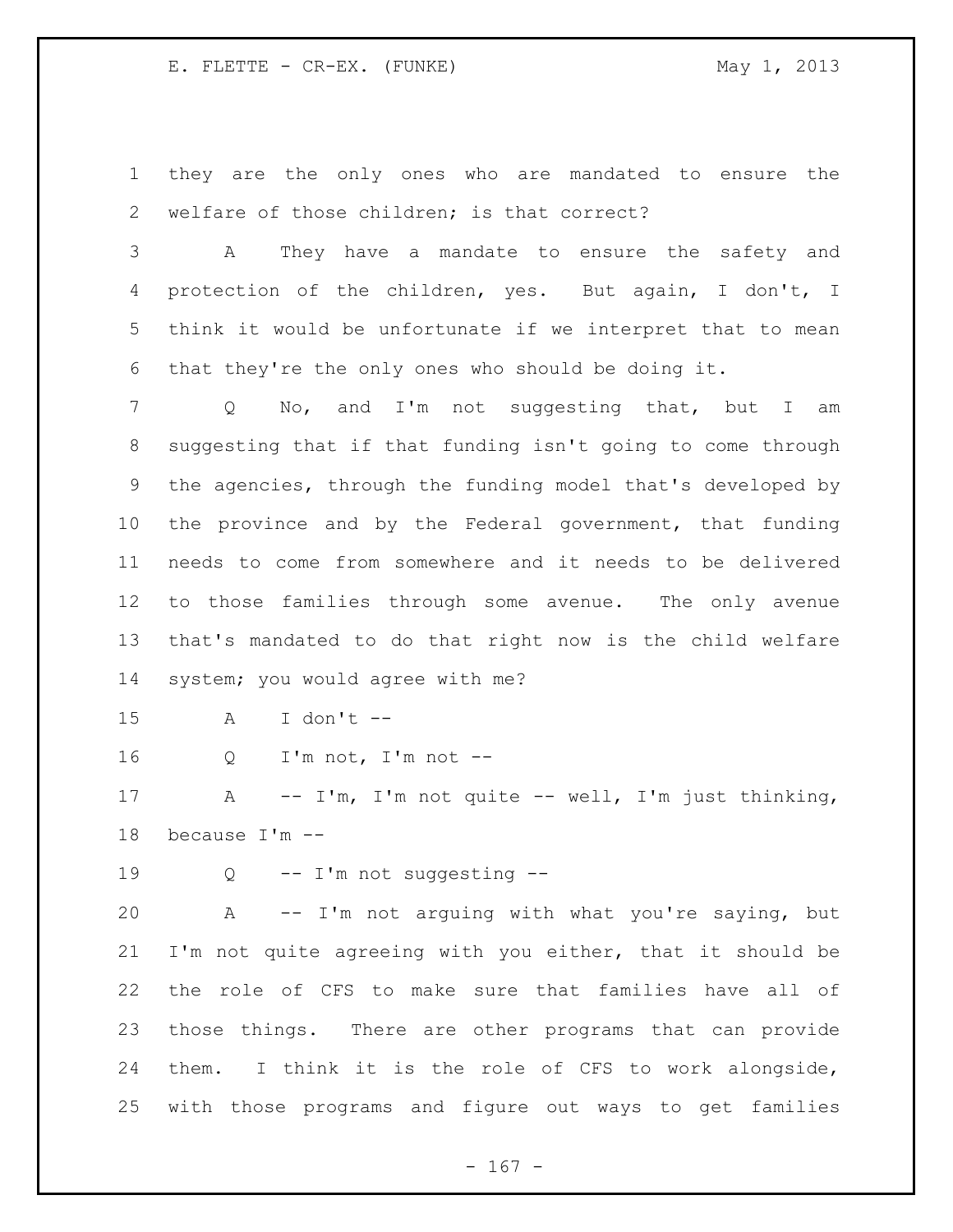what they need and the supports they need.

| $\mathbf{2}$ | I'll move on. When you were talking earlier<br>Q            |
|--------------|-------------------------------------------------------------|
| 3            | about the ratio of 20 to one, under differential response,  |
| 4            | in the family enhancement dollars, just so that we're       |
| 5            | clear, that ratio is calculated not on the<br>number of     |
| 6            | families in the community, but rather, the number of        |
| 7            | families who are engaged with the agency under those, under |
| 8            | those preventative programs; is that right?                 |
| 9            | Again, you have to look at the differences<br>A             |
| 10           | between the two funders. On the Federal side, so on         |
| 11           | reserve, it's, it's that 20 percent assumption model. They  |
| 12           | don't really distinguish too much between FE<br>and         |
| 13           | protection. So they will just look at your child pop,       |
| 14           | figure out what 20 percent of your families are and that's  |
| 15           | your number.                                                |
| 16           | That's the Feds?<br>Q                                       |
| 17           | Yes $--$<br>A                                               |
| 18           | Yeah.<br>Q                                                  |
| 19           | -- and provincially, there's more attention paid<br>Α       |
| 20           | to protection and FE and, but it's based on case counts     |
| 21           | there.                                                      |
| 22           | Q And that's based on the case counts from the              |
| 23           | previous year; am I correct?                                |
| 24           | A Well, yes, it's actually about a year and a half          |
| 25           | lag, um-hum.                                                |

- 168 -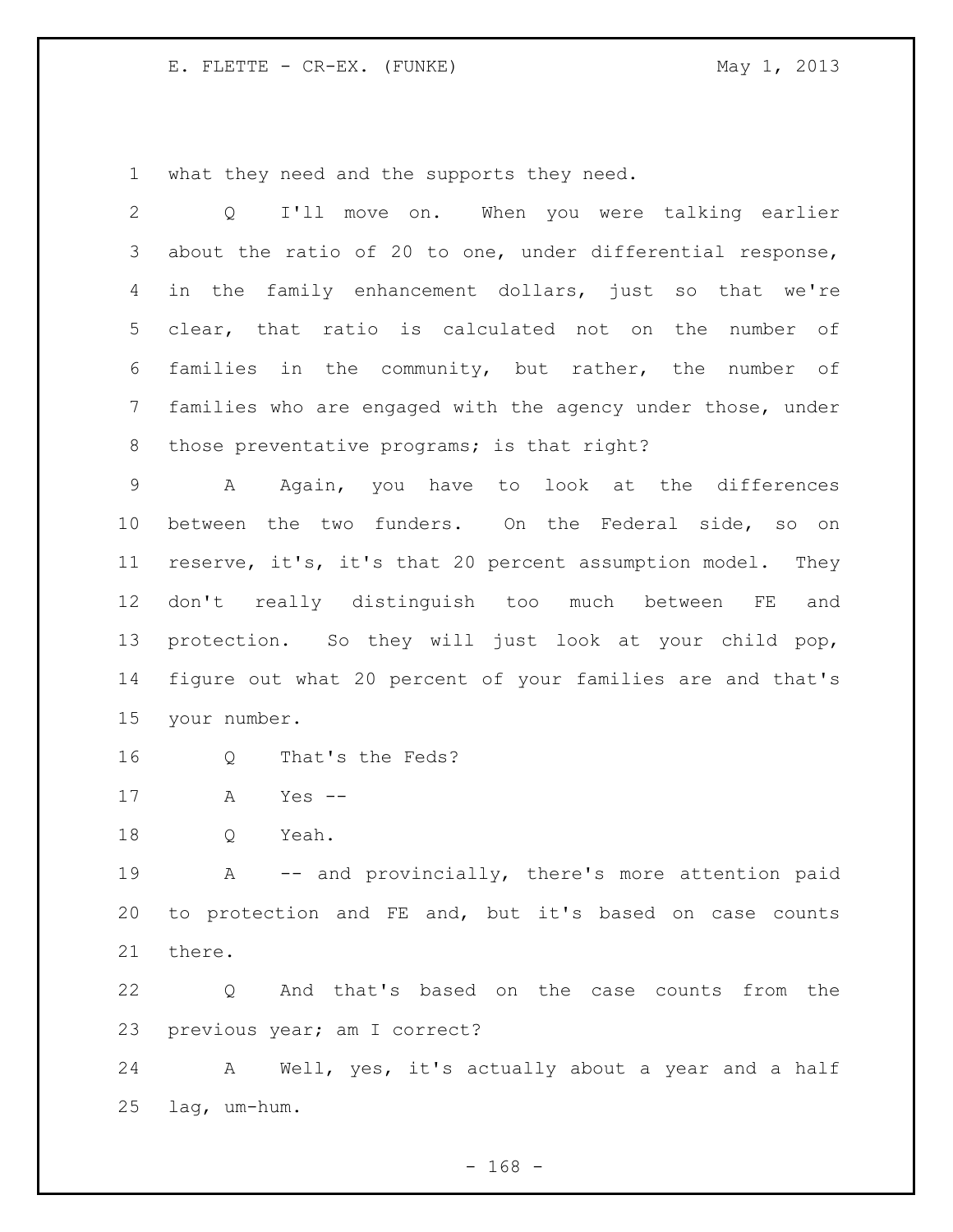Q And so they forecast your funding for this year, based on the number of families that you serviced under FE last year?

A That we would have had at the end of '12 --

- Q Yeah.
- A -- yes.

 Q Okay. And so those dollars are not designed to provide services and what Dr. Blackstock has described as being primary prevention, which is efforts designed at preventing children and families from ever coming into contact with the agency in the first place. These dollars and services are only available to families that are involved with the agency, either on a voluntary basis, or in circumstances where it has not resulted in the apprehension of the child; is that correct?

 A Well, I think, I think agencies can make some decision about, again, the discussion earlier about who can participate in those programs. But I would agree that agencies are going to first try and protect those dollars for the families that they are actually working with, yes.

 Q In terms of, at the authority level, has the authority spearheaded or coordinated any type of prevention programs in communities that would address those core contributing factors, such as poverty, poor housing and substance abuse?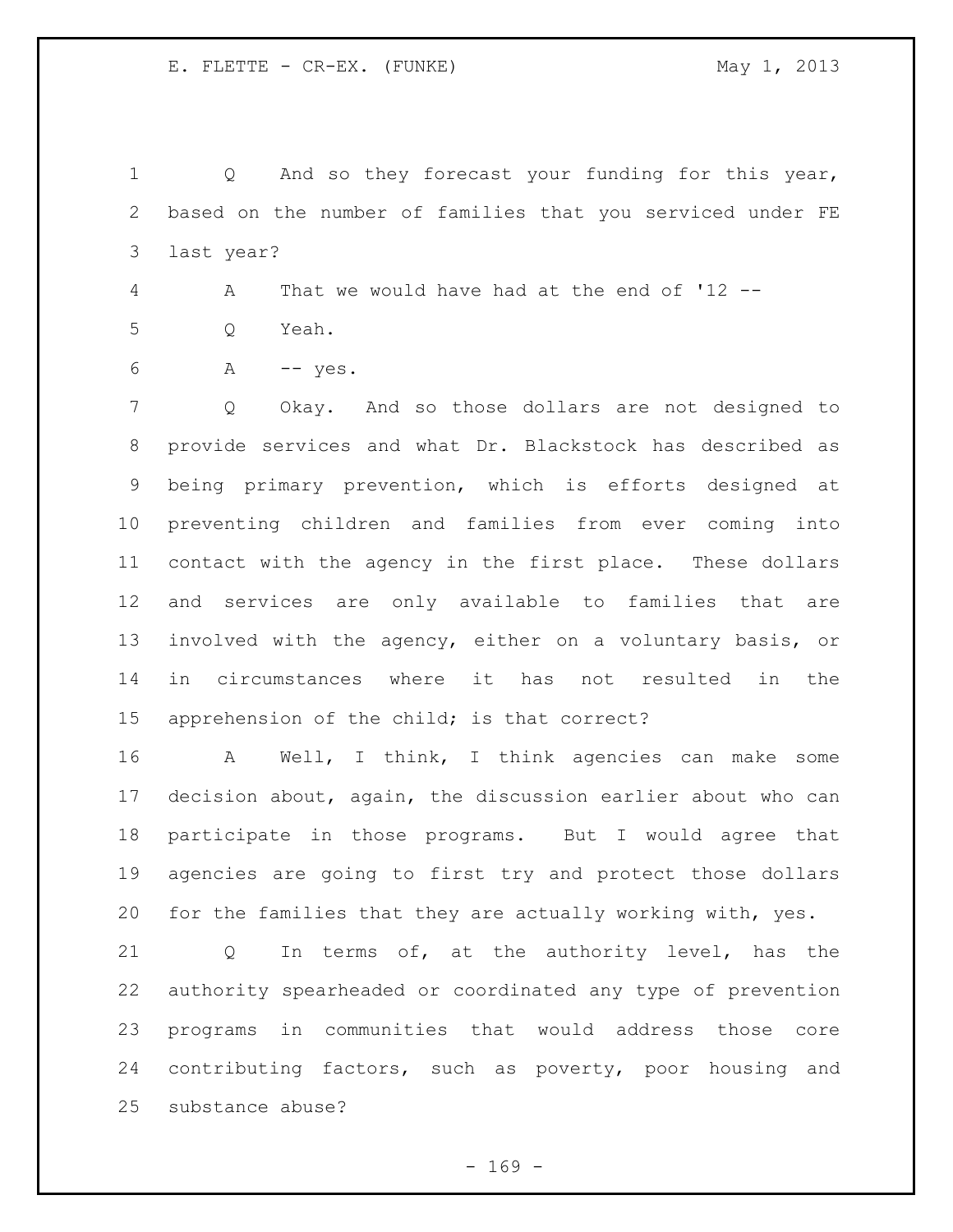A I don't think -- no, we would not have spearheaded any programs. What we have done though is work with agencies specifically and identifying, through their business plan process what the programs are that they're planning to do and if there are, there's advocacy or, or lobbying that we can do on their behalf, or if we can assist them, you'll see quite a range of programs, even within an agency, if they have multiple First Nations that they're serving and some of the arrangements and agreements they have. In the communities themselves, those resources are primarily available through chief and council, so that's where, that's who the agencies would be dealing with 13 there. In the city, we've tried to -- again, the, the authority itself would not directly spearhead, but we are sitting on many working groups and committees that would look at issues of intersectoral (phonetic) work.

17 Q In discussing the, the notion of these contributing factors and the interrelationship between various departments of the government and families who often have complex and overlapping needs, doesn't the child welfare system, as it's currently structured, because it is unable to address housing issues for children who are not under apprehension, does it not, in effect, create an incentive towards apprehension, because the agencies can only provide housing for those children after they come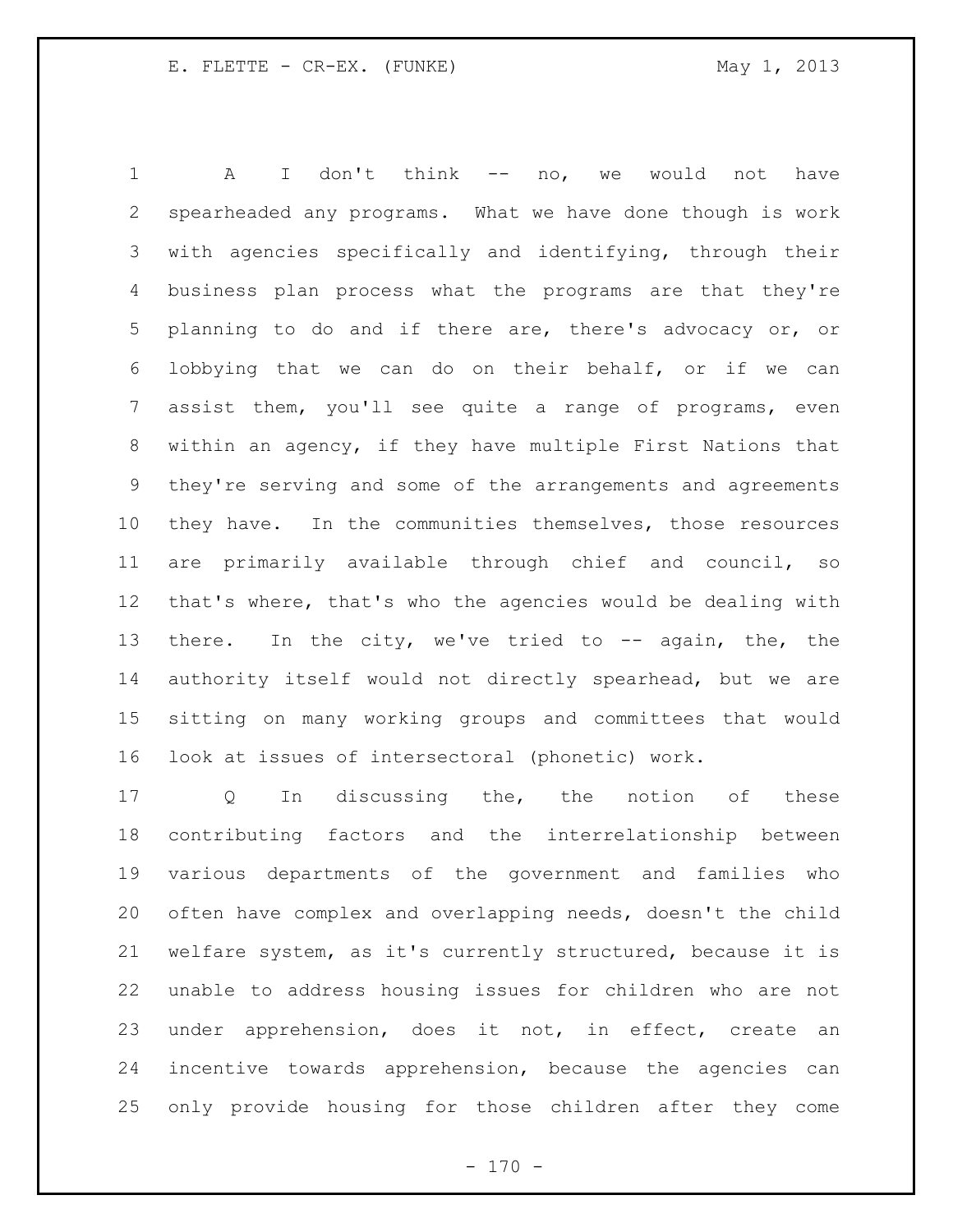into care?

 A The agency doesn't provide housing for the children at all really. I mean, that's done through placement in foster homes, or group homes and I think my point yesterday is that we are spending money that contributes to those housing costs for other people and if we had perhaps more effective or other ways to really look at, is there a way we can use some of those dollars to support family, so that those children can stay at home, that, that would be more, I think, effective for us than trying to engage in a housing program.

 Q I guess what I'm getting at is that you certainly have been involved in child welfare for many, many years and it'll come as no surprise, certainly to you, that agencies often cite the lack of appropriate housing as a child --

- A Yes.
- Q -- protection concern?
- A Um-hum.

 Q And to the extent that the agency is, does not have funding available and does not have other avenues to pursue, in terms of addressing those housing issues, aside from apprehending and placing the child in foster care, that's what I'm getting at, does that not then essentially create an incentive towards apprehension? Not that the

- 171 -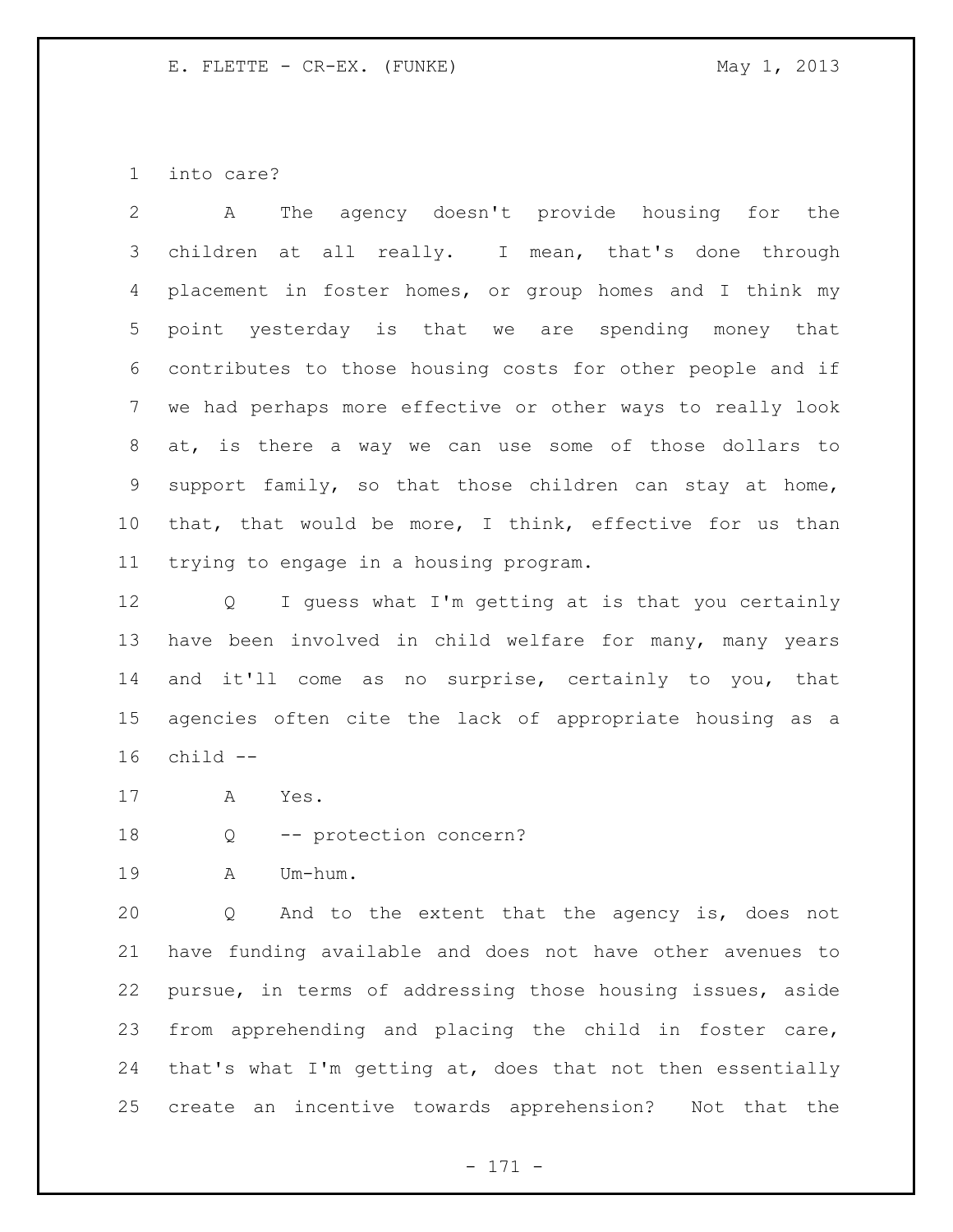agency's happy about it, but it, it's a situation where there are very few options.

 A Well, I think that, in most cases, housing would not be the sole reason why we would apprehend kids. There's usually other risk factors and housing contributes or heightens those risk factors.

 Q I just have a few questions with respect to the SDM, the structured decision making tool --

A Um-hum.

 Q -- and I thought, when you were being asked this question yesterday, I understood your answer to be that, that you said that the SDM doesn't need to be applied to every child following an apprehension, but only to every family upon a referral; did I understand you to say that?

 A Yes, the SDM is not -- it's a group of tools, but it's not intended to assess the risk or the probability of future harm, or so on, for a particular child. It is intended for the family and decisions about how to work with the family, or what kind of measures are needed to protect children are then made with that, the results of those tools guiding the decision.

 Q But is it not correct that a strength and needs assessment and a safety assessment needs to be performed on every child and that those are components of the SDM? A Well, the safety assessment has been there for

- 172 -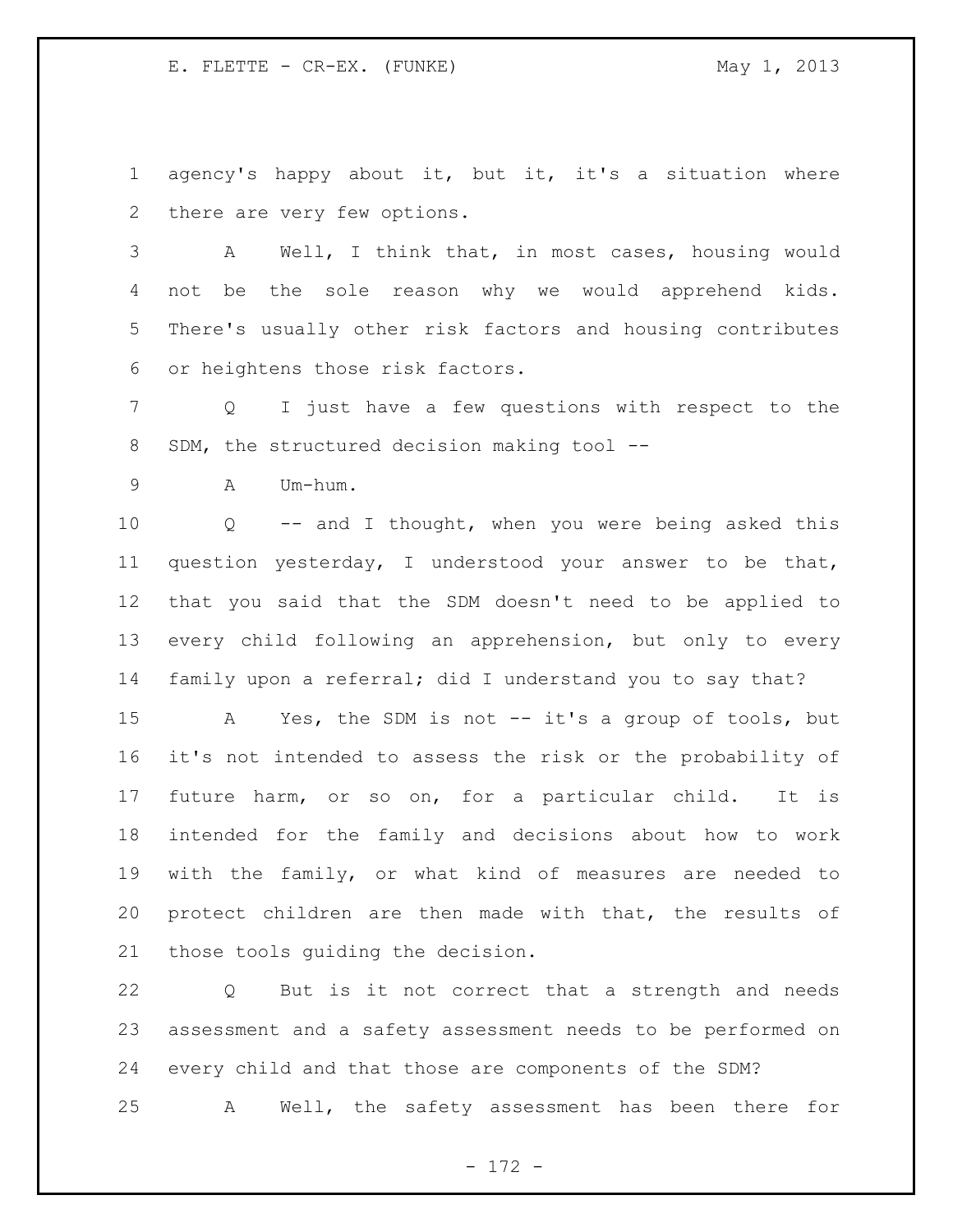well before the SDM came around, so yes, I would agree that a safety assessment has to be done. We don't consider that as part of the group of SDM tools right now. So those tools, we see as being applied to families. That doesn't mean that we're saying no safety assessments are done on children. Of course they are and strengths and needs would be done when a, you know, every child needs a case plan, so you would still be doing a strength and needs assessment. It just wouldn't be part of that group of SDM tools. Q But you would agree with me though that the SDM tools make specific reference to a safety assessment in making, as part of its structured decision making process? A Yes. Q Yeah, okay. So it's, it is captured within the SDM model? A A safety assessment is -- Q Yes. A -- but like I'm saying, the SDM is intended for families. Q But as well, there's not just a safety assessment, there's also a strength and needs assessment that has to be done for each child, as part of the SDM? A For the children and the, and the caregivers, yes. Q Okay. And you said that as a result of

- 173 -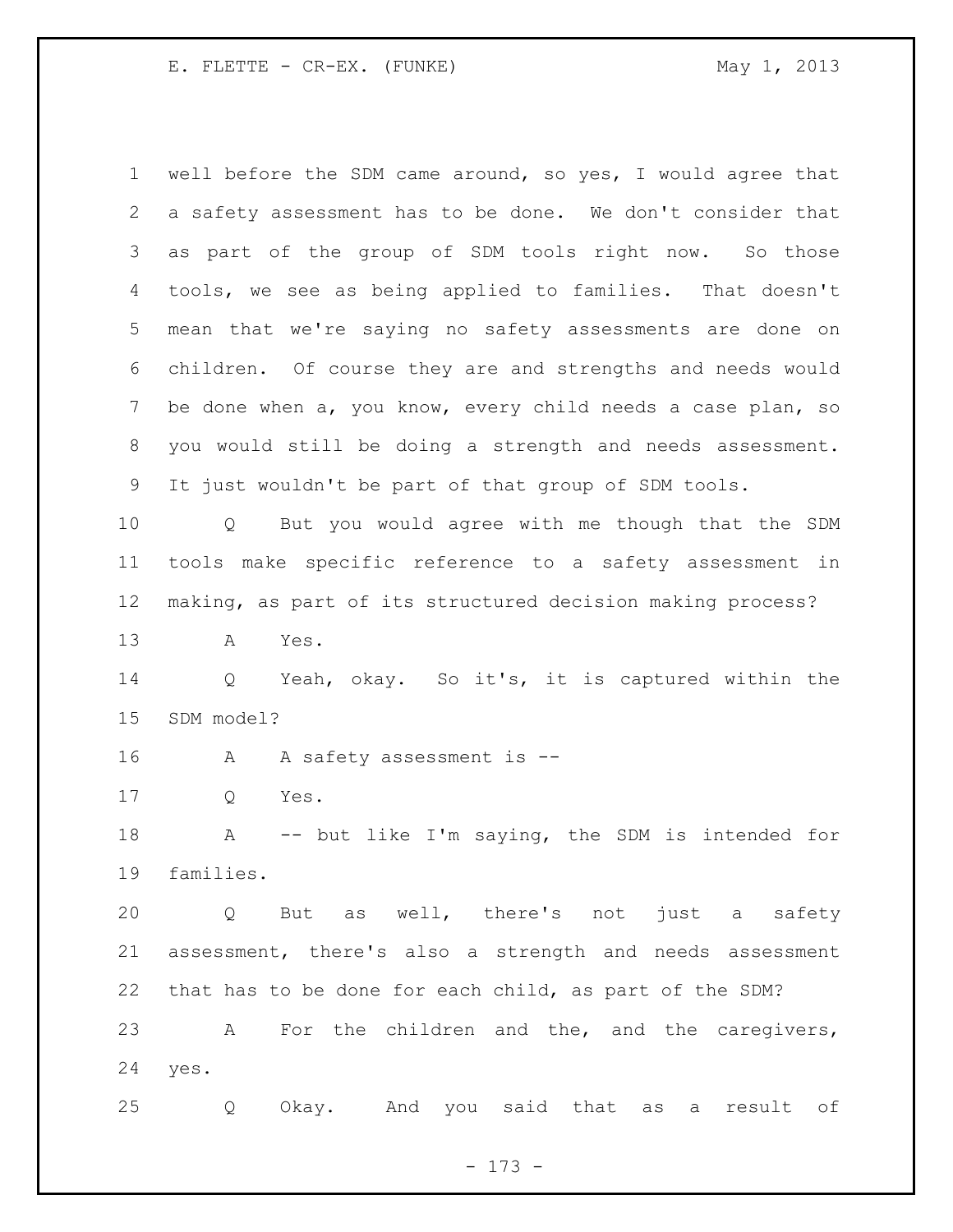improvements -- again, correct me if I have this wrong, but I thought your testimony yesterday was that as a result of improvements, meaning the structured decision making model, there's now less reliance on individual judgment and the exigencies that can arise from that and more reliance on the structured decision making tool. And as a result, that tends to lead to better outcomes; was that -- and I know I'm paraphrasing, but was that --

- A Yeah.
- 

Q -- the thrust of your evidence yesterday?

11 A Well, I, I think I, what I'm wanting to say there is that clinical and professional judgment, in and of itself, is not the deciding thing, but it is an important factor, along with the other elements of that tool.

 Q But it's my understanding, and correct me if I'm wrong, that upon an initial referral, when an agency does an initial SDM assessment of probability of future harm, there is no mechanism by which the social worker is able to intervene in the result and reassess the score down? The worker can reassess the score up on an, an initial assessment, but cannot reassess the score down. So in terms of the assessment of future harm, with respect to neglect, or abuse, whatever the number is at the bottom, the worker can override that if they have concerns that it is more severe than that number would seem to reflect, but

- 174 -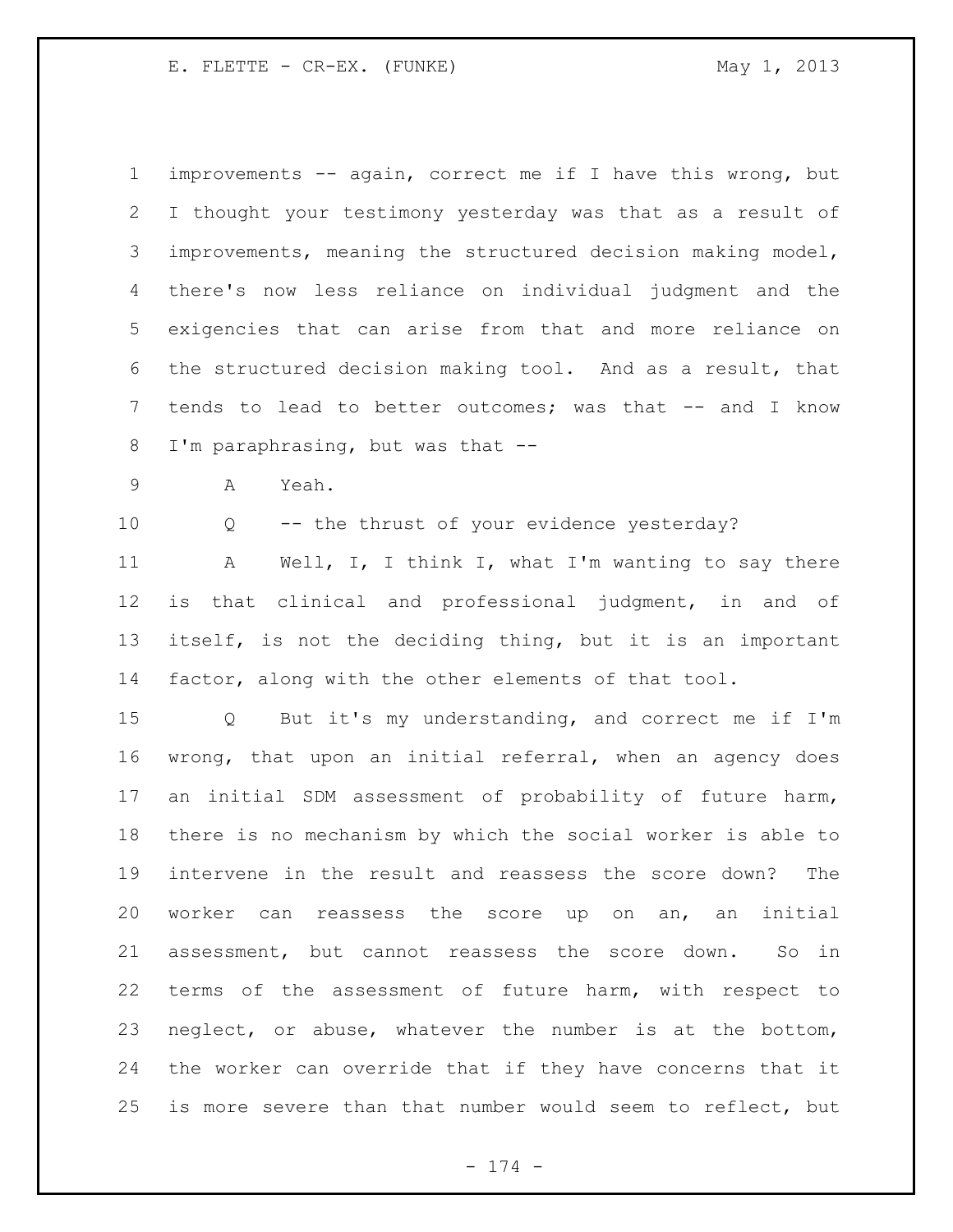cannot reduce the results if they think that the number over represents the risk of harm, in terms of neglect or abuse?

 A I'm not certain of that. Guess my, you know, my response would be you wouldn't want to reduce if your, if your tool, which is based on research, is telling you, this is the score, why you would want to downgrade that. You do have an ability to address that if you've gotten, let's say, a high risk score, but you know things now about the family, in terms of the changes in their life and some of the changes and how long it's been since that past history was in effect. Where you can speak to that in the strengths and needs assessment and your case plan can then reflect that. So you can have a high score on a probability of future harm, perhaps, but you can have a family that's made significant changes and your strength and needs and your case plan would reflect that. You wouldn't be apprehending those children necessarily.

 Q We'll, we'll hear evidence from an individual who's been trained in the use of the SDM, in terms of their concerns, but for one example I can provide you, is if, if the concern is, is that the SDM has a racial bias built into it  $-$ 

24 THE COMISSIONER: What kind of bias?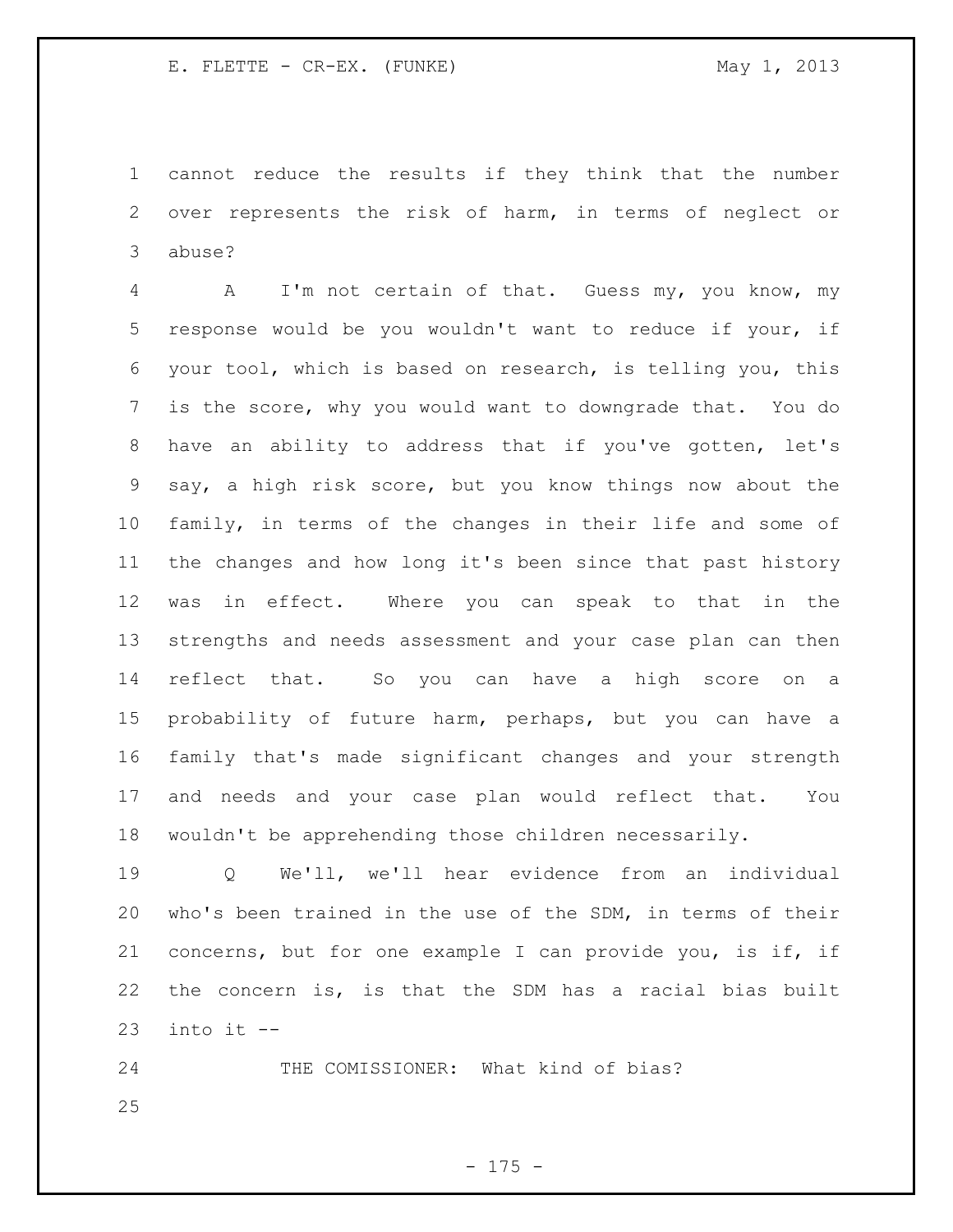BY MR. FUNKE:

 Q A racial bias, that has not been properly accounted for, in terms of the development of the tool, or its adaptation for use in Manitoba, particularly with respect to First Nations communities and if an individual who was conducting that assessment of future harm felt that the results were inaccurate, because of that inherent racial bias, are you saying that it is inappropriate for that social worker to use their professional judgment to be able to intervene in those circumstances and say no, this assessment, in my professional view, is inaccurate. You're saying that would be inappropriate?

13 A No, I'm not saying that. What I am saying is that that social worker would then be able to speak and address that, whatever they're feeling about that, in the strengths and needs and in the case plan, because that is part and parcel of the SDM. It is not just the probability of future harm. So if a social worker felt that and said, this is the result, I don't agree with it, here's why, here's the strengths and needs, here's my case plan, that's how they would address that.

 Q I don't know that I agree with you, but I'll -- A Yeah.

 Q -- I'll leave your answer at that. The last area of questioning I wanted -- well, two more areas. You had

- 176 -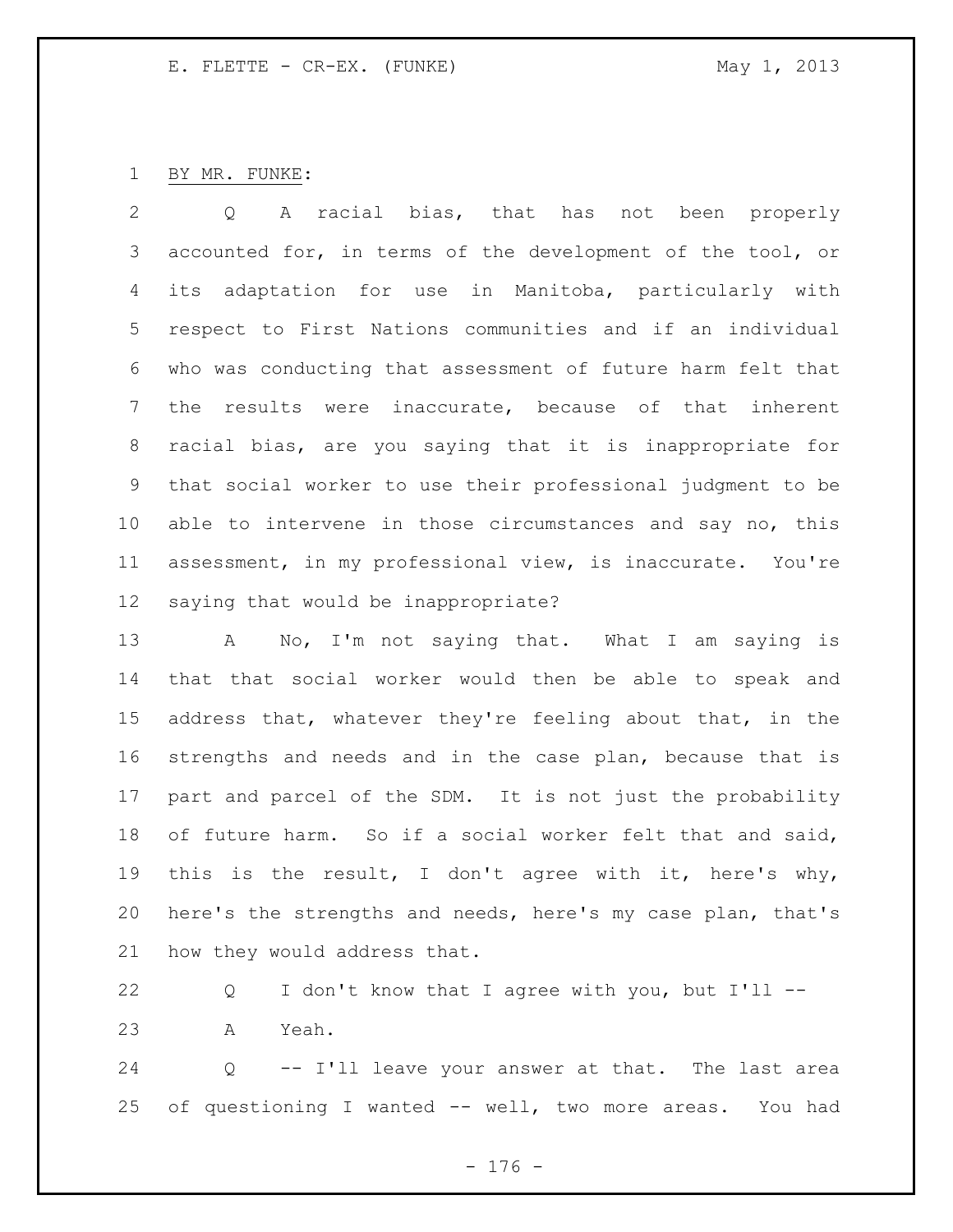talked briefly about CFSIS, the Child and Family Services Information System --

A Yes.

 Q -- and different challenges that it (inaudible) facing. And has anyone at the authority, are you aware of any concerns at the authority, raised by agencies, that you are responsible for monitoring, with respect to the use of that system on reserve and concerns about the ownership of data, relative to the First Nations membership and the sharing of that information with the province? Has that concern been raised to you, or to the authority, that you're aware of?

 A Well, I know that it, it has been one of our concerns and our discussions with the province and some arrangements that, or agreements we've reached around when 16 and how that data can be used, for example. So yes, I would say we would share the concern that when we're providing data into the CFSIS system that we're providing primarily for child protection/child safety reasons, that that data should not be freely used for research or things like that. We have an agreement now with the province that if someone wants to use the data that refers to our families, our communities, they have to have our permission to do it. We will ask the agency. We have a couple of examples right now on people wanting to do FASD studies,

- 177 -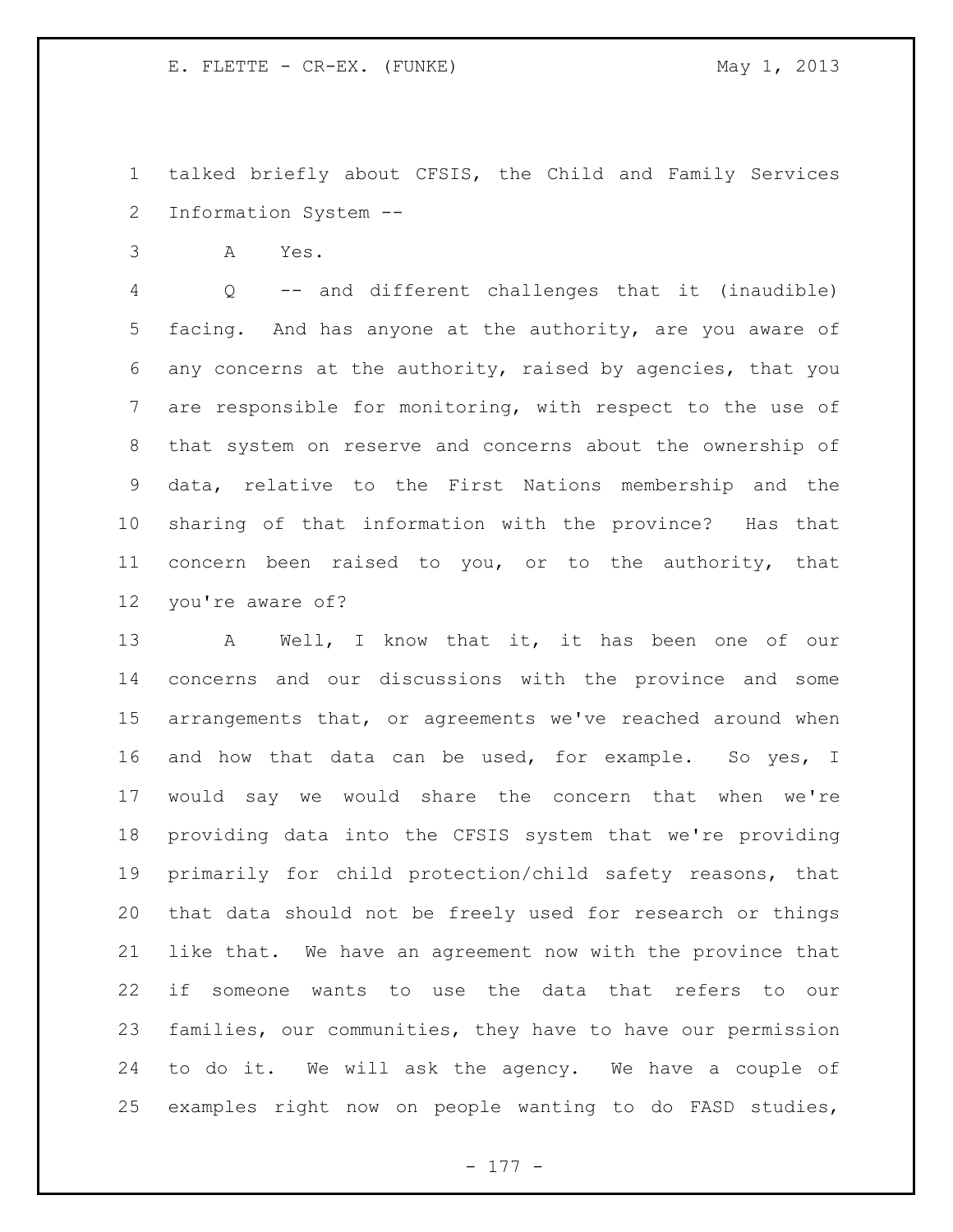where some agencies have agreed and some not and so they cannot use the data for agencies that have not agreed, to try and safeguard that data and I think that is a valid concern. I think that it's overridden by the need for a child's safety, which is primarily what we see as CFSIS as being and so for us, it's important that we have that tool and then build in the other safeguards.

 Q Is it not equally plausible, however, for a Child and Family Services agency, operating on First Nation to have its own information system that simply interfaces with CFSIS and provides a mechanism by which that information, which is collected and maintained on First Nation, to be provided to the CFSIS system, but allow that control to remain with the First Nation, as opposed to the province?

 A I have difficulty seeing how feasible that would be. First of all, with CFSIS, it's not, because CFSIS is too old and it won't interface with other programs. If a new system is built, that is, perhaps, one of the things that could be looked at. We do know that it is important for the system to have access to the data on CFSIS and it, you know, First Nations families move and so if they land in the city, someone that's going to be providing service should have access to the data that relates to child safety and child protection. So, you know, that's an interesting notion if IT people can figure that out and a system can be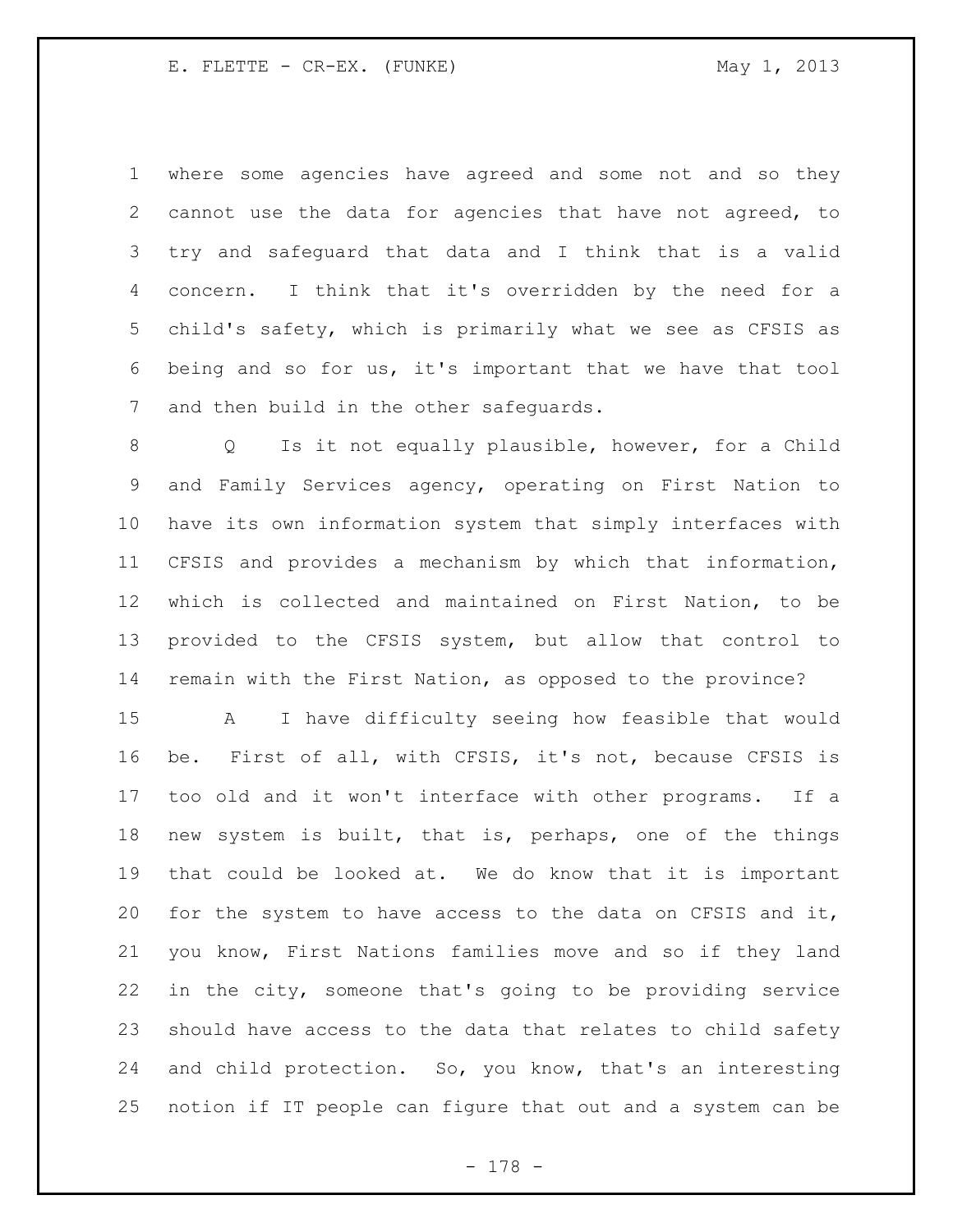built that would support that.

| $\overline{2}$ | Well, you said that you thought that CFSIS was<br>$Q \qquad \qquad$ |
|----------------|---------------------------------------------------------------------|
| 3              | too old and wouldn't support such an interface; you're not          |
| 4              | claiming to have sufficient IT expertise to be able to make         |
| 5              | that assessment on your own, are you?                               |
| 6              | A Well, I don't think I said that either. I do                      |
| 7              | know that the Information Matters project, that we were             |
| 8              | very involved in and there is, you know, a big binder of a          |
| 9              | report there, looked at those, because some agencies are            |
| 10             | using certain programs, for example, the facts (phonetic)           |
| 11             | system, for some of the child maintenance stuff and there           |
| 12             | was, there was a review done, to see if that could                  |
| 13             | interface with CFSIS and the response, and I believe it's           |
| 14             | also contained in that report and those were IT experts,            |
| 15             | saying the platform's too old for CFSIS, we can't easily do         |
| 16             | it.                                                                 |

Q Simply can't support an interface?

18 A It doesn't appear that way.

 Q Well, then I suspect that the province and I may differ on whether or not my clients' sovereignty concerns is worth spending the money to ensure that that would be possible. I'll move on to another area.

 One of the questions that Mr. Ray asked you about was access to CFSIS, in terms of enabling one agency to be able to access records entered on CFSIS by another agency.

- 179 -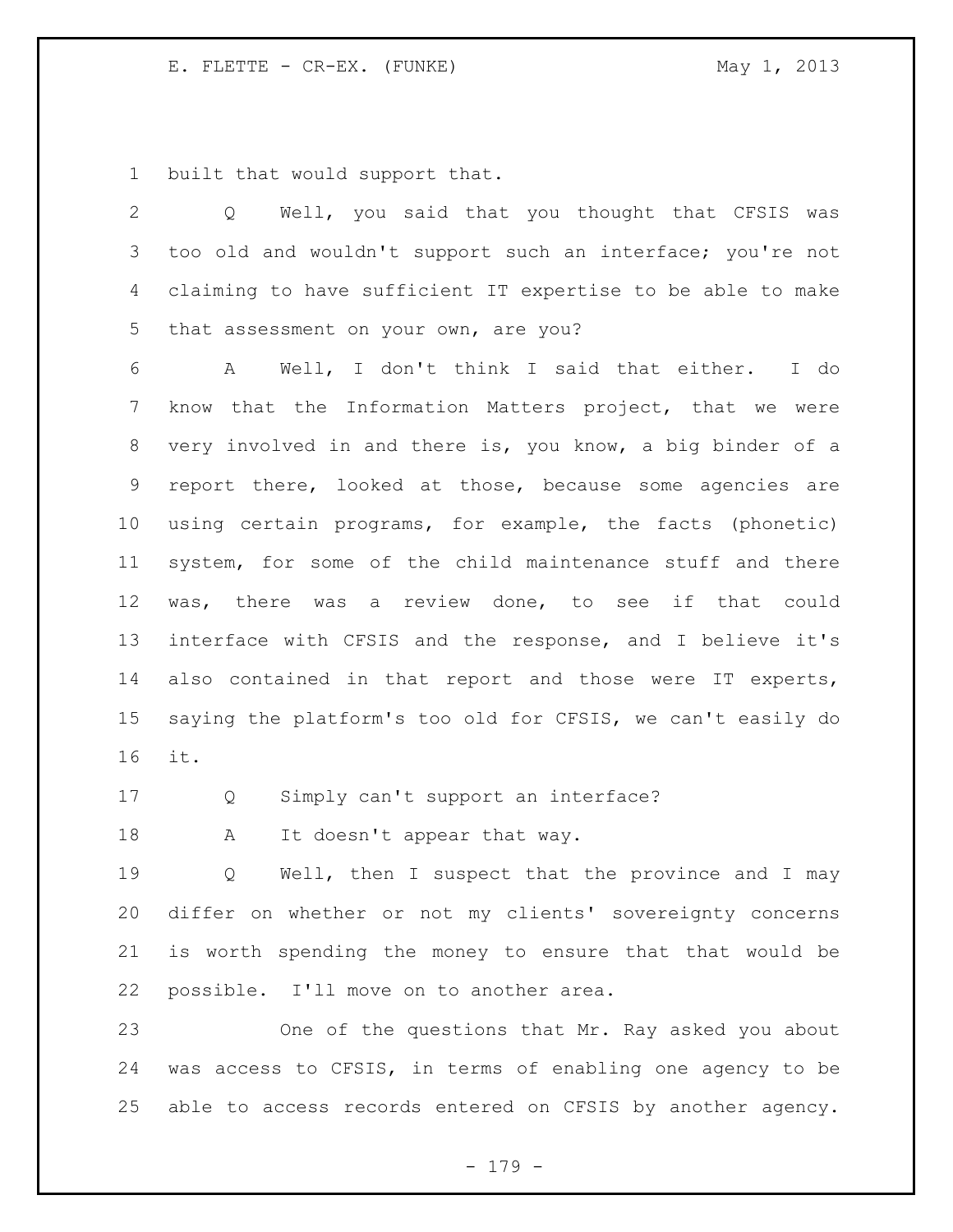It's my understanding that Section 76(3) of the CFS Act, dealing with the confidentiality of records, imposes an obligation on the agency with whom those records reside, to ensure that they are maintained in a confidential matter; is that not correct?

 A You're talking the hard copy records? Is that what you're talking about?

 Q Well, not only that, but also with respect to access to data on CFSIS.

 A Well, if they're in CFSIS, I would argue they're CFSIS data and I'm not sure individual agencies can claim ownership of that data. The security provisions in CFSIS though, are such that if it's not your case, you can't go look at it, both within the agency itself, if I'm a worker trying to access a case that's not mine, I can't do it, but also between agencies and between authorities. So --

Q And I don't mean to stop you but --

A Yes.

 Q -- isn't that, doesn't that go exactly to the point of Mr. Ray's question and that's the point I'm --

21 A Sure.

 Q -- trying to make, is that to -- in order -- it's not that that information is not on CFSIS, it's that there are safeguards imposed on CFSIS, because of the confidentiality proceedings under the Act, that says the

 $- 180 -$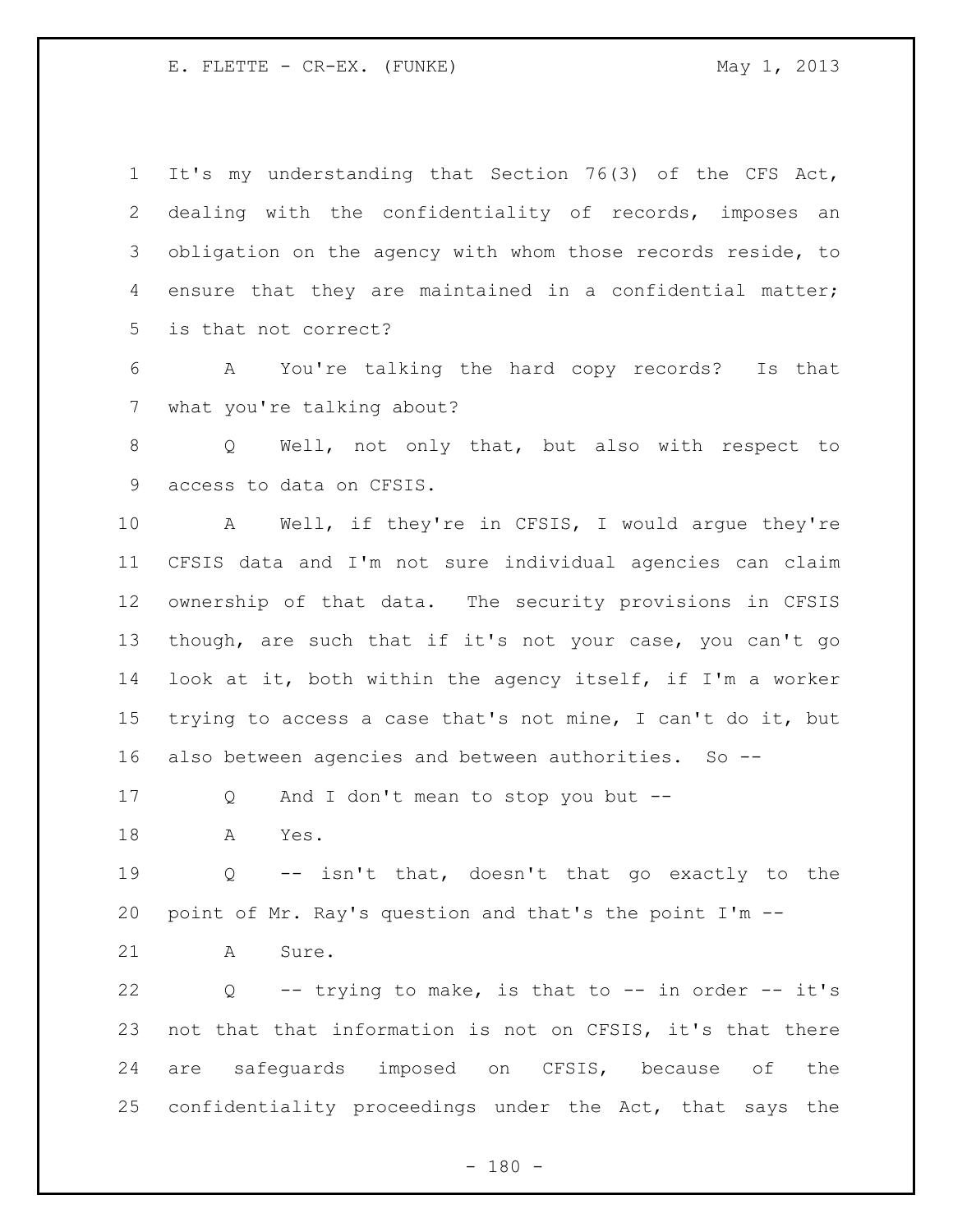agency is not to release those records, except as it complies with the exceptions under 76(3). And agencies can't just freely access information from other agencies because they want it. They have to make a request and the agency has to consider whether or not it falls within -- the agency that, that holds the record, has to make a determination whether or not access to that record is appropriate under 76(3) and then agrees to disclose it.

A I think 76(3) is different, but --

MR. FUNKE: Okay.

 MR. COCHRANE: Mr. Commissioner, that, that really is, if I understood correctly, he's asking her for her interpretation of, of a legal Section in the CFS Act. I don't know if that's proper. But I can tell you that one of the exceptions under 76(3) is that agencies can share amongst themselves. In other words, one agency can share information with another agency. I'm not sure if that's where he was going, but if he's asking her to provide an interpretation of Section 76(3), she's not able to do that.

 MR. FUNKE: No, I'm asking her whether or not -- THE COMISSIONER: Well, I think she said she, she's told us how she thinks it works and that's, that's all she can do. She can't go beyond what she knows.

 MR. FUNKE: And I'm only asking that question because it was a matter that was broached by Mr. Ray and

- 181 -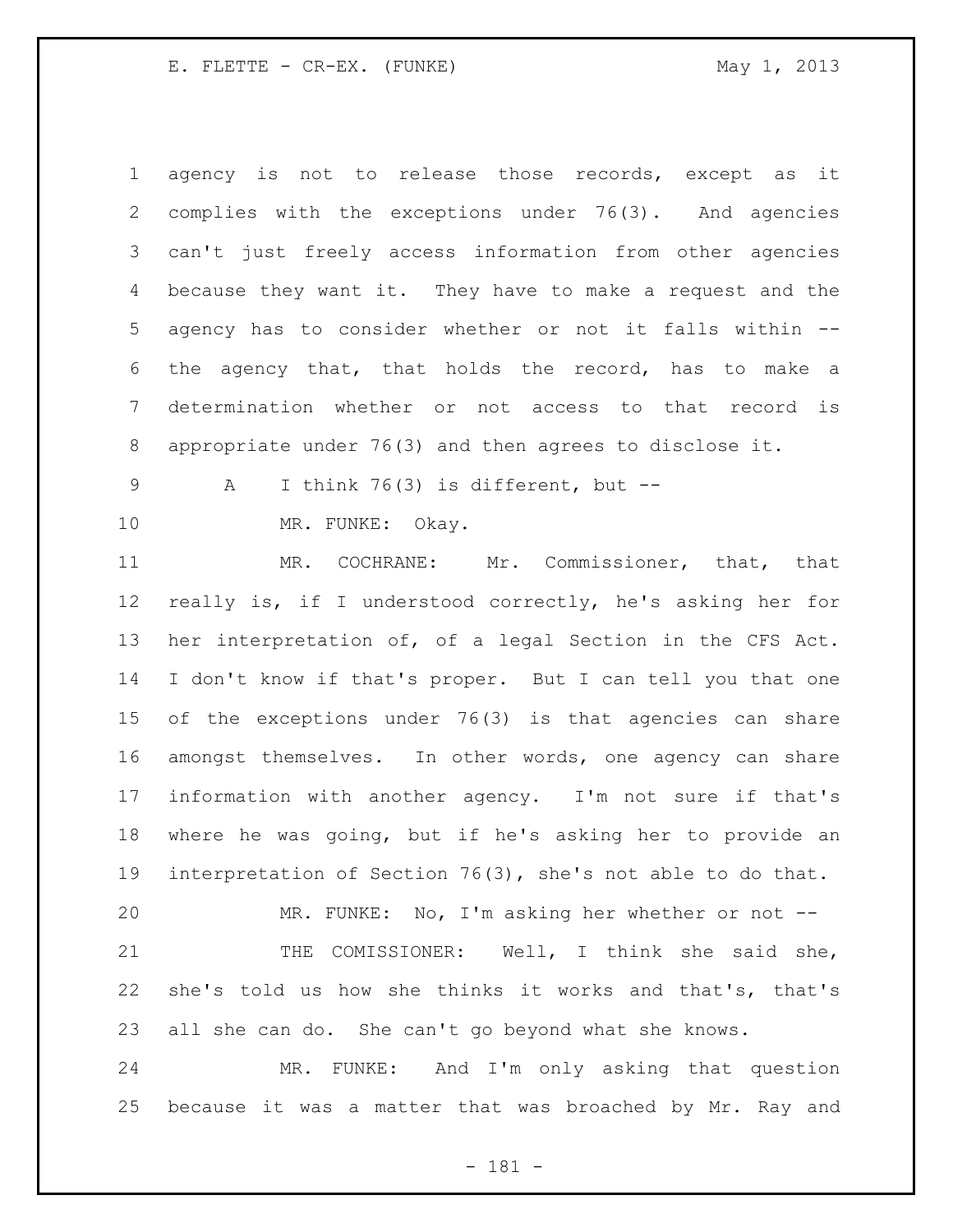I'm trying to seek some clarification on that, to explain why that might not be possible.

BY MR. FUNKE:

 Q And if you're not comfortable answering that question, then, then don't answer it.

 A Well, I'm, I'm not referring to Section 76, but understanding how CFSIS works, and what you can or can't access and the reasons why the security provisions are put on is to protect -- you know, people who don't need to know shouldn't get in on a need to know.

Q Confidentiality; right?

A Exactly.

 Q Right. Now, you had also indicated that one of the problems that CFSIS has is that it, it is not well set up to provide a report of the actual numbers of children in care at any given time; is that correct?

 A Well, no, it can provide a number of reports on children in care.

 Q I thought you said that one of the limitations of CFSIS was that it was difficult to report actual numbers of --

A It's --

Q -- children in care?

A -- no, it's difficult to report numbers of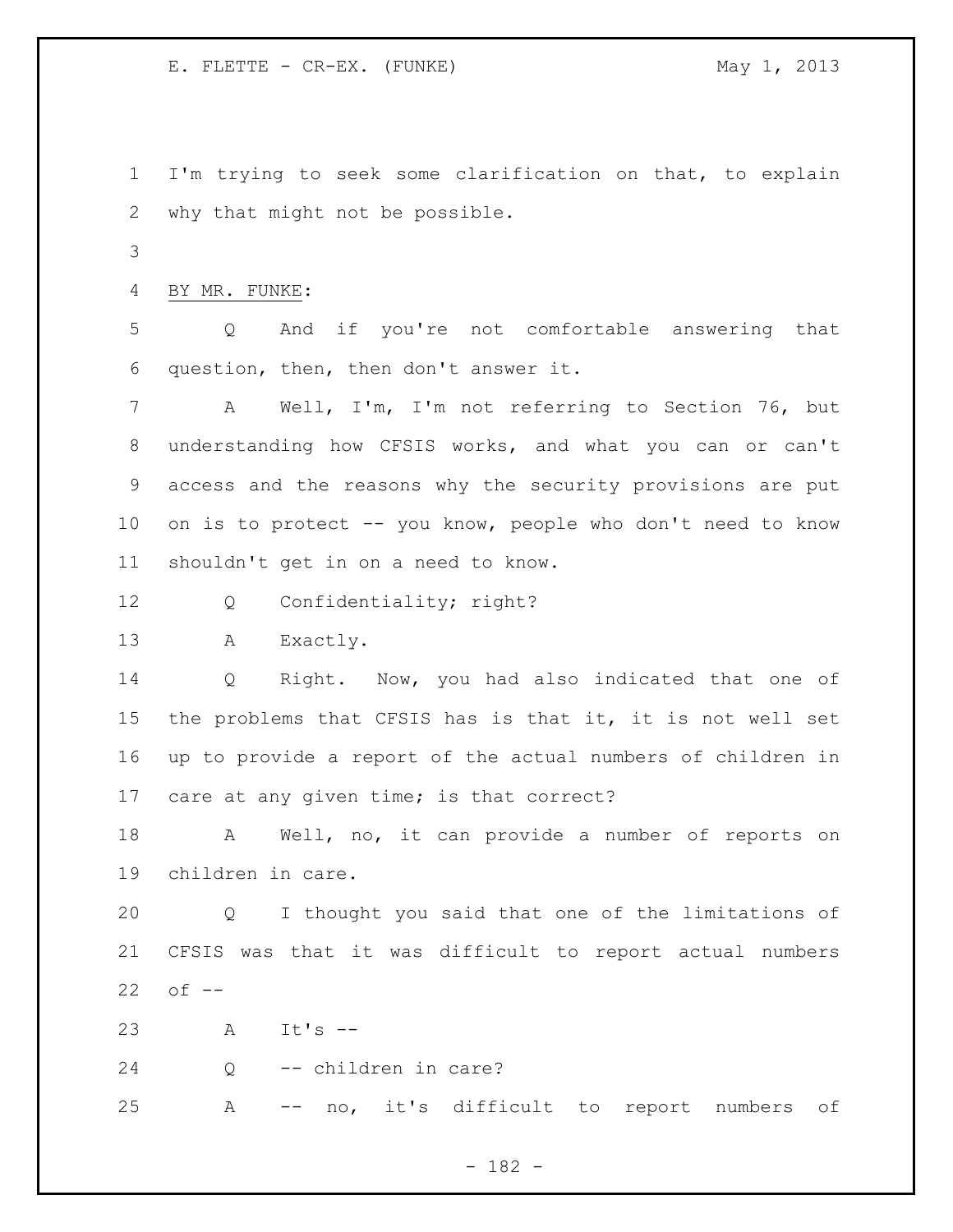children in protection families. They're not children in care.

3 MR. FUNKE: Okay. Well -- THE WITNESS: Yeah. MR. FUNKE: -- thank you for the clarification. THE COMISSIONER: Yes.

BY MR. FUNKE:

 Q So in terms of children who are in protection files then, it's not, and I don't want the Commission to be left with the impression that the agency doesn't know where those children are, or isn't in a position to ensure their, their safety, it's a, it's a limitation with the information system, as opposed to a failing of the agency to be able to know where those children are located; is that correct?

 A Well, we would definitely expect the agency to know where those families and children are. I think with the limitations of the system though, it makes it harder, because it has to be done manually by an agency and it would be a much bigger help if they could easily run their reports off the CFSIS system.

 Q My concern is, I don't want anyone to be left with the impression that we have numbers of children out there who are lost to the system, simply because CFSIS

- 183 -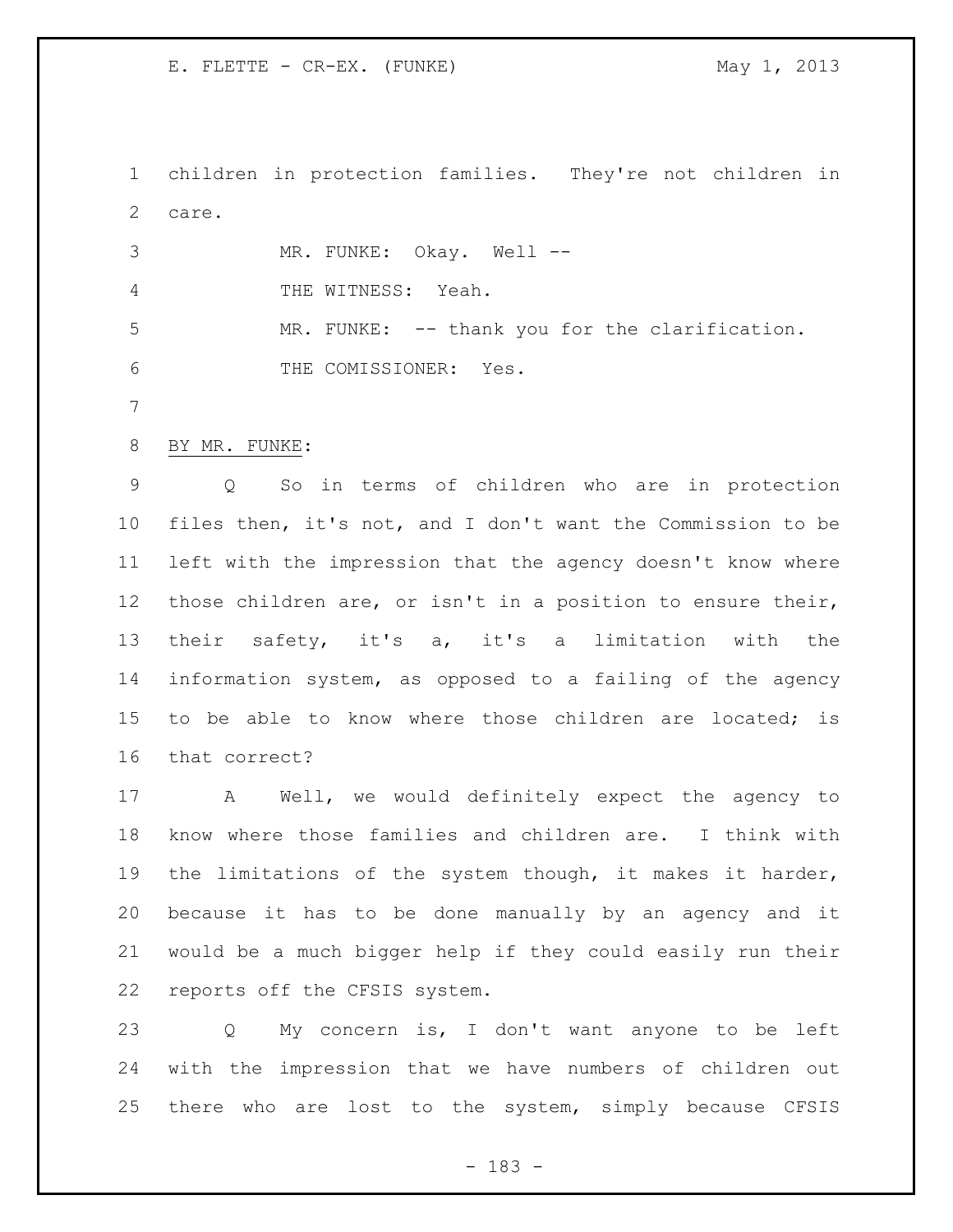can't produce a report that gives us an accurate number of children that are receiving preventive services.

A Um-hum.

 THE COMISSIONER: Well, I understood you to say yesterday the concern was children in the family that were, were not themselves children in care?

7 THE WITNESS: Yes, that's correct.

8 THE COMISSIONER: Yeah.

BY MR. FUNKE:

 Q And the last area I want to talk about is improved training and you had made comments yesterday about ensuring that BSW graduates are qualified to do protection work; is that right?

 A Yes, I, I think my comment was broader, and that was, when we hire a graduate with a BSW, I believe we should have some confidence that that person can step into CFS work.

 Q And part of the underlying problem is that not all graduates with a BSW have received training dealing either with protection, or have received any education with respect to First Nations people and culture; is that correct?

 A I think most BSWs have probably received training, or taken courses with respect to First Nations

- 184 -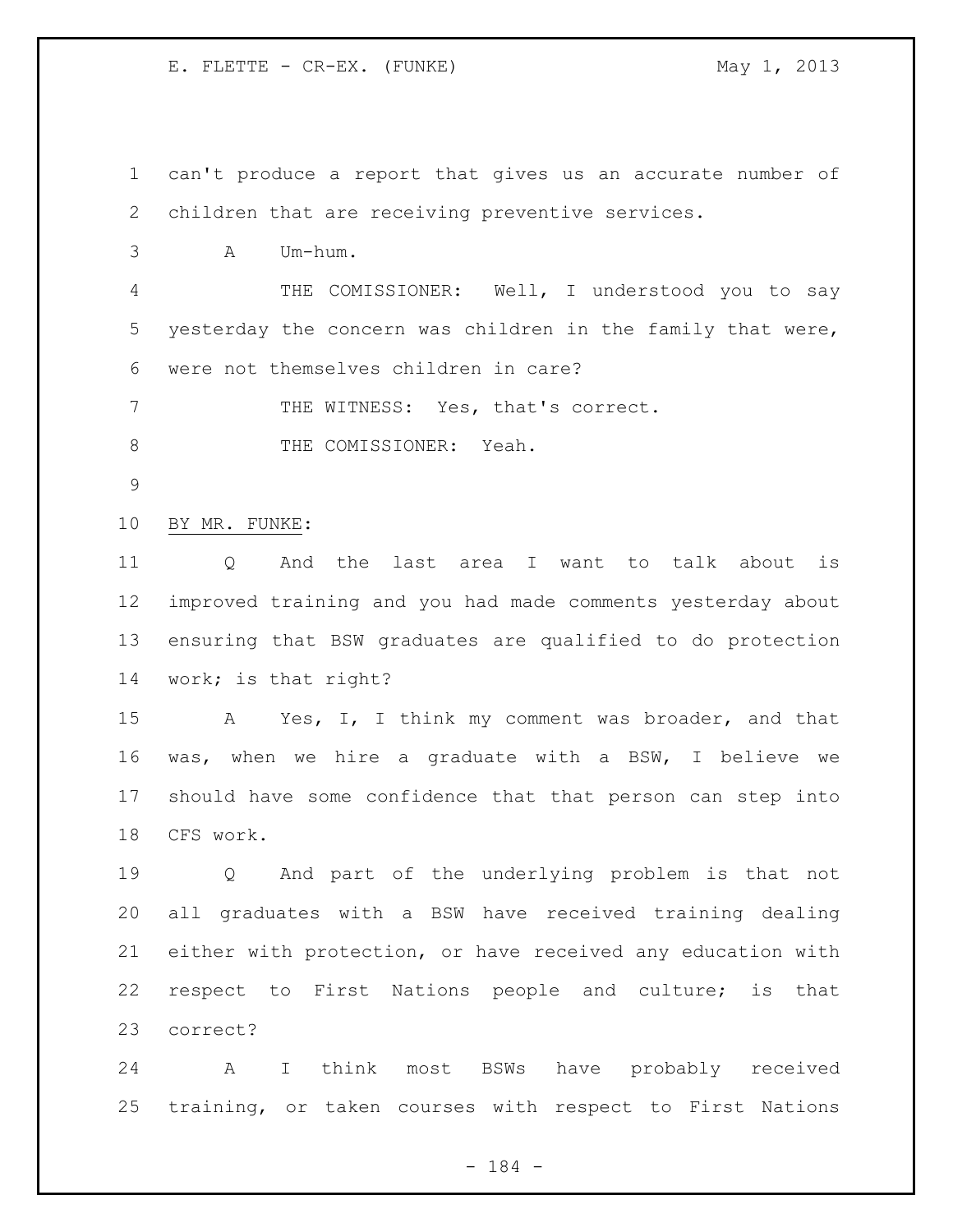and culture. However, the faculty BSW program is a generic program, so it doesn't, it doesn't look at specializing workers, social workers, to work in CFS, or in Justice and things like that. My point was I believe we should be looking at that model. CFS is one of the biggest employers of social workers and I would like to see the faculty have a program where people, going into CFS are equipped to that when they come out.

 Q Certainly. And it's not your position that a, a worker without a BSW is not a competent and capable frontline --

A No.

 Q -- worker and neither is it your position that every graduate with a BSW is therefore automatically competent and capable to be a frontline worker?

 A No, and I think my recommendation comes from the fact that while we believe they're competent and capable, we, we spend considerable time training them to be CFS workers and I would like to see some of that burden lifted and done by the Faculty of Social Work.

 Q In terms of that training, you're also referring, in part, to standards training; is that correct?

A Yes, it could include standards training, yes.

 Q Okay. And the authority, as I understand it, does provide standard training to the staff of the agencies

 $- 185 -$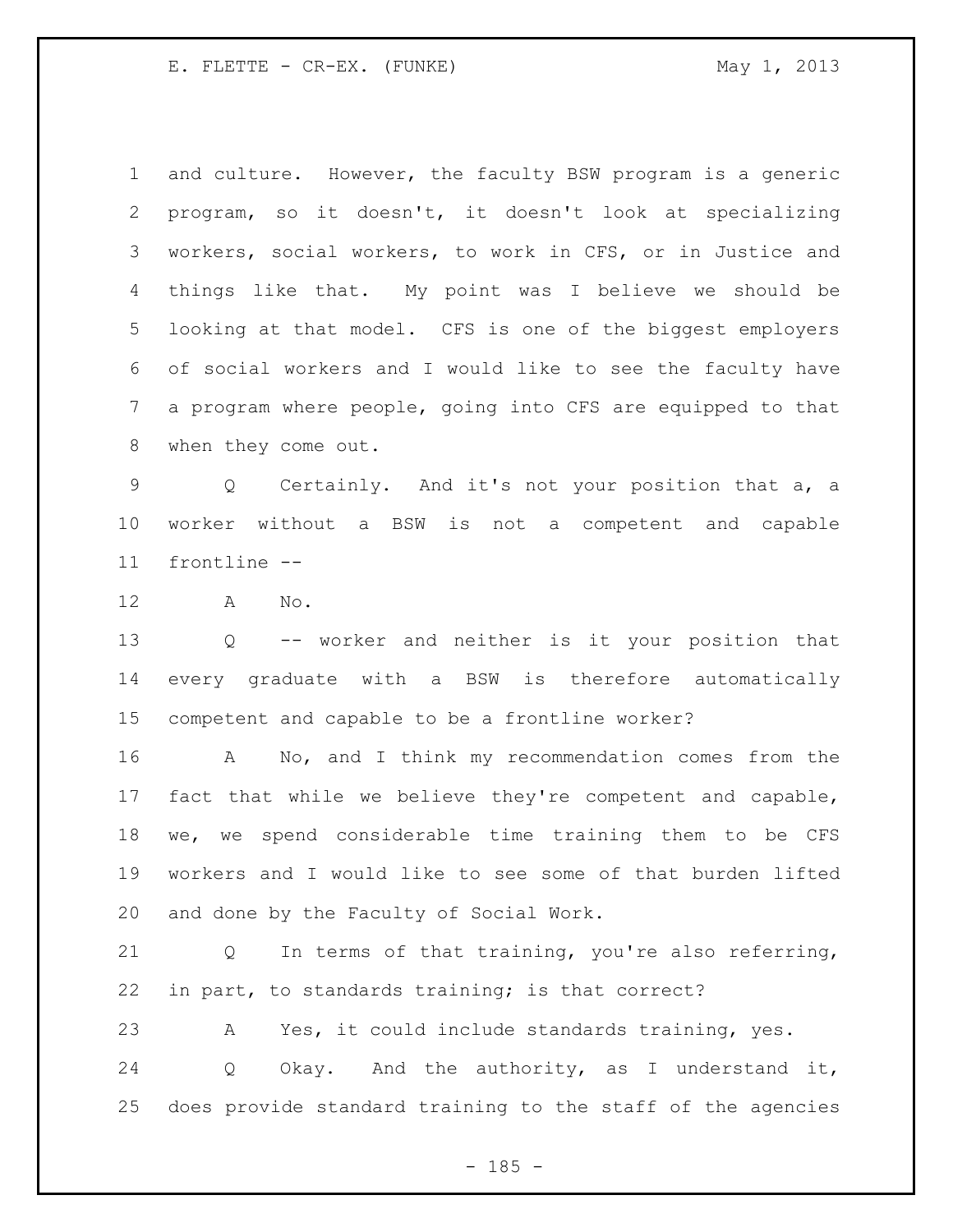that you are responsible for monitoring; is that correct?

 A Our standards training have been primarily attended by the staff of our agencies, yes. But we -- they're not -- it, it's not closed training, where others can't participate.

 Q I guess what I'm getting at is that the agencies don't do their own standards training. If, if workers at the agencies are going to receive standards training, they get it from the authority; is that correct?

 A No, I think I was also clear that we, we provide it and we try to do it every six months, but many agencies have also trained, trained trainers to do it and, in fact, do it.

 Q And when was the last time the authority provided that type of standards training?

 A Believe it would have been in the late fall when we did the last one.

 Q And do you know when the one before that was? A Oh, I'd have to check our training calendar. I don't know if it's in the annual report or not, but --

 Q The reason I'm asking is that your evidence was, is that, I thought you said they were incorporating a protocol where that will be done every six months, but that's not yet in place. I thought that was your evidence? A No, we would like to get to the place where we

 $- 186 -$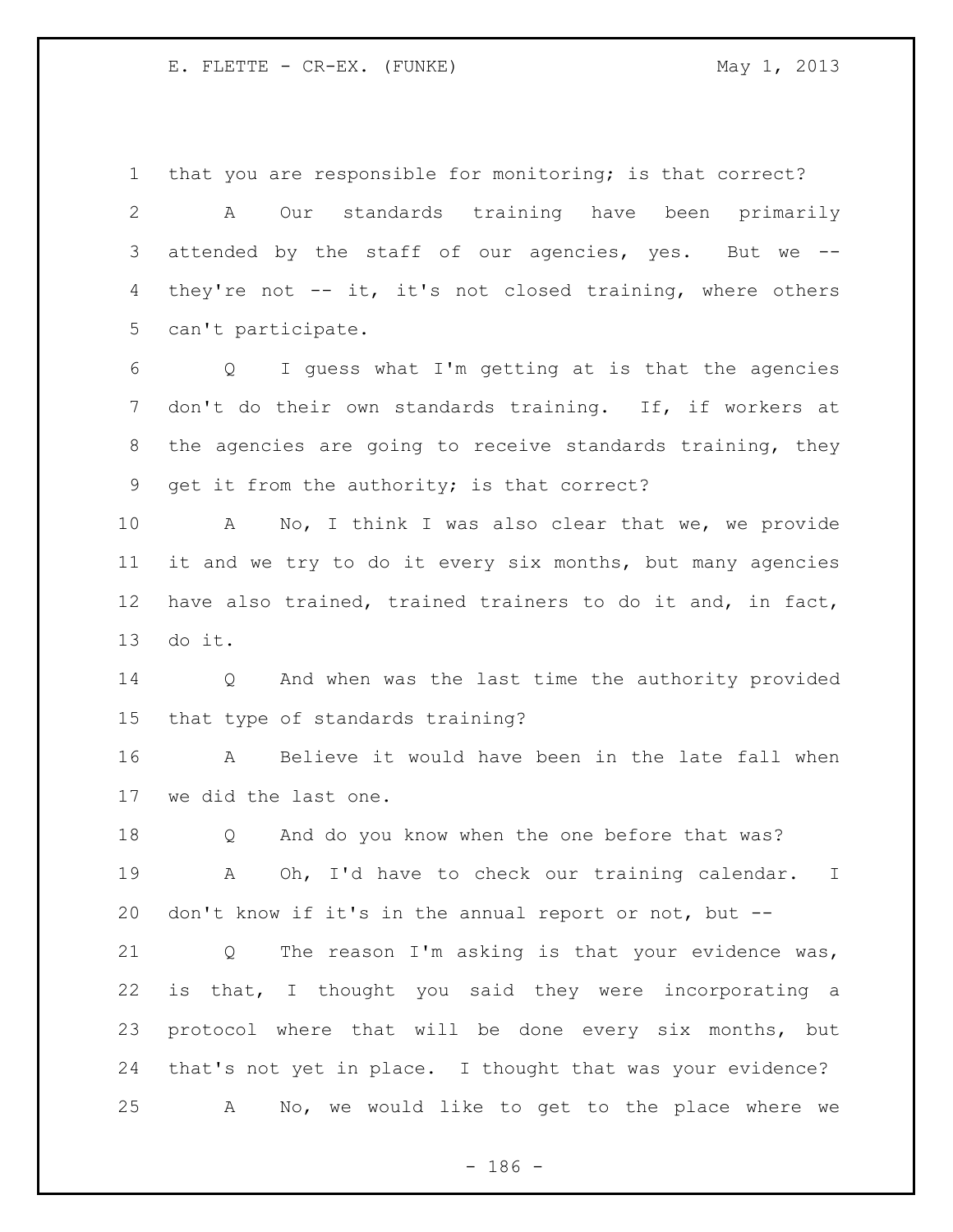E. FLETTE - CR-EX. (FUNKE) May 1, 2013 E. FLETTE - CR-EX. (MCKINNON)

 have a protocol or standard that requires agencies to have new workers receive the standards training within six months of them beginning employment. And so, us offering it, at least on a six month basis, would allow them to meet that, but they could also do it through their own training. Q And my question to you is has the authority been doing that? Have you been providing it on a six month basis? A I believe so. MR. FUNKE: Thank you, Mr. Commissioner, those are my questions. THE COMISSIONER: Thank you, Mr. Funke. Mr. McKinnon? 14 MR. MCKINNON: Thank you, Mr. Commissioner. Ms. Flette, my name is Gordon McKinnon, I'm the lawyer for the department and for Winnipeg CFS. CROSS-EXAMINATION BY MR. MCKINNON: Q I'm going to essentially go backwards through your evidence so that some of the things you've spoken about most recently, I'm going to just ask you for some clarification on. In response to Mr. Funke, he was asking you to comment upon the service purchase amount of \$1300 per family, relating to FE children, FE standing for? A Family enhancement.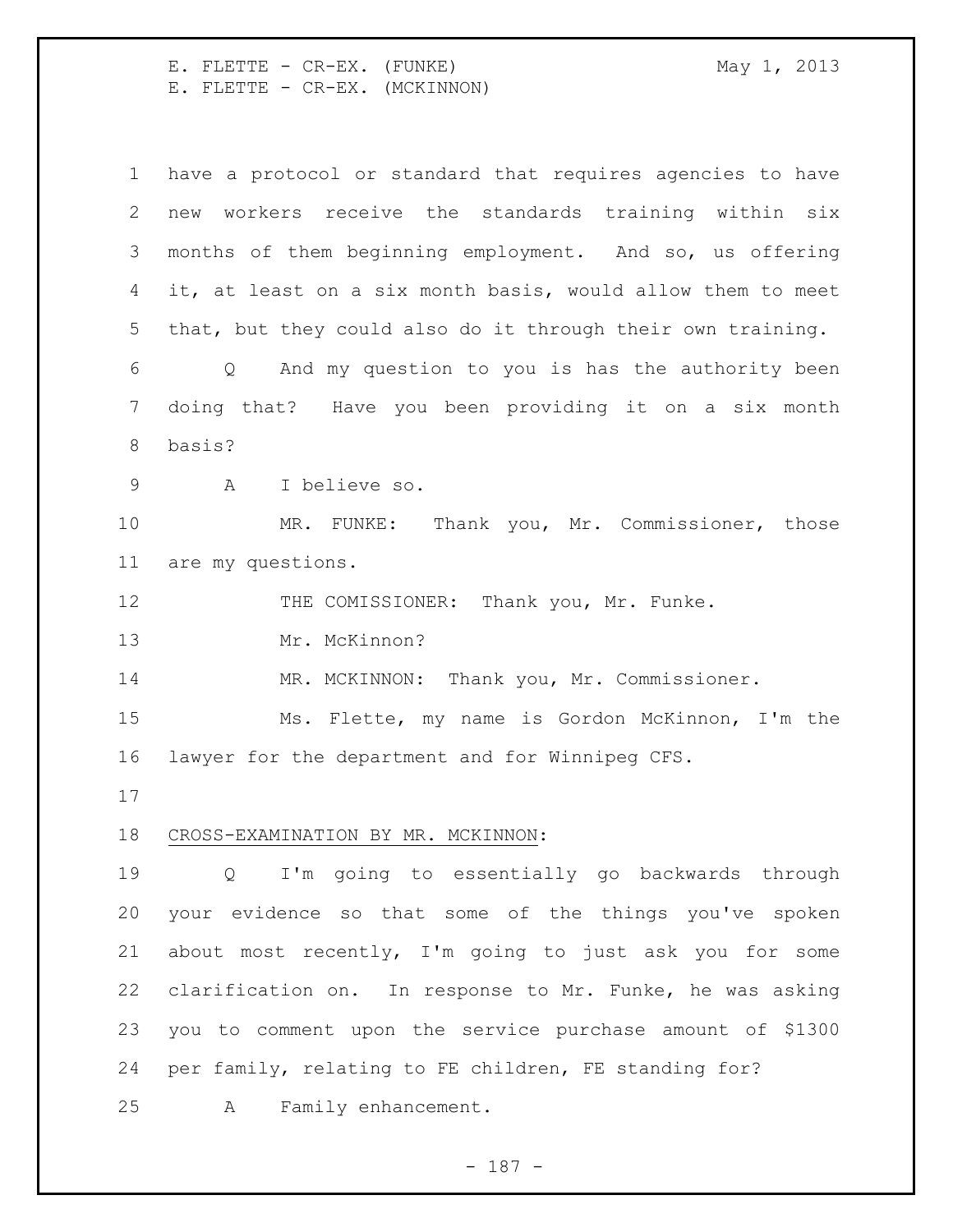Q Family enhancement. Thank you. And you acknowledged that there was funding of \$1300 per family that was in family enhancement. My question for you is, am I correct in my understanding that while there's \$1300 per family, that \$1300 doesn't have to be spent on that family? That is, if there's one family that needs no purchase services, the money, that \$1300 can be pooled and spent on another -- A Yes, and -- Q -- family? A -- I, I believe that's how most agencies are treating that. Q And when Mr. Funke was asking you about the business plans and, and you talk, you spoke about the potential for improvement, you said he -- you said you thought there was potential for improvement resulting from the process of developing a five year business plan and you explained why. And then in cross-examination, he said to you that it may not improve and you answered yes to that as well. My question to you is, what's your opinion as to whether or not it will improve outcomes to have a five year business plan?

 A Well, my opinion is that it will certainly improve it. I think anytime you set outcomes and measure how well you're reaching them and the process of planning

- 188 -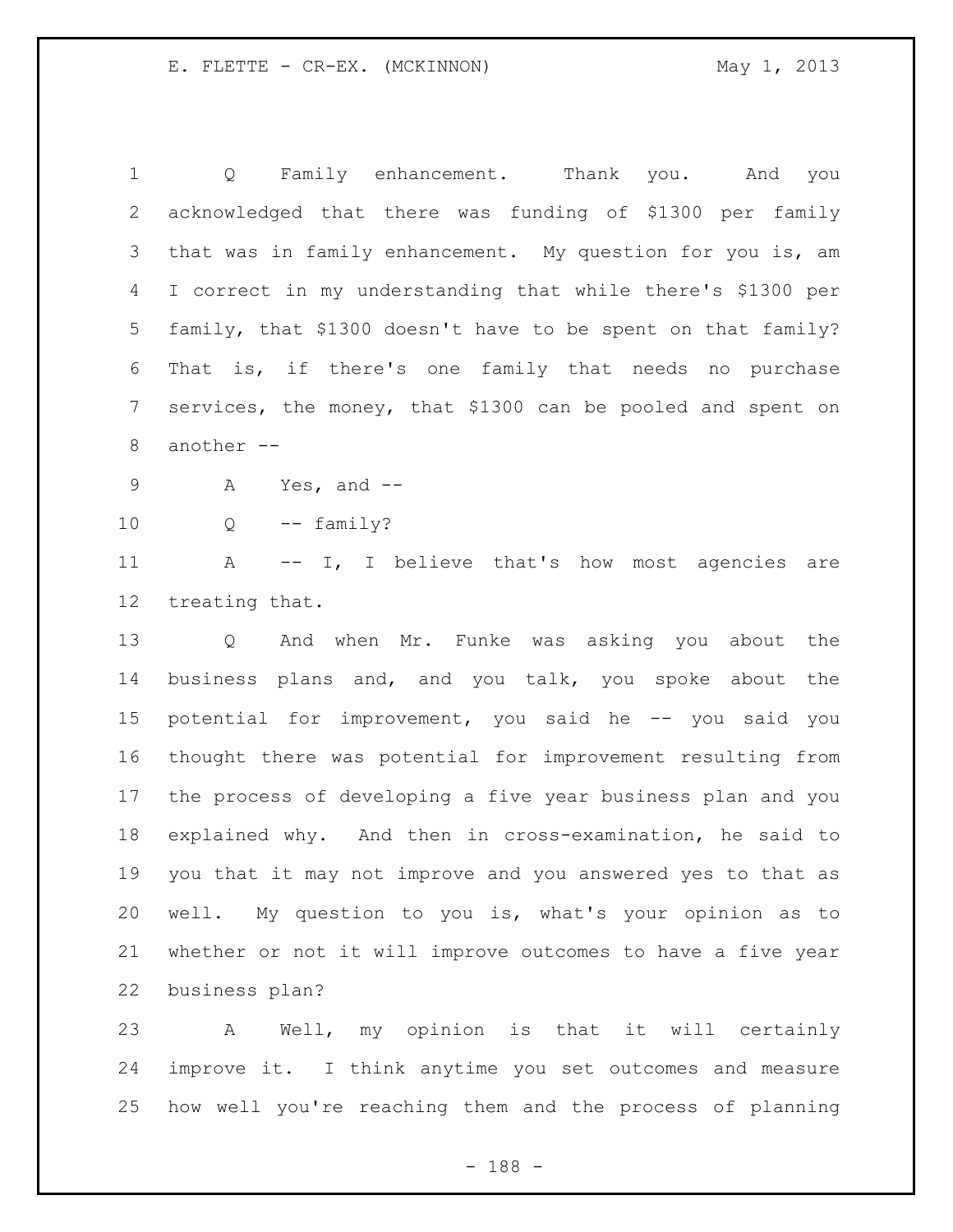your services and what you're going to do and having a rationale for doing it will speak to improved services.

 Q Thank you. And when Mr. Funke was asking you about culturally appropriate standards, you would agree with me that there are provincial foundational standards?

A Yes.

 Q And those provincial foundational standards are by agreement between the authorities and the director of child protection, reviewed by standing committee?

 A There's a protocol in place for how foundational standards are developed and that includes the involvement of the four authorities and the Child Protection Branch and we have a inter-authority standards working group --

Q Right.

 A -- that meets monthly. Standing committee gives that group a work plan and its priorities for what standards are to be developed. When that group has come forward with a draft standard, they'll bring it to standing committee and each member of standing committee is then responsible to take that to their agencies for feedback and comment.

Q Right.

23 A And when that comes back, if there's any changes that need to be made, then if standing committee, if everyone's in agreement, it goes to the province with a

- 189 -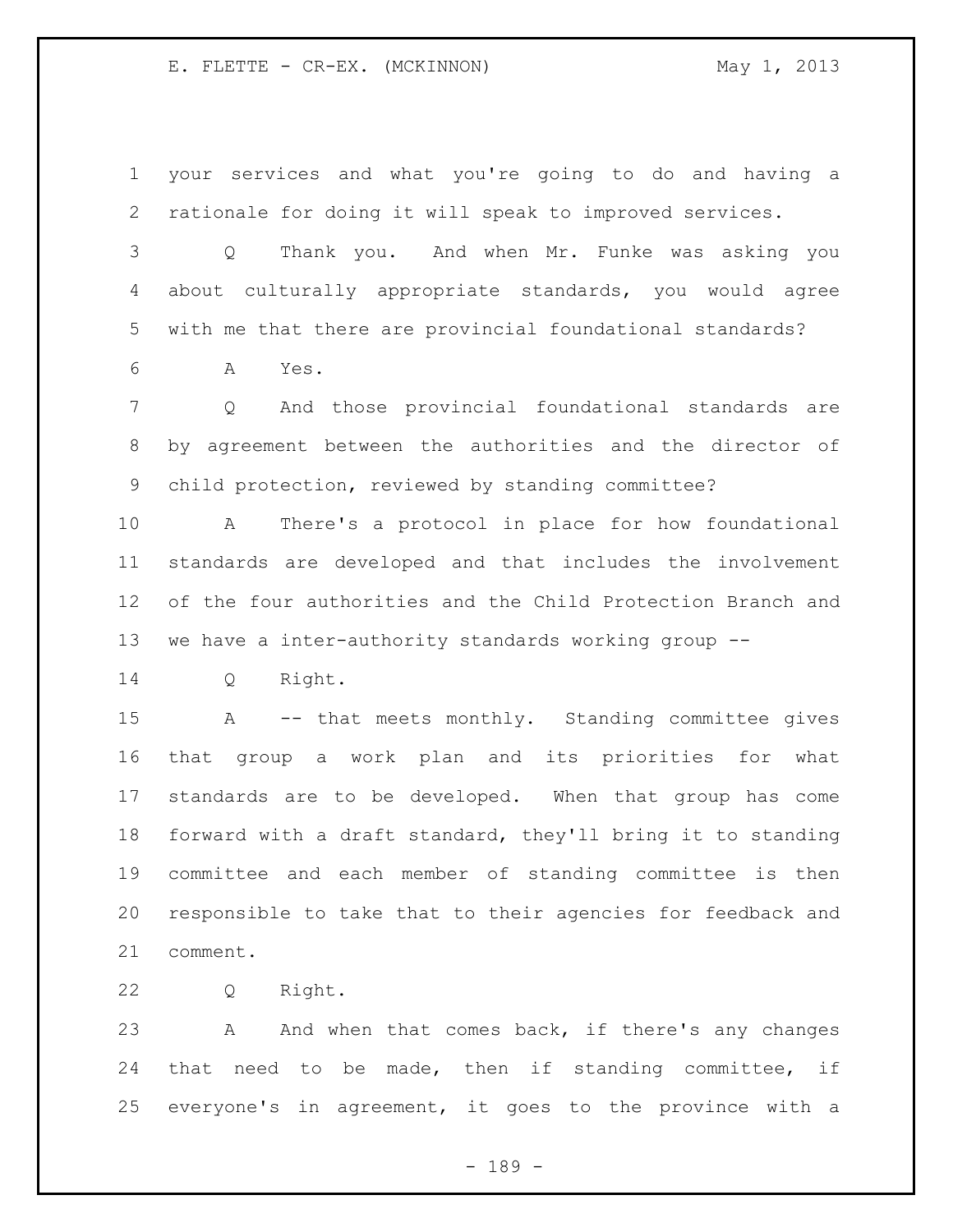acknowledgement that we've all reviewed and we're in agreement with the standard.

 If we cannot reach agreement, at standing committee, with all the parties, a consensus agreement, then, at the end of the day, the director of child welfare, who's responsible to see that foundational standards are there makes the decision.

 Q And, and the point I'm making here is that with this protocol that's in place, you get a vote, the, the -- your equivalent chief executive officer of the Northern Authority gets a vote, the chief executive officer of the Métis Authority gets a vote, the chief executive officer of the General Authority gets a vote and the director of Child Protection. Those are the five members of --

A Yes.

- Q -- standing com.
- A That's correct.

 Q So that there's an, a, a process whereby if you have an objection, because a foundational standard may, may be culturally inappropriate, you can raise that at the foundational standard level, you don't have to wait until it becomes a standard of the Southern Authority?

 A Yes, and I think there are quite a number of examples, as we were doing the, getting the standards sort of up to date and taking out the remnants package and so

 $- 190 -$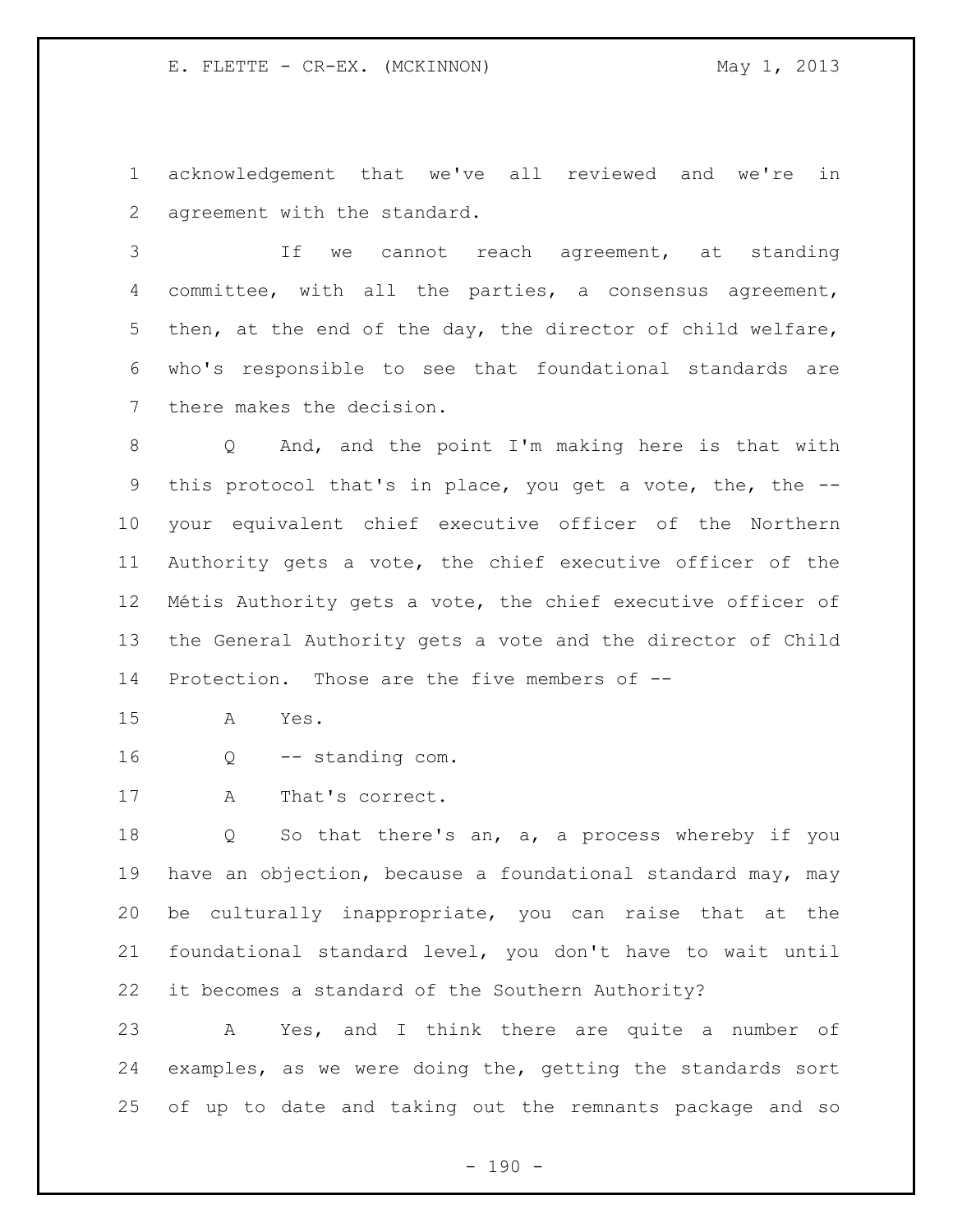on, where exactly that process was happening and you can see it reflected in standards.

 Q Because again, the point I'm trying to make is that the province has been respectful of this notion that the authorities, and the cultural component that they bring to the table, they've been respectful. They haven't imposed foundational standards that you, or your colleagues, have found to be inappropriate from a cultural perspective?

 A Yes, I think the province has been more respectful and I think the authorities are also quite assertive that that doesn't happen. So I think that protocol, for the most part, has worked and, and we continue to operate with it.

 Q Thank you. And Mr. Funke was asking you about when the go-live date was for Winnipeg CFS, to go live with the devolution and your evidence was you thought it was May of '05 early and he was suggesting to you it was May 16th. I just wanted to draw to your attention Exhibit 12, which has been filed in these proceedings.

 Madam Clerk, it's not production 12, it's Exhibit 12. And this is a brief synopsis of Winnipeg CFS.

 And if, Madam Clerk, if you could scroll down to 2005?

And this was the evidence of Alana Brownlee from

- 191 -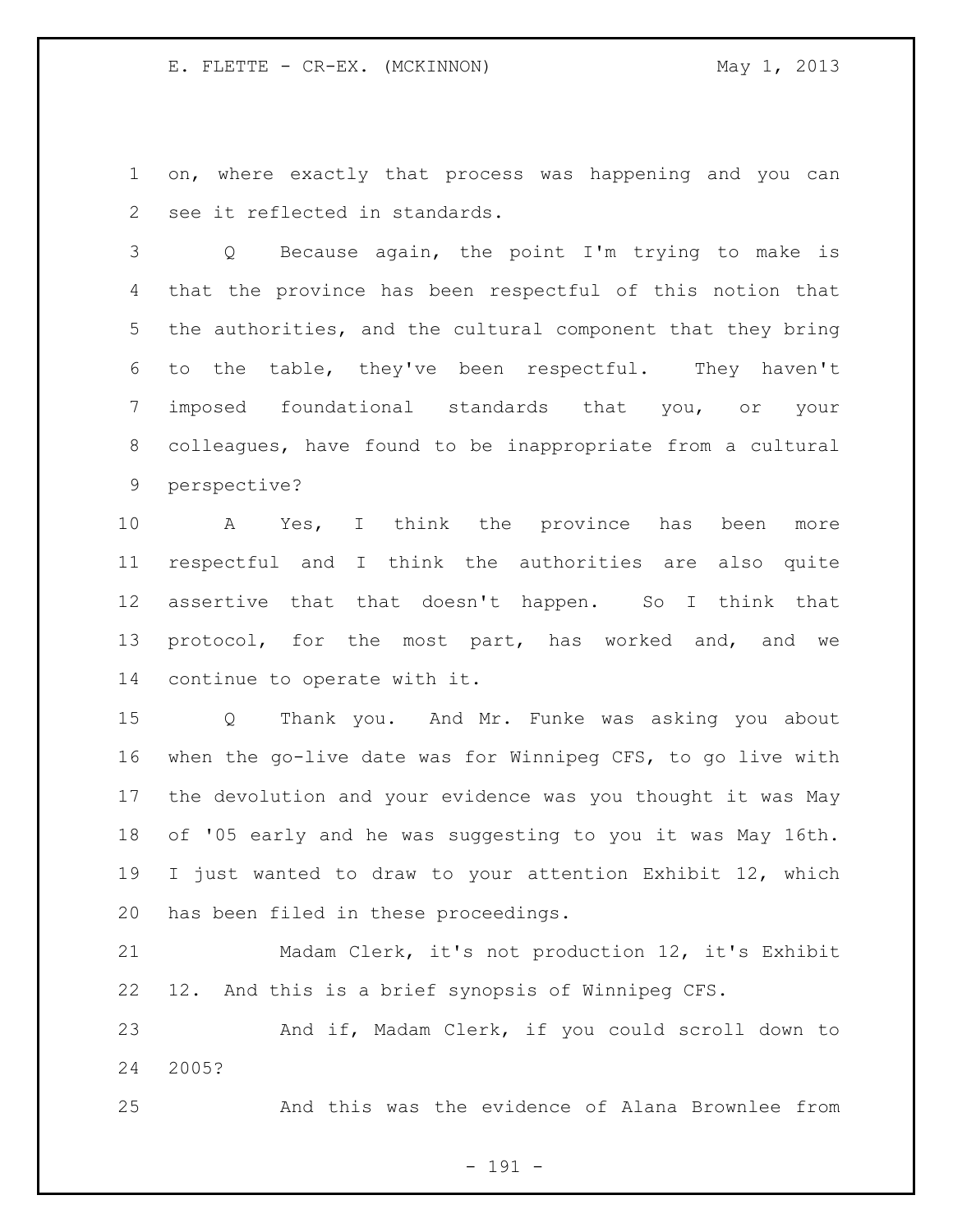day 1 of this inquiry, Mr. Commissioner. You'll see the, the, the dates are May 2nd, 2005 and October 24th, 2005, are the dates when then, all the, all the, all the files were transferred -- A Between -- Q  $-$  does that  $-$ 7 A -- those dates. 8 Q Yes. Does that conform with your recollection? A Yes, October would have been the date we finished up doing the Animikii cases, but yes, it would be in that time period. Q And the, and the bulk of them would have been in May and June -- A Yes. Q -- of 2005? A Yes. Q And Mr. Ray asked you about file access between agencies, specifically in reference to CFSIS and Mr. Funke asked you a little bit about that as well. I just wanted 20 to clarify this very simple point, that -- and, and I think Mr. Funke made this point and you agreed with him, but the reason that one agency is not allowed to access the file of another agency on CFSIS is not related to a functional limitation of CFSIS, that's a security protection for confidentiality?

- 192 -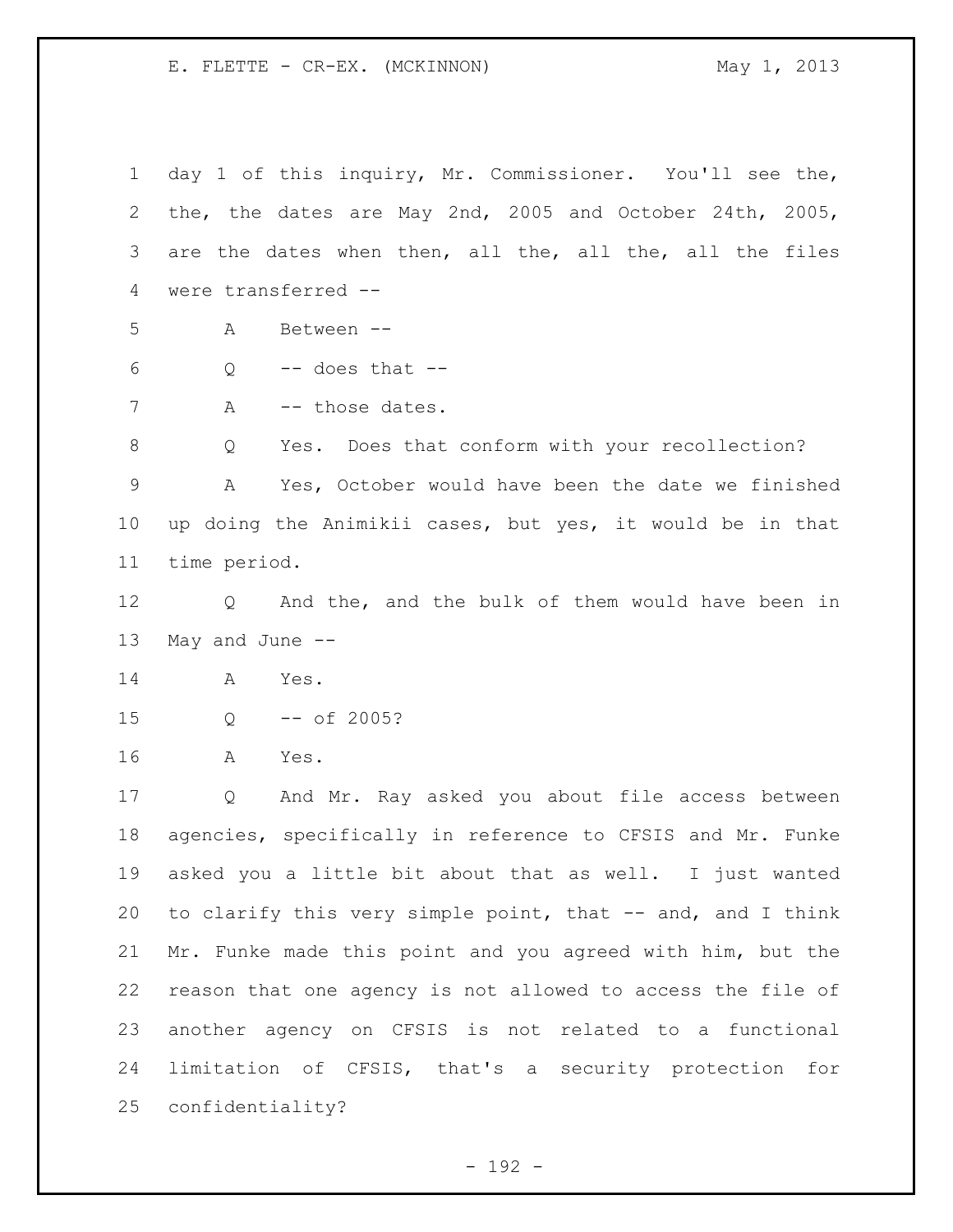1 A Yes, that's correct.

 Q And Mr. Funke was asking you about the cultural bias that may be contained in the structured decision making tools. My understanding of your evidence is that's something you're mindful of and watching for?

 A Yes, I think that was, with any risk assessment tool, that would be a concern that we would have. We did have quite a number of discussions with the Children's Research Centre on that issue and as I said, we are looking to evaluate that tool. I can't remember when the date is, probably in two or three years, to see if, in fact, that's occurring, or how that's going. But I think that is a concern and something that we're all mindful of, including the workers who are using the tool.

 Q And he, Mr. Funke suggested to you that under the probability of future harm tool, that the worker could increase the risk factor, but not decrease the risk, risk factor, in terms of the probability of future harm tool and my, my recollection is that you agreed with that?

 A I said I wasn't sure and I wasn't sure why we would want to decrease a risk factor, if the tool is giving us a certain risk factor.

 Q I just wanted to clarify two points on that for the Commissioner's benefit. One is that a probability of future harm tool is not a tool that's used to apprehend a

- 193 -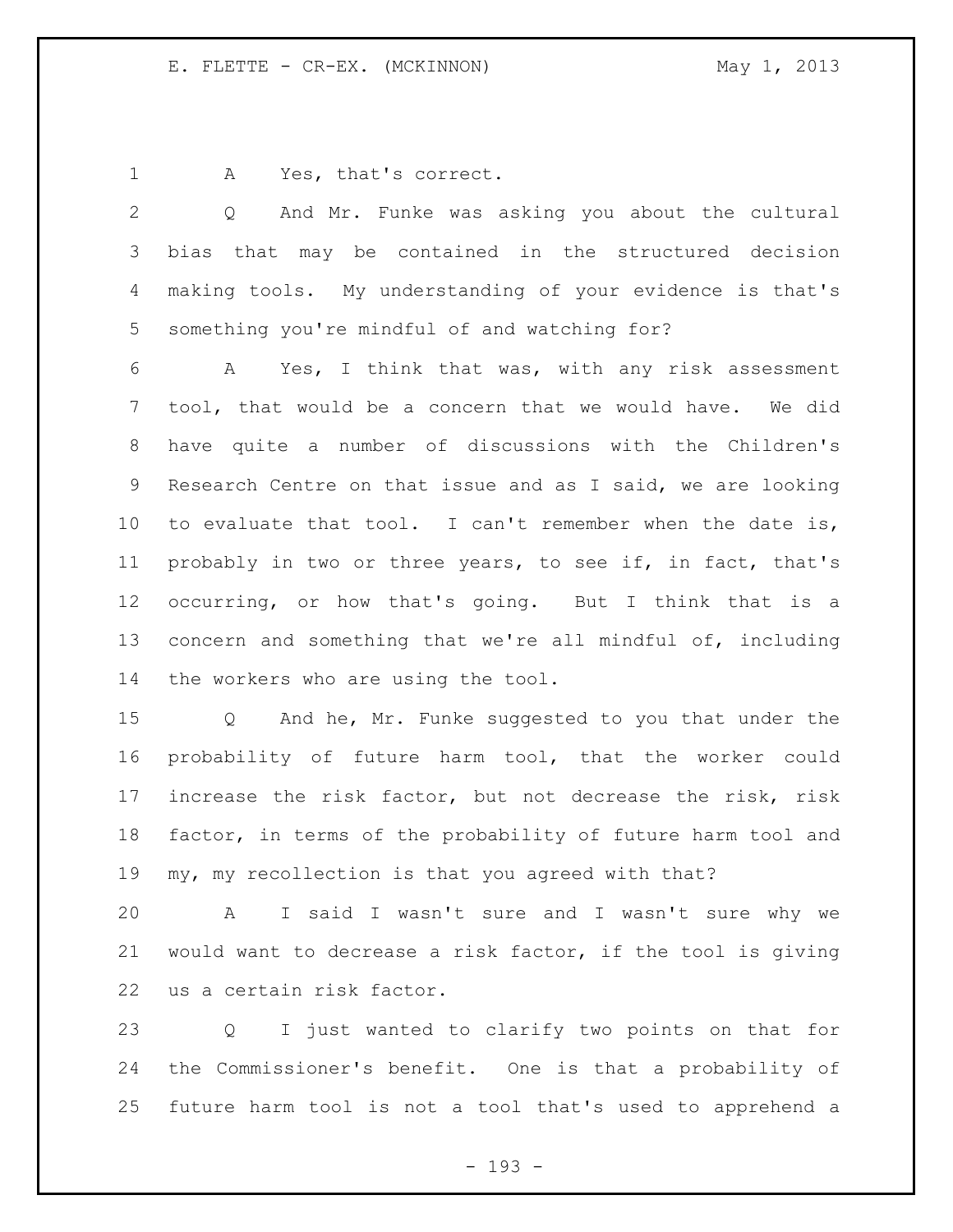child?

A No.

 Q Thank you. And the other point is that there's a tool called a probability of future harm reassessment and that's a tool that's used later on, after there's been some involvement with the family?

 A Agencies are required to do a reassessment with the SDM tools every 90 days, so it would include that, yes.

 Q And on a reassessment, the, there is an ability to lower the risk factors if, in the judgment of the social worker, there's been progress --

A Yes --

Q -- is that your understanding?

 A -- if there's mitigating factors that could do that, yes.

 Q And there's been a lot of discussion about entering information on the CFSIS computer system run by CFS, the information system and, and I just wanted to try and close a loop on that. With the new funding model, there's a very high incentive on agencies to enter their data on CFSIS, because that's what the problem will be looking for to see whether it's an active case to be funded; would you agree with that?

 A Yes, I would agree with that and we have been 25 reminding our agencies of that and  $-$  in the south anyway,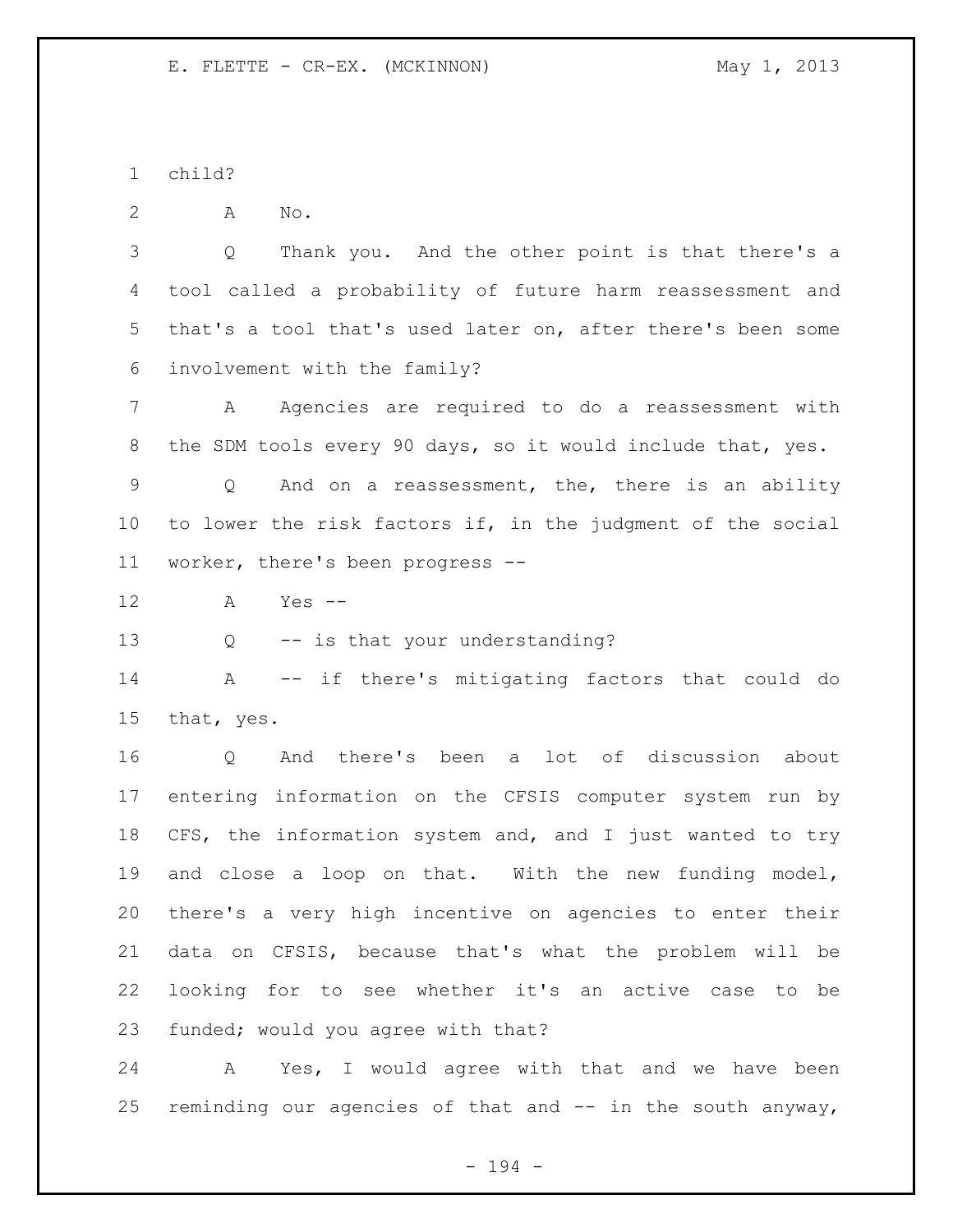and so it has, say assisted, but I think everybody's taken that to heart, that that's important.

 Q And my suggestion to you is that's a good thing, that is, that the funding model is based upon cases and the funding model encourages case work, because if there's no activity on the case, there's no funding and it encourages posting on the information system for the same reason?

 A I think the more we tie together and connect all those elements of policy, practice, standards, regs, funding, the more they're integrated, the better it is for service.

 Q Now, talking about this phrase, differential response, and I think there's some confusion --

A Um-hum.

 Q -- as to exactly what differential response is and I'm not going to claim that I understand it, but I'm going to put my understanding to you and ask you if I've got it right. Family enhancement is one component of differential response?

A Yeah.

 Q Differential response essentially says this, that when a, a case comes to the attention of an agency, rather than just automatically going to a protection method of dealing with that case, we now have a new approach, which we're calling differential response. An the new approach

- 195 -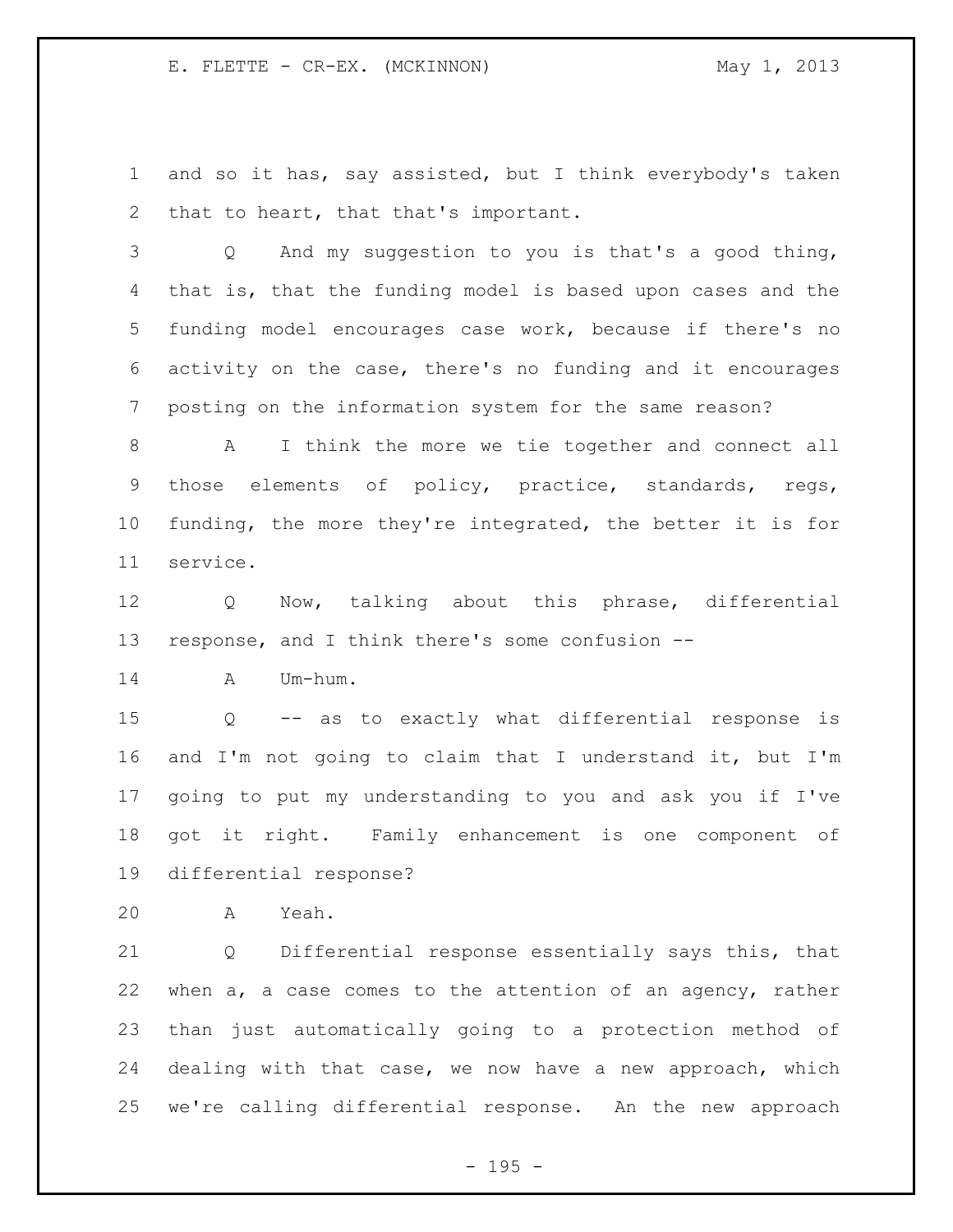| $\mathbf 1$ | is, that file may end up as a protection file, or it may             |
|-------------|----------------------------------------------------------------------|
| 2           | end up as a prevention file. That's the differential that            |
| 3           | is referred to in the differential response?                         |
| 4           | Yes, and the SDM package of tools is key in<br>A                     |
| 5           | making that decision at the point of intake.                         |
| 6           | And the SDM tools come up with this probability<br>$\overline{Q}$    |
| 7           | future harm assessment. And the point there is<br>of<br>if           |
| 8           | there's a high risk of harm, that would not be<br>an                 |
| 9           | appropriate case for prevention, that case would be more             |
| 10          | appropriate to go to protection; is that correct?                    |
| 11          | If the total SDM package came up with a high<br>A                    |
| 12          | risk, that's correct.                                                |
| 13          | Q<br>Okay.                                                           |
| 14          | But the probability is not the total tool.<br>A                      |
| 15          | I, I agree.<br>Q                                                     |
| 16          | Yeah.<br>Α                                                           |
| 17          | But you're trying to stream cases --<br>Q                            |
| 18          | Yes.<br>A                                                            |
| 19          | $Q \qquad \qquad$<br>-- too. And, and the issue there is safety. The |
| 20          | issue is, can this child be left safely in the home and can          |
| 21          | be, can resources be brought in, which is<br>family                  |
| 22          | enhancement, or do we need to get more involved? That is             |
| 23          | protection. That's the threshold issue?                              |
| 24          | Yes, I think it's on the risk factor. You know,<br>A                 |
| 25          | can bring the same supports and<br>into a<br>you<br>resources        |

- 196 -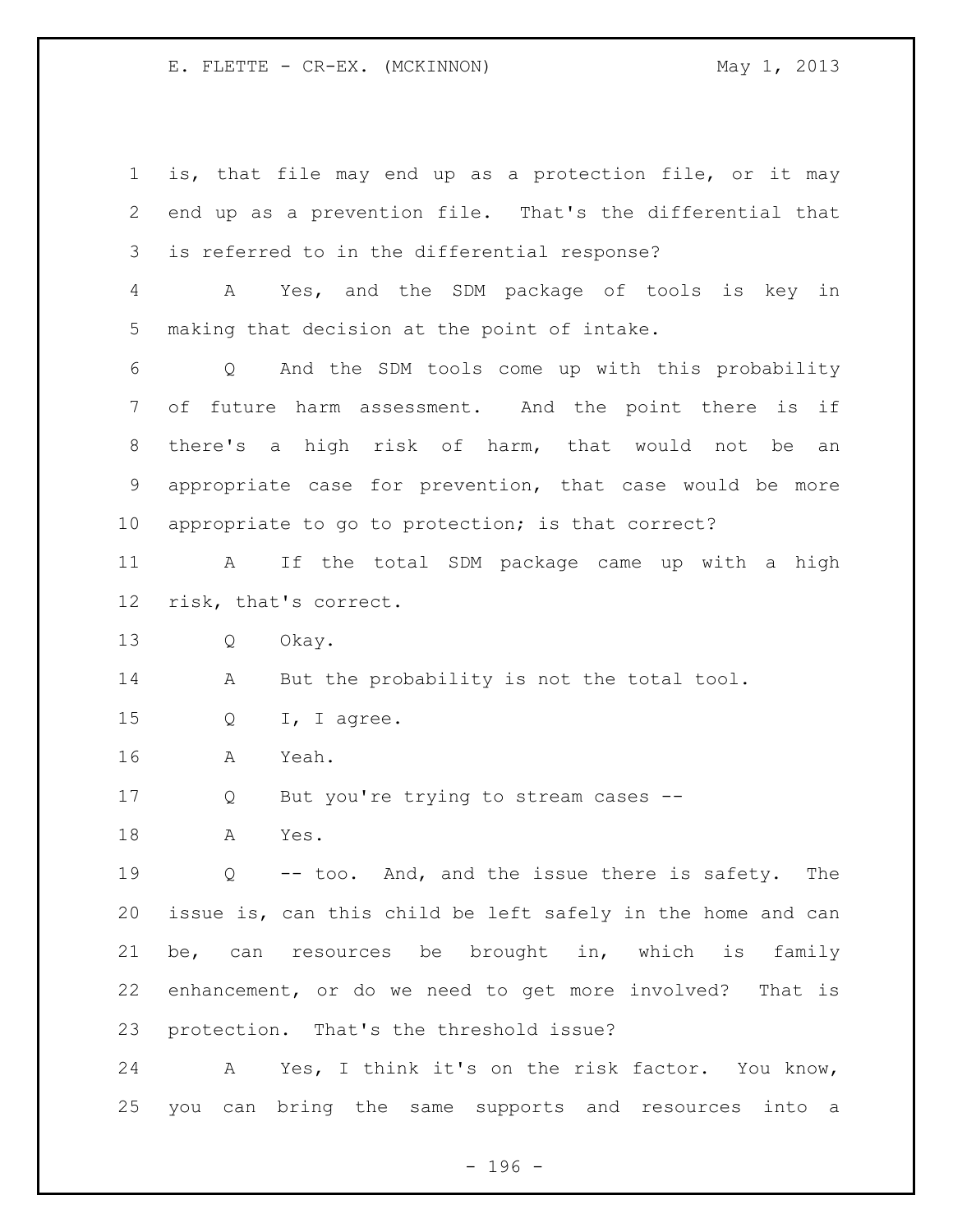protection family, but you would, you would still deem them to be protection and provide more oversight of those cases. Q And am I correct in my understanding that this concept, differential response, this is all new, since 2006 and, and Phoenix's -- I'm not saying there was never protection before, but differential response and the way it's, it's funded is all new? 8 A The service model -- Q The service model -- A -- in Manitoba -- Q -- is new? 12 A -- is recent, yes. Q And would you agree with me that that service model could not have been possible under the funding model that was in place prior to, to the most recent funding model? A Yes. Q There wouldn't have been sufficient resources to do this kind of a fundamental change? A Yes, it didn't recognize that work. 21 THE COMISSIONER: And that new funding model came at what date? THE WITNESS: It became effective October 2010. THE COMISSIONER: October 2010?

- 197 -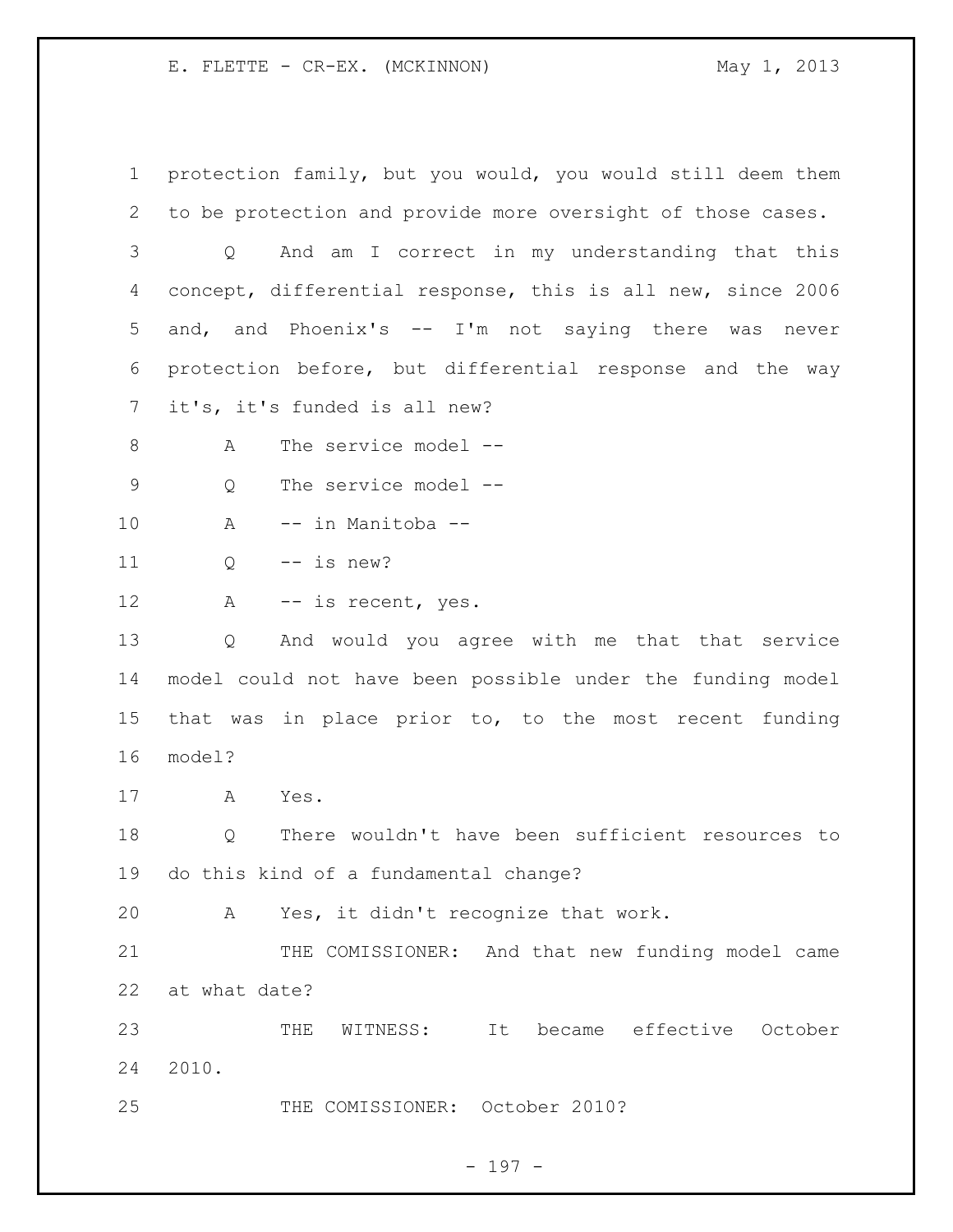| $\mathbf 1$     | THE WITNESS: Yes.                                                    |
|-----------------|----------------------------------------------------------------------|
| $\overline{2}$  |                                                                      |
| 3               | BY MR. MCKINNON:                                                     |
| 4               | And as I say, I'm working backwards here, so I'm<br>Q                |
| 5               | getting to more and more general things, but at the                  |
| 6               | beginning of your testimony, you spoke about the number of           |
| $7\phantom{.}$  | agencies that the Southern Authority had. I'm going to ask           |
| 8               | you about the number of office. And I don't know if you              |
| 9               | know the figure off the top of your head, but just so that           |
| 10              | the Commissioner's clear, you have more than 10 offices?             |
| 11              | Yes, we have, not counting ANCR, we have 60 sites<br>A               |
| 12 <sup>°</sup> | with our nine agencies. And then with ANCR, there's their            |
| 13              | main office and then there are two resource centres.                 |
| 14              | Okay. Thank you. And how many of those -- leave<br>$Q \qquad \qquad$ |
| 15              | ANCR out for now, because we all know that's a Winnipeg              |
| 16              | based intake. Leaving that aside, there's 60 sites; how              |
| 17              | many offices in Winnipeg?                                            |
| 18              | We have nine agencies that operate in Winnipeg,<br>A                 |
|                 | 19 so there'd be nine office sites in the city.                      |
| 20              | Okay. And --<br>Q                                                    |
| 21              | THE COMISSIONER: Nine of the 60?                                     |
| 22              | THE WITNESS: Yes.                                                    |
| 23              |                                                                      |
| 24              | BY MR. MCKINNON:                                                     |
| 25              | -- and the rest would be -- are they -- all the<br>$Q \qquad$        |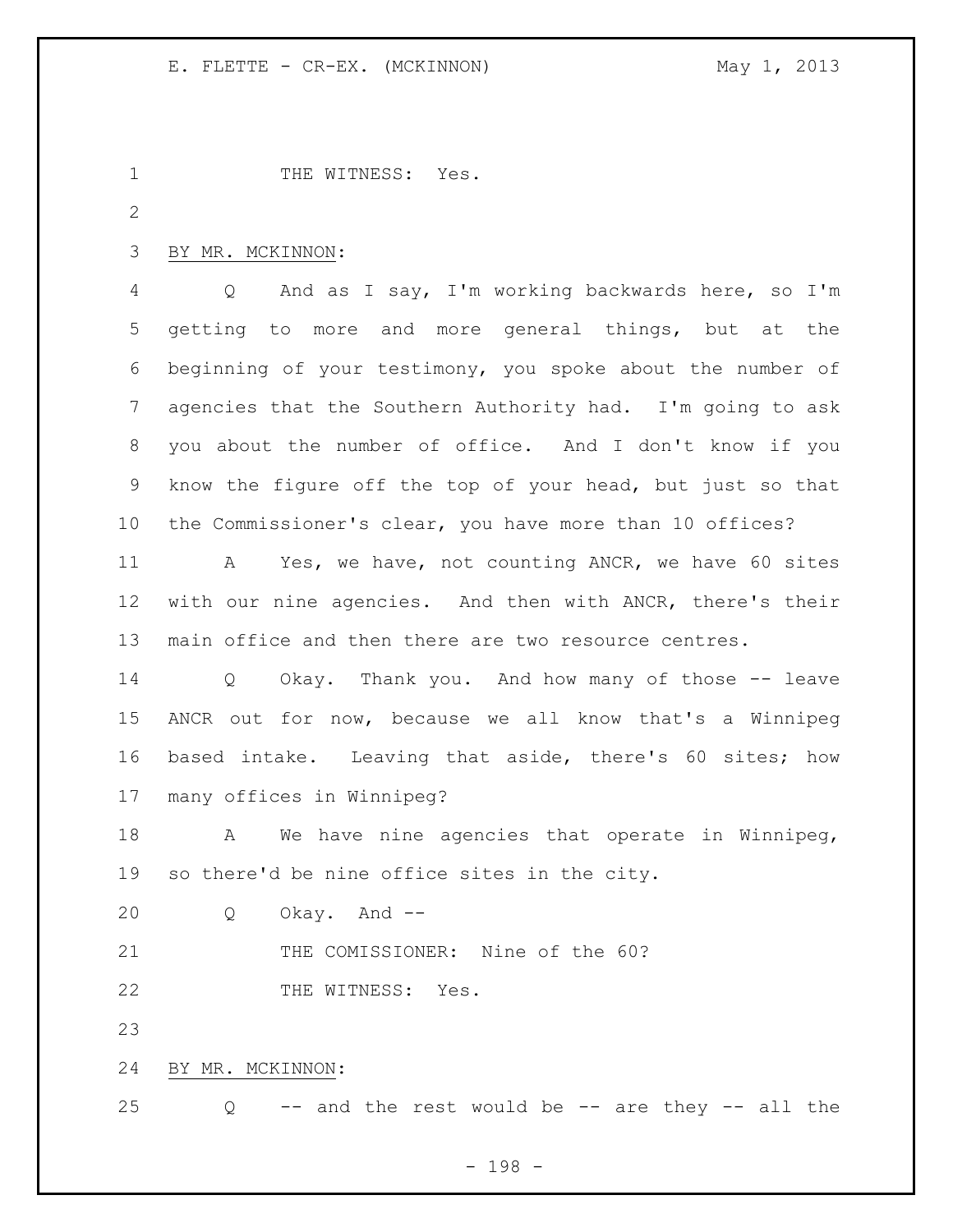rest on various reserves --

A No.

Q -- or some in rural communities as well?

 A Yes, some in rural communities. Thirty-six would be on reserve, because we have 36 First Nations. Couple of our agencies also have their head office on reserve, so that would count as a separate site and then there's sites in Brandon, in Ashern, in Portage La Prairie, so yeah, it would include urban sites as well.

Q Okay.

A Sorry, rural sites.

 Q And, and again, just to make it -- I think it might be helpful to the Commissioner. So a family -- and, and let's take the, Phoenix Sinclair's family and let's take the year 2003 as an example, at that time, Steven Sinclair was the identified caregiver. How does an ADP work? What, what would happen in, in those -- in, in a situation like that? How does the worker administer the ADP? What does it tell the worker? And then, let's assume that, that Steven Sinclair elected the Southern Authority as his authority as choice, how do you then decide which of the 10 or 12 offices in Winnipeg that case will be referred to?

 A It would refer to the agency that the caregiver is affiliated with. So Steven Sinclair's affiliated with a

- 199 -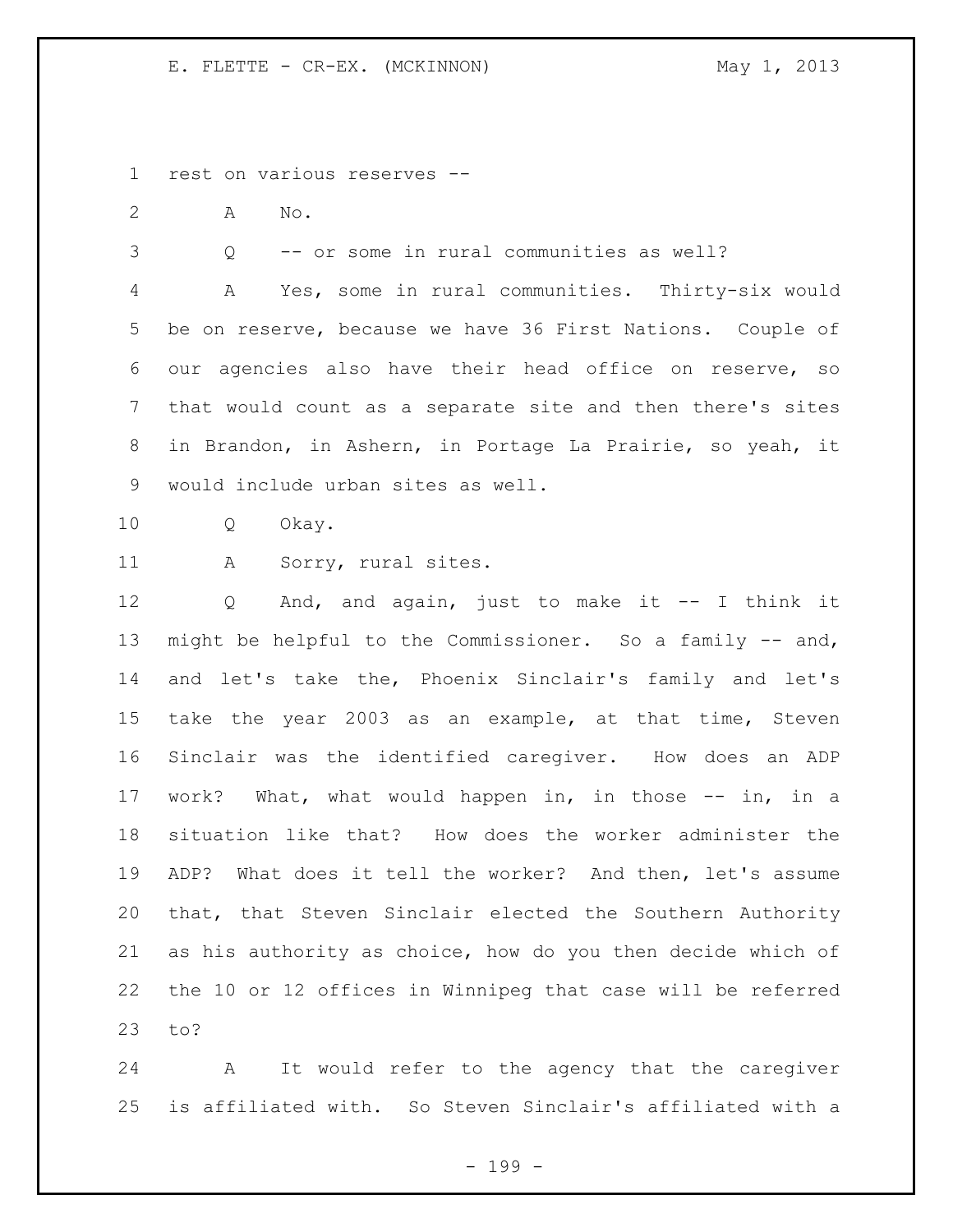community in the interlake, or Anishinaabe Child and Family, it would go to that agency, unless there were some compelling reasons not to send it there. For example, if there's a clear conflict of interest, if a case is a relative of the executive director, or things like that, we might make some exceptions and send it elsewhere. But typically, that's how we would decide it. 8 MR. MCKINNON: Okay. And if I could have the clerk pull up Exhibit 48, I think it's tab A and it's graph 18. I'm sorry, I don't have the page number. 11 THE COMISSIONER: I remember those graphs. 12 THE WITNESS: Um-hum. 13 THE COMISSIONER: There were, there were two on the page. 15 THE WITNESS: Yeah. UNIDENTIFIED PERSON: Forty-seven. MR. MCKINNON: Perhaps page 47? I'm, I'm trying to find the -- 19 THE COMISSIONER: Yes, I think that is it, page 47. 21 MR. MCKINNON: -- not the, not the youth in care one, I'm trying to find the one with the total funding. It's graph 18, not figure 18. 24 THE WITNESS: (Inaudible). MR. MCKINNON: Am I in the right document?

 $-200 -$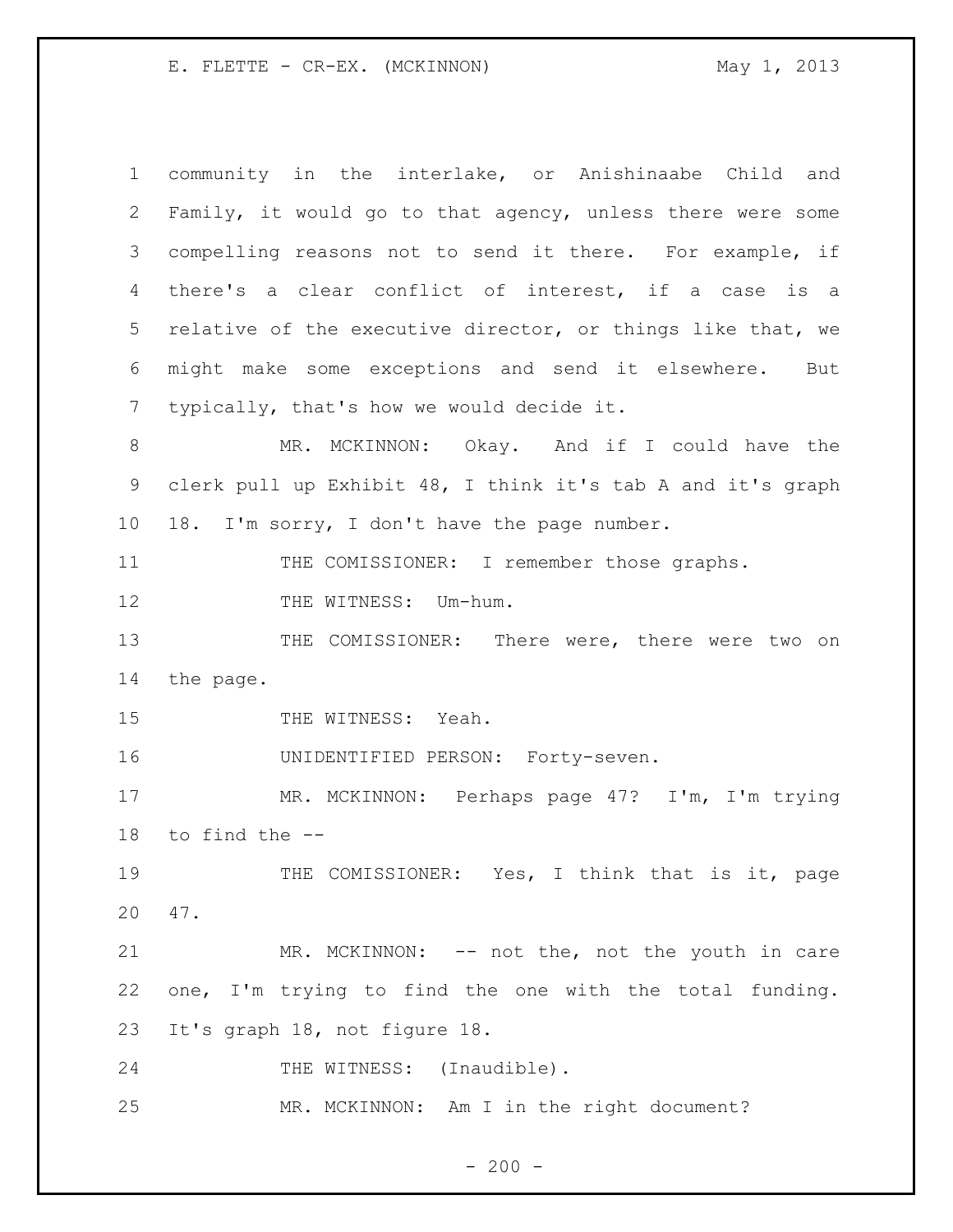1 UNIDENTIFIED PERSON: Page 5. 2 THE WITNESS: Are you looking on tab E, where we 3 have the increases with the funding model? 4 MR. MCKINNON: It could be on the wrong tab, but 5 it was the one -- 6 THE WITNESS: Yes. 7 MR. MCKINNON: -- sorry, it is --8 THE WITNESS: It's 38913. 9 MR. MCKINNON: -- it's Exhibit 48, tab E, sorry, 10 not tab A. 11 THE COMISSIONER: Page? 12 MR. MCKINNON: It's page --13 THE WITNESS: Twenty-four. 14 MR. MCKINNON: -- 38913 of the production. 15 THE COMISSIONER: Right. 16 MR. MCKINNON: The page number of the document 17 doesn't show. Oh, there it is, 24. Thank you. Sorry I 18 took so long to find that. 19 20 BY MR. MCKINNON: 21 Q But I just wanted to ask you to confirm that the, 22 the result of the new funding model is that the provincial 23 dollars for every one of your 10 agencies was increased? 24 A Yes. 25 Q And as well, the Federal dollies, dollars, for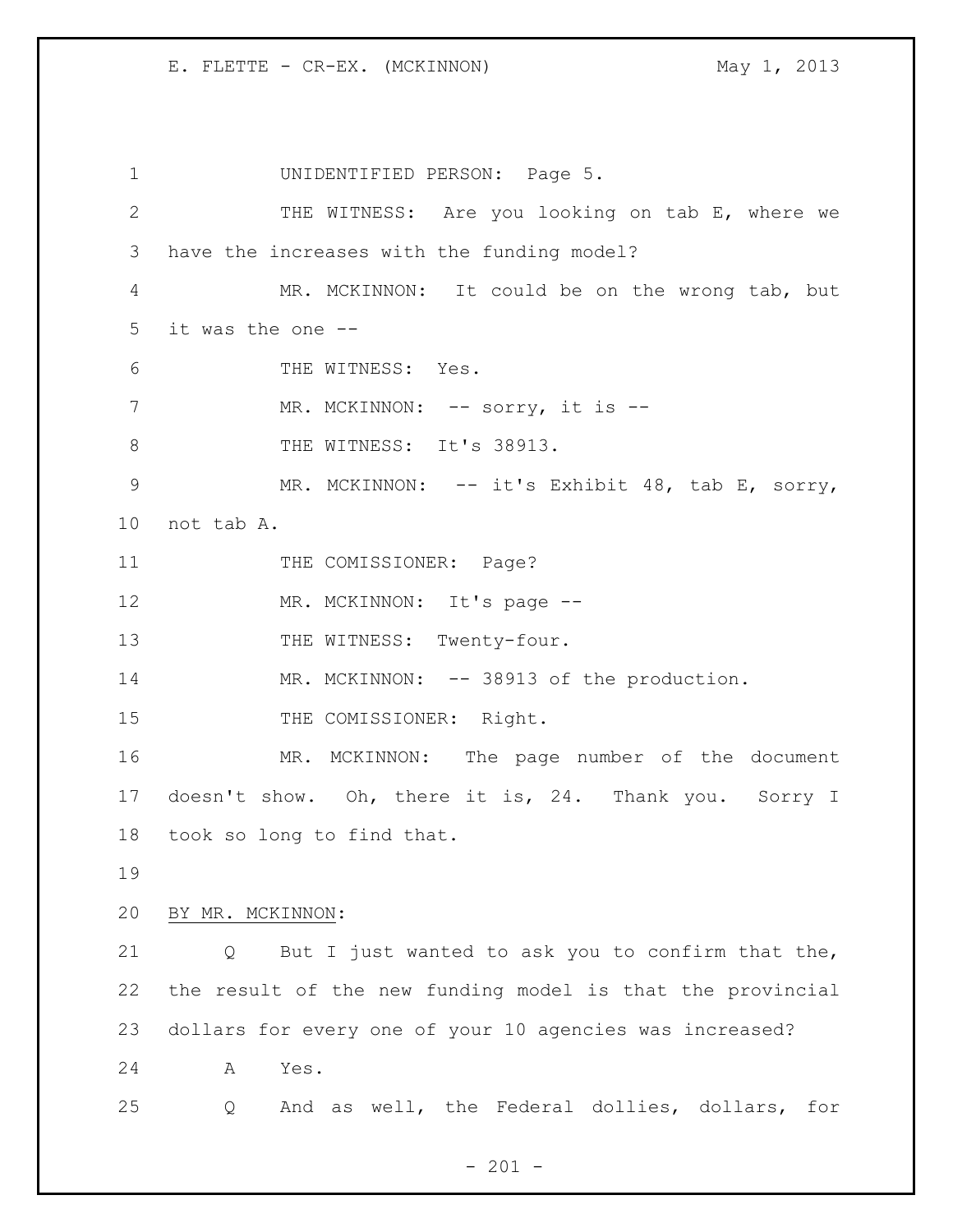every one of your 10 agencies was increased?

A Yes.

 Q And some of them went up quite significantly? For example, ICFS is up a hundred and twelve percent?

You're nodding, you have --

A That's correct, yes --

7 Q -- to say yes.

8 A -- that's correct.

 Q And some of them less so. I think the lowest increase is 21 percent?

A Yes.

12 Q And I'm going to suggest to you that there are, first of all, there, there are two reasons that might explain that. One is that, that the formula and, and, and, 15 and the, the funding at 25 to one, and for, for protection cases and 20 to one for prevention cases, is, is just more generous than it's ever been in the past; is that fair?

 A Funding's never, in the past, been based on case counts --

Q Right.

 A -- so, for the most part, it has made it more generous, yes.

Q The impact has been --

A Yes.

Q Okay. And to the extent that there is a change

- 202 -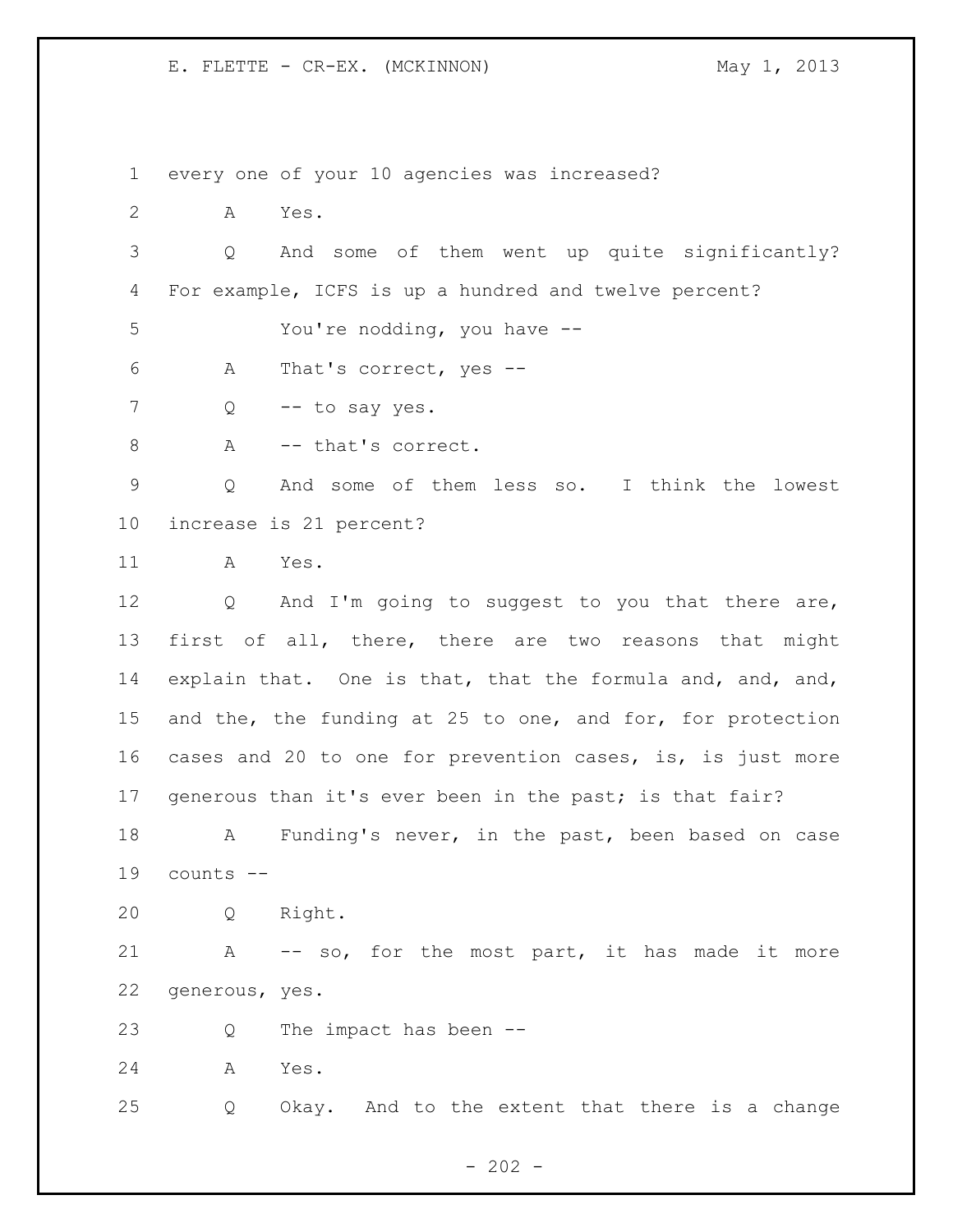in the Federal approach, although you've, you've pointed out the flaws in the Federal funding, it's still more generous than it was before the funding model?

A Yes.

 Q Thank you. And with respect to that wide variation from a 21 percent increase to a hundred and twelve percent increase, that might be explained by a couple of factors. One is the absolute lack of a funding model before resulted in inequitable funding between agencies?

A Yes.

 Q And the other rationale would be that the core funding now provides a, a, a, a better base for smaller agencies, by ensuring that they have those five core positions?

 A Yes, the core funding, and that was, I guess, one of our important pieces in the funding model, where we're saying, doesn't matter how big or small an agency is, there are certain core pieces that must be there and that must be funded. So the core funding amounts certainly did contribute some of those increases.

 Q And another component of the funding model is the five year plan which, again, I'm suggesting to you is a good thing and I think you've already agreed with me on that, can you describe what process you used, in the

 $-203 -$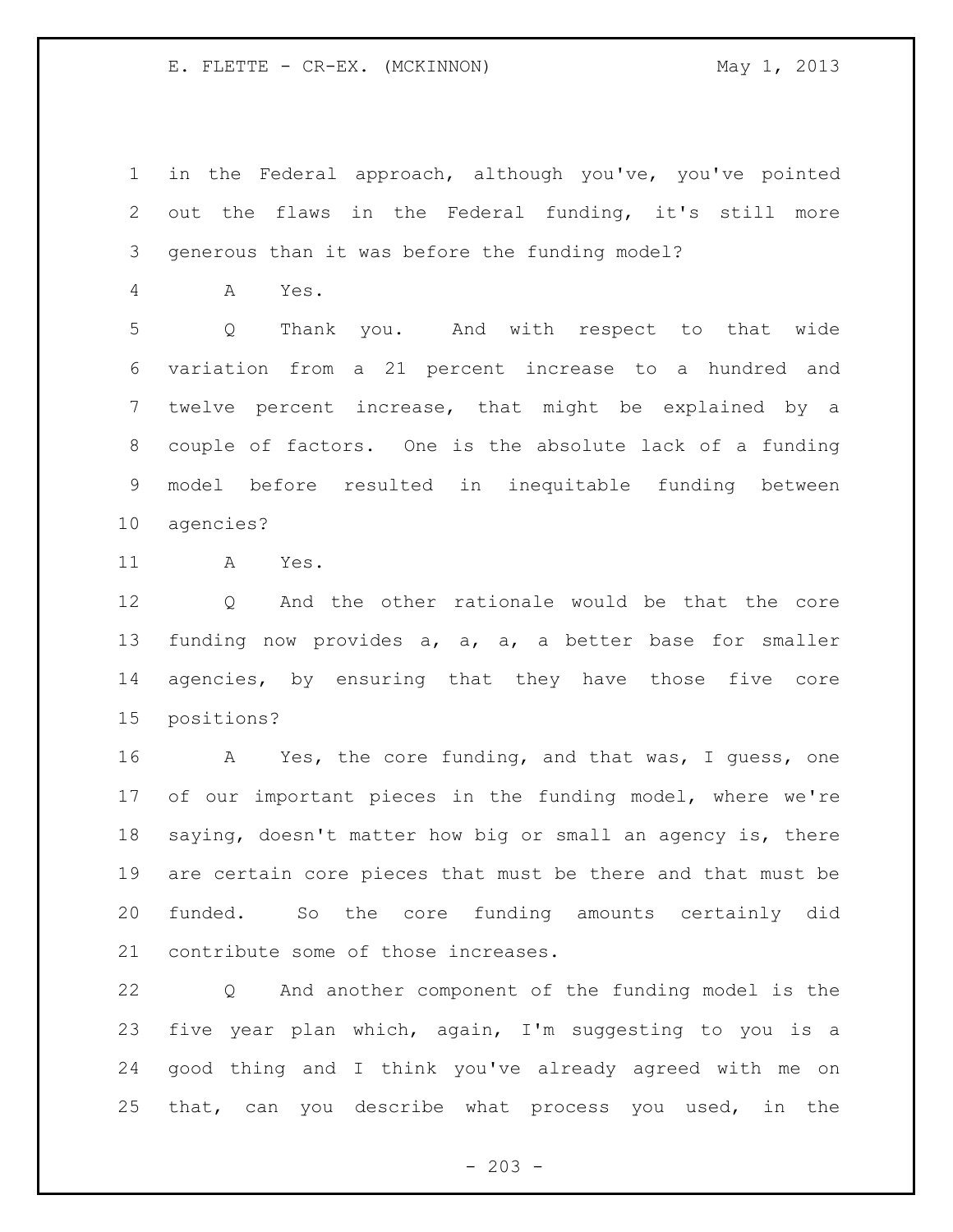Southern Authority, to involve bands, chiefs and communities in the preparation of those plans?

 A Well, we -- the agencies prepare the plan. So we expect the agencies to involve the various groups that they have. If they're a multi-band agency, for example, that they work either with their local committees, or their chiefs in councils. They would, they would prepare the plans, based on, you know, what they would need as an agency overall, but also for each of their communities. Where -- I'm trying to think if we had some exceptions. But I think, in most cases, there were also letters that came from the agency's leadership, as well as from the boards, supporting the plan, that the agencies had walked through the plan with them.

 Q And again, still talking about the funding model and how it came into being, I want to take you to Commission disclosure 1024 --

 THE COMISSIONER: Mr. McKinnon, I'm wondering if you're going to be long. If you are, we will take the break now. If you're just about through, we'll wait, but I, I think --

 MR. MCKINNON: Just about through, Mr. Commissioner.

24 THE COMISSIONER: All right. Fine. I'm sure there are people are ready for a break, but --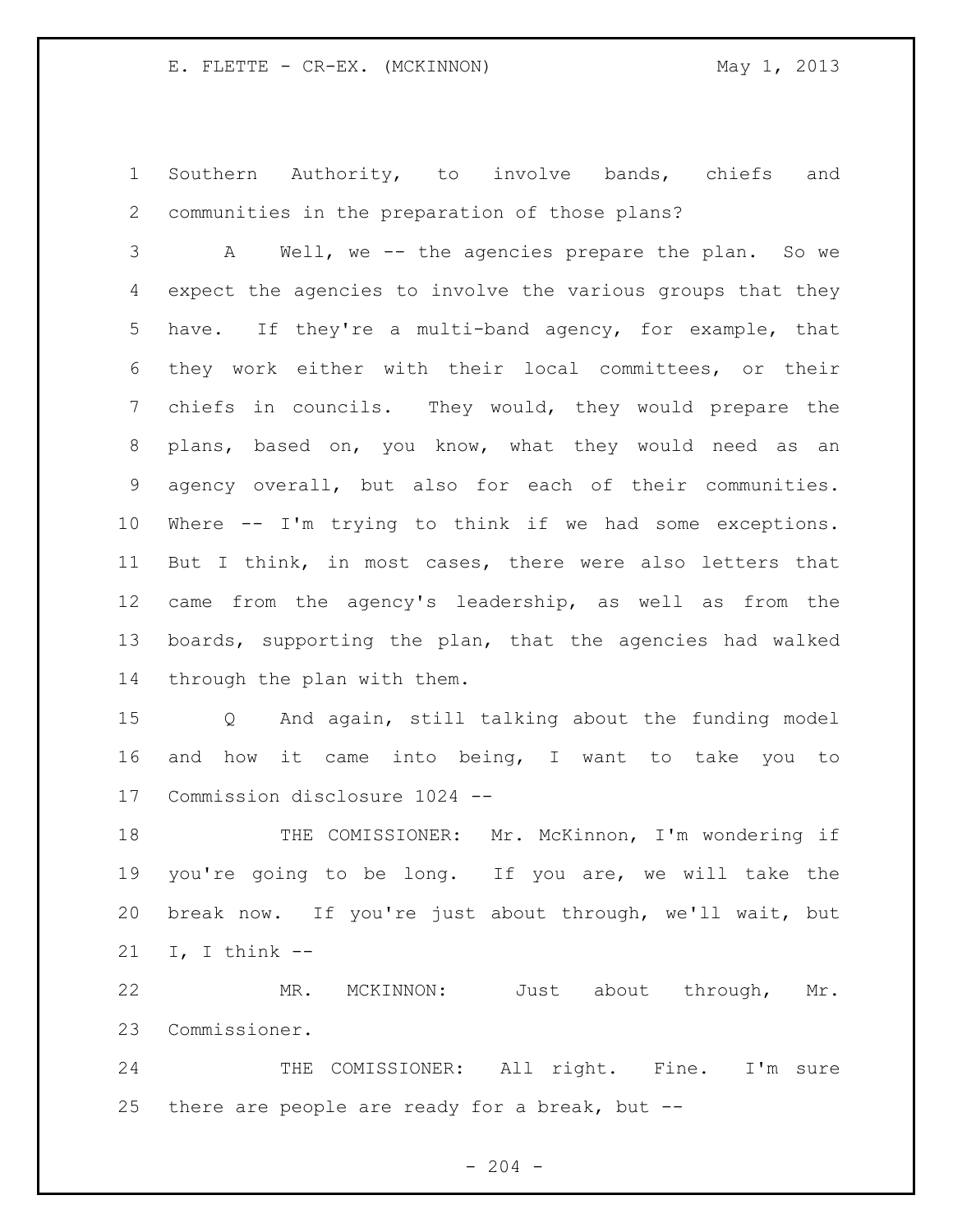1 MR. MCKINNON: Okay. THE COMISSIONER: -- if you're nearly through, we'll just wind you up. MR. MCKINNON: I, I, I, I'm at your disposal. I can -- 6 THE COMISSIONER: No, we, we'll -- MR. MCKINNON: -- about five minutes, I would think. THE COMISSIONER: Five minutes? We'll, we'll take, we'll finish. MR. MCKINNON: Okay. CD1024, do you need a page number, Madam Clerk? Two one zero eight seven. BY MR. MCKINNON: Q Now, this is a resolution of the Assembly of Manitoba Chiefs. Now, I believe you made reference to this in your evidence in direct and, and it seems like it was a week ago, but I think it was yesterday. Now, there's, there's some confusion about the date. It says July 10th of '06 in one spot and it says July 13th, 14th and 15th of '10 in another spot; what's your understanding as to when this resolution came into existence? A It would have been in July 2010. It was just prior to the Feds making the announcement that the funding formula was going to be effective in October.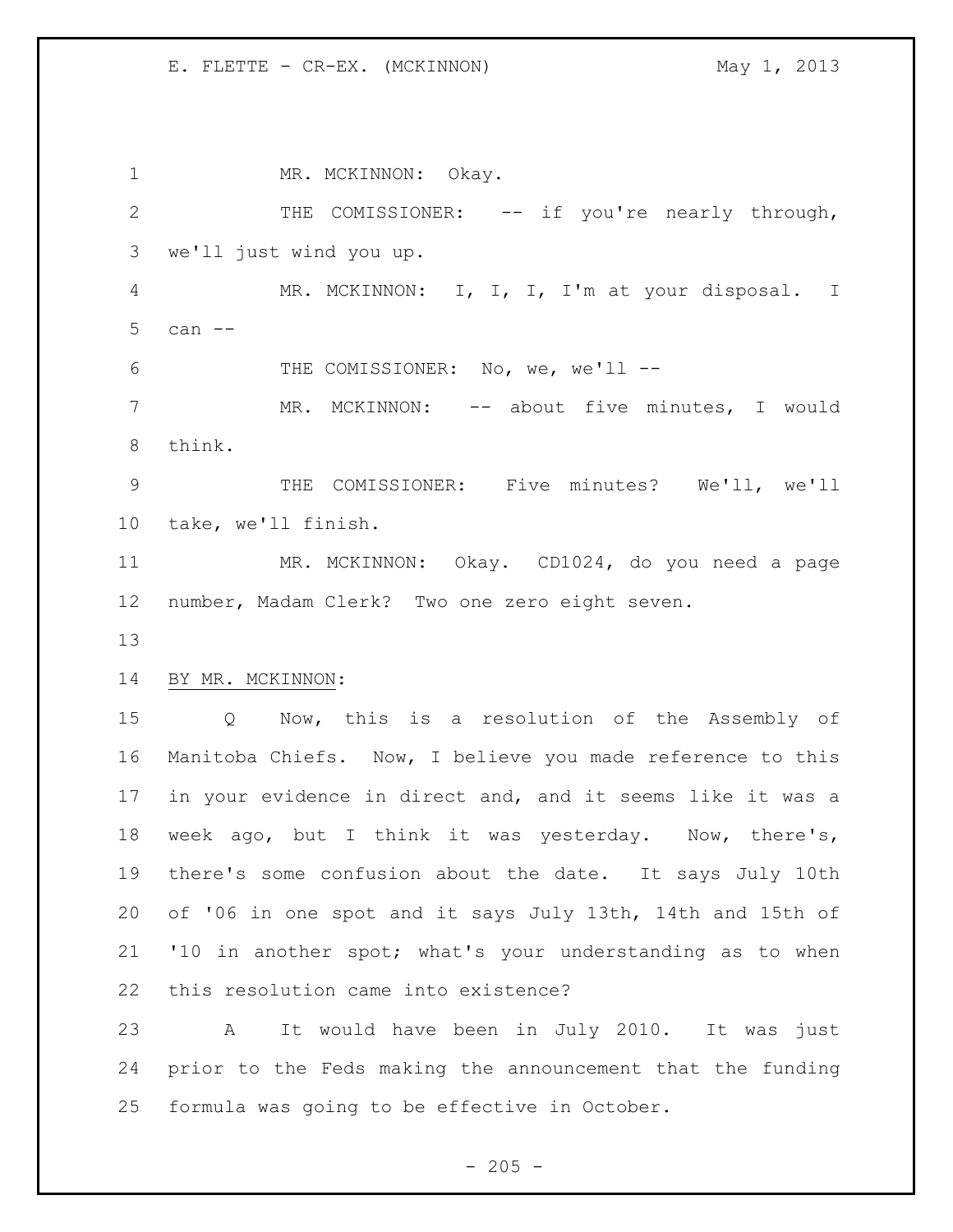Q And your familiar with this --

- A Seen this --
- Q -- document, you --
- A -- resolution.

 Q -- you don't need me to, or ask the clerk to scroll through it? The --

A Don't think so.

 Q -- the impact, or the effect of this document was an endorsement by the Assembly of Manitoba Chiefs of the proposal to go to this new funding model?

A Yes, it was.

 Q Finally then, still on the funding model, my understanding, from your evidence yesterday, is that there was a group called a joint working group and you were a participant in that joint working group?

A This is with respect to the funding model?

Q With respect to the funding model --

A So, yes.

Q -- yes.

A Okay.

 Q And there were many others who were participants in that joint working group that was working out the nuts and bolts of this --

A Yes.

Q -- new funding model? The province was a party?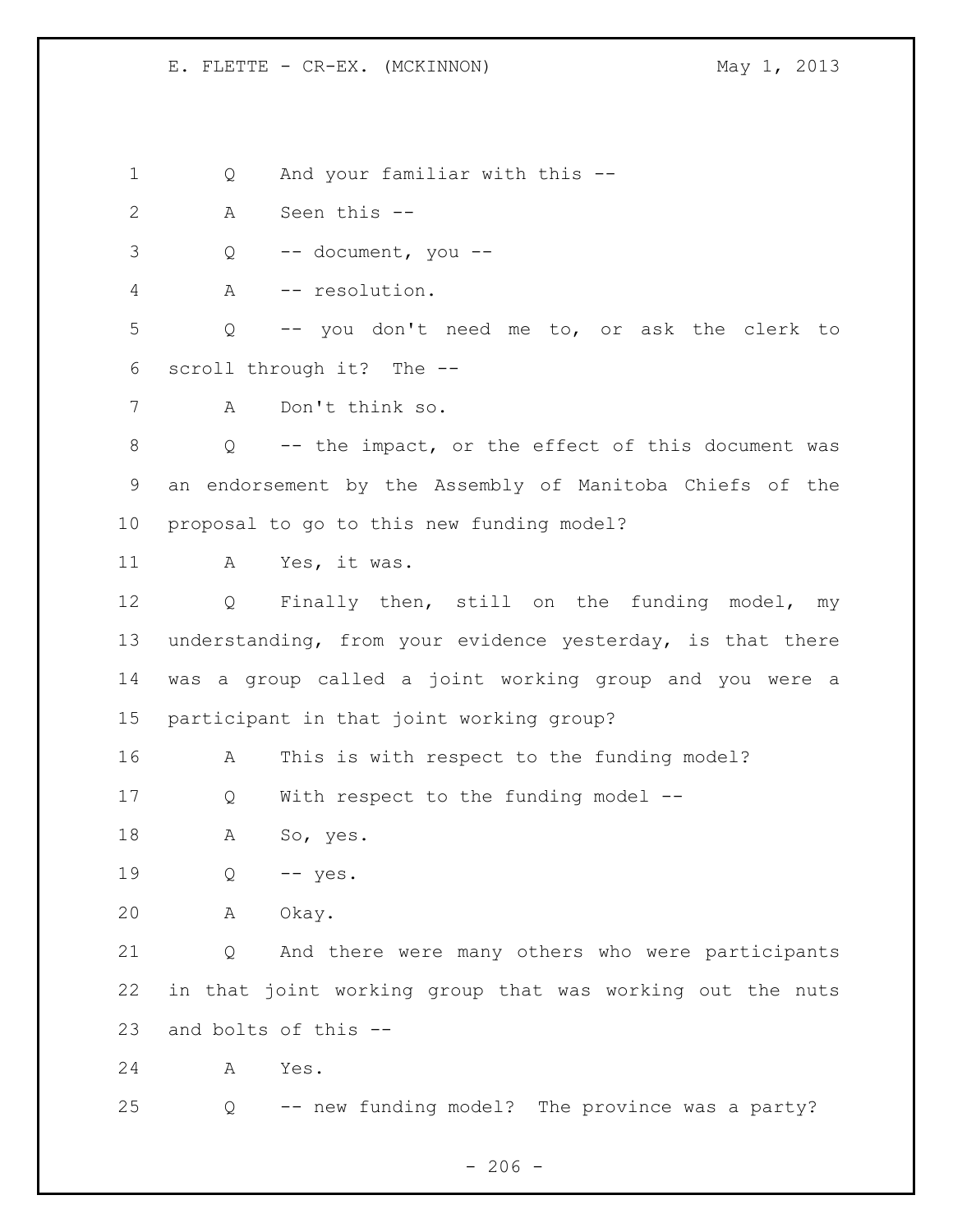A Yes. Q The other authorities were parties? A The -- Q Certainly aboriginal authorities? A Yes. Q The AMC had representatives? A I don't believe AMC had a representative on the working group. Q I have minutes, perhaps they're -- I've got the wrong title then, but group -- people like Trudy Lavallee (phonetic), AMC, CFS policy analyst? A Well, Trudy would have been, she was a staff at AMC and she would have been on that regional advisory committee that commissioned the working group. Q Right. A And she participated in the working group that looked at principles of the framework. Q Okay. A I don't think Trudy was on the finance, on the funding model working group. Q And I don't want to get too far into the weeds  $--$  A Um-hum. Q -- what I'm trying to get at is, is the AMC was a, a, a, a, a party to the development of this funding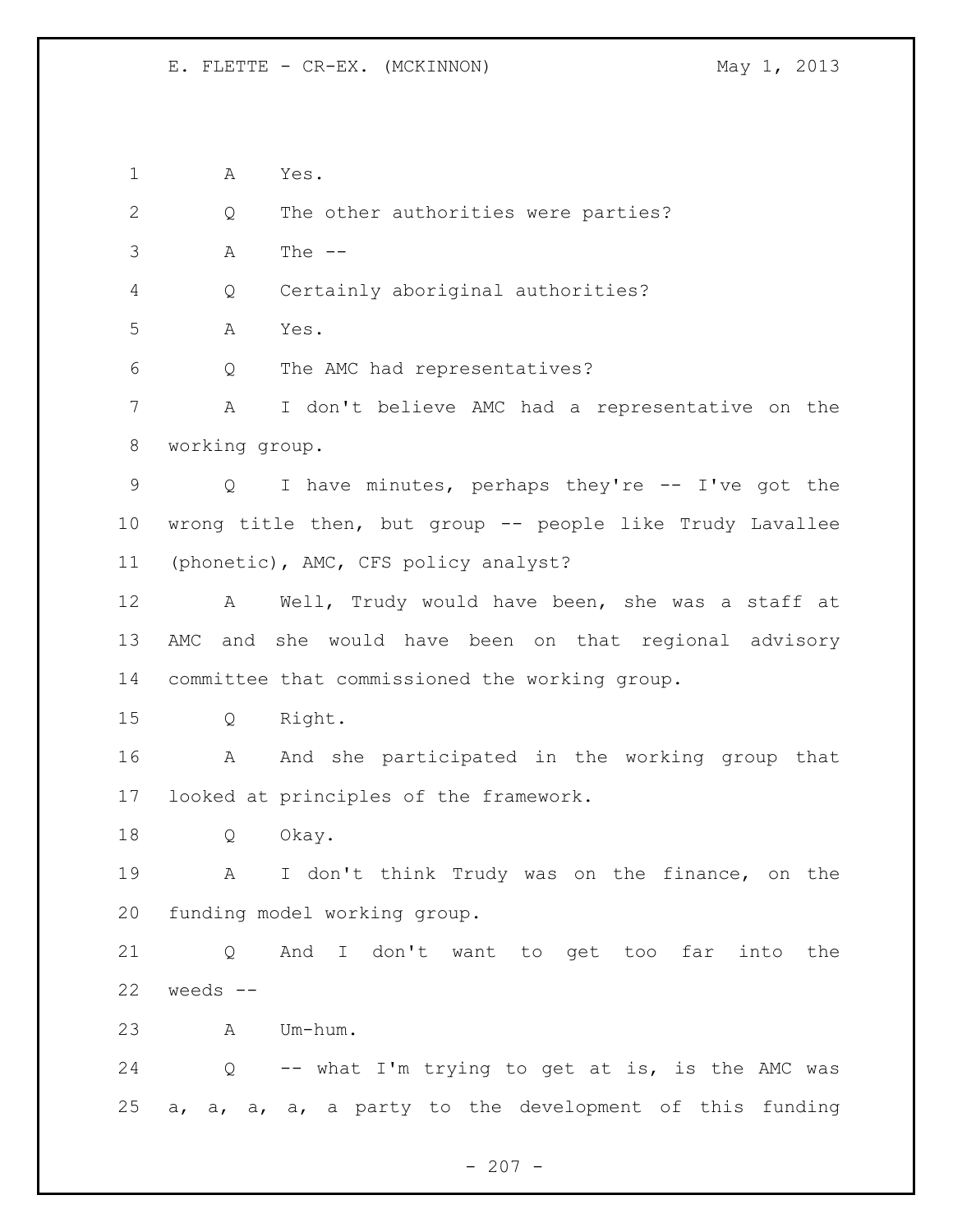1 model -- 2 A Yes, everything the working --  $\frac{3}{2}$  -- in the broadest --4 A -- group -- 5 Q -- in the broadest sense? 6 A Well, everything the working group did came back 7 to that regional committee. 8 MR. MCKINNON: Thank you, those are my questions, 9 Ms. Flette. 10 THE COMISSIONER: Thank you, Mr. McKinnon. 11 Now, who is left, besides Mr. Cochrane and Ms. 12 Walsh, to question this witness? 13 Ms. Dunn, do you have questions? 14 MS. DUNN: Just a couple, Your -- or Mr. 15 Commissioner. 16 THE COMISSIONER: Well, you, you confer with 17 Commission counsel over the -- 18 MS. DUNN: Yeah. 19 THE COMISSIONER: -- break and then we'll go to 20 Mr. Cochrane and, for anything and Ms. Walsh and then we'll 21 commence the next witness. So we'll take a break now for 22 15 minutes. 23 Thank you, witness. You'll be back. 24 THE WITNESS: All right. 25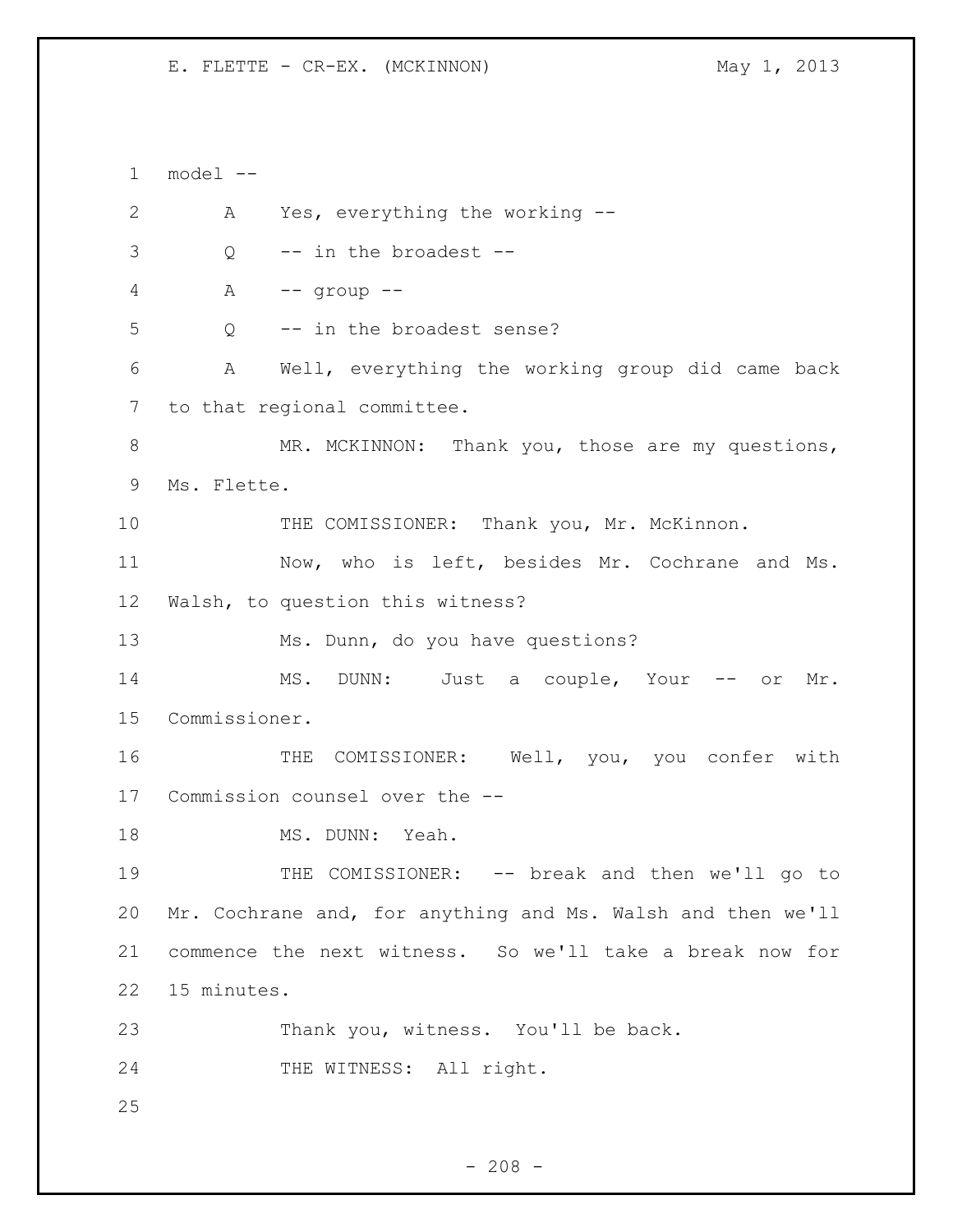(BRIEF RECESS) MS. WALSH: Mr. Commissioner, Ms. Dunn has two quick questions. THE COMISSIONER: All right. Ms. Dunn? MS. DUNN: Ms. Flette, my name is Catherine Dunn and I'm counsel for Ka Ni Kanichihk in -- 8 UNIDENTIFIED PERSON: (Inaudible). 9 MS. DUNN: -- sorry, in the city of Winnipeg. Can you hear me? 11 THE WITNESS: Yes. CROSS-EXAMINATION BY MS. DUNN: Q And I have two questions for you this afternoon. The first relates to a simple question, is there a policy or directive in place right now, through the authorities, 17 or if you don't know that, through the Southern Authority, which allows aboriginal community-based agencies to partnership before non-aboriginal community-based services organizations are used? So, for example, if a client family, or a client came to Southern Authorities, through one of your direct agencies, for, say, alcohol treatment, you could be sent, for example, to the Behavioural Health 24 Foundation, which is not -- and I may be wrong about this, but it may not -- it's not an aboriginal community-based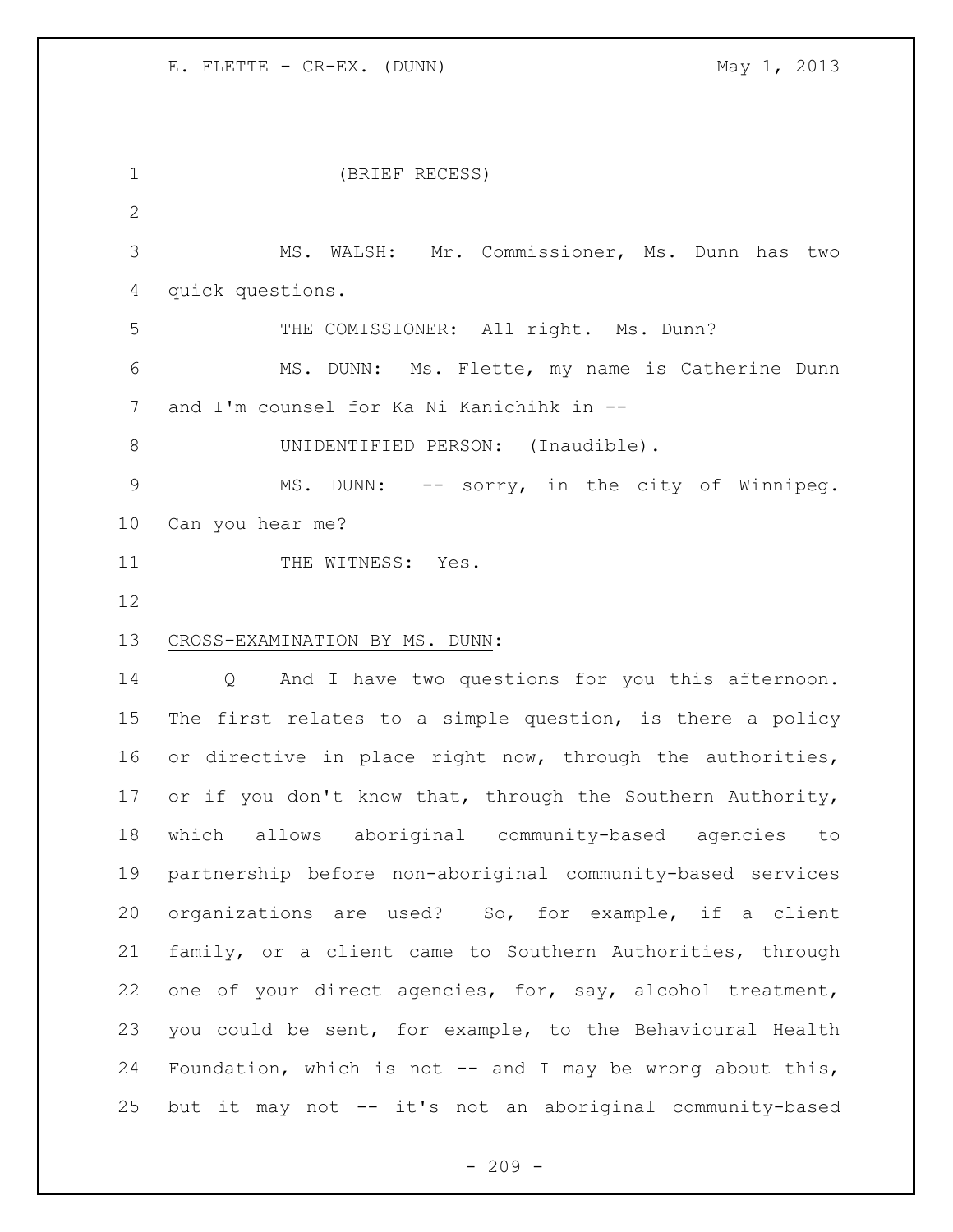| $\mathbf 1$ | organization, versus, say, Pritchard House, which does have |
|-------------|-------------------------------------------------------------|
| 2           | more aboriginal -- or, or Native Addictions Council.<br>Is  |
| 3           | there a, a policy in place which would prefer the           |
| 4           | aboriginal community-based organization over a<br>non-      |
| 5           | aboriginal community-based organization?                    |
| 6           | We don't have a policy at the Southern Authority.<br>A      |
| 7           | Practice-wise, agencies do that.                            |
| 8           | Okay. Do you -- is it your opinion, after a<br>Q            |
| 9           | lifetime in child welfare, that using aboriginal community- |
| 10          | based organizations is a, is an extremely good thing for    |
| 11          | healthy families in the aboriginal community?               |
| 12          | If it's a good aboriginal organization, providing<br>A      |
| 13          | a good fit of service, yes.                                 |
| 14          | Yeah, assuming that the quality is the same?<br>Q           |
| 15          | Α<br>Yes.                                                   |
| 16          | Okay. The only -- the other question that I had,<br>Q       |
| 17          | since the Southern Authority took over, has there been any  |
| 18          | children die in care under, under the authority of the SCO? |
| 19          | Yes, we report every year on the child deaths and<br>Α      |
| 20          | if you look at our annual report, that's, that we have from |
| 21          | last year, I believe we did three or four year tracking of  |
| 22          | those deaths --                                             |
| 23          | Okay.<br>Q                                                  |

 A -- and we show how many children were in care and how many kids were in families getting service and we also

- 210 -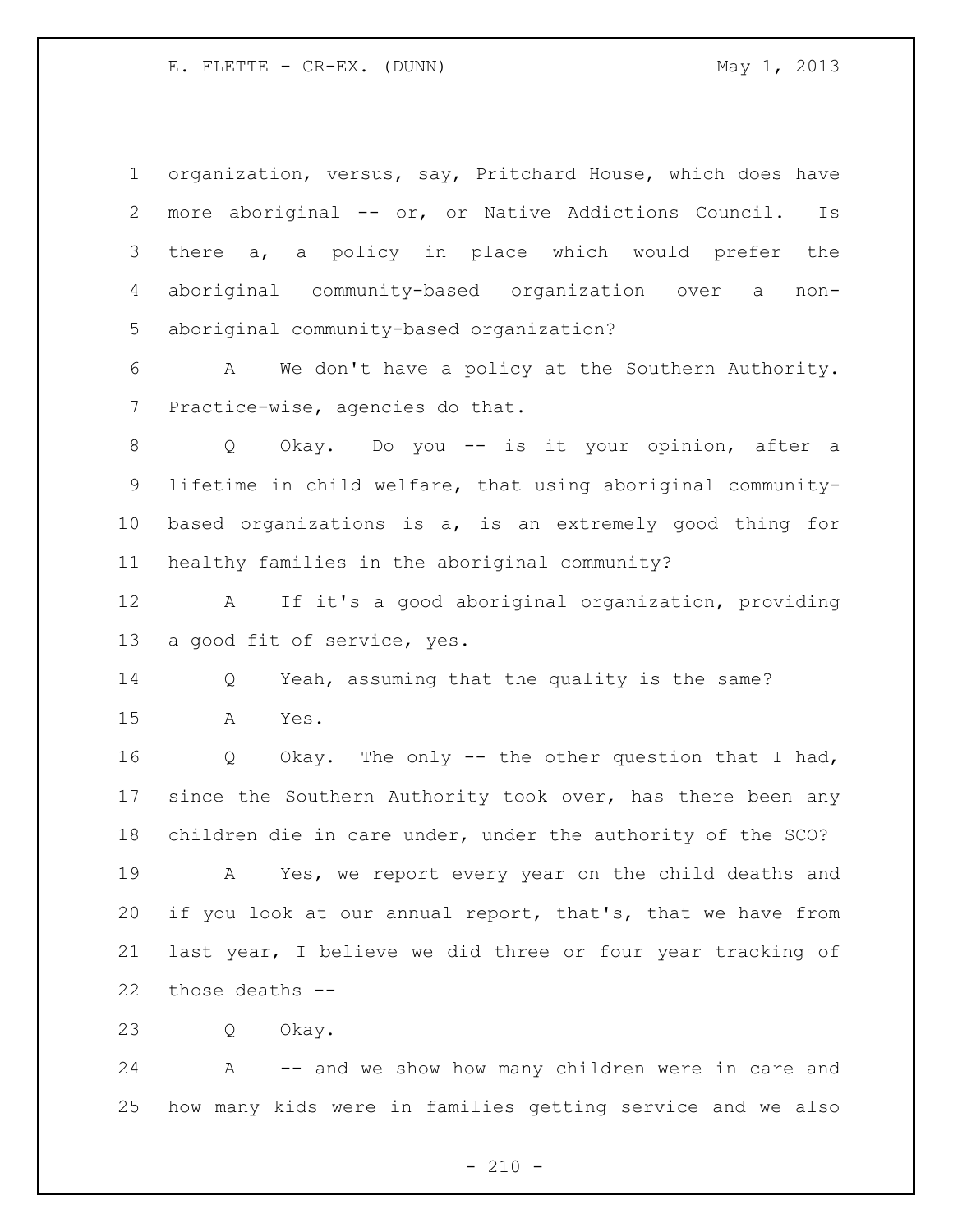show the cause of death for those children and you'll, you will see that most of them are due to natural causes and then I think suicide would be our next one. But we track those --

Q Okay.

A -- numbers.

 Q In -- with respect to children, are there any children involved who have died with respect to an issue around child services delivery? So not fragile children, who are medically disabled, or like, for example, children who committed suicide, has there been a relationship, in your view, to child service delivery in those cases, or any other cases where child welfare delivery is at issue?

 A Well, if the child is in care, or in a family that's getting services from the agency, then, you know, the review of that child death would point out if, in fact, there were shortcomings or some failures on the part of the agency, or a non-compliance with standards, whether that would directly impact the death. Don't know if we have any that are that definitive, but certainly, if they're getting service and they're involved with system, those services would be reviewed.

 Q So there have been some of those situations, or there haven't?

A Well, I'm not certain what your question is. We

- 211 -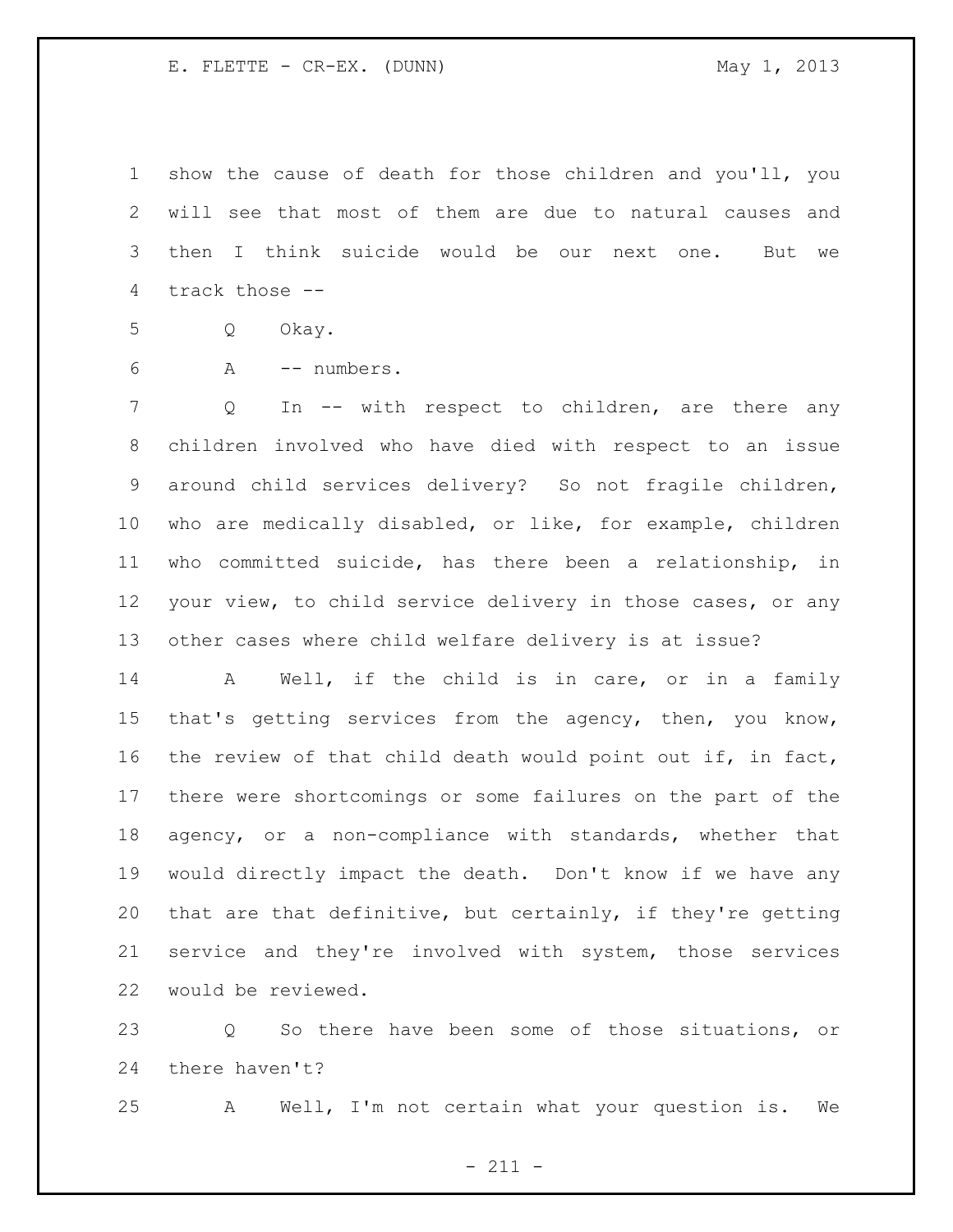have had children in care who have died and we've had children receiving services who have died. I'm not sure where you're going with your question. Q My, my question -- 5 THE COMISSIONER: Well -- BY MS. DUNN: Q -- is, is simply a simple one. If you relate it back to Phoenix Sinclair, there was an issue about whether she received appropriate child welfare delivered services. Has that same issue come up with respect to the children who have died in care with the Southern Authority? A That question is asked on every review of a child death. Q And what is the answer? A What were the services and how -- Q Yeah. 18 A -- appropriate were they? Well, I don't think, I don't think you can just speak to one answer. Like, you might have a service that, the finding might be that there should, you know, there should have been, or could have been more contact with the family, that there could have been an earlier response to some of the indicators, in, let's say, in the case of suicide. But to say, you know, this directly caused the death, I don't believe we've

- 212 -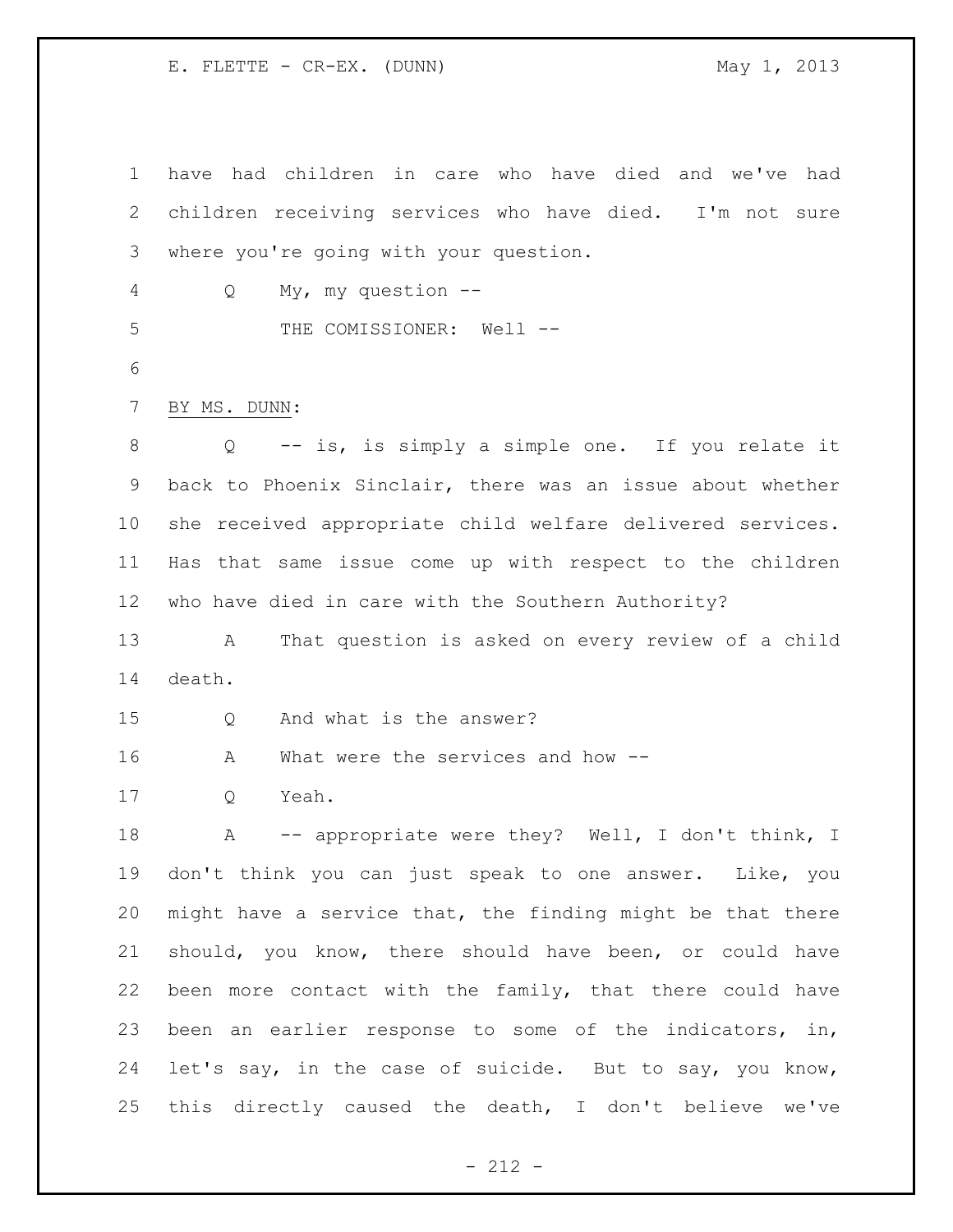had --

 Q That's not my question and correct -- THE COMISSIONER: Well, well, I, I must confess, I don't understand the question. MS. DUNN: Okay. The -- let me try and rephrase the question then, Mr. Commissioner. BY MS. DUNN: Q Children die in care for a number of reasons, completely unrelated to the delivery of child welfare services, for example, a, a medically fragile child will simply die because of say, a medical reason; correct? There may be other children who, for example, have died as a result, perhaps, of the lack of child welfare delivery. For example, in the case of a suicide? THE COMISSIONER: Well, but the suicide may not have occurred because of the lack of child welfare delivery -- MS. DUNN: It -- 20 THE COMISSIONER: -- services. 21 MS. DUNN: -- very true. I'm just wondering whether there's ever been any documentation where that has been an issue. THE COMISSIONER: Where what has been an issue? MS. DUNN: Where child welfare services delivery,

 $- 213 -$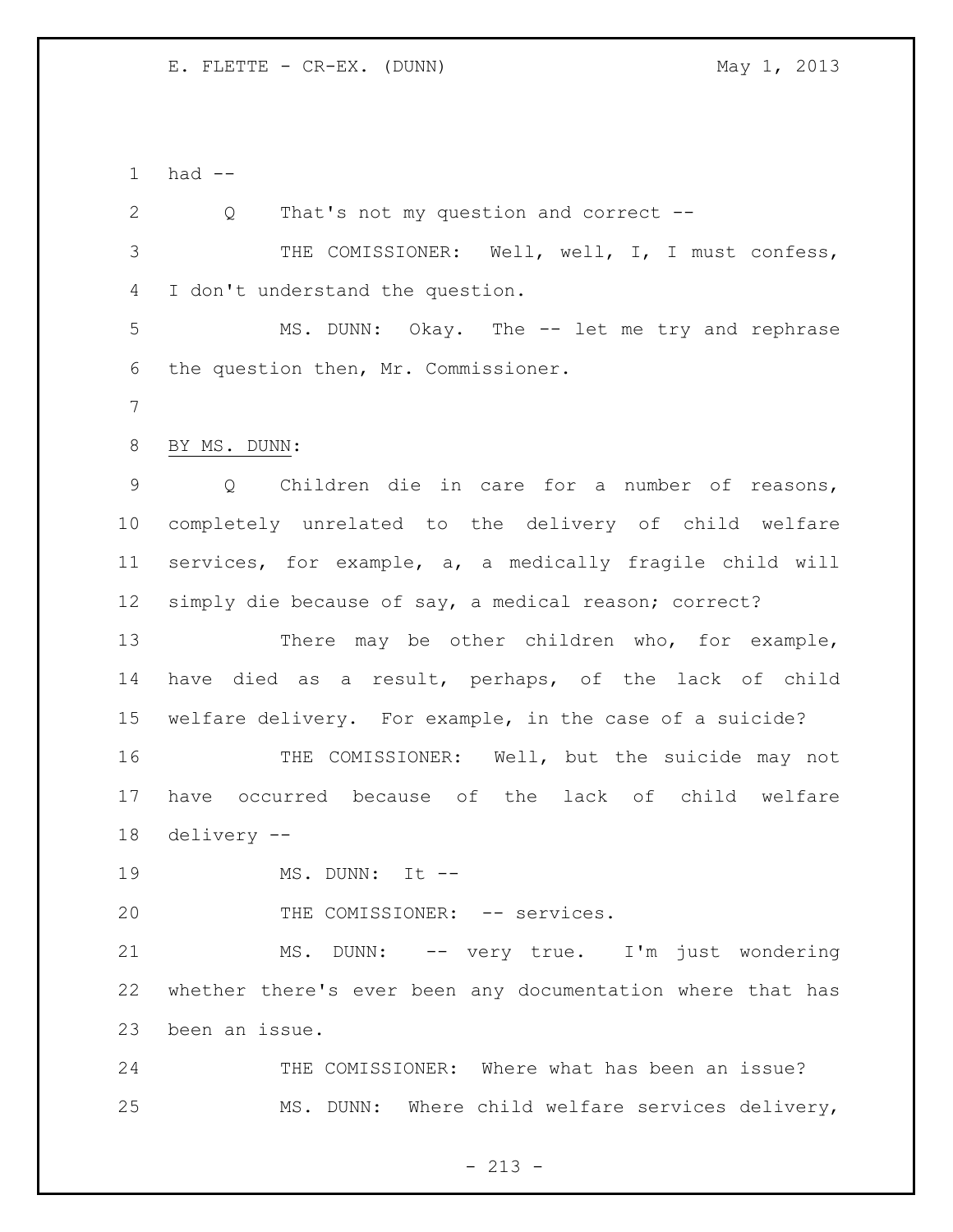E. FLETTE - CR-EX. (DUNN) May 1, 2013

 with respect to a child who died in care, has been an issue for the Southern Authority. If not, that's fine, I mean ...

 THE COMISSIONER: Do you understand the question, witness?

 MR. COCHRANE: Mr. Commissioner, I, I believe Ms. Flette has already answered the question and her, her answer was that in every single review on child death, those services are looked at in every single case. And she's answered that she can't give a, a one answer to that question. It's, it's fact specific in each and every case.

12 THE COMISSIONER: And is a matter of record; am I correct?

14 THE WITNESS: Yes.

MS. DUNN: Okay. Thank you.

16 THE COMISSIONER: Thank you.

17 Mow, Mr. Cochrane, have you any further questions?

 MR. COCHRANE: I only have one, one, one point, Mr. Commissioner.

21 THE COMISSIONER: All right.

 MR. COCHRANE: And that is the issue of culturally appropriate standards. Ms. Flette was asked about that by a number of the lawyers that followed, followed myself. And the reason I wanted to get onto this

 $- 214 -$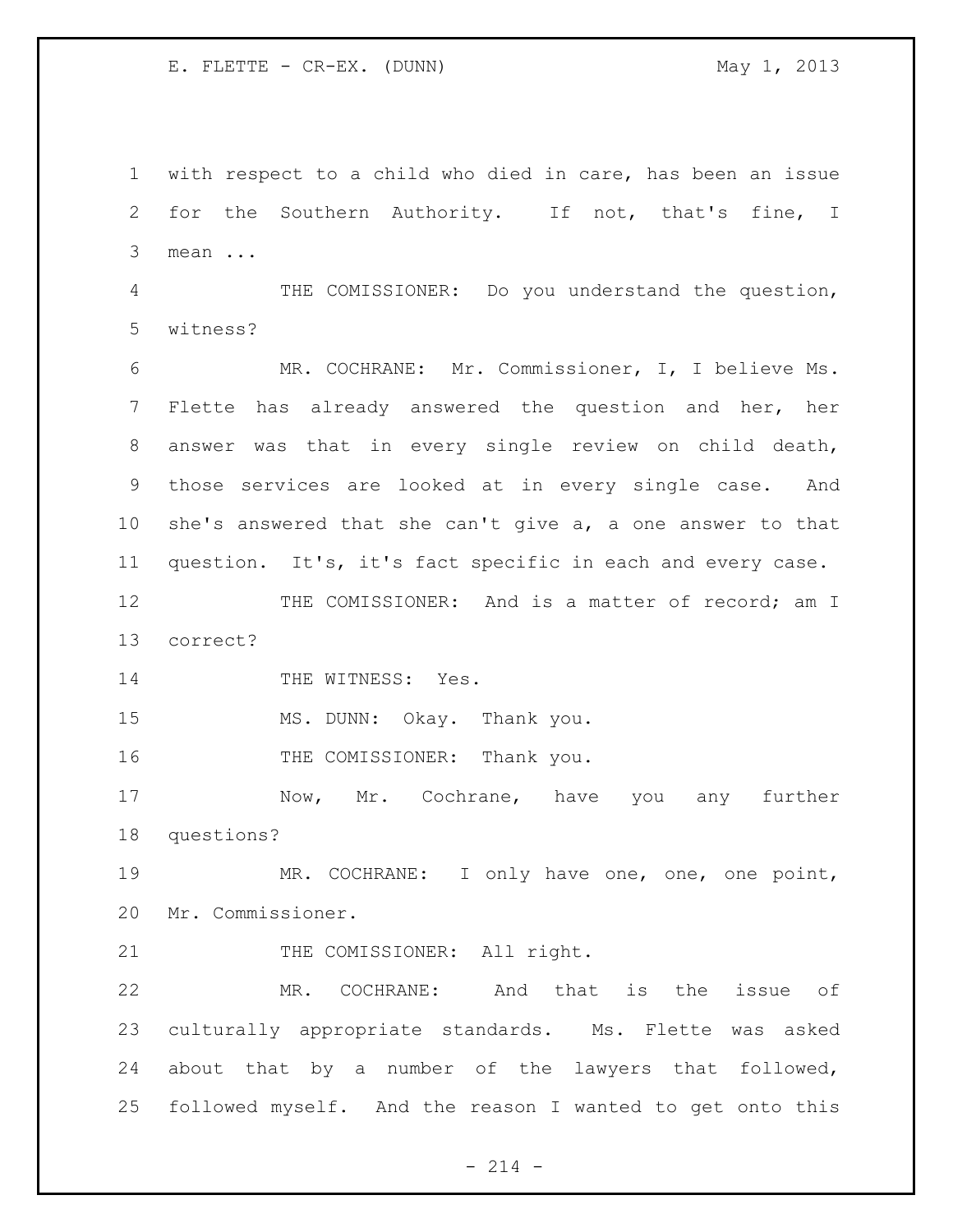E. FLETTE - RE-EX. (COCHRANE) May 1, 2013

 was because I noticed that there is a, a headline printed in the Winnipeg Free Press this afternoon, resulting from this afternoon's testimony. And the headline is: Southern Authority Child Welfare Services Not, quotation, Culturally Appropriate. 7 Nearly 10 years after devolution, 8 standards used today, by the Southern Authority, are no more culturally appropriate than those 11 -- sorry, when they were, when the province, provincial government was still in charge of child welfare services in Manitoba. **I** wanted Ms. Flette to respond to that, because I didn't hear that evidence today. That certainly wasn't my

recollection of what, what was said at the inquiry today.

## RE-EXAMINATION BY MR. COCHRANE:

 Q So, the first point, Ms. Flette, is that the Southern Authority itself, as an organization, does not provide direct child welfare services?

A That's correct.

Q So a headline like that certainly is misleading,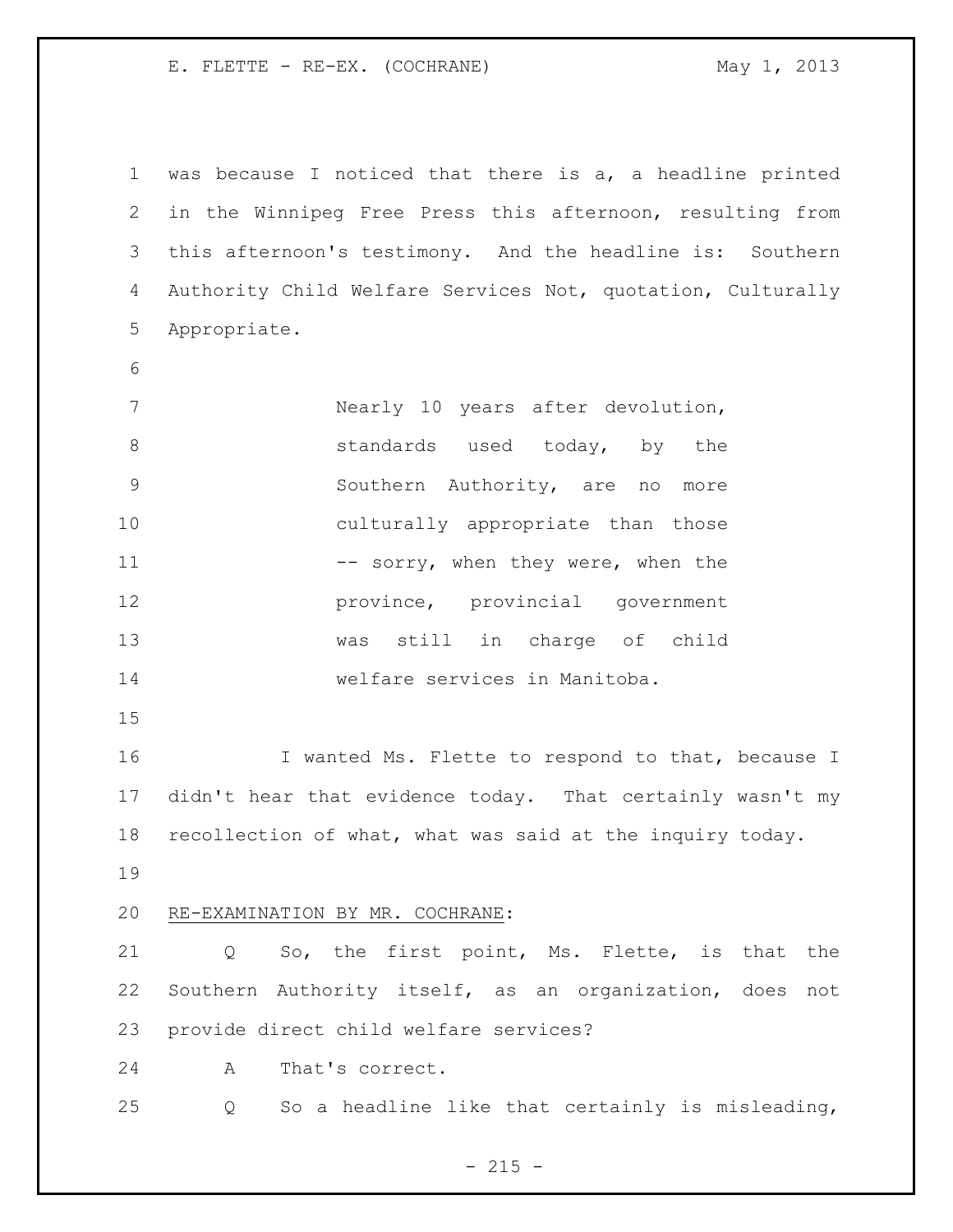E. FLETTE - RE-EX. (COCHRANE) May 1, 2013

 when it talks about the Southern Authority child welfare services, first point.

 Second point is, believe it was Mr. McKinnon who went through and, and talked about how the standing 5 committee has a role -- and, and by the way, you are part of the standing committee, as is the CEO from the Northern Authority, First Nations Northern Authority and the CEO from the Métis Authority -- in the approval of the provincial foundations standards; is that correct?

 A Yes, we're involved and the process of developing them and then agreeing, or signing off on them before they go to the province.

 Q So when we're looking at a, at the issue of: 

 Standards used today by the Southern Authority and we'll -- no more culturally appropriate when 18 the provincial government ran the system.

21 The question, to me, then is, are the agencies, which provide the service delivery today, or that provide the, the, the services directly to the families, are they providing more culturally appropriate services today? A Well, maybe I can answer that in two parts. One

 $-216 -$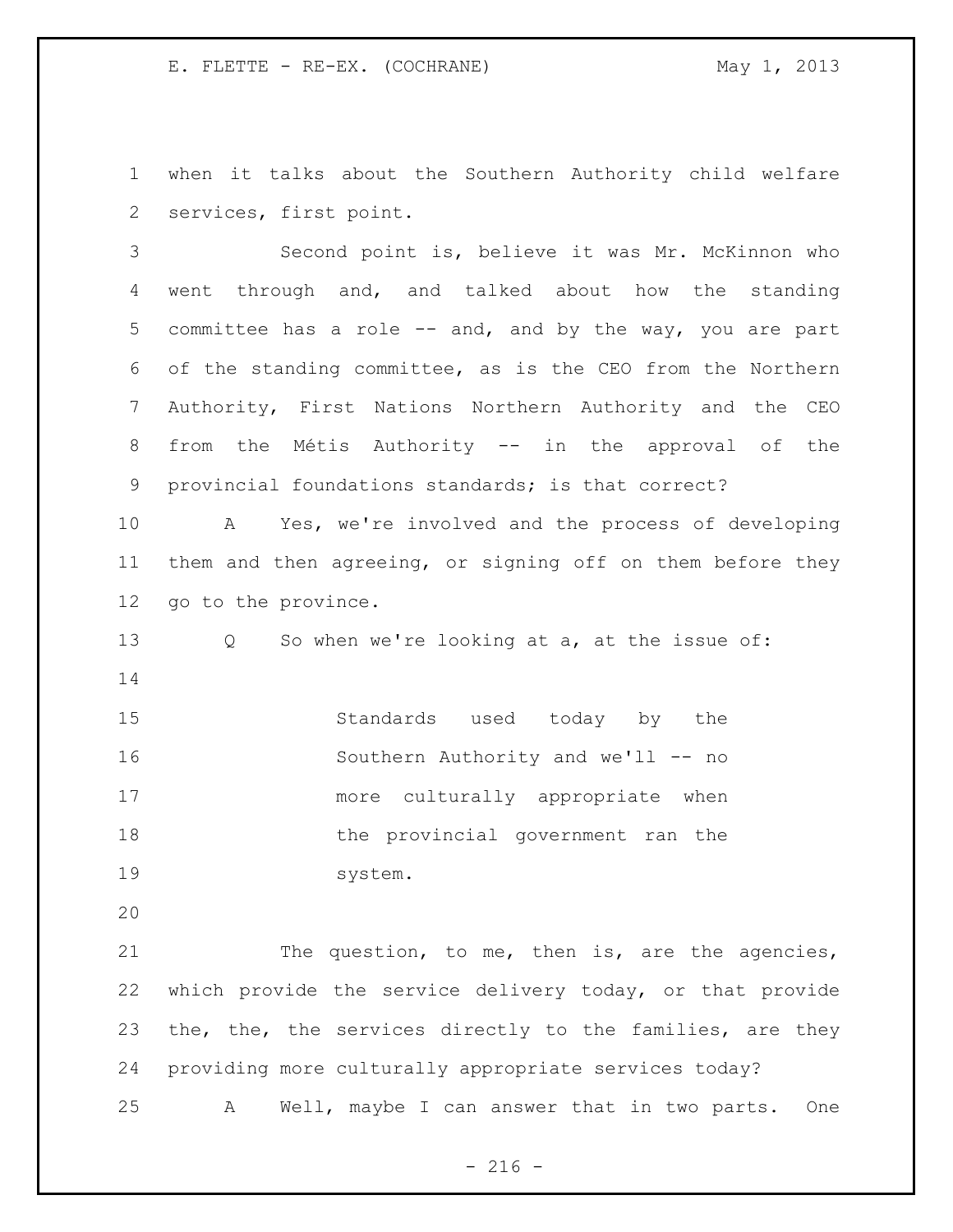E. FLETTE - RE-EX. (COCHRANE) May 1, 2013

 is, I would say the standards including, or especially speaking of the foundational provincial standards, are considerably more culturally appropriate than they were, let's say, 10, 20 years ago. I'd like to say primarily, but certainly partly because of the involvement and the recognition by the province of the need to widely consult and make these standards acceptable and doable. So I think we've made lots of progress there. They may not be Southern Authority specific standards, but I would not characterize them as being completely not culturally appropriate.

12 Secondly, I think I also made the point, with Mr. 13 Funke, that standards are only one component, that there's 14 a lot of things that define the service of an agency, including the programs, the policies, the practices and so on, that speak to culturally appropriateness of those services and I would say that in our agencies, we see constant improvement and constant increase of cultural integration into the services and programs that they are providing.

 Q And I think it's fair to say and you mentioned this earlier, that you know, we've, we've made some good progress. There's still a way to go and I think we all recognize --

A Yes.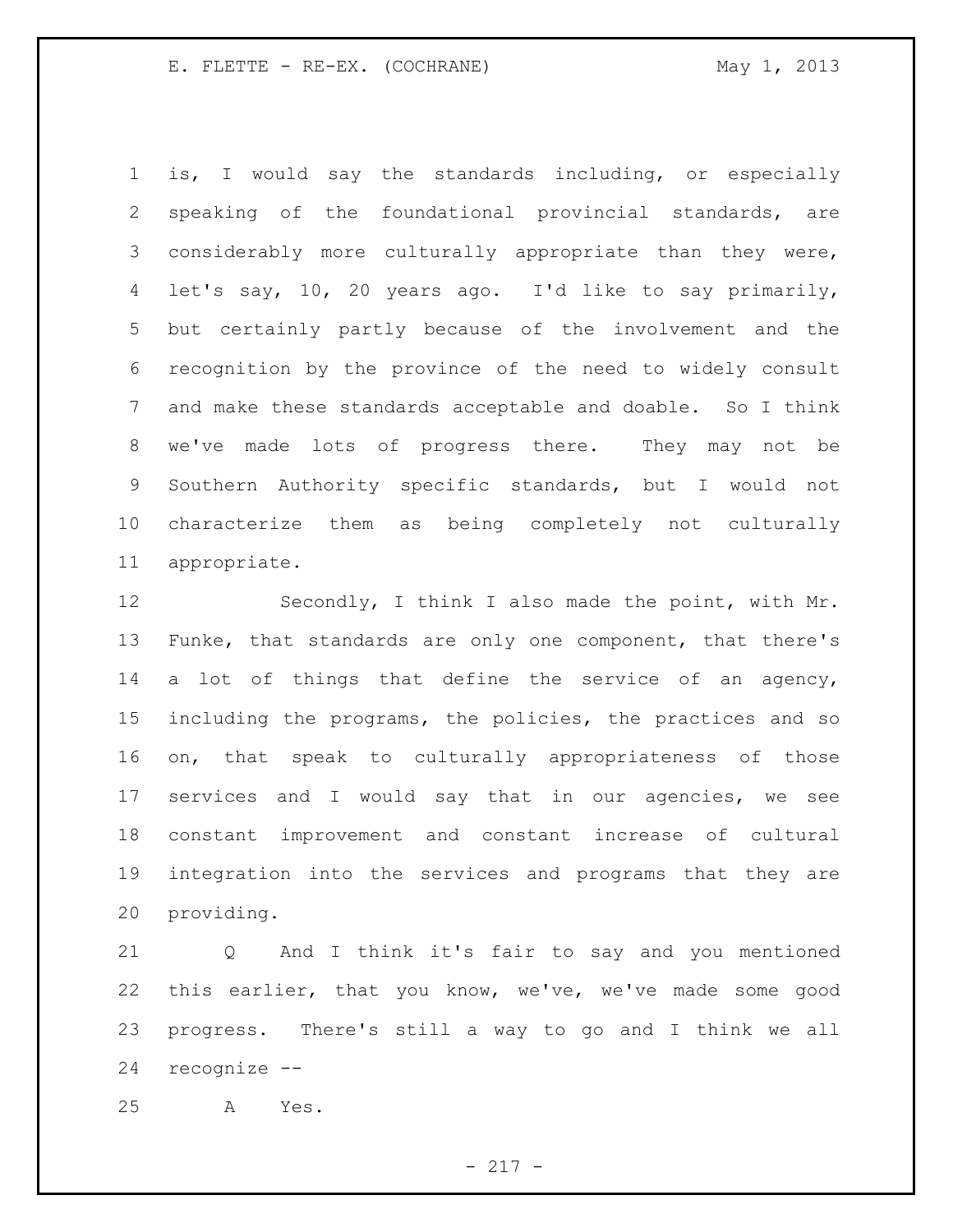1 Q -- and agree with that; correct? A Yes. MR. COCHRANE: Okay. So, Mr. Commissioner, that's all I really wanted to address. The Free Press was very quick to get out the headline and I hope that they're just as quick to correct the story. Thank you. THE COMISSIONER: I'm sure they are still with us and will have heard the evidence in the last few minutes. Ms. Walsh? MS. WALSH: Thank you, Mr. Commissioner. Ms. Flette, hang in there. Starting with recommendations that are contained in the reports that this inquiry has to consider, relating to funding, because a number of questions have been addressed to you about funding. That's, Mr. Commissioner, what you've got in front of you is the legislation. 18 THE COMISSIONER: Yes, I, I know that. I'm going to give it back to you. MS. WALSH: Oh, good, okay. I am going to be referring to it, but we'll pull it up -- 22 THE COMISSIONER: Oh --23 MS. WALSH: -- on the screen. 24 THE COMISSIONER: -- all right. MS. WALSH: We can pull it up on the screen.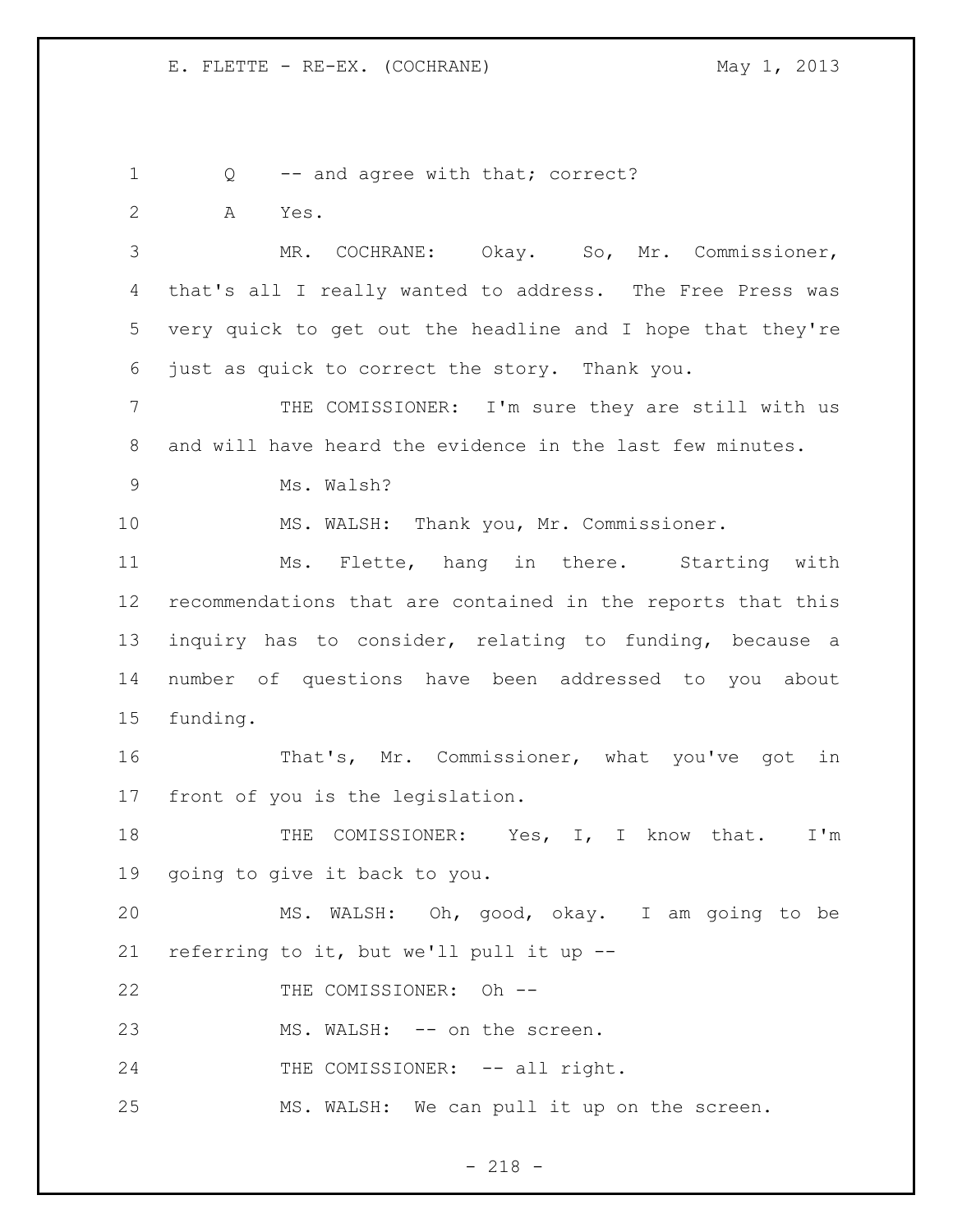1 THE COMISSIONER: All right. MS. WALSH: Yeah. THE COMISSIONER: But I've got the reports here. MS. WALSH: The Section 4 report, which is Commission disclosure number 1, at page 88 of our disclosure, if we could look at that please? 7 Mr. Commissioner, if you've got the hard copy, that's page 87 of the, the hard copy. THE COMISSIONER: Thank you. MS. WALSH: This is under the heading: Broader System Recommendations for Manitoba: "RS1 That the Provincial Government work collaboratively with the Authorities to determine sufficient funding to adequately **resource** the child protection system in Manitoba to address 19 workload, training, and necessary case-support services for front **11ne workers and supervisors.**" CROSS-EXAMINATION CONTINUED BY MS. WALSH: Q So, of course, the question is, has that been done?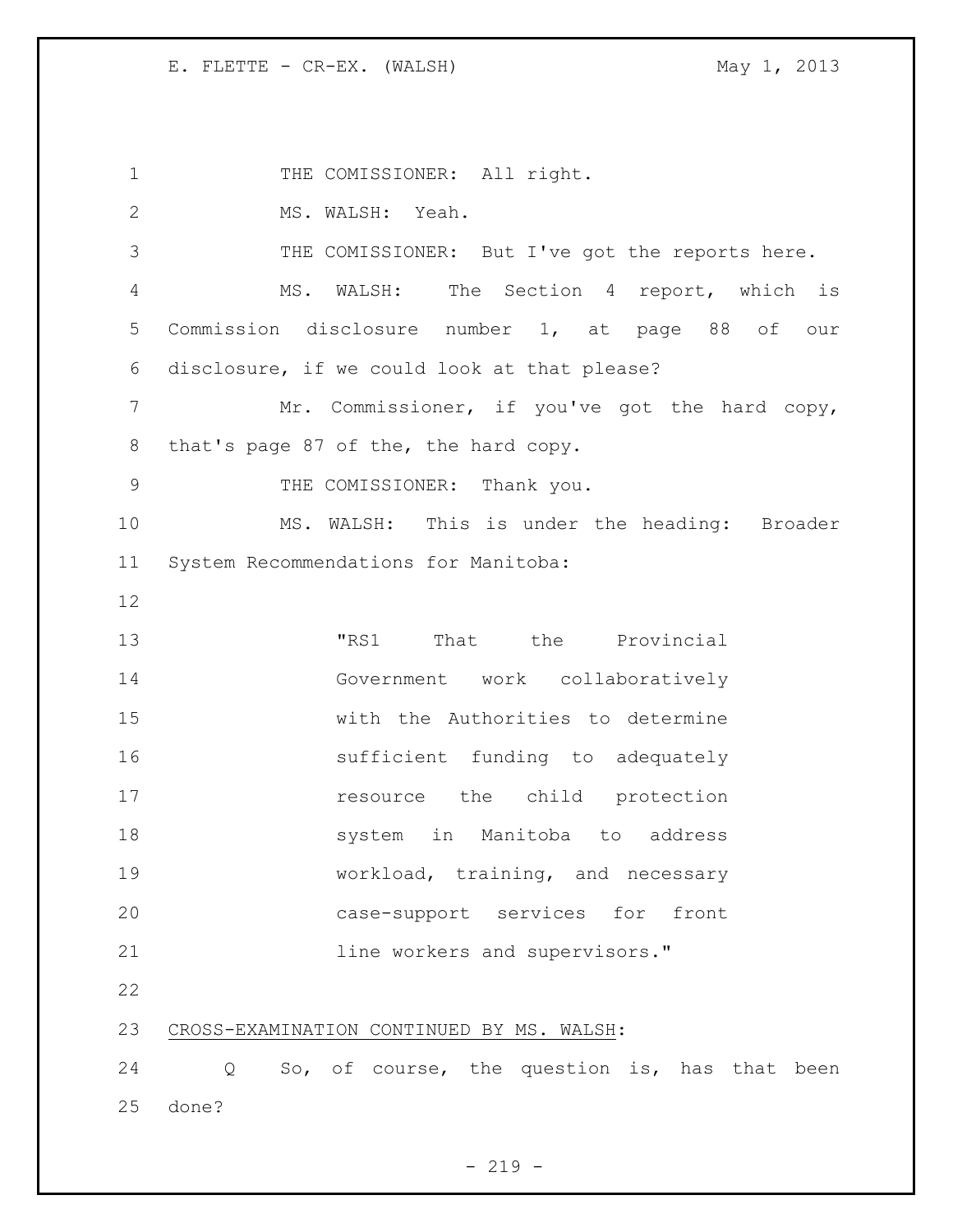A Well, I believe the funding formula has very much moved us ahead on that.

 Q Okay. And that's, that's the, the response to this recommendation has been the new funding formula that you've talked about today?

 A Yes, I'm just hesitating because I'm trying to think of the timing of this, but yes, it would apply to this.

Q Okay. Is there anything else?

 A Well, my comment was just going to be that the work on a new model for the Federal funding began before the inquiry started. But because of the timing of the need to have a new funding model provincially and what we were working on Federally, we were able to combine those, so it would be the response to this.

 Q Well, and this recommendation came out in the fall of 2006 --

A Yes.

Q -- so --

A Yeah.

 Q -- yeah. Then, from the report entitled: Strengthen the Commitment, Commission disclosure number 3, at page 331. And if we scroll down to the bottom please, we can tell the Commissioner what page.

25 THE COMISSIONER: This is, is this 3(c),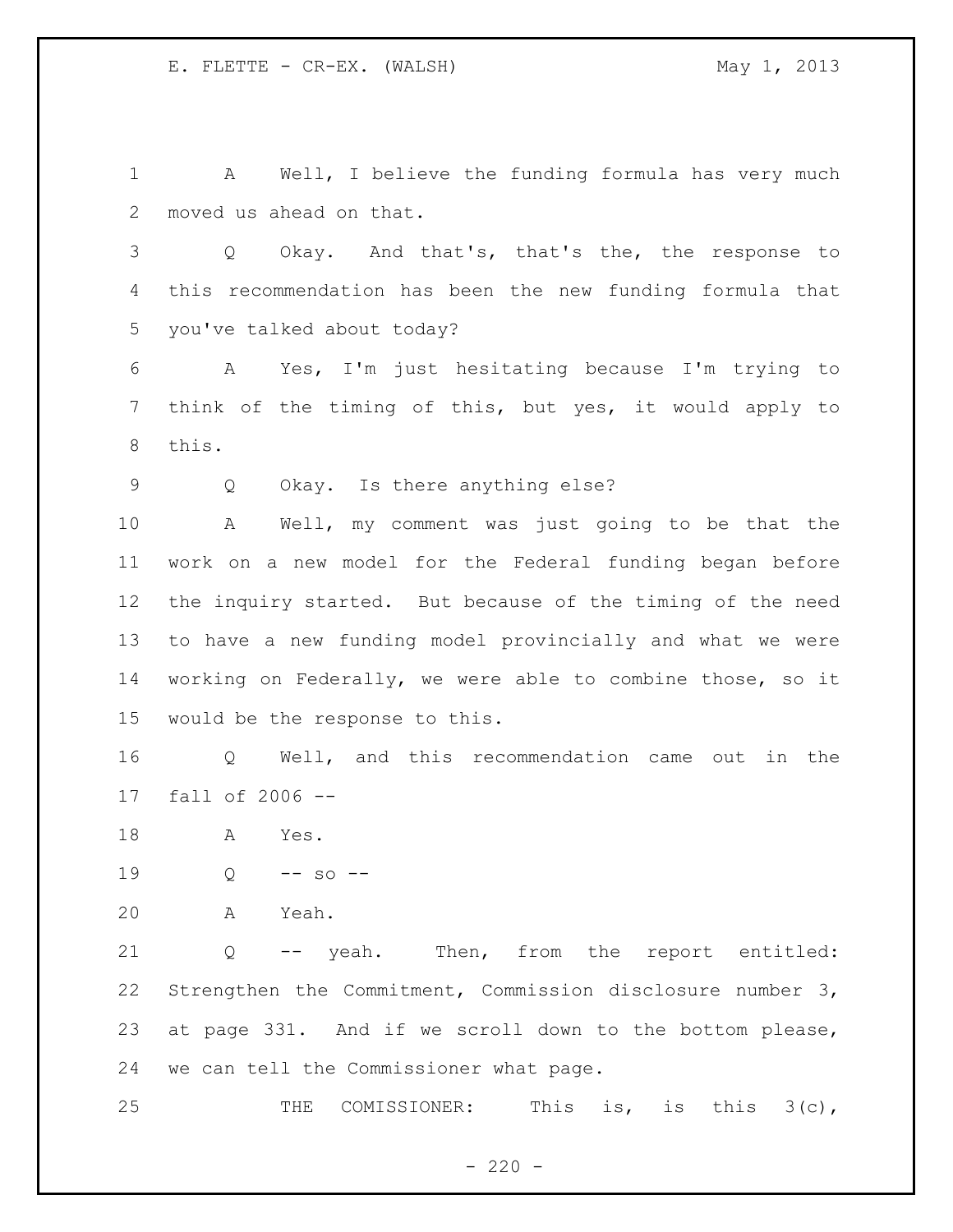Strengthening the -- MS. WALSH: Yes, at page 146 of your copy, Mr. Commissioner. THE COMISSIONER: Oh, is this the Section 10? MS. WALSH: No, it's the Strengthen the Commitment. 7 THE COMISSIONER: Yeah, I -- that's fine, I don't 8 have that, but that's all right, I, I, I can see it on the screen. MS. WALSH: You've got it? 11 THE COMISSIONER: Yeah. 12 MS. WALSH: Okay. BY MS. WALSH: Q So this one recommended that the funding model be changed from one that's based on the number of children in care, to one that provides funding based on the needs of the system. And I'm, I'm paraphrasing, to deliver child welfare services including flexible services that: "... will be offered through the differential response that will prevent children from coming into 24 care."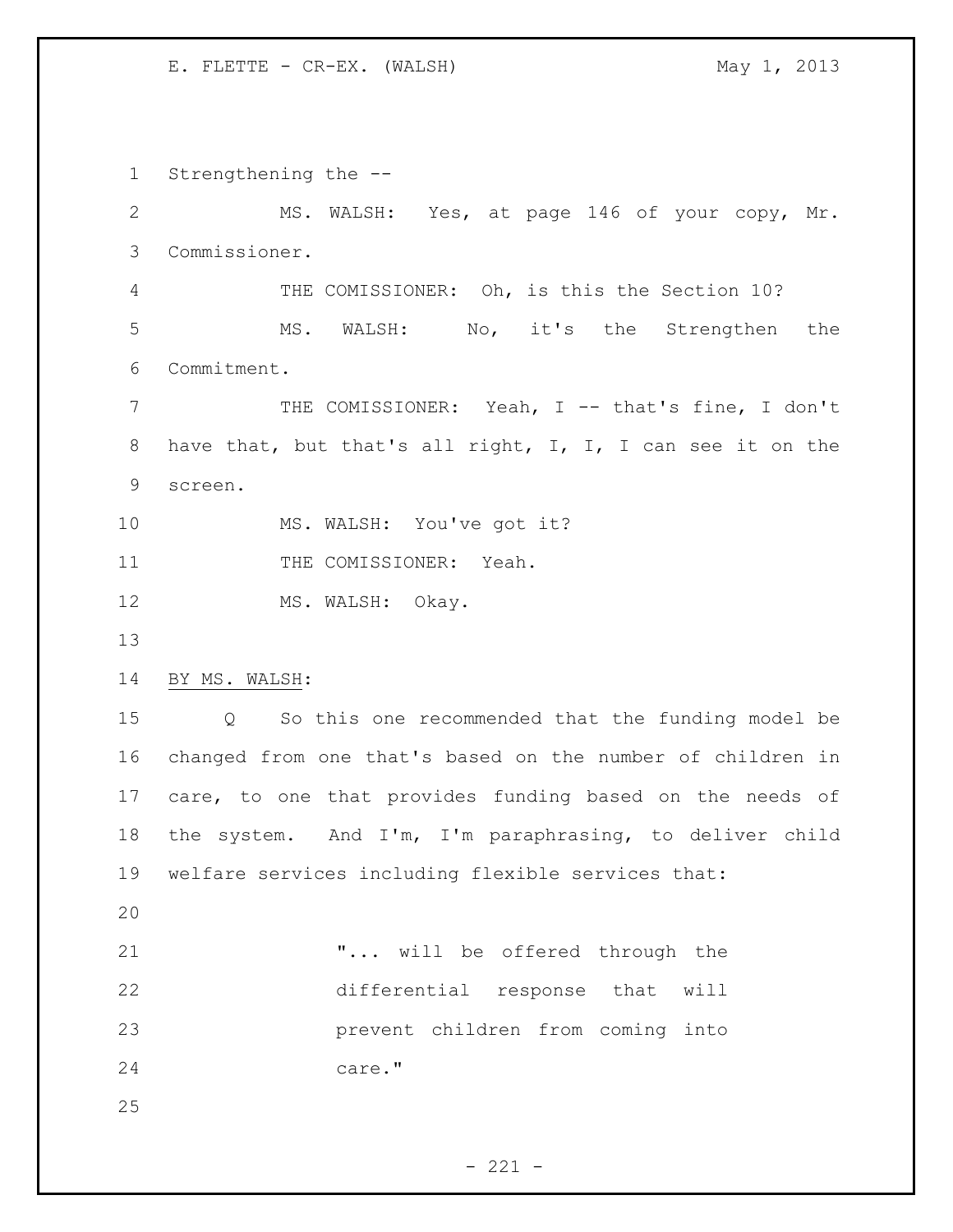It also recommended that: "... the provincial government enter into discussions with the Federal government to develop a plan to ensure consistent funding models that will provide services 8 across the province 8 regardless of the status of a child and regardless of where the child lives." So, have these things been addressed? 14 A Well, I think the funding model that we currently have is still based, in part, on kids in care. It is based on cases, as well as kids on (sic) care. So you could 17 argue that it, it does become more relevant to the needs of the system and being able to have enough workers, based on the case counts there. I don't think I would characterize it as needs based funding yet, but I think it does try to do that and certainly has improved that from the previous funding mechanisms. Q Would you still like to see funding that is more based on needs, rather than numbers of children?

A I think there would be some merit for us working

 $- 222 -$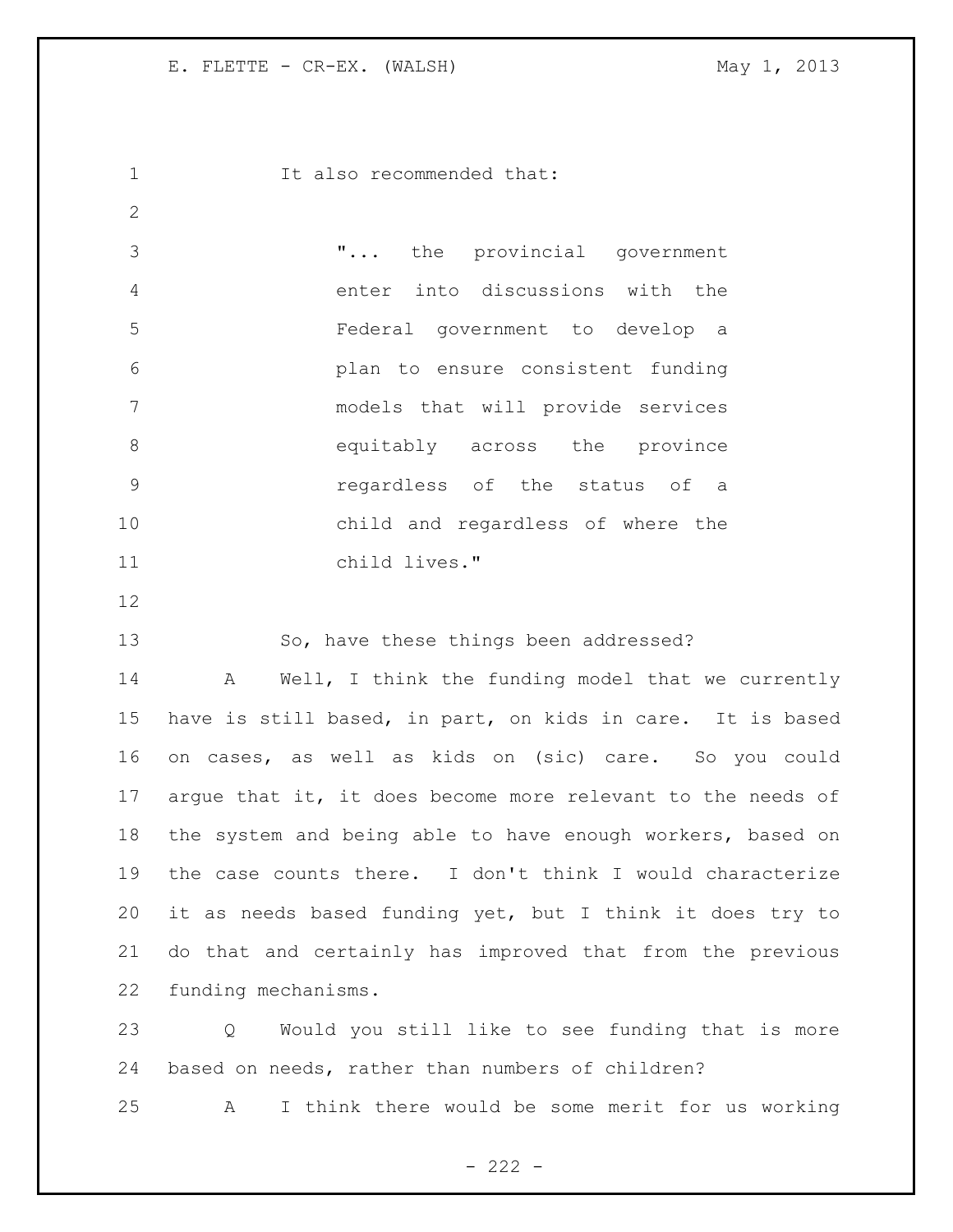towards that, yes.

 Q And is that something that you intend to continue to work towards?

 A Yes, because I think we're, you know, again, always if you have a model that's based on kid count, or case counts, you know, you want to be careful that you're not driving cases up, in order to access funds. So if we find other solutions, or ways or doing that, I think that would be very helpful.

 Q And the new funding model, I understood your evidence and -- to be that it does ensure more consistent funding, regardless of where a child lives? That was one 13 of the  $-$ 

 A Yes -- Q -- major -- A -- it equally applies -- 17 Q -- features? 18 A -- to all agencies, First Nations and others, um- hum. Q So regardless of the child's status, or -- A Yes. Q -- their residence? A That's correct. Q So that has been achieved by the new funding model?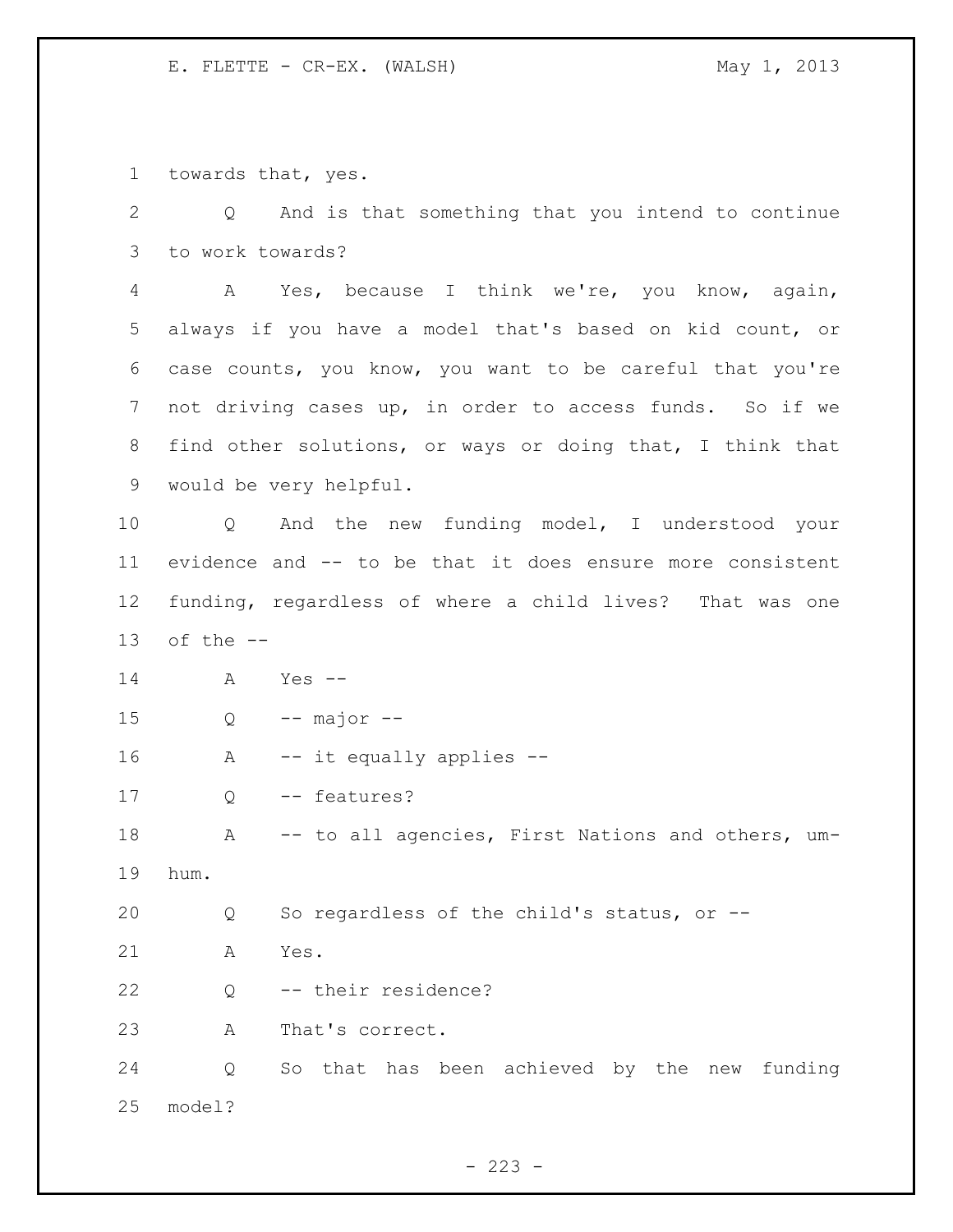A Yes.

| 2               | The other report that makes reference to funding<br>Q       |
|-----------------|-------------------------------------------------------------|
| 3               | report prepared by the auditor general, which is<br>is the  |
| 4               | Commission disclosure 6, at page 690.                       |
| 5               | THE COMISSIONER: Is that her 2006 report?                   |
| 6               | MS. WALSH: It is and that's, and without going              |
| 7               | into all of that again, but simply so that we have the      |
| 8               | reference, there were a number of matters that the auditor  |
| 9               | general found lacking, with respect to funding and in her   |
| 10 <sub>o</sub> | follow-up report, which is Exhibit 43, at pages, starting   |
| 11              | at page 32, through 34 -- page 32. There we go.<br>She      |
| 12 <sup>°</sup> | describes -- just scroll through.                           |
| 13              |                                                             |
| 14              | BY MS. WALSH:                                               |
| 15              | And again, I don't think that we need to take the<br>Q      |
| 16              | time to go through this, but the report does identify that  |
| 17              | a number of her recommendations have been implemented. She  |
| 18              | also identifies that there are recommendations with respect |
| 19              | to funding, for maintenance, that remain in progress, that  |
|                 | 20 is not yet implemented?                                  |
| 21              | A Yes, that's correct. The current funding model            |
| 22              | addressed primarily the operation side of it. We have       |
| 23              | currently work underway with the province and the           |
| 24              | authorities, around looking at maintenance, looking,        |
|                 | 25 perhaps, at standardizing rates, various initiatives for |
|                 |                                                             |

- 224 -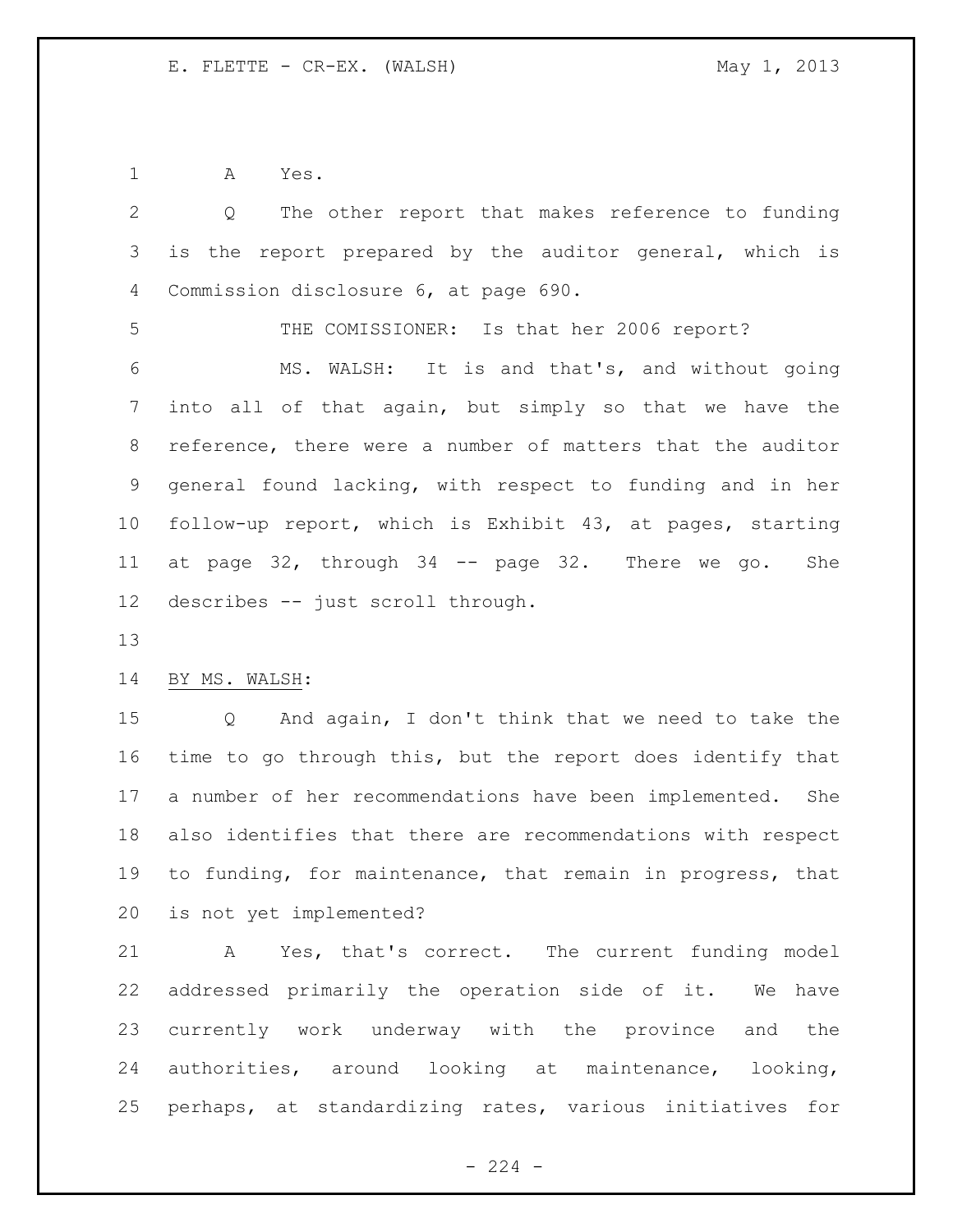how that can be done better. So that still functions pretty much the way it did, in terms of agencies being reimbursed. But I believe there's some work to move ahead on that.

 Q Are, excuse me, are there actual meeting scheduled to address these various funding concerns that you say remain?

 A Yes, with respect to the funding formula, we've, we've recently, we've recently just had a regional advisory committee meeting and we meet at least quarterly. We're in the process now of establishing a working group to work through the costing of some of the recommendations we're making and that group has a meeting date set, I believe. So yes, there is work moving ahead. And with the province, on the maintenance, yes, we have a number of meetings being planned and/or in progress, around looking at maintenance rates and how to improve that.

 Q Thank you. The five positions that receive core funding, that are mandatory --

A Um-hum.

 Q -- do those have to be staffed by five separate individuals?

23 A I would say yes, although those, those individuals could also carry other functions. So, for example, if you have a quality assurance manager, the

 $- 225 -$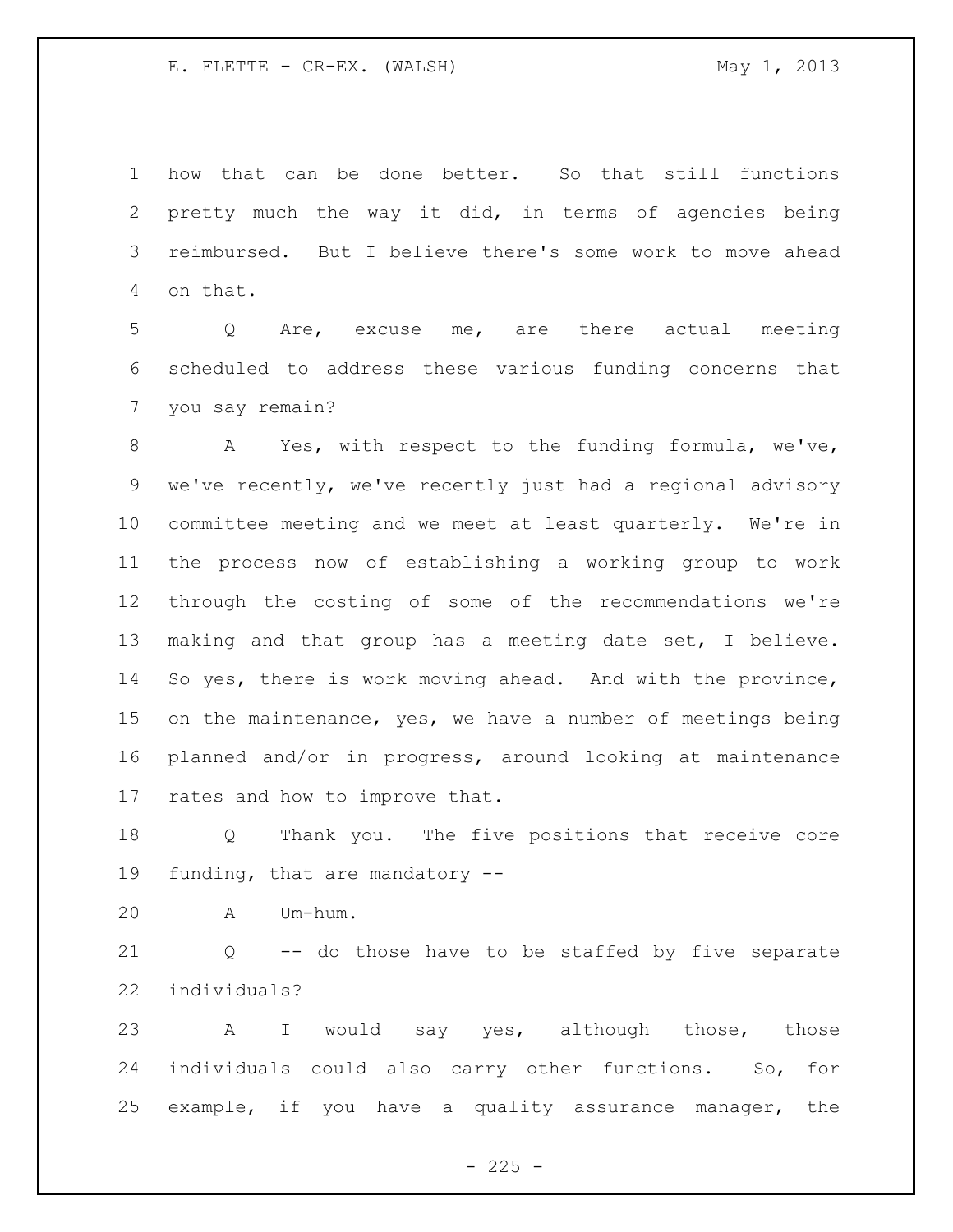agency could assign other tasks to that person. Because that's relatively new, people have just, agencies have just hired those positions and we've told them that we're going to monitor, this year, how that goes. Because we're concerned about a conflict of interest if, let's say that the, the person who's been put in that role is also a service manager, they would, in effect, or could, in effect, be QA-ing their own work.

Q Um-hum.

 A So we want to make sure that isn't happening, that agencies have good ways of dealing with that. I'm just trying to run through them. I think, for the most 13 part, they've separated them, but I do know there are some agencies that have tied them in to other functions.

 Q Part of my, of the reason for my question is whether having five separate individuals, to staff those positions, which are not frontline service positions, whether that's a burden for some of the smaller agencies? Or realistic for some of those smaller agencies?

 A Well, I, I don't think -- first of all, two of those positions are the ED and the CFO. So everybody would have had those anyway. And the other three, they really do tie to frontline service and I think that agencies have welcomes the quality assurance, the abuse investigator and the, the human resource personnel, because it's given many

 $-226 -$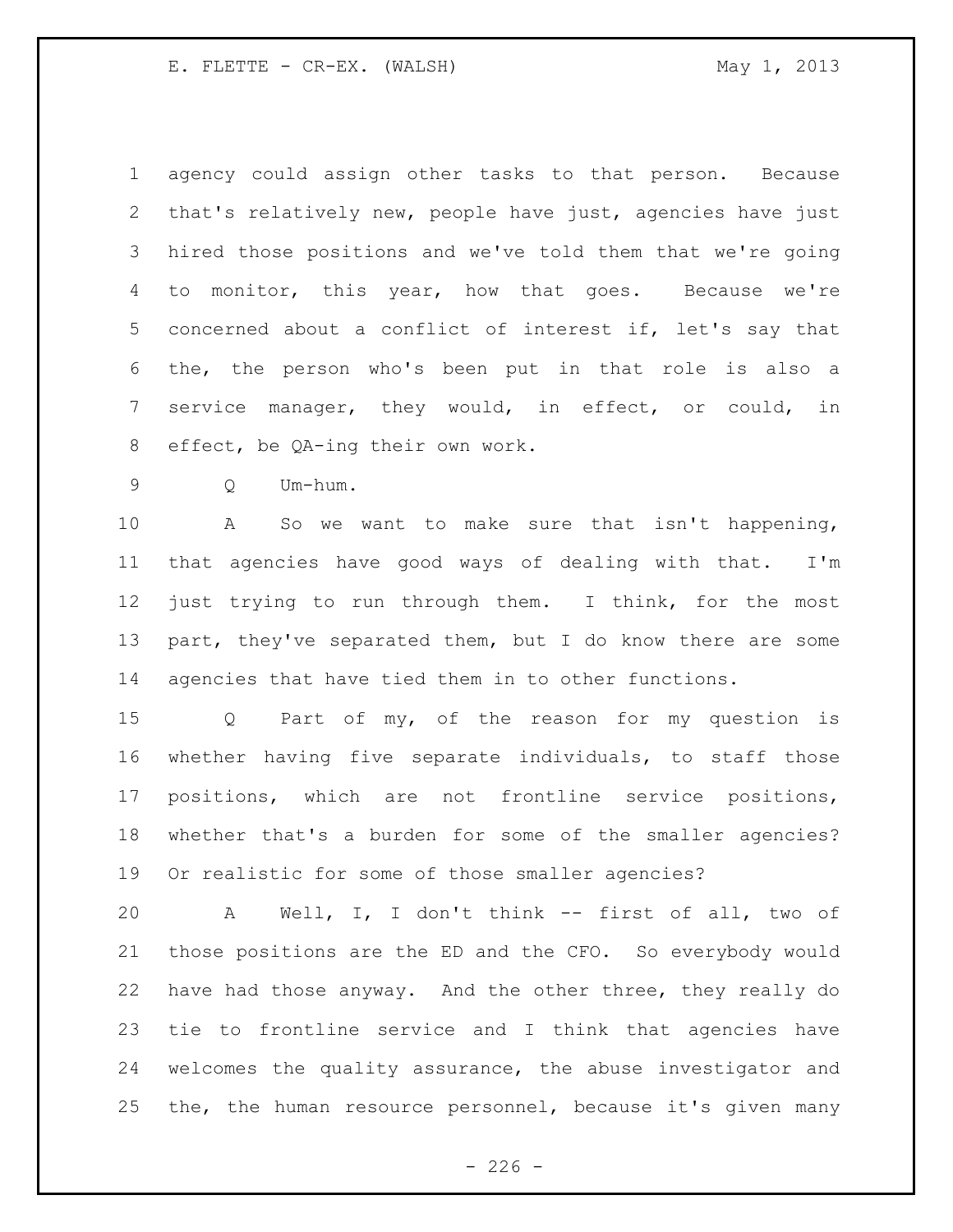of them, especially the small ones, capacity they didn't have before.

 Q Then for my next questions, I want to put some context to the, the importance of hearing from you on this, because in the evidence that we had in fact, in phase 1, we did see the ADP that was filled out for Phoenix and her family.

 If we turn to our Commission disclosure please, page 37529.

 And you can see that the first choice that was checked off was First Nations of Southern Manitoba. If we scroll down, please, through the document, this, this was signed in July of '03, when Stan Williams was the case worker, just to remind everyone. It was signed by the father, Steve Sinclair.

 Can you scroll through it please? And oh, sorry, just go back, stop there. Thank you.

18 It indicates that:

 "Based on the Authority of Service chosen by the family the Service **Provider will be:** Anishinaabe Child and Family Services of [Winnipeg]"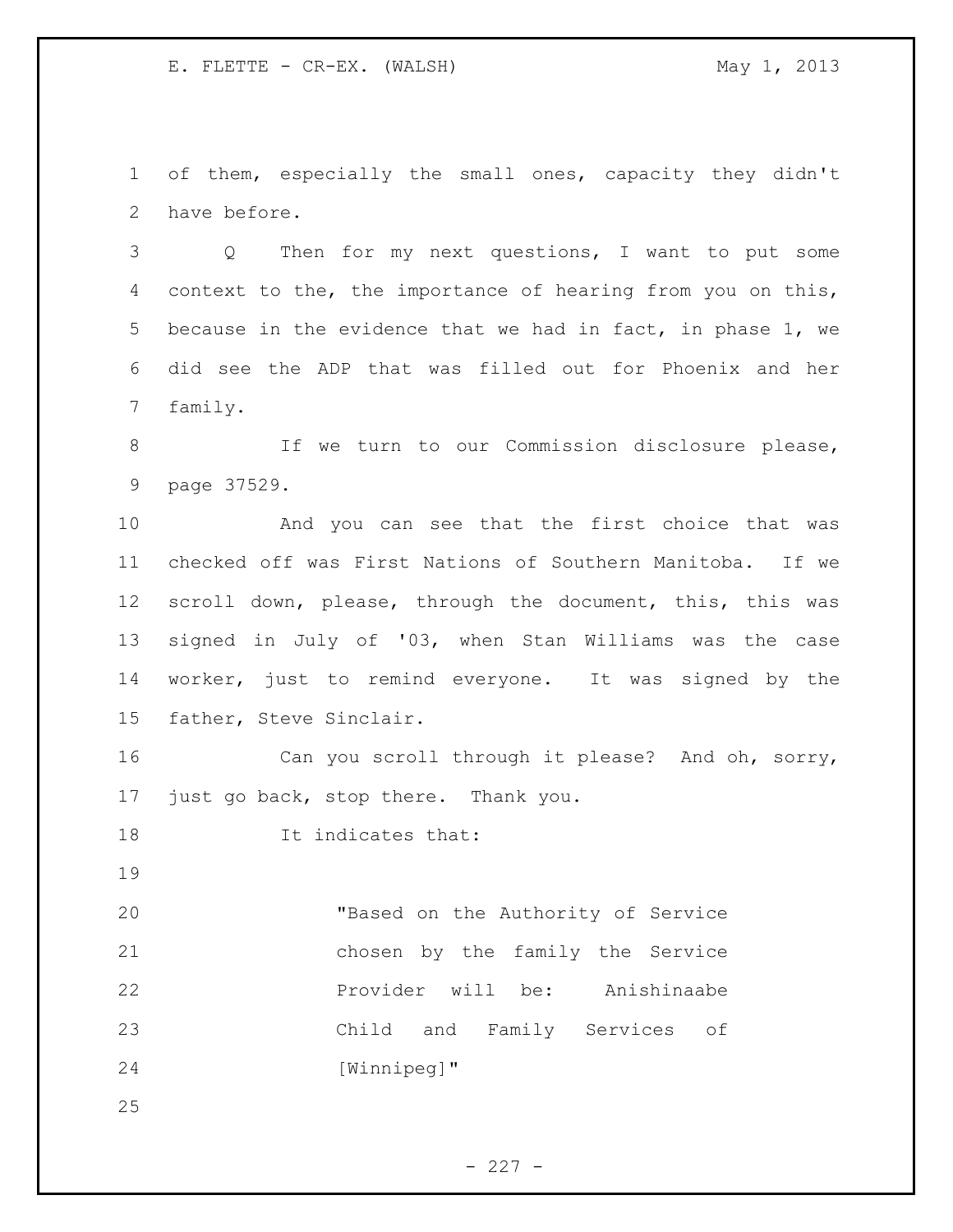So Phoenix would have been, would have received services by an agency under the Southern Authority, had, had a plan proceeded? A Yes, based on the ADP, at the time of transfer, in '05, if that case was still open, it, it would have gone to ACFS. Q Dealing with, with the SDM, I just want to make sure that I understand your evidence and when you talk about the SDM, you're talking about it as a tool that involves a number of different -- A Components. 12 Q -- components; is that -- A Yes. 14 Q -- is that right? A Yes. Q Okay. A Um-hum. Q And is it mandatory to be used by the agencies under your authority? A We've made it mandatory for them, yes. Q Okay. And I think you identified that there could be problems, for instance, if someone has turned their life around, that the assessment of risk could, could have some problems, but that that might be mitigated by the strengths and needs assessment?

 $- 228 -$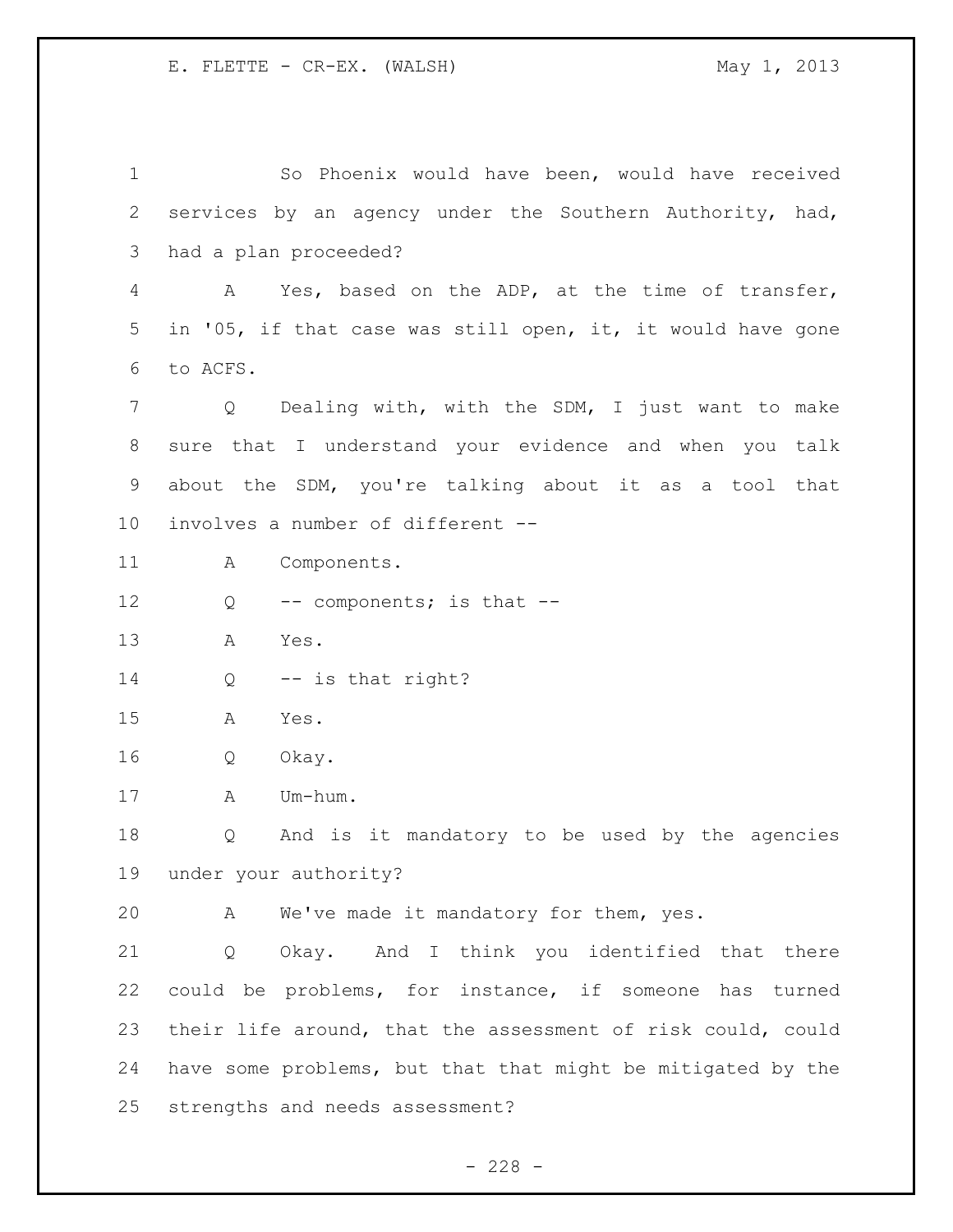A Yes, the probability of future harm, which is that risk assessment, would definitely give weight to that, I guess, to the past history. So it would affect the rating of risk, but it can then be mitigated with the strengths and needs assessment that the worker does and, and the professional judgment component and the subsequent case plan.

 Q So it's, it's the professional judgment component that I'm still not certain about, with respect to your evidence, because my notes have a, a number of different things and, and I'm not saying that I quoted you verbatim, but you talked about it being an important factor, but not 13 the deciding factor, but then you also said that the SDM, I think, is just a tool and that workers still need to use their clinical judgment. My question is, what are workers told about the role of reliance on their own clinical judgment?

18 A The way we present the SDM and the way we train staff in the use of the SDM includes professional judgment as one of the components. So we don't want a worker to dismiss everything that the SDM has the rating and say, well, in my judgment, I don't think that this is the case. But we also want them to bring their professional judgment to the table and say, you know, I think maybe there's something wrong with this, or I believe that this can be

 $-229 -$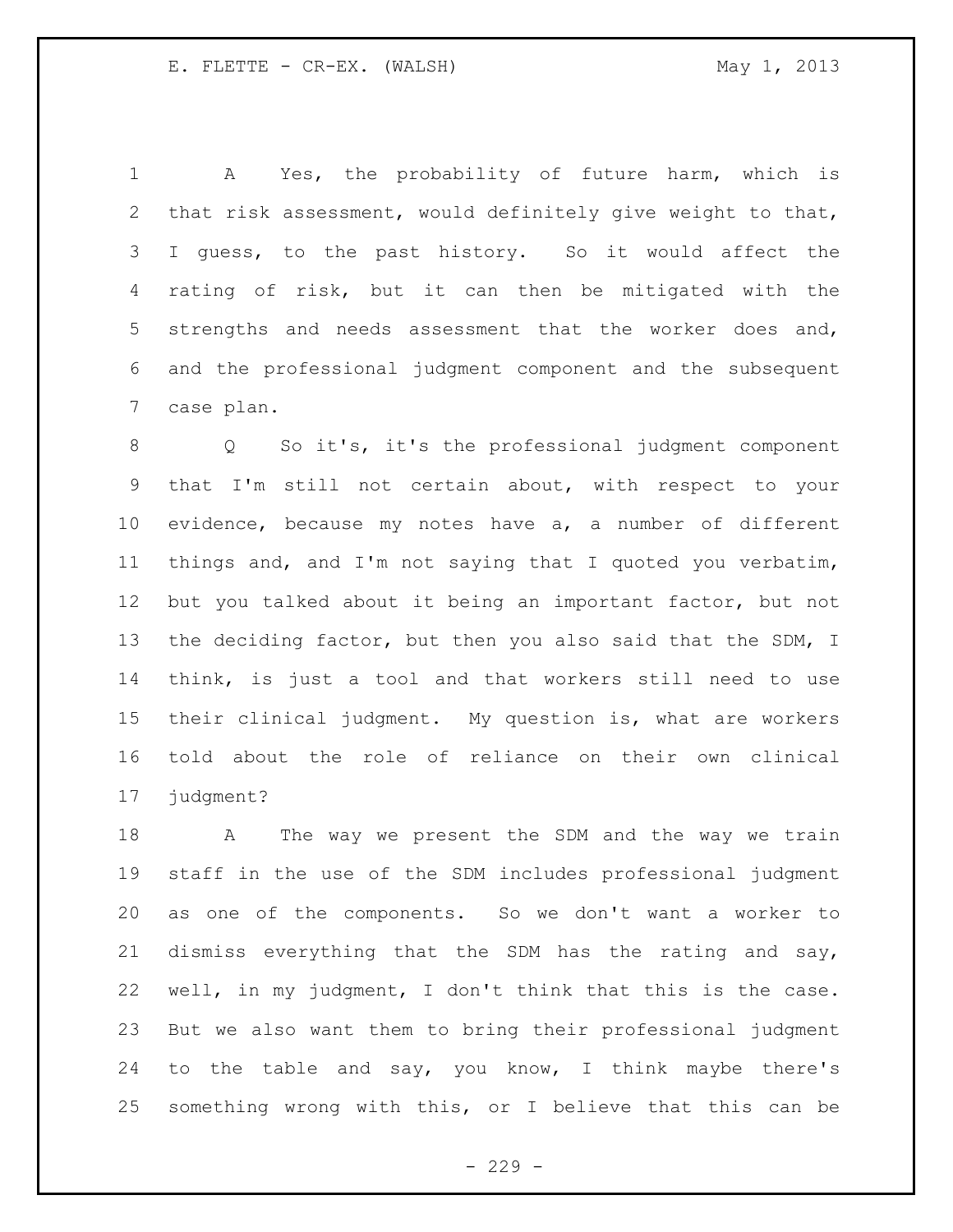mitigated in this way. So it becomes one of the components. But we, we are concerned that it isn't -- that the rest of the tool, and the findings of that tool, are not dismissed because a worker doesn't agree with it. Q But if a worker is properly trained -- A Yes. Q -- and supervised, then there should be nothing wrong with their relying on their own clinical judgment; is that fair? A Well, we -- yes, and we don't have a problem with relying on their judgment. I think what we're saying is that is not the only thing that you should be looking at and making a decision. So if your professional judgment is these children are safe, but everything in the risk assessment is telling you different, it's those two that have to go hand in hand. Q Would you expect that there would be a conflict between professional judgment and the numbers that come up on the SDM very often? A Not if workers are properly trained. I, I don't think it would become a very big issue. But I think if we have workers who are not, or who have decided to rely on their professional judgment solely, it could be. But in -- I think if workers are doing it properly and they're trained properly, and they're competent workers, that we

 $- 230 -$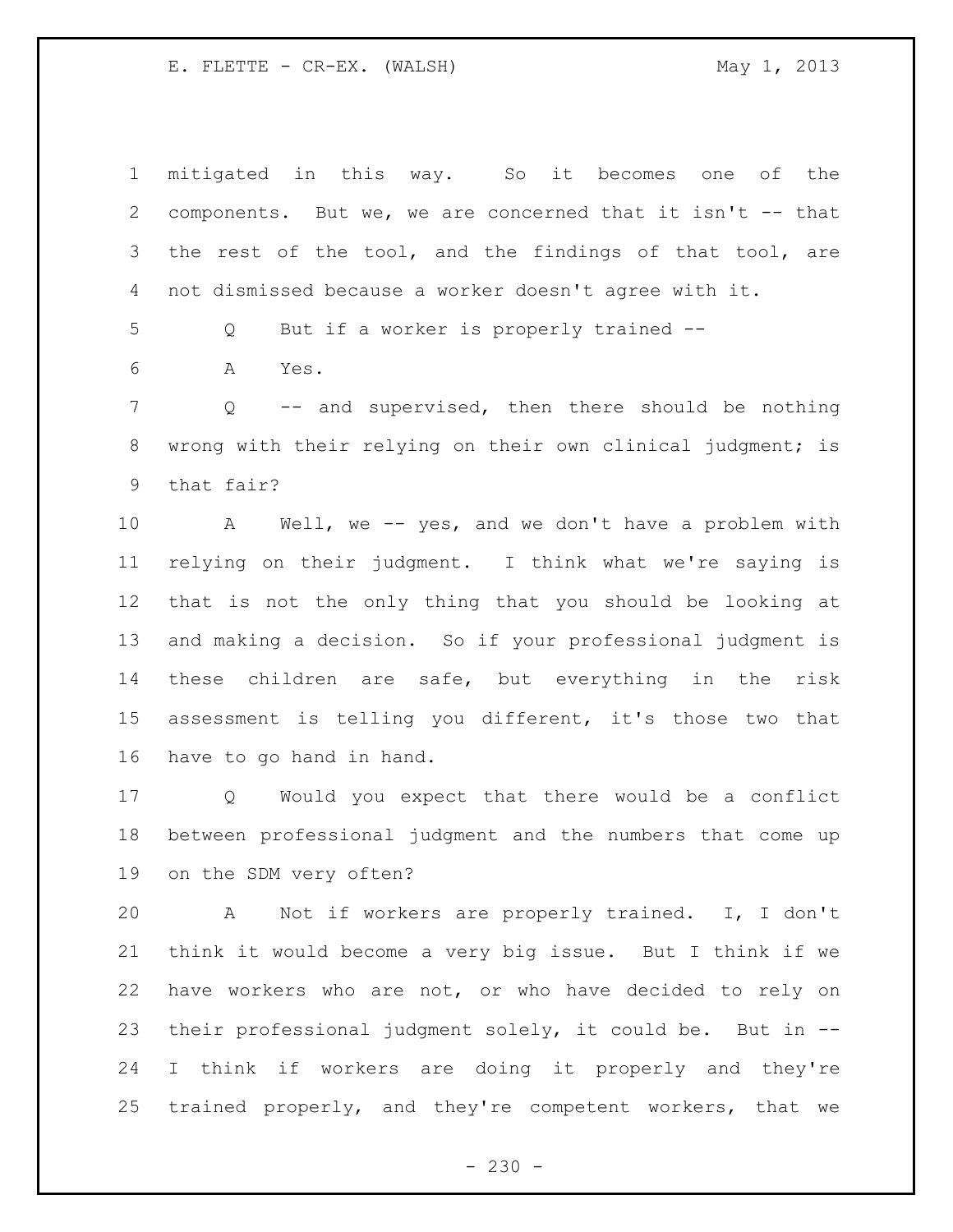shouldn't have big disagreements and there should be a way to resolve those disagreements in the case plan for that family.

 Q And in saying that, you're making an assumption that the tool itself is appropriate?

 A Well, I think we've, we've made that assumption in selecting that tool, at this point in time. I think we've voiced our concerns and I think we've also built in a review and evaluation of the tool at some point.

 Q Training for supervisors, for supervisors employed by agencies under the Southern Authority, is specific training, training specific to supervisors, is it mandatory?

14 A We don't have mandatory training for supervisors. Some of our agencies have made the core training for supervisors mandatory for their supervisors. Not everybody has done that. Although I believe that all of agencies have sent supervisors to that training.

Q Any reason why it wouldn't be mandatory?

 A Well, I guess it could be. I mean, it's, it isn't right now and we're seeing really good participation, so really, we haven't found it necessary to, you know, issue a directive making it mandatory. I guess if people weren't using it, or deciding they didn't need it, we would.

- 231 -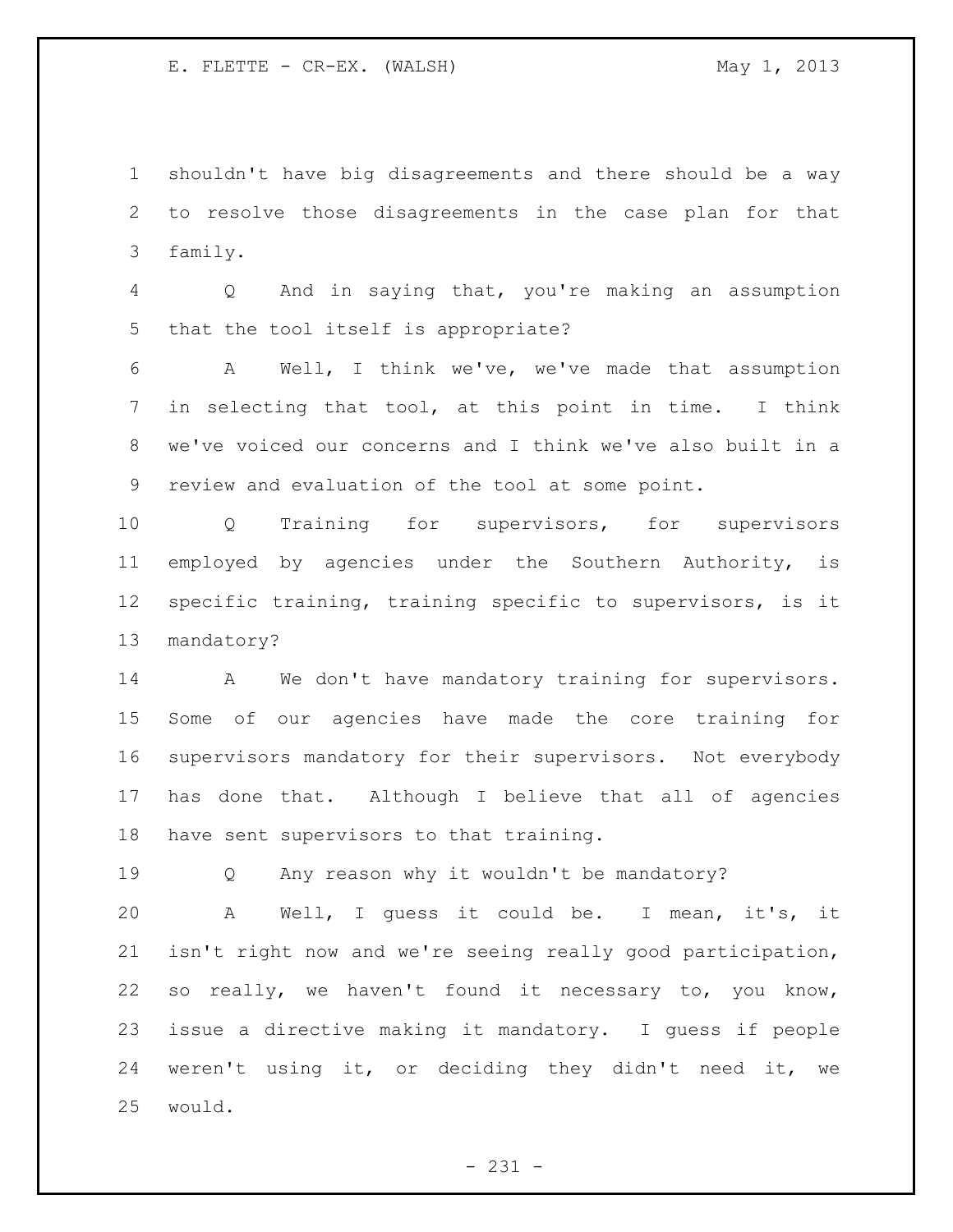1 Q Are you keeping track of that? A Yes, we do, we keep track of who's going. Q Okay. A Um-hum. Q Can we pull up the Child and Family Services Act please? 7 I'm more than halfway through. 8 A All right. Q We can turn to Section 7 please. You'll just have to scroll through, if you don't mind. That's perfect, thank you. 12 I still want -- I want to make sure that, that we understand what you've described as a new model of service delivery, being differential response. A Yes. Q Okay. Looking at Section 7 of the Child and Family Services Act, it reads: "7(1) According to standards established by the director and subject to the authority of the director every agency shall: (a) work with other human service systems to resolve problems in the social and community environment

- 232 -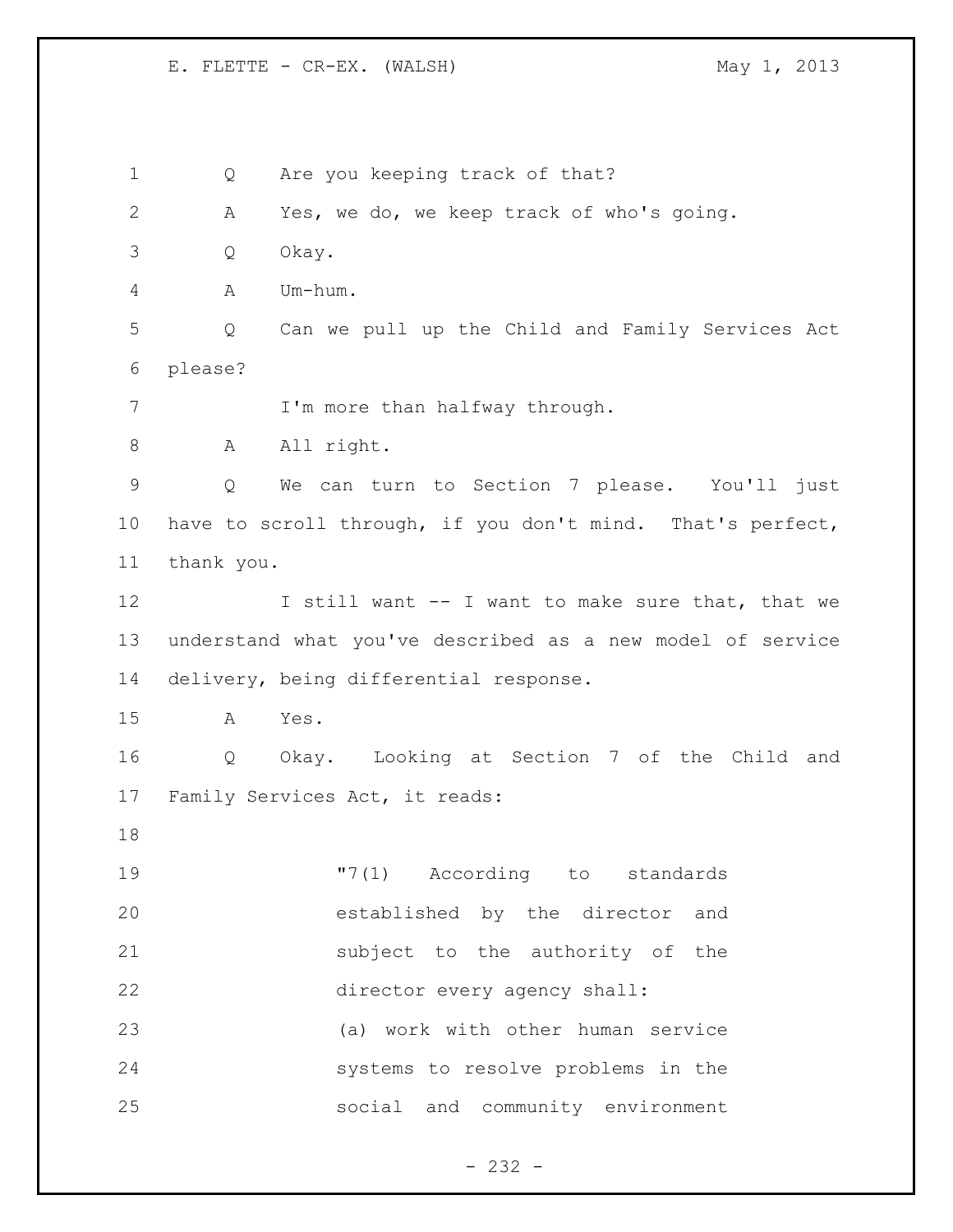1 likely to place children and families at risk; [and] (b) provide family counselling, guidance and other services to families for the prevention of circumstances requiring the placement of children in protective care or in treatment programs;" 11 And then we get to protection, protect children later on at (e). 13 Now, this Section of the Act was in effect when Phoenix was receiving services -- A Yeah. Q -- for instance -- A Yes. Q -- is -- are -- am I right? So my reading of, of the legislation is that the responsibility to deliver preventative services and to work with collaterals in the community has always been one of the primary mandates of agencies. And I guess my question is, what's different? A Well, I would agree that it, it's been one of the primary responsibilities of a mandated agency to look for preventive ways to do things and provide services that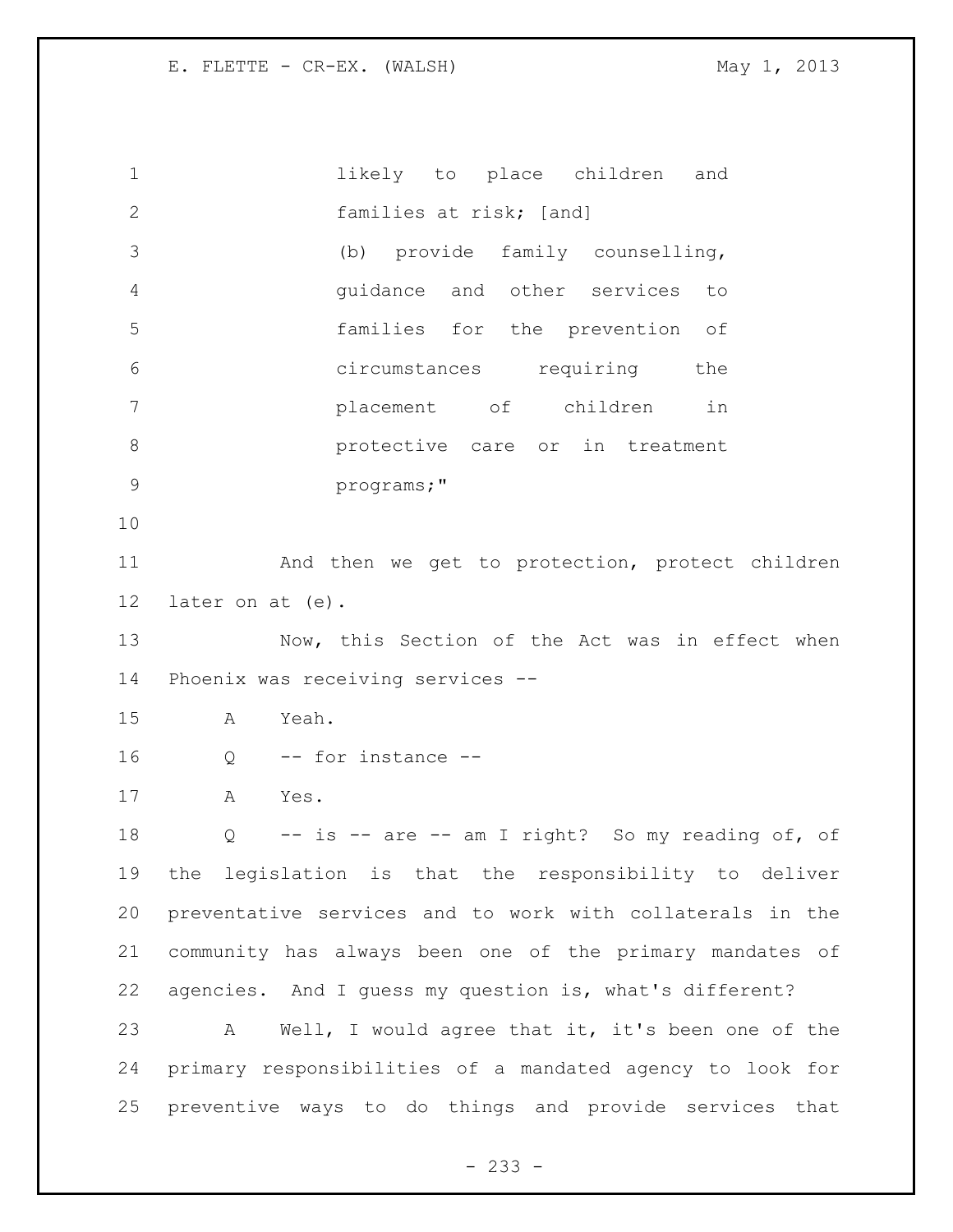hopefully can keep children out of care. With a differential response model, we have a formal process now where you can go and check, at the point of intake, what was the decision, where did that case go? Were the proper assessments done to make that determination? And then the family would be sent to a stream of service. And with the differential response model and the funding model, it's actually more consistently funded now, to support the differential response model, to provide prevention workers, which weren't there before, to provide some dollars for the purchase and partnering and so on. So there's a lot of improved elements that make it more feasible and likely and easier for agencies to meet these requirements.

 Q So, in part, the, the preventive services that were mandated under the act weren't funded to the same extent they are now; is that --

- A Yeah --
- Q -- your evidence?

19 A -- yes, many were not funded at all.

20 Q Okay. When we talk about the \$1300 -- and I, I want to come back to making sure that I understand about this stream, the, the, the family enhancement stream, but the \$1300, Mr. Funke asked you questions about how far that would go and I think you acknowledged that if you're looking at paying for addictions treatment, for instance,

- 234 -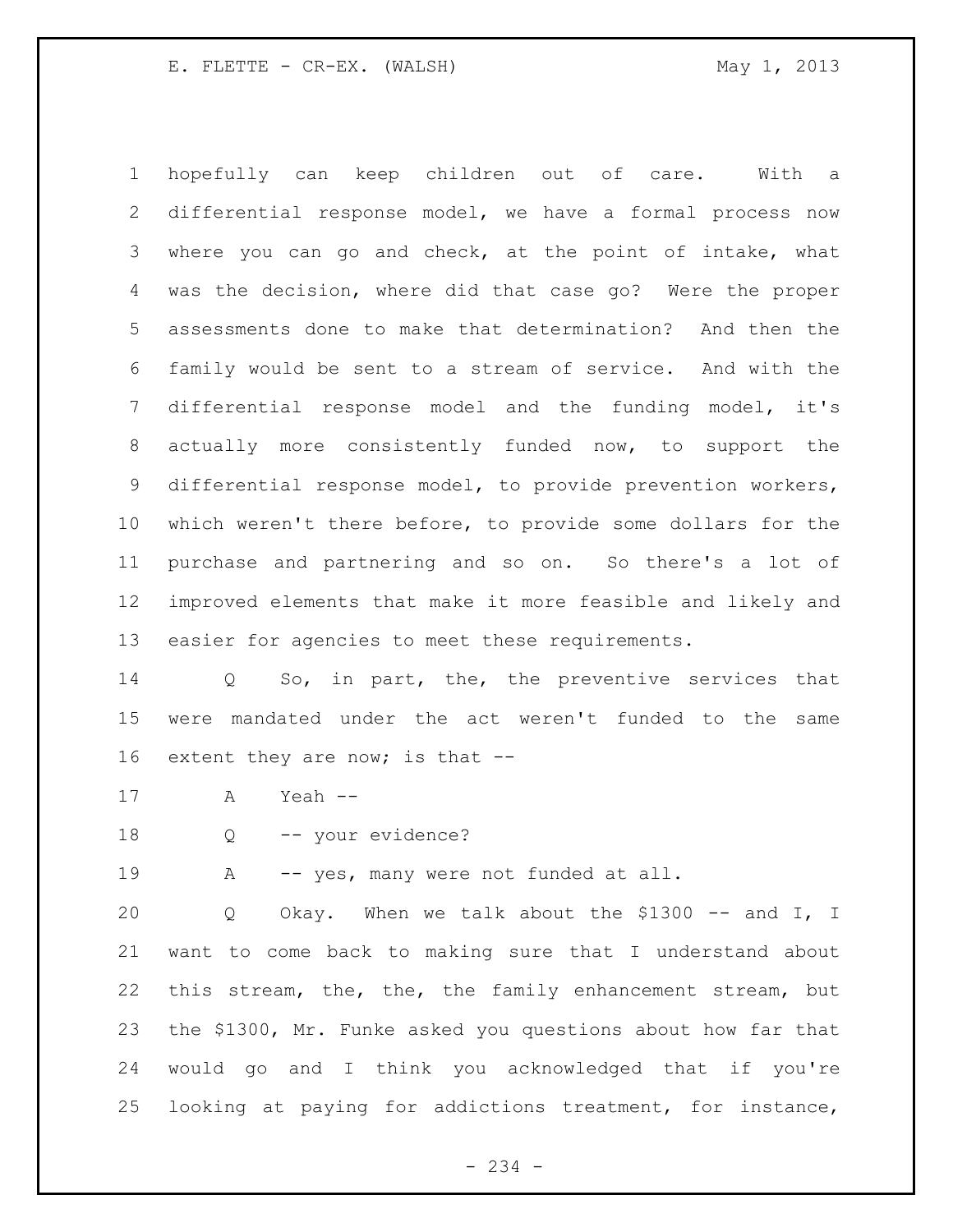and daycare, \$1300 isn't going to go that far for one family; was I correct in understanding you?

A Yes. I, I --

Q And that --

A -- just -- yeah, go ahead.

 Q -- that -- well, sorry, let, let me see if, if I, if I also understood you to be saying, but that's, in part, why we can't expect the child welfare system, or we shouldn't expect the child welfare system to fund those services. So it's not that those services aren't necessary, it's just a matter of which budget they have to come out of?

 A I don't think it's, it's good if the child welfare alone is solely expected to fund all of those support services to a family. I think it's good if child welfare has some capacity to do that.

Q Um-hum.

18 A There are other resources out there, as I said. For example, daycare, a family with a child in care, for example, or a child that's getting services, may well be eligible for the daycare subsidy. So there's other mechanisms that can pull those dollars together and the agency should be expected to have a role in trying to ensure and broker those kinds of resources for families.

Q So is that an example of how the family

 $- 235 -$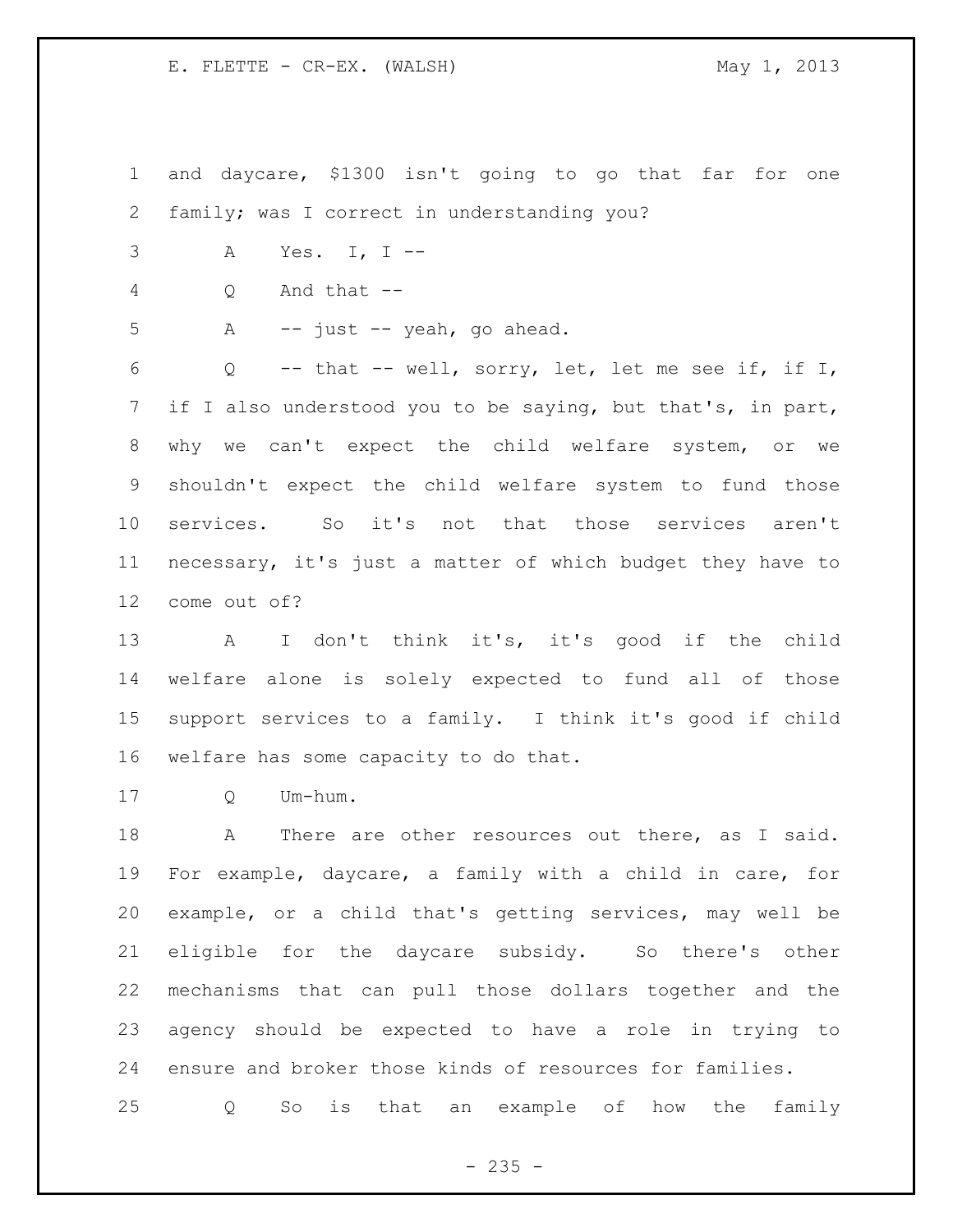enhancement stream would work, that as you say, a worker would, would help broker the procurement, and I, and I hate to use such mercantile language for, for something like this, but help a family find a daycare --

A If --

 Q -- not necessarily funded by the system, the child welfare system?

 A Yes, or, or contribute, or subsidize, or contribute, perhaps, to the funding. Or if the daycare fees are paid, to assist with transportation costs for the mom to take the child there. So I think if people are working in partnerships and whether it's around larger programs or specific cases, there should be a good partnership and an understanding that everybody is responsible for this.

 Q Would -- is it fair to say that even in the protective stream, protection stream, a worker should look for supports, such as daycare, where appropriate for a family?

 A Well, I would say especially there, because those, for those children that are still in the home, they're more at risk of coming into care and it would make a lot of good sense to put a lot of effort into seeing if there's ways that, and services that can be brought to bear that would prevent that.

 $-236 -$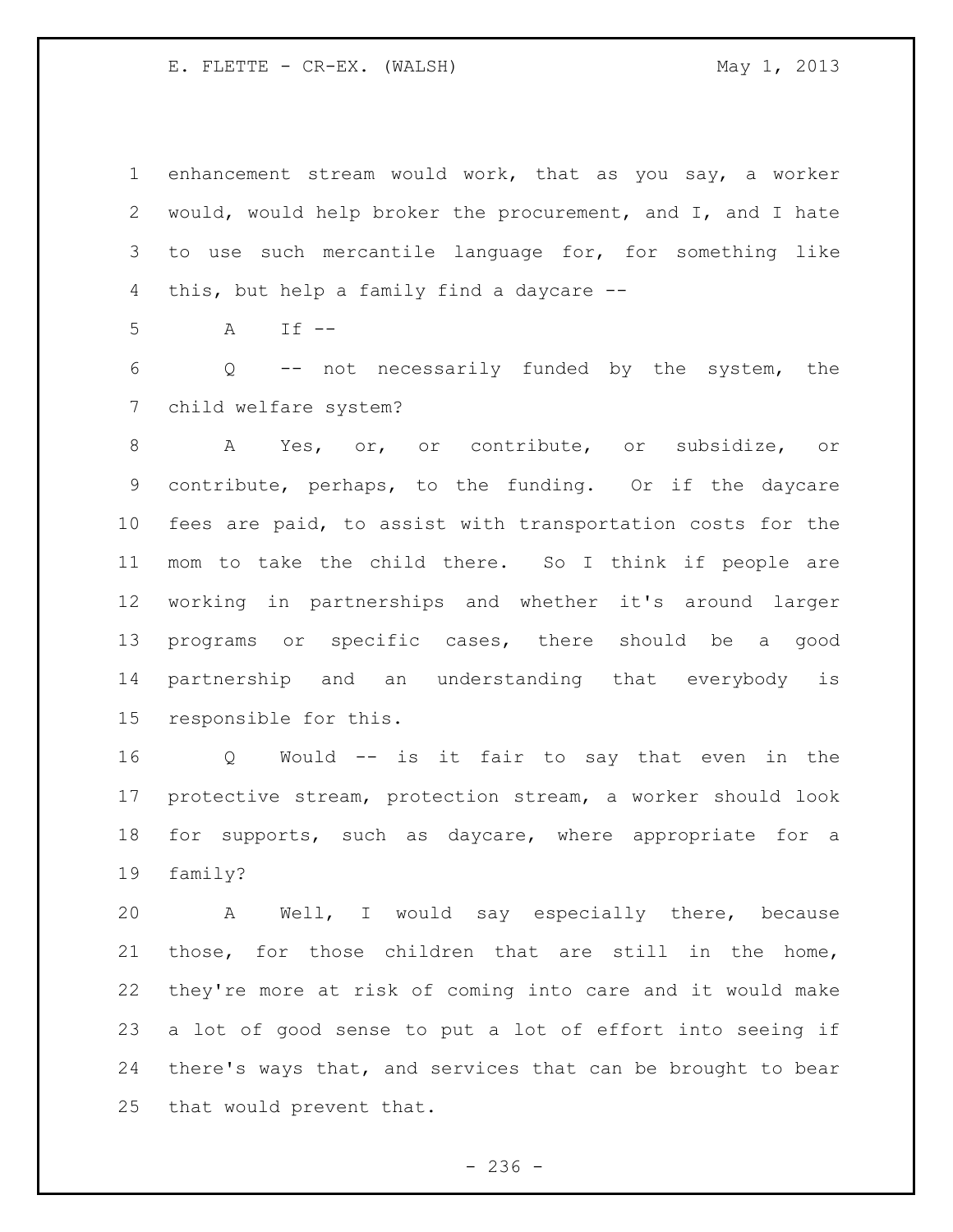Q So do workers understand that regardless of which stream they're working in, these are the kinds of supports they need to be thinking about for families, supports like, for instance, daycare? A I would say broadly, generally, yes, they understand that. I think training certainly is emphasizing that and building skills among the workers, so they know how to build partnerships and actually carry out those kinds of functions is there, yes. Q So that is in the training? A Yes. Q Okay. Mr. Funke talked about the child welfare system being the only mandated system that's there, to provide supportive services like assisting with daycare. I think what he was referring to was the fact of the legislation, just to clear up -- A Okay. Q -- any confusion. And, and I think that's fair, that that requirement isn't found in other legislation in the province, to, to assist families in that way? A Yes, I think we have a requirement to assist families. I, you know, I don't think there's a requirement or a mandate to provide daycare to every family and I think that's the point I was trying to make. We don't argue that we should have a role in that and where we need to support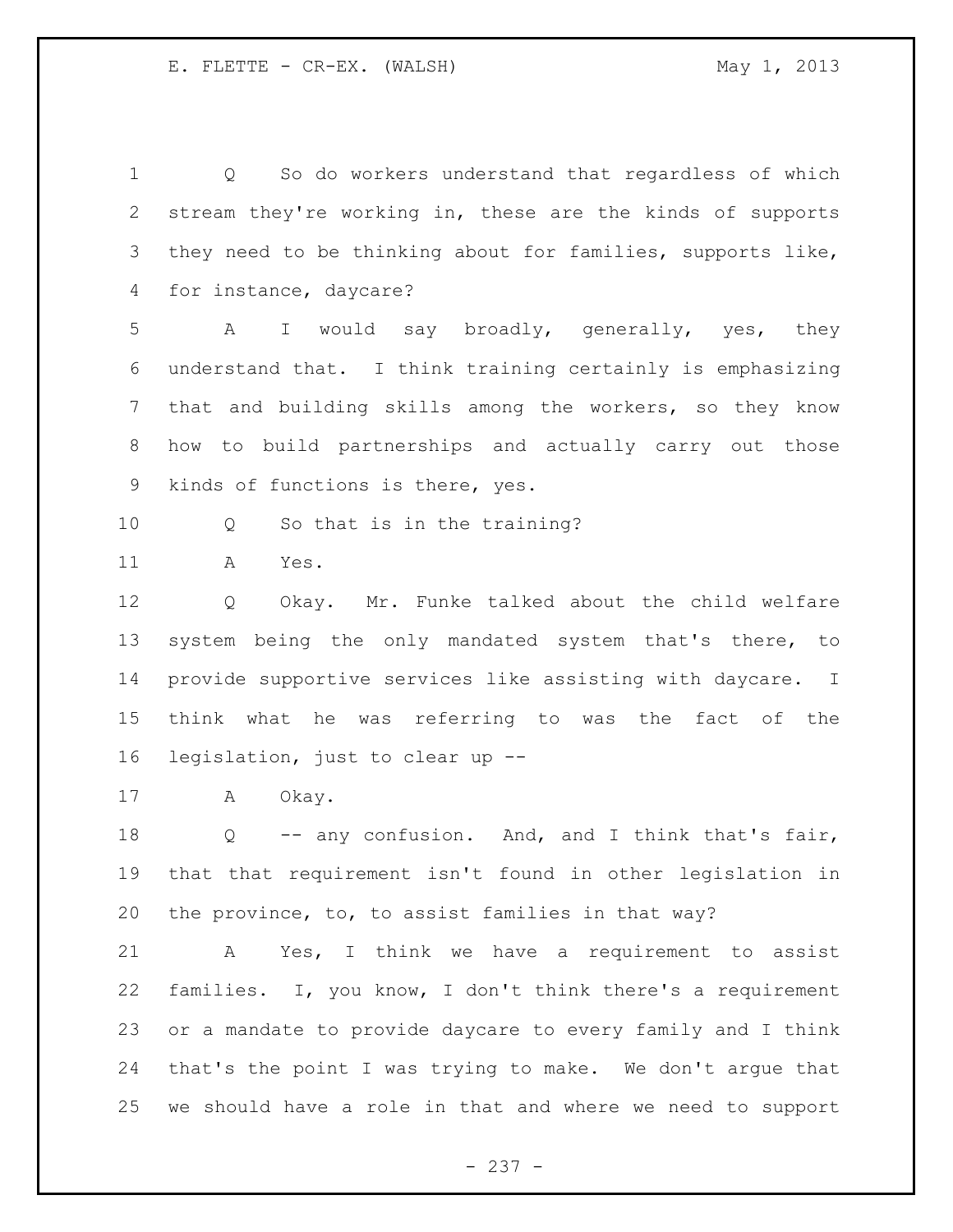that, but it needs to be broader than just the child welfare system that's --

Q Right.

A -- looking at that.

 Q So the last question I want to ask on this topic is, what, what does the family enhancement look like? Is there -- for instance, does the Southern Authority have a program manual that says here's what the Southern -- or here's what the, the family enhancement stream looks like?

 A Well, family enhancement, like, the services and programs themselves are frontline services, so they're delivered at the agency level. And what we've done with the agencies is developed a manual. We've developed various templates. There's instructions, guide, guides for how to use them. We've done training on how to develop programs in your community. We've done training on how to do needs assessments in your community, so that you're developing programs that actually target, kind of, the reasons kids are coming into care. On our website, there is a website for the, the agency staff, that provide a lot of resource material, the training manuals, the documents, et cetera. So anything we an do.

 Agencies have DR coordinators that we've, that were hired as part of transitioning the system over. We meet regularly with those coordinators, probably on a

- 238 -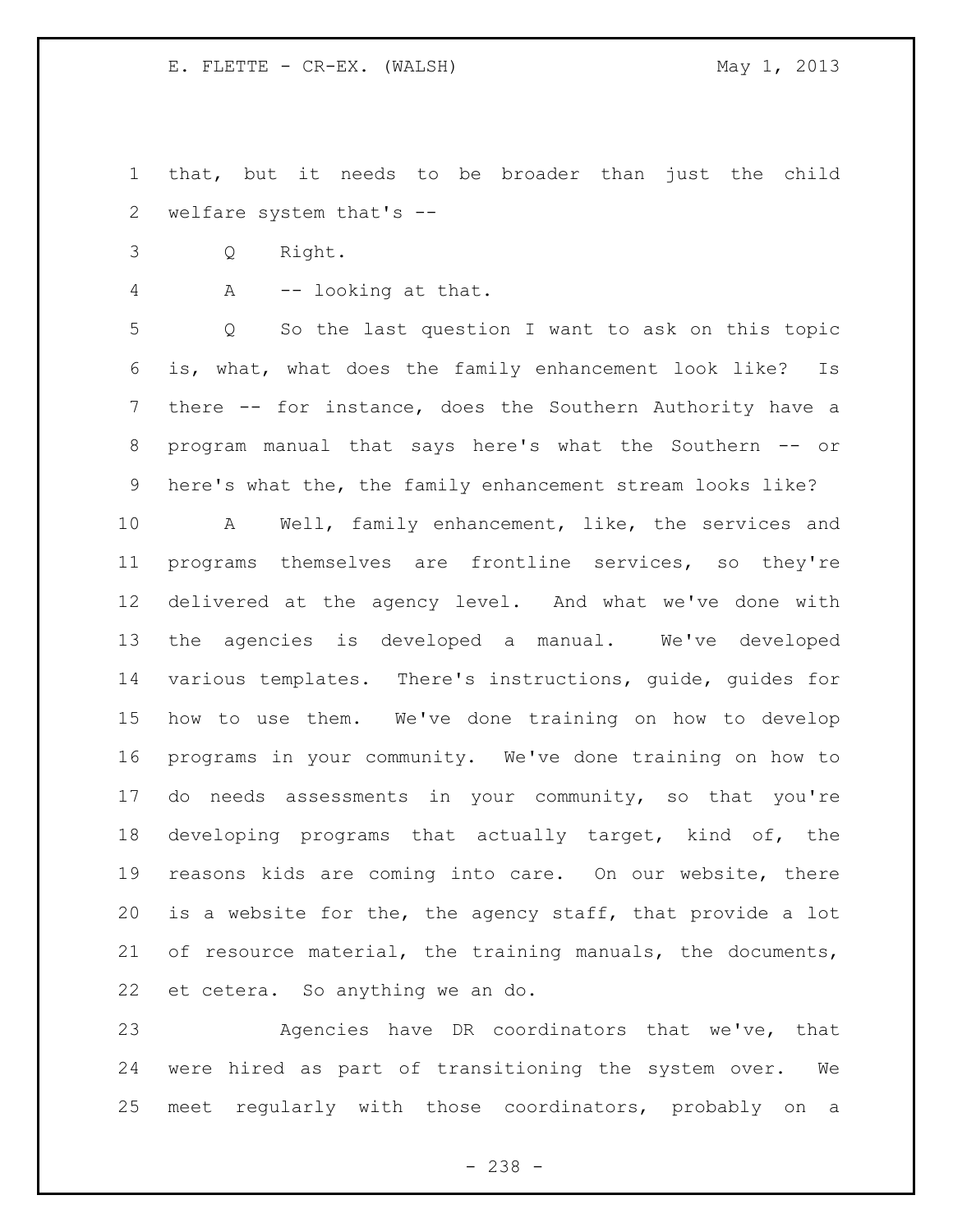monthly basis, go over how things are going and what kind of other additional supports they might need. So everything we can do to support that.

 I think that when you look on, on, at the documents that are on that website site, you would see, you would see a good description of how we see that unfolding.

 What you're seeing in the communities, and when we get supports from the communities of what they're doing, you'll see a wide variety of programs, based on what the needs in that community are. For example, in one community, there's a very high incident of minor moms and so that, some of the programs the agency has targeted in 13 that community, around DR, or family enhancement, are very much geared to that group. Whereas another community really doesn't have that kind of incident and may be directing their programs more to gang involved youth, for example. So you'll see those differences.

 Q Is the agency, or are the agencies consulting with the community then, in, in putting in place the family enhancement stream?

 A I believe they are and in developing their programs. Most of our agencies have local CFS committees 23 in each community that they serve and that is really the, well, the, I guess the main place where they would do that kind of consulting. But they also speak with their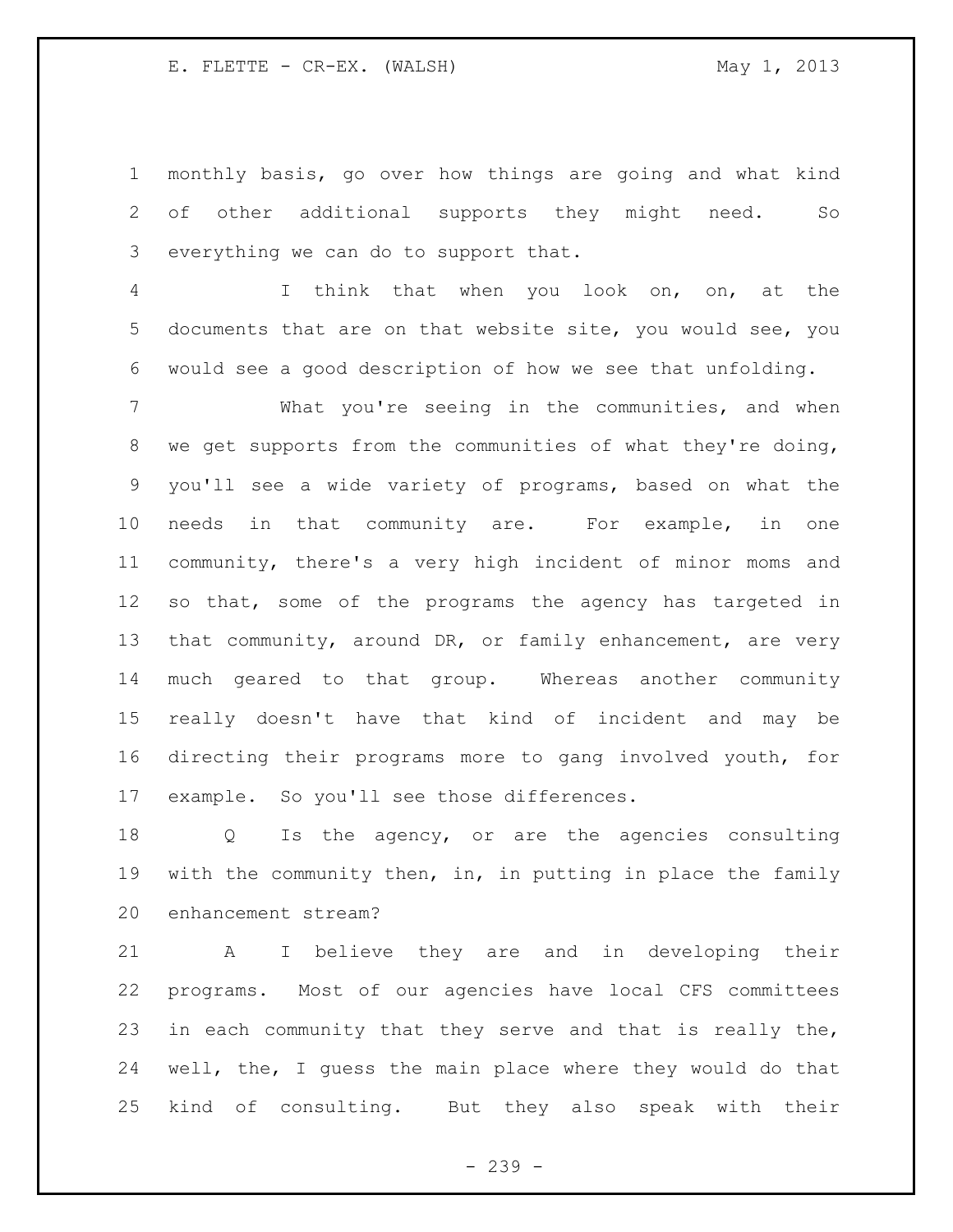workers, with foster home, with the schools, so other partners and providers, yes. Q So those consultations, would they include members of the community? A Yes, they would done (inaudible). Q And agencies? A Yes, they would be done within the community. 8 Q Non, non-CFS agencies? A Could, they could include non-CFS, yes. Q Okay. You spoke about a website, perhaps we'll -- I, I don't know if you are aware of the website, but perhaps we'll hear other evidence of, of what that website is and I think that will be helpful. Okay. The last area I want to talk with you about is the work of West Region. West Region, you described, I want to make sure that I understood it, was a pilot project of block funding? A Yes. Q Okay. And you said it was community-based, culturally appropriate services that were delivered? A Yes. Q You said that it involved placing treatment workers in each community; is that right? A It -- at the regional level, we organized a treatment team and those individuals would go to the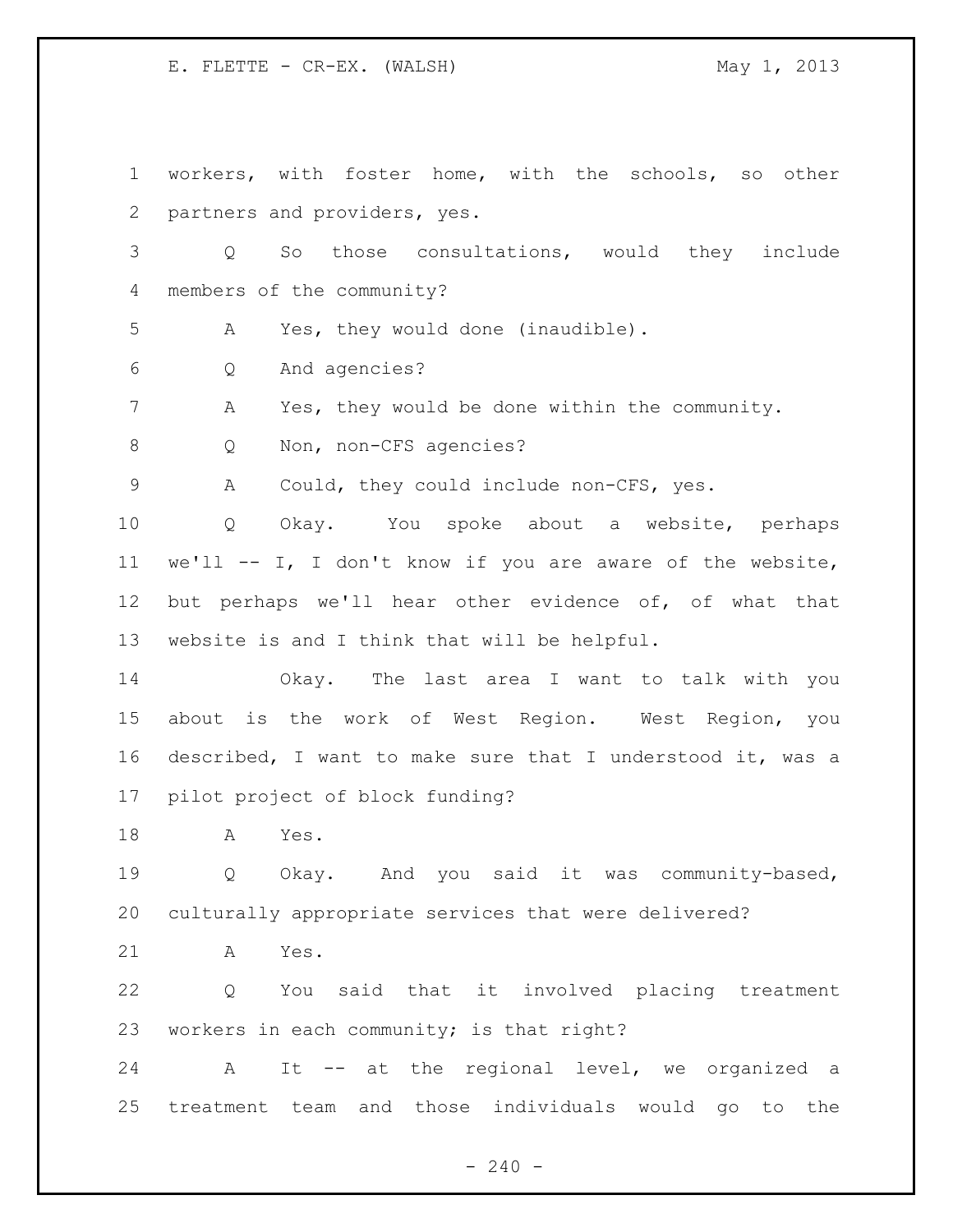communities. The larger communities would have one treatment worker for the community. The, some of the smaller ones might share a treatment worker, but they would be expected to be out in the community, yes. Q Treatment of, of what, for instant? A Counselling, mental health counselling, that type of treatment. Q You also talked about therapeutic foster homes? A Yes. Q It was a 10 year pilot and part of your mandate was the reinvest the savings into preventative programs -- A Um-hum. Q -- is that right? A Yes, that's correct. Q And in fact, it was quite successful, wasn't it? A Yes, it was. Q Let's, let's look at Exhibit 47, tab 82. This is from the -- how, how do you pronounce it? Wen:de? A Wen:de. Q Wen:de? Wen:de? A Wen:de. Q Wen:de, thank you. From the Wen:de report, page 119. This was put into evidence, Mr. Commissioner, through Ms. Blackstock, this --

- 241 -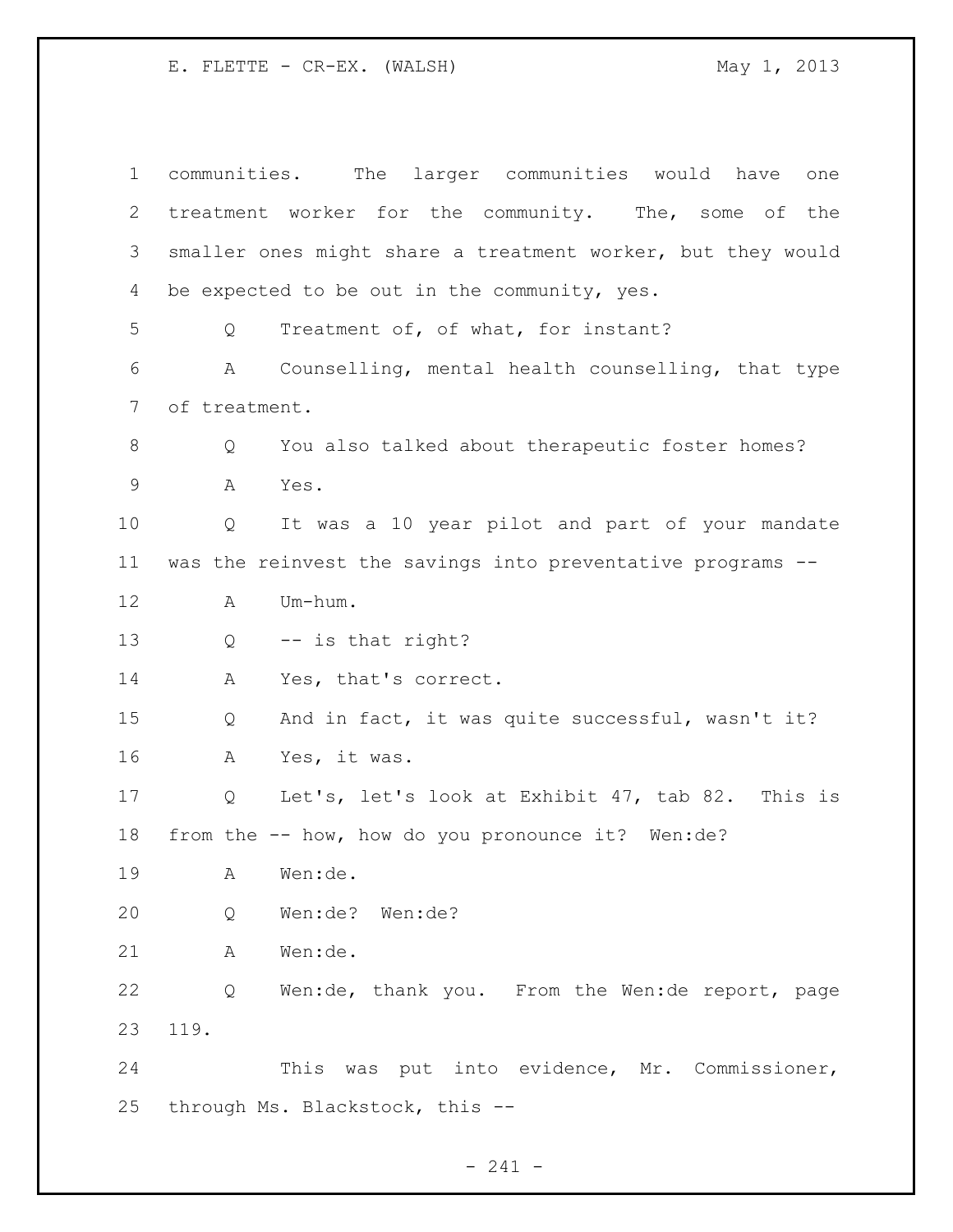A Yes.

Q -- report.

THE COMISSIONER: Yes.

BY MS. WALSH:

 Q But I think it's also been brought forward through your counsel.

8 1f we turn to page 119 please. It's hard to read, but I have a bigger copy. There is a discussion on this page and the next page, about -- if we scroll down please -- the cost-benefit analysis of the West Region 12 program and it said that they were asked, the authors were asked to focus on answering a further question, as follows: 

 "What are the realistic savings 16 that can be expected by reducing 17 the numbers of children in care? A brief economic cost-benefit study of a handful of the West Region Child and Family Services agency's programs, in the Province of Manitoba, informs the analysis with plenty of tangible evidence 24 that the monetary cost savings and cost avoidance from prevention are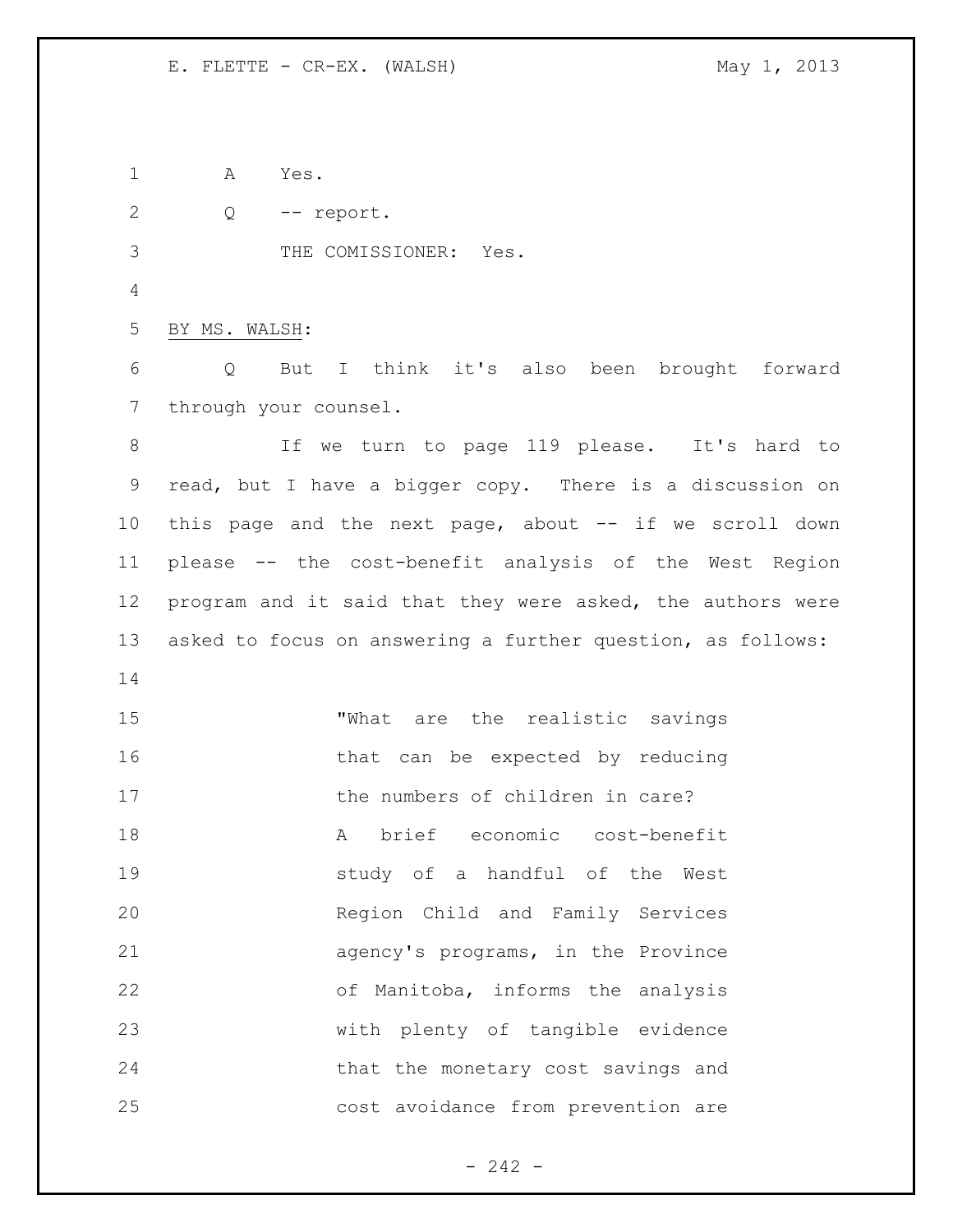1 substantial. Though this agency could rely on a substantive human resource base and an operational infrastructure in place, which allowed the staff to implement such programs, most agencies do 7 have the capacity to carry out such preventive initiatives within their existing funding levels. 10 Nevertheless, the calculations demonstrate a critical need to re- direct policy costs in favor of primary and secondary preventive services as a principal component of the casework model, while still 16 adequately reacting to more complex cases of high-risk family conflicts." And then they go on to specifically analyze some of the cost-benefit calculations from your program: "The fiscal savings from the Vision Seekers program, which has

 $- 243 -$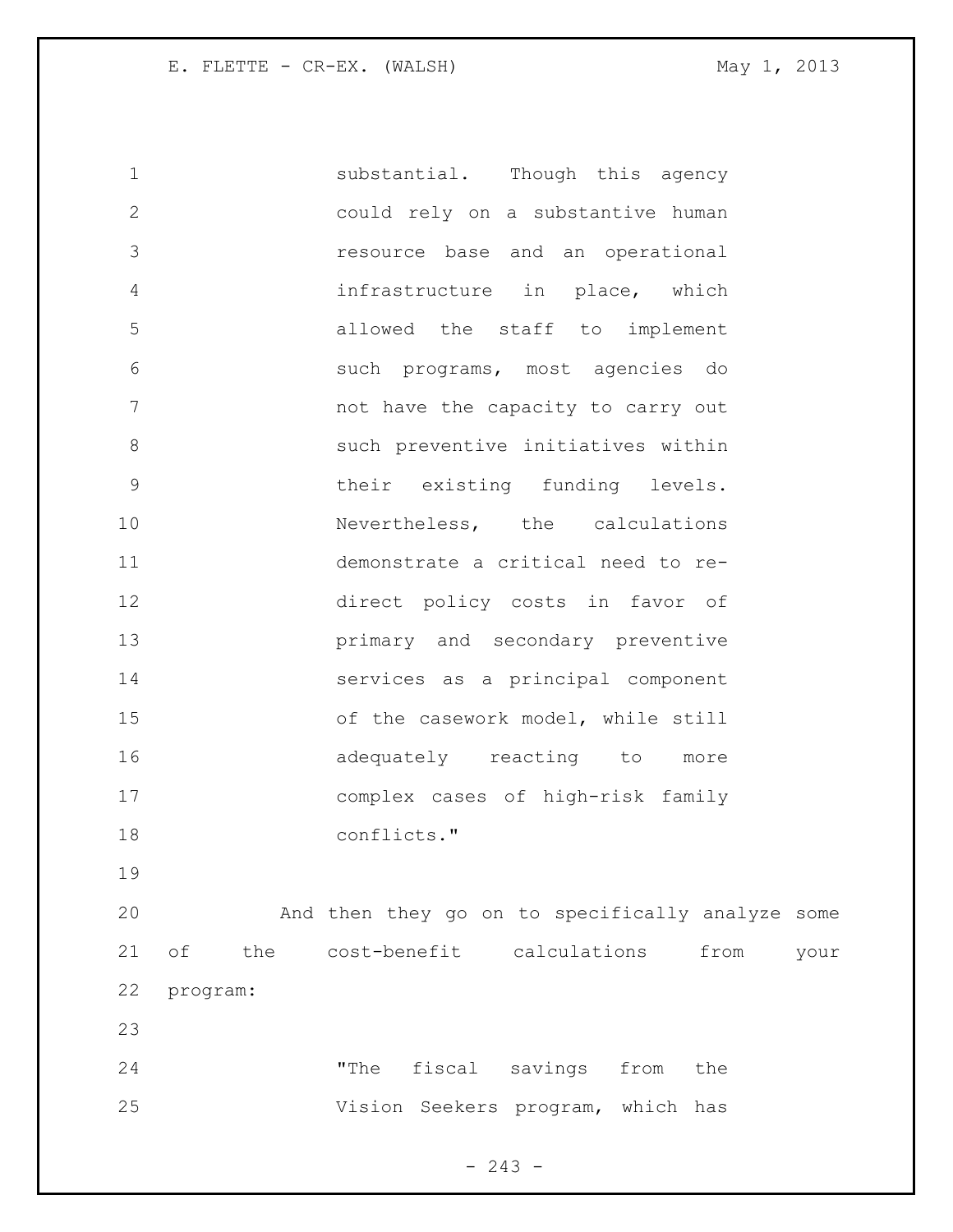```
1 been operating in the ..."
2
3 Help me for the --
4 A Skownan.
5 Q Skownan, thank you.
6
7 The Times of The Times of The Times Times of Times In Times In Times In Times In Times In Times In Times In
8 Manitoba for around five years,
9 totals in excess $25 million. The 
10 program takes a human development 
11 approach to its residents' needs 
12 on the matter of education and 
13 employment. It offers life skills 
14 workshops, adult education, a 
15 community-centered therapy
16 program, a career-trek program for 
17 young adolescents and their 
18 parents, all from a holistic
19 Aboriginal family and community 
20 healing perspective. This is a 
21 fine example of preventive work 
22 that fully engages a community at
23 all levels – children, 
24 adolescents, youth, parents and 
25 Elders. It appears to return $6.2
```
 $- 244 -$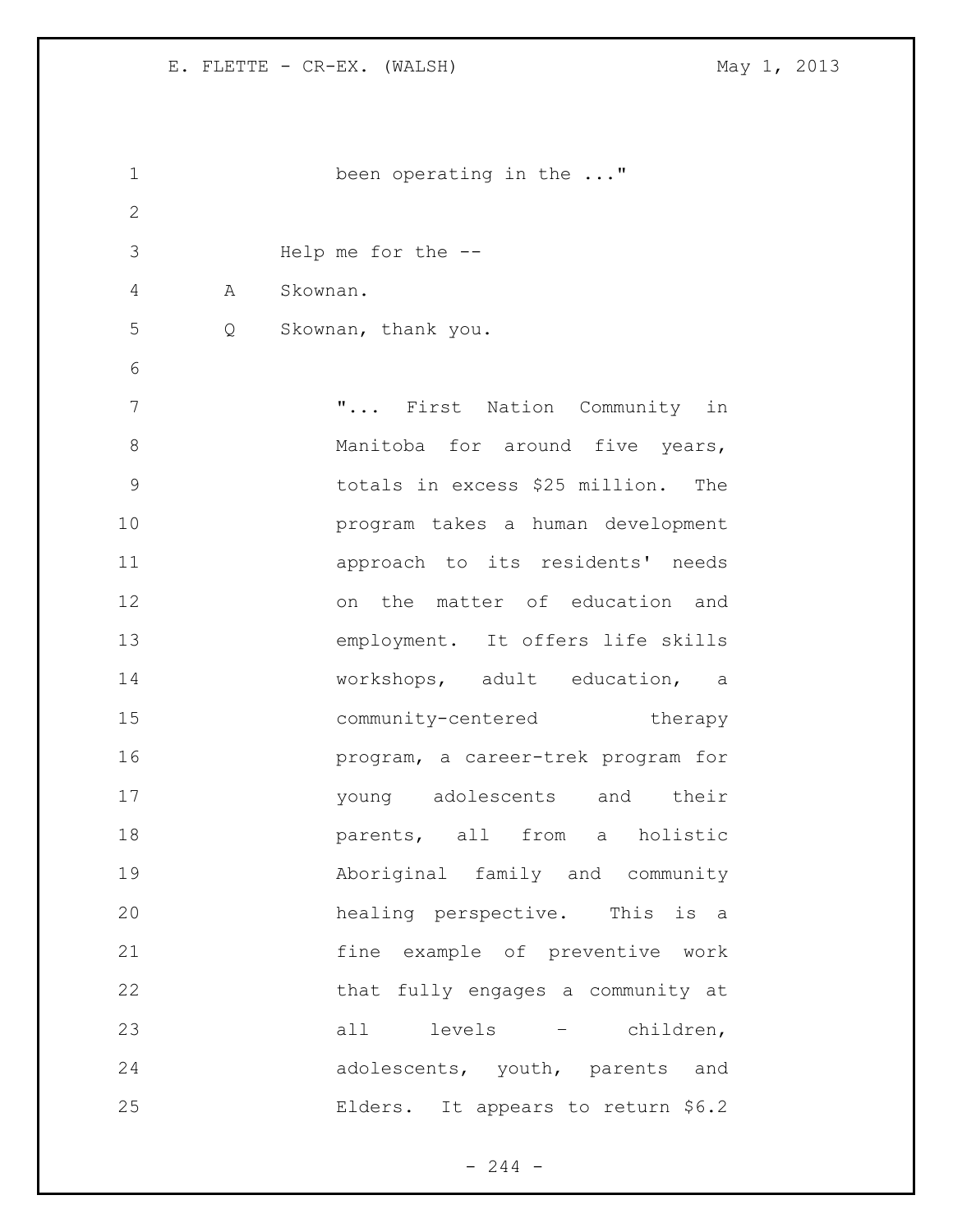| $\mathbf 1$  | in savings in present value terms           |
|--------------|---------------------------------------------|
| $\mathbf{2}$ | to the [system] for every [dollar]          |
| 3            | spent. When savings to other                |
| 4            | agencies are [included], notably            |
| 5            | social assistance savings, a                |
| 6            | benefit to cost ratio of [\$16.50]          |
| 7            | appears to be returned "                    |
| 8            |                                             |
| $\mathsf 9$  | Another program, the:                       |
| 10           |                                             |
| 11           | "The Gaa Gii Kweng (GGK)                    |
| 12           | therapeutic foster care program             |
| 13           | has also demonstrated substantial           |
| 14           | economic cost savings for twenty-           |
| 15           | five special needs children in the          |
| 16           | federal children in care program.           |
| 17           | The net present value of the cost           |
| 18           | savings in custodial care<br>for            |
| 19           | these 25 children from internally-          |
| 20           | managing a therapeutic foster care          |
| 21           | service totals \$2.0 Million"               |
| 22           |                                             |
| 23           | They go on to talk about the Reclaiming our |
| 24           | voices project, which:                      |
| 25           |                                             |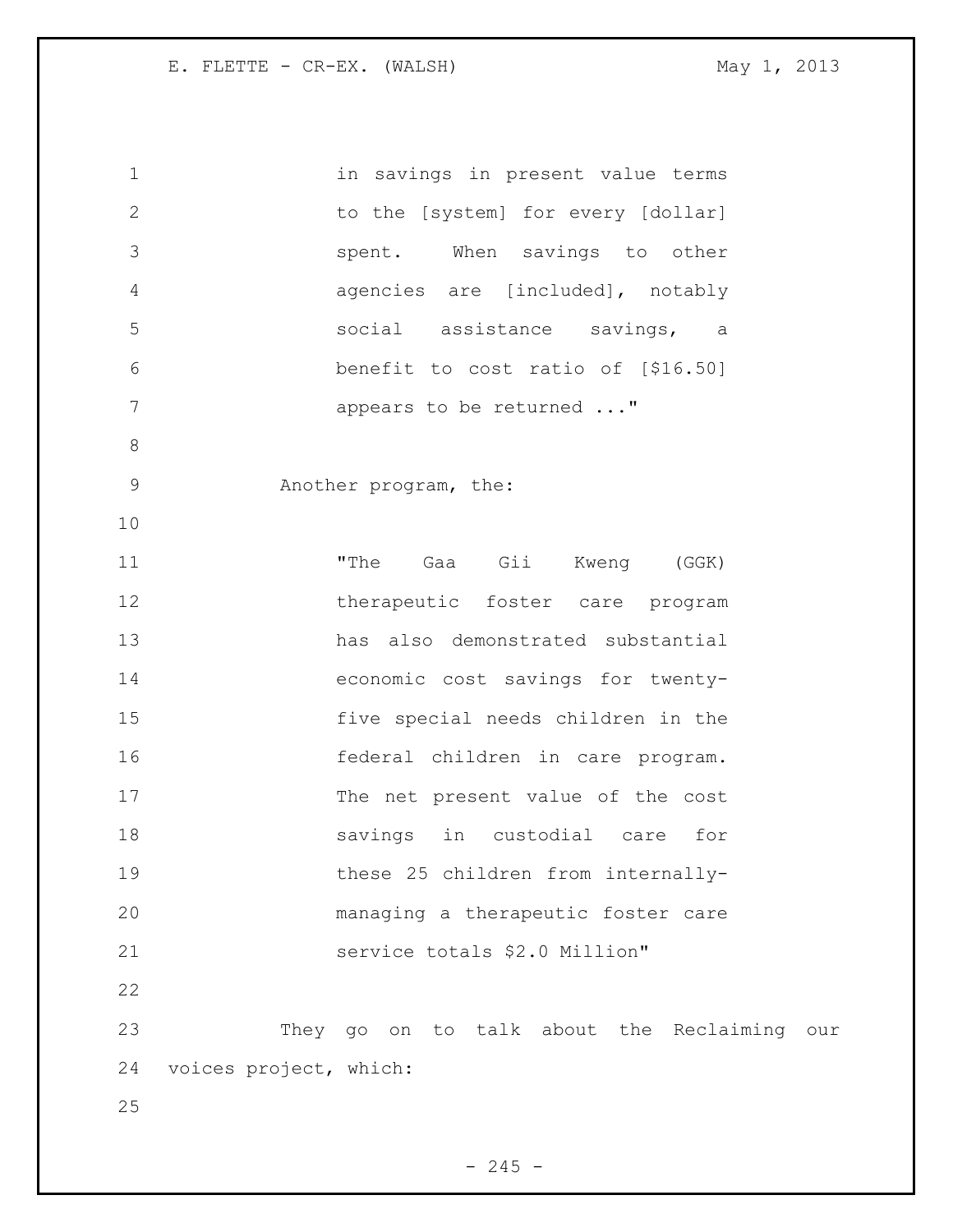**"...** involves a three-day retreat for individuals who have significant issues with addictions and maintaining sobriety." And they found: 8 Tover this period of time, the savings in foster care from preventing children from entering formal care, as well as returning some children home, have exceeded 13 \$14 million." 15 And it goes on, that entire page sets out substantial saving to the system from the prevention based program -- A Yes. Q -- that you operated. My question is, why aren't we continuing to apply this model on an ongoing basis? Do you know? A Well, the model at West Region has continued where  $-$  Q There? A Pardon?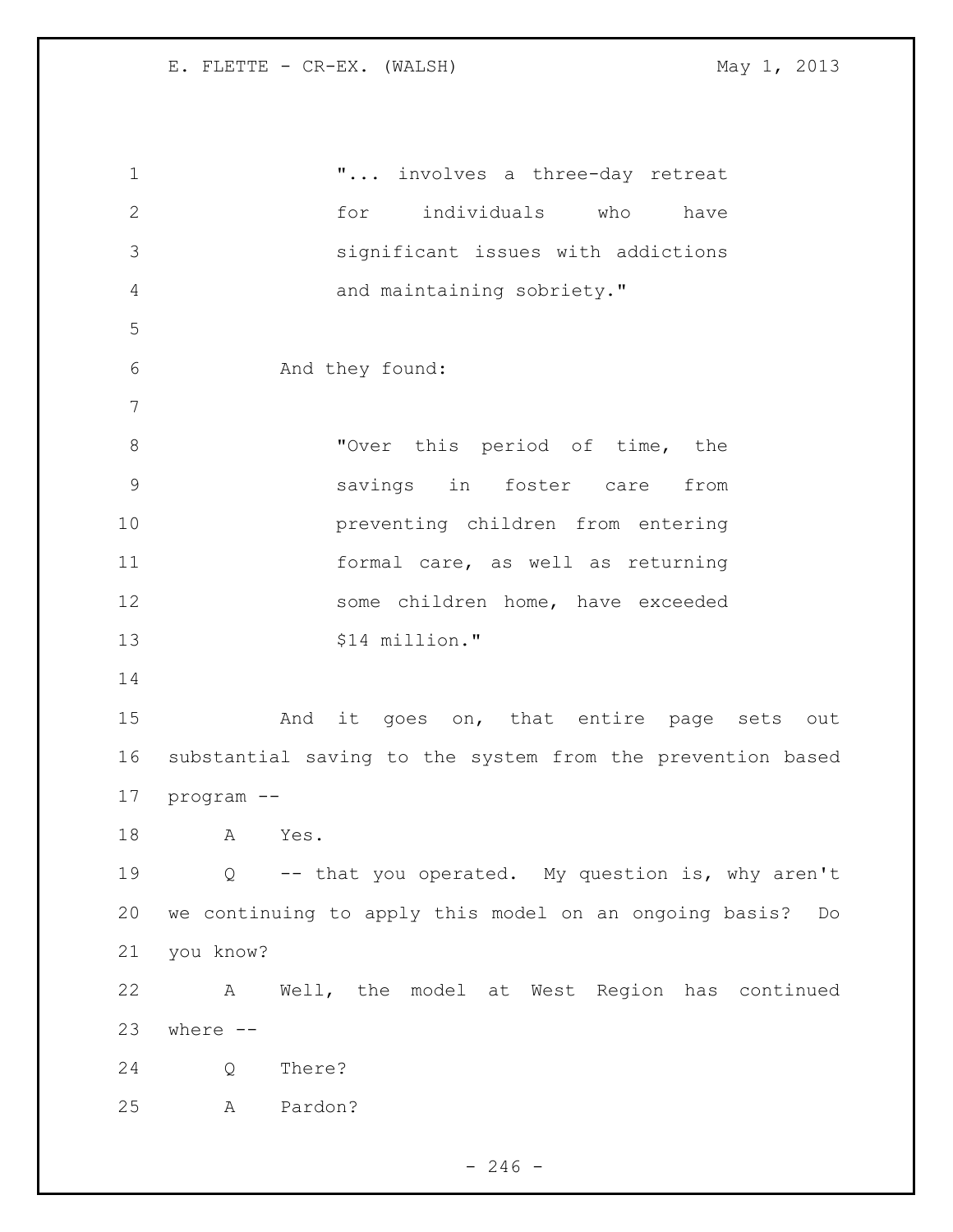Q There?

A Yes, at West Region.

Q Okay.

 A Why it hasn't moved to other agencies, I'm not sure. I know there is, in our discussions with those agencies, there was reluctance, on those agencies, to cap their maintenance, which was a, a primary consideration when we entered it. I mean, we had done our homework, in looking at where we could have savings, et cetera. So we were fairly confident that we could cap our expenditures and still have money for preventive programs if we managed the whole maintenance program better. So just some of the reluctance of agencies, or perhaps a hesitation to move to capping it was one. I'm not sure why government didn't push it. I mean, it just made so much sense and everybody would acknowledge it. I mean, we had trouble even moving it, even at West Region, you know, moving it out of a pilot status. A mean, a 10-year pilot is pretty long.

Q Um-hum.

 A But the reason it kept being called a pilot, because they didn't have Treasury Board authority to, to do it, or to pay maintenance in that way. But they were impressed and they liked the results. And so why it didn't move further, I don't know. Some of these programs that are listed in here still operate, but with West Region,

- 247 -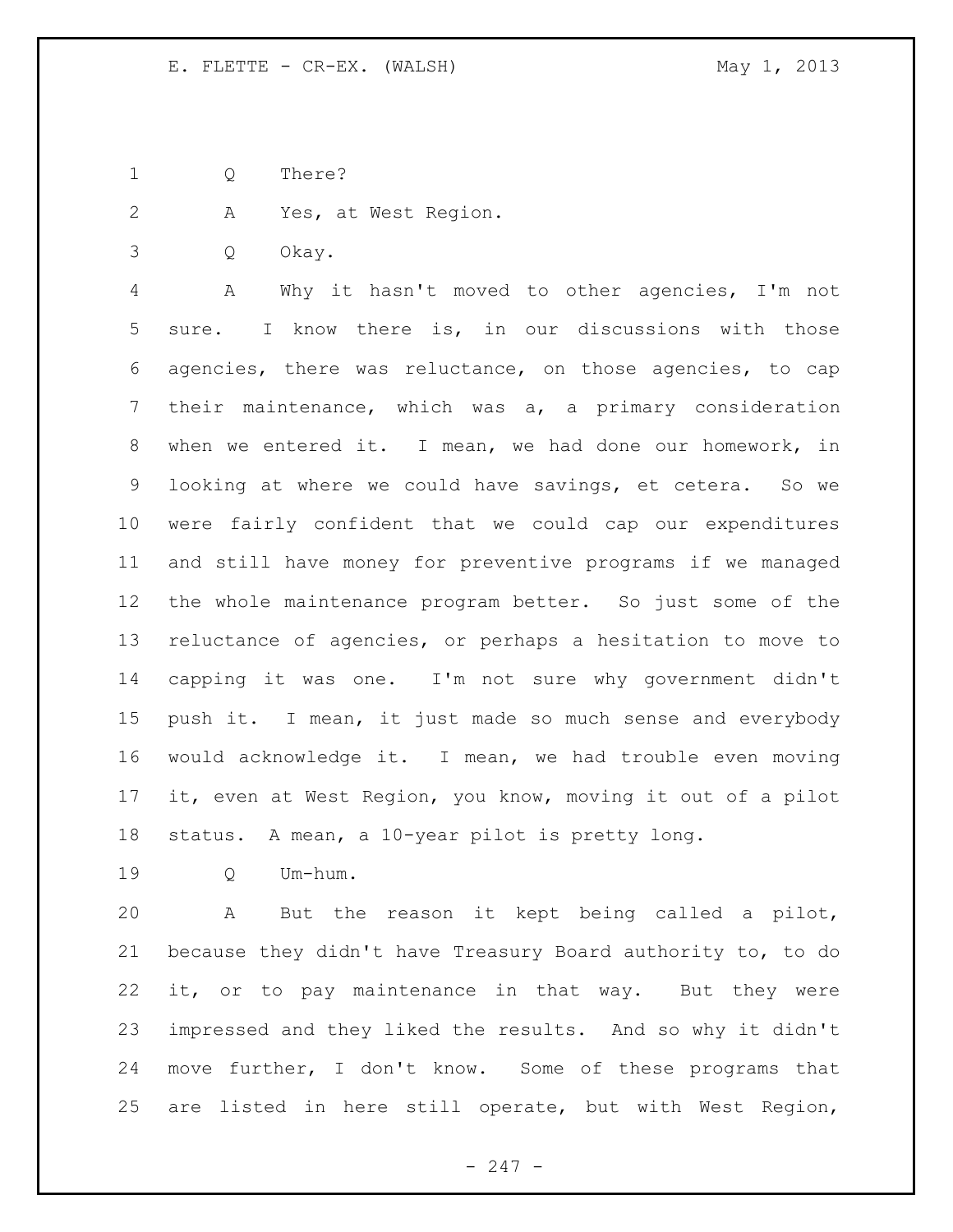since the funding model came out in 2010, they're, they're having a difficult time sustaining this, because they are actually, you know, where we would like to see agencies in 10 years time with our preventive programs. They've ramped them up, they're delivering them and the model really still assumes everybody's coming in at an entry stage on, on their preventive programs. It's one the reason, when you look at that table on increases, West Region's is the lowest, at 21 percent. But for them, they're having to, I guess, really scale back. They're not able to sustain this. Because they relied on maintenance money and the reinvestment of maintenance and when they now stopped doing that under the funding model and say you're now getting prevention funding through the model, you're getting family enhancement, so we're no longer going to let you use your maintenance in the same way, it creates a problem for them.

 I think that the West Region experience and the evaluations, the one that we did initially and then this comes from an evaluation that Dr. McKenzie (phonetic) did probably 10 years or almost like that, later, when he went and looked at it again, I mean, to me, they clearly speak about the savings and the value of doing this. And they 23 talk here about the economic values, the dollars and cents, but those were, in large part, calculated by looking at, if those kids had entered care --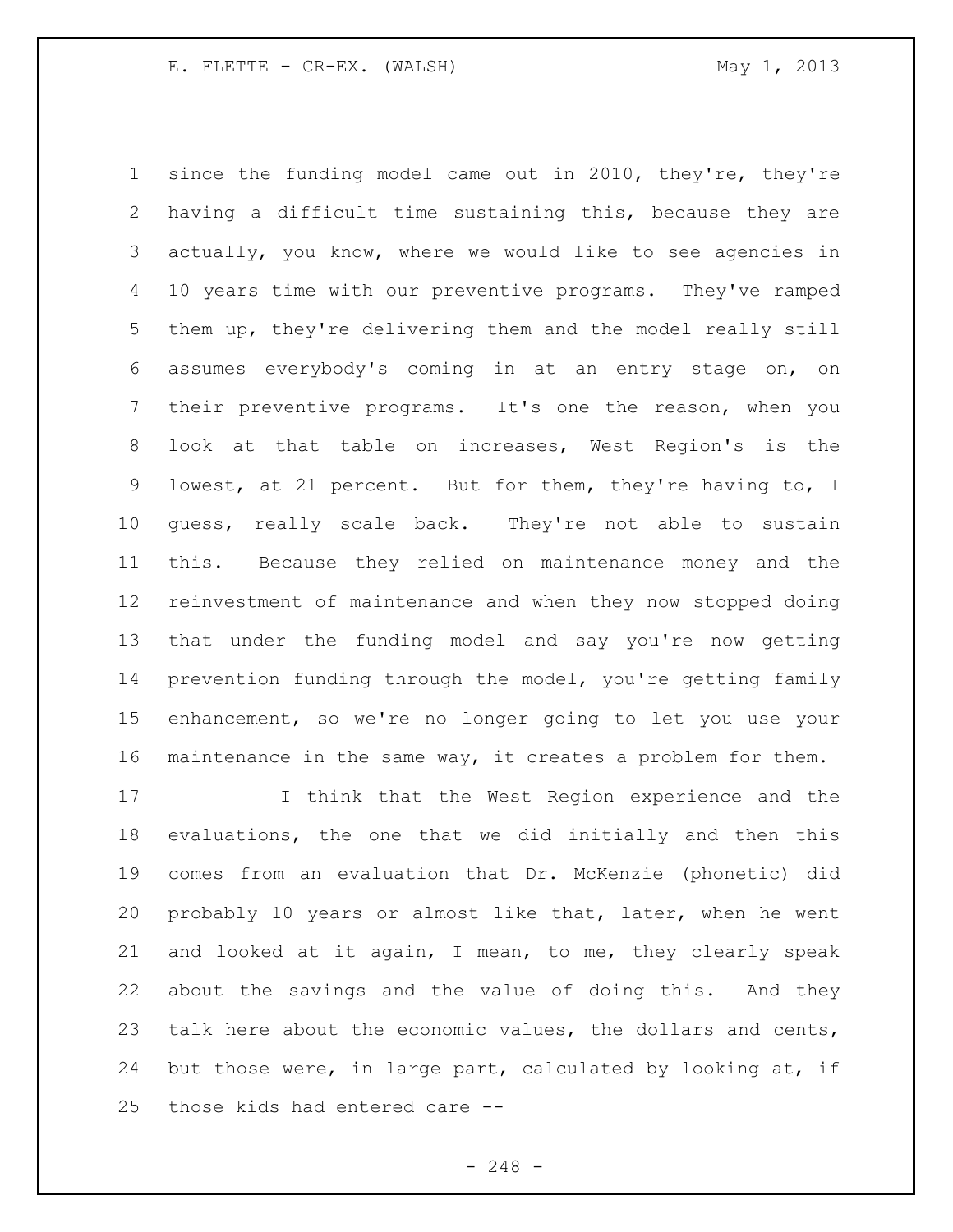Q Um-hum.

 A -- what would their cost, over the next 10 years, have been? So it's not that we wouldn't have spent that money. So there's a cost to families and kids too, because, arguably, these kids are better served by being able to stay in their families and their communities, with their families getting proper supports and it saves the system a lot of money. So it's, it's really kind of mind baffling why we're not moving there. And if we're looking at maintenance changes, you know, we've always taken the argument, partly based on our, my experience with West Region, is some of the things we do don't make sense, you know? Like, we will, like I said the other day, we will take a child from its from and you know, and there may be valid reason for intervening, but we cannot get the money to adequately support that mother and the services she needs to be able to reduce the stress on her and allow her to parent her children. But the same day that that child goes into a foster home, those all, dollars are all there through maintenance. So we're saying that does not make any sense. Yes, there's families where you cannot contemplate the child staying at home, because the risk is too great, but in many families we work with, neglect is the bigger issue and I would argue that neglect is something that, in many cases, we can do something about,

 $-249 -$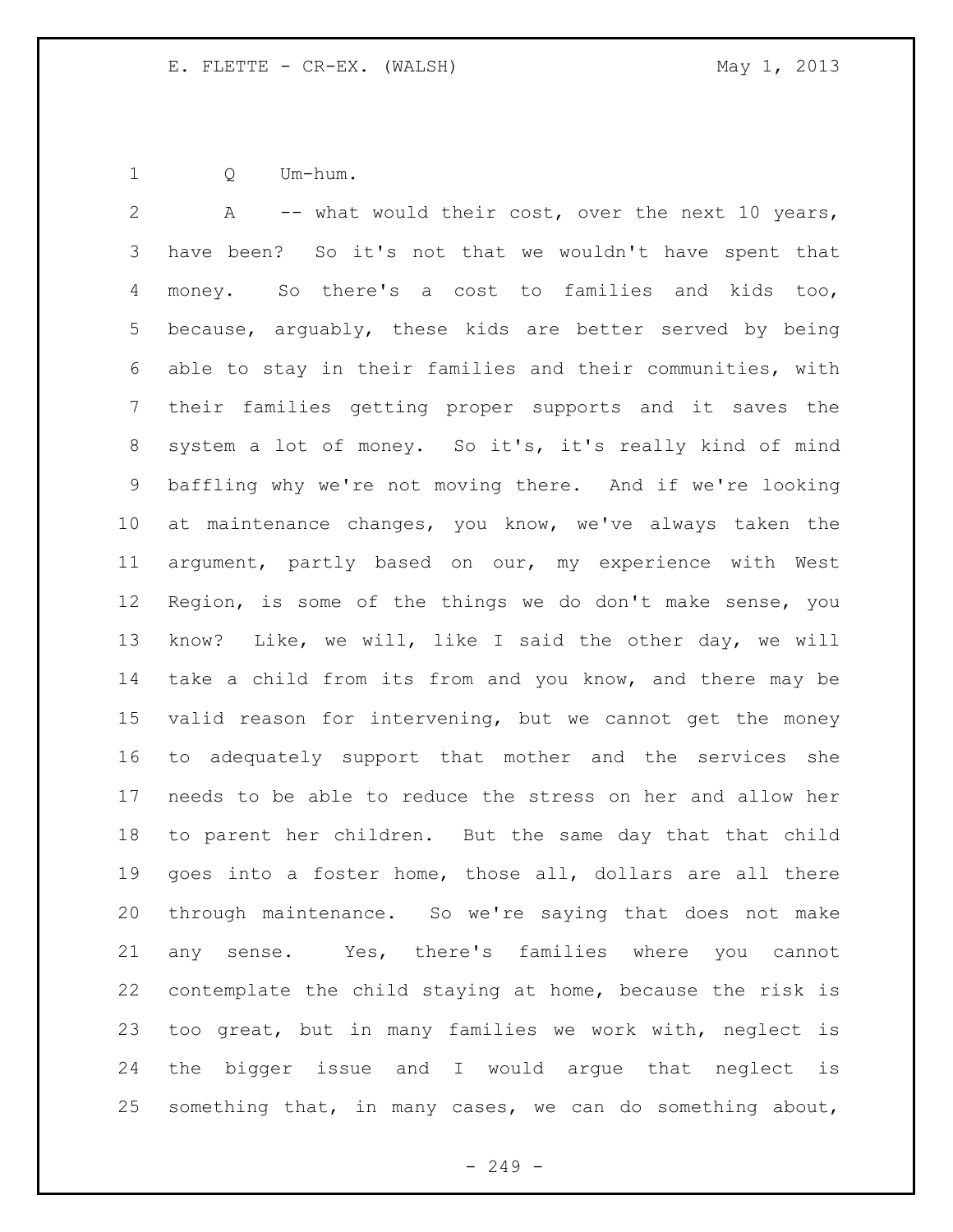E. FLETTE - CR-EX. (WALSH) May 1, 2013

 but we have to have the resources to put into that family. And when those are not there -- and it's not because -- I would argue, it's not because we don't have the money, because we pay the money -- Q Right. A -- to foster parents. Q Right. But you're paying the money to a child who's now come into care, instead of paying the money to the -- A Yes. 11 Q -- parent, which -- A Yes. Q -- and thereby preventing, possibly -- A Yes. Q -- from coming into care? 16 A And it, it really, arguably, costs us more to pay the foster parent the maintenance costs to support that child, plus all these other add-on things, and yet we do it without question and we don't stop to think about what we're doing there, you know, that we support the child in a stranger home, to great extent, but we are not prepared to do the same thing for parents. MS. WALSH: Okay. Thank you, those are my questions. THE COMISSIONER: Well, witness, after two full

 $- 250 -$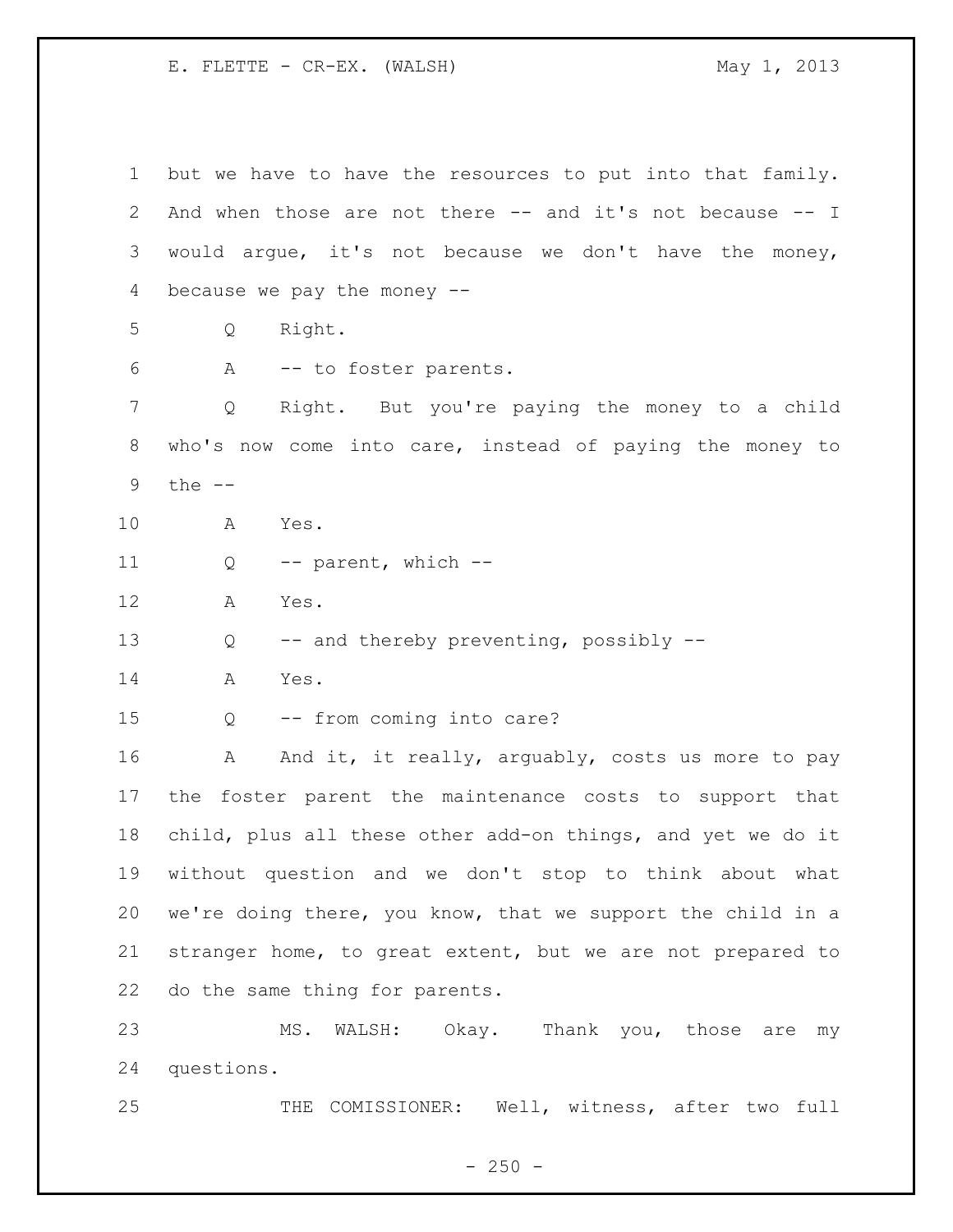days, or close to it, you're completed. 2 THE WITNESS: Dead. THE COMISSIONER: Thank you. THE WITNESS: Yes, thank you. THE COMISSIONER: Thank you very much for the contribution you've made to the work of the Commission. 7 THE WITNESS: Thank you. 8 THE COMISSIONER: You can leave. (WITNESS EXCUSED) 12 THE COMISSIONER: Yes, Mr. Cochrane? MR. COCHRANE: Mr. Commissioner, it's about, it's now close to, well, it's 20 to 5:00 now -- 15 THE COMISSIONER: Yes. MR. COCHRANE: -- and I know this morning, you said you wanted to go until at least 5:00. I was going to suggest, given the late hour and the amount of information we've had presented today, that it might be in, in our best interests to start fresh tomorrow morning with Ms. Stoker, who is, who is the next witness. THE COMISSIONER: Yes, I, I think you're right. But, having said that, we've got to take a look at where we're going with the time this appears to be taking. We were to have been through Ms. Stoker this afternoon, as I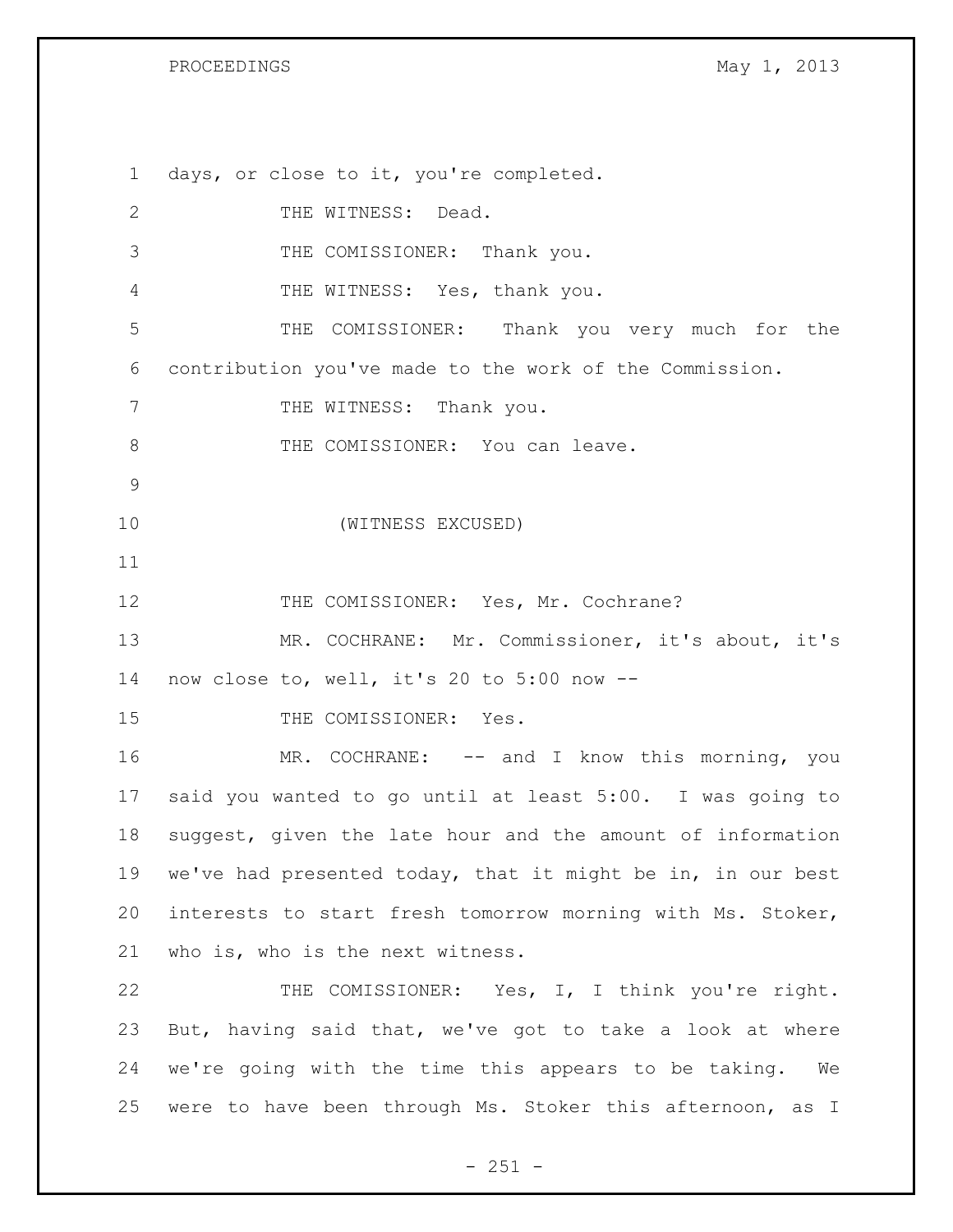PROCEEDINGS May 1, 2013

 understand the schedule and as I understand the schedule, the times allotted were worked out by agreement with counsel. So I'm going to ask Commission counsel, tomorrow, perhaps before we get started in the afternoon, when everyone comes back from lunch, to take an extra 15 minutes and sit down with counsel and discuss these timeframes. I'm quite mindful of something that was said here today about the economic cost of all this inquiry and it going on the time it has. And it's been, it's important work, it's got to be done and done properly, but I'm quite committed to getting phase 3 started on the 27th of May and I'm looking to, at the fact that we've got an open Friday on the 10th, we've got an open Friday on the 17th and it may be that we have to consider some night sittings, from 7:30 to 9:30, to, to get through this phase. I also notice that the last two days, before we adjourned for the one week break, the 15th and 16th looked like it was some phase 1 work that was leftover. That might be the kind of work we can do in the evenings and, and get through all the phase 2 work by the end of that week. But I'd like you to confer with counsel as to, to get through this, are the, are the time schedules that are proposed here still realistic? And should be planning to sit on Friday the 10th and Friday the 17th? And is there a need to, for some evening sittings to put us through, put us in a position where we start phase 3

 $- 252 -$